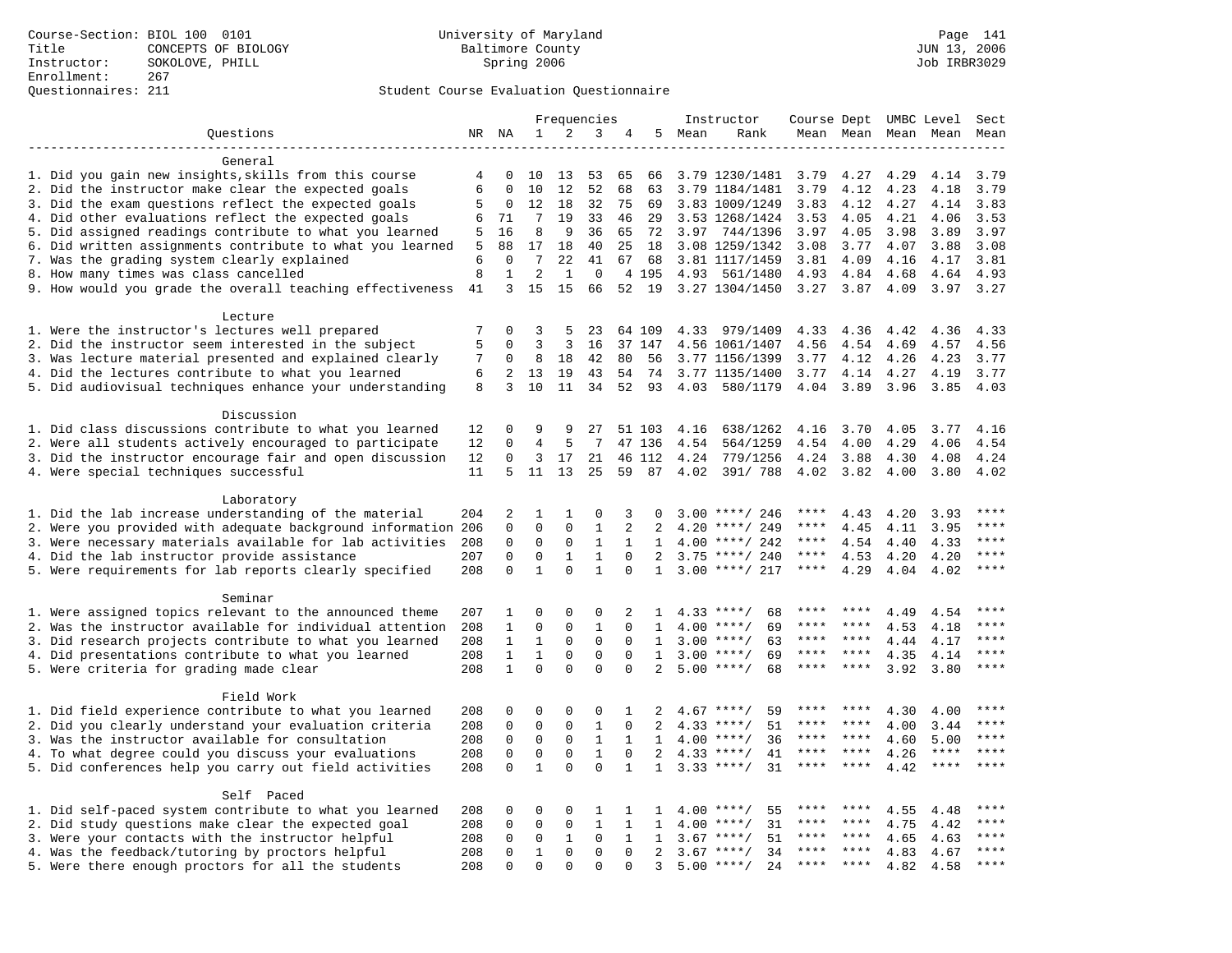| Course-Section: BIOL 100 0101 |                     | University of Maryland                  | Page 141     |
|-------------------------------|---------------------|-----------------------------------------|--------------|
| Title                         | CONCEPTS OF BIOLOGY | Baltimore County                        | JUN 13, 2006 |
| Instructor:                   | SOKOLOVE, PHILL     | Spring 2006                             | Job IRBR3029 |
| Enrollment:                   | 267                 |                                         |              |
| Ouestionnaires: 211           |                     | Student Course Evaluation Questionnaire |              |

# University of Maryland Baltimore County (Base 141) Design (Baltimore County (Base 141) UN 13, 2006

| Credits Earned |    | Cum. GPA      |    |    | Expected Grades | Reasons                |     | Type                        |     | Majors                            |     |
|----------------|----|---------------|----|----|-----------------|------------------------|-----|-----------------------------|-----|-----------------------------------|-----|
| $00 - 27$      | 60 | $0.00 - 0.99$ |    | Α  | 62              | Required for Majors 39 |     | Graduate                    |     | Major                             | 61  |
| $28 - 55$      | 37 | $1.00 - 1.99$ |    | В  | 62              |                        |     |                             |     |                                   |     |
| $56 - 83$      | 13 | $2.00 - 2.99$ | 38 | C. | 52              | General                |     | Under-grad                  | 210 | Non-major                         | 150 |
| $84 - 150$     | 13 | $3.00 - 3.49$ | 31 | D  | 5               |                        |     |                             |     |                                   |     |
| Grad.          |    | $3.50 - 4.00$ | 52 | F  |                 | Electives              |     |                             |     | #### - Means there are not enough |     |
|                |    |               |    | Ρ  | $\Omega$        |                        |     | responses to be significant |     |                                   |     |
|                |    |               |    |    | $\Omega$        | Other                  | 147 |                             |     |                                   |     |
|                |    |               |    |    | 8               |                        |     |                             |     |                                   |     |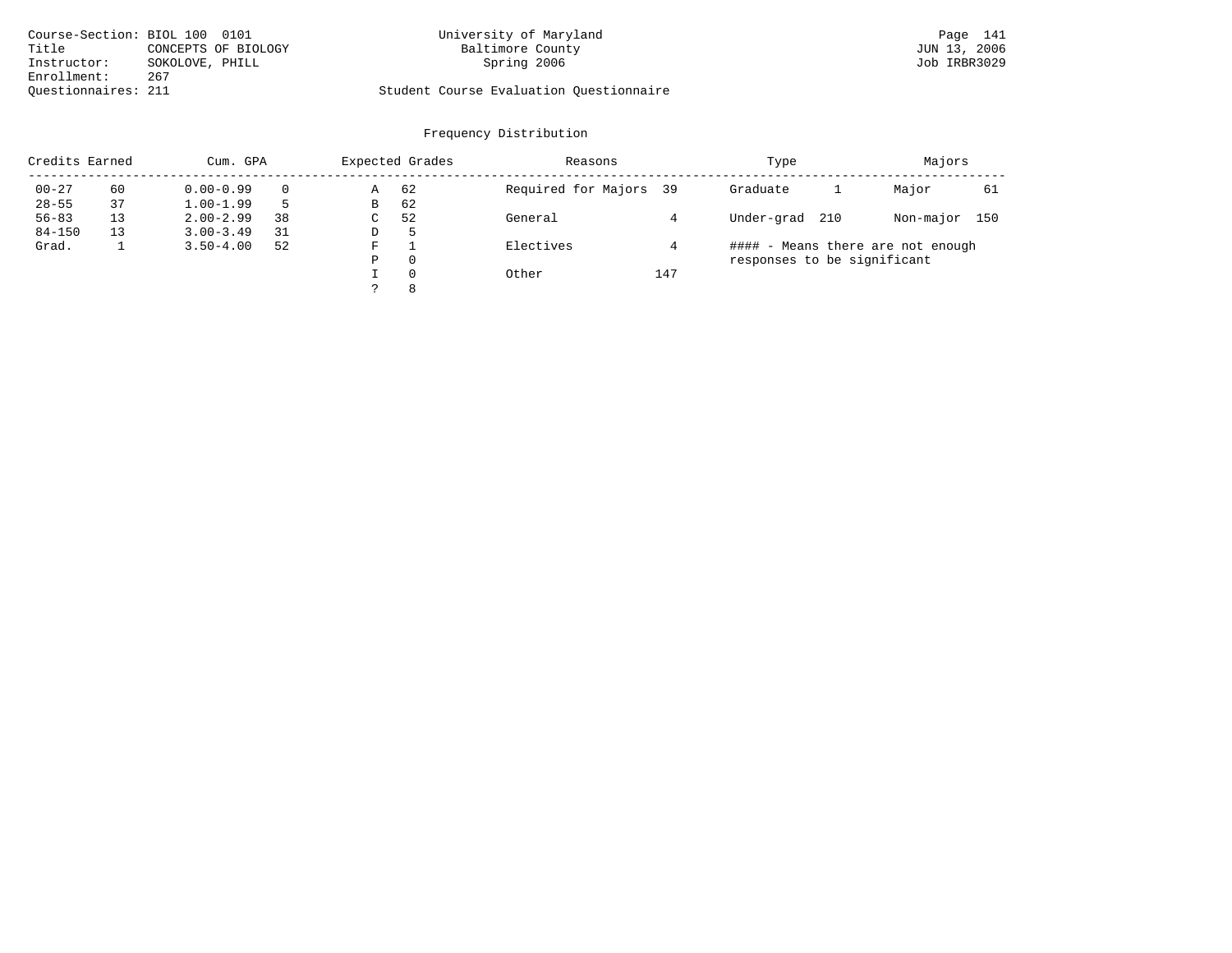### Questionnaires: 12 Student Course Evaluation Questionnaire

|                                                           |             |              |                |          | Frequencies    |        |      | Instructor     | Course Dept |           | UMBC Level |      | Sect |
|-----------------------------------------------------------|-------------|--------------|----------------|----------|----------------|--------|------|----------------|-------------|-----------|------------|------|------|
| Ouestions                                                 | NR.         | ΝA           |                |          | 3              | 5.     | Mean | Rank           |             | Mean Mean | Mean       | Mean | Mean |
| General                                                   |             |              |                |          |                |        |      |                |             |           |            |      |      |
| 1. Did you gain new insights, skills from this course     |             | $\Omega$     | 0              | $\Omega$ | 4              |        | 4.17 | 947/1481       | 4.17        | 4.27      | 4.29       | 4.14 | 4.17 |
| 2. Did the instructor make clear the expected goals       | O           | $\Omega$     | $\Omega$       |          | 4              | 4      |      | 3.83 1160/1481 | 3.83        | 4.12      | 4.23       | 4.18 | 3.83 |
| 3. Did the exam questions reflect the expected goals      |             | $\Omega$     |                |          | $\Omega$       | 5.     | 4.00 | 893/1249       | 4.00        | 4.12      | 4.27       | 4.14 | 4.00 |
| 4. Did other evaluations reflect the expected goals       | O           |              | $\overline{2}$ | $\Omega$ | ς              |        |      | 3.11 1352/1424 | 3.11        | 4.05      | 4.21       | 4.06 | 3.11 |
| 5. Did assigned readings contribute to what you learned   | $\mathbf 0$ | $\Omega$     |                | $\Omega$ | $\Omega$       | 4      | 4.08 | 655/1396       | 4.08        | 4.05      | 3.98       | 3.89 | 4.08 |
| 6. Did written assignments contribute to what you learned | $\mathbf 0$ | $2^{\circ}$  | $\mathfrak{D}$ | $\Omega$ | $\mathfrak{D}$ |        |      | 3.30 1195/1342 | 3.30        | 3.77      | 4.07       | 3.88 | 3.30 |
| 7. Was the grading system clearly explained               | $\mathbf 0$ | $\Omega$     | $\overline{2}$ | $\Omega$ |                |        |      | 3.83 1101/1459 | 3.83        | 4.09      | 4.16       | 4.17 | 3.83 |
| 8. How many times was class cancelled                     | 0           | $\Omega$     | $\Omega$       | $\Omega$ | $\Omega$       | 12     | 5.00 | 1/1480         | 5.00        | 4.84      | 4.68       | 4.64 | 5.00 |
| 9. How would you grade the overall teaching effectiveness | $\Omega$    | <sup>n</sup> |                |          | ศ              | $\cap$ |      | 2.83 1394/1450 | 3.50        | 3.87      | 4.09       | 3.97 | 3.50 |
| Lecture                                                   |             |              |                |          |                |        |      |                |             |           |            |      |      |
| 1. Were the instructor's lectures well prepared           | O           |              |                |          |                |        |      | 3.75 1251/1409 | 4.13        | 4.36      | 4.42       | 4.36 | 4.13 |
| 2. Did the instructor seem interested in the subject      | 0           | $\Omega$     | $\Omega$       |          |                | 6      |      | 4.25 1257/1407 | 4.38        | 4.54      | 4.69       | 4.57 | 4.38 |
| 3. Was lecture material presented and explained clearly   | 0           | $\Omega$     | $\Omega$       | $\Omega$ |                |        |      | 3.75 1163/1399 | 3.93        | 4.12      | 4.26       | 4.23 | 3.92 |
| 4. Did the lectures contribute to what you learned        | 0           | $\Omega$     | $\Omega$       |          |                |        |      | 3.58 1209/1400 | 3.85        | 4.14      | 4.27       | 4.19 | 3.85 |
| 5. Did audiovisual techniques enhance your understanding  | $\Omega$    |              |                |          | $\mathcal{D}$  | 4      | 3.67 | 840/1179       | 3.61        | 3.89      | 3.96       | 3.85 | 3.61 |
| Discussion                                                |             |              |                |          |                |        |      |                |             |           |            |      |      |
| 1. Did class discussions contribute to what you learned   | $\Omega$    | 0            | 0              | $\Omega$ | 4              |        | 4.08 | 680/1262       | 4.08        | 3.70      | 4.05       | 3.77 | 4.08 |
| 2. Were all students actively encouraged to participate   | 0           | $\Omega$     |                | $\Omega$ | $\Omega$       |        | 4.33 | 729/1259       | 4.33        | 4.00      | 4.29       | 4.06 | 4.33 |
| 3. Did the instructor encourage fair and open discussion  | 0           |              |                | $\Omega$ |                |        | 4.08 | 868/1256       | 4.08        | 3.88      | 4.30       | 4.08 | 4.08 |
| 4. Were special techniques successful                     | $\Omega$    |              |                |          |                |        | 4.09 | 372/ 788       | 4.09        | 3.82      | 4.00       | 3.80 | 4.09 |

| Credits Earned |          | Cum. GPA      |   | Expected Grades |          | Reasons             |   | Type                        |    | Majors                            |    |
|----------------|----------|---------------|---|-----------------|----------|---------------------|---|-----------------------------|----|-----------------------------------|----|
| $00 - 27$      |          | $0.00 - 0.99$ |   | Α               |          | Required for Majors |   | Graduate                    | 0  | Major                             |    |
| $28 - 55$      | 4        | $1.00 - 1.99$ |   | B               | 5        |                     |   |                             |    |                                   |    |
| $56 - 83$      | $\Omega$ | $2.00 - 2.99$ |   | C               | 0        | General             |   | Under-grad                  | 12 | Non-major                         | 10 |
| $84 - 150$     | 0        | $3.00 - 3.49$ |   | D               | 0        |                     |   |                             |    |                                   |    |
| Grad.          | 0        | $3.50 - 4.00$ | 9 | F               | 0        | Electives           |   |                             |    | #### - Means there are not enough |    |
|                |          |               |   | Ρ               | 0        |                     |   | responses to be significant |    |                                   |    |
|                |          |               |   |                 | $\Omega$ | Other               | Q |                             |    |                                   |    |
|                |          |               |   |                 |          |                     |   |                             |    |                                   |    |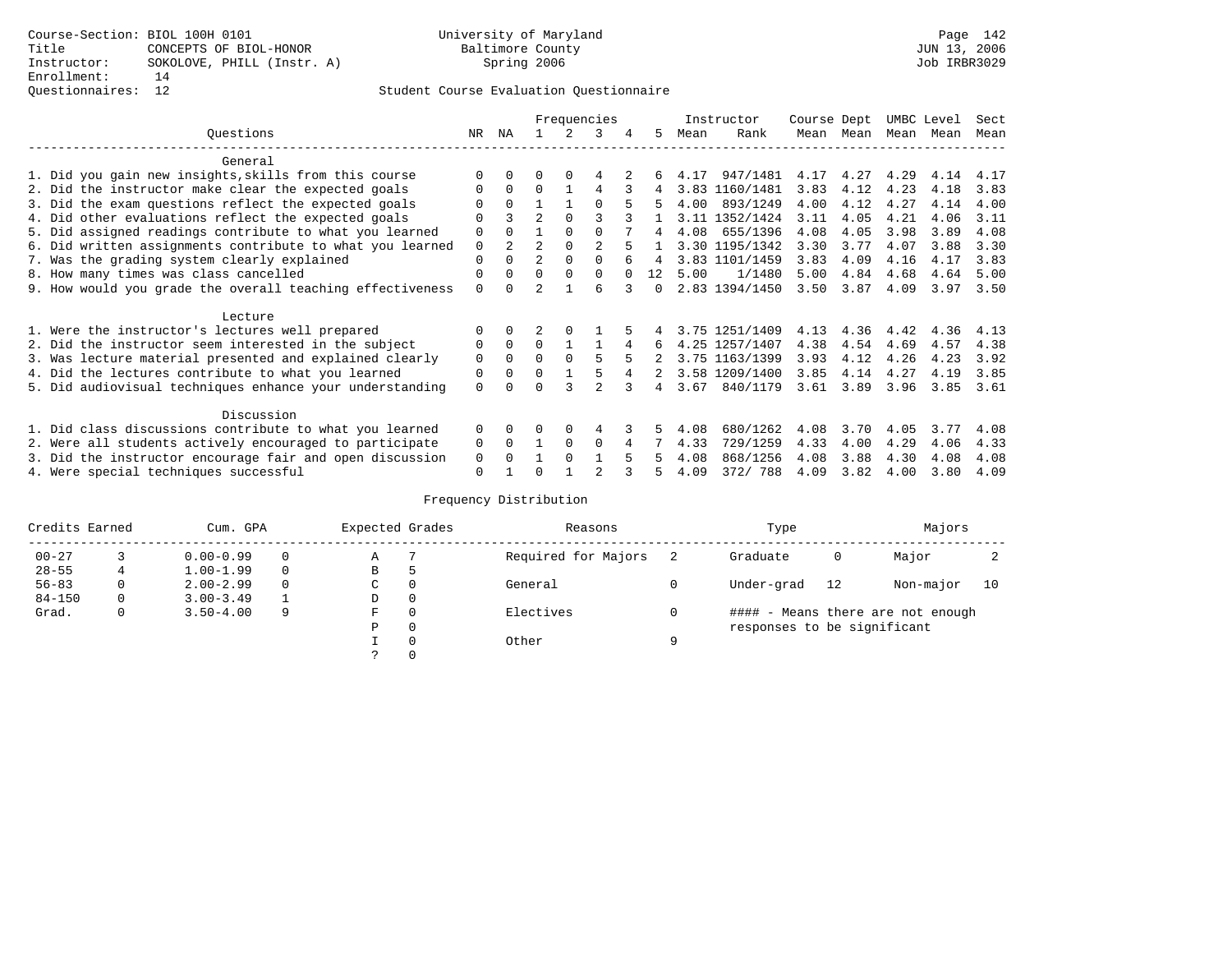### Questionnaires: 12 Student Course Evaluation Questionnaire

|                                                           |                           |              |                |          | Frequencies    |    |      | Instructor     | Course Dept |           | UMBC Level |      | Sect |
|-----------------------------------------------------------|---------------------------|--------------|----------------|----------|----------------|----|------|----------------|-------------|-----------|------------|------|------|
| Ouestions                                                 | NR.                       | ΝA           |                |          | 3              | 5. | Mean | Rank           |             | Mean Mean | Mean       | Mean | Mean |
| General                                                   |                           |              |                |          |                |    |      |                |             |           |            |      |      |
| 1. Did you gain new insights, skills from this course     |                           | $\Omega$     | 0              | $\Omega$ | 4              |    | 4.17 | 947/1481       | 4.17        | 4.27      | 4.29       | 4.14 | 4.17 |
| 2. Did the instructor make clear the expected goals       | O                         | $\Omega$     | $\Omega$       |          | 4              |    |      | 3.83 1160/1481 | 3.83        | 4.12      | 4.23       | 4.18 | 3.83 |
| 3. Did the exam questions reflect the expected goals      |                           | $\Omega$     |                |          | $\Omega$       | 5. | 4.00 | 893/1249       | 4.00        | 4.12      | 4.27       | 4.14 | 4.00 |
| 4. Did other evaluations reflect the expected goals       | O                         |              | $\overline{2}$ | $\Omega$ | ς              |    |      | 3.11 1352/1424 | 3.11        | 4.05      | 4.21       | 4.06 | 3.11 |
| 5. Did assigned readings contribute to what you learned   | $\mathbf 0$               | $\Omega$     |                | $\Omega$ | $\Omega$       | 4  | 4.08 | 655/1396       | 4.08        | 4.05      | 3.98       | 3.89 | 4.08 |
| 6. Did written assignments contribute to what you learned | $\mathbf 0$               | $2^{\circ}$  | $\mathfrak{D}$ | $\Omega$ | $\mathfrak{D}$ |    |      | 3.30 1195/1342 | 3.30        | 3.77      | 4.07       | 3.88 | 3.30 |
| 7. Was the grading system clearly explained               | $\mathbf 0$               | $\Omega$     | $\overline{2}$ | $\Omega$ |                |    |      | 3.83 1101/1459 | 3.83        | 4.09      | 4.16       | 4.17 | 3.83 |
| 8. How many times was class cancelled                     | 0                         | $\Omega$     | $\Omega$       | $\Omega$ | $\Omega$       | 12 | 5.00 | 1/1480         | 5.00        | 4.84      | 4.68       | 4.64 | 5.00 |
| 9. How would you grade the overall teaching effectiveness | $\Omega$                  | <sup>n</sup> | ∩              | ∩        |                | 3  | 4.17 | 722/1450       | 3.50        | 3.87      | 4.09       | 3.97 | 3.50 |
| Lecture                                                   |                           |              |                |          |                |    |      |                |             |           |            |      |      |
| 1. Were the instructor's lectures well prepared           |                           |              |                |          |                |    | 4.50 | 762/1409       | 4.13        | 4.36      | 4.42       | 4.36 | 4.13 |
| 2. Did the instructor seem interested in the subject      | $\overline{2}$            | $\Omega$     | $\Omega$       | $\Omega$ |                | 6  | 4.50 | 1107/1407      | 4.38        | 4.54      | 4.69       | 4.57 | 4.38 |
| 3. Was lecture material presented and explained clearly   | 2                         | $\Omega$     | 0              |          |                |    | 4.10 | 966/1399       | 3.93        | 4.12      | 4.26       | 4.23 | 3.92 |
| 4. Did the lectures contribute to what you learned        | 3                         | $\Omega$     | $\Omega$       |          |                | 4  | 4.11 | 977/1400       | 3.85        | 4.14      | 4.27       | 4.19 | 3.85 |
| 5. Did audiovisual techniques enhance your understanding  | $\overline{\mathfrak{L}}$ |              |                | ∩        |                |    | 3.56 | 877/1179       | 3.61        | 3.89      | 3.96       | 3.85 | 3.61 |
| Discussion                                                |                           |              |                |          |                |    |      |                |             |           |            |      |      |
| 1. Did class discussions contribute to what you learned   | $\Omega$                  | 0            | 0              | $\Omega$ | 4              |    | 4.08 | 680/1262       | 4.08        | 3.70      | 4.05       | 3.77 | 4.08 |
| 2. Were all students actively encouraged to participate   | 0                         | $\Omega$     |                | $\Omega$ | $\Omega$       |    | 4.33 | 729/1259       | 4.33        | 4.00      | 4.29       | 4.06 | 4.33 |
| 3. Did the instructor encourage fair and open discussion  | 0                         |              |                | $\Omega$ |                |    | 4.08 | 868/1256       | 4.08        | 3.88      | 4.30       | 4.08 | 4.08 |
| 4. Were special techniques successful                     | $\Omega$                  |              |                |          |                |    | 4.09 | 372/ 788       | 4.09        | 3.82      | 4.00       | 3.80 | 4.09 |

| Credits Earned |          | Cum. GPA      |   | Expected Grades |          | Reasons             |   | Type                        |    | Majors                            |    |
|----------------|----------|---------------|---|-----------------|----------|---------------------|---|-----------------------------|----|-----------------------------------|----|
| $00 - 27$      |          | $0.00 - 0.99$ |   | Α               |          | Required for Majors |   | Graduate                    | 0  | Major                             |    |
| $28 - 55$      | 4        | $1.00 - 1.99$ |   | B               | 5        |                     |   |                             |    |                                   |    |
| $56 - 83$      | $\Omega$ | $2.00 - 2.99$ |   | C               | 0        | General             |   | Under-grad                  | 12 | Non-major                         | 10 |
| $84 - 150$     | 0        | $3.00 - 3.49$ |   | D               | 0        |                     |   |                             |    |                                   |    |
| Grad.          | 0        | $3.50 - 4.00$ | 9 | F               | 0        | Electives           |   |                             |    | #### - Means there are not enough |    |
|                |          |               |   | Ρ               | 0        |                     |   | responses to be significant |    |                                   |    |
|                |          |               |   |                 | $\Omega$ | Other               | Q |                             |    |                                   |    |
|                |          |               |   |                 |          |                     |   |                             |    |                                   |    |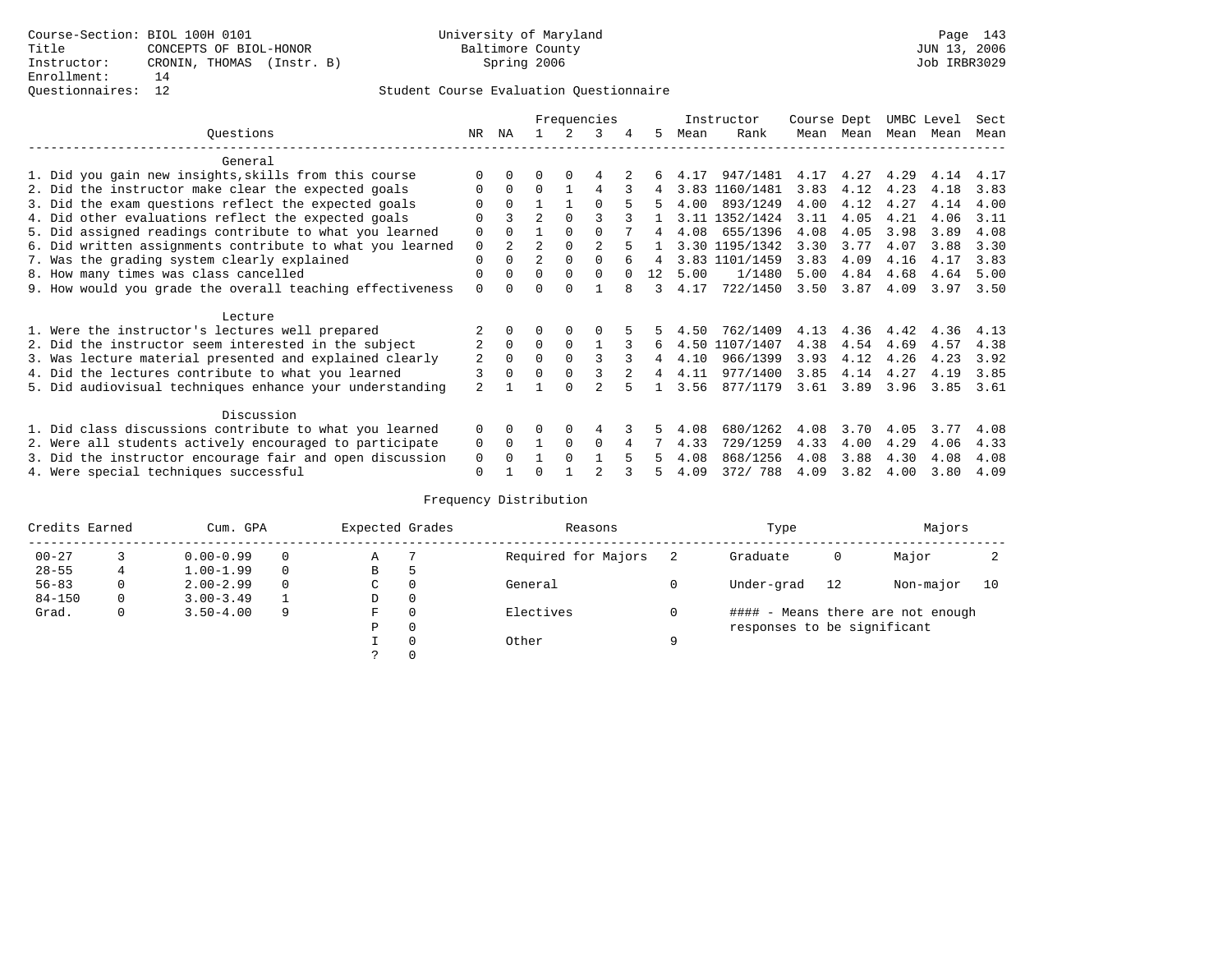### Questionnaires: 18 Student Course Evaluation Questionnaire

|                                                                    |                   |                         |                            |                               | Frequencies    |                |                 |        | Instructor         | Course Dept UMBC Level |               |                     |              | Sect         |
|--------------------------------------------------------------------|-------------------|-------------------------|----------------------------|-------------------------------|----------------|----------------|-----------------|--------|--------------------|------------------------|---------------|---------------------|--------------|--------------|
| Questions                                                          |                   | NR NA                   | 1                          | 2                             | 3              | 4              |                 | 5 Mean | Rank               |                        |               | Mean Mean Mean Mean |              | Mean         |
|                                                                    |                   |                         |                            |                               |                |                |                 |        |                    |                        |               |                     |              |              |
| General                                                            |                   |                         |                            |                               |                |                |                 |        |                    |                        |               |                     |              |              |
| 1. Did you gain new insights, skills from this course              | $\mathbf 0$       | $\mathbf 0$             | 0                          | 1                             | $\overline{4}$ | 6              | 7               |        | 4.06 1037/1481     | 3.62                   | 4.27          | 4.29                | 4.14         | 4.06         |
| 2. Did the instructor make clear the expected goals                | $\mathbf{0}$      | $\Omega$                | $\mathbf{1}$               | $\mathbf{1}$                  | 5              | 6              | 5               |        | 3.72 1221/1481     | 3.71                   | 4.12          | 4.23                | 4.18         | 3.72         |
| 3. Did the exam questions reflect the expected goals               | $\mathbf 0$       | $\Omega$                | $\Omega$                   | 4                             | $\overline{2}$ | 6              | 6               |        | 3.78 1036/1249     | 3.59                   | 4.12          | 4.27                | 4.14         | 3.78         |
| 4. Did other evaluations reflect the expected goals                | 0                 | $\mathbf 0$             | $\mathbf{1}$               | $\mathbf{1}$                  | $\overline{2}$ | 7              | $7\phantom{.0}$ | 4.00   | 959/1424           | 3.67                   | 4.05          | 4.21                | 4.06         | 4.00         |
| 5. Did assigned readings contribute to what you learned            | $\mathbf{1}$      | $\mathbf{0}$            | $\mathbf 0$                | $\mathbf{1}$                  | 3              | 6              | 7               | 4.12   | 633/1396           | 3.96                   | 4.05          | 3.98                | 3.89         | 4.12         |
| 6. Did written assignments contribute to what you learned          | 1                 | $\mathbf 0$             | $\mathbf 1$                | $\mathbf{1}$                  | 2              | 9              | 4               | 3.82   | 941/1342           | 3.56                   | 3.77          | 4.07                | 3.88         | 3.82         |
| 7. Was the grading system clearly explained                        | 1<br>$\mathbf{1}$ | $\Omega$<br>$\mathbf 0$ | $\overline{2}$<br>$\Omega$ | $\overline{2}$<br>$\mathbf 0$ | 2<br>$\Omega$  | 2<br>3         | 9               | 4.82   | 3.82 1109/1459     | 3.97                   | 4.09          | 4.16                | 4.17         | 3.82<br>4.82 |
| 8. How many times was class cancelled                              | $\overline{4}$    | $\mathfrak{D}$          | $\Omega$                   | $\overline{2}$                | 7              | $\overline{2}$ | 14              |        | 811/1480           | 4.88                   | 4.84          | 4.68                | 4.64<br>3.97 | 3.17         |
| 9. How would you grade the overall teaching effectiveness          |                   |                         |                            |                               |                |                |                 |        | 1 3.17 1329/1450   |                        | $3.07$ $3.87$ | 4.09                |              |              |
| Lecture                                                            |                   |                         |                            |                               |                |                |                 |        |                    |                        |               |                     |              |              |
| 1. Were the instructor's lectures well prepared                    | $\mathbf 0$       | $\mathbf 0$             | 0                          | 0                             | 6              | 8              |                 |        | 3.89 1222/1409     | 3.88                   | 4.36          | 4.42                | 4.36         | 3.74         |
| 2. Did the instructor seem interested in the subject               | $\mathbf 0$       | $\mathbf 0$             | 1                          | $\mathbf 0$                   | 5              | 8              | 4               |        | 3.78 1342/1407     | 3.87                   | 4.54          | 4.69                | 4.57         | 3.78         |
| 3. Was lecture material presented and explained clearly            | 0                 | $\mathbf 0$             | 0                          | 1                             | 6              | 8              | 3               |        | 3.72 1174/1399     | 3.69                   | 4.12          | 4.26                | 4.23         | 3.72         |
| 4. Did the lectures contribute to what you learned                 | $\mathbf{0}$      | 3                       | $\overline{\mathbf{c}}$    | 2                             | 5              | 4              | 2               |        | 3.13 1302/1400     | 3.19                   | 4.14          | 4.27                | 4.19         | 3.13         |
| 5. Did audiovisual techniques enhance your understanding           | $\mathsf 0$       | $\mathbf{1}$            | $\mathbf{1}$               | $\mathbf{1}$                  | 5              | 4              | 6               | 3.76   | 786/1179           | 3.49                   | 3.89          | 3.96                | 3.85         | 3.76         |
|                                                                    |                   |                         |                            |                               |                |                |                 |        |                    |                        |               |                     |              |              |
| Discussion                                                         |                   |                         |                            |                               |                |                |                 |        |                    |                        |               |                     |              |              |
| 1. Did class discussions contribute to what you learned            | 15                | $\mathbf 0$             | 1                          | $\mathbf 0$                   | 2              | 0              | 0               |        | $2.33$ ****/1262   | 2.71                   | 3.70          | 4.05                | 3.77         | ****         |
| 2. Were all students actively encouraged to participate            | 13                | $\mathbf 0$             | $\mathbf 0$                | 2                             | $\Omega$       | 2              | $\mathbf{1}$    |        | 3.40 1127/1259     | 3.16                   | 4.00          | 4.29                | 4.06         | 3.40         |
| 3. Did the instructor encourage fair and open discussion           | 13                | $\mathbf 0$             | $\overline{2}$             | $\mathbf 0$                   | $\mathbf{1}$   | 2              | $\Omega$        |        | 2.60 1216/1256     | 2.91                   | 3.88          | 4.30                | 4.08         | 2.60         |
| 4. Were special techniques successful                              | 14                | $\overline{a}$          | $\Omega$                   | $\Omega$                      | $\mathbf{1}$   | $\mathbf{1}$   | $\Omega$        |        | $3.50$ ****/ 788   | 2.75                   | 3.82          | 4.00                | 3.80         | ****         |
|                                                                    |                   |                         |                            |                               |                |                |                 |        |                    |                        |               |                     |              |              |
| Laboratory                                                         |                   |                         |                            |                               |                |                |                 |        |                    |                        |               |                     |              |              |
| 1. Did the lab increase understanding of the material              | 3                 | $\mathbf 0$             | 0                          | 1                             | 3              | 5              | 6               | 4.07   | 152/ 246           | 4.04                   | 4.43          | 4.20                | 3.93         | 4.07         |
| 2. Were you provided with adequate background information          | 3                 | $\mathbf 0$             | $\mathbf 0$                | $\mathbf 0$                   | $\mathbf{1}$   | 7              | 7               | 4.40   | 102/ 249           | 4.01                   | 4.45          | 4.11                | 3.95         | 4.40         |
| 3. Were necessary materials available for lab activities           | 3                 | $\Omega$                | $\Omega$                   | $\mathbf{1}$                  | 3              | $\mathbf{1}$   | 10              | 4.33   | 159/ 242           | 4.40                   | 4.54          | 4.40                | 4.33         | 4.33         |
| 4. Did the lab instructor provide assistance                       | 3                 | $\mathbf 0$             | $\mathbf 0$                | $\mathbf 0$                   | $\mathbf{1}$   | $\mathbf{3}$   | 11              | 4.67   | 82/ 240            | 4.37                   | 4.53          | 4.20                | 4.20         | 4.67         |
| 5. Were requirements for lab reports clearly specified             | 3                 | $\mathbf 0$             | $\Omega$                   | $\mathbf{1}$                  | 2              | $\overline{2}$ | 10              | 4.40   | 81/ 217            | 3.96                   | 4.29          | 4.04                | 4.02         | 4.40         |
|                                                                    |                   |                         |                            |                               |                |                |                 |        |                    |                        |               |                     |              |              |
| Seminar<br>1. Were assigned topics relevant to the announced theme | 15                | $\mathbf 0$             | 1                          | $\mathbf{0}$                  | $\Omega$       | 1              | 1               |        | 68<br>$3.33$ ****/ | $***$ * * *            | ****          | 4.49                | 4.54         | ****         |
| 2. Was the instructor available for individual attention           | 16                | $\mathbf 0$             | $\mathbf 0$                | $\mathbf 0$                   | $\mathbf{1}$   | $\mathbf{1}$   | $\Omega$        | 3.50   | $***/$<br>69       | ****                   |               | 4.53                | 4.18         | ****         |
| 3. Did research projects contribute to what you learned            | 16                | $\mathbf 0$             | $\mathbf 0$                | $\mathbf 0$                   | $1\,$          | 1              | $\mathbf 0$     | 3.50   | $***$ /<br>63      | ****                   | $* * * *$     | 4.44                | 4.17         | ****         |
| 4. Did presentations contribute to what you learned                | 16                | $\mathbf 0$             | $\mathbf 0$                | $\mathbf{1}$                  | $\mathbf 0$    | $\mathbf{1}$   | $\Omega$        | 3.00   | $***$ /<br>69      | ****                   | $* * * *$     | 4.35                | 4.14         | $***$        |
| 5. Were criteria for grading made clear                            | 16                | $\mathbf 0$             | $\mathbf{1}$               | $\Omega$                      | $\Omega$       | $\mathbf{1}$   | $\Omega$        |        | $2.50$ ****/<br>68 | ****                   | ****          | 3.92                | 3.80         | ****         |
|                                                                    |                   |                         |                            |                               |                |                |                 |        |                    |                        |               |                     |              |              |
| Field Work                                                         |                   |                         |                            |                               |                |                |                 |        |                    |                        |               |                     |              |              |
| 1. Did field experience contribute to what you learned             | 16                | $\mathbf 0$             | 0                          | $\mathbf 0$                   | $\mathbf 0$    | 2              | $\Omega$        |        | $4.00$ ****/<br>59 |                        |               | 4.30                | 4.00         | * * * *      |
| 2. Did you clearly understand your evaluation criteria             | 16                | $\Omega$                | $\mathbf 0$                | $\mathbf{1}$                  | $\Omega$       | $\mathbf{1}$   | $\Omega$        | 3.00   | 51<br>$***/$       | ****                   | ****          | 4.00                | 3.44         | ****         |
| 3. Was the instructor available for consultation                   | 16                | $\mathbf 0$             | $\mathbf 0$                | $\mathbf{1}$                  | $\mathbf 0$    | $\mathbf{1}$   | $\mathbf 0$     | 3.00   | $***/$<br>36       | ****                   | $***$ *       | 4.60                | 5.00         | $***$        |
| 4. To what degree could you discuss your evaluations               | 16                | $\mathbf 0$             | $\mathbf 0$                | $\mathsf 0$                   | $1\,$          | 1              | $\Omega$        | 3.50   | $***/$<br>41       | $***$ * * *            | $***$         | 4.26                | $***$ * * *  | $***$        |
| 5. Did conferences help you carry out field activities             | 16                | $\Omega$                | $\Omega$                   | $\mathbf{1}$                  | $\mathbf{1}$   | $\Omega$       | $\Omega$        | 2.50   | 31<br>$***$ /      | ****                   | ****          | 4.42                | $***$ * * *  | ****         |
|                                                                    |                   |                         |                            |                               |                |                |                 |        |                    |                        |               |                     |              |              |
| Self Paced                                                         |                   |                         |                            |                               |                |                |                 |        |                    |                        |               |                     |              |              |
| 1. Did self-paced system contribute to what you learned            | 16                | $\mathbf 0$             | 0                          | $\mathbf 0$                   | $\Omega$       | 2              | $\Omega$        | 4.00   | 55<br>****/        | ****                   |               | 4.55                | 4.48         | ****         |
| 2. Did study questions make clear the expected goal                | 16                | $\mathbf 0$             | $\mathbf 0$                | $\mathsf 0$                   | $\mathbf 0$    | $\mathbf{1}$   | $\mathbf{1}$    | 4.50   | $***/$<br>31       | ****                   | $* * * * *$   | 4.75                | 4.42         | ****         |
| 3. Were your contacts with the instructor helpful                  | 16                | 0                       | 0                          | 1                             | 0              | $\mathbf{1}$   | $\Omega$        | 3.00   | 51<br>$***$ /      | ****                   | ****          | 4.65                | 4.63         | ****         |
| 4. Was the feedback/tutoring by proctors helpful                   | 16                | $\mathbf 0$             | $\mathbf 0$                | $\mathbf 0$                   | $\mathbf{1}$   | $\mathbf{1}$   | $\Omega$        | 3.50   | $***/$<br>34       |                        |               | 4.83                | 4.67         | * * * *      |
| 5. Were there enough proctors for all the students                 | 16                | $\mathbf 0$             | $\mathbf 1$                | $\Omega$                      | $\mathbf{1}$   | $\Omega$       | $\Omega$        |        | $2.00$ ****/<br>24 | $***$ * * *            | $***$         | 4.82                | 4.58         | ****         |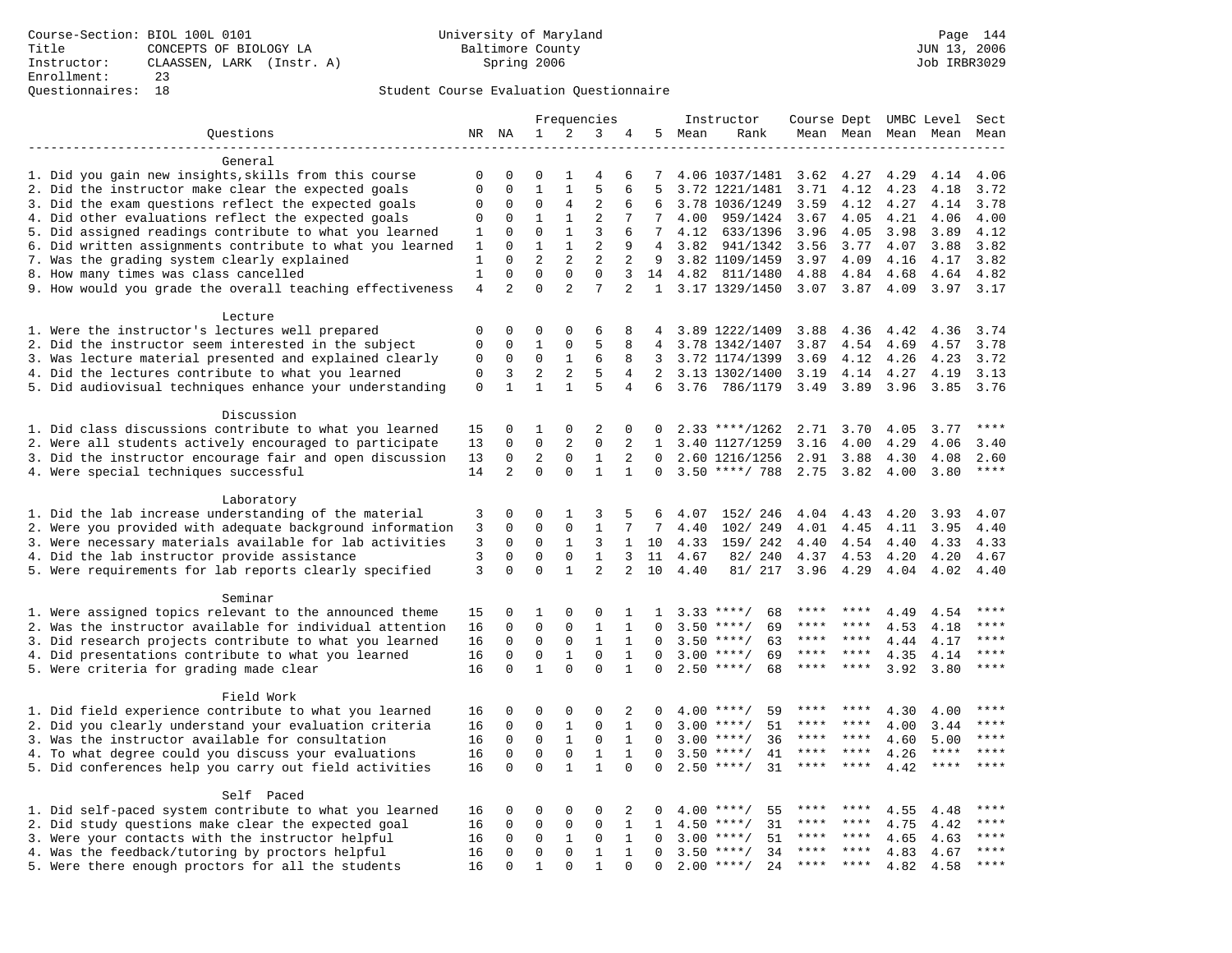| Course-Section: BIOL 100L 0101 |                           | University of Maryland                  | Page 144     |
|--------------------------------|---------------------------|-----------------------------------------|--------------|
| Title                          | CONCEPTS OF BIOLOGY LA    | Baltimore County                        | JUN 13, 2006 |
| Instructor:                    | CLAASSEN, LARK (Instr. A) | Spring 2006                             | Job IRBR3029 |
| Enrollment:                    | 23                        |                                         |              |
| Ouestionnaires: 18             |                           | Student Course Evaluation Ouestionnaire |              |

| Credits Earned |             | Cum. GPA      |   |   | Expected Grades | Reasons             |    | Type                        |    | Majors                            |    |
|----------------|-------------|---------------|---|---|-----------------|---------------------|----|-----------------------------|----|-----------------------------------|----|
| $00 - 27$      | 6           | $0.00 - 0.99$ |   | Α | 10              | Required for Majors |    | Graduate                    | 0  | Major                             |    |
| $28 - 55$      |             | $1.00 - 1.99$ |   | В | 2               |                     |    |                             |    |                                   |    |
| $56 - 83$      | 2           | $2.00 - 2.99$ |   | C |                 | General             |    | Under-grad                  | 18 | Non-major                         | 17 |
| $84 - 150$     |             | $3.00 - 3.49$ | 6 | D | $\Omega$        |                     |    |                             |    |                                   |    |
| Grad.          | $\mathbf 0$ | $3.50 - 4.00$ |   | F | $\Omega$        | Electives           |    |                             |    | #### - Means there are not enough |    |
|                |             |               |   | Ρ | $\Omega$        |                     |    | responses to be significant |    |                                   |    |
|                |             |               |   |   | $\Omega$        | Other               | 12 |                             |    |                                   |    |
|                |             |               |   |   | $\Omega$        |                     |    |                             |    |                                   |    |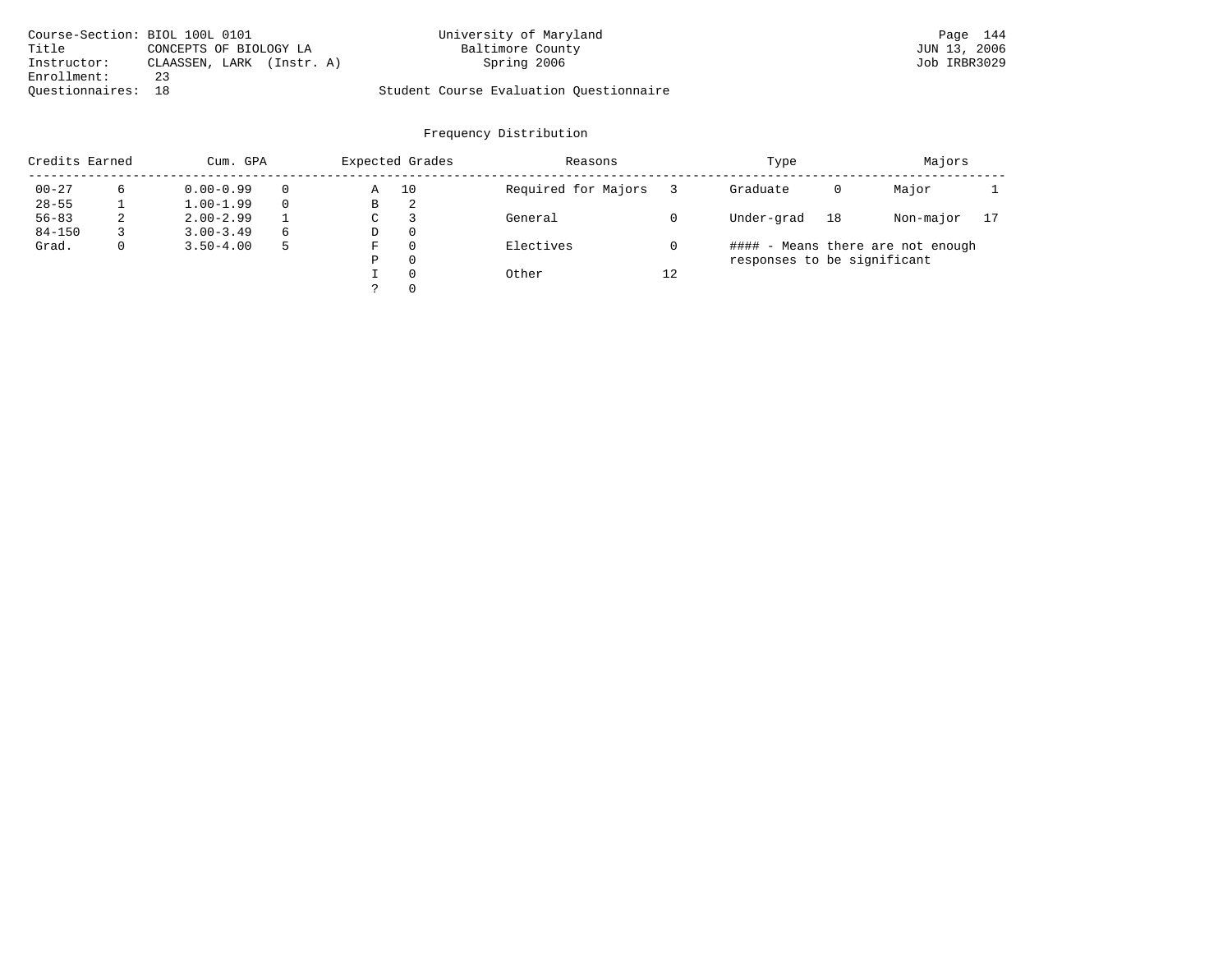### Questionnaires: 18 Student Course Evaluation Questionnaire

|                                                           |              |                         |                             |                          | Frequencies             |                              |                      |        | Instructor                               | Course Dept UMBC Level |               |                     |              | Sect        |
|-----------------------------------------------------------|--------------|-------------------------|-----------------------------|--------------------------|-------------------------|------------------------------|----------------------|--------|------------------------------------------|------------------------|---------------|---------------------|--------------|-------------|
| Questions                                                 |              | NR NA                   | 1                           | 2                        | 3                       | 4                            |                      | 5 Mean | Rank                                     |                        |               | Mean Mean Mean Mean |              | Mean        |
|                                                           |              |                         |                             |                          |                         |                              |                      |        |                                          |                        |               |                     |              |             |
| General                                                   |              |                         |                             |                          |                         |                              |                      |        |                                          |                        |               |                     |              |             |
| 1. Did you gain new insights, skills from this course     | 0            | $\mathbf 0$             | 0                           | 1                        | $\overline{4}$          | 6                            | 7                    |        | 4.06 1037/1481 3.62                      |                        | 4.27          | 4.29                | 4.14         | 4.06        |
| 2. Did the instructor make clear the expected goals       | $\mathbf{0}$ | $\mathbf 0$             | $\mathbf{1}$                | $\mathbf{1}$             | 5                       | 6                            | 5                    |        | 3.72 1221/1481                           | 3.71                   | 4.12          | 4.23                | 4.18         | 3.72        |
| 3. Did the exam questions reflect the expected goals      | $\mathbf 0$  | $\Omega$                | $\Omega$                    | 4                        | $\overline{2}$          | 6                            | 6                    |        | 3.78 1036/1249                           | 3.59                   | 4.12          | 4.27                | 4.14         | 3.78        |
| 4. Did other evaluations reflect the expected goals       | 0            | $\Omega$                | $\mathbf{1}$                | $\mathbf{1}$             | $\overline{2}$          | 7                            | $7\overline{ }$      | 4.00   | 959/1424                                 | 3.67                   | 4.05          | 4.21                | 4.06         | 4.00        |
| 5. Did assigned readings contribute to what you learned   | 1            | $\mathbf{0}$            | $\mathbf 0$                 | $\mathbf{1}$             | 3                       | 6                            | $7\phantom{.0}$      | 4.12   | 633/1396                                 | 3.96                   | 4.05          | 3.98                | 3.89         | 4.12        |
| 6. Did written assignments contribute to what you learned | 1            | $\mathbf{0}$            | $\mathbf{1}$                | $\mathbf{1}$             | $\overline{2}$          | 9                            | 4                    | 3.82   | 941/1342                                 | 3.56                   | 3.77          | 4.07                | 3.88         | 3.82        |
| 7. Was the grading system clearly explained               | 1            | $\Omega$                | $\overline{2}$              | $\overline{2}$           | 2                       | 2                            | 9                    |        | 3.82 1109/1459                           | 3.97                   | 4.09          | 4.16                | 4.17         | 3.82        |
| 8. How many times was class cancelled                     | $\mathbf{1}$ | $\mathbf 0$             | $\mathbf 0$                 | $\mathbf 0$              | $\Omega$                | 3                            | 14                   | 4.82   | 811/1480                                 | 4.88                   | 4.84          | 4.68                | 4.64         | 4.82        |
| 9. How would you grade the overall teaching effectiveness | 13           | $\mathbf{1}$            | $\Omega$                    | $\Omega$                 | $\mathbf{1}$            | $\overline{2}$               | $\mathbf{1}$         |        | $4.00$ ****/1450                         |                        | $3.07$ $3.87$ | 4.09                | 3.97         | 3.17        |
| Lecture                                                   |              |                         |                             |                          |                         |                              |                      |        |                                          |                        |               |                     |              |             |
| 1. Were the instructor's lectures well prepared           | 13           | $\mathbf 0$             | 1                           | $\mathbf 0$              | 1                       | 1                            | 2                    |        | 3.60 1281/1409                           | 3.88                   | 4.36          | 4.42                | 4.36         | 3.74        |
| 2. Did the instructor seem interested in the subject      | 14           | $\mathbf 0$             | $\mathbf 0$                 | $\mathbf 0$              | $\mathbf 0$             | 2                            | 2                    |        | $4.50$ ****/1407                         | 3.87                   | 4.54          | 4.69                | 4.57         | 3.78        |
| 3. Was lecture material presented and explained clearly   | 14           | $\mathbf 0$             | 0                           | 0                        | 1                       | $\mathbf{1}$                 | 2                    |        | $4.25$ ****/1399                         | 3.69                   | 4.12          | 4.26                | 4.23         | 3.72        |
| 4. Did the lectures contribute to what you learned        | 14           | $\mathbf 0$             | $\mathbf 0$                 | $\Omega$                 | 2                       | $\Omega$                     | 2                    |        | $4.00$ ****/1400                         | 3.19                   | 4.14          | 4.27                | 4.19         | 3.13        |
| 5. Did audiovisual techniques enhance your understanding  | 14           | $\mathbf{1}$            | $\Omega$                    | $\Omega$                 | $\mathbf{1}$            | $\Omega$                     | 2                    |        | $4.33$ ****/1179                         | 3.49                   | 3.89          | 3.96                | 3.85         | 3.76        |
|                                                           |              |                         |                             |                          |                         |                              |                      |        |                                          |                        |               |                     |              |             |
| Discussion                                                |              |                         |                             |                          |                         |                              |                      |        |                                          |                        |               |                     |              |             |
| 1. Did class discussions contribute to what you learned   | 15           | $\mathbf 0$             | 1                           | $\mathbf{0}$             | $\overline{2}$          | 0                            | 0                    |        | $2.33$ ****/1262                         | 2.71                   | 3.70          | 4.05                | 3.77         | $***$       |
| 2. Were all students actively encouraged to participate   | 13           | 0                       | $\mathbf 0$                 | 2                        | $\mathbf 0$             | 2                            | $\mathbf{1}$         |        | 3.40 1127/1259                           | 3.16                   | 4.00          | 4.29                | 4.06         | 3.40        |
| 3. Did the instructor encourage fair and open discussion  | 13           | 0                       | 2                           | $\mathbf 0$              | $\mathbf{1}$            | 2                            | $\Omega$             |        | 2.60 1216/1256                           | 2.91                   | 3.88          | 4.30                | 4.08         | 2.60        |
| 4. Were special techniques successful                     | 14           | 2                       | $\Omega$                    | $\Omega$                 | $\mathbf{1}$            | $\mathbf{1}$                 | $\Omega$             |        | $3.50$ ****/ 788                         | 2.75                   | 3.82          | 4.00                | 3.80         | $***$       |
|                                                           |              |                         |                             |                          |                         |                              |                      |        |                                          |                        |               |                     |              |             |
| Laboratory                                                |              |                         |                             |                          |                         |                              |                      |        |                                          |                        |               |                     |              |             |
| 1. Did the lab increase understanding of the material     | 3            | 0                       | 0                           | 1                        | 3                       | 5                            | 6                    | 4.07   | 152/ 246                                 | 4.04                   | 4.43          | 4.20                | 3.93         | 4.07        |
| 2. Were you provided with adequate background information | 3            | $\mathbf 0$             | $\mathbf 0$                 | $\mathbf 0$              | $\mathbf{1}$            | 7                            | 7                    | 4.40   | 102/ 249                                 | 4.01                   | 4.45          | 4.11                | 3.95         | 4.40        |
| 3. Were necessary materials available for lab activities  | 3            | $\mathbf 0$             | 0                           | 1                        | 3                       |                              | 1 10                 | 4.33   | 159/ 242                                 | 4.40                   | 4.54          | 4.40                | 4.33         | 4.33        |
| 4. Did the lab instructor provide assistance              | 3            | $\Omega$                | $\mathbf 0$                 | $\mathbf 0$              | $\mathbf{1}$            | 3                            | 11                   | 4.67   | 82/ 240                                  | 4.37                   | 4.53          | 4.20                | 4.20         | 4.67        |
| 5. Were requirements for lab reports clearly specified    | 3            | $\Omega$                | $\Omega$                    | $\mathbf{1}$             | $\overline{2}$          | $\overline{2}$               | 10                   | 4.40   | 81/ 217                                  | 3.96                   | 4.29          | 4.04                | 4.02         | 4.40        |
|                                                           |              |                         |                             |                          |                         |                              |                      |        |                                          |                        |               |                     |              |             |
| Seminar                                                   |              |                         |                             |                          |                         |                              |                      |        |                                          | ****                   | ****          |                     |              | ****        |
| 1. Were assigned topics relevant to the announced theme   | 15           | $\mathbf 0$             | 1                           | $\mathbf{0}$             | 0                       | $\mathbf{1}$                 | 1                    |        | $3.33$ ****/<br>68                       | ****                   | ****          | 4.49                | 4.54         |             |
| 2. Was the instructor available for individual attention  | 16           | $\mathbf 0$             | $\mathbf 0$                 | $\mathsf 0$              | $\mathbf{1}$            | $\mathbf{1}$                 | 0                    |        | $3.50$ ****/<br>69                       | ****                   | ****          | 4.53                | 4.18         | ****        |
| 3. Did research projects contribute to what you learned   | 16           | $\mathbf 0$             | $\mathbf 0$                 | $\mathbf 0$              | $\mathbf{1}$            | $\mathbf{1}$                 | $\Omega$             |        | 63<br>$3.50$ ****/                       | $***$ * * *            | $***$ *       | 4.44                | 4.17         | $***$       |
| 4. Did presentations contribute to what you learned       | 16<br>16     | $\mathbf 0$<br>$\Omega$ | $\mathbf 0$<br>$\mathbf{1}$ | $\mathbf{1}$<br>$\Omega$ | $\mathbf 0$<br>$\Omega$ | $\mathbf{1}$<br>$\mathbf{1}$ | $\Omega$<br>$\Omega$ |        | $3.00$ ****/<br>69<br>$2.50$ ****/<br>68 | ****                   | ****          | 4.35<br>3.92        | 4.14<br>3.80 | ****        |
| 5. Were criteria for grading made clear                   |              |                         |                             |                          |                         |                              |                      |        |                                          |                        |               |                     |              |             |
| Field Work                                                |              |                         |                             |                          |                         |                              |                      |        |                                          |                        |               |                     |              |             |
| 1. Did field experience contribute to what you learned    | 16           | 0                       | 0                           | 0                        | 0                       | 2                            |                      |        | $4.00$ ****/<br>59                       |                        |               | 4.30                | 4.00         | ****        |
| 2. Did you clearly understand your evaluation criteria    | 16           | $\mathbf 0$             | $\mathbf 0$                 | $\mathbf{1}$             | $\mathbf 0$             | $\mathbf{1}$                 | $\Omega$             |        | $3.00$ ****/<br>51                       | ****                   | ****          | 4.00                | 3.44         | $***$       |
| 3. Was the instructor available for consultation          | 16           | $\mathbf 0$             | $\mathbf 0$                 | $\mathbf{1}$             | $\mathbf 0$             | $\mathbf{1}$                 | $\Omega$             |        | $3.00$ ****/<br>36                       | ****                   | ****          | 4.60                | 5.00         | ****        |
| 4. To what degree could you discuss your evaluations      | 16           | $\mathbf 0$             | $\mathbf 0$                 | $\mathbf 0$              | $\mathbf{1}$            | 1                            | $\Omega$             | 3.50   | 41<br>$***/$                             | ****                   | $***$ *       | 4.26                | ****         | ****        |
| 5. Did conferences help you carry out field activities    | 16           | $\Omega$                | $\Omega$                    | $\mathbf{1}$             | $\mathbf{1}$            | $\Omega$                     | $\Omega$             | 2.50   | $***/$<br>31                             | ****                   | ****          | 4.42                | $***$ * * *  |             |
|                                                           |              |                         |                             |                          |                         |                              |                      |        |                                          |                        |               |                     |              |             |
| Self Paced                                                |              |                         |                             |                          |                         |                              |                      |        |                                          |                        |               |                     |              |             |
| 1. Did self-paced system contribute to what you learned   | 16           | $\mathbf 0$             | 0                           | 0                        | $\Omega$                | 2                            | 0                    | 4.00   | $***$ /<br>55                            | ****                   |               | 4.55                | 4.48         | $***$ * * * |
| 2. Did study questions make clear the expected goal       | 16           | 0                       | $\mathbf 0$                 | $\mathbf 0$              | $\mathbf 0$             | $\mathbf{1}$                 | $\mathbf{1}$         | 4.50   | $***/$<br>31                             | ****                   | ****          | 4.75                | 4.42         | ****        |
| 3. Were your contacts with the instructor helpful         | 16           | $\Omega$                | $\mathbf 0$                 | 1                        | 0                       | $\mathbf{1}$                 | $\Omega$             | 3.00   | $***/$<br>51                             | ****                   | ****          | 4.65                | 4.63         | ****        |
| 4. Was the feedback/tutoring by proctors helpful          | 16           | $\mathbf 0$             | $\mathbf 0$                 | $\mathbf 0$              | $\mathbf{1}$            | $\mathbf{1}$                 | $\Omega$             |        | $3.50$ ****/<br>34                       | ****                   | ****          | 4.83                | 4.67         | ****        |
| 5. Were there enough proctors for all the students        | 16           | $\Omega$                | $\mathbf 1$                 | $\Omega$                 | $\mathbf{1}$            | $\Omega$                     | $\Omega$             |        | $2.00$ ****/<br>24                       | $***$ * *              | $***$         | 4.82                | 4.58         | $***$       |
|                                                           |              |                         |                             |                          |                         |                              |                      |        |                                          |                        |               |                     |              |             |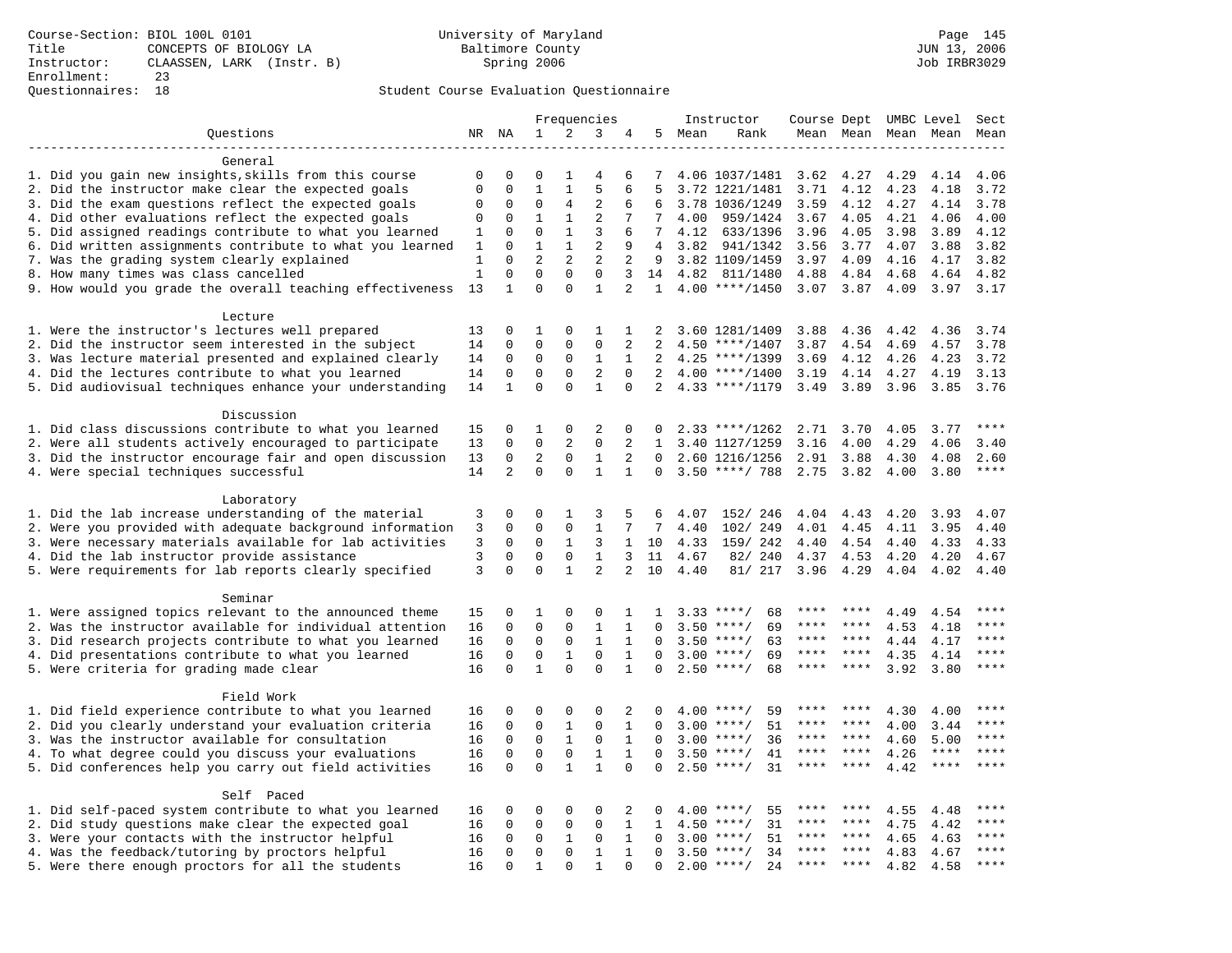| Course-Section: BIOL 100L 0101 |                           | University of Maryland                  | Page 145     |
|--------------------------------|---------------------------|-----------------------------------------|--------------|
| Title                          | CONCEPTS OF BIOLOGY LA    | Baltimore County                        | JUN 13, 2006 |
| Instructor:                    | CLAASSEN, LARK (Instr. B) | Spring 2006                             | Job IRBR3029 |
| Enrollment:                    | 23                        |                                         |              |
| Ouestionnaires: 18             |                           | Student Course Evaluation Questionnaire |              |

| Credits Earned |              | Cum. GPA      |   |    | Expected Grades | Reasons             |    | Type                        | Majors |                                   |    |
|----------------|--------------|---------------|---|----|-----------------|---------------------|----|-----------------------------|--------|-----------------------------------|----|
| $00 - 27$      | 6            | $0.00 - 0.99$ |   | Α  | 10              | Required for Majors |    | Graduate                    | 0      | Major                             |    |
| $28 - 55$      |              | $1.00 - 1.99$ |   | В  | 2               |                     |    |                             |        |                                   |    |
| $56 - 83$      | 2            | $2.00 - 2.99$ |   | C. |                 | General             |    | Under-grad                  | 18     | Non-major                         | 17 |
| $84 - 150$     |              | $3.00 - 3.49$ | 6 | D  | 0               |                     |    |                             |        |                                   |    |
| Grad.          | $\mathbf{0}$ | $3.50 - 4.00$ |   | F  | $\Omega$        | Electives           |    |                             |        | #### - Means there are not enough |    |
|                |              |               |   | P  | $\Omega$        |                     |    | responses to be significant |        |                                   |    |
|                |              |               |   |    | $\Omega$        | Other               | 12 |                             |        |                                   |    |
|                |              |               |   |    | $\Omega$        |                     |    |                             |        |                                   |    |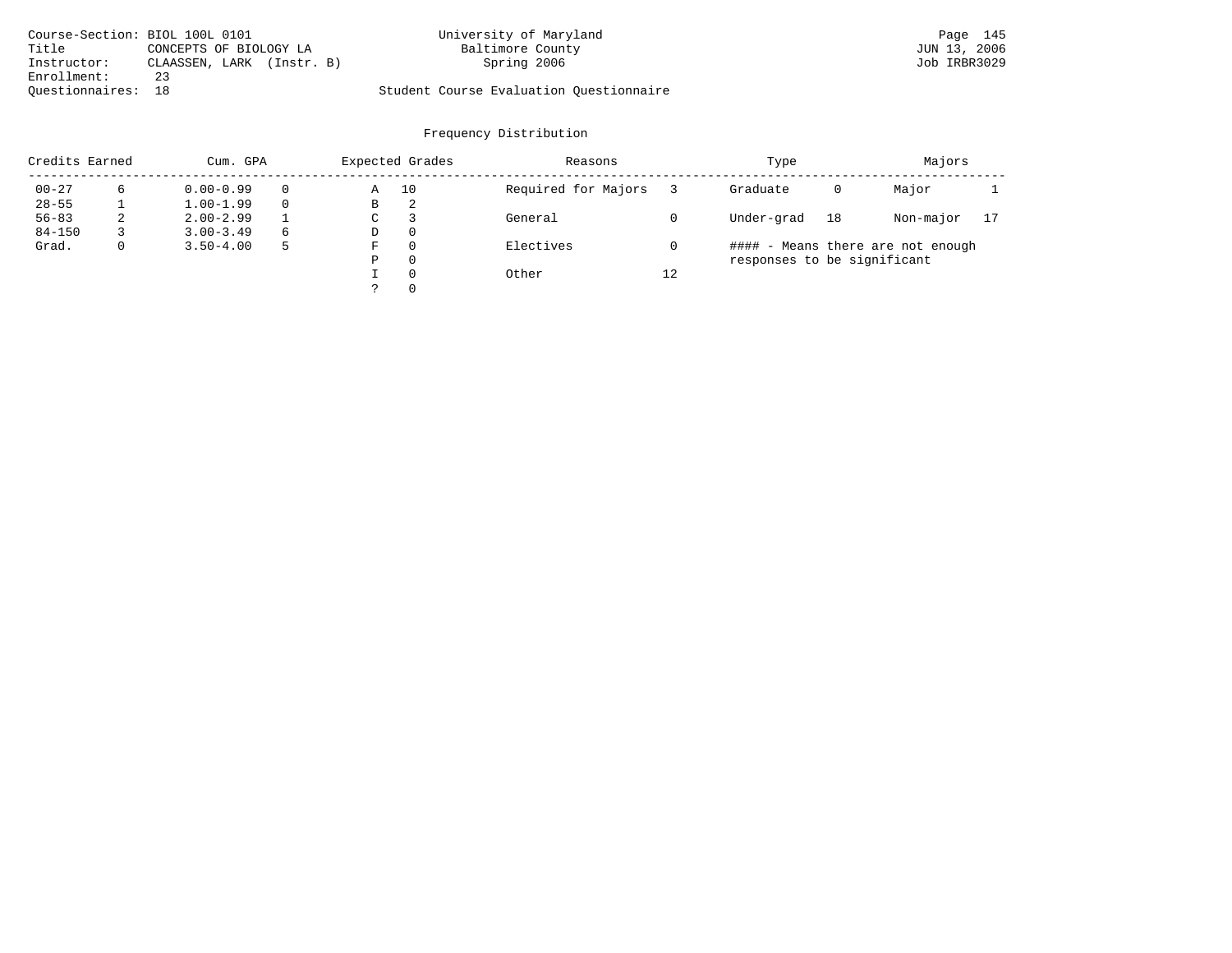|                                                           |                |                |                | Frequencies                 |                   |              |              |      | Instructor          | Course Dept UMBC Level |         |      |                          | Sect         |
|-----------------------------------------------------------|----------------|----------------|----------------|-----------------------------|-------------------|--------------|--------------|------|---------------------|------------------------|---------|------|--------------------------|--------------|
| Questions                                                 |                | NR NA          | $\mathbf{1}$   | 2                           | 3                 | 4            | 5            | Mean | Rank                |                        |         |      | Mean Mean Mean Mean Mean |              |
|                                                           |                |                |                |                             |                   |              |              |      |                     |                        |         |      |                          |              |
| General                                                   |                |                |                |                             |                   |              |              |      |                     |                        |         |      |                          |              |
| 1. Did you gain new insights, skills from this course     | 1              | 0              | 0              | 3                           | 6                 | 7            | 5            |      | 3.67 1299/1481      | 3.62                   | 4.27    | 4.29 | 4.14                     | 3.67         |
| 2. Did the instructor make clear the expected goals       | 1              | $\mathbf 0$    | $\mathbf{1}$   | $\mathbf{0}$                | $\overline{4}$    | 11           | 5            |      | 3.90 1118/1481      | 3.71                   | 4.12    | 4.23 | 4.18                     | 3.90         |
| 3. Did the exam questions reflect the expected goals      | 1              | 0              | 0              | 2                           | 4                 | 7            | 8            | 4.00 | 893/1249            | 3.59                   | 4.12    | 4.27 | 4.14                     | 4.00         |
| 4. Did other evaluations reflect the expected goals       | 1              | 1              | $\Omega$       | $\Omega$                    | 3                 | 8            | 9            | 4.30 | 684/1424            | 3.67                   | 4.05    | 4.21 | 4.06                     | 4.30         |
| 5. Did assigned readings contribute to what you learned   | 2              | $\mathbf{1}$   | $\mathbf 0$    | $\mathbf{1}$                | $\mathbf{1}$      | 6            | 11           | 4.42 | 363/1396            | 3.96                   | 4.05    | 3.98 | 3.89                     | 4.42         |
| 6. Did written assignments contribute to what you learned | 2              | $\mathbf{1}$   | $\mathbf{1}$   | $\mathbf{1}$                | $\mathbf{1}$      | 6            | 10           | 4.21 | 573/1342            | 3.56                   | 3.77    | 4.07 | 3.88                     | 4.21         |
| 7. Was the grading system clearly explained               | $\overline{2}$ | $\Omega$       | $\Omega$       | $\Omega$                    | $\mathbf{1}$      |              | 12           | 4.55 | 402/1459            | 3.97                   | 4.09    | 4.16 | 4.17                     | 4.55         |
| 8. How many times was class cancelled                     | $\overline{c}$ | $\overline{2}$ | $\Omega$       | $\Omega$                    | $\Omega$          |              | 16           | 4.89 | 729/1480            | 4.88                   | 4.84    | 4.68 | 4.64                     | 4.89         |
| 9. How would you grade the overall teaching effectiveness | 3              | 4              | $\Omega$       | $\overline{a}$              | 9                 | 3            |              |      | 1 3.20 1320/1450    | $3.07$ $3.87$          |         | 4.09 | $3.97$ $3.20$            |              |
|                                                           |                |                |                |                             |                   |              |              |      |                     |                        |         |      |                          |              |
| Lecture                                                   |                |                |                |                             |                   |              |              |      |                     |                        |         |      |                          |              |
| 1. Were the instructor's lectures well prepared           | 1              | $\Omega$       | $\Omega$       | $\Omega$                    | 4                 |              | 10           |      | 4.29 1013/1409      | 3.88                   | 4.36    | 4.42 | 4.36                     | 4.29         |
| 2. Did the instructor seem interested in the subject      | 1              | 0              | 0              | 2                           | 6                 | 6            | 7            |      | 3.86 1331/1407      | 3.87                   | 4.54    | 4.69 | 4.57                     | 3.86         |
| 3. Was lecture material presented and explained clearly   | 1              | 0              | $\Omega$       | $\mathbf{1}$                | 5                 | 10           | .5           |      | 3.90 1096/1399      | 3.69                   | 4.12    | 4.26 | 4.23                     | 3.90         |
| 4. Did the lectures contribute to what you learned        | $\mathbf{1}$   | 3              | $\overline{a}$ | 2                           | 6                 | 3            | 5            |      | 3.39 1259/1400      | 3.19                   | 4.14    | 4.27 | 4.19                     | 3.39         |
| 5. Did audiovisual techniques enhance your understanding  | $\mathbf{1}$   | $\Omega$       | $\Omega$       | $\overline{4}$              | 9                 | 2            | 6            | 3.48 | 909/1179            | 3.49                   | 3.89    | 3.96 | 3.85                     | 3.48         |
|                                                           |                |                |                |                             |                   |              |              |      |                     |                        |         |      |                          |              |
| Discussion                                                |                |                |                |                             |                   |              |              |      |                     |                        |         |      |                          |              |
| 1. Did class discussions contribute to what you learned   | 14             | 0              | 2              | 0                           | 1                 | 2            | 3            | 3.50 | 995/1262            | 2.71                   | 3.70    | 4.05 | 3.77                     | 3.50         |
| 2. Were all students actively encouraged to participate   | 14             | $\mathbf 0$    | $\mathbf{1}$   | $\mathbf{0}$                | 2                 | 1            | 4            | 3.88 |                     | 3.16                   |         | 4.29 | 4.06                     | 3.88         |
|                                                           |                | $\mathbf 0$    | $\overline{2}$ |                             |                   |              |              |      | 992/1259            |                        | 4.00    |      |                          |              |
| 3. Did the instructor encourage fair and open discussion  | 14             |                | $\Omega$       | $\mathbf 0$<br>$\mathbf{1}$ | 2<br>$\mathbf{1}$ | 1            | 3            |      | 3.38 1128/1256      | 2.91                   | 3.88    | 4.30 | 4.08                     | 3.38<br>**** |
| 4. Were special techniques successful                     | 14             | 3              |                |                             |                   | 1            | 2            |      | $3.80$ ****/ 788    | 2.75 3.82              |         | 4.00 | 3.80                     |              |
|                                                           |                |                |                |                             |                   |              |              |      |                     |                        |         |      |                          |              |
| Laboratory                                                |                |                |                |                             |                   |              |              |      |                     |                        |         |      |                          |              |
| 1. Did the lab increase understanding of the material     | 5              | 0              | $\Omega$       | 0                           | 4                 | 4            | 9            | 4.29 | 124/ 246            | 4.04                   | 4.43    | 4.20 | 3.93                     | 4.29         |
| 2. Were you provided with adequate background information | 5              | $\mathbf 0$    | $\mathbf 0$    | $\mathbf{0}$                | 2                 | 5            | 10           | 4.47 | 83/249              | 4.01                   | 4.45    | 4.11 | 3.95                     | 4.47         |
| 3. Were necessary materials available for lab activities  | 5              | 1              | 0              | 0                           | 1                 | 6            | 9            | 4.50 | 113/ 242            | 4.40                   | 4.54    | 4.40 | 4.33                     | 4.50         |
| 4. Did the lab instructor provide assistance              | 5              | 1              | $\mathbf 0$    | $\mathbf{0}$                | 0                 | 5            | 11           | 4.69 | 79/ 240             | 4.37                   | 4.53    | 4.20 | 4.20                     | 4.69         |
| 5. Were requirements for lab reports clearly specified    | 5              | $\mathbf{1}$   | $\Omega$       | $\Omega$                    | $\Omega$          | 5            | 11           | 4.69 | 46/ 217             | 3.96                   | 4.29    | 4.04 | 4.02                     | 4.69         |
|                                                           |                |                |                |                             |                   |              |              |      |                     |                        |         |      |                          |              |
| Seminar                                                   |                |                |                |                             |                   |              |              |      |                     |                        |         |      |                          |              |
| 2. Was the instructor available for individual attention  | 20             | $\mathbf{1}$   | $\Omega$       | $\Omega$                    | $\mathbf{1}$      | $\Omega$     | $\Omega$     |      | $3.00$ ****/<br>69  | ****                   | ****    |      | 4.53 4.18                | ****         |
|                                                           |                |                |                |                             |                   |              |              |      |                     |                        |         |      |                          |              |
| Field Work                                                |                |                |                |                             |                   |              |              |      |                     |                        |         |      |                          |              |
| 1. Did field experience contribute to what you learned    | 20             | 0              | 1              | 0                           | 0                 | 0            | 1            |      | $3.00$ ****/<br>59  |                        |         | 4.30 | 4.00                     | ****         |
| 2. Did you clearly understand your evaluation criteria    | 20             | $\mathbf 0$    | $\mathbf{1}$   | $\mathbf{0}$                | $\mathbf 0$       | $\mathbf{1}$ | $\Omega$     |      | $2.50$ ****/<br>51  | $***$ * *              | ****    | 4.00 | 3.44                     | ****         |
| 3. Was the instructor available for consultation          | 20             | $\Omega$       | $\Omega$       | $\Omega$                    | $\mathbf{1}$      | $\Omega$     | $\mathbf{1}$ |      | $4.00$ ****/<br>36  | ****                   | $***$ * | 4.60 | 5.00                     | $***$        |
|                                                           |                |                |                |                             |                   |              |              |      |                     |                        |         |      |                          |              |
| Self Paced                                                |                |                |                |                             |                   |              |              |      |                     |                        |         |      |                          |              |
| 1. Did self-paced system contribute to what you learned   | 20             | 0              | $\Omega$       | $\Omega$                    | 2                 | $\Omega$     |              | 3.00 | 55<br>$***$ /       | ****                   | ****    | 4.55 | 4.48                     | ****         |
| 2. Did study questions make clear the expected goal       | 20             | $\Omega$       | 0              | 0                           | 1                 | $\Omega$     | $\mathbf{1}$ | 4.00 | 31<br>$***$ /       | ****                   | ****    | 4.75 | 4.42                     | $***$        |
| 3. Were your contacts with the instructor helpful         | 20             | 1              | 0              | 0                           | 1                 | $\Omega$     | $\Omega$     | 3.00 | $* * * * /$<br>51   | ****                   | ****    | 4.65 | 4.63                     | ****         |
| 4. Was the feedback/tutoring by proctors helpful          | 20             | $\Omega$       | $\Omega$       | $\Omega$                    | $\overline{2}$    | $\Omega$     | $\Omega$     |      | $3.00$ ****/<br>34  | ****                   | $***$ * | 4.83 | 4.67                     | ****         |
| 5. Were there enough proctors for all the students        | 2.0            | $\Omega$       | $\Omega$       | $\Omega$                    | 1                 | $\Omega$     | 1            |      | $4.00$ ****/<br>2.4 | $***$ * * *            | ****    | 4.82 | 4.58                     | $***$        |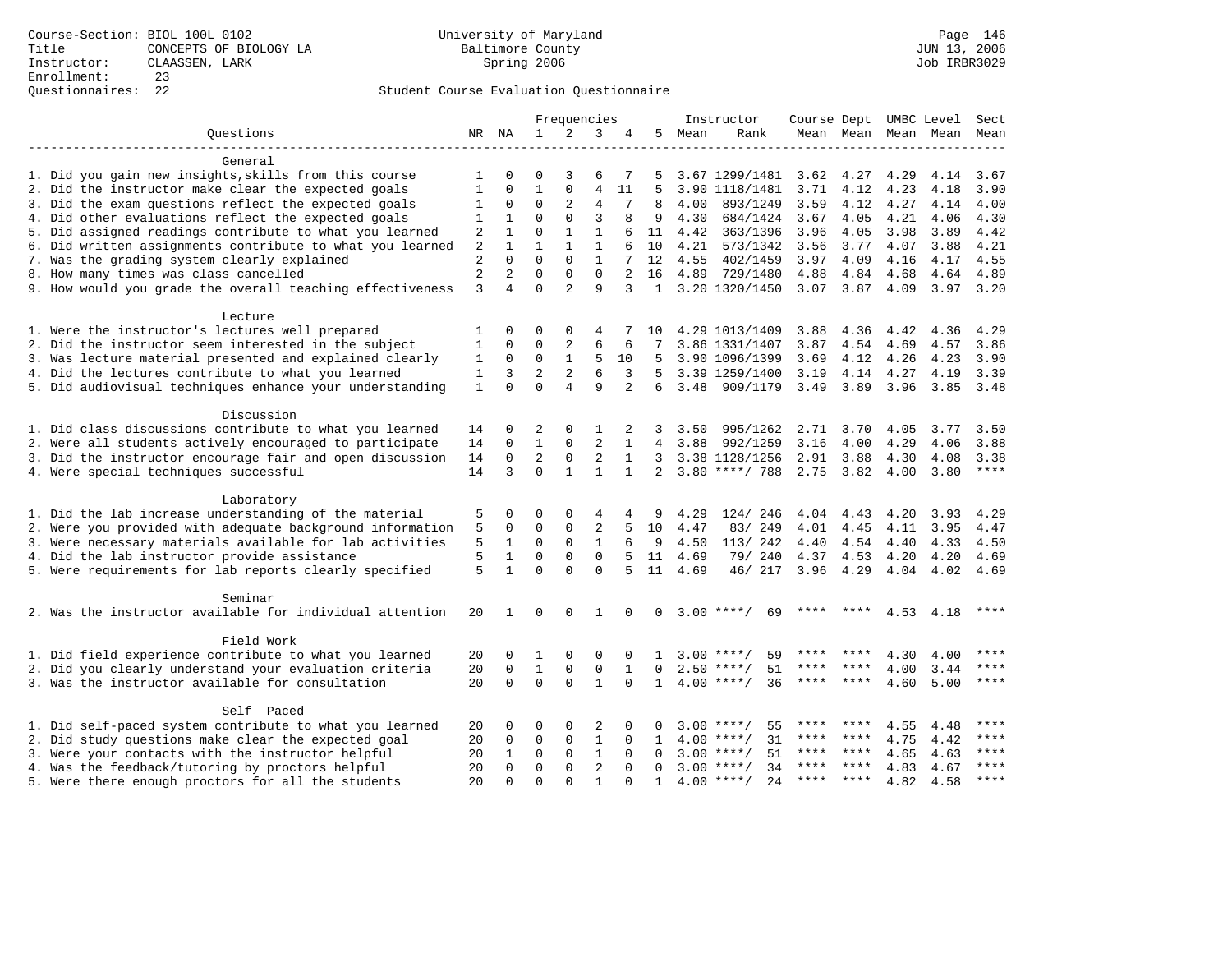|                    | Course-Section: BIOL 100L 0102 | University of Maryland                  | Page 146     |
|--------------------|--------------------------------|-----------------------------------------|--------------|
| Title              | CONCEPTS OF BIOLOGY LA         | Baltimore County                        | JUN 13, 2006 |
| Instructor:        | CLAASSEN, LARK                 | Spring 2006                             | Job IRBR3029 |
| Enrollment:        |                                |                                         |              |
| Ouestionnaires: 22 |                                | Student Course Evaluation Questionnaire |              |

| Credits Earned |              | Cum. GPA      |   | Expected Grades |          | Reasons             |    | Type                        |    | Majors                            |    |
|----------------|--------------|---------------|---|-----------------|----------|---------------------|----|-----------------------------|----|-----------------------------------|----|
| $00 - 27$      |              | $0.00 - 0.99$ |   | Α               | 9        | Required for Majors |    | Graduate                    | 0  | Major                             |    |
| $28 - 55$      |              | $1.00 - 1.99$ |   | В               | 8        |                     |    |                             |    |                                   |    |
| $56 - 83$      | 2            | $2.00 - 2.99$ | 4 | C               | 2        | General             |    | Under-grad                  | 22 | Non-major                         | 14 |
| $84 - 150$     | 2            | $3.00 - 3.49$ |   | D               | $\Omega$ |                     |    |                             |    |                                   |    |
| Grad.          | $\mathbf{0}$ | $3.50 - 4.00$ | 6 | F               | $\Omega$ | Electives           |    |                             |    | #### - Means there are not enough |    |
|                |              |               |   | Ρ               | $\Omega$ |                     |    | responses to be significant |    |                                   |    |
|                |              |               |   |                 | $\Omega$ | Other               | 14 |                             |    |                                   |    |
|                |              |               |   |                 | $\Omega$ |                     |    |                             |    |                                   |    |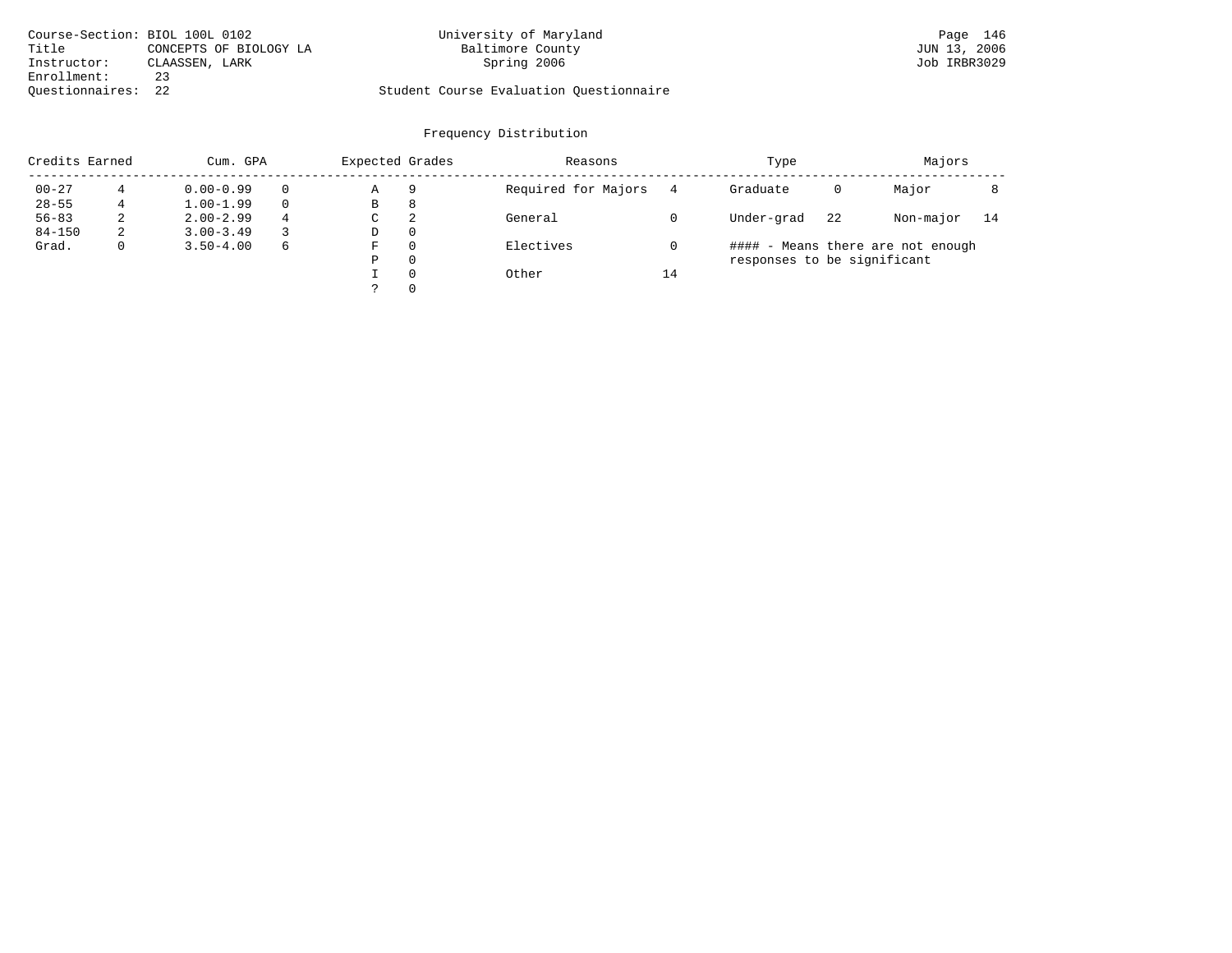|                                                            |                |               |                |                     | Frequencies    |                |                 |      | Instructor         | Course Dept UMBC Level |           |      |                     | Sect    |
|------------------------------------------------------------|----------------|---------------|----------------|---------------------|----------------|----------------|-----------------|------|--------------------|------------------------|-----------|------|---------------------|---------|
| Ouestions                                                  |                | NR NA         | 1              | 2                   | 3              | 4              | 5               | Mean | Rank               |                        |           |      | Mean Mean Mean Mean | Mean    |
|                                                            |                |               |                |                     |                |                |                 |      |                    |                        |           |      |                     |         |
| General                                                    |                |               |                |                     |                |                |                 |      |                    |                        |           |      |                     |         |
| 1. Did you gain new insights, skills from this course      | 1              | 0             | 1              | 3                   | 3              | 6              | 5               |      | 3.61 1319/1481     | 3.62                   | 4.27      | 4.29 | 4.14                | 3.61    |
| 2. Did the instructor make clear the expected goals        | $\mathbf{1}$   | $\mathbf 0$   | $\mathbf 0$    | $\mathbf 0$         | 8              | 3              | 7               |      | 3.94 1070/1481     | 3.71                   | 4.12      | 4.23 | 4.18                | 3.94    |
| 3. Did the exam questions reflect the expected goals       | 1              | $\mathbf 0$   | $\mathbf 1$    | 2                   | 3              | 4              | 8               | 3.89 | 988/1249           | 3.59                   | 4.12      | 4.27 | 4.14                | 3.89    |
| 4. Did other evaluations reflect the expected goals        | 1              | 0             | $\mathbf{1}$   | 3                   | 2              | 6              | 6               |      | 3.72 1202/1424     | 3.67                   | 4.05      | 4.21 | 4.06                | 3.72    |
| 5. Did assigned readings contribute to what you learned    | 1              | $\mathbf{1}$  | $\mathbf 0$    | 2                   | 7              | 1              | 7               | 3.76 | 909/1396           | 3.96                   | 4.05      | 3.98 | 3.89                | 3.76    |
| 6. Did written assignments contribute to what you learned  | 1              | $\Omega$      | $\mathbf{1}$   | 2                   | 6              | 2              | 7               |      | 3.67 1039/1342     | 3.56                   | 3.77      | 4.07 | 3.88                | 3.67    |
| 7. Was the grading system clearly explained                | $\mathbf{1}$   | $\mathbf 0$   | $\mathbf{0}$   | $\mathbf 0$         | 5              | 5              | 8               | 4.17 | 854/1459           | 3.97                   | 4.09      | 4.16 | 4.17                | 4.17    |
| 8. How many times was class cancelled                      | $\mathbf{1}$   | $\mathbf 0$   | $\mathbf{0}$   | $\mathbf 0$         | $\mathbf 0$    | $\mathbf 0$    | 18              | 5.00 | 1/1480             | 4.88                   | 4.84      | 4.68 | 4.64                | 5.00    |
| 9. How would you grade the overall teaching effectiveness  | 4              | 1             | $\mathbf{1}$   | 2                   | 8              | 3              | $\Omega$        |      | 2.93 1379/1450     |                        | 3.07 3.87 | 4.09 | 3.97                | 2.93    |
|                                                            |                |               |                |                     |                |                |                 |      |                    |                        |           |      |                     |         |
| Lecture<br>1. Were the instructor's lectures well prepared | 2              | 0             | 1              | $\mathbf{1}$        | 7              | 2              | 6               |      | 3.65 1274/1409     | 3.88                   | 4.36      | 4.42 | 4.36                | 3.65    |
| 2. Did the instructor seem interested in the subject       | $\overline{a}$ | $\mathbf 0$   | $\mathbf{1}$   | $\mathbf{1}$        | 6              | 5              | 4               |      | 3.59 1364/1407     | 3.87                   | 4.54      | 4.69 | 4.57                | 3.59    |
|                                                            |                |               | $\mathbf 0$    | 2                   | 3              | 8              | 3               |      |                    |                        |           |      | 4.23                | 3.75    |
| 3. Was lecture material presented and explained clearly    | 3              | 0             | $\overline{2}$ |                     | 4              |                | 3               |      | 3.75 1163/1399     | 3.69                   | 4.12      | 4.26 |                     |         |
| 4. Did the lectures contribute to what you learned         | 2              | 3<br>$\Omega$ | $\mathbf{1}$   | 3<br>$\overline{4}$ | $\overline{4}$ | 2              |                 |      | 3.07 1309/1400     | 3.19                   | 4.14      | 4.27 | 4.19                | 3.07    |
| 5. Did audiovisual techniques enhance your understanding   | 2              |               |                |                     |                | 5              | 3               | 3.29 | 986/1179           | 3.49                   | 3.89      | 3.96 | 3.85                | 3.29    |
| Discussion                                                 |                |               |                |                     |                |                |                 |      |                    |                        |           |      |                     |         |
| 1. Did class discussions contribute to what you learned    | 14             | 0             | $\mathbf 0$    | $\mathbf 0$         | 4              | 1              | 0               |      | 3.20 1092/1262     | 2.71                   | 3.70      | 4.05 | 3.77                | 3.20    |
| 2. Were all students actively encouraged to participate    | 14             | $\mathbf 0$   | $\mathbf 0$    | 2                   | $\mathbf{1}$   | 2              | $\Omega$        |      | 3.00 1162/1259     | 3.16                   | 4.00      | 4.29 | 4.06                | 3.00    |
| 3. Did the instructor encourage fair and open discussion   | 14             | 0             | $\mathbf{1}$   | 2                   | $\mathbf{1}$   | 1              | $\Omega$        |      | 2.40 1227/1256     | 2.91                   | 3.88      | 4.30 | 4.08                | 2.40    |
| 4. Were special techniques successful                      | 14             | $\mathbf{1}$  | $\Omega$       | $\mathbf{1}$        | $\mathbf{1}$   | $\mathbf{1}$   | $\mathbf{1}$    |      | $3.50$ ****/ 788   | 2.75                   | 3.82      | 4.00 | 3.80                | $***$   |
|                                                            |                |               |                |                     |                |                |                 |      |                    |                        |           |      |                     |         |
| Laboratory                                                 |                |               |                |                     |                |                |                 |      |                    |                        |           |      |                     |         |
| 1. Did the lab increase understanding of the material      | 5              | 0             | $\mathbf 0$    | 1                   | 4              | 4              | 5               | 3.93 | 175/ 246           | 4.04                   | 4.43      | 4.20 | 3.93                | 3.93    |
| 2. Were you provided with adequate background information  | 5              | 0             | $\mathbf{1}$   | $\mathbf 0$         | 2              | 9              | 2               | 3.79 | 176/ 249           | 4.01                   | 4.45      | 4.11 | 3.95                | 3.79    |
| 3. Were necessary materials available for lab activities   | 5              | $\mathbf{1}$  | $\Omega$       | $\mathbf 0$         | $\overline{2}$ | $\overline{4}$ | $7\overline{ }$ | 4.38 | 148/ 242           | 4.40                   | 4.54      | 4.40 | 4.33                | 4.38    |
| 4. Did the lab instructor provide assistance               | 5              | $\mathbf 0$   | $\mathbf 0$    | $\mathbf 0$         | 5              | $\mathbf{1}$   | 8               | 4.21 | 151/ 240           | 4.37                   | 4.53      | 4.20 | 4.20                | 4.21    |
| 5. Were requirements for lab reports clearly specified     | 5              | $\Omega$      | $\Omega$       | 2                   | 3              | 5              | 4               | 3.79 | 149/ 217           | 3.96                   | 4.29      | 4.04 | 4.02                | 3.79    |
|                                                            |                |               |                |                     |                |                |                 |      |                    |                        |           |      |                     |         |
| Seminar                                                    |                |               |                |                     |                |                |                 |      |                    |                        |           |      |                     |         |
| 1. Were assigned topics relevant to the announced theme    | 15             | 1             | $\mathbf 0$    | $\mathsf 0$         | $\overline{2}$ | 1              |                 |      | 68<br>$3.33$ ****/ | ****                   |           | 4.49 | 4.54                | ****    |
| 2. Was the instructor available for individual attention   | 15             | 2             | $\mathsf 0$    | $\mathsf 0$         | $\sqrt{2}$     | $\mathbf 0$    | $\mathbf 0$     | 3.00 | $***/$<br>69       | $***$ * * *            | ****      | 4.53 | 4.18                | * * * * |
| 3. Did research projects contribute to what you learned    | 15             | 2             | $\mathbf 0$    | $\mathbf 0$         | $\overline{2}$ | $\mathbf 0$    | 0               |      | $3.00$ ****/<br>63 | $***$ * * *            | ****      | 4.44 | 4.17                | $***$   |
| 4. Did presentations contribute to what you learned        | 15             | $\mathbf{1}$  | $\mathbf 0$    | $\mathbf 0$         | $\mathbf{1}$   | $\mathbf{1}$   | $\mathbf{1}$    | 4.00 | $***$ /<br>69      | ****                   | $***$ *   | 4.35 | 4.14                | ****    |
| 5. Were criteria for grading made clear                    | 15             | $\mathbf{1}$  | $\Omega$       | $\Omega$            | $\overline{a}$ | $\mathbf{1}$   | $\Omega$        |      | $3.33$ ****/<br>68 | ****                   | ****      | 3.92 | 3.80                | ****    |
|                                                            |                |               |                |                     |                |                |                 |      |                    |                        |           |      |                     |         |
| Field Work                                                 |                |               |                |                     |                |                |                 |      |                    |                        |           |      |                     |         |
| 1. Did field experience contribute to what you learned     | 16             | 0             | $\mathbf 0$    | $\mathbf 0$         | 3              | 0              | $\Omega$        |      | 59<br>$3.00$ ****/ |                        |           | 4.30 | 4.00                | ****    |
| 2. Did you clearly understand your evaluation criteria     | 15             | $\mathbf 0$   | $\mathbf 0$    | $\mathbf 0$         | $\overline{2}$ | 1              | $\mathbf{1}$    | 3.75 | 51<br>$***/$       | ****                   | ****      | 4.00 | 3.44                | ****    |
| 3. Was the instructor available for consultation           | 15             | $\mathbf{1}$  | $\mathbf{0}$   | $\mathbf 0$         | 3              | $\mathbf 0$    | $\Omega$        | 3.00 | $***/$<br>36       | ****                   | $***$ *   | 4.60 | 5.00                | ****    |
| 4. To what degree could you discuss your evaluations       | 15             | $\mathbf{1}$  | $\mathbf 0$    | $\mathbf{1}$        | $\mathbf{1}$   | $\mathbf{1}$   | $\Omega$        | 3.00 | $***$ /<br>41      | ****                   | $***$ *   | 4.26 | $***$ * *           | $***$   |
| 5. Did conferences help you carry out field activities     | 15             | $\mathbf{1}$  | $\mathbf{1}$   | $\Omega$            | $\overline{2}$ | $\Omega$       | $\Omega$        | 2.33 | $***$ /<br>31      | $***$ * *              | $* * * *$ | 4.42 | $***$ * * *         | ****    |
|                                                            |                |               |                |                     |                |                |                 |      |                    |                        |           |      |                     |         |
| Self Paced                                                 |                |               |                |                     |                |                |                 |      |                    |                        |           |      |                     |         |
| 1. Did self-paced system contribute to what you learned    | 15             | 0             | $\mathbf 0$    | $\mathbf 0$         | 2              | 1              | 1               | 3.75 | $***/$<br>55       | ****                   |           | 4.55 | 4.48                | ****    |
| 2. Did study questions make clear the expected goal        | 15             | $\mathbf{1}$  | $\mathbf 0$    | $\mathbf 0$         | $\mathbf{1}$   | 2              | $\Omega$        | 3.67 | $***/$<br>31       | ****                   | ****      | 4.75 | 4.42                | ****    |
| 3. Were your contacts with the instructor helpful          | 15             | $\mathbf{1}$  | $\mathsf 0$    | $\mathbf{1}$        | $\mathbf{2}$   | $\mathbf 0$    | $\mathbf 0$     | 2.67 | 51<br>$***/$       | ****                   | ****      | 4.65 | 4.63                | ****    |
| 4. Was the feedback/tutoring by proctors helpful           | 15             | 0             | $\mathbf 0$    | $\mathbf 0$         | $\overline{2}$ | 2              | $\Omega$        | 3.50 | $***/$<br>34       | $***$                  | ****      | 4.83 | 4.67                | ****    |
| 5. Were there enough proctors for all the students         | 15             | $\Omega$      | $\mathbf{1}$   | $\Omega$            | 2              | $\Omega$       | $\mathbf{1}$    |      | $3.00$ ****/<br>24 | $***$ * * *            | ****      | 4.82 | 4.58                | ****    |
|                                                            |                |               |                |                     |                |                |                 |      |                    |                        |           |      |                     |         |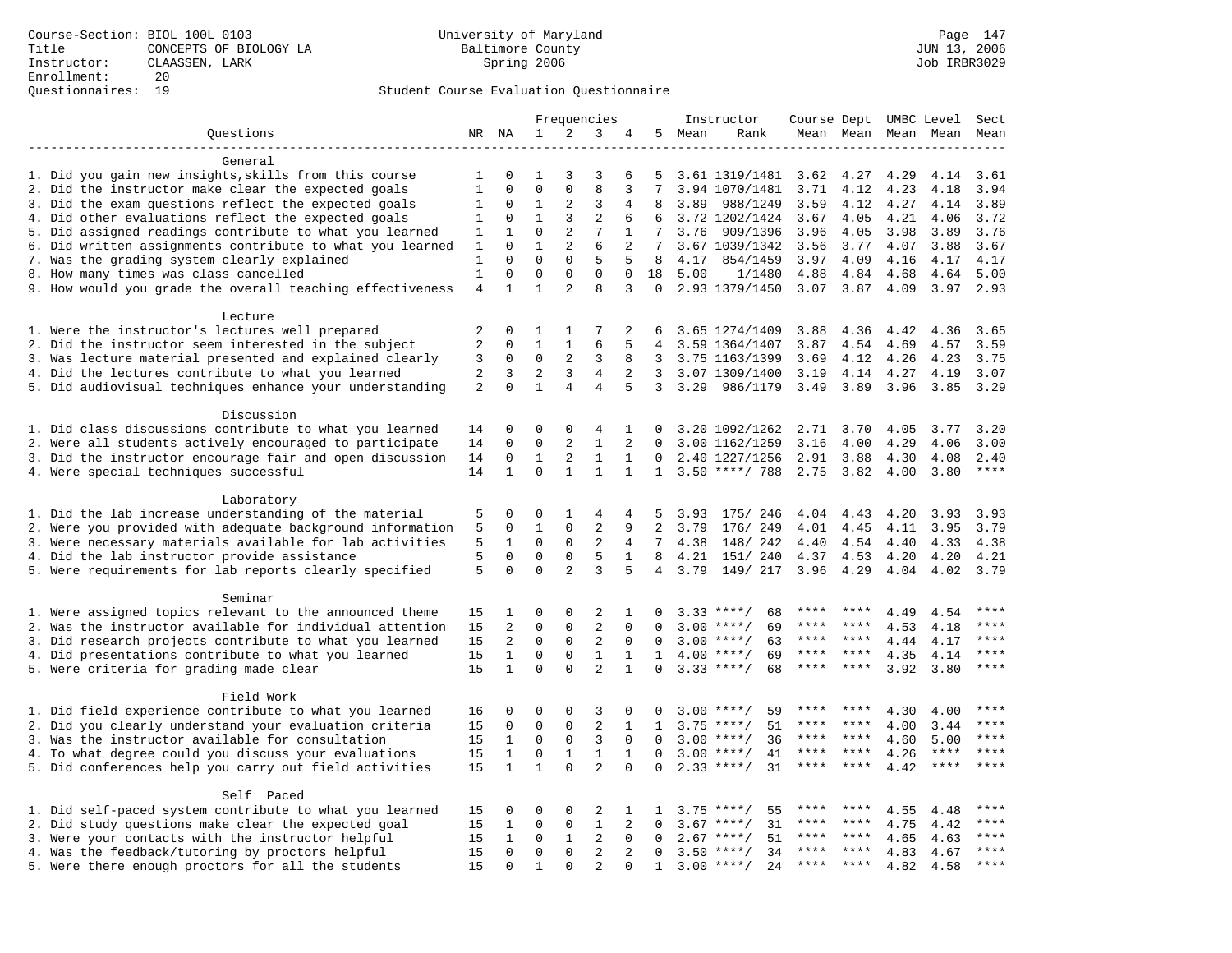| Course-Section: BIOL 100L 0103 |                        | University of Maryland                  | Page 147     |
|--------------------------------|------------------------|-----------------------------------------|--------------|
| Title                          | CONCEPTS OF BIOLOGY LA | Baltimore County                        | JUN 13, 2006 |
| Instructor:                    | CLAASSEN, LARK         | Spring 2006                             | Job IRBR3029 |
| Enrollment:                    | 20                     |                                         |              |
| Ouestionnaires: 19             |                        | Student Course Evaluation Ouestionnaire |              |

| Credits Earned |   | Cum. GPA      |   | Expected Grades |          | Reasons             |    | Type                        |    | Majors                            |    |
|----------------|---|---------------|---|-----------------|----------|---------------------|----|-----------------------------|----|-----------------------------------|----|
| $00 - 27$      | 2 | $0.00 - 0.99$ |   | Α               | 8        | Required for Majors |    | Graduate                    | 0  | Major                             |    |
| $28 - 55$      | 5 | $1.00 - 1.99$ |   | В               | ל        |                     |    |                             |    |                                   |    |
| $56 - 83$      |   | $2.00 - 2.99$ |   | $\sim$<br>◡     | 0        | General             |    | Under-grad                  | 19 | Non-major                         | 19 |
| $84 - 150$     | 0 | $3.00 - 3.49$ |   | D               | 0        |                     |    |                             |    |                                   |    |
| Grad.          | 0 | $3.50 - 4.00$ | 4 | F               | 0        | Electives           |    |                             |    | #### - Means there are not enough |    |
|                |   |               |   | Ρ               | 0        |                     |    | responses to be significant |    |                                   |    |
|                |   |               |   |                 | $\Omega$ | Other               | 12 |                             |    |                                   |    |
|                |   |               |   | っ               |          |                     |    |                             |    |                                   |    |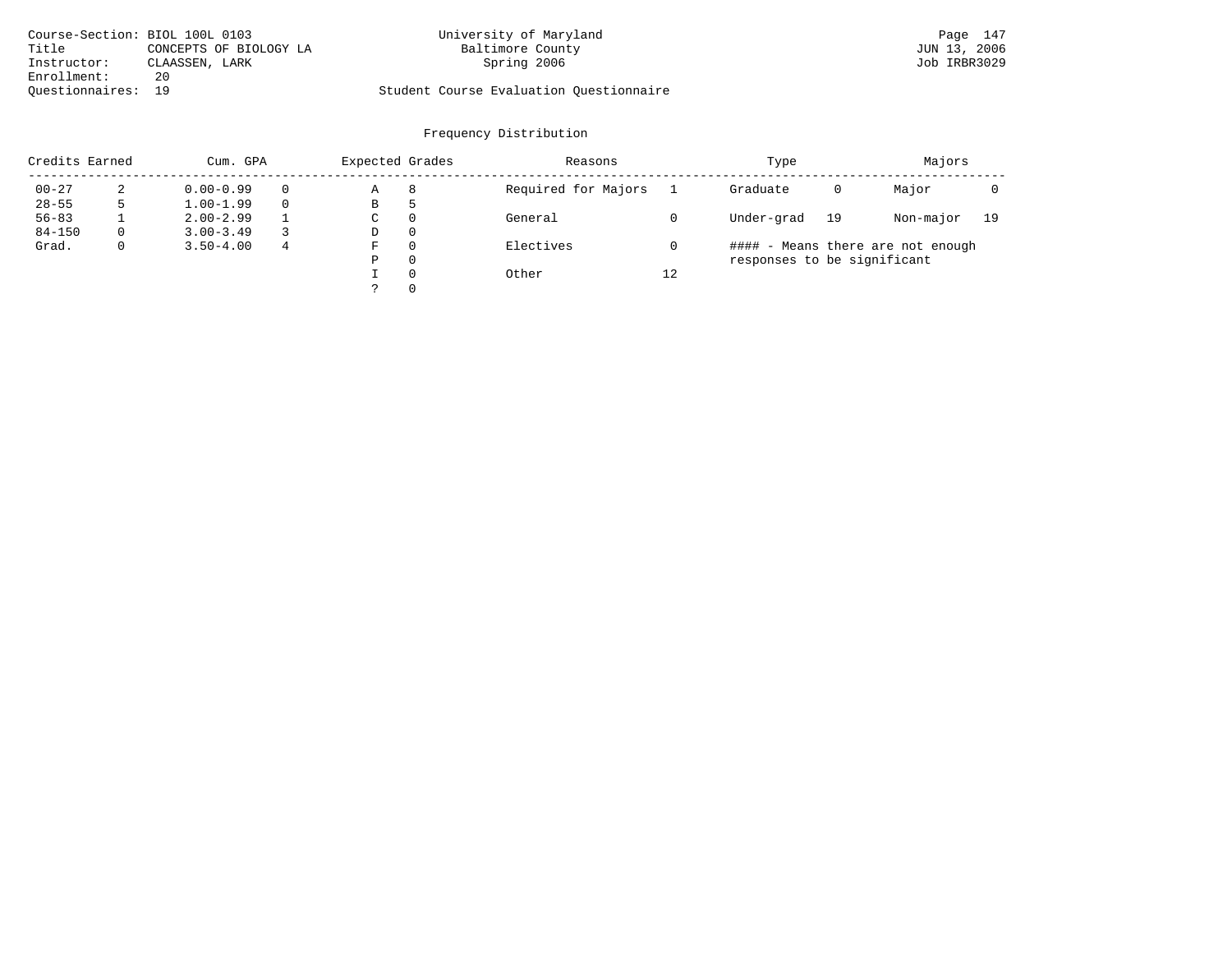|                                                                                                    |                         |                |                          |                          | Frequencies                    |                |                   |        | Instructor               | Course Dept UMBC Level |                       |                     |              | Sect         |
|----------------------------------------------------------------------------------------------------|-------------------------|----------------|--------------------------|--------------------------|--------------------------------|----------------|-------------------|--------|--------------------------|------------------------|-----------------------|---------------------|--------------|--------------|
| Questions                                                                                          |                         | NR NA          | $\mathbf{1}$             | 2                        | 3                              | 4              |                   | 5 Mean | Rank                     |                        |                       | Mean Mean Mean Mean |              | Mean         |
|                                                                                                    |                         |                |                          |                          |                                |                |                   |        |                          |                        |                       |                     |              |              |
| General                                                                                            |                         |                |                          |                          |                                |                |                   |        |                          |                        |                       |                     |              |              |
| 1. Did you gain new insights, skills from this course                                              | 0                       | 0              | 1                        | $\Omega$                 | 3                              | 1              | $\mathbf{1}$      |        | 3.17 1432/1481           | 3.62                   | 4.27                  | 4.29                | 4.14         | 3.17         |
| 2. Did the instructor make clear the expected goals                                                | $\mathbf 0$             | $\Omega$       | $\Omega$                 | $\mathbf{1}$             | $\overline{2}$                 | 3              | $\Omega$          |        | 3.33 1371/1481           | 3.71                   | 4.12                  | 4.23                | 4.18         | 3.33         |
| 3. Did the exam questions reflect the expected goals                                               | 0                       | 0              | 0                        | 2                        | 2                              | 1              | $\mathbf{1}$      |        | 3.17 1177/1249           | 3.59                   | 4.12                  | 4.27                | 4.14         | 3.17         |
| 4. Did other evaluations reflect the expected goals                                                | 0                       | 0              | 0                        | $\mathbf 0$              | $\overline{3}$                 | $\mathbf 1$    | 2                 |        | 3.83 1138/1424           | 3.67                   | 4.05                  | 4.21                | 4.06         | 3.83         |
| 5. Did assigned readings contribute to what you learned                                            | 0                       | $\mathbf 0$    | $\mathbf 0$              | $\mathbf{1}$             | 3                              | 1              | $\mathbf{1}$      |        | 3.33 1167/1396           | 3.96                   | 4.05                  | 3.98                | 3.89         | 3.33         |
| 6. Did written assignments contribute to what you learned                                          | 0                       | 0<br>$\Omega$  | $\mathbf{1}$<br>$\Omega$ | $\mathbf{1}$<br>$\Omega$ | $\mathbf{1}$<br>$\overline{a}$ | 1              | $\overline{2}$    |        | 3.33 1186/1342           | 3.56                   | 3.77                  | 4.07                | 3.88         | 3.33         |
| 7. Was the grading system clearly explained                                                        | $\mathbf 0$<br>$\Omega$ | $\Omega$       | $\Omega$                 | $\Omega$                 | $\Omega$                       | 3<br>$\Omega$  | $\mathbf{1}$<br>6 | 5.00   | 3.83 1101/1459           | 3.97                   | 4.09                  | 4.16                | 4.17         | 3.83<br>5.00 |
| 8. How many times was class cancelled<br>9. How would you grade the overall teaching effectiveness | $\mathbf{1}$            | $\Omega$       | $\Omega$                 | $\overline{2}$           | $\mathbf{1}$                   | 2              | $\Omega$          |        | 1/1480<br>3.00 1354/1450 | 4.88                   | 4.84<br>$3.07$ $3.87$ | 4.68<br>4.09        | 4.64<br>3.97 | 3.00         |
|                                                                                                    |                         |                |                          |                          |                                |                |                   |        |                          |                        |                       |                     |              |              |
| Lecture                                                                                            |                         |                |                          |                          |                                |                |                   |        |                          |                        |                       |                     |              |              |
| 1. Were the instructor's lectures well prepared                                                    | 0                       | $\Omega$       | $\Omega$                 | $\Omega$                 | 2                              | 3              | 1                 |        | 3.83 1232/1409           | 3.88                   | 4.36                  | 4.42                | 4.36         | 3.83         |
| 2. Did the instructor seem interested in the subject                                               | $\mathbf 0$             | $\mathbf 0$    | $\mathbf 0$              | $\mathbf{0}$             | $\mathbf 0$                    | 3              | 3                 |        | 4.50 1107/1407           | 3.87                   | 4.54                  | 4.69                | 4.57         | 4.50         |
| 3. Was lecture material presented and explained clearly                                            | 0                       | $\mathbf 0$    | $\mathbf 0$              | $\mathbf{1}$             | 3                              | 2              | $\mathbf{0}$      |        | 3.17 1308/1399           | 3.69                   | 4.12                  | 4.26                | 4.23         | 3.17         |
| 4. Did the lectures contribute to what you learned                                                 | $\mathbf 0$             | $\mathbf 1$    | $\mathbf 0$              | $\mathbf 0$              | 3                              | $\Omega$       | $\overline{2}$    |        | 3.80 1120/1400           | 3.19                   | 4.14                  | 4.27                | 4.19         | 3.80         |
| 5. Did audiovisual techniques enhance your understanding                                           | $\mathbf 0$             | $\Omega$       | $\Omega$                 | $\Omega$                 | 3                              | $\mathbf{1}$   | $\overline{2}$    | 3.83   | 739/1179                 | 3.49                   | 3.89                  | 3.96                | 3.85         | 3.83         |
|                                                                                                    |                         |                |                          |                          |                                |                |                   |        |                          |                        |                       |                     |              |              |
| Discussion                                                                                         |                         |                |                          |                          |                                |                |                   |        |                          |                        |                       |                     |              |              |
| 1. Did class discussions contribute to what you learned                                            | 3                       | 0              | 1                        | 0                        | 1                              | 1              | $\Omega$          |        | 2.67 1206/1262           | 2.71                   | 3.70                  | 4.05                | 3.77         | 2.67         |
| 2. Were all students actively encouraged to participate                                            | 3                       | $\mathbf 0$    | $\mathbf 0$              | $\mathbf{1}$             | $\mathbf{1}$                   | $\mathbf{1}$   | $\Omega$          |        | 3.00 1162/1259           | 3.16                   | 4.00                  | 4.29                | 4.06         | 3.00         |
| 3. Did the instructor encourage fair and open discussion                                           | 3                       | 0              | 1                        | 0                        | 1                              | 1              | 0                 |        | 2.67 1212/1256           | 2.91                   | 3.88                  | 4.30                | 4.08         | 2.67         |
| 4. Were special techniques successful                                                              | 3                       | $\overline{a}$ | $\Omega$                 | $\Omega$                 | $\mathbf{1}$                   | $\Omega$       | $\mathbf 0$       |        | $3.00$ ****/ 788         | 2.75                   | 3.82                  | 4.00                | 3.80         | $***$        |
|                                                                                                    |                         |                |                          |                          |                                |                |                   |        |                          |                        |                       |                     |              |              |
| Laboratory                                                                                         |                         |                |                          |                          |                                |                |                   |        |                          |                        |                       |                     |              |              |
| 1. Did the lab increase understanding of the material                                              | 0                       | 0              | 1                        | 0                        | 3                              | $\mathbf 0$    | 2                 | 3.33   | 226/246                  | 4.04                   | 4.43                  | 4.20                | 3.93         | 3.33         |
| 2. Were you provided with adequate background information                                          | 0                       | 0              | $\mathbf{1}$             | 0                        | $\overline{a}$                 | 2              | 1                 | 3.33   | 216/249                  | 4.01                   | 4.45                  | 4.11                | 3.95         | 3.33         |
| 3. Were necessary materials available for lab activities                                           | 0                       | 0              | 0                        | 0                        | 1                              | 1              |                   | 4 4.50 | 113/242                  | 4.40                   | 4.54                  | 4.40                | 4.33         | 4.50         |
| 4. Did the lab instructor provide assistance                                                       | 0                       | $\Omega$       | $\mathbf{1}$             | $\mathbf 0$              | $\mathbf{1}$                   | 2              | $\overline{2}$    | 3.67   | 195/ 240                 | 4.37                   | 4.53                  | 4.20                | 4.20         | 3.67         |
| 5. Were requirements for lab reports clearly specified                                             | $\mathbf 0$             | $\Omega$       | $\mathbf{1}$             | $\mathbf{1}$             | $\mathbf{1}$                   | $\overline{2}$ | $\mathbf{1}$      | 3.17   | 191/ 217                 | 3.96                   | 4.29                  | 4.04                | 4.02         | 3.17         |
| Seminar                                                                                            |                         |                |                          |                          |                                |                |                   |        |                          |                        |                       |                     |              |              |
| 1. Were assigned topics relevant to the announced theme                                            | 5                       | 0              | 1                        | 0                        | $\mathbf 0$                    | 0              | 0                 |        | $1.00$ ****/<br>68       | ****                   | ****                  | 4.49                | 4.54         | ****         |
| 2. Was the instructor available for individual attention                                           | 5                       | $\mathbf 0$    | 1                        | $\mathbf 0$              | $\mathbf 0$                    | $\mathbf 0$    | 0                 | 1.00   | $***/$<br>69             | ****                   | ****                  | 4.53                | 4.18         |              |
| 3. Did research projects contribute to what you learned                                            | 5                       | 0              | $\mathbf{1}$             | $\mathbf 0$              | $\mathbf 0$                    | $\Omega$       | $\Omega$          |        | $1.00$ ****/<br>63       | $***$ * *              | ****                  | 4.44                | 4.17         | ****         |
| 4. Did presentations contribute to what you learned                                                | 5                       | $\Omega$       | $\mathbf{1}$             | 0                        | $\mathbf 0$                    | $\Omega$       | $\Omega$          | 1.00   | $***$ /<br>69            | ****                   | $* * * *$             | 4.35                | 4.14         | $***$        |
| 5. Were criteria for grading made clear                                                            | 5                       | $\Omega$       | $\mathbf 0$              | $\mathbf{1}$             | $\mathbf 0$                    | $\Omega$       | $\Omega$          |        | $2.00$ ****/<br>68       | ****                   | ****                  | 3.92                | 3.80         | ****         |
|                                                                                                    |                         |                |                          |                          |                                |                |                   |        |                          |                        |                       |                     |              |              |
| Field Work                                                                                         |                         |                |                          |                          |                                |                |                   |        |                          |                        |                       |                     |              |              |
| 1. Did field experience contribute to what you learned                                             | 5                       | 0              | 1                        | $\mathbf 0$              | $\mathbf 0$                    | 0              | $\Omega$          |        | $1.00$ ****/<br>59       | ****                   |                       | 4.30                | 4.00         | * * * *      |
| 2. Did you clearly understand your evaluation criteria                                             | 5                       | $\Omega$       | $\mathbf{1}$             | $\mathbf 0$              | $\mathbf 0$                    | $\Omega$       | $\Omega$          | 1.00   | 51<br>$***/$             | ****                   | ****                  | 4.00                | 3.44         | $***$        |
| 3. Was the instructor available for consultation                                                   | 5                       | $\Omega$       | $\mathbf 1$              | $\mathbf 0$              | $\mathbf 0$                    | $\Omega$       | $\Omega$          |        | $1.00$ ****/<br>36       | ****                   | $***$ *               | 4.60                | 5.00         | ****         |
| 4. To what degree could you discuss your evaluations                                               | 5                       | $\mathbf 0$    | $\mathbf 0$              | $\mathbf{1}$             | $\mathbf 0$                    | $\mathbf 0$    | 0                 |        | $2.00$ ****/<br>41       | $***$ * * *            | $***$ *               | 4.26                | $***$ * * *  | $***$        |
| 5. Did conferences help you carry out field activities                                             | 5                       | $\mathbf 0$    | $\mathbf{1}$             | $\Omega$                 | $\Omega$                       | $\Omega$       | $\Omega$          | 1.00   | 31<br>$***/$             | ****                   | ****                  | 4.42                | $***$        | ****         |
|                                                                                                    |                         |                |                          |                          |                                |                |                   |        |                          |                        |                       |                     |              |              |
| Self Paced                                                                                         |                         |                |                          |                          |                                |                |                   |        |                          |                        |                       |                     |              |              |
| 1. Did self-paced system contribute to what you learned                                            | 5                       | 0              | 1                        | $\mathbf 0$              | $\mathbf 0$                    | 0              | $\Omega$          |        | 55<br>$1.00$ ****/       | ****                   |                       | 4.55                | 4.48         | ****         |
| 2. Did study questions make clear the expected goal                                                | 5                       | $\mathbf 0$    | $\mathbf{1}$             | $\mathbf 0$              | $\mathbf 0$                    | $\mathbf 0$    | 0                 | 1.00   | $***$ /<br>31            | ****                   | ****                  | 4.75                | 4.42         | ****         |
| 3. Were your contacts with the instructor helpful                                                  | 5                       | $\mathbf 0$    | $\mathbf{1}$             | 0                        | $\mathbf 0$                    | 0              | $\Omega$          | 1.00   | 51<br>$***/$             | ****                   | ****                  | 4.65                | 4.63         | ****         |
| 4. Was the feedback/tutoring by proctors helpful                                                   | 5                       | 0              | $\mathbf 1$              | 0                        | $\mathbf 0$                    | $\Omega$       | $\Omega$          | 1.00   | $***/$<br>34             |                        |                       | 4.83                | 4.67         | ****         |
| 5. Were there enough proctors for all the students                                                 | 5                       | $\Omega$       | $\mathbf{1}$             | $\Omega$                 | $\Omega$                       | $\Omega$       | $\Omega$          |        | $1.00$ ****/<br>24       | $***$ * *              | $***$ *               | 4.82                | 4.58         | ****         |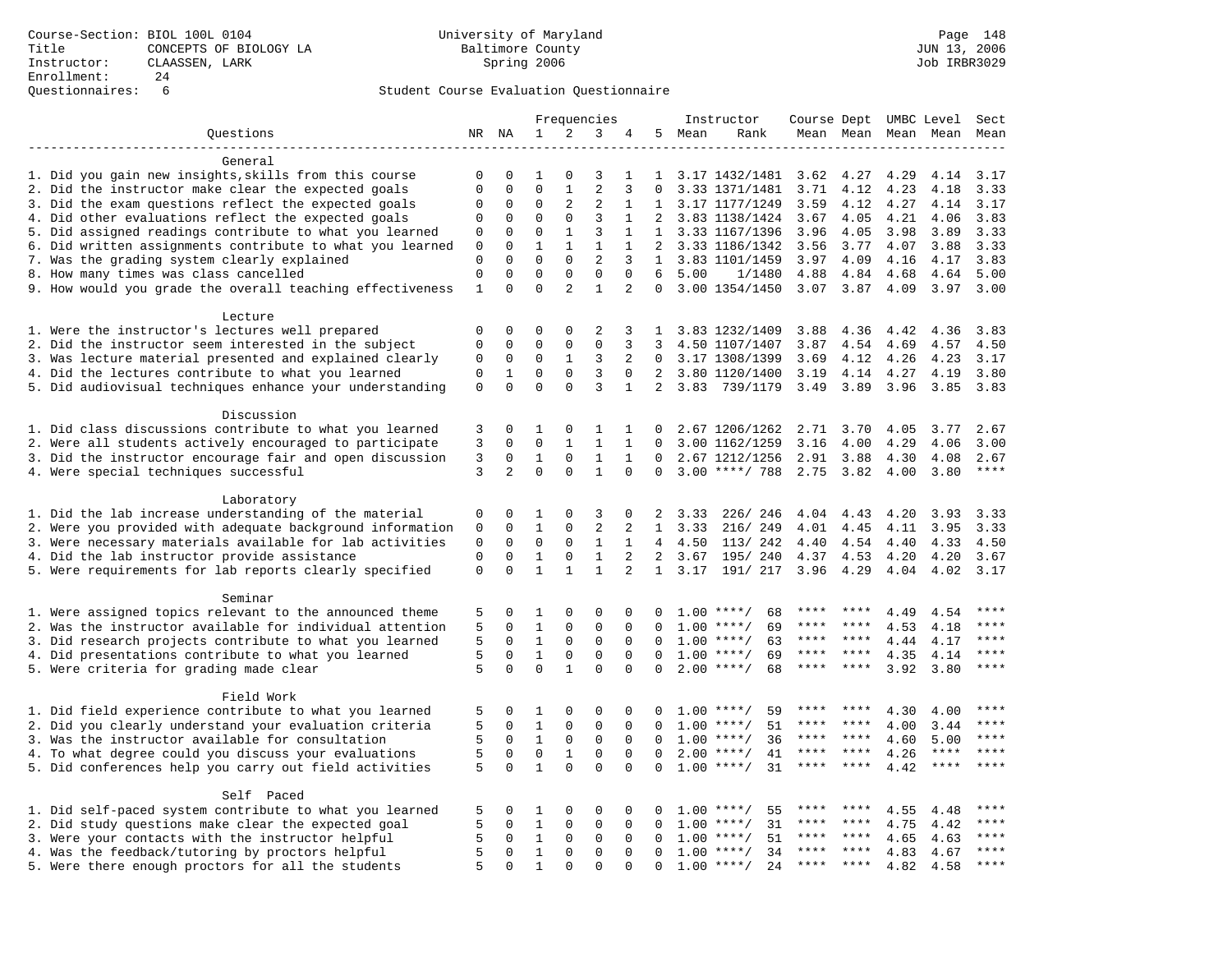|                 | Course-Section: BIOL 100L 0104 | University of Maryland                  | Page 148     |
|-----------------|--------------------------------|-----------------------------------------|--------------|
| Title           | CONCEPTS OF BIOLOGY LA         | Baltimore County                        | JUN 13, 2006 |
| Instructor:     | CLAASSEN, LARK                 | Spring 2006                             | Job IRBR3029 |
| Enrollment:     | 24                             |                                         |              |
| Ouestionnaires: |                                | Student Course Evaluation Questionnaire |              |

| Credits Earned |             | Cum. GPA      |    |   | Expected Grades | Reasons             | Type                        | Majors |                                   |   |
|----------------|-------------|---------------|----|---|-----------------|---------------------|-----------------------------|--------|-----------------------------------|---|
| $00 - 27$      |             | $0.00 - 0.99$ |    | Α |                 | Required for Majors | Graduate                    | 0      | Major                             |   |
| $28 - 55$      | 0           | $1.00 - 1.99$ |    | В |                 |                     |                             |        |                                   |   |
| $56 - 83$      |             | $2.00 - 2.99$ |    | C |                 | General             | Under-grad                  | 6      | Non-major                         | 6 |
| $84 - 150$     | $\Omega$    | $3.00 - 3.49$ |    | D | $\Omega$        |                     |                             |        |                                   |   |
| Grad.          | $\mathbf 0$ | $3.50 - 4.00$ | -2 | F | $\Omega$        | Electives           |                             |        | #### - Means there are not enough |   |
|                |             |               |    | Ρ | $\Omega$        |                     | responses to be significant |        |                                   |   |
|                |             |               |    |   | $\Omega$        | Other               |                             |        |                                   |   |
|                |             |               |    |   | $\Omega$        |                     |                             |        |                                   |   |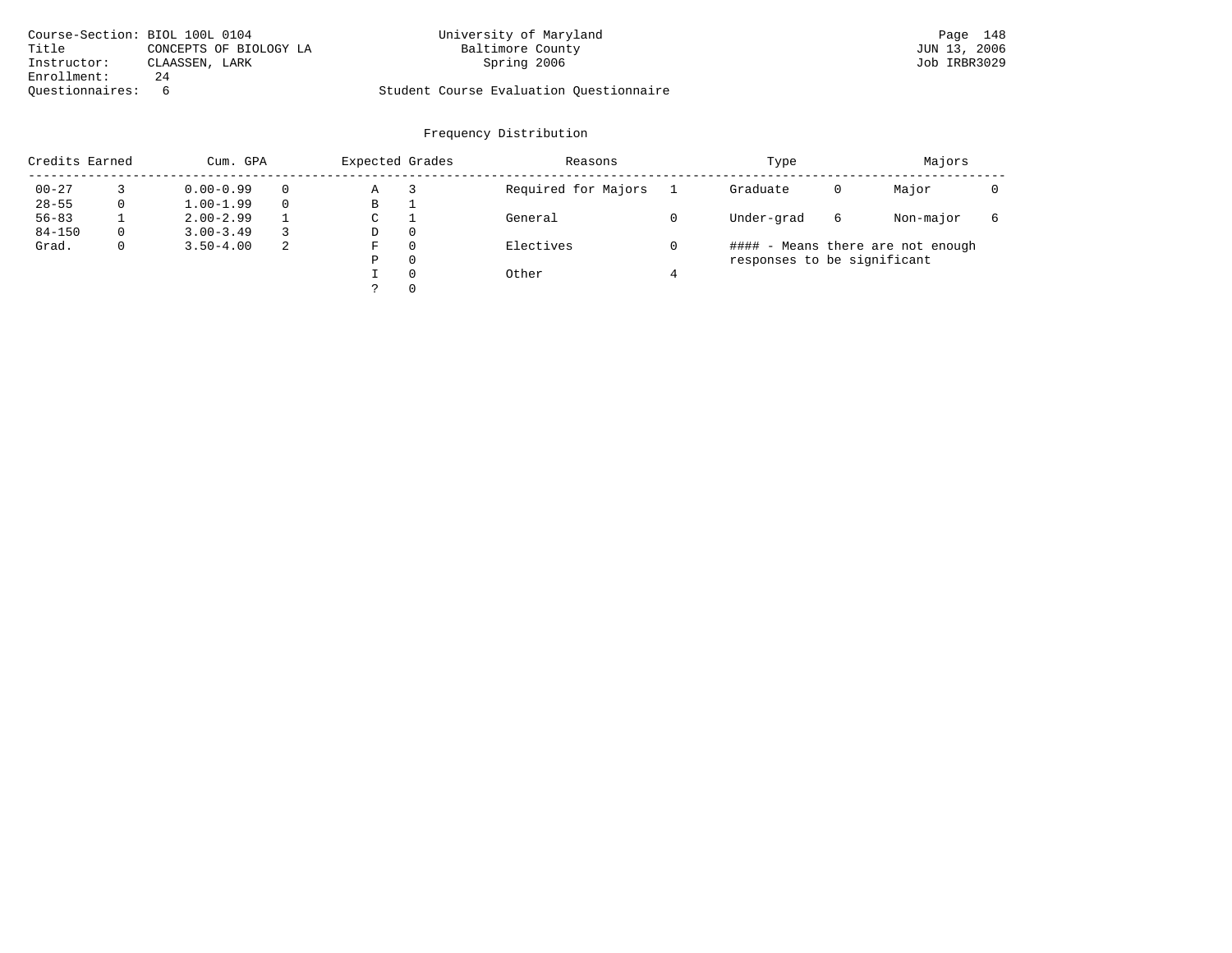|                                                           |              |                |                |                | Frequencies    |                |          |      | Instructor         | Course Dept |                     |      | UMBC Level | Sect        |
|-----------------------------------------------------------|--------------|----------------|----------------|----------------|----------------|----------------|----------|------|--------------------|-------------|---------------------|------|------------|-------------|
| Ouestions                                                 |              | NR NA          | $\mathbf{1}$   | $\overline{2}$ | 3              | 4              | 5        | Mean | Rank               |             | Mean Mean Mean Mean |      |            | Mean        |
| General                                                   |              |                |                |                |                |                |          |      |                    |             |                     |      |            |             |
| 1. Did you gain new insights, skills from this course     | $\Omega$     |                | $\Omega$       |                |                |                |          |      | 3.90 1162/1481     | 3.62        | 4.27                | 4.29 | 4.14       | 3.90        |
| 2. Did the instructor make clear the expected goals       | 0            | 0              | 0              | 2              | $\overline{2}$ |                | 10       | 4.19 | 884/1481           | 3.71        | 4.12                | 4.23 | 4.18       | 4.19        |
| 3. Did the exam questions reflect the expected goals      | 0            | $\Omega$       | $\mathbf{1}$   | 4              | 6              | 3              |          |      | 3.52 1113/1249     | 3.59        | 4.12                | 4.27 | 4.14       | 3.52        |
| 4. Did other evaluations reflect the expected goals       | 0            | 3              | 3              | 3              | ζ              |                | 4        |      | 3.22 1339/1424     | 3.67        | 4.05                | 4.21 | 4.06       | 3.22        |
| 5. Did assigned readings contribute to what you learned   | 0            |                |                | $\Omega$       | $\overline{4}$ |                | 8        | 4.05 | 675/1396           | 3.96        | 4.05                | 3.98 | 3.89       | 4.05        |
| 6. Did written assignments contribute to what you learned | 0            | $\Omega$       | $\overline{2}$ | $\mathbf{1}$   | 7              |                | 4        |      | 3.48 1130/1342     | 3.56        | 3.77                | 4.07 | 3.88       | 3.48        |
| 7. Was the grading system clearly explained               | $\mathbf 0$  |                | $\Omega$       | $\overline{2}$ | $\overline{a}$ |                | 12       | 4.30 | 732/1459           | 3.97        | 4.09                | 4.16 | 4.17       | 4.30        |
| 8. How many times was class cancelled                     | $\Omega$     | $\overline{2}$ | $\Omega$       | $\Omega$       | $\Omega$       | 3              | 16       |      | 4.84 784/1480      | 4.88        | 4.84                | 4.68 | 4.64       | 4.84        |
| 9. How would you grade the overall teaching effectiveness | 4            | 1              | 1              | 1              | 9              | 5              | $\Omega$ |      | 3.13 1338/1450     | 3.07        | 3.87                | 4.09 | 3.97 3.13  |             |
|                                                           |              |                |                |                |                |                |          |      |                    |             |                     |      |            |             |
| Lecture                                                   |              |                |                |                |                |                |          |      |                    |             |                     |      |            |             |
| 1. Were the instructor's lectures well prepared           |              | <sup>0</sup>   | U              |                | 5              |                |          |      | 4.10 1122/1409     | 3.88        | 4.36                | 4.42 | 4.36       | 4.10        |
| 2. Did the instructor seem interested in the subject      | 1            | $\Omega$       | $\Omega$       | 2              | 5              |                |          |      | 3.95 1310/1407     | 3.87        | 4.54                | 4.69 | 4.57       | 3.95        |
| 3. Was lecture material presented and explained clearly   | 1            | $\Omega$       | $\mathbf{1}$   | $\overline{a}$ | 3              |                |          |      | 3.85 1120/1399     | 3.69        | 4.12                | 4.26 | 4.23       | 3.85        |
| 4. Did the lectures contribute to what you learned        | $\mathbf 0$  | 4              | 4              | 5              | $\overline{2}$ | 3              |          |      | 2.76 1347/1400     | 3.19        | 4.14                | 4.27 | 4.19       | 2.76        |
| 5. Did audiovisual techniques enhance your understanding  | $\mathbf{1}$ |                | 5              | $\mathbf{3}$   | 6              | $\overline{2}$ | 3        |      | 2.74 1106/1179     | 3.49        | 3.89                | 3.96 | 3.85       | 2.74        |
| Discussion                                                |              |                |                |                |                |                |          |      |                    |             |                     |      |            |             |
| 1. Did class discussions contribute to what you learned   | 19           | <sup>0</sup>   |                | $\Omega$       | $\Omega$       |                | 0        |      | $2.50$ ****/1262   | 2.71        | 3.70                | 4.05 | 3.77       | ****        |
| 2. Were all students actively encouraged to participate   | 19           | 0              | 0              | $\mathbf 0$    | $\overline{2}$ | $\Omega$       | $\Omega$ |      | $3.00$ ****/1259   | 3.16        | 4.00                | 4.29 | 4.06       | ****        |
| 3. Did the instructor encourage fair and open discussion  | 19           | $\Omega$       | $\Omega$       | $\Omega$       | $\overline{2}$ | $\Omega$       | $\Omega$ |      | $3.00$ ****/1256   | 2.91        | 3.88                | 4.30 | 4.08       | $***$ * * * |
| 4. Were special techniques successful                     | 19           | $\Omega$       | 1              | 1              | $\Omega$       | $\Omega$       | 0        |      | $1.50$ ****/ 788   | 2.75        | 3.82                | 4.00 | 3.80       | $***$ * * * |
|                                                           |              |                |                |                |                |                |          |      |                    |             |                     |      |            |             |
| Laboratory                                                |              |                |                |                |                |                |          |      |                    |             |                     |      |            |             |
| 1. Did the lab increase understanding of the material     | 5            | $\Omega$       | O              |                |                |                | 10       | 4.38 | 106/ 246           | 4.04        | 4.43                | 4.20 | 3.93       | 4.38        |
| 2. Were you provided with adequate background information | 5            | $\Omega$       | 1              | $\mathbf{1}$   | 4              | 3              | 7        | 3.88 | 164/249            | 4.01        | 4.45                | 4.11 | 3.95       | 3.88        |
| 3. Were necessary materials available for lab activities  | 5            | $\Omega$       | $\Omega$       | $\Omega$       | $\Omega$       |                | 14       | 4.88 | 43/242             | 4.40        | 4.54                | 4.40 | 4.33       | 4.88        |
| 4. Did the lab instructor provide assistance              | 5            | 0              | $\overline{2}$ | $\mathbf 0$    | $\mathbf{1}$   | $\Omega$       | 13       | 4.38 | 129/ 240           | 4.37        | 4.53                | 4.20 | 4.20       | 4.38        |
| 5. Were requirements for lab reports clearly specified    | 5            | $\Omega$       | 1              | $\Omega$       | $\overline{a}$ |                | 12       | 4.44 | 76/ 217            | 3.96        | 4.29                | 4.04 | 4.02       | 4.44        |
| Self Paced                                                |              |                |                |                |                |                |          |      |                    |             |                     |      |            |             |
| 1. Did self-paced system contribute to what you learned   | 20           |                | O              | $\Omega$       | $\Omega$       |                |          | 5.00 | 55                 |             |                     | 4.55 | 4.48       | ****        |
| 2. Did study questions make clear the expected goal       | 20           | O              | $\Omega$       | $\Omega$       | $\Omega$       | $\Omega$       | 1        |      | 31<br>$5.00$ ****/ | ****        | ****                | 4.75 | 4.42       | $***$ * * * |

| Credits Earned |   | Cum. GPA      |          | Expected Grades |          | Reasons             |     | Type                        |     | Majors                            |     |
|----------------|---|---------------|----------|-----------------|----------|---------------------|-----|-----------------------------|-----|-----------------------------------|-----|
| $00 - 27$      |   | $0.00 - 0.99$ | 0        | Α               | 13       | Required for Majors | - 0 | Graduate                    | 0   | Major                             |     |
| $28 - 55$      |   | $1.00 - 1.99$ | $\Omega$ | В               |          |                     |     |                             |     |                                   |     |
| $56 - 83$      |   | $2.00 - 2.99$ | 2        | C               |          | General             |     | Under-grad                  | -21 | Non-major                         | -17 |
| $84 - 150$     |   | $3.00 - 3.49$ |          | D               | 0        |                     |     |                             |     |                                   |     |
| Grad.          | 0 | $3.50 - 4.00$ |          | F               | $\Omega$ | Electives           |     |                             |     | #### - Means there are not enough |     |
|                |   |               |          | Ρ               | 0        |                     |     | responses to be significant |     |                                   |     |
|                |   |               |          |                 | $\Omega$ | Other               | 16  |                             |     |                                   |     |
|                |   |               |          |                 |          |                     |     |                             |     |                                   |     |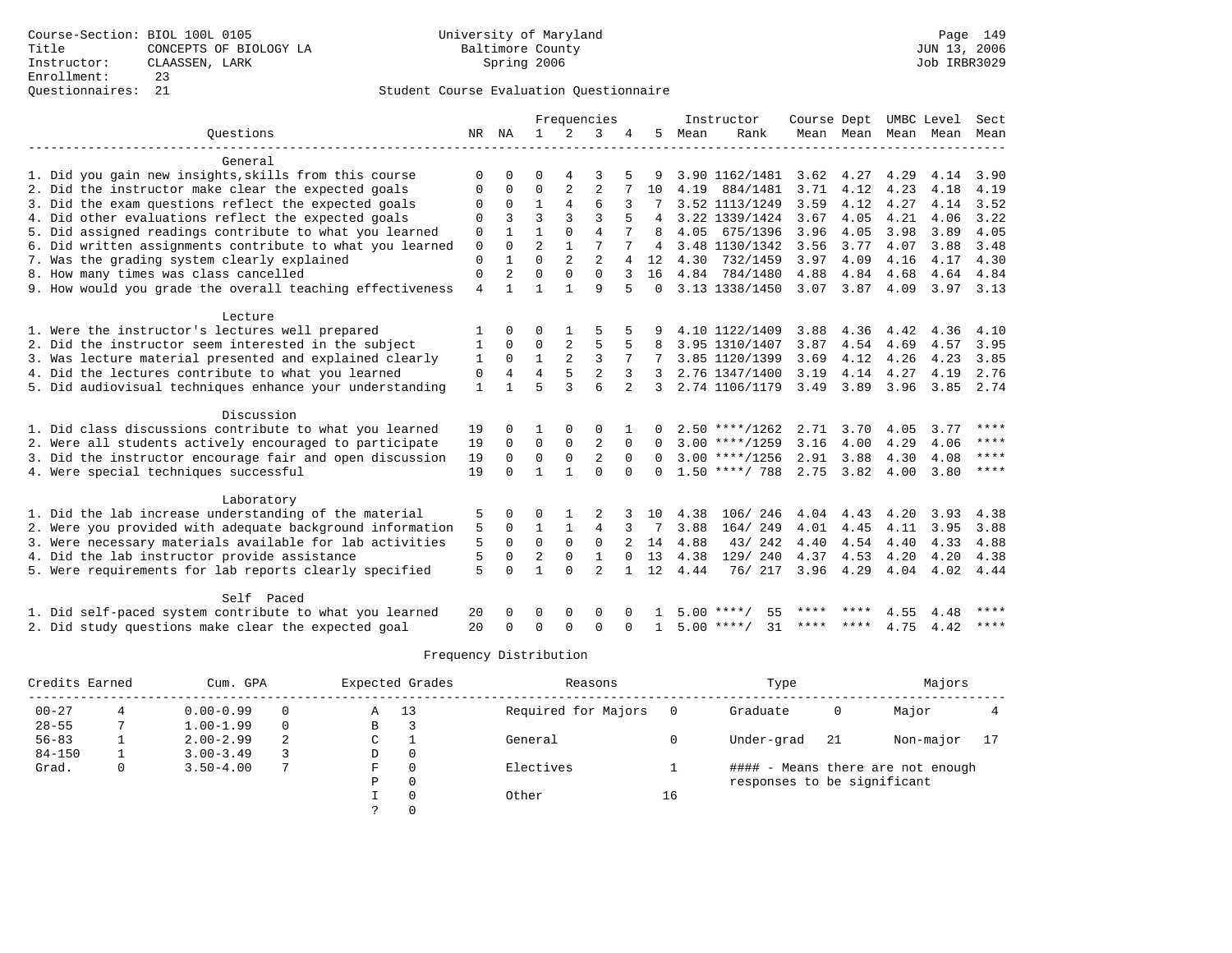### Questionnaires: 16 Student Course Evaluation Questionnaire

|                                                           | Frequencies  |              |                |                | Instructor     | Course Dept |              | UMBC Level |                | Sect |           |      |      |      |
|-----------------------------------------------------------|--------------|--------------|----------------|----------------|----------------|-------------|--------------|------------|----------------|------|-----------|------|------|------|
| Ouestions                                                 | NR           | ΝA           | $\mathbf{1}$   | 2              | 3              |             | 5.           | Mean       | Rank           |      | Mean Mean | Mean | Mean | Mean |
| General                                                   |              |              |                |                |                |             |              |            |                |      |           |      |      |      |
| 1. Did you gain new insights, skills from this course     | $\Omega$     | 0            | 4              | 2              | 4              |             |              |            | 2.81 1471/1481 | 3.62 | 4.27      | 4.29 | 4.14 | 2.81 |
| 2. Did the instructor make clear the expected goals       | 0            | $\Omega$     | $\overline{2}$ | $\overline{2}$ | 8              |             |              |            | 2.94 1436/1481 | 3.71 | 4.12      | 4.23 | 4.18 | 2.94 |
| 3. Did the exam questions reflect the expected goals      | O            | $\Omega$     | 4              | 3              | 6              |             |              |            | 2.56 1231/1249 | 3.59 | 4.12      | 4.27 | 4.14 | 2.56 |
| 4. Did other evaluations reflect the expected goals       |              |              | 0              | 3              | 4              | 4           |              |            | 3.50 1275/1424 | 3.67 | 4.05      | 4.21 | 4.06 | 3.50 |
| 5. Did assigned readings contribute to what you learned   | 1            | 2            |                | $\Omega$       | 5              |             |              |            | 3.54 1065/1396 | 3.96 | 4.05      | 3.98 | 3.89 | 3.54 |
| 6. Did written assignments contribute to what you learned | $\mathbf{1}$ | $\cap$       | 5              | $\overline{a}$ | $\mathbf{1}$   |             |              |            | 2.80 1318/1342 | 3.56 | 3.77      | 4.07 | 3.88 | 2.80 |
| 7. Was the grading system clearly explained               | $\mathbf{1}$ | $\Omega$     | $\overline{a}$ | $\mathbf{1}$   | ζ              |             |              |            | 3.40 1297/1459 | 3.97 | 4.09      | 4.16 | 4.17 | 3.40 |
| 8. How many times was class cancelled                     | $\mathbf 0$  | $\Omega$     | $\Omega$       | $\Omega$       | 0              |             | 11           |            | 4.69 936/1480  | 4.88 | 4.84      | 4.68 | 4.64 | 4.69 |
| 9. How would you grade the overall teaching effectiveness | $\mathbf{3}$ | U            | $\overline{4}$ | $\overline{A}$ | ζ              |             | $\Omega$     |            | 2.23 1440/1450 | 3.07 | 3.87      | 4.09 | 3.97 | 2.23 |
| Lecture                                                   |              |              |                |                |                |             |              |            |                |      |           |      |      |      |
| 1. Were the instructor's lectures well prepared           |              | $\Omega$     |                |                |                |             |              |            | 3.13 1349/1409 | 3.88 | 4.36      | 4.42 | 4.36 | 3.13 |
| 2. Did the instructor seem interested in the subject      | 0            | $\Omega$     | 4              |                | $\overline{4}$ | 2           |              |            | 3.19 1389/1407 | 3.87 | 4.54      | 4.69 | 4.57 | 3.19 |
| 3. Was lecture material presented and explained clearly   | 1            | $\Omega$     | $\overline{a}$ | 5              | 6              | $\Omega$    |              |            | 2.67 1371/1399 | 3.69 | 4.12      | 4.26 | 4.23 | 2.67 |
| 4. Did the lectures contribute to what you learned        | $\mathbf{1}$ | $\mathbf{1}$ | 7              | $\overline{2}$ | ς              |             | $\Omega$     |            | 2.00 1393/1400 | 3.19 | 4.14      | 4.27 | 4.19 | 2.00 |
| 5. Did audiovisual techniques enhance your understanding  | $\Omega$     |              | $\overline{4}$ |                | $\Omega$       |             | 6            |            | 3.07 1039/1179 | 3.49 | 3.89      | 3.96 | 3.85 | 3.07 |
| Discussion                                                |              |              |                |                |                |             |              |            |                |      |           |      |      |      |
| 1. Did class discussions contribute to what you learned   | 9            | 0            | 6              | 0              | 0              |             |              |            | 1.57 1256/1262 | 2.71 | 3.70      | 4.05 | 3.77 | 1.57 |
| 2. Were all students actively encouraged to participate   | 9            | $\mathbf 0$  | 3              | 2              | 1              | $\Omega$    |              |            | 2.14 1246/1259 | 3.16 | 4.00      | 4.29 | 4.06 | 2.14 |
| 3. Did the instructor encourage fair and open discussion  | 9            | $\Omega$     | 3              | $\mathbf 0$    | $\overline{3}$ |             | $\Omega$     |            | 2.29 1237/1256 | 2.91 | 3.88      | 4.30 | 4.08 | 2.29 |
| 4. Were special techniques successful                     | 9            | ζ            | $\mathbf{1}$   | $\mathbf{1}$   | $\Omega$       | 2           | 0            | 2.75       | 742/788        |      | 2.75 3.82 | 4.00 | 3.80 | 2.75 |
| Laboratory                                                |              |              |                |                |                |             |              |            |                |      |           |      |      |      |
| 1. Did the lab increase understanding of the material     | 9            | $\Omega$     | O              |                | 2              |             |              | 3.86       | 185/ 246       | 4.04 | 4.43      | 4.20 | 3.93 | 3.86 |
| 2. Were you provided with adequate background information | 9            | $\Omega$     | $\mathbf{1}$   | 1              | $\Omega$       | 4           | $\mathbf{1}$ | 3.43       | 204/249        | 4.01 | 4.45      | 4.11 | 3.95 | 3.43 |
| 3. Were necessary materials available for lab activities  | 9            | $\Omega$     | $\Omega$       | $\mathbf{1}$   | 1              | 4           | 1.           | 3.71       | 222/242        | 4.40 | 4.54      | 4.40 | 4.33 | 3.71 |
| 4. Did the lab instructor provide assistance              | 9            | $\Omega$     | $\Omega$       | $\Omega$       | $\mathbf{1}$   | $\Omega$    | 6            | 4.71       | 73/240         | 4.37 | 4.53      | 4.20 | 4.20 | 4.71 |
| 5. Were requirements for lab reports clearly specified    | 9            | $\cap$       | $\cap$         |                | $\cap$         |             |              | 3.29       | 184/ 217       | 3.96 | 4.29      | 4.04 | 4.02 | 3.29 |

| Credits Earned | Cum. GPA |               |          | Expected Grades |     | Reasons             |    | Type                        | Majors |                                   |    |
|----------------|----------|---------------|----------|-----------------|-----|---------------------|----|-----------------------------|--------|-----------------------------------|----|
| $00 - 27$      |          | $0.00 - 0.99$ | $\Omega$ | Α               | - 6 | Required for Majors |    | Graduate                    | 0      | Major                             |    |
| $28 - 55$      |          | $1.00 - 1.99$ | $\Omega$ | В               |     |                     |    |                             |        |                                   |    |
| $56 - 83$      |          | $2.00 - 2.99$ | 2        | C               |     | General             |    | Under-grad                  | -16    | Non-major                         | 10 |
| $84 - 150$     | 0        | $3.00 - 3.49$ | 5        | D               |     |                     |    |                             |        |                                   |    |
| Grad.          | 0        | $3.50 - 4.00$ |          | F               |     | Electives           |    |                             |        | #### - Means there are not enough |    |
|                |          |               |          | P               |     |                     |    | responses to be significant |        |                                   |    |
|                |          |               |          |                 |     | Other               | 10 |                             |        |                                   |    |
|                |          |               |          |                 |     |                     |    |                             |        |                                   |    |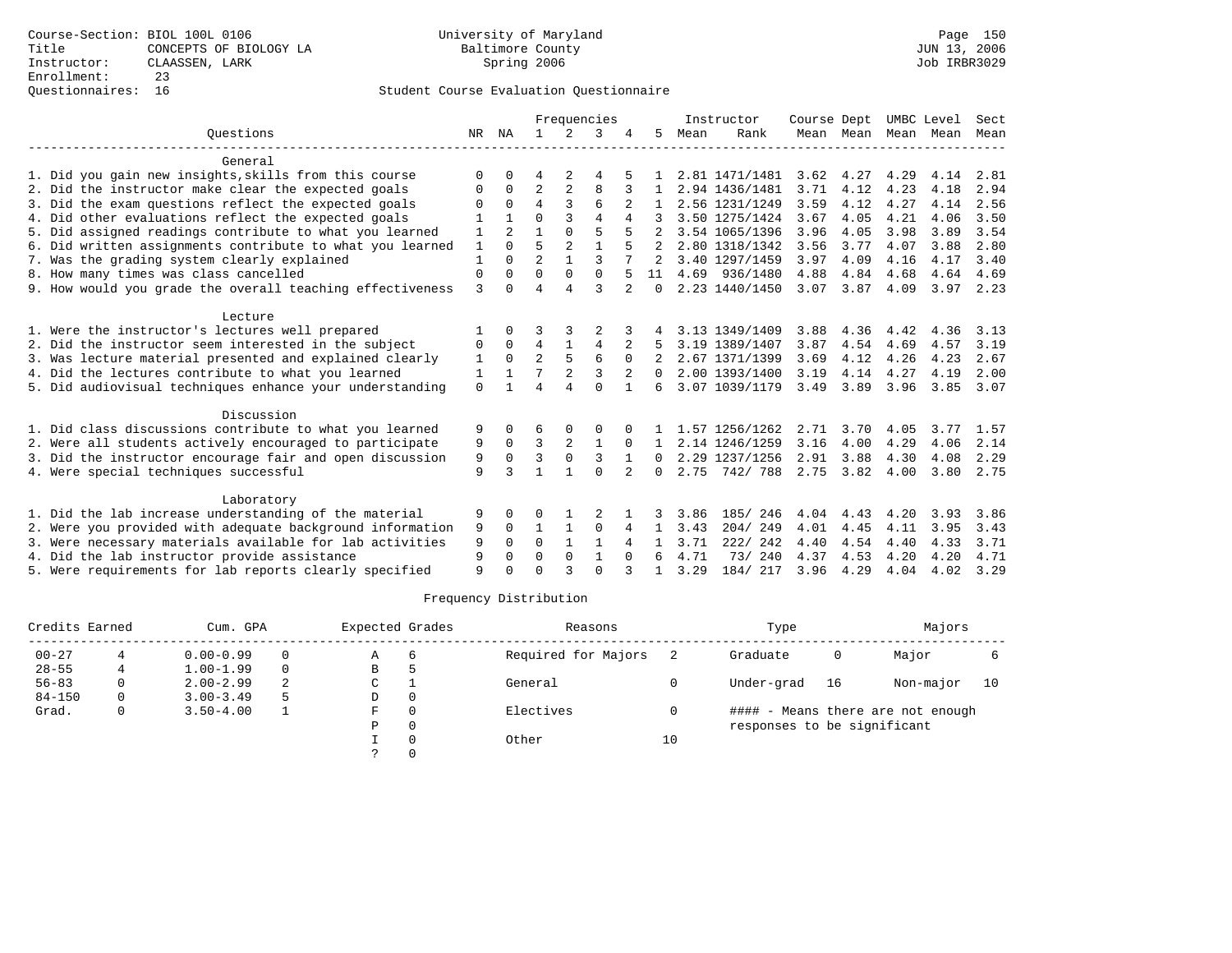|                                                           |                |                |              | Frequencies    |                |          | Instructor     |      |                  | Course Dept |           | UMBC Level |      | Sect        |
|-----------------------------------------------------------|----------------|----------------|--------------|----------------|----------------|----------|----------------|------|------------------|-------------|-----------|------------|------|-------------|
| Ouestions                                                 | NR.            | ΝA             | $\mathbf{1}$ | 2              | 3              |          | 5              | Mean | Rank             |             | Mean Mean | Mean       | Mean | Mean        |
| General                                                   |                |                |              |                |                |          |                |      |                  |             |           |            |      |             |
| 1. Did you gain new insights, skills from this course     | O              |                | 2            | 3              |                |          |                |      | 3.00 1451/1481   | 3.62        | 4.27      | 4.29       | 4.14 | 3.00        |
| 2. Did the instructor make clear the expected goals       | O              | $\Omega$       | $\Omega$     | 4              | 5              |          |                |      | 3.31 1373/1481   | 3.71        | 4.12      | 4.23       | 4.18 | 3.31        |
| 3. Did the exam questions reflect the expected goals      |                | $\Omega$       |              | 3              |                |          |                |      | 3.50 1118/1249   | 3.59        | 4.12      | 4.27       | 4.14 | 3.50        |
| 4. Did other evaluations reflect the expected goals       | $\Omega$       | 2              | $\Omega$     |                |                |          | <sup>0</sup>   |      | 2.79 1398/1424   | 3.67        | 4.05      | 4.21       | 4.06 | 2.79        |
| 5. Did assigned readings contribute to what you learned   | 0              | $\Omega$       | $\Omega$     | $\overline{2}$ | 5              |          |                |      | 3.56 1048/1396   | 3.96        | 4.05      | 3.98       | 3.89 | 3.56        |
| 6. Did written assignments contribute to what you learned | 1              | $\cap$         |              | $\overline{4}$ | 6              | 4        | $\Omega$       |      | 2.87 1309/1342   | 3.56        | 3.77      | 4.07       | 3.88 | 2.87        |
| 7. Was the grading system clearly explained               | $\Omega$       |                | $\Omega$     |                | $\mathsf{R}$   | 4        |                |      | 3.56 1239/1459   | 3.97        | 4.09      | 4.16       | 4.17 | 3.56        |
| 8. How many times was class cancelled                     | $\mathbf 0$    |                | $\Omega$     | $\Omega$       | $\Omega$       |          | 14             |      | 4.93 491/1480    | 4.88        | 4.84      | 4.68       | 4.64 | 4.93        |
| 9. How would you grade the overall teaching effectiveness | $\overline{2}$ | 2              | 3            |                | 5              | 4        | $\Omega$       |      | 2.83 1394/1450   | 3.07        | 3.87      | 4.09       | 3.97 | 2.83        |
| Lecture                                                   |                |                |              |                |                |          |                |      |                  |             |           |            |      |             |
| 1. Were the instructor's lectures well prepared           | $\Omega$       |                | ∩            |                |                |          |                |      | 3.75 1251/1409   | 3.88        | 4.36      | 4.42       | 4.36 | 3.75        |
| 2. Did the instructor seem interested in the subject      | 0              | $\Omega$       | $\Omega$     |                | 6              | 4        |                |      | 3.81 1337/1407   | 3.87        | 4.54      | 4.69       | 4.57 | 3.81        |
| 3. Was lecture material presented and explained clearly   | 0              | $\Omega$       | $\Omega$     |                |                |          |                |      | 3.75 1163/1399   | 3.69        | 4.12      | 4.26       | 4.23 | 3.75        |
| 4. Did the lectures contribute to what you learned        | 0              |                |              |                | 5              |          |                |      | 2.87 1338/1400   | 3.19        | 4.14      | 4.27       | 4.19 | 2.87        |
| 5. Did audiovisual techniques enhance your understanding  | $\Omega$       |                |              |                | 7              |          | 4              |      | 3.38 956/1179    | 3.49        | 3.89      | 3.96       | 3.85 | 3.38        |
| Discussion                                                |                |                |              |                |                |          |                |      |                  |             |           |            |      |             |
| 1. Did class discussions contribute to what you learned   | 11             |                | 2            |                |                |          |                |      | 2.00 1245/1262   | 2.71        | 3.70      | 4.05       | 3.77 | 2.00        |
| 2. Were all students actively encouraged to participate   | 12             | $\mathbf 0$    | 0            |                | 2              | $\Omega$ |                |      | 3.25 1144/1259   | 3.16        | 4.00      | 4.29       | 4.06 | 3.25        |
| 3. Did the instructor encourage fair and open discussion  | 12             | $\Omega$       | $\mathbf 0$  | $\mathbf 0$    | $\overline{2}$ |          |                |      | 3.75 1042/1256   | 2.91        | 3.88      | 4.30       | 4.08 | 3.75        |
| 4. Were special techniques successful                     | 12             | $\overline{2}$ | $\Omega$     |                |                | $\cap$   | $\Omega$       |      | $2.50$ ****/ 788 | 2.75        | 3.82      | 4.00       | 3.80 | $***$ * * * |
| Laboratory                                                |                |                |              |                |                |          |                |      |                  |             |           |            |      |             |
| 1. Did the lab increase understanding of the material     | 4              | 0              |              | 0              | 3              |          |                | 3.75 | 194/246          | 4.04        | 4.43      | 4.20       | 3.93 | 3.75        |
| 2. Were you provided with adequate background information | 4              | $\Omega$       | $\Omega$     | $\Omega$       | 6              |          |                | 3.75 | 179/ 249         | 4.01        | 4.45      | 4.11       | 3.95 | 3.75        |
| 3. Were necessary materials available for lab activities  | 4              | $\Omega$       | $\Omega$     |                | $\overline{2}$ | 3        |                | 4.17 | 175/ 242         | 4.40        | 4.54      | 4.40       | 4.33 | 4.17        |
| 4. Did the lab instructor provide assistance              | 4              | $\Omega$       | $\Omega$     | $\Omega$       | 5              | 4        |                | 3.83 | 181/ 240         | 4.37        | 4.53      | 4.20       | 4.20 | 3.83        |
| 5. Were requirements for lab reports clearly specified    | $\overline{4}$ | $\cap$         |              |                | ঽ              |          | $\overline{2}$ | 3.50 | 165/ 217         | 3.96        | 4.29      | 4.04       | 4.02 | 3.50        |

| Credits Earned |   | Cum. GPA      |   |               | Expected Grades | Reasons             |    | Type                        |    | Majors                            |    |
|----------------|---|---------------|---|---------------|-----------------|---------------------|----|-----------------------------|----|-----------------------------------|----|
| $00 - 27$      |   | $0.00 - 0.99$ |   | Α             | 8               | Required for Majors |    | Graduate                    | 0  | Major                             |    |
| $28 - 55$      |   | $1.00 - 1.99$ | 0 | В             |                 |                     |    |                             |    |                                   |    |
| $56 - 83$      | 2 | $2.00 - 2.99$ | 2 | C             |                 | General             |    | Under-grad                  | 16 | Non-major                         | 15 |
| $84 - 150$     | 0 | $3.00 - 3.49$ | 0 | D             | $\Omega$        |                     |    |                             |    |                                   |    |
| Grad.          | 0 | $3.50 - 4.00$ |   | F.            | $\Omega$        | Electives           |    |                             |    | #### - Means there are not enough |    |
|                |   |               |   | P             | $\Omega$        |                     |    | responses to be significant |    |                                   |    |
|                |   |               |   |               |                 | Other               | 14 |                             |    |                                   |    |
|                |   |               |   | $\mathcal{L}$ |                 |                     |    |                             |    |                                   |    |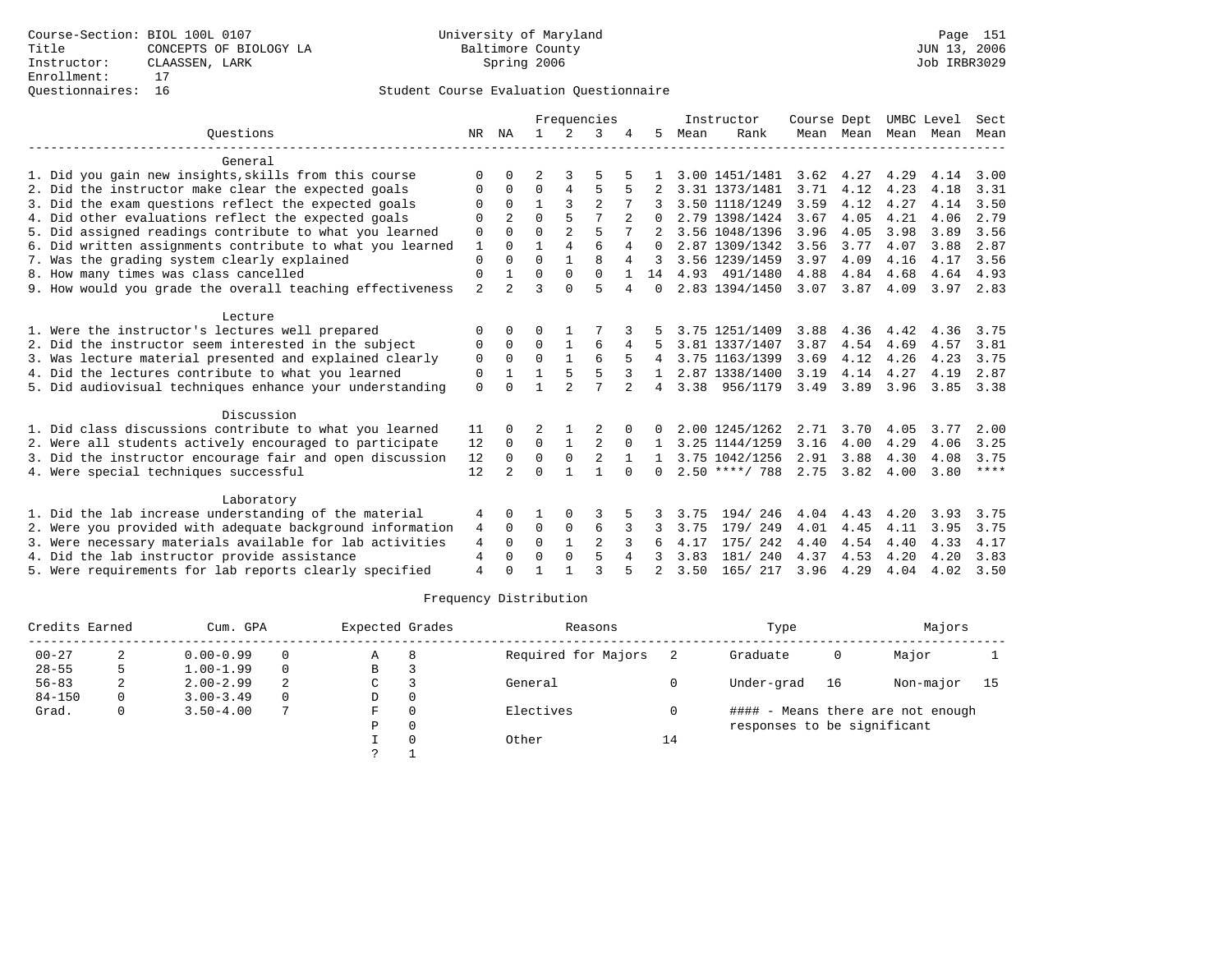|                                                           | Frequencies |          |              |          |                |          | Instructor     | Course Dept  |                  | UMBC Level |           | Sect |      |             |
|-----------------------------------------------------------|-------------|----------|--------------|----------|----------------|----------|----------------|--------------|------------------|------------|-----------|------|------|-------------|
| Ouestions                                                 | NR          | ΝA       |              | 2        | 3              |          | 5              | Mean         | Rank             |            | Mean Mean | Mean | Mean | Mean        |
| General                                                   |             |          |              |          |                |          |                |              |                  |            |           |      |      |             |
| 1. Did you gain new insights, skills from this course     | ∩           |          | ∩            |          |                |          |                |              | 4.08 1018/1481   | 3.62       | 4.27      | 4.29 | 4.14 | 4.08        |
| 2. Did the instructor make clear the expected goals       | O           | $\Omega$ | $\Omega$     | $\Omega$ | $\Omega$       | 6        | 6              | 4.50         | 517/1481         | 3.71       | 4.12      | 4.23 | 4.18 | 4.50        |
| 3. Did the exam questions reflect the expected goals      |             | $\Omega$ | $\Omega$     |          |                |          | 3              | 4.00         | 893/1249         | 3.59       | 4.12      | 4.27 | 4.14 | 4.00        |
| 4. Did other evaluations reflect the expected goals       | $\Omega$    |          | $\cap$       | $\cap$   | $\mathfrak{D}$ |          | $2^{1}$        | 4.00         | 959/1424         | 3.67       | 4.05      | 4.21 | 4.06 | 4.00        |
| 5. Did assigned readings contribute to what you learned   | $\Omega$    | $\Omega$ | $\Omega$     | $\Omega$ |                | 4        | 7              | 4.50         | 297/1396         | 3.96       | 4.05      | 3.98 | 3.89 | 4.50        |
| 6. Did written assignments contribute to what you learned | $\mathbf 0$ | $\Omega$ | $\Omega$     |          | ζ              | 4        | $\overline{4}$ | 3.92         | 871/1342         | 3.56       | 3.77      | 4.07 | 3.88 | 3.92        |
| 7. Was the grading system clearly explained               | $\Omega$    | $\cap$   | $\Omega$     | $\Omega$ | 1              | 4        |                | 4.50         | 460/1459         | 3.97       | 4.09      | 4.16 | 4.17 | 4.50        |
| 8. How many times was class cancelled                     | $\Omega$    |          | $\Omega$     | $\Omega$ | $\Omega$       |          | 11             | 4.92         | 631/1480         | 4.88       | 4.84      | 4.68 | 4.64 | 4.92        |
| 9. How would you grade the overall teaching effectiveness | 4           |          | $\Omega$     | $\cap$   | ζ              | 3        |                |              | 3.71 1133/1450   | 3.07       | 3.87      | 4.09 | 3.97 | 3.71        |
| Lecture                                                   |             |          |              |          |                |          |                |              |                  |            |           |      |      |             |
| 1. Were the instructor's lectures well prepared           | $\Omega$    | $\Omega$ |              |          |                |          |                | 4.50         | 762/1409         | 3.88       | 4.36      | 4.42 | 4.36 | 4.50        |
| 2. Did the instructor seem interested in the subject      | $\Omega$    | $\Omega$ | $\Omega$     | $\Omega$ |                |          |                |              | 4.33 1221/1407   | 3.87       | 4.54      | 4.69 | 4.57 | 4.33        |
| 3. Was lecture material presented and explained clearly   | 1           | $\Omega$ | $\Omega$     | $\Omega$ |                |          | 6              | 4.45         | 625/1399         | 3.69       | 4.12      | 4.26 | 4.23 | 4.45        |
| 4. Did the lectures contribute to what you learned        | 0           |          | 0            |          | $\overline{4}$ |          |                |              | 3.73 1160/1400   | 3.19       | 4.14      | 4.27 | 4.19 | 3.73        |
| 5. Did audiovisual techniques enhance your understanding  | $\Omega$    |          | $\Omega$     | $\cap$   | 3              | 4        | 4              | 4.09         | 560/1179         | 3.49       | 3.89      | 3.96 | 3.85 | 4.09        |
| Discussion                                                |             |          |              |          |                |          |                |              |                  |            |           |      |      |             |
| 1. Did class discussions contribute to what you learned   | 9           | 0        | 2            | $\Omega$ | O              |          |                |              | 2.33 1236/1262   | 2.71       | 3.70      | 4.05 | 3.77 | 2.33        |
| 2. Were all students actively encouraged to participate   | 10          | $\Omega$ | $\mathbf{1}$ | 0        |                | $\Omega$ | $\Omega$       |              | $2.00$ ****/1259 | 3.16       | 4.00      | 4.29 | 4.06 | ****        |
| 3. Did the instructor encourage fair and open discussion  | 10          | $\Omega$ | $\Omega$     |          | $\Omega$       |          | $\Omega$       |              | $3.00$ ****/1256 | 2.91 3.88  |           | 4.30 | 4.08 | $***$ * * * |
| Laboratory                                                |             |          |              |          |                |          |                |              |                  |            |           |      |      |             |
| 1. Did the lab increase understanding of the material     |             |          |              |          |                |          | 8              |              | 246<br>87/       | 4.04       | 4.43      | 4.20 | 3.93 | 4.45        |
| 2. Were you provided with adequate background information | 0           | $\Omega$ | $\Omega$     | 0        | 2              | 2        | 8              | 4.45<br>4.50 | 76/249           | 4.01       | 4.45      | 4.11 | 3.95 | 4.50        |
| 3. Were necessary materials available for lab activities  | $\mathbf 0$ | $\Omega$ | $\Omega$     | $\Omega$ | $\Omega$       | 4        |                | 4.67         | 84/242           | 4.40       | 4.54      | 4.40 | 4.33 | 4.67        |
| 4. Did the lab instructor provide assistance              | $\Omega$    | $\Omega$ | $\Omega$     | $\Omega$ | $\overline{2}$ | 2        | 8              | 4.50         | 103/240          | 4.37       | 4.53      | 4.20 | 4.20 | 4.50        |
| 5. Were requirements for lab reports clearly specified    | $\Omega$    |          | $\Omega$     |          |                |          | 8              | 4.42         | 79/ 217          | 3.96       | 4.29      | 4.04 | 4.02 | 4.42        |
|                                                           |             |          |              |          |                |          |                |              |                  |            |           |      |      |             |

| Credits Earned |   | Cum. GPA      |          |    | Expected Grades | Reasons             |    | Type                        |    | Majors                            |    |
|----------------|---|---------------|----------|----|-----------------|---------------------|----|-----------------------------|----|-----------------------------------|----|
| $00 - 27$      |   | $0.00 - 0.99$ | $\Omega$ | Α  | b               | Required for Majors |    | Graduate                    | 0  | Major                             |    |
| $28 - 55$      |   | $1.00 - 1.99$ | $\Omega$ | В  |                 |                     |    |                             |    |                                   |    |
| $56 - 83$      | 0 | $2.00 - 2.99$ | $\Omega$ | C  | ◠               | General             |    | Under-grad                  | 12 | Non-major                         | 12 |
| $84 - 150$     | 0 | $3.00 - 3.49$ | $\Omega$ | D  | 0               |                     |    |                             |    |                                   |    |
| Grad.          | 0 | $3.50 - 4.00$ |          | F. | $\Omega$        | Electives           |    |                             |    | #### - Means there are not enough |    |
|                |   |               |          | Ρ  | 0               |                     |    | responses to be significant |    |                                   |    |
|                |   |               |          |    |                 | Other               | 10 |                             |    |                                   |    |
|                |   |               |          |    |                 |                     |    |                             |    |                                   |    |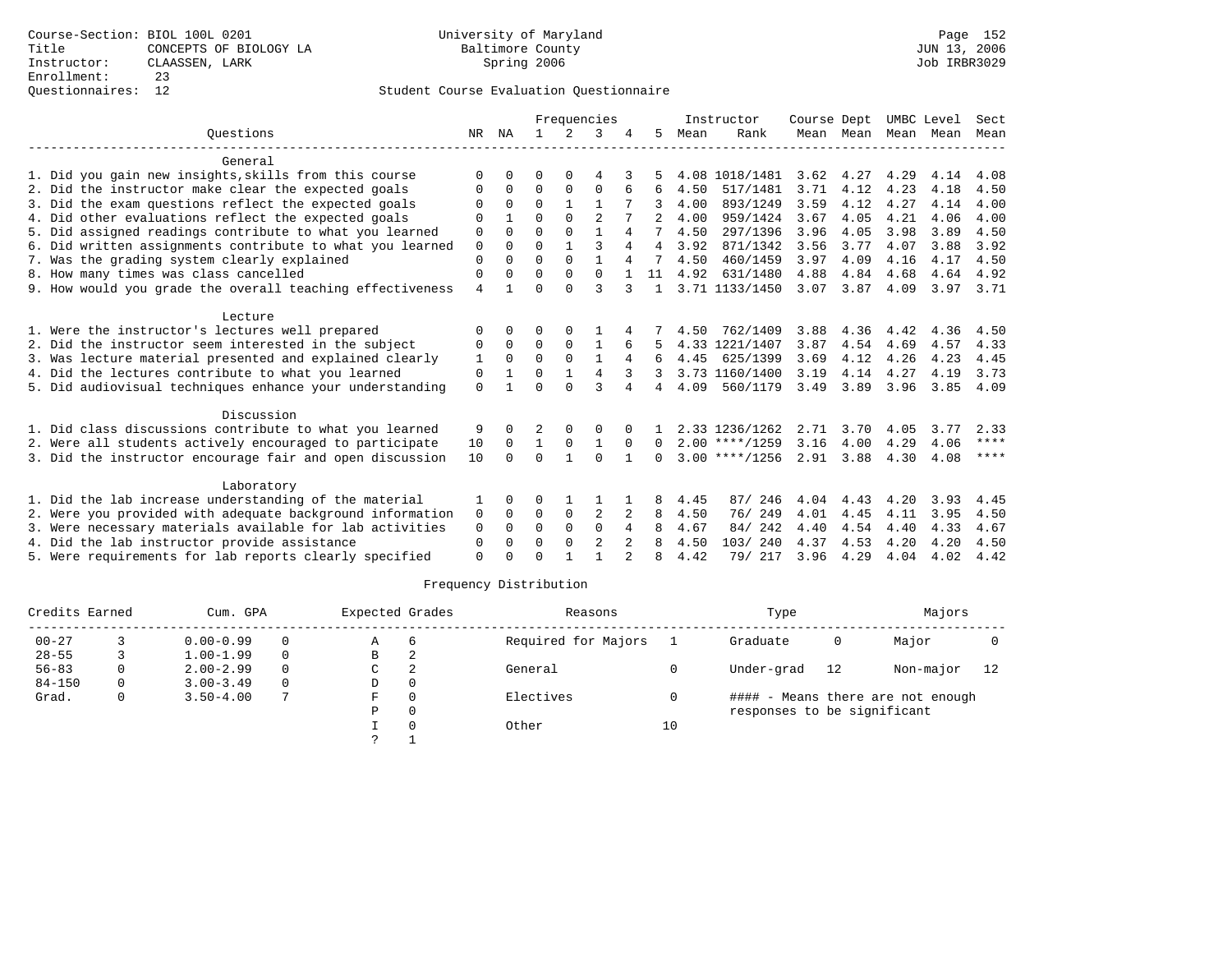### Questionnaires: 14 Student Course Evaluation Questionnaire

|                                                           | Frequencies  |                |              | Instructor   |                |                | Course Dept UMBC Level |        | Sect               |      |           |                     |             |                        |
|-----------------------------------------------------------|--------------|----------------|--------------|--------------|----------------|----------------|------------------------|--------|--------------------|------|-----------|---------------------|-------------|------------------------|
| Questions                                                 |              | NR NA          | 1            | 2            | 3              | 4              |                        | 5 Mean | Rank               |      |           | Mean Mean Mean Mean |             | Mean                   |
| -------------------                                       |              |                |              |              |                |                |                        |        |                    |      |           |                     |             |                        |
| General                                                   |              |                |              |              |                |                |                        |        |                    |      |           |                     |             |                        |
| 1. Did you gain new insights, skills from this course     | 0            | 0              | $\Omega$     | 1            | 4              | 5              | 4                      |        | 3.86 1193/1481     | 3.62 | 4.27      | 4.29                | 4.14        | 3.86                   |
| 2. Did the instructor make clear the expected goals       | $\mathbf 0$  | $\mathbf 0$    | $\Omega$     | $\mathbf{1}$ | 6              | 6              | $\mathbf{1}$           |        | 3.50 1320/1481     | 3.71 | 4.12      | 4.23                | 4.18        | 3.50                   |
| 3. Did the exam questions reflect the expected goals      | 0            | 0              | $\Omega$     | 1            | 4              | 7              |                        |        | 3.71 1066/1249     | 3.59 | 4.12      | 4.27                | 4.14        | 3.71                   |
| 4. Did other evaluations reflect the expected goals       | 1            | 1              | $\Omega$     | 3            | 3              | 5              | $\mathbf{1}$           |        | 3.33 1316/1424     | 3.67 | 4.05      | 4.21                | 4.06        | 3.33                   |
| 5. Did assigned readings contribute to what you learned   | 1            | $\Omega$       | $\Omega$     | $\mathbf{1}$ | $\overline{c}$ | 4              | 6                      | 4.15   | 594/1396           | 3.96 | 4.05      | 3.98                | 3.89        | 4.15                   |
| 6. Did written assignments contribute to what you learned | 1            | $\mathbf 0$    | $\mathbf 0$  | 2            | 2              | 7              | 2                      |        | 3.69 1023/1342     | 3.56 | 3.77      | 4.07                | 3.88        | 3.69                   |
| 7. Was the grading system clearly explained               | 1            | $\Omega$       | $\mathbf{1}$ | 3            | $\mathbf 0$    | 3              | 6                      |        | 3.77 1148/1459     | 3.97 | 4.09      | 4.16                | 4.17        | 3.77                   |
| 8. How many times was class cancelled                     | $\mathbf{1}$ | $\mathbf 0$    | $\mathbf 0$  | 0            | $\mathbf 0$    | $\mathbf 1$    | 12                     | 4.92   | 561/1480           | 4.88 | 4.84      | 4.68                | 4.64        | 4.92                   |
| 9. How would you grade the overall teaching effectiveness | 6            | $\mathbf{1}$   | $\Omega$     | $\Omega$     | $\overline{4}$ | 3              | $\Omega$               |        | 3.43 1258/1450     |      | 3.07 3.87 | 4.09                | 3.97        | 3.43                   |
| Lecture                                                   |              |                |              |              |                |                |                        |        |                    |      |           |                     |             |                        |
| 1. Were the instructor's lectures well prepared           | 2            | $\Omega$       | $\Omega$     | $\Omega$     | 4              | 3              | 5                      |        | 4.08 1128/1409     | 3.88 | 4.36      | 4.42                | 4.36        | 4.08                   |
| 2. Did the instructor seem interested in the subject      | 3            | $\mathbf 0$    | $\mathbf 0$  | $\mathbf{1}$ | 3              | 4              | 3                      |        | 3.82 1337/1407     | 3.87 | 4.54      | 4.69                | 4.57        | 3.82                   |
| 3. Was lecture material presented and explained clearly   | 3            | $\mathbf 0$    | $\mathbf 0$  | $\mathsf 0$  | 5              | 2              |                        |        | 4 3.91 1096/1399   | 3.69 | 4.12      | 4.26                | 4.23        | 3.91                   |
| 4. Did the lectures contribute to what you learned        | 3            | 4              | $\mathbf 0$  | $\mathbf{1}$ | $\mathbf{1}$   | 2              | $\overline{3}$         |        | 4.00 1017/1400     | 3.19 | 4.14      | 4.27                | 4.19        | 4.00                   |
| 5. Did audiovisual techniques enhance your understanding  | 3            | $\overline{2}$ | $\mathbf{1}$ | $\Omega$     | 3              | $\mathbf{1}$   |                        | 4 3.78 | 780/1179           | 3.49 | 3.89      | 3.96                | 3.85        | 3.78                   |
|                                                           |              |                |              |              |                |                |                        |        |                    |      |           |                     |             |                        |
| Discussion                                                |              |                |              |              |                |                |                        |        |                    |      |           |                     |             |                        |
| 1. Did class discussions contribute to what you learned   | 8            | 0              | $\Omega$     | 0            | 3              | 2              | $\mathbf{1}$           | 3.67   | 931/1262           | 2.71 | 3.70      | 4.05                | 3.77        | 3.67                   |
| 2. Were all students actively encouraged to participate   | 9            | $\Omega$       | $\Omega$     | $\mathbf{1}$ | 2              | $\overline{2}$ | $\Omega$               |        | 3.20 1149/1259     | 3.16 | 4.00      | 4.29                | 4.06        | 3.20                   |
| 3. Did the instructor encourage fair and open discussion  | 9            | $\mathbf 0$    | $\mathbf 0$  | $\mathbf 0$  | 2              | 3              | $\Omega$               |        | 3.60 1084/1256     | 2.91 | 3.88      | 4.30                | 4.08        | 3.60                   |
| 4. Were special techniques successful                     | 9            | $\overline{a}$ | $\mathbf 0$  | $\Omega$     | 2              | $\mathbf{1}$   | $\mathbf 0$            |        | $3.33$ ****/ 788   | 2.75 | 3.82      | 4.00                | 3.80        | $\star\star\star\star$ |
|                                                           |              |                |              |              |                |                |                        |        |                    |      |           |                     |             |                        |
| Laboratory                                                |              |                |              |              |                |                |                        |        |                    |      |           |                     |             |                        |
| 1. Did the lab increase understanding of the material     | 6            | 0              | 0            | 0            | 0              | 6              | 2                      | 4.25   | 130/ 246           | 4.04 | 4.43      | 4.20                | 3.93        | 4.25                   |
| 2. Were you provided with adequate background information | 6            | 0              | 0            | 0            | 2              | 3              | 3                      | 4.13   | 142/ 249           | 4.01 | 4.45      | 4.11                | 3.95        | 4.13                   |
| 3. Were necessary materials available for lab activities  | 6            | $\mathbf 0$    | 0            | 0            | $\mathbf 0$    | 4              | $\overline{4}$         | 4.50   | 113/242            | 4.40 | 4.54      | 4.40                | 4.33        | 4.50                   |
| 4. Did the lab instructor provide assistance              | 6            | $\Omega$       | $\Omega$     | $\Omega$     | $\overline{2}$ | $\mathbf{1}$   | $5^{\circ}$            | 4.38   | 129/ 240           | 4.37 | 4.53      | 4.20                | 4.20        | 4.38                   |
| 5. Were requirements for lab reports clearly specified    | 6            | $\mathbf 0$    | $\mathbf{1}$ | $\mathbf 0$  | 3              | 2              | 2                      | 3.50   | 165/ 217           | 3.96 | 4.29      | 4.04                | 4.02        | 3.50                   |
|                                                           |              |                |              |              |                |                |                        |        |                    |      |           |                     |             |                        |
| Seminar                                                   |              |                |              |              |                |                |                        |        |                    |      |           |                     |             |                        |
| 1. Were assigned topics relevant to the announced theme   | 11           | 1              | 0            | 0            | 1              | 1              | 0                      |        | 68<br>$3.50$ ****/ | **** |           | 4.49                | 4.54        | * * * *                |
| 2. Was the instructor available for individual attention  | 11           | $\mathbf 0$    | $\mathbf 0$  | $\mathbf{1}$ | $\mathbf 0$    | $\mathbf 1$    | 1                      |        | 69<br>$3.67$ ****/ | **** |           | 4.53                | 4.18        | ****                   |
| 3. Did research projects contribute to what you learned   | 11           | $\mathbf 0$    | $\mathbf 0$  | $\mathbf{1}$ | $\mathbf 0$    | 1              | $\mathbf{1}$           |        | $3.67$ ****/<br>63 | **** | ****      | 4.44                | 4.17        | ****                   |
| 4. Did presentations contribute to what you learned       | 11           | $\mathbf 0$    | $\mathbf 0$  | $\mathbf{1}$ | $\mathbf 0$    | 1              | $\mathbf{1}$           | 3.67   | $***$ /<br>69      | **** | ****      | 4.35                | 4.14        | $***$                  |
| 5. Were criteria for grading made clear                   | 11           | $\mathbf{1}$   | $\Omega$     | $\mathbf{1}$ | $\Omega$       | $\mathbf{1}$   | $\Omega$               |        | $3.00$ ****/<br>68 | **** | ****      | 3.92                | 3.80        | $***$                  |
|                                                           |              |                |              |              |                |                |                        |        |                    |      |           |                     |             |                        |
| Field Work                                                |              |                |              |              |                |                |                        |        |                    |      |           |                     |             | ****                   |
| 1. Did field experience contribute to what you learned    | 11           | 0              | 0            | 0            | 1              | 1              | 1                      |        | $4.00$ ****/<br>59 | **** |           | 4.30                | 4.00        |                        |
| 2. Did you clearly understand your evaluation criteria    | 11           | 0              | $\mathbf 0$  | 0            | $\mathbf{1}$   | 2              | $\Omega$               |        | 51<br>$3.67$ ****/ | **** | ****      | 4.00                | 3.44        | ****                   |
| 3. Was the instructor available for consultation          | 11           | $\mathbf 0$    | $\mathbf 0$  | $\mathbf{0}$ | $\mathbf{1}$   | $\mathbf{1}$   | 1                      |        | $4.00$ ****/<br>36 | **** | ****      | 4.60                | 5.00        | ****                   |
| 4. To what degree could you discuss your evaluations      | 11           | $\mathbf{1}$   | $\mathbf 0$  | $\mathbf 0$  | $\mathbf{1}$   | $\mathbf{1}$   | $\mathbf 0$            | 3.50   | $***$ /<br>41      | **** | $***$ *   | 4.26                | $***$ * * * | ****                   |
| 5. Did conferences help you carry out field activities    | 11           | $\mathbf{1}$   | $\Omega$     | $\Omega$     | $\mathbf{1}$   | $\mathbf{1}$   | $\Omega$               | 3.50   | $***/$<br>31       | **** | $* * * *$ | 4.42                | ****        | $***$ * * *            |
|                                                           |              |                |              |              |                |                |                        |        |                    |      |           |                     |             |                        |
| Self Paced                                                |              |                |              |              |                |                |                        |        |                    |      |           |                     |             |                        |
| 1. Did self-paced system contribute to what you learned   | 11           | 0              | 1            | 0            | 0              | 2              | 0                      | 3.00   | $***$ /<br>55      | **** | ****      | 4.55                | 4.48        | ****                   |
| 2. Did study questions make clear the expected goal       | 11           | $\mathbf 0$    | $\mathbf{1}$ | $\mathbf 0$  | $\mathbf 0$    | 2              | 0                      | 3.00   | 31<br>$***/$       | **** | ****      | 4.75                | 4.42        | ****                   |
| 3. Were your contacts with the instructor helpful         | 11           | $\mathbf{1}$   | 1            | 0            | 0              | $\mathbf 1$    | $\Omega$               | 2.50   | $* * * * /$<br>51  | **** | ****      | 4.65                | 4.63        | ****                   |
| 4. Was the feedback/tutoring by proctors helpful          | 11           | $\mathbf{1}$   | $\mathbf 0$  | $\mathbf{1}$ | $\Omega$       | $\mathbf{1}$   | $\Omega$               |        | $3.00$ ****/<br>34 | **** |           | 4.83                | 4.67        | ****                   |
| 5. Were there enough proctors for all the students        | 11           | $\mathbf{1}$   | $\mathbf{1}$ | $\Omega$     | $\Omega$       | $\mathbf{1}$   | $\Omega$               |        | $2.50$ ****/<br>24 |      |           | 4.82                | 4.58        |                        |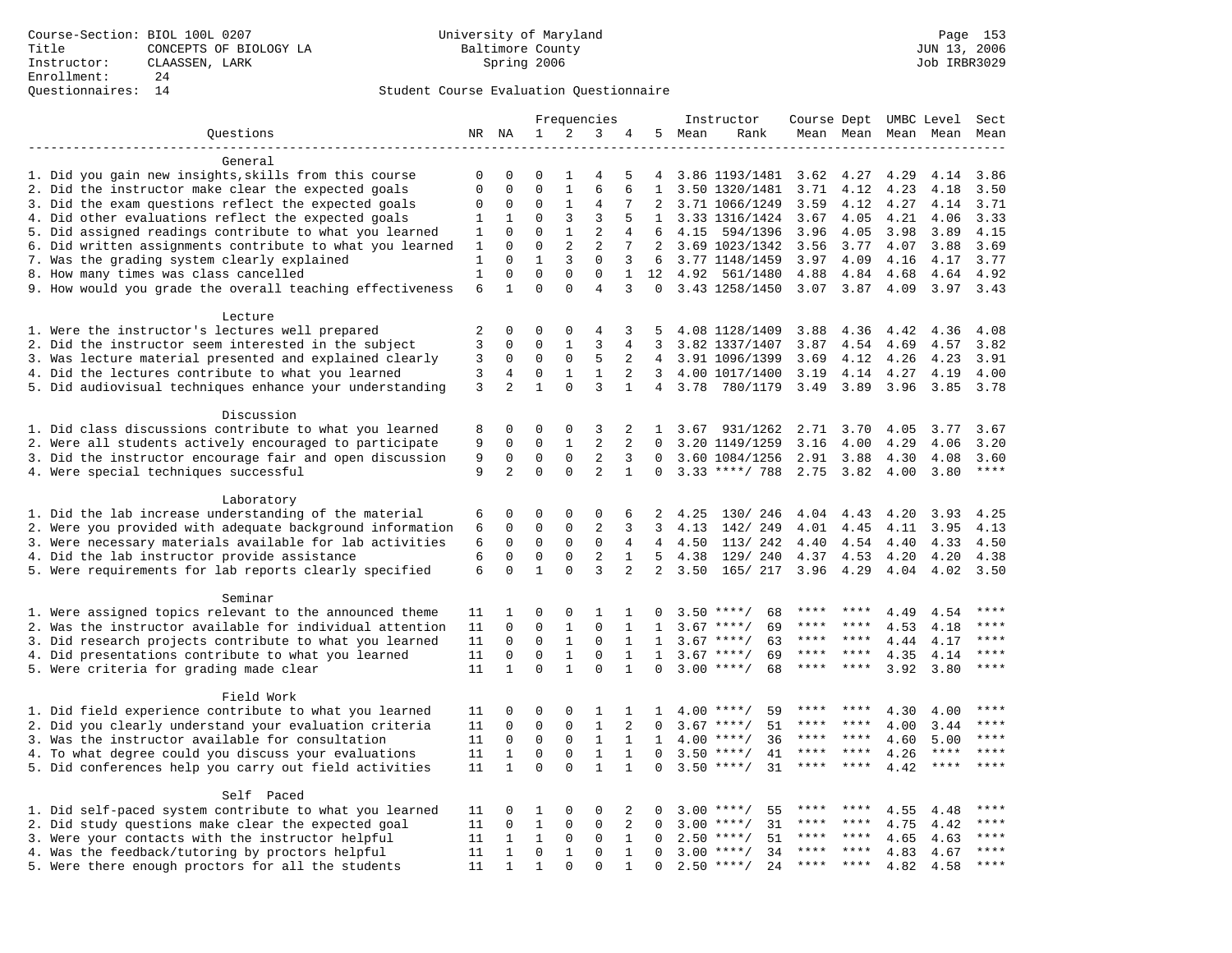|                    | Course-Section: BIOL 100L 0207 | University of Maryland                  | Page 153     |
|--------------------|--------------------------------|-----------------------------------------|--------------|
| Title              | CONCEPTS OF BIOLOGY LA         | Baltimore County                        | JUN 13, 2006 |
| Instructor:        | CLAASSEN, LARK                 | Spring 2006                             | Job IRBR3029 |
| Enrollment:        | 24                             |                                         |              |
| Ouestionnaires: 14 |                                | Student Course Evaluation Questionnaire |              |

| Credits Earned |             | Cum. GPA      |          |   | Expected Grades | Reasons             |   | Type                        | Majors |                                   |    |
|----------------|-------------|---------------|----------|---|-----------------|---------------------|---|-----------------------------|--------|-----------------------------------|----|
| $00 - 27$      |             | $0.00 - 0.99$ |          | Α | 4               | Required for Majors |   | Graduate                    | 0      | Major                             |    |
| $28 - 55$      | 0           | $1.00 - 1.99$ |          | В | כ               |                     |   |                             |        |                                   |    |
| $56 - 83$      | 2           | $2.00 - 2.99$ |          | C | 2               | General             |   | Under-grad                  | 14     | Non-major                         | 14 |
| $84 - 150$     | $\Omega$    | $3.00 - 3.49$ |          | D | $\Omega$        |                     |   |                             |        |                                   |    |
| Grad.          | $\mathbf 0$ | $3.50 - 4.00$ | $\Omega$ | F | $\Omega$        | Electives           |   |                             |        | #### - Means there are not enough |    |
|                |             |               |          | Ρ | $\Omega$        |                     |   | responses to be significant |        |                                   |    |
|                |             |               |          |   | $\Omega$        | Other               | 8 |                             |        |                                   |    |
|                |             |               |          |   |                 |                     |   |                             |        |                                   |    |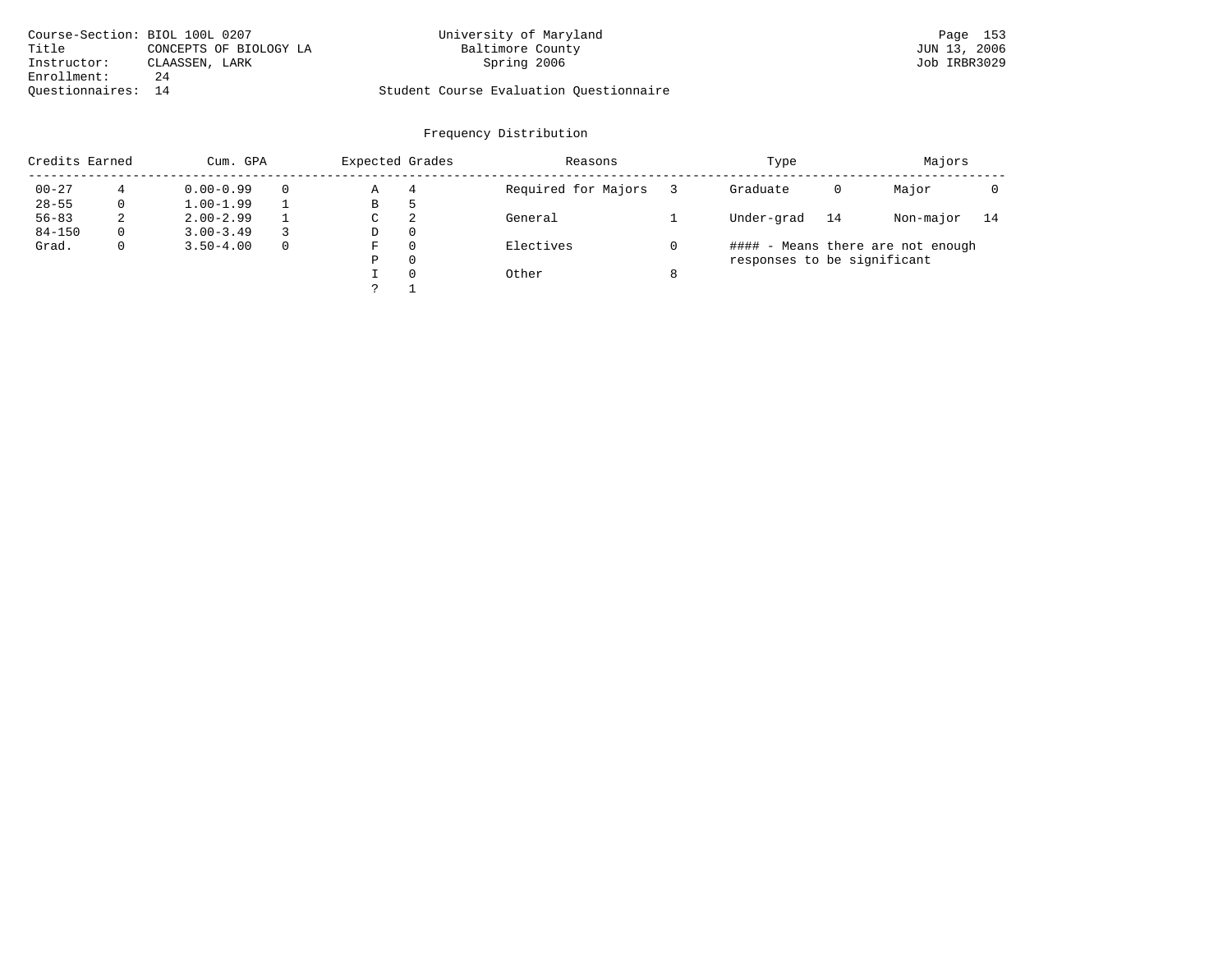### Questionnaires: 78 Student Course Evaluation Questionnaire

|                                                           |              |              |                |              | Frequencies  |              |             |      | Instructor         | Course Dept UMBC Level |                |      |             | Sect  |
|-----------------------------------------------------------|--------------|--------------|----------------|--------------|--------------|--------------|-------------|------|--------------------|------------------------|----------------|------|-------------|-------|
| Ouestions                                                 | NR           | ΝA           | 1              | 2            | 3            | 4            | 5           | Mean | Rank               |                        | Mean Mean      | Mean | Mean        | Mean  |
|                                                           |              |              |                |              |              |              |             |      |                    |                        |                |      |             |       |
| General                                                   |              |              |                |              |              |              |             |      |                    |                        |                |      |             |       |
| 1. Did you gain new insights, skills from this course     | 1            | $\mathbf 0$  | 0              | 1            | 21           | 22           | 33          |      | 4.13 986/1481      | 4.13                   | 4.27           | 4.29 | 4.14        | 4.13  |
| 2. Did the instructor make clear the expected goals       | $\mathbf{1}$ | $\Omega$     | $\overline{2}$ | 7            | 15           | 28           | 25          |      | 3.87 1136/1481     | 3.87                   | 4.12           | 4.23 | 4.18        | 3.87  |
| 3. Did the exam questions reflect the expected goals      | 1            | 1            | 2              | 7            | 18           | 22           | 27          |      | 3.86 1001/1249     | 3.86                   | 4.12           | 4.27 | 4.14        | 3.86  |
| 4. Did other evaluations reflect the expected goals       | 1            | 16           | 2              | 5            | 16           | 21           | 17          |      | 3.75 1186/1424     | 3.75                   | 4.05           | 4.21 | 4.06        | 3.75  |
| 5. Did assigned readings contribute to what you learned   | 1            | 6            | 11             | 3            | 20           | 21           | 16          |      | 3.39 1140/1396     | 3.39                   | 4.05           | 3.98 | 3.89        | 3.39  |
| 6. Did written assignments contribute to what you learned | $\mathbf{1}$ | 10           | 6              | 6            | 14           | 25           | 16          |      | 3.58 1079/1342     | 3.58                   | 3.77           | 4.07 | 3.88        | 3.58  |
| 7. Was the grading system clearly explained               | $\sqrt{2}$   | $\mathbf{1}$ | 7              | 13           | 15           | 21           | 19          |      | 3.43 1288/1459     | 3.43                   | 4.09           | 4.16 | 4.17        | 3.43  |
| 8. How many times was class cancelled                     | $1\,$        | 2            | $\Omega$       | $\Omega$     | $\Omega$     | 1            | 74          | 4.99 | 141/1480           | 4.99                   | 4.84           | 4.68 | 4.64        | 4.99  |
| 9. How would you grade the overall teaching effectiveness | 12           | 3            | $\Omega$       | $\mathbf{1}$ | 15           | 38           | 9           |      | 3.87 997/1450      |                        | 3.87 3.87 4.09 |      | 3.97 3.87   |       |
| Lecture                                                   |              |              |                |              |              |              |             |      |                    |                        |                |      |             |       |
| 1. Were the instructor's lectures well prepared           | 2            | $\Omega$     |                | $\Omega$     | 9            | 28           | 38          | 4.34 | 957/1409           | 4.34                   | 4.36           | 4.42 | 4.36        | 4.34  |
| 2. Did the instructor seem interested in the subject      | $\mathbf{1}$ | $\mathbf 0$  | 0              | $\mathbf 0$  | 4            | 16           | 57          | 4.69 | 941/1407           | 4.69                   | 4.54           | 4.69 | 4.57        | 4.69  |
| 3. Was lecture material presented and explained clearly   | 2            | $\mathbf 0$  | 1              | 2            | 11           | 31           | 31          | 4.17 | 901/1399           |                        | 4.17 4.12      | 4.26 | 4.23        | 4.17  |
| 4. Did the lectures contribute to what you learned        | $\mathbf{1}$ | $\mathbf 0$  | $\Omega$       | $\mathbf{1}$ | 12           | 16           | 48          | 4.44 | 658/1400           | 4.44                   | 4.14           | 4.27 | 4.19        | 4.44  |
| 5. Did audiovisual techniques enhance your understanding  | 3            | 33           | 7              | 7            | 5            | 9            | 14          | 3.38 | 952/1179           | 3.38                   | 3.89           | 3.96 | 3.85        | 3.38  |
|                                                           |              |              |                |              |              |              |             |      |                    |                        |                |      |             |       |
| Discussion                                                |              |              |                |              |              |              |             |      |                    |                        |                |      |             |       |
| 1. Did class discussions contribute to what you learned   | 25           | 0            | 6              | 5            | 14           | 10           | 18          | 3.55 | 980/1262           | 3.55                   | 3.70           | 4.05 | 3.77        | 3.55  |
| 2. Were all students actively encouraged to participate   | 25           | $\mathbf 0$  | $\mathbf{1}$   | 2            | 14           | 12           | 24          | 4.06 | 881/1259           | 4.06                   | 4.00           | 4.29 | 4.06        | 4.06  |
| 3. Did the instructor encourage fair and open discussion  | 26           | $\Omega$     | 2              | 3            | 8            | 11           | 28          | 4.15 | 832/1256           | 4.15                   | 3.88           | 4.30 | 4.08        | 4.15  |
| 4. Were special techniques successful                     | 27           | 47           | $\Omega$       | $\mathbf{1}$ | $\mathbf{1}$ | 2            | $\mathbf 0$ |      | $3.25$ ****/ 788   | $***$ * * *            | 3.82           | 4.00 | 3.80        | $***$ |
| Laboratory                                                |              |              |                |              |              |              |             |      |                    |                        |                |      |             |       |
| 2. Were you provided with adequate background information | 72           |              |                |              |              |              |             |      | $3.33$ ****/ 249   |                        | 4.45           | 4.11 | 3.95        | ****  |
| 4. Did the lab instructor provide assistance              | 74           | 3            | $\Omega$       | $\Omega$     | $\mathbf{1}$ | $\Omega$     | 0           |      | $3.00$ ****/ 240   | ****                   | 4.53           | 4.20 | 4.20        | $***$ |
|                                                           |              |              |                |              |              |              |             |      |                    |                        |                |      |             |       |
| Seminar                                                   |              |              |                |              |              |              |             |      |                    |                        |                |      |             |       |
| 1. Were assigned topics relevant to the announced theme   | 76           | 1            | $\Omega$       | 0            |              |              |             |      | $3.00$ ****/<br>68 |                        |                | 4.49 | 4.54        | ****  |
| 2. Was the instructor available for individual attention  | 76           | $\mathbf{1}$ | $\mathbf 0$    | $\mathbf{1}$ | $\mathbf{0}$ | 0            | 0           |      | $2.00$ ****/<br>69 |                        |                | 4.53 | 4.18        | $***$ |
| Field Work                                                |              |              |                |              |              |              |             |      |                    |                        |                |      |             |       |
| 1. Did field experience contribute to what you learned    | 77           | 0            | 1              | 0            | $\Omega$     | $\Omega$     |             |      | $1.00$ ****/<br>59 |                        |                | 4.30 | 4.00        | ****  |
| 2. Did you clearly understand your evaluation criteria    | 77           | $\Omega$     | $\Omega$       | $\Omega$     | $\mathbf{1}$ | $\Omega$     |             |      | $3.00$ ****/<br>51 | ****                   | ****           | 4.00 | 3.44        | $***$ |
| 3. Was the instructor available for consultation          | 77           | $\Omega$     | $\mathbf 0$    | $\mathbf 0$  | $\mathbf 0$  | $\mathbf{1}$ |             |      | $4.00$ ****/<br>36 | ****                   | ****           | 4.60 | 5.00        | ****  |
| 4. To what degree could you discuss your evaluations      | 77           | $\Omega$     | $\mathbf 0$    | $\mathbf{0}$ | $\mathbf{1}$ | $\Omega$     | $\Omega$    |      | $3.00$ ****/<br>41 | ****                   | ****           | 4.26 | $***$ * * * | ****  |
| 5. Did conferences help you carry out field activities    |              | $\Omega$     | $\Omega$       | $\Omega$     | $\mathbf{1}$ | $\Omega$     | $\Omega$    |      | $3.00$ ****/<br>31 | $***$ * *              | ****           | 4.42 | $***$ * * * | ****  |
| Self Paced                                                |              |              |                |              |              |              |             |      |                    |                        |                |      |             |       |
| 1. Did self-paced system contribute to what you learned   | 77           | $\mathbf 0$  | 0              | 0            | $\Omega$     | 1            | 0           | 4.00 | $***$ /<br>55      |                        |                | 4.55 | 4.48        |       |
| 2. Did study questions make clear the expected goal       |              | $\mathbf 0$  | $\mathbf 0$    | $\mathbf 0$  | $\mathbf 0$  | $\mathbf{1}$ | $\Omega$    | 4.00 | $***/$<br>31       | ****                   | ****           | 4.75 | 4.42        | ****  |
| 3. Were your contacts with the instructor helpful         | 77<br>77     | $\Omega$     | $\Omega$       | $\Omega$     | $\Omega$     | $\mathbf{1}$ | $\Omega$    | 4.00 | 51<br>$***$ /      | ****                   | ****           | 4.65 | 4.63        | ****  |
| 4. Was the feedback/tutoring by proctors helpful          | 77           | $\Omega$     | $\Omega$       | $\Omega$     | $\Omega$     | $\mathbf{1}$ |             |      | $4.00$ ****/<br>34 | ****                   | $***$ *        | 4.83 | 4.67        | $***$ |
| 5. Were there enough proctors for all the students        | 77           | $\Omega$     | $\Omega$       | $\Omega$     | $\Omega$     | $\mathbf{1}$ |             |      | 24<br>$4.00$ ****/ | $***$ * * *            | ****           | 4.82 | 4.58        | $***$ |
|                                                           |              |              |                |              |              |              |             |      |                    |                        |                |      |             |       |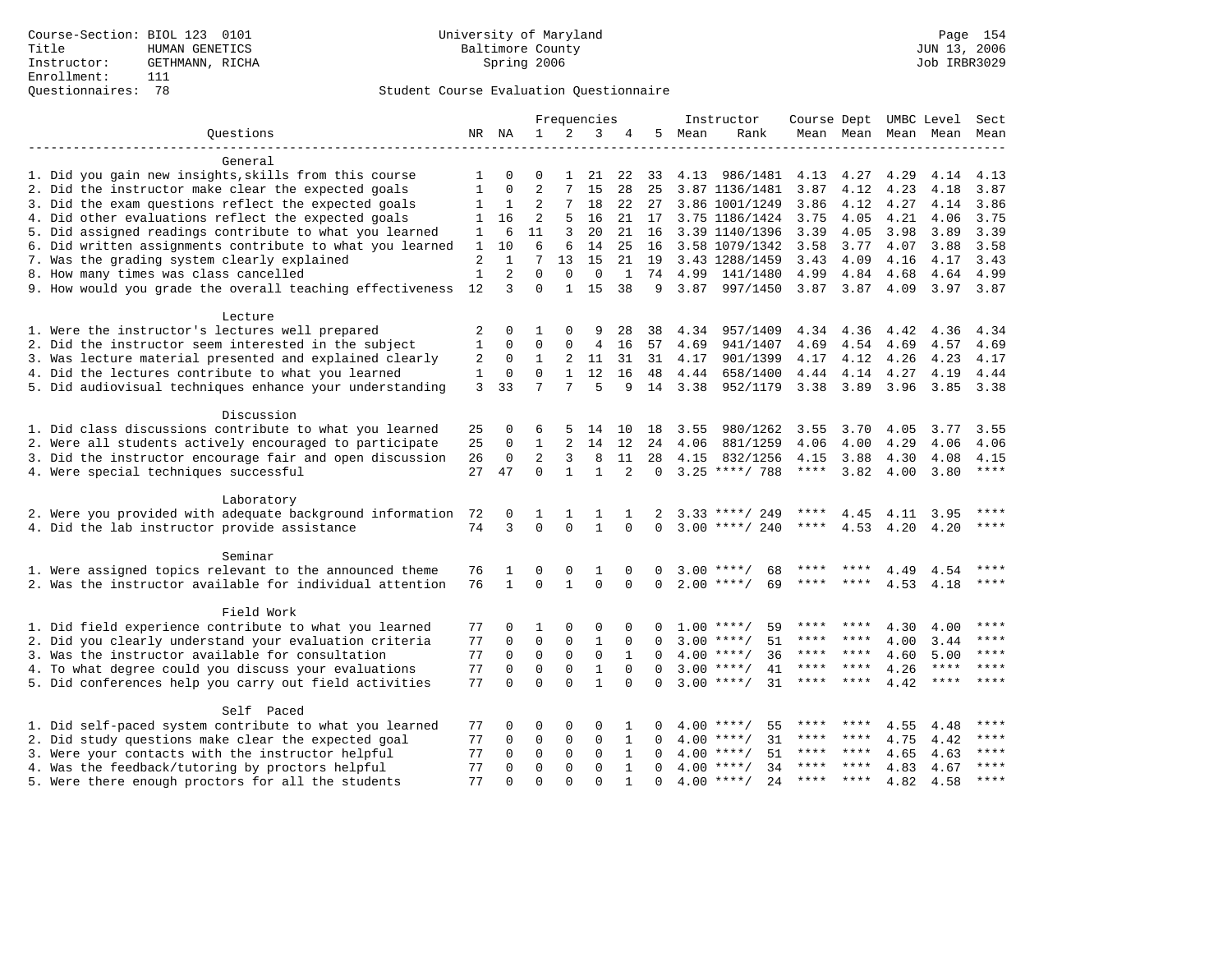| Course-Section: BIOL 123 0101 |                 | University of Maryland                  | Page 154     |
|-------------------------------|-----------------|-----------------------------------------|--------------|
| Title                         | HUMAN GENETICS  | Baltimore County                        | JUN 13, 2006 |
| Instructor:                   | GETHMANN, RICHA | Spring 2006                             | Job IRBR3029 |
| Enrollment:                   |                 |                                         |              |
| Ouestionnaires:               |                 | Student Course Evaluation Ouestionnaire |              |

# University of Maryland Baltimore County (Base 154 of Maryland Page 154 of Maryland Page 154 of Maryland Page 154 of Maryland Page 154 of Maryland Page 154 of Maryland Page 154 of Maryland Page 154 of Maryland Page 154 of M

# Questionnaires: 78 Student Course Evaluation Questionnaire

| Credits Earned |    | Cum. GPA      |          |   | Expected Grades | Reasons             |    | Type                        | Majors |                                   |    |
|----------------|----|---------------|----------|---|-----------------|---------------------|----|-----------------------------|--------|-----------------------------------|----|
| $00 - 27$      | 18 | $0.00 - 0.99$ |          | Α |                 | Required for Majors | 52 | Graduate                    | 2      | Major                             |    |
| $28 - 55$      |    | $1.00 - 1.99$ | $\Omega$ | B | 38              |                     |    |                             |        |                                   |    |
| $56 - 83$      | 9  | $2.00 - 2.99$ | 13       | C | 23              | General             |    | Under-grad                  | 76     | Non-major                         | 78 |
| $84 - 150$     |    | $3.00 - 3.49$ | 13       | D | - 2             |                     |    |                             |        |                                   |    |
| Grad.          | 2  | $3.50 - 4.00$ | 20       | F | $\Omega$        | Electives           |    |                             |        | #### - Means there are not enough |    |
|                |    |               |          | Ρ | 0               |                     |    | responses to be significant |        |                                   |    |
|                |    |               |          |   | $\Omega$        | Other               | 14 |                             |        |                                   |    |
|                |    |               |          |   |                 |                     |    |                             |        |                                   |    |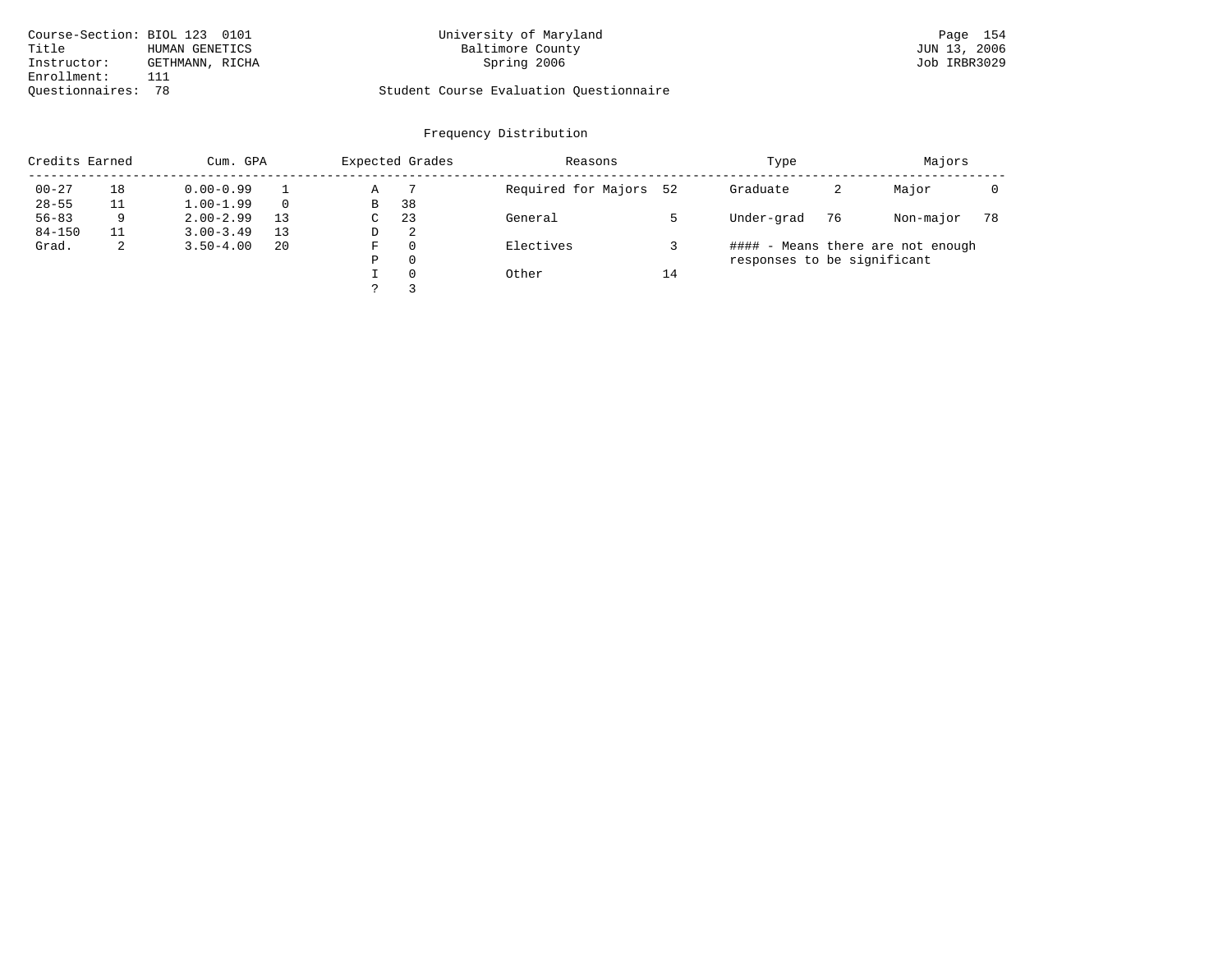|                                                           |     |                |          |             | Frequencies  |          |    |      | Instructor       | Course Dept |      | UMBC Level |      | Sect |
|-----------------------------------------------------------|-----|----------------|----------|-------------|--------------|----------|----|------|------------------|-------------|------|------------|------|------|
| Questions                                                 | NR. | ΝA             |          |             | 3            | 4        | 5  | Mean | Rank             | Mean        | Mean | Mean       | Mean | Mean |
| General                                                   |     |                |          |             |              |          |    |      |                  |             |      |            |      |      |
| 1. Did you gain new insights, skills from this course     |     | $\Omega$       | U        | $\Omega$    |              |          | 21 | 4.59 | 469/1481         | 4.59        | 4.27 | 4.29       | 4.40 | 4.59 |
| 2. Did the instructor make clear the expected goals       | 0   | $\Omega$       | $\Omega$ |             |              | 9        | 16 | 4.25 | 822/1481         | 4.25        | 4.12 | 4.23       | 4.29 | 4.25 |
| 3. Did the exam questions reflect the expected goals      |     | $\Omega$       |          |             | 6            | 11       | 13 | 4.06 | 869/1249         | 4.06        | 4.12 | 4.27       | 4.36 | 4.06 |
| 4. Did other evaluations reflect the expected goals       |     | 19             | $\Omega$ |             | $\Omega$     |          | 9  | 4.58 | 354/1424         | 4.58        | 4.05 | 4.21       | 4.28 | 4.58 |
| 5. Did assigned readings contribute to what you learned   | 0   | $\overline{1}$ | 0        | $\Omega$    |              |          | 19 | 4.48 | 313/1396         | 4.48        | 4.05 | 3.98       | 3.94 | 4.48 |
| 6. Did written assignments contribute to what you learned | 0   | 24             | U        |             |              | $\cap$   |    | 4.75 | 135/1342         | 4.75        | 3.77 | 4.07       | 4.05 | 4.75 |
| 7. Was the grading system clearly explained               | 0   | $\Omega$       | 0        | 3           | 10           |          | 12 | 3.88 | 1071/1459        | 3.88        | 4.09 | 4.16       | 4.17 | 3.88 |
| 8. How many times was class cancelled                     |     | $\Omega$       | $\Omega$ | $\Omega$    | <sup>n</sup> |          | 30 | 4.97 | 281/1480         | 4.97        | 4.84 | 4.68       | 4.68 | 4.97 |
| 9. How would you grade the overall teaching effectiveness | 5   |                |          | U           |              | 12       | 8  | 4.04 | 819/1450         | 4.04        | 3.87 | 4.09       | 4.15 | 4.04 |
|                                                           |     |                |          |             |              |          |    |      |                  |             |      |            |      |      |
| Lecture                                                   |     |                |          |             |              |          |    |      |                  |             |      |            |      |      |
| 1. Were the instructor's lectures well prepared           |     |                |          |             |              |          | 16 | 4.31 | 990/1409         | 4.31        | 4.36 | 4.42       | 4.47 | 4.31 |
| 2. Did the instructor seem interested in the subject      | 0   | $\Omega$       | $\Omega$ | $\Omega$    | $\Omega$     | $\Omega$ | 32 | 5.00 | 1/1407           | 5.00        | 4.54 | 4.69       | 4.78 | 5.00 |
| 3. Was lecture material presented and explained clearly   | 0   | $\Omega$       | 0        | $\Omega$    | 6            | 12       | 14 | 4.25 | 828/1399         | 4.25        | 4.12 | 4.26       | 4.29 | 4.25 |
| 4. Did the lectures contribute to what you learned        | 0   | $\mathbf 0$    |          | $\Omega$    | 4            | 12       | 16 | 4.38 | 741/1400         | 4.38        | 4.14 | 4.27       | 4.34 | 4.38 |
| 5. Did audiovisual techniques enhance your understanding  | 2   | 19             |          | $\cap$      |              |          | 5  | 3.64 | 850/1179         | 3.64        | 3.89 | 3.96       | 4.05 | 3.64 |
|                                                           |     |                |          |             |              |          |    |      |                  |             |      |            |      |      |
| Discussion                                                |     |                |          |             |              |          |    |      |                  |             |      |            |      |      |
| 1. Did class discussions contribute to what you learned   | 25  | $\Omega$       | 0        |             | O            |          |    |      | $4.43$ ****/1262 | ****        | 3.70 | 4.05       | 4.11 | **** |
| 2. Were all students actively encouraged to participate   | 25  | $\Omega$       | $\Omega$ | $\mathbf 0$ | $\Omega$     |          |    |      | $5.00$ ****/1259 | $***$ * *   | 4.00 | 4.29       | 4.34 | **** |
| 3. Did the instructor encourage fair and open discussion  | 25  |                | 0        | $\Omega$    | <sup>0</sup> |          |    |      | $5.00$ ****/1256 | ****        | 3.88 | 4.30       | 4.28 | **** |
| 4. Were special techniques successful                     | 25  |                |          |             |              |          |    |      | $5.00$ ****/ 788 | ****        | 3.82 | 4.00       | 3.98 | **** |

| Credits Earned |   | Cum. GPA      |    |   | Expected Grades | Reasons             |    | Type                        |    | Majors                            |    |
|----------------|---|---------------|----|---|-----------------|---------------------|----|-----------------------------|----|-----------------------------------|----|
| $00 - 27$      |   | $0.00 - 0.99$ |    | Α | 9               | Required for Majors |    | Graduate                    | 0  | Major                             |    |
| $28 - 55$      | 6 | $1.00 - 1.99$ |    | B | 14              |                     |    |                             |    |                                   |    |
| $56 - 83$      | 8 | $2.00 - 2.99$ | 2  | C | 4               | General             |    | Under-grad                  | 32 | Non-major                         | 30 |
| $84 - 150$     | 5 | $3.00 - 3.49$ | 12 | D | 0               |                     |    |                             |    |                                   |    |
| Grad.          | 0 | $3.50 - 4.00$ |    | F | 0               | Electives           |    |                             |    | #### - Means there are not enough |    |
|                |   |               |    | Ρ | 0               |                     |    | responses to be significant |    |                                   |    |
|                |   |               |    |   | $\Omega$        | Other               | 24 |                             |    |                                   |    |
|                |   |               |    | っ |                 |                     |    |                             |    |                                   |    |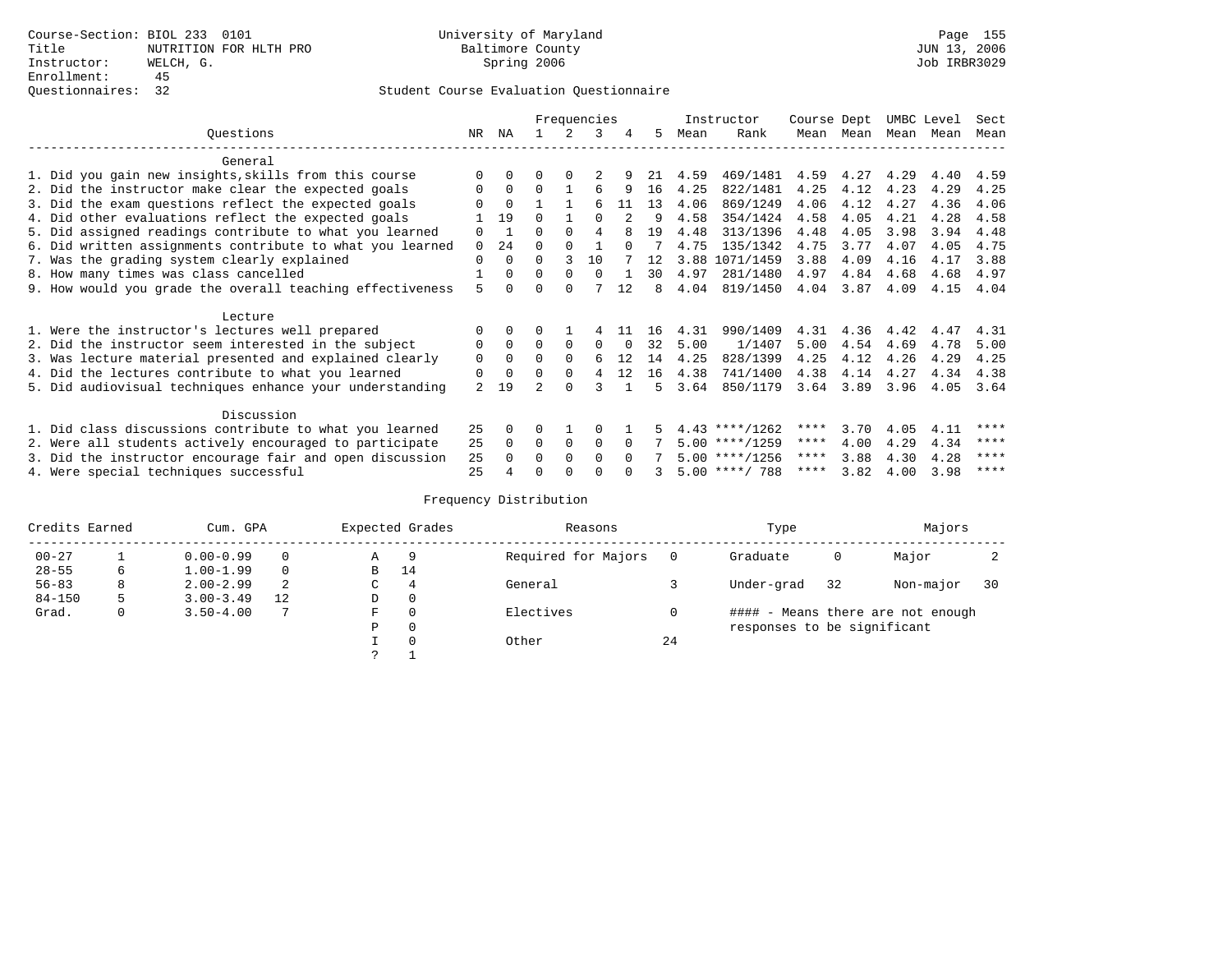|                                                           |          |             |                |              | Frequencies    |              |                |      | Instructor         | Course Dept UMBC Level |         |      |                          | Sect  |
|-----------------------------------------------------------|----------|-------------|----------------|--------------|----------------|--------------|----------------|------|--------------------|------------------------|---------|------|--------------------------|-------|
| Ouestions                                                 |          | NR NA       | 1              | 2            | 3              | 4            | 5              | Mean | Rank               |                        |         |      | Mean Mean Mean Mean Mean |       |
|                                                           |          |             |                |              |                |              |                |      |                    |                        |         |      |                          |       |
| General                                                   |          |             |                |              |                |              |                |      |                    |                        |         |      |                          |       |
| 1. Did you gain new insights, skills from this course     | 3        | $\Omega$    | $\mathbf 0$    | $\mathbf 0$  | 2              | 6            | 60             | 4.85 | 196/1481           | 4.85                   | 4.27    | 4.29 | 4.40                     | 4.85  |
| 2. Did the instructor make clear the expected goals       | 3        | $\mathbf 0$ | $1\,$          | 0            | $\mathbf 1$    | 19           | 47             | 4.63 | 361/1481           | 4.63                   | 4.12    | 4.23 | 4.29                     | 4.63  |
| 3. Did the exam questions reflect the expected goals      | 3        | 0           | 1              | $\mathbf 0$  | 2              | 18           | 47             | 4.62 | 393/1249           | 4.62                   | 4.12    | 4.27 | 4.36                     | 4.62  |
| 4. Did other evaluations reflect the expected goals       | 4        | 4           | 3              | 4            | 11             | 16           | 29             | 4.02 | 953/1424           | 4.02                   | 4.05    | 4.21 | 4.28                     | 4.02  |
| 5. Did assigned readings contribute to what you learned   | 3        | 1           | $\mathbf{0}$   | 5            | 3              | 16           | 43             | 4.45 | 346/1396           | 4.45                   | 4.05    | 3.98 | 3.94                     | 4.45  |
| 6. Did written assignments contribute to what you learned | 3        | 5           | 10             | 4            | 14             | 18           | 17             |      | 3.44 1145/1342     | 3.44                   | 3.77    | 4.07 | 4.05                     | 3.44  |
| 7. Was the grading system clearly explained               | 3        | $\Omega$    | $\Omega$       | $\mathbf{1}$ | $\mathbf{1}$   | 15           | 51             | 4.71 | 231/1459           | 4.71                   | 4.09    | 4.16 | 4.17                     | 4.71  |
| 8. How many times was class cancelled                     | 3        | 0           | $\mathbf{0}$   | 0            | 0              | $\mathbf 0$  | 68             | 5.00 | 1/1480             | 5.00                   | 4.84    | 4.68 | 4.68                     | 5.00  |
| 9. How would you grade the overall teaching effectiveness | 12       | 0           | $\overline{2}$ | $\Omega$     | 1              | 15           | 41             | 4.58 | 281/1450           | 4.58                   | 3.87    | 4.09 | 4.15                     | 4.58  |
| Lecture                                                   |          |             |                |              |                |              |                |      |                    |                        |         |      |                          |       |
| 1. Were the instructor's lectures well prepared           | 3        | 0           | $\mathbf 0$    | $\Omega$     | 5              | 17           | 46             | 4.60 | 648/1409           | 4.60                   | 4.36    | 4.42 | 4.47                     | 4.60  |
| 2. Did the instructor seem interested in the subject      | 3        | $\mathbf 0$ | $\mathbf 0$    | $\mathsf 0$  | $\mathsf 0$    | 3            | 65             | 4.96 | 250/1407           | 4.96                   | 4.54    | 4.69 | 4.78                     | 4.96  |
| 3. Was lecture material presented and explained clearly   | 3        | 0           | 0              | 1            | 3              | 26           | 38             | 4.49 | 590/1399           | 4.49                   | 4.12    | 4.26 | 4.29                     | 4.49  |
| 4. Did the lectures contribute to what you learned        | 3        | 0           | $\mathbf 1$    | $\mathbf 0$  | 2              | 7            | 58             | 4.78 | 287/1400           | 4.78                   | 4.14    | 4.27 | 4.34                     | 4.78  |
| 5. Did audiovisual techniques enhance your understanding  | 4        | 15          | $\mathbf{1}$   | 3            | 7              | 12           | 29             | 4.25 | 442/1179           | 4.25                   | 3.89    | 3.96 | 4.05                     | 4.25  |
|                                                           |          |             |                |              |                |              |                |      |                    |                        |         |      |                          |       |
| Discussion                                                |          |             |                |              |                |              |                |      |                    |                        |         |      |                          |       |
| 1. Did class discussions contribute to what you learned   | 51       | 0           | 0              | $\mathbf 0$  | 3              | 6            | 11             | 4.40 | 437/1262           | 4.40                   | 3.70    | 4.05 | 4.11                     | 4.40  |
| 2. Were all students actively encouraged to participate   | 50       | $\mathbf 0$ | $\overline{2}$ | $\mathbf 0$  | 2              | 4            | 13             | 4.24 | 796/1259           | 4.24                   | 4.00    | 4.29 | 4.34                     | 4.24  |
| 3. Did the instructor encourage fair and open discussion  | 50       | 0           | $\mathbf 0$    | $\mathbf 0$  | 5              | 2            | 14             | 4.43 | 658/1256           | 4.43                   | 3.88    | 4.30 | 4.28                     | 4.43  |
| 4. Were special techniques successful                     | 50       | 15          | $\Omega$       | $\Omega$     | $\overline{4}$ | $\Omega$     | $\overline{a}$ |      | $3.67$ ****/ 788   | $***$ * * *            | 3.82    | 4.00 | 3.98                     | $***$ |
|                                                           |          |             |                |              |                |              |                |      |                    |                        |         |      |                          |       |
| Laboratory                                                |          |             |                |              |                |              |                |      |                    |                        |         |      |                          |       |
| 1. Did the lab increase understanding of the material     | 53       | 0           | 0              | 0            | 0              | 6            | 12             | 4.67 | 57/ 246            | 4.67                   | 4.43    | 4.20 | 4.51                     | 4.67  |
| 2. Were you provided with adequate background information | 53       | 0           | $\mathbf 0$    | $\mathbf 0$  | 0              |              | 15             | 4.83 | 27/ 249            | 4.83                   | 4.45    | 4.11 | 4.32                     | 4.83  |
| 3. Were necessary materials available for lab activities  | 53       | 0           | $\mathbf{0}$   | $\mathbf 0$  | 1              | 5            | 12             | 4.61 | 96/242             | 4.61                   | 4.54    | 4.40 | 4.63                     | 4.61  |
| 4. Did the lab instructor provide assistance              | 53       | $\Omega$    | $\mathbf 0$    | $\mathbf 0$  | $\mathbf{0}$   | 4            | 14             | 4.78 | 59/ 240            | 4.78                   | 4.53    | 4.20 | 4.58                     | 4.78  |
| 5. Were requirements for lab reports clearly specified    | 53       | 7           | $\Omega$       | $\Omega$     | $\Omega$       | $\mathbf{1}$ | 10             |      | 4.91 ****/ 217     | $***$ * * *            | 4.29    | 4.04 | 4.28                     | $***$ |
|                                                           |          |             |                |              |                |              |                |      |                    |                        |         |      |                          |       |
| Seminar                                                   |          |             |                |              |                |              |                |      | $***$ /            |                        |         |      |                          | $***$ |
| 1. Were assigned topics relevant to the announced theme   | 68       | 2           | $\mathbf 0$    | $\mathbf 0$  | 0              | 1            |                | 4.00 | 68                 | ****                   |         | 4.49 | 5.00                     | ****  |
| 2. Was the instructor available for individual attention  | 69       | $\mathbf 0$ | $\mathbf{0}$   | $\mathbf 0$  | $\mathbf{1}$   | $\mathbf 0$  | 1              |      | $4.00$ ****/<br>69 |                        |         | 4.53 | 4.83                     |       |
| 3. Did research projects contribute to what you learned   | 69       | $\Omega$    | $\Omega$       | $\Omega$     | $\overline{a}$ | $\Omega$     | $\Omega$       |      | 63<br>$3.00$ ****/ | ****                   | $***$ * | 4.44 | 4.00                     | $***$ |
| Field Work                                                |          |             |                |              |                |              |                |      |                    |                        |         |      |                          |       |
| 1. Did field experience contribute to what you learned    | 70       | 0           | 0              | 0            | 0              | 1            | 0              | 4.00 | $***$ /<br>59      | ****                   |         | 4.30 | 4.67                     | ****  |
| 2. Did you clearly understand your evaluation criteria    | 70       | $\mathbf 0$ | $\mathbf 0$    | $\mathbf 0$  | $\mathsf 0$    | $\mathbf{1}$ | $\Omega$       | 4.00 | $***$ /<br>51      | ****                   | ****    | 4.00 | 4.07                     | ****  |
| 4. To what degree could you discuss your evaluations      |          | $\Omega$    | $\mathbf{0}$   | $\Omega$     | $\mathbf{1}$   | $\Omega$     | $\Omega$       |      | $3.00$ ****/<br>41 | ****                   | $***$ * | 4.26 | 4.69                     | ****  |
| Self Paced                                                |          |             |                |              |                |              |                |      |                    |                        |         |      |                          |       |
| 1. Did self-paced system contribute to what you learned   | 69       | 0           | 0              | $\mathbf 0$  | 0              | 2            | 0              |      | 55<br>$4.00$ ****/ | ****                   |         | 4.55 | 4.44                     | ****  |
| 2. Did study questions make clear the expected goal       | 69       | 0           | $\mathbf 0$    | $\mathbf 0$  | $\mathsf 0$    | 2            | 0              | 4.00 | 31<br>$***$ /      | ****                   | ****    | 4.75 | 4.50                     | ****  |
| 3. Were your contacts with the instructor helpful         | 69       | 0           | $\mathbf 0$    | 0            | 1              | 0            | 1              | 4.00 | 51<br>$***$ /      | ****                   | $***$ * | 4.65 | 4.66                     | ****  |
| 4. Was the feedback/tutoring by proctors helpful          |          | $\Omega$    | $\mathbf{0}$   | 2            | $\mathbf{0}$   | $\Omega$     | $\Omega$       | 2.00 | $***$ /<br>34      | ****                   | $***$ * | 4.83 | 4.43                     | ****  |
| 5. Were there enough proctors for all the students        | 69<br>69 | $\Omega$    | $\Omega$       | $\mathbf{1}$ | $\Omega$       | $\Omega$     | $\mathbf{1}$   | 3.50 | $* * * * /$<br>2.4 | $***$ * * *            | $***$ * | 4.82 | 5.00                     | ****  |
|                                                           |          |             |                |              |                |              |                |      |                    |                        |         |      |                          |       |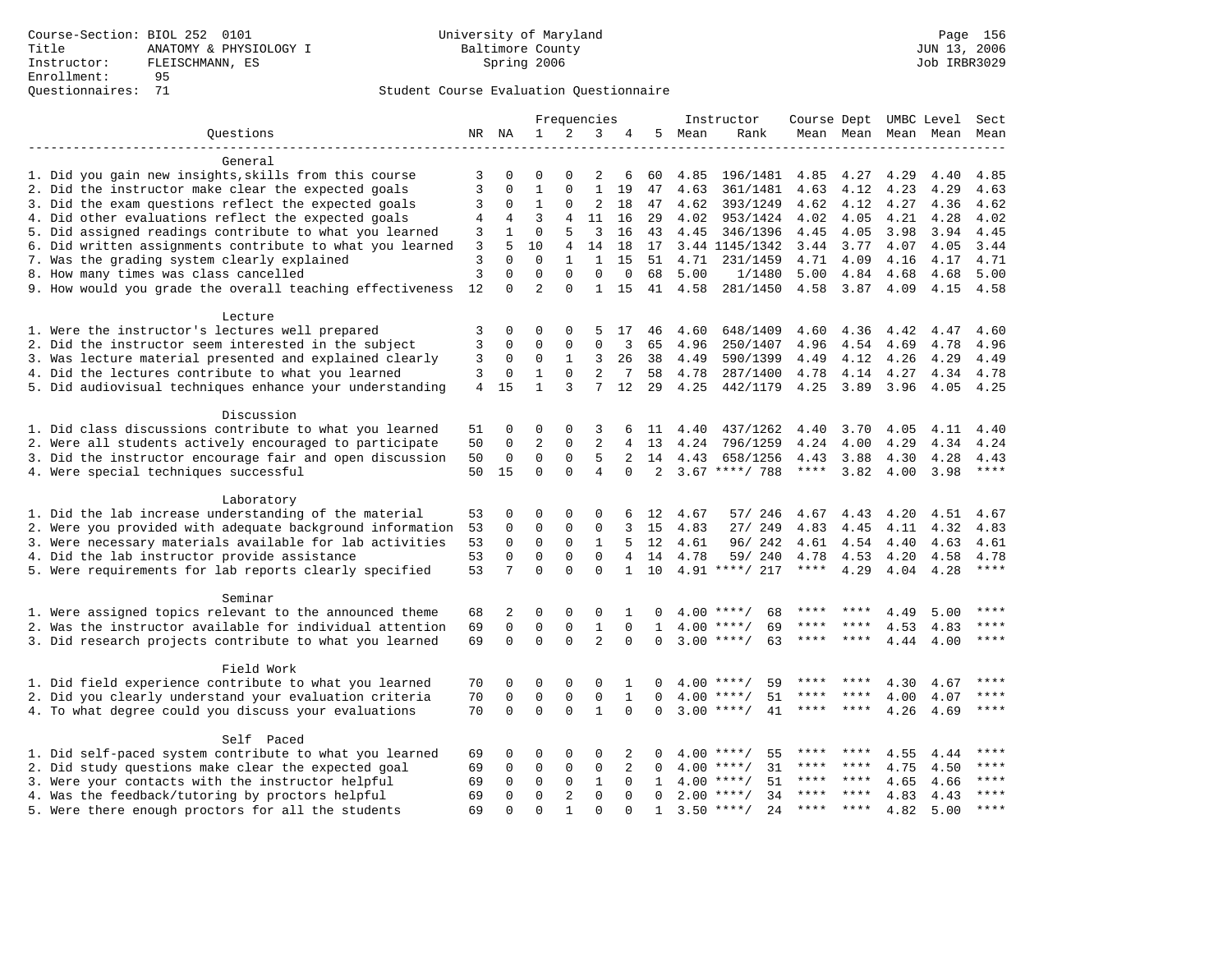| Course-Section: BIOL 252 0101 |                        | University of Maryland                  | Page 156     |
|-------------------------------|------------------------|-----------------------------------------|--------------|
| Title                         | ANATOMY & PHYSIOLOGY I | Baltimore County                        | JUN 13, 2006 |
| Instructor:                   | FLEISCHMANN, ES        | Spring 2006                             | Job IRBR3029 |
| Enrollment:                   | 95                     |                                         |              |
| Ouestionnaires: 71            |                        | Student Course Evaluation Ouestionnaire |              |

| Credits Earned |    | Cum. GPA      |    |             | Expected Grades | Reasons             |    | Type                        |    | Majors                            |    |
|----------------|----|---------------|----|-------------|-----------------|---------------------|----|-----------------------------|----|-----------------------------------|----|
| $00 - 27$      |    | $0.00 - 0.99$ |    | Α           | 19              | Required for Majors |    | Graduate                    | 0  | Major                             | 13 |
| $28 - 55$      | 10 | $1.00 - 1.99$ |    | B           | 34              |                     |    |                             |    |                                   |    |
| $56 - 83$      | 17 | $2.00 - 2.99$ | .5 | $\sim$<br>◡ |                 | General             |    | Under-grad                  | 71 | Non-major                         | 58 |
| $84 - 150$     | 14 | $3.00 - 3.49$ | 23 | D           | 0               |                     |    |                             |    |                                   |    |
| Grad.          | 0  | $3.50 - 4.00$ | 17 | F           | 0               | Electives           |    |                             |    | #### - Means there are not enough |    |
|                |    |               |    | Ρ           | 0               |                     |    | responses to be significant |    |                                   |    |
|                |    |               |    |             | $\Omega$        | Other               | 54 |                             |    |                                   |    |
|                |    |               |    | っ           |                 |                     |    |                             |    |                                   |    |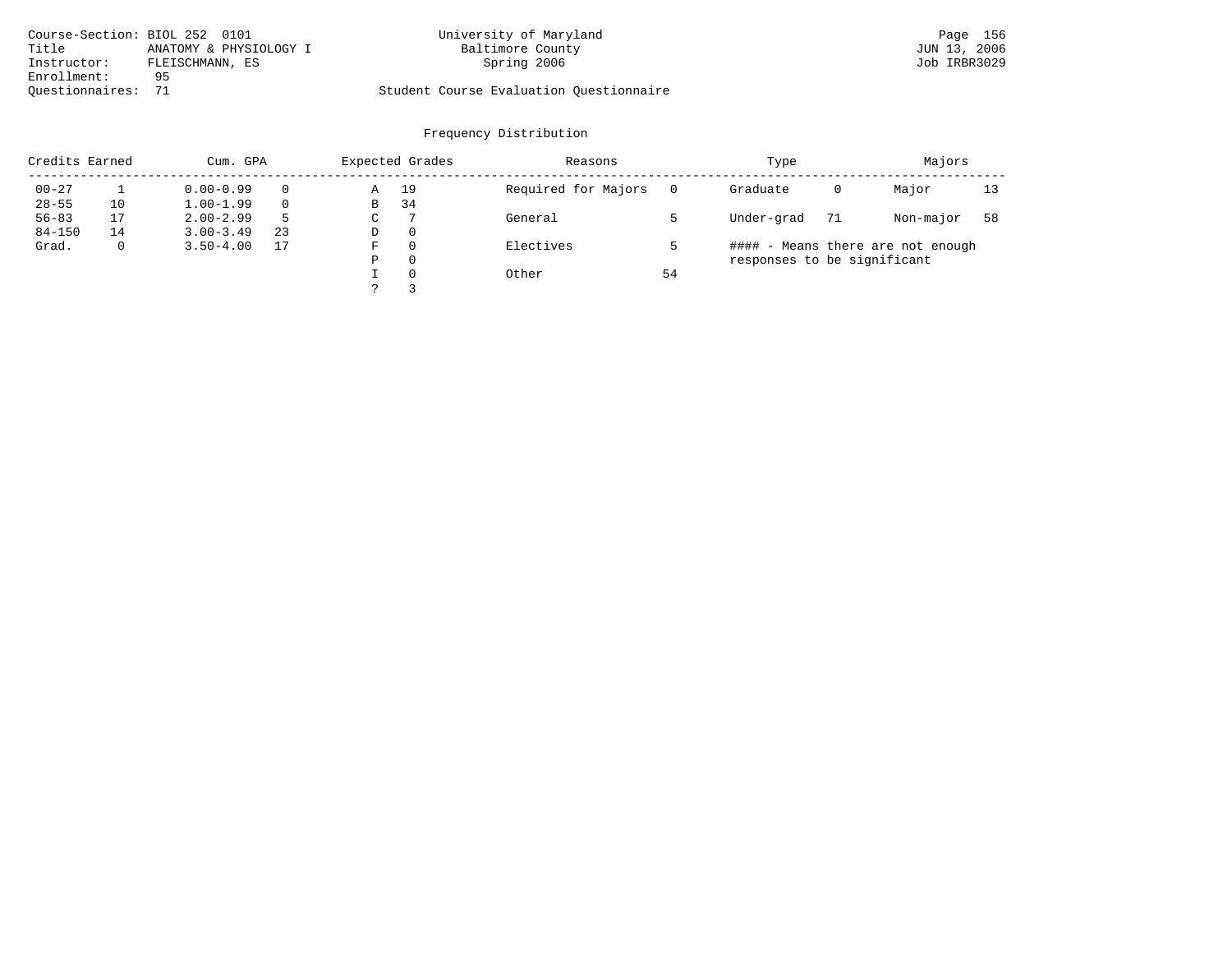### Questionnaires: 20 Student Course Evaluation Questionnaire

|                                                           | Frequencies    |              |              |                |              |          |              |      | Instructor       | Course Dept |           | UMBC Level |      | Sect        |
|-----------------------------------------------------------|----------------|--------------|--------------|----------------|--------------|----------|--------------|------|------------------|-------------|-----------|------------|------|-------------|
| Ouestions                                                 | NR             | ΝA           | $\mathbf{1}$ | $\mathcal{L}$  | 3            |          | 5.           | Mean | Rank             |             | Mean Mean | Mean       | Mean | Mean        |
| General                                                   |                |              |              |                |              |          |              |      |                  |             |           |            |      |             |
| 1. Did you gain new insights, skills from this course     | $\Omega$       | 0            | 0            | 0              | O            |          | 15           | 4.75 | 292/1481         | 4.90        | 4.27      | 4.29       | 4.40 | 4.75        |
| 2. Did the instructor make clear the expected goals       | O              | $\Omega$     | $\Omega$     | $\Omega$       | $\Omega$     |          | 15           | 4.75 | 228/1481         | 4.71        | 4.12      | 4.23       | 4.29 | 4.75        |
| 3. Did the exam questions reflect the expected goals      |                | $\Omega$     | $\Omega$     | $\Omega$       | $\Omega$     |          | 1.5          | 4.75 | 245/1249         | 4.66        | 4.12      | 4.27       | 4.36 | 4.75        |
| 4. Did other evaluations reflect the expected goals       | $\Omega$       |              | 1            | 1              | 1            |          | 11           | 4.29 | 695/1424         | 4.18        | 4.05      | 4.21       | 4.28 | 4.29        |
| 5. Did assigned readings contribute to what you learned   | 0              |              | $\Omega$     | $\Omega$       | 1            |          | 12           | 4.58 | 257/1396         | 4.56        | 4.05      | 3.98       | 3.94 | 4.58        |
| 6. Did written assignments contribute to what you learned | $\mathbf 0$    | $\Omega$     | ζ            | $\mathfrak{D}$ | 6            | 3        | 6            |      | 3.35 1180/1342   | 3.52        | 3.77      | 4.07       | 4.05 | 3.35        |
| 7. Was the grading system clearly explained               | $\Omega$       | $\Omega$     | $\Omega$     | $\Omega$       | $\Omega$     |          | 15           | 4.75 | 196/1459         | 4.80        | 4.09      | 4.16       | 4.17 | 4.75        |
| 8. How many times was class cancelled                     | 0              | 0            | $\Omega$     | $\Omega$       | $\Omega$     | $\Omega$ | 20           | 5.00 | 1/1480           | 5.00        | 4.84      | 4.68       | 4.68 | 5.00        |
| 9. How would you grade the overall teaching effectiveness | $\overline{4}$ | <sup>0</sup> | $\Omega$     | $\Omega$       | $\mathbf{1}$ |          | 11           | 4.63 | 245/1450         | 4.14        | 3.87      | 4.09       | 4.15 | 4.23        |
| Lecture                                                   |                |              |              |                |              |          |              |      |                  |             |           |            |      |             |
| 1. Were the instructor's lectures well prepared           |                |              | O            | $\Omega$       |              |          |              | 4.54 | 727/1409         | 4.49        | 4.36      | 4.42       | 4.47 | 4.63        |
| 2. Did the instructor seem interested in the subject      |                | 0            | $\Omega$     | $\Omega$       | $\Omega$     |          | 12           | 4.92 | 400/1407         | 4.63        | 4.54      | 4.69       | 4.78 | 4.89        |
| 3. Was lecture material presented and explained clearly   | 8              | $\Omega$     | $\Omega$     | $\Omega$       | $\Omega$     |          |              | 4.58 | 480/1399         | 4.44        | 4.12      | 4.26       | 4.29 | 4.54        |
| 4. Did the lectures contribute to what you learned        | 7              | $\Omega$     | $\Omega$     | $\Omega$       |              |          | 9            | 4.62 | 480/1400         | 4.47        | 4.14      | 4.27       | 4.34 | 4.47        |
| 5. Did audiovisual techniques enhance your understanding  | 6              |              | $\Omega$     | $\Omega$       | $\mathbf{1}$ |          | 8            | 4.64 | 192/1179         | 4.00        | 3.89      | 3.96       | 4.05 | 4.73        |
| Discussion                                                |                |              |              |                |              |          |              |      |                  |             |           |            |      |             |
| 1. Did class discussions contribute to what you learned   | 17             |              | 0            |                |              |          |              |      | $4.33$ ****/1262 | 4.25        | 3.70      | 4.05       | 4.11 | ****        |
| 2. Were all students actively encouraged to participate   | 17             | $\Omega$     | 0            | 0              | 1            |          |              |      | $4.00$ ****/1259 | 4.61        | 4.00      | 4.29       | 4.34 | ****        |
| 3. Did the instructor encourage fair and open discussion  | 17             | $\Omega$     | $\Omega$     | $\Omega$       | $\Omega$     |          | $\mathbf{1}$ |      | $4.33$ ****/1256 | 4.68        | 3.88      | 4.30       | 4.28 | ****        |
| 4. Were special techniques successful                     | 17             |              | $\Omega$     | $\Omega$       |              |          | $\Omega$     |      | $3.50$ ****/ 788 | 4.60        | 3.82      | 4.00       | 3.98 | $***$       |
| Laboratory                                                |                |              |              |                |              |          |              |      |                  |             |           |            |      |             |
| 1. Did the lab increase understanding of the material     | 5              | 0            | 0            | $\Omega$       | 1            |          | 11           | 4.67 | 57/ 246          | 4.80        | 4.43      | 4.20       | 4.51 | 4.67        |
| 2. Were you provided with adequate background information | 5              | $\Omega$     | 0            | 0              | 1            | $\Omega$ | 14           | 4.87 | 21/249           | 4.75        | 4.45      | 4.11       | 4.32 | 4.87        |
| 3. Were necessary materials available for lab activities  | 5              | $\Omega$     | $\Omega$     | $\Omega$       | $\Omega$     | $\Omega$ | 15           | 5.00 | 1/242            | 4.66        | 4.54      | 4.40       | 4.63 | 5.00        |
| 4. Did the lab instructor provide assistance              | 5              | <sup>0</sup> | $\Omega$     | $\Omega$       | 2            |          | 13           | 4.73 | 69/240           | 4.64        | 4.53      | 4.20       | 4.58 | 4.73        |
| 5. Were requirements for lab reports clearly specified    | 6              | 11           | ∩            | $\cap$         | $\cap$       |          | ζ            |      | $5.00$ ****/ 217 | 4.56        | 4.29      | 4.04       | 4.28 | $***$ * * * |

| Credits Earned |    | Cum. GPA                             |        |    | Expected Grades | Reasons             |            | Type                        |    | Majors                            |    |
|----------------|----|--------------------------------------|--------|----|-----------------|---------------------|------------|-----------------------------|----|-----------------------------------|----|
| $00 - 27$      |    | $0.00 - 0.99$                        | 0      | A  |                 | Required for Majors |            | Graduate                    | 0  | Major                             |    |
| $28 - 55$      | 2  | 12<br>$1.00 - 1.99$<br>B<br>$\Omega$ |        |    |                 |                     |            |                             |    |                                   |    |
| $56 - 83$      | 5. | $2.00 - 2.99$                        | 2<br>C |    |                 | General             |            | Under-grad                  | 20 | Non-major                         | 17 |
| $84 - 150$     | 4  | $3.00 - 3.49$                        | 10     | D  | $\Omega$        |                     |            |                             |    |                                   |    |
| Grad.          | 0  | $3.50 - 4.00$                        | 0      | F. |                 | Electives           |            |                             |    | #### - Means there are not enough |    |
|                |    |                                      |        | P  | $\Omega$        |                     |            | responses to be significant |    |                                   |    |
|                |    |                                      |        |    |                 | Other               | <b>T</b> 1 |                             |    |                                   |    |
|                |    |                                      |        |    |                 |                     |            |                             |    |                                   |    |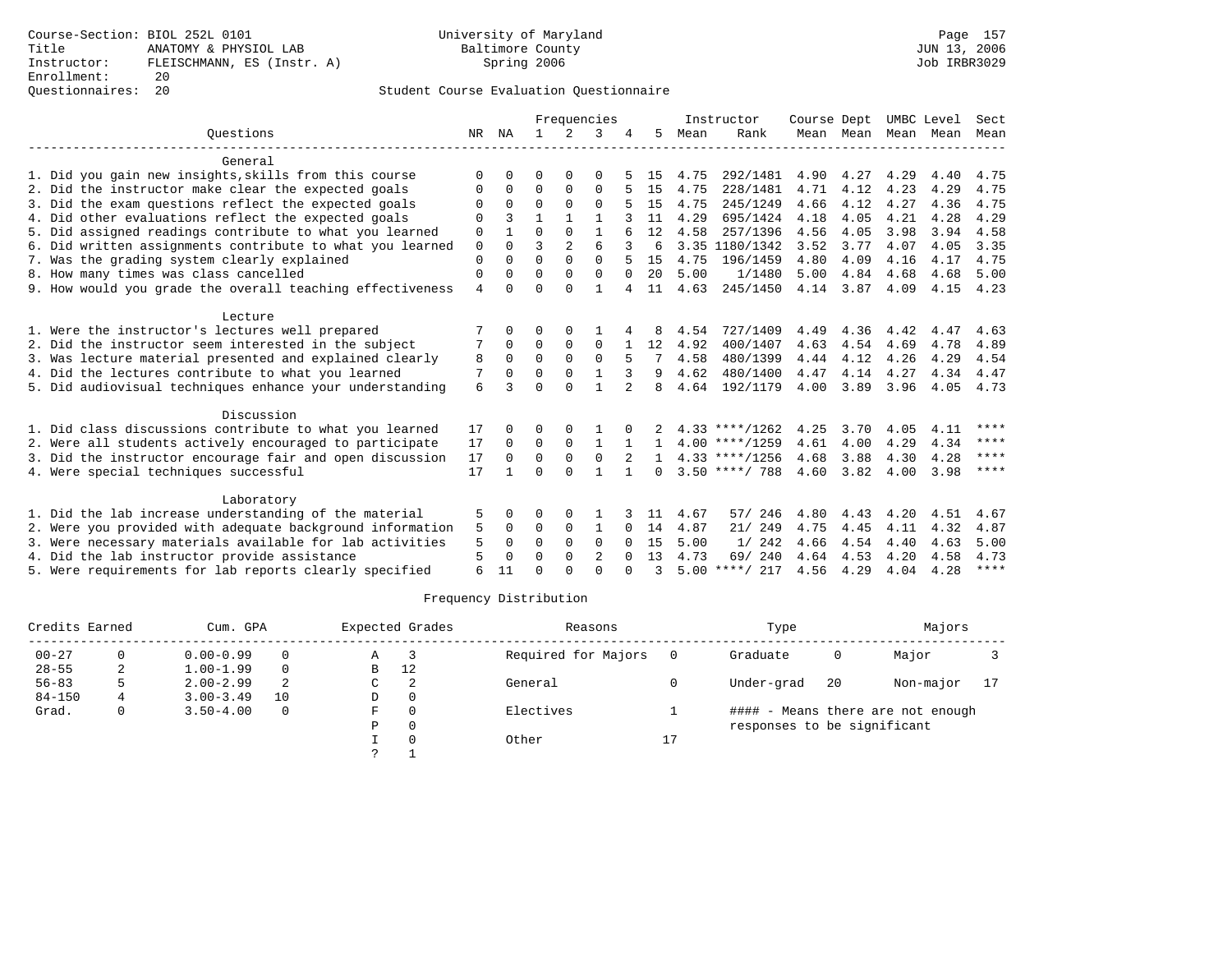|                                                           |    |              |              |                | Frequencies  |              |              |      | Instructor       | Course Dept |      |                     | UMBC Level | Sect        |
|-----------------------------------------------------------|----|--------------|--------------|----------------|--------------|--------------|--------------|------|------------------|-------------|------|---------------------|------------|-------------|
| Ouestions                                                 | NR | ΝA           | $\mathbf{1}$ | 2              | 3            |              | 5            | Mean | Rank             |             |      | Mean Mean Mean Mean |            | Mean        |
| General                                                   |    |              |              |                |              |              |              |      |                  |             |      |                     |            |             |
| 1. Did you gain new insights, skills from this course     | O  | $\Omega$     | U            | $\Omega$       | 0            |              | 15           | 4.75 | 292/1481         | 4.90        | 4.27 | 4.29                | 4.40       | 4.75        |
| 2. Did the instructor make clear the expected goals       | O  | $\Omega$     | $\Omega$     | $\Omega$       | $\Omega$     |              | 15           | 4.75 | 228/1481         | 4.71        | 4.12 | 4.23                | 4.29       | 4.75        |
| 3. Did the exam questions reflect the expected goals      | O  | $\Omega$     | $\Omega$     | $\Omega$       | $\Omega$     |              | 15           | 4.75 | 245/1249         | 4.66        | 4.12 | 4.27                | 4.36       | 4.75        |
| 4. Did other evaluations reflect the expected goals       | O  |              | $\mathbf{1}$ | $\mathbf{1}$   | 1            |              | 11           | 4.29 | 695/1424         | 4.18        | 4.05 | 4.21                | 4.28       | 4.29        |
| 5. Did assigned readings contribute to what you learned   | 0  | $\mathbf{1}$ | $\Omega$     | $\Omega$       | $\mathbf{1}$ |              | 12           | 4.58 | 257/1396         | 4.56        | 4.05 | 3.98                | 3.94       | 4.58        |
| 6. Did written assignments contribute to what you learned | 0  | $\Omega$     | ζ            | $\overline{a}$ | 6            |              | 6            |      | 3.35 1180/1342   | 3.52        | 3.77 | 4.07                | 4.05       | 3.35        |
| 7. Was the grading system clearly explained               | 0  | O            | $\Omega$     | $\Omega$       | $\Omega$     |              | 15           | 4.75 | 196/1459         | 4.80        | 4.09 | 4.16                | 4.17       | 4.75        |
| 8. How many times was class cancelled                     | 0  | $\Omega$     | $\Omega$     | $\Omega$       | $\Omega$     | $\Omega$     | 20           | 5.00 | 1/1480           | 5.00        | 4.84 | 4.68                | 4.68       | 5.00        |
| 9. How would you grade the overall teaching effectiveness | 8  | $\Omega$     | U            | U              | 4            | 6            |              |      | 3.83 1030/1450   | 4.14        | 3.87 | 4.09                | 4.15       | 4.23        |
| Lecture                                                   |    |              |              |                |              |              |              |      |                  |             |      |                     |            |             |
| 1. Were the instructor's lectures well prepared           | 13 | <sup>0</sup> | U            | $\Omega$       | O            |              |              | 4.71 | 483/1409         | 4.49        | 4.36 | 4.42                | 4.47       | 4.63        |
| 2. Did the instructor seem interested in the subject      | 13 | $\Omega$     | $\Omega$     | $\mathbf 0$    | 0            | $\mathbf{1}$ | 6            | 4.86 | 614/1407         | 4.63        | 4.54 | 4.69                | 4.78       | 4.89        |
| 3. Was lecture material presented and explained clearly   | 14 | $\Omega$     | $\Omega$     | $\Omega$       | $\mathbf{1}$ | $\mathbf{1}$ | 4            | 4.50 | 567/1399         | 4.44        | 4.12 | 4.26                | 4.29       | 4.54        |
| 4. Did the lectures contribute to what you learned        | 14 | $\Omega$     | O            | $\Omega$       |              |              |              | 4.33 | 791/1400         | 4.47        | 4.14 | 4.27                | 4.34       | 4.47        |
| 5. Did audiovisual techniques enhance your understanding  | 13 |              | U            | $\cap$         | $\Omega$     | $\mathbf{1}$ | 5            | 4.83 | 104/1179         | 4.00        | 3.89 | 3.96                | 4.05       | 4.73        |
| Discussion                                                |    |              |              |                |              |              |              |      |                  |             |      |                     |            |             |
| 1. Did class discussions contribute to what you learned   | 17 | $\Omega$     | U            | O              |              |              |              |      | $4.33$ ****/1262 | 4.25        | 3.70 | 4.05                | 4.11       | ****        |
| 2. Were all students actively encouraged to participate   | 17 | $\mathbf 0$  | 0            | $\mathbf 0$    | $\mathbf{1}$ | $\mathbf{1}$ | $\mathbf{1}$ |      | $4.00$ ****/1259 | 4.61        | 4.00 | 4.29                | 4.34       | $***$ * * * |
| 3. Did the instructor encourage fair and open discussion  | 17 | $\Omega$     | $\Omega$     | $\mathbf{0}$   | $\Omega$     |              |              |      | $4.33$ ****/1256 | 4.68        | 3.88 | 4.30                | 4.28       | $***$ *     |
| 4. Were special techniques successful                     | 17 | $\mathbf{1}$ | O            | $\Omega$       |              | $\mathbf{1}$ | $\Omega$     |      | $3.50$ ****/ 788 | 4.60        | 3.82 | 4.00                | 3.98       | ****        |
| Laboratory                                                |    |              |              |                |              |              |              |      |                  |             |      |                     |            |             |
| 1. Did the lab increase understanding of the material     | 5  | $\Omega$     | U            | $\Omega$       | -1           |              | 11           | 4.67 | 57/ 246          | 4.80        | 4.43 | 4.20                | 4.51       | 4.67        |
| 2. Were you provided with adequate background information | 5  | $\Omega$     | $\Omega$     | $\Omega$       | 1            | $\Omega$     | 14           | 4.87 | 21/249           | 4.75        | 4.45 | 4.11                | 4.32       | 4.87        |
| 3. Were necessary materials available for lab activities  | 5  | $\Omega$     | $\Omega$     | $\Omega$       | $\Omega$     | $\Omega$     | 15           | 5.00 | 1/242            | 4.66        | 4.54 | 4.40                | 4.63       | 5.00        |
| 4. Did the lab instructor provide assistance              | 5  | $\Omega$     | U            | $\Omega$       | 2            | $\Omega$     | 13           | 4.73 | 69/ 240          | 4.64        | 4.53 | 4.20                | 4.58       | 4.73        |
| 5. Were requirements for lab reports clearly specified    | 6  | 11           | ∩            | $\cap$         | U            |              | ς            |      | $5.00$ ****/ 217 | 4.56        | 4.29 | 4.04                | 4.28       | $***$ * * * |

| Credits Earned |   | Cum. GPA      |             |               | Expected Grades | Reasons             |            | Type                        |           | Majors                            |  |
|----------------|---|---------------|-------------|---------------|-----------------|---------------------|------------|-----------------------------|-----------|-----------------------------------|--|
| $00 - 27$      |   | $0.00 - 0.99$ |             | Α             |                 | Required for Majors |            | Graduate                    | 0         | Major                             |  |
| $28 - 55$      | 2 | $1.00 - 1.99$ | 0           | 12<br>B       |                 |                     |            |                             |           |                                   |  |
| $56 - 83$      |   | $2.00 - 2.99$ | 2<br>2<br>C |               | General         |                     | Under-grad | 20                          | Non-major | 17                                |  |
| $84 - 150$     | 4 | $3.00 - 3.49$ | 10          | D             | $\Omega$        |                     |            |                             |           |                                   |  |
| Grad.          | 0 | $3.50 - 4.00$ | $\Omega$    | F.            | $\Omega$        | Electives           |            |                             |           | #### - Means there are not enough |  |
|                |   |               |             | P             | $\Omega$        |                     |            | responses to be significant |           |                                   |  |
|                |   |               |             |               |                 | Other               | 17<br>Τ.   |                             |           |                                   |  |
|                |   |               |             | $\mathcal{L}$ |                 |                     |            |                             |           |                                   |  |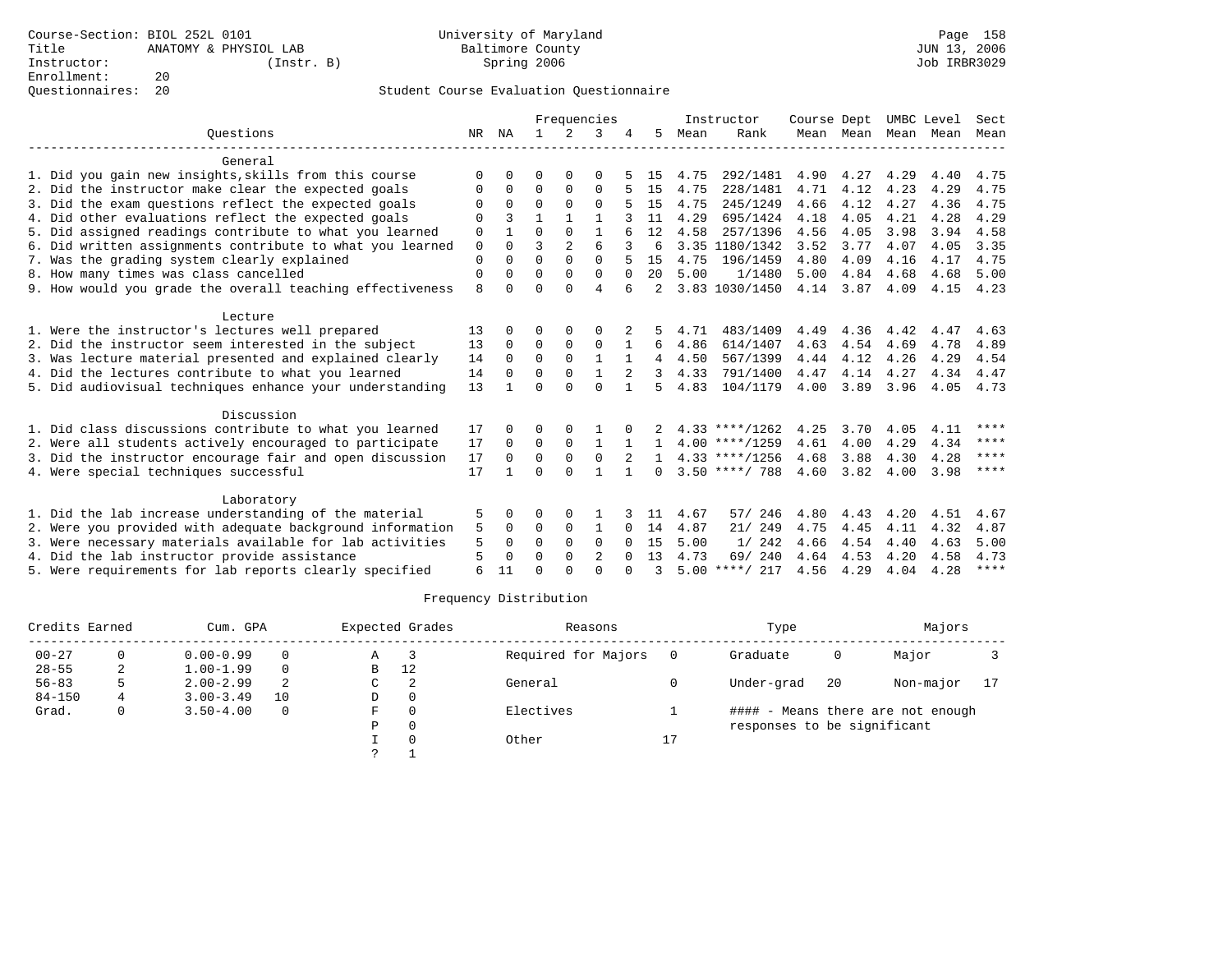### Questionnaires: 15 Student Course Evaluation Questionnaire

|                                                           |                |              |          |                | Frequencies    |          |    |      | Instructor       | Course Dept |      | UMBC Level |      | Sect      |
|-----------------------------------------------------------|----------------|--------------|----------|----------------|----------------|----------|----|------|------------------|-------------|------|------------|------|-----------|
| Questions                                                 | NR.            | ΝA           |          |                | 3              | 4        | 5  | Mean | Rank             | Mean        | Mean | Mean       | Mean | Mean      |
| General                                                   |                |              |          |                |                |          |    |      |                  |             |      |            |      |           |
| 1. Did you gain new insights, skills from this course     |                |              |          |                |                |          | 13 | 5.00 | 1/1481           | 4.90        | 4.27 | 4.29       | 4.40 | 5.00      |
| 2. Did the instructor make clear the expected goals       |                | $\Omega$     | $\Omega$ |                |                |          | 10 | 4.54 | 481/1481         | 4.71        | 4.12 | 4.23       | 4.29 | 4.54      |
| 3. Did the exam questions reflect the expected goals      |                | $\Omega$     | U        | $\Omega$       |                | 6        | 6  | 4.38 | 639/1249         | 4.66        | 4.12 | 4.27       | 4.36 | 4.38      |
| 4. Did other evaluations reflect the expected goals       |                |              | 0        | $\Omega$       | 4              |          | б. | 4.18 | 818/1424         | 4.18        | 4.05 | 4.21       | 4.28 | 4.18      |
| 5. Did assigned readings contribute to what you learned   | 2              |              | 0        | $\Omega$       |                | २        | 8  | 4.58 | 252/1396         | 4.56        | 4.05 | 3.98       | 3.94 | 4.58      |
| 6. Did written assignments contribute to what you learned | 2              |              |          | $\overline{a}$ | 4              |          |    |      | 3.54 1101/1342   | 3.52        | 3.77 | 4.07       | 4.05 | 3.54      |
| 7. Was the grading system clearly explained               | 2              | $\Omega$     | $\Omega$ | $\Omega$       |                |          | 10 | 4.69 | 242/1459         | 4.80        | 4.09 | 4.16       | 4.17 | 4.69      |
| 8. How many times was class cancelled                     | $\overline{2}$ | <sup>0</sup> | U        | $\Omega$       | $\Omega$       | $\Omega$ | 13 | 5.00 | 1/1480           | 5.00        | 4.84 | 4.68       | 4.68 | 5.00      |
| 9. How would you grade the overall teaching effectiveness | 4              | <sup>0</sup> | U        | $\cap$         | $\overline{a}$ |          |    | 4.27 | 609/1450         | 4.14        | 3.87 | 4.09       | 4.15 | 4.09      |
| Lecture                                                   |                |              |          |                |                |          |    |      |                  |             |      |            |      |           |
| 1. Were the instructor's lectures well prepared           | 6              | $\Omega$     | U        |                |                |          |    |      | 4.22 1049/1409   | 4.49        | 4.36 | 4.42       | 4.47 | 4.30      |
| 2. Did the instructor seem interested in the subject      | 6              | $\Omega$     | $\Omega$ |                |                | 2        | 5  |      | 4.22 1268/1407   | 4.63        | 4.54 | 4.69       | 4.78 | 4.26      |
| 3. Was lecture material presented and explained clearly   | 6              | $\Omega$     | $\Omega$ |                |                |          | 6  | 4.33 | 753/1399         | 4.44        | 4.12 | 4.26       | 4.29 | 4.26      |
| 4. Did the lectures contribute to what you learned        | 6              | $\Omega$     | $\Omega$ | $\mathbf{1}$   | $\Omega$       |          | 5  | 4.33 | 791/1400         | 4.47        | 4.14 | 4.27       | 4.34 | 4.30      |
| 5. Did audiovisual techniques enhance your understanding  | 6              | 8            |          | <sup>n</sup>   | U              |          | n. |      | $4.00$ ****/1179 | 4.00        | 3.89 | 3.96       | 4.05 | $***$ * * |
| Laboratory                                                |                |              |          |                |                |          |    |      |                  |             |      |            |      |           |
| 1. Did the lab increase understanding of the material     | 6              | $\Omega$     |          | $\Omega$       | $\Omega$       |          |    | 4.78 | 40/246           | 4.80        | 4.43 | 4.20       | 4.51 | 4.78      |
| 2. Were you provided with adequate background information | 6              | $\Omega$     | $\Omega$ | $\Omega$       | $\Omega$       | 4        | 5  | 4.56 | 69/ 249          | 4.75        | 4.45 | 4.11       | 4.32 | 4.56      |
| 3. Were necessary materials available for lab activities  | 6              | $\Omega$     | O        | $\Omega$       | $\Omega$       | 4        |    | 4.56 | 242<br>106/      | 4.66        | 4.54 | 4.40       | 4.63 | 4.56      |
| 4. Did the lab instructor provide assistance              | 6              | <sup>0</sup> | U        | $\Omega$       | $\mathfrak{D}$ | $2^{1}$  |    | 4.33 | 137/240          | 4.64        | 4.53 | 4.20       | 4.58 | 4.33      |
| 5. Were requirements for lab reports clearly specified    | б              |              |          |                |                |          |    | 5.00 | ****/ 217        | 4.56        | 4.29 | 4.04       | 4.28 | $***$ *   |

| Credits Earned |   | Cum. GPA      |          |               | Expected Grades | Reasons             |    | Type                        |    | Majors                            |    |
|----------------|---|---------------|----------|---------------|-----------------|---------------------|----|-----------------------------|----|-----------------------------------|----|
| $00 - 27$      | 0 | $0.00 - 0.99$ | $\Omega$ | A             |                 | Required for Majors |    | Graduate                    | 0  | Major                             |    |
| $28 - 55$      |   | $1.00 - 1.99$ | $\Omega$ | в             | 10              |                     |    |                             |    |                                   |    |
| $56 - 83$      | 4 | $2.00 - 2.99$ | 2<br>C   |               |                 | General             |    | Under-grad                  | 15 | Non-major                         | 13 |
| $84 - 150$     | 4 | $3.00 - 3.49$ | 4        | D             | $\mathbf{0}$    |                     |    |                             |    |                                   |    |
| Grad.          | 0 | $3.50 - 4.00$ | 8        | F             | 0               | Electives           |    |                             |    | #### - Means there are not enough |    |
|                |   |               |          | Ρ             | $\mathbf 0$     |                     |    | responses to be significant |    |                                   |    |
|                |   |               |          |               | $\Omega$        | Other               | 13 |                             |    |                                   |    |
|                |   |               |          | $\mathcal{L}$ | $\Omega$        |                     |    |                             |    |                                   |    |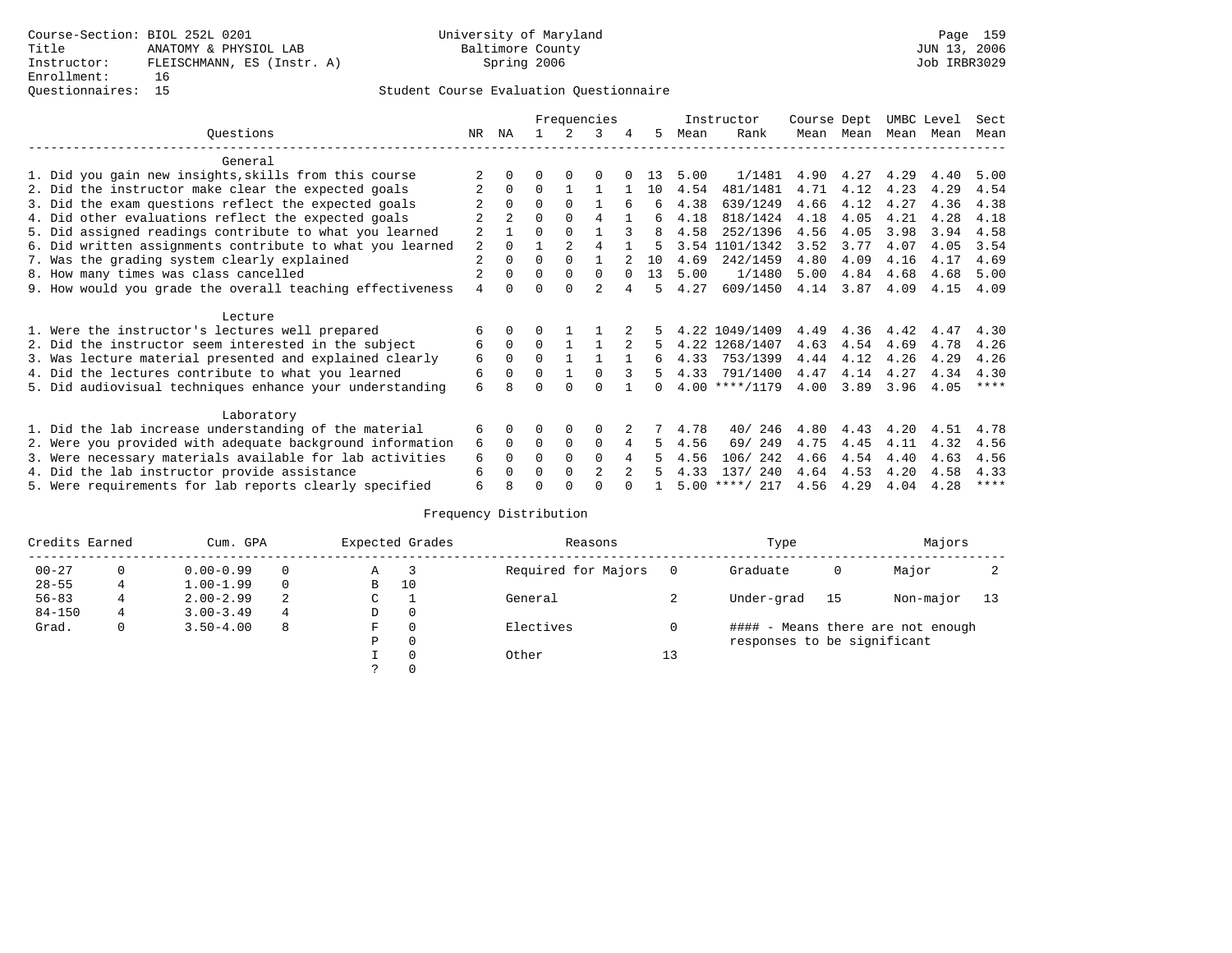|                                                           |                |          |          |                | Frequencies    |          |     |      | Instructor       | Course Dept |      | UMBC Level |      | Sect |
|-----------------------------------------------------------|----------------|----------|----------|----------------|----------------|----------|-----|------|------------------|-------------|------|------------|------|------|
| Ouestions                                                 | NR             | ΝA       |          |                | ર              | 4        | 5   | Mean | Rank             | Mean        | Mean | Mean       | Mean | Mean |
| General                                                   |                |          |          |                |                |          |     |      |                  |             |      |            |      |      |
| 1. Did you gain new insights, skills from this course     |                |          |          |                |                |          | 13  | 5.00 | 1/1481           | 4.90        | 4.27 | 4.29       | 4.40 | 5.00 |
| 2. Did the instructor make clear the expected goals       |                | $\Omega$ | $\Omega$ |                |                |          | 10  | 4.54 | 481/1481         | 4.71        | 4.12 | 4.23       | 4.29 | 4.54 |
| 3. Did the exam questions reflect the expected goals      |                | $\Omega$ | $\Omega$ | $\Omega$       |                | 6        | 6   | 4.38 | 639/1249         | 4.66        | 4.12 | 4.27       | 4.36 | 4.38 |
| 4. Did other evaluations reflect the expected goals       |                |          | U        | $\Omega$       | 4              |          | 6   | 4.18 | 818/1424         | 4.18        | 4.05 | 4.21       | 4.28 | 4.18 |
| 5. Did assigned readings contribute to what you learned   | 2              |          | U        | $\Omega$       |                |          | 8   | 4.58 | 252/1396         | 4.56        | 4.05 | 3.98       | 3.94 | 4.58 |
| 6. Did written assignments contribute to what you learned | 2              |          |          | $\mathfrak{D}$ | 4              |          | 5   |      | 3.54 1101/1342   | 3.52        | 3.77 | 4.07       | 4.05 | 3.54 |
| 7. Was the grading system clearly explained               | 2              | $\Omega$ | $\Omega$ | $\Omega$       |                |          | 1 O | 4.69 | 242/1459         | 4.80        | 4.09 | 4.16       | 4.17 | 4.69 |
| 8. How many times was class cancelled                     | $\overline{2}$ | $\Omega$ | U        | $\Omega$       | $\Omega$       | $\Omega$ | 13  | 5.00 | 1/1480           | 5.00        | 4.84 | 4.68       | 4.68 | 5.00 |
| 9. How would you grade the overall teaching effectiveness | $\overline{a}$ | $\Omega$ | U        |                | ς              |          | 5   | 4.00 | 836/1450         | 4.14        | 3.87 | 4.09       | 4.15 | 4.09 |
| Lecture                                                   |                |          |          |                |                |          |     |      |                  |             |      |            |      |      |
| 1. Were the instructor's lectures well prepared           | 6              | $\Omega$ |          | 0              |                |          |     | 4.33 | 968/1409         | 4.49        | 4.36 | 4.42       | 4.47 | 4.30 |
| 2. Did the instructor seem interested in the subject      | 6              | $\Omega$ | $\Omega$ | $\Omega$       |                |          |     |      | 4.22 1268/1407   | 4.63        | 4.54 | 4.69       | 4.78 | 4.26 |
| 3. Was lecture material presented and explained clearly   | 6              | $\Omega$ | $\Omega$ | $\Omega$       | $\mathfrak{D}$ | 4        | 3   | 4.11 | 956/1399         | 4.44        | 4.12 | 4.26       | 4.29 | 4.26 |
| 4. Did the lectures contribute to what you learned        | 6              | $\Omega$ | 0        | $\Omega$       | $\Omega$       | 6        | 3   | 4.33 | 791/1400         | 4.47        | 4.14 | 4.27       | 4.34 | 4.30 |
| 5. Did audiovisual techniques enhance your understanding  | 6              | 6        |          |                |                |          |     |      | $4.00$ ****/1179 | 4.00        | 3.89 | 3.96       | 4.05 | **** |
| Laboratory                                                |                |          |          |                |                |          |     |      |                  |             |      |            |      |      |
| 1. Did the lab increase understanding of the material     | 6              | $\Omega$ |          | 0              | $\Omega$       |          |     | 4.78 | 40/246           | 4.80        | 4.43 | 4.20       | 4.51 | 4.78 |
| 2. Were you provided with adequate background information | 6              | $\Omega$ | 0        | $\Omega$       | $\Omega$       | 4        | 5   | 4.56 | 69/ 249          | 4.75        | 4.45 | 4.11       | 4.32 | 4.56 |
| 3. Were necessary materials available for lab activities  | 6              | 0        | U        | $\Omega$       | $\Omega$       | 4        |     | 4.56 | 242<br>106/      | 4.66        | 4.54 | 4.40       | 4.63 | 4.56 |
| 4. Did the lab instructor provide assistance              | 6              |          |          | $\Omega$       | $\mathfrak{D}$ | 2        |     | 4.33 | 137/ 240         | 4.64        | 4.53 | 4.20       | 4.58 | 4.33 |
| 5. Were requirements for lab reports clearly specified    | б              |          |          |                |                |          |     | 5.00 | $***/217$        | 4.56        | 4.29 | 4.04       | 4.28 | **** |

| Credits Earned |   | Cum. GPA      |          |   | Expected Grades | Reasons             |    | Type                        |    | Majors                            |      |
|----------------|---|---------------|----------|---|-----------------|---------------------|----|-----------------------------|----|-----------------------------------|------|
| $00 - 27$      |   | $0.00 - 0.99$ | $\Omega$ | Α |                 | Required for Majors |    | Graduate                    | 0  | Major                             |      |
| $28 - 55$      |   | $1.00 - 1.99$ | $\Omega$ | В | 10              |                     |    |                             |    |                                   |      |
| $56 - 83$      |   | $2.00 - 2.99$ | -2.      | C |                 | General             |    | Under-grad                  | 15 | Non-major                         | - 13 |
| $84 - 150$     | 4 | $3.00 - 3.49$ | 4        | D | $\mathbf{0}$    |                     |    |                             |    |                                   |      |
| Grad.          | 0 | $3.50 - 4.00$ | 8        | F | $\Omega$        | Electives           |    |                             |    | #### - Means there are not enough |      |
|                |   |               |          | Ρ | 0               |                     |    | responses to be significant |    |                                   |      |
|                |   |               |          |   | $\Omega$        | Other               | 13 |                             |    |                                   |      |
|                |   |               |          |   | $\Omega$        |                     |    |                             |    |                                   |      |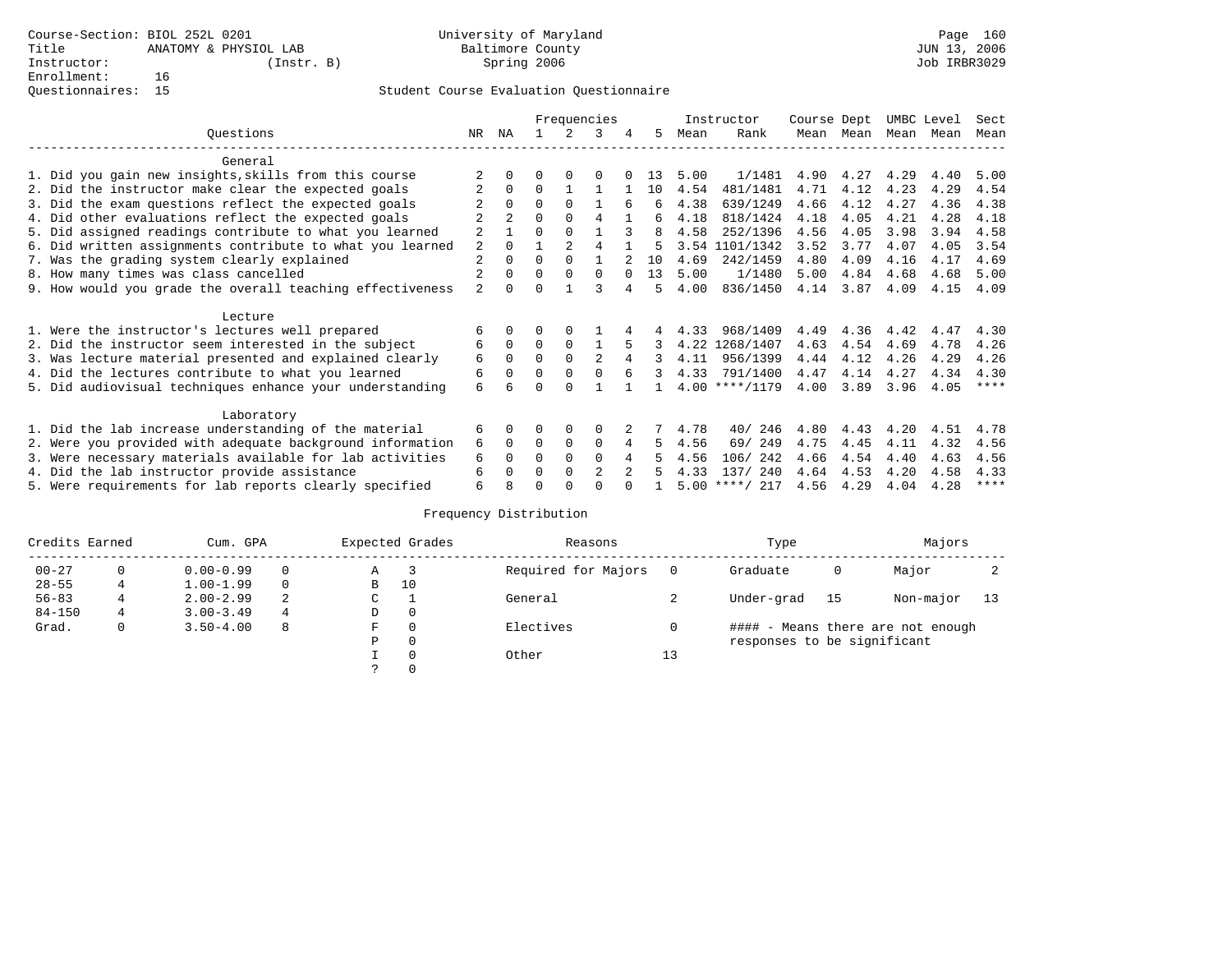|                                                           |                |          |          |                | Frequencies    |   |              |      | Instructor       | Course Dept |      | UMBC Level |      | Sect |
|-----------------------------------------------------------|----------------|----------|----------|----------------|----------------|---|--------------|------|------------------|-------------|------|------------|------|------|
| Ouestions                                                 | NR             | ΝA       |          |                | ર              | 4 | 5            | Mean | Rank             | Mean        | Mean | Mean       | Mean | Mean |
| General                                                   |                |          |          |                |                |   |              |      |                  |             |      |            |      |      |
| 1. Did you gain new insights, skills from this course     |                |          |          |                |                |   | 13           | 5.00 | 1/1481           | 4.90        | 4.27 | 4.29       | 4.40 | 5.00 |
| 2. Did the instructor make clear the expected goals       |                | $\Omega$ | $\Omega$ |                |                |   | 10           | 4.54 | 481/1481         | 4.71        | 4.12 | 4.23       | 4.29 | 4.54 |
| 3. Did the exam questions reflect the expected goals      |                | $\Omega$ | $\Omega$ | $\Omega$       |                | 6 | 6            | 4.38 | 639/1249         | 4.66        | 4.12 | 4.27       | 4.36 | 4.38 |
| 4. Did other evaluations reflect the expected goals       |                |          | U        | $\Omega$       | 4              |   | 6            | 4.18 | 818/1424         | 4.18        | 4.05 | 4.21       | 4.28 | 4.18 |
| 5. Did assigned readings contribute to what you learned   | 2              |          | U        | $\Omega$       |                |   | 8            | 4.58 | 252/1396         | 4.56        | 4.05 | 3.98       | 3.94 | 4.58 |
| 6. Did written assignments contribute to what you learned | 2              |          |          | $\mathfrak{D}$ | 4              |   | 5            |      | 3.54 1101/1342   | 3.52        | 3.77 | 4.07       | 4.05 | 3.54 |
| 7. Was the grading system clearly explained               | 2              | $\Omega$ | $\Omega$ | $\Omega$       |                |   | 1 O          | 4.69 | 242/1459         | 4.80        | 4.09 | 4.16       | 4.17 | 4.69 |
| 8. How many times was class cancelled                     | 2              | $\Omega$ | U        | $\Omega$       | $\Omega$       |   | 13           | 5.00 | 1/1480           | 5.00        | 4.84 | 4.68       | 4.68 | 5.00 |
| 9. How would you grade the overall teaching effectiveness | $\overline{a}$ | $\Omega$ |          | $\cap$         | 5              |   | 5            | 4.00 | 836/1450         | 4.14        | 3.87 | 4.09       | 4.15 | 4.09 |
| Lecture                                                   |                |          |          |                |                |   |              |      |                  |             |      |            |      |      |
| 1. Were the instructor's lectures well prepared           | 6              | $\Omega$ |          | 0              |                |   |              | 4.33 | 968/1409         | 4.49        | 4.36 | 4.42       | 4.47 | 4.30 |
| 2. Did the instructor seem interested in the subject      | 6              | $\Omega$ | $\Omega$ | $\Omega$       |                | 4 | 4            |      | 4.33 1221/1407   | 4.63        | 4.54 | 4.69       | 4.78 | 4.26 |
| 3. Was lecture material presented and explained clearly   | 6              | $\Omega$ | $\Omega$ | $\Omega$       |                | 4 | 4            | 4.33 | 753/1399         | 4.44        | 4.12 | 4.26       | 4.29 | 4.26 |
| 4. Did the lectures contribute to what you learned        | 6              | $\Omega$ | 0        | $\Omega$       |                | 5 | 3            | 4.22 | 890/1400         | 4.47        | 4.14 | 4.27       | 4.34 | 4.30 |
| 5. Did audiovisual techniques enhance your understanding  | б.             | 6        |          |                |                |   | <sup>n</sup> |      | $3.33$ ****/1179 | 4.00        | 3.89 | 3.96       | 4.05 | **** |
| Laboratory                                                |                |          |          |                |                |   |              |      |                  |             |      |            |      |      |
| 1. Did the lab increase understanding of the material     | 6              | $\Omega$ |          | 0              | $\Omega$       |   |              | 4.78 | 40/246           | 4.80        | 4.43 | 4.20       | 4.51 | 4.78 |
| 2. Were you provided with adequate background information | 6              | $\Omega$ | 0        | $\Omega$       | $\Omega$       | 4 | 5            | 4.56 | 69/ 249          | 4.75        | 4.45 | 4.11       | 4.32 | 4.56 |
| 3. Were necessary materials available for lab activities  | 6              | 0        | U        | $\Omega$       | $\Omega$       | 4 |              | 4.56 | 242<br>106/      | 4.66        | 4.54 | 4.40       | 4.63 | 4.56 |
| 4. Did the lab instructor provide assistance              | 6              |          |          | $\Omega$       | $\mathfrak{D}$ | 2 |              | 4.33 | 137/ 240         | 4.64        | 4.53 | 4.20       | 4.58 | 4.33 |
| 5. Were requirements for lab reports clearly specified    | б              |          |          |                |                |   |              | 5.00 | $***/217$        | 4.56        | 4.29 | 4.04       | 4.28 | **** |

| Credits Earned |   | Cum. GPA      |          |   | Expected Grades | Reasons             |    | Type                        |    | Majors                            |      |
|----------------|---|---------------|----------|---|-----------------|---------------------|----|-----------------------------|----|-----------------------------------|------|
| $00 - 27$      |   | $0.00 - 0.99$ | $\Omega$ | Α |                 | Required for Majors |    | Graduate                    | 0  | Major                             |      |
| $28 - 55$      |   | $1.00 - 1.99$ | $\Omega$ | В | 10              |                     |    |                             |    |                                   |      |
| $56 - 83$      |   | $2.00 - 2.99$ | -2.      | C |                 | General             |    | Under-grad                  | 15 | Non-major                         | - 13 |
| $84 - 150$     | 4 | $3.00 - 3.49$ | 4        | D | $\mathbf{0}$    |                     |    |                             |    |                                   |      |
| Grad.          | 0 | $3.50 - 4.00$ | 8        | F | $\Omega$        | Electives           |    |                             |    | #### - Means there are not enough |      |
|                |   |               |          | Ρ | 0               |                     |    | responses to be significant |    |                                   |      |
|                |   |               |          |   | $\Omega$        | Other               | 13 |                             |    |                                   |      |
|                |   |               |          |   | $\Omega$        |                     |    |                             |    |                                   |      |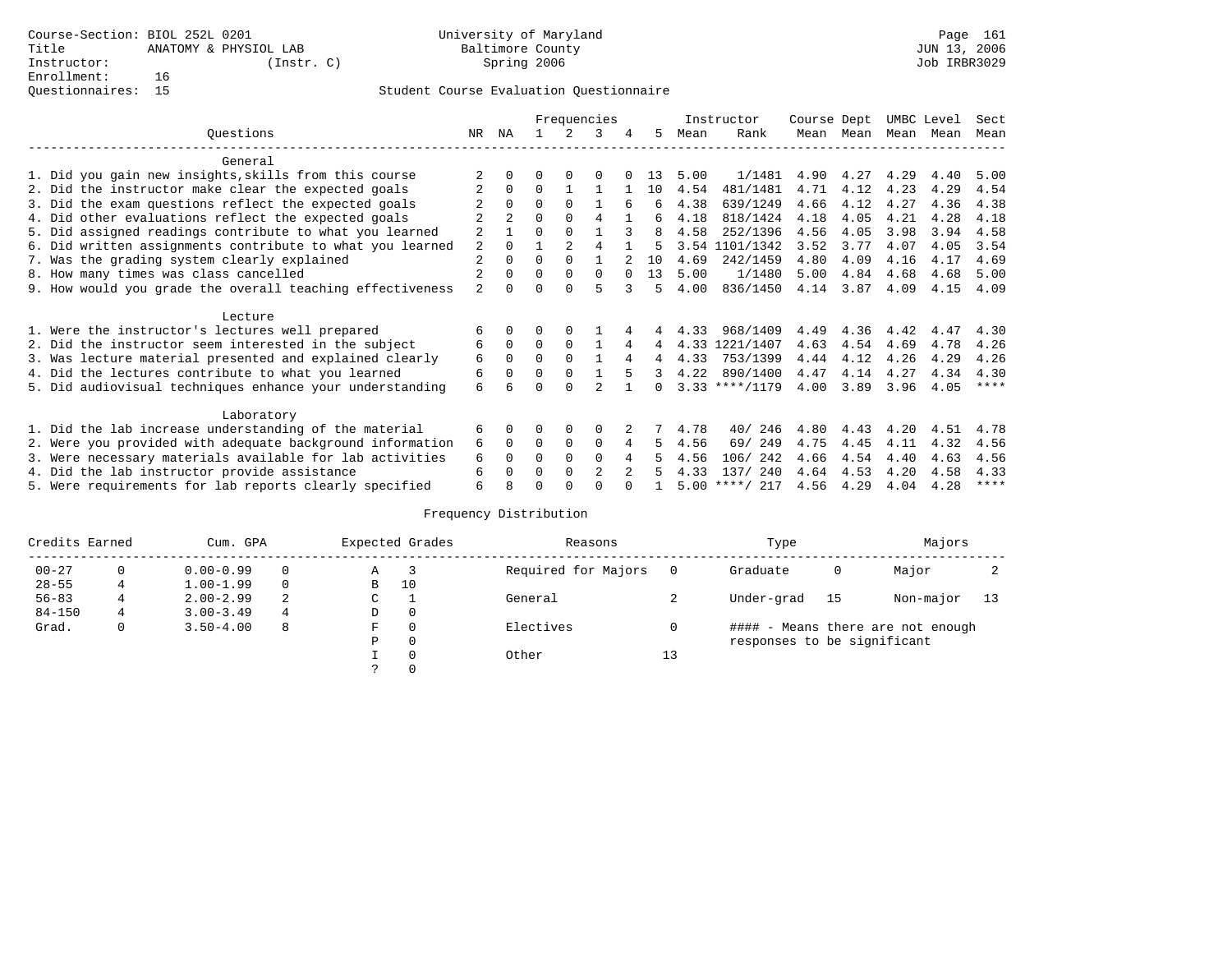### Questionnaires: 20 Student Course Evaluation Questionnaire

|                                                           |              |                |              |               | Frequencies    |              |    |      | Instructor     | Course Dept |           | UMBC Level |      | Sect |
|-----------------------------------------------------------|--------------|----------------|--------------|---------------|----------------|--------------|----|------|----------------|-------------|-----------|------------|------|------|
| Ouestions                                                 | NR           | ΝA             | $\mathbf{1}$ | $\mathcal{L}$ | 3              |              | 5. | Mean | Rank           |             | Mean Mean | Mean       | Mean | Mean |
| General                                                   |              |                |              |               |                |              |    |      |                |             |           |            |      |      |
| 1. Did you gain new insights, skills from this course     | $\Omega$     | n              | O            | 0             | 0              |              | 20 | 5.00 | 1/1481         | 4.90        | 4.27      | 4.29       | 4.40 | 5.00 |
| 2. Did the instructor make clear the expected goals       | O            | 0              | $\Omega$     | $\Omega$      | $\Omega$       |              | 19 | 4.95 | 69/1481        | 4.71        | 4.12      | 4.23       | 4.29 | 4.95 |
| 3. Did the exam questions reflect the expected goals      | $\Omega$     | $\Omega$       | $\Omega$     | $\Omega$      | $\Omega$       |              | 17 | 4.85 | 172/1249       | 4.66        | 4.12      | 4.27       | 4.36 | 4.85 |
| 4. Did other evaluations reflect the expected goals       | $\Omega$     | <sup>0</sup>   | $\Omega$     | $\Omega$      | 7              |              | б  |      | 3.95 1023/1424 | 4.18        | 4.05      | 4.21       | 4.28 | 3.95 |
| 5. Did assigned readings contribute to what you learned   | 0            | $\overline{2}$ | $\Omega$     | $\Omega$      | $\overline{2}$ |              | 13 | 4.61 | 233/1396       | 4.56        | 4.05      | 3.98       | 3.94 | 4.61 |
| 6. Did written assignments contribute to what you learned | $\mathbf 0$  | $\Omega$       | 1            | 3             | 5              |              |    |      | 3.65 1044/1342 | 3.52        | 3.77      | 4.07       | 4.05 | 3.65 |
| 7. Was the grading system clearly explained               | $\Omega$     |                | $\Omega$     | $\Omega$      | $\Omega$       |              | 18 | 4.90 | 101/1459       | 4.80        | 4.09      | 4.16       | 4.17 | 4.90 |
| 8. How many times was class cancelled                     | $\Omega$     | 0              | $\Omega$     | $\Omega$      | $\Omega$       | $\Omega$     | 20 | 5.00 | 1/1480         | 5.00        | 4.84      | 4.68       | 4.68 | 5.00 |
| 9. How would you grade the overall teaching effectiveness | $\mathbf{1}$ |                |              | $\cap$        | $\Omega$       |              | 16 | 4.68 | 203/1450       | 4.14        | 3.87      | 4.09       | 4.15 | 4.00 |
| Lecture                                                   |              |                |              |               |                |              |    |      |                |             |           |            |      |      |
| 1. Were the instructor's lectures well prepared           | 3            | <sup>0</sup>   | O            | $\Omega$      | $\Omega$       |              | 16 | 4.94 | 113/1409       | 4.49        | 4.36      | 4.42       | 4.47 | 4.64 |
| 2. Did the instructor seem interested in the subject      | 3            | 0              | $\Omega$     | $\mathbf 0$   | $\Omega$       | <sup>0</sup> | 17 | 5.00 | 1/1407         | 4.63        | 4.54      | 4.69       | 4.78 | 4.72 |
| 3. Was lecture material presented and explained clearly   | 3            | $\Omega$       | $\Omega$     | $\Omega$      | $\Omega$       |              | 15 | 4.88 | 145/1399       | 4.44        | 4.12      | 4.26       | 4.29 | 4.50 |
| 4. Did the lectures contribute to what you learned        | 3            | 0              | $\Omega$     | $\Omega$      |                | $\Omega$     | 16 | 4.88 | 166/1400       | 4.47        | 4.14      | 4.27       | 4.34 | 4.50 |
| 5. Did audiovisual techniques enhance your understanding  | 3            |                |              |               | 1              | 4            | 4  | 3.82 | 753/1179       | 4.00        | 3.89      | 3.96       | 4.05 | 3.99 |
| Discussion                                                |              |                |              |               |                |              |    |      |                |             |           |            |      |      |
| 1. Did class discussions contribute to what you learned   | 14           | 0              | 0            | O             |                |              |    | 4.67 | 264/1262       | 4.25        | 3.70      | 4.05       | 4.11 | 4.67 |
| 2. Were all students actively encouraged to participate   | 13           | $\Omega$       | $\Omega$     | $\Omega$      | $\Omega$       |              | 5. | 4.71 | 402/1259       | 4.61        | 4.00      | 4.29       | 4.34 | 4.71 |
| 3. Did the instructor encourage fair and open discussion  | 13           | $\Omega$       | 0            | $\mathsf 0$   | $\mathbf 0$    |              | 6  | 4.86 | 256/1256       | 4.68        | 3.88      | 4.30       | 4.28 | 4.86 |
| 4. Were special techniques successful                     | 13           | $\mathfrak{D}$ | $\Omega$     | $\cap$        | $\Omega$       | 2            | 3  | 4.60 | 152/ 788       | 4.60        | 3.82      | 4.00       | 3.98 | 4.60 |
| Laboratory                                                |              |                |              |               |                |              |    |      |                |             |           |            |      |      |
| 1. Did the lab increase understanding of the material     | 4            | $\Omega$       | O            | 0             | $\Omega$       |              | 15 | 4.94 | 16/246         | 4.80        | 4.43      | 4.20       | 4.51 | 4.94 |
| 2. Were you provided with adequate background information | 4            | $\Omega$       | 0            | $\mathbf 0$   | 0              |              | 14 | 4.88 | 19/ 249        | 4.75        | 4.45      | 4.11       | 4.32 | 4.88 |
| 3. Were necessary materials available for lab activities  | 4            | $\Omega$       | $\Omega$     | $\Omega$      | ς              |              | 11 | 4.50 | 113/242        | 4.66        | 4.54      | 4.40       | 4.63 | 4.50 |
| 4. Did the lab instructor provide assistance              | 4            | $\Omega$       | $\Omega$     | $\Omega$      | $\Omega$       |              | 13 | 4.81 | 240<br>51/     | 4.64        | 4.53      | 4.20       | 4.58 | 4.81 |
| 5. Were requirements for lab reports clearly specified    | 4            | 11             | $\cap$       | $\cap$        |                |              | ζ  | 4.40 | 81/ 217        | 4.56        | 4.29      | 4.04       | 4.28 | 4.40 |

| Credits Earned |    | Cum. GPA      |          |   | Expected Grades | Reasons             |    | Type                        |    | Majors                            |    |
|----------------|----|---------------|----------|---|-----------------|---------------------|----|-----------------------------|----|-----------------------------------|----|
| $00 - 27$      |    | $0.00 - 0.99$ | $\Omega$ | Α | -9              | Required for Majors |    | Graduate                    | 0  | Major                             |    |
| $28 - 55$      |    | $1.00 - 1.99$ | $\Omega$ | в | 10              |                     |    |                             |    |                                   |    |
| $56 - 83$      |    | $2.00 - 2.99$ | 4        | C |                 | General             |    | Under-grad                  | 20 | Non-major                         | 18 |
| $84 - 150$     | 6. | $3.00 - 3.49$ | 10       | D | $\Omega$        |                     |    |                             |    |                                   |    |
| Grad.          |    | $3.50 - 4.00$ |          | F |                 | Electives           |    |                             |    | #### - Means there are not enough |    |
|                |    |               |          | Ρ |                 |                     |    | responses to be significant |    |                                   |    |
|                |    |               |          |   |                 | Other               | 16 |                             |    |                                   |    |
|                |    |               |          |   |                 |                     |    |                             |    |                                   |    |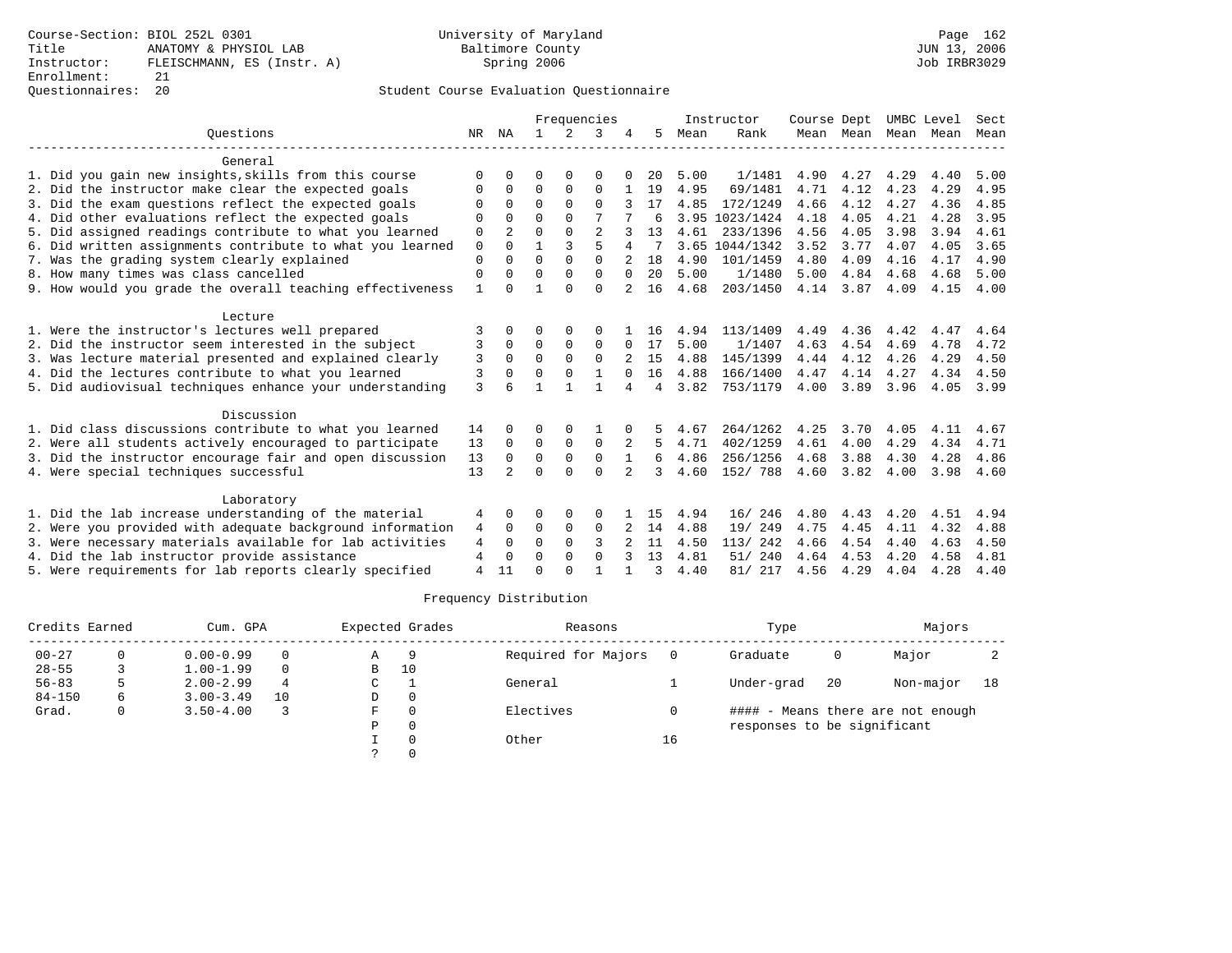|                                                           |    |                |              |              | Frequencies    |              |                |      | Instructor     | Course Dept |                     |      | UMBC Level | Sect |
|-----------------------------------------------------------|----|----------------|--------------|--------------|----------------|--------------|----------------|------|----------------|-------------|---------------------|------|------------|------|
| Ouestions                                                 | NR | ΝA             |              | 2            | 3              |              | 5              | Mean | Rank           |             | Mean Mean Mean Mean |      |            | Mean |
| General                                                   |    |                |              |              |                |              |                |      |                |             |                     |      |            |      |
| 1. Did you gain new insights, skills from this course     | O  | $\Omega$       | U            | 0            | 0              |              | 20             | 5.00 | 1/1481         | 4.90        | 4.27                | 4.29 | 4.40       | 5.00 |
| 2. Did the instructor make clear the expected goals       | O  | $\Omega$       | 0            | 0            | 0              |              | 19             | 4.95 | 69/1481        | 4.71        | 4.12                | 4.23 | 4.29       | 4.95 |
| 3. Did the exam questions reflect the expected goals      | O  | $\Omega$       | $\Omega$     | $\Omega$     | $\Omega$       |              | 17             | 4.85 | 172/1249       | 4.66        | 4.12                | 4.27 | 4.36       | 4.85 |
| 4. Did other evaluations reflect the expected goals       | O  | $\Omega$       | $\Omega$     | $\Omega$     | 7              |              | 6              |      | 3.95 1023/1424 | 4.18        | 4.05                | 4.21 | 4.28       | 3.95 |
| 5. Did assigned readings contribute to what you learned   | 0  | 2              | $\Omega$     | $\Omega$     | $\overline{2}$ |              | 13             | 4.61 | 233/1396       | 4.56        | 4.05                | 3.98 | 3.94       | 4.61 |
| 6. Did written assignments contribute to what you learned | 0  | $\Omega$       | 1            | ζ            | 5              | 4            |                |      | 3.65 1044/1342 | 3.52        | 3.77                | 4.07 | 4.05       | 3.65 |
| 7. Was the grading system clearly explained               | 0  | $\Omega$       | $\Omega$     | $\Omega$     | $\Omega$       |              | 18             | 4.90 | 101/1459       | 4.80        | 4.09                | 4.16 | 4.17       | 4.90 |
| 8. How many times was class cancelled                     | 0  | $\Omega$       | $\Omega$     | $\Omega$     | $\Omega$       | $\Omega$     | 20             | 5.00 | 1/1480         | 5.00        | 4.84                | 4.68 | 4.68       | 5.00 |
| 9. How would you grade the overall teaching effectiveness | 7  | $\Omega$       | $\mathbf{1}$ | $\mathbf{1}$ | 4              |              | $\Omega$       |      | 3.31 1294/1450 | 4.14        | 3.87                | 4.09 | 4.15       | 4.00 |
| Lecture                                                   |    |                |              |              |                |              |                |      |                |             |                     |      |            |      |
| 1. Were the instructor's lectures well prepared           | 11 | $\Omega$       | U            |              | 0              |              |                | 4.33 | 968/1409       | 4.49        | 4.36                | 4.42 | 4.47       | 4.64 |
| 2. Did the instructor seem interested in the subject      | 11 | $\Omega$       | $\Omega$     | 0            | 1              |              |                |      | 4.44 1153/1407 | 4.63        | 4.54                | 4.69 | 4.78       | 4.72 |
| 3. Was lecture material presented and explained clearly   | 11 | $\Omega$       | $\Omega$     | $\mathbf{1}$ | $\mathbf{1}$   |              | 4              | 4.11 | 956/1399       | 4.44        | 4.12                | 4.26 | 4.29       | 4.50 |
| 4. Did the lectures contribute to what you learned        | 11 | $\Omega$       | $\Omega$     | $\mathbf{1}$ | 2              | $\mathbf{1}$ |                | 4.11 | 977/1400       | 4.47        | 4.14                | 4.27 | 4.34       | 4.50 |
| 5. Did audiovisual techniques enhance your understanding  | 10 |                | U            | $\cap$       |                | ζ            | $\mathfrak{D}$ | 4.17 | 510/1179       | 4.00        | 3.89                | 3.96 | 4.05       | 3.99 |
| Discussion                                                |    |                |              |              |                |              |                |      |                |             |                     |      |            |      |
| 1. Did class discussions contribute to what you learned   | 14 | $\Omega$       | O            | O            |                |              |                | 4.67 | 264/1262       | 4.25        | 3.70                | 4.05 | 4.11       | 4.67 |
| 2. Were all students actively encouraged to participate   | 13 | $\Omega$       | $\Omega$     | $\Omega$     | $\Omega$       | 2            | 5              | 4.71 | 402/1259       | 4.61        | 4.00                | 4.29 | 4.34       | 4.71 |
| 3. Did the instructor encourage fair and open discussion  | 13 | $\Omega$       | 0            | $\mathbf 0$  | 0              | $\mathbf{1}$ | 6              | 4.86 | 256/1256       | 4.68        | 3.88                | 4.30 | 4.28       | 4.86 |
| 4. Were special techniques successful                     | 13 | $\mathfrak{D}$ | U            | $\Omega$     | $\Omega$       | 2            | 3              | 4.60 | 152/ 788       | 4.60        | 3.82                | 4.00 | 3.98       | 4.60 |
| Laboratory                                                |    |                |              |              |                |              |                |      |                |             |                     |      |            |      |
| 1. Did the lab increase understanding of the material     | 4  | $\Omega$       | U            | 0            | 0              |              | 15             | 4.94 | 16/246         | 4.80        | 4.43                | 4.20 | 4.51       | 4.94 |
| 2. Were you provided with adequate background information | 4  | $\Omega$       | 0            | $\mathbf 0$  | 0              |              | 14             | 4.88 | 19/ 249        | 4.75        | 4.45                | 4.11 | 4.32       | 4.88 |
| 3. Were necessary materials available for lab activities  | 4  | $\Omega$       | $\Omega$     | $\Omega$     | 3              |              | 11             | 4.50 | 113/ 242       | 4.66        | 4.54                | 4.40 | 4.63       | 4.50 |
| 4. Did the lab instructor provide assistance              | 4  | $\Omega$       | $\Omega$     | $\Omega$     | $\Omega$       |              | 13             | 4.81 | 240<br>51/     | 4.64        | 4.53                | 4.20 | 4.58       | 4.81 |
| 5. Were requirements for lab reports clearly specified    | 4  | 11             | U            | $\Omega$     |                |              |                | 4.40 | 81/ 217        | 4.56        | 4.29                | 4.04 | 4.28       | 4.40 |

| Credits Earned |   | Cum. GPA      |          |   | Expected Grades | Reasons             |    | Type                        |    | Majors                            |    |
|----------------|---|---------------|----------|---|-----------------|---------------------|----|-----------------------------|----|-----------------------------------|----|
| $00 - 27$      |   | $0.00 - 0.99$ | $\Omega$ | Α | -9              | Required for Majors |    | Graduate                    | 0  | Major                             |    |
| $28 - 55$      |   | $1.00 - 1.99$ | $\Omega$ | в | 10              |                     |    |                             |    |                                   |    |
| $56 - 83$      |   | $2.00 - 2.99$ | 4        | C |                 | General             |    | Under-grad                  | 20 | Non-major                         | 18 |
| $84 - 150$     | 6 | $3.00 - 3.49$ | 10       | D |                 |                     |    |                             |    |                                   |    |
| Grad.          | 0 | $3.50 - 4.00$ |          | F |                 | Electives           |    |                             |    | #### - Means there are not enough |    |
|                |   |               |          | P |                 |                     |    | responses to be significant |    |                                   |    |
|                |   |               |          |   |                 | Other               | 16 |                             |    |                                   |    |
|                |   |               |          |   |                 |                     |    |                             |    |                                   |    |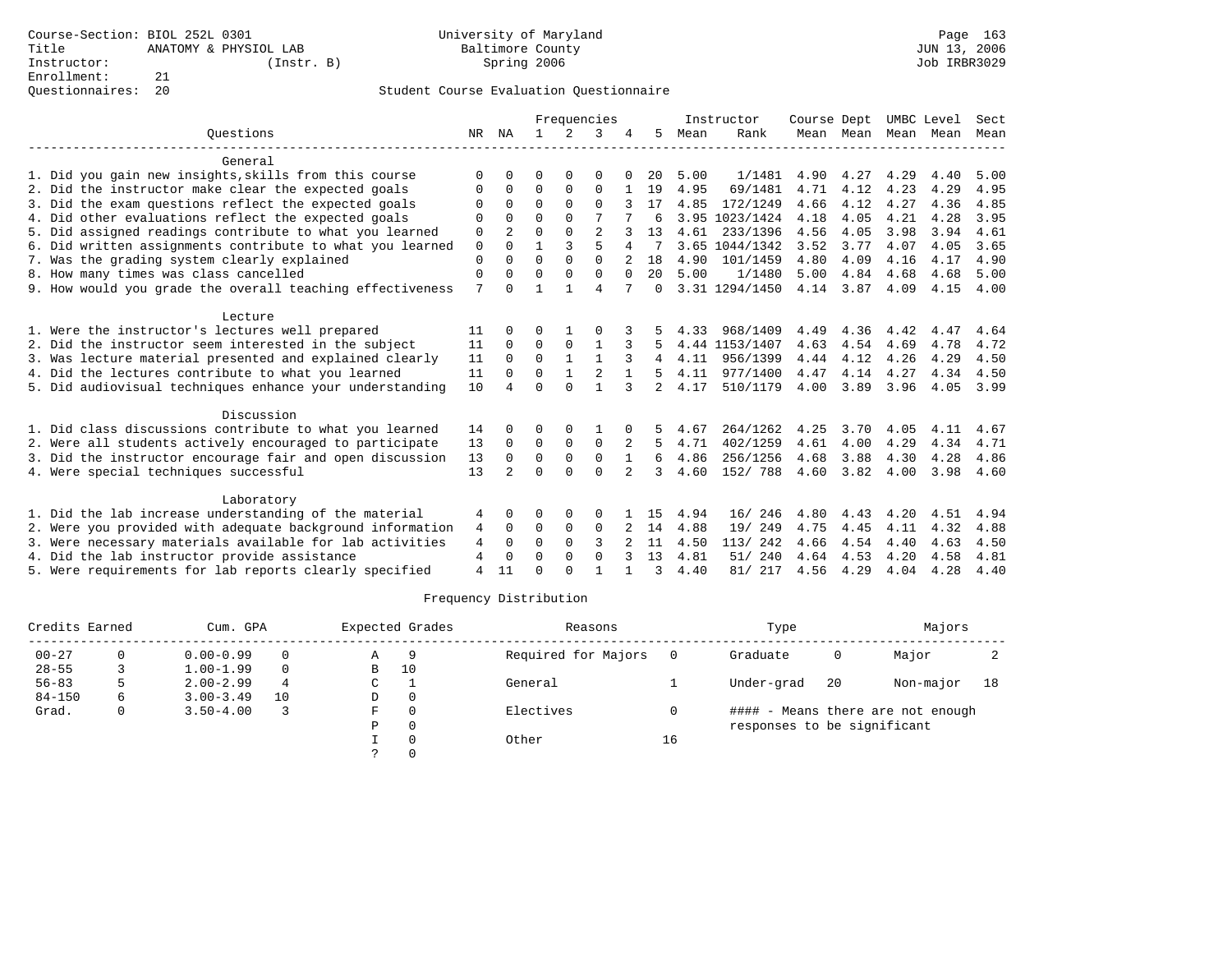### Questionnaires: 19 Student Course Evaluation Questionnaire

|                                                           |                |                |                | Frequencies |                |          |                |      | Instructor       | Course Dept |      |                     | UMBC Level | Sect        |
|-----------------------------------------------------------|----------------|----------------|----------------|-------------|----------------|----------|----------------|------|------------------|-------------|------|---------------------|------------|-------------|
| Ouestions                                                 | NR             | NA             | 1.             | 2           | 3              |          | 5              | Mean | Rank             |             |      | Mean Mean Mean Mean |            | Mean        |
| General                                                   |                |                |                |             |                |          |                |      |                  |             |      |                     |            |             |
| 1. Did you gain new insights, skills from this course     | $\Omega$       |                | 0              | 0           |                |          | 16             | 4.79 | 256/1481         | 4.90        | 4.27 | 4.29                | 4.40       | 4.79        |
| 2. Did the instructor make clear the expected goals       | 0              | $\Omega$       | $\Omega$       | 0           | $\Omega$       |          | 13             | 4.68 | 299/1481         | 4.71        | 4.12 | 4.23                | 4.29       | 4.68        |
| 3. Did the exam questions reflect the expected goals      | $\Omega$       | $\Omega$       | $\Omega$       | $\Omega$    | 1              |          | 16             | 4.79 | 219/1249         | 4.66        | 4.12 | 4.27                | 4.36       | 4.79        |
| 4. Did other evaluations reflect the expected goals       | $\Omega$       |                | $\Omega$       |             | $\overline{4}$ |          | 11             | 4.28 | 717/1424         | 4.18        | 4.05 | 4.21                | 4.28       | 4.28        |
| 5. Did assigned readings contribute to what you learned   | 0              | 2              | $\Omega$       |             | 1              |          | 11             | 4.47 | 321/1396         | 4.56        | 4.05 | 3.98                | 3.94       | 4.47        |
| 6. Did written assignments contribute to what you learned | $\mathbf 0$    | $\mathfrak{D}$ | 1              | 3           | 3              |          | $\overline{4}$ |      | 3.53 1106/1342   | 3.52        | 3.77 | 4.07                | 4.05       | 3.53        |
| 7. Was the grading system clearly explained               | $\Omega$       |                | $\Omega$       | $\Omega$    | $\Omega$       |          | 17             | 4.89 | 107/1459         | 4.80        | 4.09 | 4.16                | 4.17       | 4.89        |
| 8. How many times was class cancelled                     | 0              | 0              | $\Omega$       | $\Omega$    | $\Omega$       | $\Omega$ | 19             | 5.00 | 1/1480           | 5.00        | 4.84 | 4.68                | 4.68       | 5.00        |
| 9. How would you grade the overall teaching effectiveness | $\overline{2}$ | U              | $\Omega$       | $\cap$      | 1              | 10       | 6              | 4.29 | 588/1450         | 4.14        | 3.87 | 4.09                | 4.15       | 4.25        |
| Lecture                                                   |                |                |                |             |                |          |                |      |                  |             |      |                     |            |             |
| 1. Were the instructor's lectures well prepared           | 3              |                | O              | $\Omega$    |                |          | 1 N            | 4.56 | 693/1409         | 4.49        | 4.36 | 4.42                | 4.47       | 4.49        |
| 2. Did the instructor seem interested in the subject      | 3              | 0              | $\Omega$       | 0           | $\Omega$       |          | 14             | 4.88 | 568/1407         | 4.63        | 4.54 | 4.69                | 4.78       | 4.85        |
| 3. Was lecture material presented and explained clearly   | 3              | $\Omega$       | $\Omega$       | $\Omega$    | $\Omega$       |          | 10             | 4.63 | 431/1399         | 4.44        | 4.12 | 4.26                | 4.29       | 4.56        |
| 4. Did the lectures contribute to what you learned        | 3              | 0              | $\Omega$       | $\Omega$    |                |          | 12             | 4.69 | 397/1400         | 4.47        | 4.14 | 4.27                | 4.34       | 4.68        |
| 5. Did audiovisual techniques enhance your understanding  | $\overline{4}$ |                | $\overline{a}$ | $\cap$      | $\overline{2}$ |          | ζ              | 3.38 | 956/1179         | 4.00        | 3.89 | 3.96                | 4.05       | 3.29        |
| Discussion                                                |                |                |                |             |                |          |                |      |                  |             |      |                     |            |             |
| 1. Did class discussions contribute to what you learned   | 13             |                | 0              |             |                |          | $\Omega$       | 3.83 | 842/1262         | 4.25        | 3.70 | 4.05                | 4.11       | 3.83        |
| 2. Were all students actively encouraged to participate   | 13             | $\Omega$       | $\mathbf 0$    | $\mathbf 0$ | $\mathbf{1}$   |          | 4              | 4.50 | 588/1259         | 4.61        | 4.00 | 4.29                | 4.34       | 4.50        |
| 3. Did the instructor encourage fair and open discussion  | 13             | $\Omega$       | $\Omega$       | $\Omega$    | $\mathbf{1}$   |          | $\overline{4}$ | 4.50 | 571/1256         | 4.68        | 3.88 | 4.30                | 4.28       | 4.50        |
| 4. Were special techniques successful                     | 13             | ς              | $\Omega$       | $\Omega$    | $\Omega$       |          | $\overline{a}$ |      | $4.67$ ****/ 788 | 4.60        | 3.82 | 4.00                | 3.98       | $***$ * * * |
| Laboratory                                                |                |                |                |             |                |          |                |      |                  |             |      |                     |            |             |
| 1. Did the lab increase understanding of the material     | 3              | 0              | O              | 0           | $\Omega$       |          | 13             | 4.81 | 33/ 246          | 4.80        | 4.43 | 4.20                | 4.51       | 4.81        |
| 2. Were you provided with adequate background information | 3              | $\Omega$       | 0              | $\Omega$    | 1              |          | 14             | 4.81 | 31/ 249          | 4.75        | 4.45 | 4.11                | 4.32       | 4.81        |
| 3. Were necessary materials available for lab activities  | 3              | $\Omega$       | $\Omega$       | $\Omega$    | $\mathbf{1}$   | 4        | 11             | 4.63 | 94/242           | 4.66        | 4.54 | 4.40                | 4.63       | 4.63        |
| 4. Did the lab instructor provide assistance              | 3              | 0              | $\Omega$       | $\Omega$    | $\Omega$       |          | 13             | 4.81 | 51/ 240          | 4.64        | 4.53 | 4.20                | 4.58       | 4.81        |
| 5. Were requirements for lab reports clearly specified    | 3              | Q              | $\cap$         | $\cap$      | $\cap$         |          | 5              | 4.71 | 42/ 217          | 4.56        | 4.29 | 4.04                | 4.28       | 4.71        |

| Credits Earned |    | Cum. GPA      |          | Expected Grades |          | Reasons             |    | Type                        |    | Majors                            |    |
|----------------|----|---------------|----------|-----------------|----------|---------------------|----|-----------------------------|----|-----------------------------------|----|
| $00 - 27$      |    | $0.00 - 0.99$ | 0        | A               | 8        | Required for Majors |    | Graduate                    | 0  | Major                             |    |
| $28 - 55$      | 2  | $1.00 - 1.99$ | $\Omega$ | B               | 8        |                     |    |                             |    |                                   |    |
| $56 - 83$      | 5. | $2.00 - 2.99$ |          | C               |          | General             |    | Under-grad                  | 19 | Non-major                         | 18 |
| $84 - 150$     | 2. | $3.00 - 3.49$ | 5        | D               | $\Omega$ |                     |    |                             |    |                                   |    |
| Grad.          | 0  | $3.50 - 4.00$ | 5        | F.              |          | Electives           |    |                             |    | #### - Means there are not enough |    |
|                |    |               |          | P               | $\Omega$ |                     |    | responses to be significant |    |                                   |    |
|                |    |               |          |                 |          | Other               | 16 |                             |    |                                   |    |
|                |    |               |          |                 |          |                     |    |                             |    |                                   |    |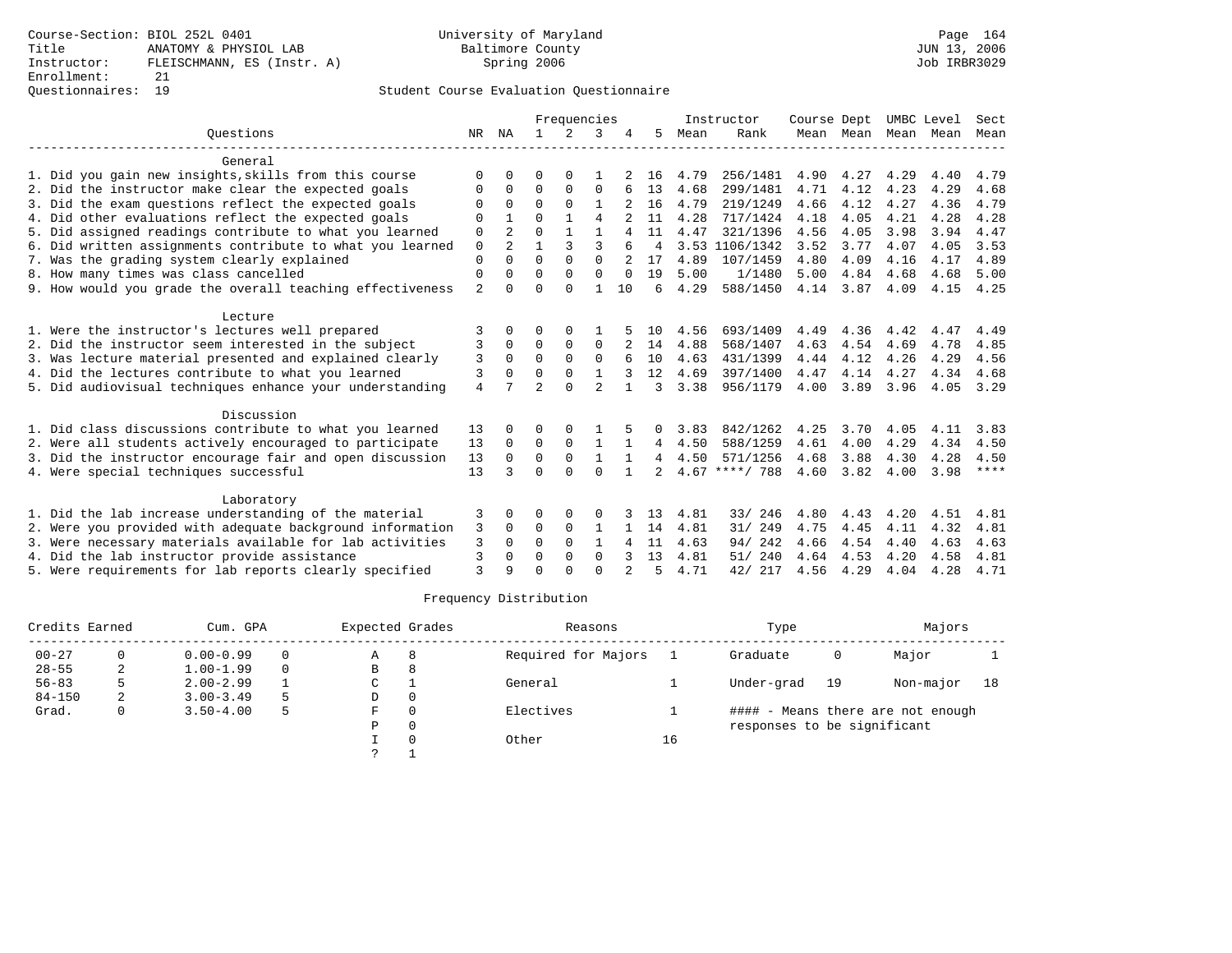|                                                           |          |                |                |              | Frequencies  |                |                |      | Instructor       | Course Dept |      | UMBC Level          |      | Sect        |
|-----------------------------------------------------------|----------|----------------|----------------|--------------|--------------|----------------|----------------|------|------------------|-------------|------|---------------------|------|-------------|
| Ouestions                                                 | NR       | ΝA             | $\mathbf{1}$   | 2            | 3            |                | 5              | Mean | Rank             |             |      | Mean Mean Mean Mean |      | Mean        |
| General                                                   |          |                |                |              |              |                |                |      |                  |             |      |                     |      |             |
| 1. Did you gain new insights, skills from this course     | O        | $\Omega$       | 0              | 0            |              |                | 16             | 4.79 | 256/1481         | 4.90        | 4.27 | 4.29                | 4.40 | 4.79        |
| 2. Did the instructor make clear the expected goals       | O        | $\Omega$       | $\Omega$       | $\Omega$     | $\Omega$     |                | 13             | 4.68 | 299/1481         | 4.71        | 4.12 | 4.23                | 4.29 | 4.68        |
| 3. Did the exam questions reflect the expected goals      | O        | $\Omega$       | $\Omega$       | $\Omega$     | $\mathbf{1}$ |                | 16             | 4.79 | 219/1249         | 4.66        | 4.12 | 4.27                | 4.36 | 4.79        |
| 4. Did other evaluations reflect the expected goals       | $\Omega$ | $\mathbf{1}$   | U              | $\mathbf{1}$ | 4            |                | 11             | 4.28 | 717/1424         | 4.18        | 4.05 | 4.21                | 4.28 | 4.28        |
| 5. Did assigned readings contribute to what you learned   | 0        | 2              | $\Omega$       | $\mathbf{1}$ |              | 4              | 11             | 4.47 | 321/1396         | 4.56        | 4.05 | 3.98                | 3.94 | 4.47        |
| 6. Did written assignments contribute to what you learned | 0        | $\overline{a}$ |                | 3            | 3            |                | 4              |      | 3.53 1106/1342   | 3.52        | 3.77 | 4.07                | 4.05 | 3.53        |
| 7. Was the grading system clearly explained               | 0        | 0              | $\Omega$       | $\Omega$     | $\Omega$     |                | 17             | 4.89 | 107/1459         | 4.80        | 4.09 | 4.16                | 4.17 | 4.89        |
| 8. How many times was class cancelled                     | 0        | $\Omega$       | $\Omega$       | $\Omega$     | $\Omega$     | $\Omega$       | 19             | 5.00 | 1/1480           | 5.00        | 4.84 | 4.68                | 4.68 | 5.00        |
| 9. How would you grade the overall teaching effectiveness | 5        | $\Omega$       | O              | $\Omega$     |              | 9              | 4              | 4.21 | 672/1450         | 4.14        | 3.87 | 4.09                | 4.15 | 4.25        |
| Lecture                                                   |          |                |                |              |              |                |                |      |                  |             |      |                     |      |             |
| 1. Were the instructor's lectures well prepared           |          |                | 0              | 0            |              |                |                | 4.42 | 878/1409         | 4.49        | 4.36 | 4.42                | 4.47 | 4.49        |
| 2. Did the instructor seem interested in the subject      |          | $\Omega$       | $\Omega$       | $\Omega$     | $\Omega$     |                | 10             | 4.83 | 659/1407         | 4.63        | 4.54 | 4.69                | 4.78 | 4.85        |
| 3. Was lecture material presented and explained clearly   | 7        | $\Omega$       | $\Omega$       | $\Omega$     | $\mathbf{1}$ | 4              |                | 4.50 | 567/1399         | 4.44        | 4.12 | 4.26                | 4.29 | 4.56        |
| 4. Did the lectures contribute to what you learned        | 7        | 0              | U              | $\Omega$     |              | 2              | 9              | 4.67 | 421/1400         | 4.47        | 4.14 | 4.27                | 4.34 | 4.68        |
| 5. Did audiovisual techniques enhance your understanding  | 8        | б              | $\mathfrak{D}$ | $\Omega$     | $\Omega$     | $\mathbf{1}$   | $\mathfrak{D}$ |      | 3.20 1011/1179   | 4.00        | 3.89 | 3.96                | 4.05 | 3.29        |
| Discussion                                                |          |                |                |              |              |                |                |      |                  |             |      |                     |      |             |
| 1. Did class discussions contribute to what you learned   | 13       | 0              | O              |              |              |                |                | 3.83 | 842/1262         | 4.25        | 3.70 | 4.05                | 4.11 | 3.83        |
| 2. Were all students actively encouraged to participate   | 13       | $\mathbf 0$    | 0              | $\mathbf 0$  | 1            |                | 4              | 4.50 | 588/1259         | 4.61        | 4.00 | 4.29                | 4.34 | 4.50        |
| 3. Did the instructor encourage fair and open discussion  | 13       | $\Omega$       | $\Omega$       | $\mathbf 0$  | $\mathbf{1}$ | $\mathbf{1}$   | 4              | 4.50 | 571/1256         | 4.68        | 3.88 | 4.30                | 4.28 | 4.50        |
| 4. Were special techniques successful                     | 13       | 3              | O              | $\Omega$     | $\Omega$     |                | $\mathfrak{D}$ |      | $4.67$ ****/ 788 | 4.60        | 3.82 | 4.00                | 3.98 | $***$ * * * |
| Laboratory                                                |          |                |                |              |              |                |                |      |                  |             |      |                     |      |             |
| 1. Did the lab increase understanding of the material     | 3        | $\Omega$       | 0              | $\Omega$     | $\Omega$     |                | 13             | 4.81 | 33/ 246          | 4.80        | 4.43 | 4.20                | 4.51 | 4.81        |
| 2. Were you provided with adequate background information | 3        | $\Omega$       | $\Omega$       | $\Omega$     | $\mathbf{1}$ |                | 14             | 4.81 | 31/249           | 4.75        | 4.45 | 4.11                | 4.32 | 4.81        |
| 3. Were necessary materials available for lab activities  | 3        | $\Omega$       | $\Omega$       | $\Omega$     | $\mathbf{1}$ | 4              | 11             | 4.63 | 94/242           | 4.66        | 4.54 | 4.40                | 4.63 | 4.63        |
| 4. Did the lab instructor provide assistance              | 3        | $\Omega$       | O              | $\Omega$     | $\Omega$     |                | 13             | 4.81 | 51/240           | 4.64        | 4.53 | 4.20                | 4.58 | 4.81        |
| 5. Were requirements for lab reports clearly specified    | 3        | 9              | O              | U            | $\Omega$     | $\mathfrak{D}$ | 5              | 4.71 | 42/ 217          | 4.56        | 4.29 | 4.04                | 4.28 | 4.71        |

| Credits Earned |   | Cum. GPA      |          | Expected Grades |   | Reasons             |    | Type                        |    | Majors                            |    |
|----------------|---|---------------|----------|-----------------|---|---------------------|----|-----------------------------|----|-----------------------------------|----|
| $00 - 27$      |   | $0.00 - 0.99$ | $\Omega$ | Α               | 8 | Required for Majors |    | Graduate                    | 0  | Major                             |    |
| $28 - 55$      | 2 | $1.00 - 1.99$ | $\Omega$ | В               | 8 |                     |    |                             |    |                                   |    |
| $56 - 83$      |   | $2.00 - 2.99$ |          | C               |   | General             |    | Under-grad                  | 19 | Non-major                         | 18 |
| $84 - 150$     | 2 | $3.00 - 3.49$ | 5        | D               |   |                     |    |                             |    |                                   |    |
| Grad.          | 0 | $3.50 - 4.00$ | 5        | F               |   | Electives           |    |                             |    | #### - Means there are not enough |    |
|                |   |               |          | P               |   |                     |    | responses to be significant |    |                                   |    |
|                |   |               |          |                 |   | Other               | 16 |                             |    |                                   |    |
|                |   |               |          | っ               |   |                     |    |                             |    |                                   |    |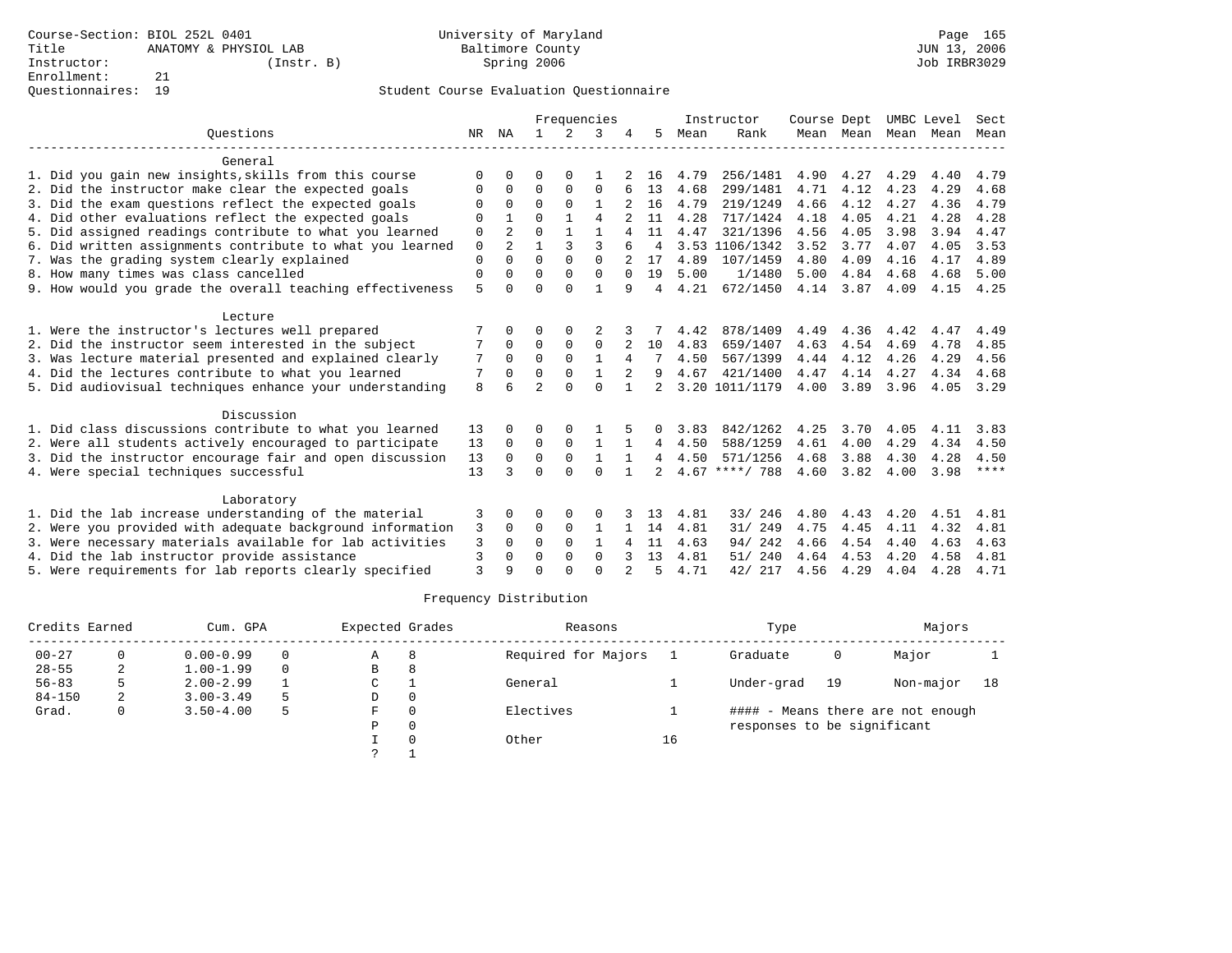|                                                                                                                     |          |                          |                             |                  | Frequencies          |                    |                |      | Instructor          | Course Dept UMBC Level |           |      |              | Sect        |
|---------------------------------------------------------------------------------------------------------------------|----------|--------------------------|-----------------------------|------------------|----------------------|--------------------|----------------|------|---------------------|------------------------|-----------|------|--------------|-------------|
| Questions                                                                                                           |          | NR NA                    | $\mathbf{1}$                | 2                | 3                    |                    | 5              | Mean | Rank                |                        | Mean Mean |      | Mean Mean    | Mean        |
|                                                                                                                     |          |                          |                             |                  |                      |                    |                |      |                     |                        |           |      |              |             |
| General                                                                                                             |          |                          |                             |                  |                      |                    |                |      |                     |                        |           |      |              |             |
| 1. Did you gain new insights, skills from this course                                                               | 2        | 0                        | 2                           | 6                | 11                   | 24                 | 44             |      | 4.17 938/1481       | 4.17                   | 4.27      | 4.29 | 4.40         | 4.17        |
| 2. Did the instructor make clear the expected goals                                                                 | 2        | $\mathbf 0$              | 3                           | 11               | 17                   | 36                 | 20             |      | 3.68 1248/1481      | 3.68                   | 4.12      | 4.23 | 4.29         | 3.68        |
| 3. Did the exam questions reflect the expected goals                                                                | 2        | $\mathbf{1}$             | $\mathbf{1}$                | 10               | 18                   | 36                 | 21             |      | 3.77 1041/1249      | 3.77                   | 4.12      | 4.27 | 4.36         | 3.77        |
| 4. Did other evaluations reflect the expected goals                                                                 | 3        | 69                       | $\mathbf 0$                 | $\mathbf{1}$     | 7                    | 3                  | 6              |      | $3.82$ ****/1424    | $***$ * * *            | 4.05      | 4.21 | 4.28         | $***$       |
| 5. Did assigned readings contribute to what you learned                                                             | 5        | 9                        | 5                           | 2                | 11                   | 26                 | 31             | 4.01 | 700/1396            | 4.01                   | 4.05      | 3.98 | 3.94         | 4.01        |
| 6. Did written assignments contribute to what you learned                                                           | 4        | 72                       | $\mathbf 0$                 | 2                | 2                    | 4                  | 5              |      | $3.92$ ****/1342    | $***$ * * *            | 3.77      | 4.07 | 4.05         | $***$       |
| 7. Was the grading system clearly explained                                                                         | 4        | $\mathbf{1}$             | 3                           | 3                | 21                   | 29                 | 28             |      | 3.90 1048/1459      | 3.90                   | 4.09      | 4.16 | 4.17         | 3.90        |
| 8. How many times was class cancelled                                                                               | 5<br>11  | $\mathbf{1}$<br>$\Omega$ | $\mathbf 0$<br>$\mathbf{1}$ | $\mathbf 0$<br>2 | $\overline{0}$<br>24 | $\mathbf{1}$<br>31 | 82             | 4.99 | 141/1480            | 4.99                   | 4.84      | 4.68 | 4.68         | 4.99        |
| 9. How would you grade the overall teaching effectiveness                                                           |          |                          |                             |                  |                      |                    | 20             |      | 3.86 1014/1450      | 3.78                   | 3.87      | 4.09 | 4.15         | 3.78        |
| Lecture                                                                                                             |          |                          |                             |                  |                      |                    |                |      |                     |                        |           |      |              |             |
| 1. Were the instructor's lectures well prepared                                                                     | 3        | $\Omega$                 | $\mathbf{1}$                | 2                | 8                    | 20                 | 55             | 4.47 | 813/1409            | 4.48                   | 4.36      | 4.42 | 4.47         | 4.48        |
| 2. Did the instructor seem interested in the subject                                                                | 2        | 0                        | $\overline{a}$              | $\mathbf{1}$     | 4                    | 13                 | 67             | 4.63 | 997/1407            | 4.67                   | 4.54      | 4.69 | 4.78         | 4.67        |
| 3. Was lecture material presented and explained clearly                                                             | 3        | 0                        | 3                           | 5                | 23                   | 29                 | 26             |      | 3.81 1140/1399      | 3.93                   | 4.12      | 4.26 | 4.29         | 3.93        |
| 4. Did the lectures contribute to what you learned                                                                  | 3        | 1                        | $\overline{a}$              | 5                | 12                   | 24                 | 42             | 4.16 | 937/1400            | 4.19                   | 4.14      | 4.27 | 4.34         | 4.19        |
| 5. Did audiovisual techniques enhance your understanding                                                            | 5        | 13                       | $\mathbf{1}$                | 5                | 7                    | 21                 | 37             | 4.24 | 457/1179            | 4.24                   | 3.89      | 3.96 | 4.05         | 4.24        |
|                                                                                                                     |          |                          |                             |                  |                      |                    |                |      |                     |                        |           |      |              |             |
| Discussion                                                                                                          |          |                          |                             |                  |                      |                    |                |      |                     |                        |           |      |              |             |
| 1. Did class discussions contribute to what you learned                                                             | 74       | 0                        | 2                           | $\overline{2}$   | 2                    | 3                  | 6              |      | $3.60$ ****/1262    | ****                   | 3.70      | 4.05 | 4.11         | ****        |
| 2. Were all students actively encouraged to participate                                                             | 74       | 0                        | $\mathbf 1$                 | $\Omega$         | $\mathbf{1}$         | 4                  | 9              |      | $4.33$ ****/1259    | ****                   | 4.00      | 4.29 | 4.34         | ****        |
| 3. Did the instructor encourage fair and open discussion                                                            | 75       | $\mathbf 0$              | $\mathbf{1}$                | $\mathbf 0$      | 2                    | 2                  | 9              |      | $4.29$ ****/1256    | $***$ * *              | 3.88      | 4.30 | 4.28         | ****        |
| 4. Were special techniques successful                                                                               | 76       | 10                       | $\Omega$                    | $\mathbf{1}$     | $\Omega$             | $\mathbf{1}$       | $\mathbf{1}$   |      | $3.67$ ****/ 788    | $***$ * * *            | 3.82      | 4.00 | 3.98         | $***$       |
|                                                                                                                     |          |                          |                             |                  |                      |                    |                |      |                     |                        |           |      |              |             |
| Laboratory                                                                                                          |          |                          |                             |                  |                      |                    |                |      |                     |                        |           |      |              |             |
| 1. Did the lab increase understanding of the material                                                               | 86       | $\Omega$                 | $\Omega$                    | $\Omega$         | $\Omega$             | $\Omega$           | 3              |      | $5.00$ ****/ 246    | ****                   | 4.43      | 4.20 | 4.51         | ****        |
| 2. Were you provided with adequate background information                                                           | 86       | 0                        | 0                           | $\mathbf{0}$     | $\mathbf{0}$         | $\mathbf 0$        | 3              | 5.00 | ****/ 249           | ****                   | 4.45      | 4.11 | 4.32         | ****        |
| 3. Were necessary materials available for lab activities                                                            | 86       | 0                        | $\mathsf 0$                 | $\mathsf 0$      | $\mathsf 0$          | $\mathbf 0$        | 3              |      | $5.00$ ****/ 242    | ****                   | 4.54      | 4.40 | 4.63         | $***$       |
| 4. Did the lab instructor provide assistance                                                                        | 86       | 0                        | $\mathbf 0$                 | $\mathbf 0$      | $\mathbf 0$          | 1                  | 2              |      | $4.67$ ****/ 240    | $***$ * * *            | 4.53      | 4.20 | 4.58         | $***$ * * * |
| 5. Were requirements for lab reports clearly specified                                                              | 86       | $\mathbf 0$              | $\mathbf 0$                 | $\Omega$         | $\Omega$             | $\mathbf{1}$       | $\overline{2}$ |      | $4.67$ ****/ 217    | ****                   | 4.29      | 4.04 | 4.28         | $***$ * * * |
|                                                                                                                     |          |                          |                             |                  |                      |                    |                |      |                     |                        |           |      |              |             |
| Seminar                                                                                                             |          | 0                        | 0                           | 0                | 0                    | $\Omega$           |                |      | $5.00$ ****/<br>68  |                        |           | 4.49 |              | ****        |
| 1. Were assigned topics relevant to the announced theme<br>2. Was the instructor available for individual attention | 88<br>88 | 0                        | $\mathbf 0$                 | $\mathbf 0$      | $\mathbf{0}$         | $\Omega$           | 1<br>1         |      | $5.00$ ****/<br>69  | ****                   | ****      | 4.53 | 5.00<br>4.83 | ****        |
| 3. Did research projects contribute to what you learned                                                             | 88       | $\mathbf 0$              | $\mathbf 0$                 | $\mathbf 0$      | $\mathbf{0}$         | $\mathbf 0$        | $\mathbf{1}$   |      | 63<br>$5.00$ ****/  | ****                   | ****      | 4.44 | 4.00         | ****        |
| 4. Did presentations contribute to what you learned                                                                 | 88       | $\mathbf 0$              | $\mathbf 0$                 | $\mathbf{0}$     | $\mathbf{0}$         | $\Omega$           | $\mathbf{1}$   | 5.00 | $***/$<br>69        | $***$ * *              | ****      | 4.35 | 4.72         | $***$ * * * |
| 5. Were criteria for grading made clear                                                                             | 88       | $\Omega$                 | $\Omega$                    | $\Omega$         | $\Omega$             | $\Omega$           | $\mathbf{1}$   |      | $5.00$ ****/<br>68  | $***$ * *              | $***$ *   | 3.92 | 3.55         | ****        |
|                                                                                                                     |          |                          |                             |                  |                      |                    |                |      |                     |                        |           |      |              |             |
| Field Work                                                                                                          |          |                          |                             |                  |                      |                    |                |      |                     |                        |           |      |              |             |
| 1. Did field experience contribute to what you learned                                                              | 88       | 0                        | 0                           | $\mathsf 0$      | $\mathsf 0$          | $\mathbf 0$        | 1              |      | $5.00$ ****/<br>59  | ****                   | ****      | 4.30 | 4.67         | ****        |
| 2. Did you clearly understand your evaluation criteria                                                              | 88       | 0                        | $\mathsf 0$                 | 0                | $\mathbf 0$          | $\mathbf 0$        | 1              |      | $5.00$ ****/<br>51  | ****                   | ****      | 4.00 | 4.07         | ****        |
| 3. Was the instructor available for consultation                                                                    | 88       | $\Omega$                 | $\mathbf 0$                 | $\mathbf 0$      | $\mathbf 0$          | $\Omega$           | 1              |      | $5.00$ ****/<br>36  | ****                   | ****      | 4.60 | 4.64         | ****        |
| 4. To what degree could you discuss your evaluations                                                                | 88       | $\mathbf 0$              | 0                           | $\mathbf 0$      | $\mathbf 0$          | $\mathbf 0$        | 1              | 5.00 | 41<br>$***$ /       | ****                   | ****      | 4.26 | 4.69         | $***$       |
| 5. Did conferences help you carry out field activities                                                              | 88       | $\Omega$                 | $\Omega$                    | $\Omega$         | $\Omega$             | $\Omega$           | $\mathbf{1}$   | 5.00 | 31<br>$***/$        | ****                   | ****      | 4.42 | 4.80         | ****        |
|                                                                                                                     |          |                          |                             |                  |                      |                    |                |      |                     |                        |           |      |              |             |
| Self Paced                                                                                                          |          |                          |                             |                  |                      |                    |                |      |                     |                        |           |      |              |             |
| 1. Did self-paced system contribute to what you learned                                                             | 88       | 0                        | 0                           | 0                | $\mathbf{0}$         | $\mathbf 0$        | 1              |      | 55<br>$5.00$ ****/  |                        |           | 4.55 | 4.44         | * * * *     |
| 2. Did study questions make clear the expected goal                                                                 | 88       | 0                        | 0                           | $\mathbf 0$      | $\mathbf{0}$         | $\mathbf 0$        | 1              | 5.00 | 31<br>$***/$        | ****                   | ****      | 4.75 | 4.50         | * * * *     |
| 3. Were your contacts with the instructor helpful                                                                   | 88       | 0                        | $\mathbf 0$                 | 0                | $\mathbf{0}$         | $\Omega$           | 1              | 5.00 | 51<br>$***$ /       | ****                   | ****      | 4.65 | 4.66         | ****        |
| 4. Was the feedback/tutoring by proctors helpful                                                                    | 88       | $\Omega$                 | $\Omega$                    | $\Omega$         | $\Omega$             | $\Omega$           | $\mathbf{1}$   |      | $5.00$ ****/<br>34  | ****                   | ****      | 4.83 | 4.43         | ****        |
| 5. Were there enough proctors for all the students                                                                  | 88       | $\Omega$                 | $\Omega$                    | $\Omega$         | $\Omega$             | $\Omega$           | $\mathbf{1}$   |      | 2.4<br>$5.00$ ****/ | ****                   | ****      | 4.82 | 5.00         | ****        |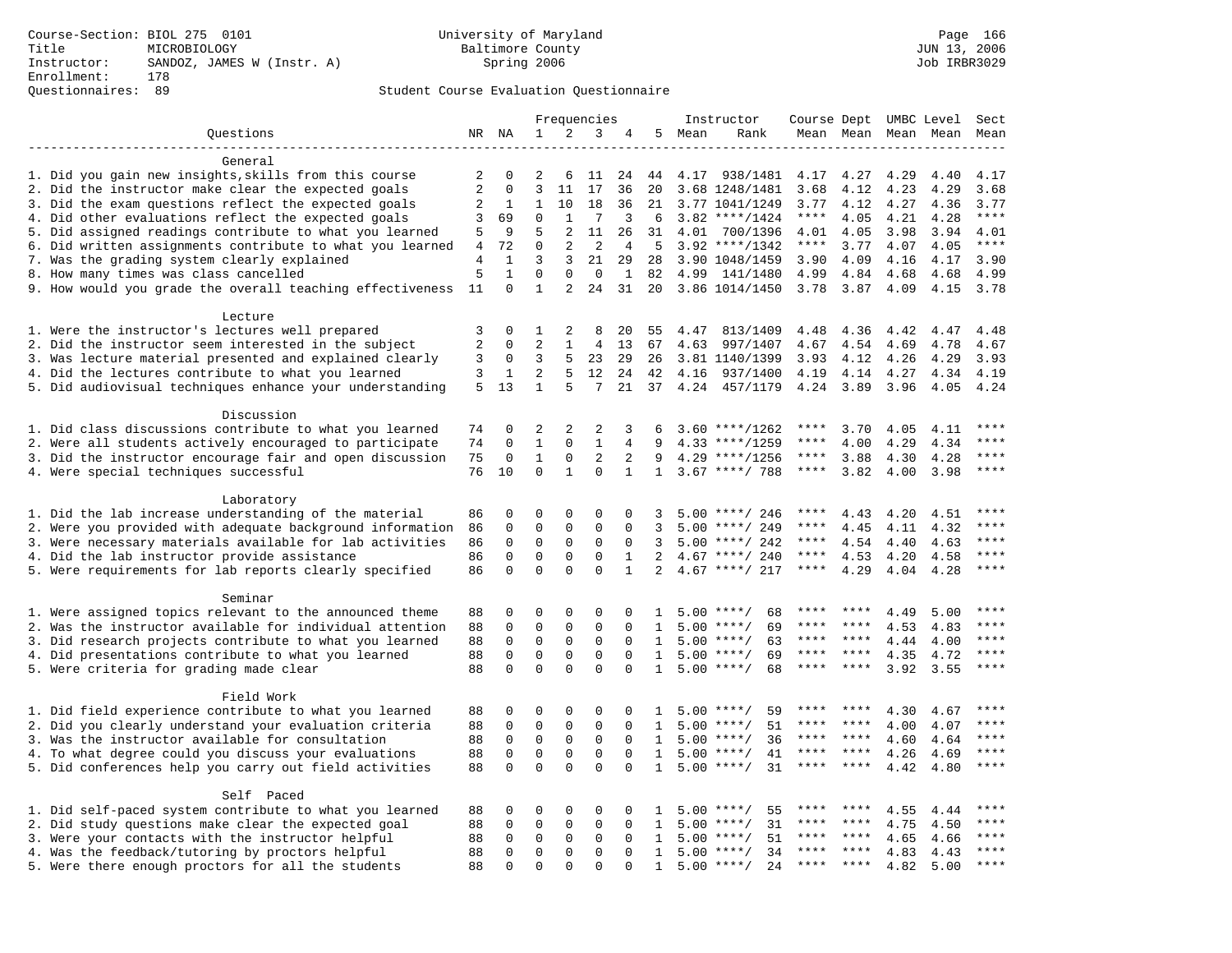| Course-Section: BIOL 275 0101 |                            | University of Maryland                  | Page 166     |
|-------------------------------|----------------------------|-----------------------------------------|--------------|
| Title                         | MICROBIOLOGY               | Baltimore County                        | JUN 13, 2006 |
| Instructor:                   | SANDOZ, JAMES W (Instr. A) | Spring 2006                             | Job IRBR3029 |
| Enrollment:                   | 178                        |                                         |              |
| Ouestionnaires: 89            |                            | Student Course Evaluation Ouestionnaire |              |

| Credits Earned |    | Cum. GPA            |    |   | Expected Grades | Reasons             |    | Type                              |    | Majors    |    |
|----------------|----|---------------------|----|---|-----------------|---------------------|----|-----------------------------------|----|-----------|----|
| $00 - 27$      | 21 | $0.00 - 0.99$       |    | Α | 18              | Required for Majors |    | Graduate                          | 0  | Major     | 22 |
| $28 - 55$      | 14 | $1.00 - 1.99$       |    | В | -31             |                     |    |                                   |    |           |    |
| $56 - 83$      | 8  | $2.00 - 2.99$       | 11 | C | 21              | General             |    | Under-grad                        | 89 | Non-major | 67 |
| $84 - 150$     | 13 | $3.00 - 3.49$       | 17 | D | -2              |                     |    |                                   |    |           |    |
| Grad.<br>0     |    | $3.50 - 4.00$<br>24 |    | F |                 | Electives           |    | #### - Means there are not enough |    |           |    |
|                |    |                     |    | Ρ | 0               |                     |    | responses to be significant       |    |           |    |
|                |    |                     |    |   | $\Omega$        | Other               | 67 |                                   |    |           |    |
|                |    |                     |    |   | 4               |                     |    |                                   |    |           |    |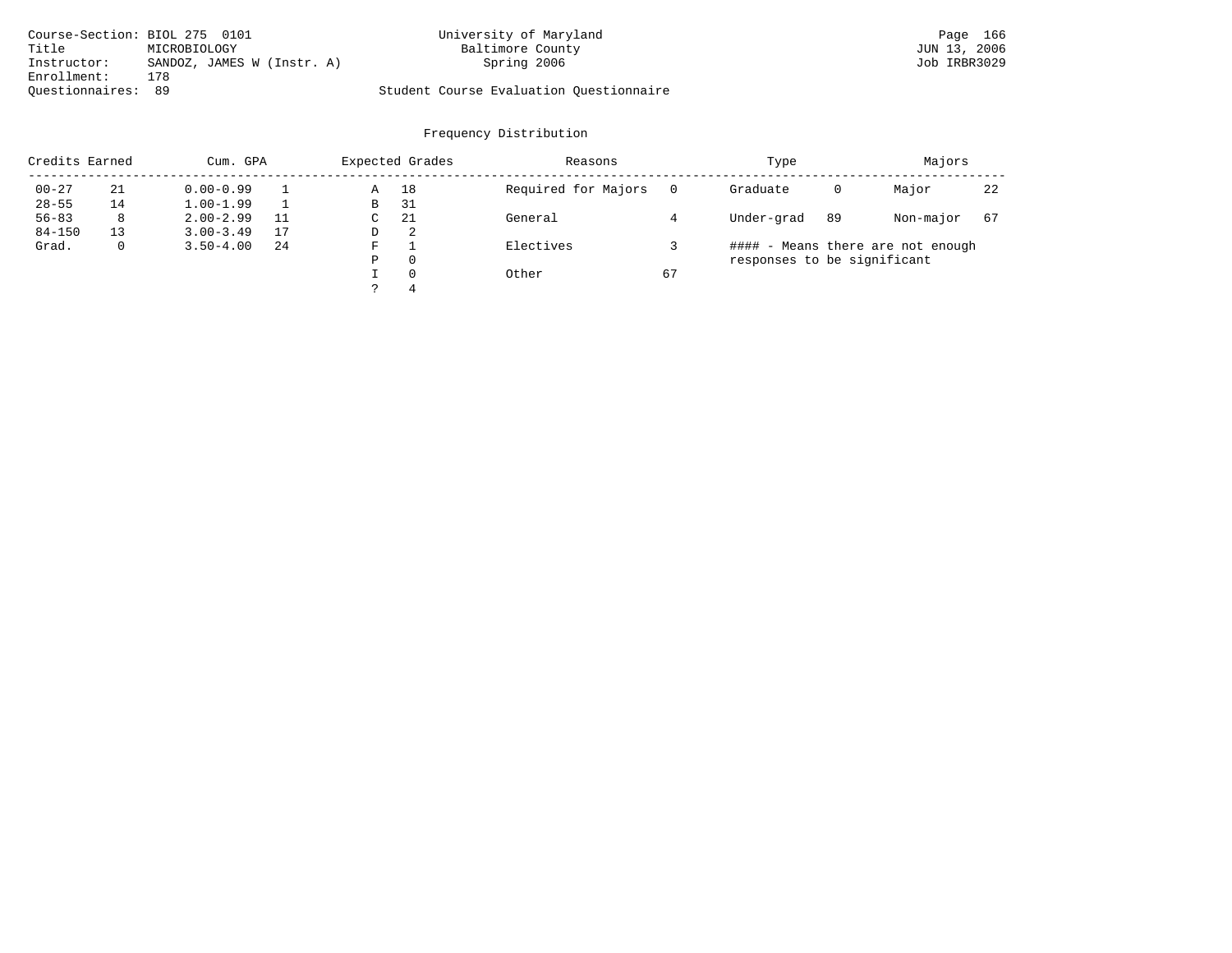# Questionnaires: 89 Student Course Evaluation Questionnaire

|                                                           |                |                              |               |                   | Frequencies       |                    |                |      | Instructor         | Course Dept UMBC Level |              |              |              | Sect         |
|-----------------------------------------------------------|----------------|------------------------------|---------------|-------------------|-------------------|--------------------|----------------|------|--------------------|------------------------|--------------|--------------|--------------|--------------|
| Questions                                                 |                | NR NA                        | $\mathbf{1}$  | 2                 | 3                 | 4                  | 5              | Mean | Rank               |                        | Mean Mean    |              | Mean Mean    | Mean         |
|                                                           |                |                              |               |                   |                   |                    |                |      |                    |                        |              |              |              |              |
| General                                                   |                |                              |               |                   |                   |                    |                |      |                    |                        |              |              |              |              |
| 1. Did you gain new insights, skills from this course     | 2              | 0                            | 2             | 6                 | 11                | 24                 | 44             |      | 4.17 938/1481      | 4.17                   | 4.27         | 4.29         | 4.40         | 4.17         |
| 2. Did the instructor make clear the expected goals       | $\overline{2}$ | $\Omega$                     | 3             | 11                | 17                | 36                 | 20             |      | 3.68 1248/1481     | 3.68                   | 4.12         | 4.23         | 4.29         | 3.68         |
| 3. Did the exam questions reflect the expected goals      | 2              | 1                            | $\mathbf{1}$  | 10                | 18                | 36                 | 21             |      | 3.77 1041/1249     | 3.77                   | 4.12         | 4.27         | 4.36         | 3.77         |
| 4. Did other evaluations reflect the expected goals       | 3              | 69                           | $\mathbf 0$   | $\mathbf{1}$      | 7                 | 3                  | 6              |      | $3.82$ ****/1424   | $***$ * * *            | 4.05         | 4.21         | 4.28         | $***$        |
| 5. Did assigned readings contribute to what you learned   | 5              | 9                            | 5             | 2                 | 11                | 26                 | 31             | 4.01 | 700/1396           | 4.01                   | 4.05         | 3.98         | 3.94         | 4.01         |
| 6. Did written assignments contribute to what you learned | 4              | 72                           | $\mathbf{0}$  | 2                 | 2                 | 4                  | 5              |      | $3.92$ ****/1342   | $***$ * * *            | 3.77         | 4.07         | 4.05         | $***$        |
| 7. Was the grading system clearly explained               | $\overline{4}$ | $\mathbf{1}$<br>$\mathbf{1}$ | 3             | 3                 | 21                | 29                 | 28             |      | 3.90 1048/1459     | 3.90                   | 4.09         | 4.16         | 4.17         | 3.90         |
| 8. How many times was class cancelled                     | 5<br>13        | $\Omega$                     | 0<br>$\Omega$ | 0<br>$\mathbf{1}$ | $\mathbf 0$<br>29 | $\mathbf{1}$<br>37 | 82<br>9        |      | 4.99 141/1480      | 4.99<br>3.78           | 4.84<br>3.87 | 4.68<br>4.09 | 4.68<br>4.15 | 4.99<br>3.78 |
| 9. How would you grade the overall teaching effectiveness |                |                              |               |                   |                   |                    |                |      | 3.71 1133/1450     |                        |              |              |              |              |
| Lecture                                                   |                |                              |               |                   |                   |                    |                |      |                    |                        |              |              |              |              |
| 1. Were the instructor's lectures well prepared           | 9              | 0                            | $\Omega$      | 2                 | 5                 | 25                 | 48             | 4.49 | 787/1409           | 4.48                   | 4.36         | 4.42         | 4.47         | 4.48         |
| 2. Did the instructor seem interested in the subject      | 9              | 0                            | $\mathbf 0$   | 1                 | $\overline{a}$    | 16                 | 61             | 4.71 | 899/1407           | 4.67                   | 4.54         | 4.69         | 4.78         | 4.67         |
| 3. Was lecture material presented and explained clearly   | 9              | 0                            | $\mathbf{1}$  | 7                 | 11                | 30                 | 31             | 4.04 | 991/1399           | 3.93                   | 4.12         | 4.26         | 4.29         | 3.93         |
| 4. Did the lectures contribute to what you learned        | 10             | $\Omega$                     | $\mathbf{1}$  | 3                 | 12                | 25                 | 38             | 4.22 | 898/1400           | 4.19                   | 4.14         | 4.27         | 4.34         | 4.19         |
| 5. Did audiovisual techniques enhance your understanding  | 12             | $\mathsf{R}$                 | $\mathbf{1}$  | 4                 | 8                 | 20                 | 36             | 4.25 | 449/1179           | 4.24                   | 3.89         | 3.96         | 4.05         | 4.24         |
|                                                           |                |                              |               |                   |                   |                    |                |      |                    |                        |              |              |              |              |
| Discussion                                                |                |                              |               |                   |                   |                    |                |      |                    |                        |              |              |              |              |
| 1. Did class discussions contribute to what you learned   | 74             | 0                            | 2             | 2                 | $\overline{2}$    | 3                  | 6              |      | $3.60$ ****/1262   | ****                   | 3.70         | 4.05         | 4.11         | ****         |
| 2. Were all students actively encouraged to participate   | 74             | $\mathbf 0$                  | $\mathbf{1}$  | $\mathbf 0$       | $\mathbf{1}$      | 4                  | 9              |      | $4.33$ ****/1259   | ****                   | 4.00         | 4.29         | 4.34         | ****         |
| 3. Did the instructor encourage fair and open discussion  | 75             | 0                            | $\mathbf{1}$  | $\mathbf 0$       | 2                 | 2                  | 9              |      | $4.29$ ****/1256   | ****                   | 3.88         | 4.30         | 4.28         | ****         |
| 4. Were special techniques successful                     | 76             | 10                           | $\mathbf 0$   | $\mathbf{1}$      | $\Omega$          | $\mathbf{1}$       | $\mathbf{1}$   |      | $3.67$ ****/ 788   | $***$ * * *            | 3.82         | 4.00         | 3.98         | $***$        |
|                                                           |                |                              |               |                   |                   |                    |                |      |                    |                        |              |              |              |              |
| Laboratory                                                |                |                              |               |                   |                   |                    |                |      |                    |                        |              |              |              |              |
| 1. Did the lab increase understanding of the material     | 86             | 0                            | $\Omega$      | $\Omega$          | $\mathbf 0$       | $\Omega$           | 3              |      | $5.00$ ****/ 246   |                        | 4.43         | 4.20         | 4.51         |              |
| 2. Were you provided with adequate background information | 86             | 0                            | $\mathbf 0$   | 0                 | $\Omega$          | $\Omega$           | 3              |      | $5.00$ ****/ 249   | ****                   | 4.45         | 4.11         | 4.32         | ****         |
| 3. Were necessary materials available for lab activities  | 86             | $\mathbf 0$                  | $\mathbf 0$   | 0                 | $\mathsf 0$       | $\mathbf 0$        | 3              |      | $5.00$ ****/ 242   | $***$ * *              | 4.54         | 4.40         | 4.63         | $***$        |
| 4. Did the lab instructor provide assistance              | 86             | 0                            | $\mathbf{0}$  | 0                 | $\mathbf 0$       | 1                  | $\overline{2}$ |      | $4.67$ ****/ 240   | ****                   | 4.53         | 4.20         | 4.58         | $***$        |
| 5. Were requirements for lab reports clearly specified    | 86             | 0                            | $\mathbf 0$   | $\Omega$          | $\mathbf 0$       | $\mathbf{1}$       | 2              |      | $4.67$ ****/ 217   | ****                   | 4.29         | 4.04         | 4.28         | ****         |
| Seminar                                                   |                |                              |               |                   |                   |                    |                |      |                    |                        |              |              |              |              |
| 1. Were assigned topics relevant to the announced theme   | 88             | 0                            | $\mathbf 0$   | $\Omega$          | $\Omega$          | $\Omega$           | -1.            |      | $5.00$ ****/<br>68 | ****                   | ****         | 4.49         | 5.00         | ****         |
| 2. Was the instructor available for individual attention  | 88             | 0                            | $\Omega$      | 0                 | $\mathbf 0$       | $\Omega$           | $\mathbf{1}$   |      | 69<br>$5.00$ ****/ | ****                   | ****         | 4.53         | 4.83         | ****         |
| 3. Did research projects contribute to what you learned   | 88             | $\mathbf 0$                  | $\mathbf 0$   | $\mathsf 0$       | $\mathsf 0$       | $\mathbf 0$        | 1              | 5.00 | $***/$<br>63       | ****                   | $* * * *$    | 4.44         | 4.00         | ****         |
| 4. Did presentations contribute to what you learned       | 88             | $\mathbf 0$                  | $\mathsf 0$   | $\mathbf 0$       | $\mathsf 0$       | $\mathbf 0$        | 1              |      | 69<br>$5.00$ ****/ | $***$ * * *            | ****         | 4.35         | 4.72         | $***$        |
| 5. Were criteria for grading made clear                   | 88             | $\Omega$                     | $\Omega$      | $\Omega$          | $\Omega$          | $\Omega$           | 1              |      | $5.00$ ****/<br>68 | ****                   | $***$ *      | 3.92         | 3.55         | $***$        |
|                                                           |                |                              |               |                   |                   |                    |                |      |                    |                        |              |              |              |              |
| Field Work                                                |                |                              |               |                   |                   |                    |                |      |                    |                        |              |              |              |              |
| 1. Did field experience contribute to what you learned    | 88             | 0                            | 0             | $\mathbf 0$       | $\mathbf 0$       | $\mathbf 0$        | 1              |      | $5.00$ ****/<br>59 | ****                   | ****         | 4.30         | 4.67         | ****         |
| 2. Did you clearly understand your evaluation criteria    | 88             | $\Omega$                     | $\mathbf 0$   | $\mathbf 0$       | $\mathbf 0$       | $\Omega$           | $\mathbf{1}$   | 5.00 | 51<br>$***$ /      | ****                   | ****         | 4.00         | 4.07         | ****         |
| 3. Was the instructor available for consultation          | 88             | $\mathbf 0$                  | $\mathbf{0}$  | $\mathbf 0$       | $\mathbf 0$       | $\Omega$           | $\mathbf{1}$   |      | 36<br>$5.00$ ****/ | ****                   | ****         | 4.60         | 4.64         | ****         |
| 4. To what degree could you discuss your evaluations      | 88             | $\mathbf 0$                  | $\mathbf 0$   | $\mathbf 0$       | $\mathbf 0$       | $\Omega$           | $\mathbf{1}$   | 5.00 | $***$ /<br>41      | ****                   | ****         | 4.26         | 4.69         | $***$        |
| 5. Did conferences help you carry out field activities    | 88             | $\Omega$                     | $\Omega$      | $\Omega$          | $\Omega$          | $\Omega$           | $\mathbf{1}$   |      | $5.00$ ****/<br>31 | ****                   | $* * * *$    | 4.42         | 4.80         | ****         |
|                                                           |                |                              |               |                   |                   |                    |                |      |                    |                        |              |              |              |              |
| Self Paced                                                |                |                              |               |                   |                   |                    |                |      |                    |                        |              |              |              |              |
| 1. Did self-paced system contribute to what you learned   | 88             | 0                            | 0             | $\mathbf 0$       | $\mathbf 0$       | $\Omega$           | 1              |      | 55<br>$5.00$ ****/ |                        |              | 4.55         | 4.44         | ****         |
| 2. Did study questions make clear the expected goal       | 88             | 0                            | $\mathbf 0$   | 0                 | $\mathbf 0$       | $\mathbf 0$        | 1              | 5.00 | 31<br>$***/$       | ****                   | ****         | 4.75         | 4.50         | ****         |
| 3. Were your contacts with the instructor helpful         | 88             | $\Omega$                     | 0             | $\mathbf 0$       | $\mathbf 0$       | $\Omega$           | 1              | 5.00 | $* * * * /$<br>51  | ****                   | ****         | 4.65         | 4.66         | ****         |
| 4. Was the feedback/tutoring by proctors helpful          | 88             | $\Omega$                     | $\mathbf{0}$  | 0                 | $\mathbf 0$       | $\Omega$           | $\mathbf{1}$   | 5.00 | $***/$<br>34       | ****                   | ****         | 4.83         | 4.43         | ****         |
| 5. Were there enough proctors for all the students        | 88             | $\Omega$                     | $\Omega$      | $\Omega$          | $\Omega$          | $\Omega$           | $\mathbf{1}$   |      | $5.00$ ****/<br>24 | ****                   |              | 4.82         | 5.00         | $***$        |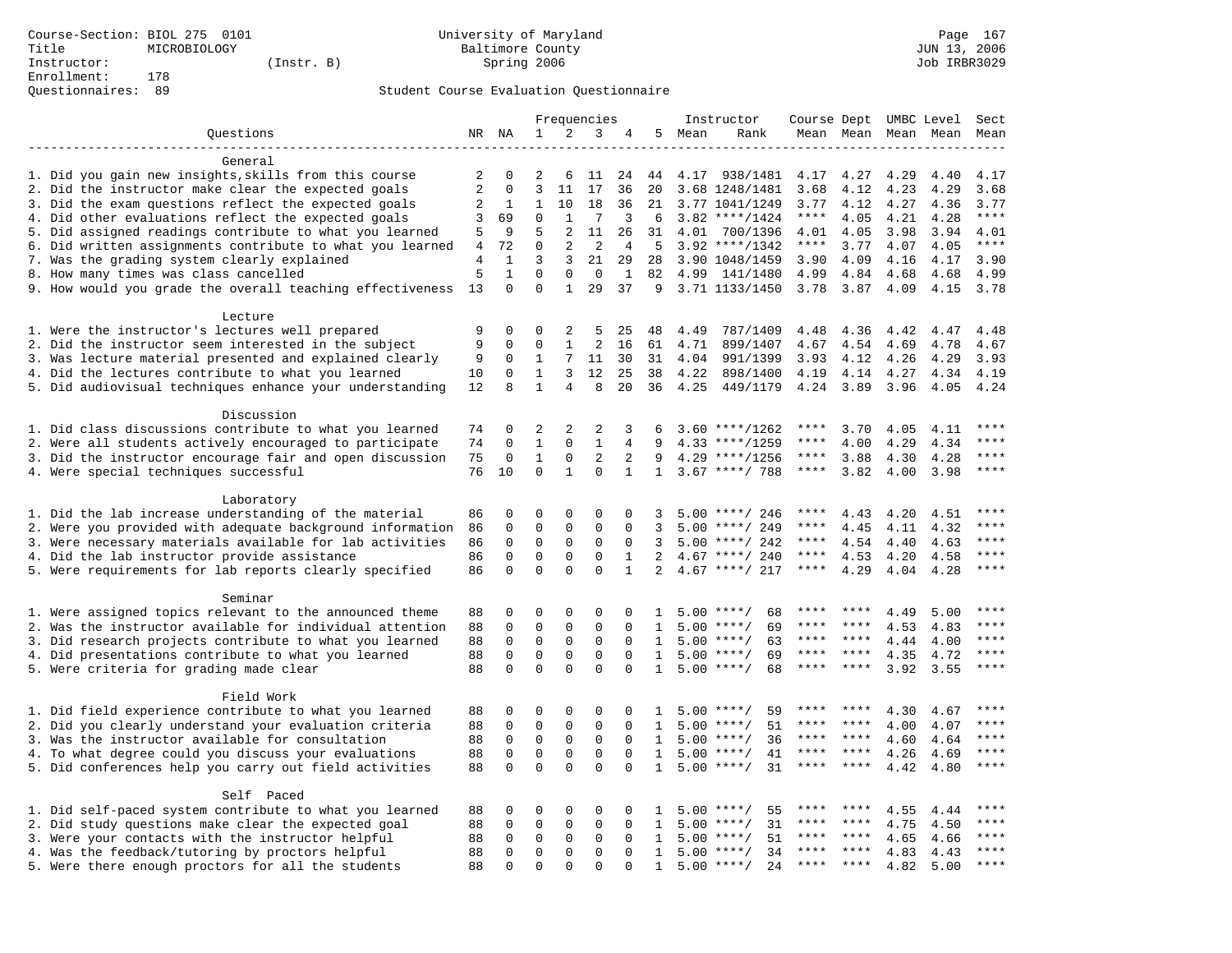| Course-Section: BIOL 275 0101 |              |           | University of Maryland                  | Page 167     |
|-------------------------------|--------------|-----------|-----------------------------------------|--------------|
| Title                         | MICROBIOLOGY |           | Baltimore County                        | JUN 13, 2006 |
| Instructor:                   |              | Instr. B) | Spring 2006                             | Job IRBR3029 |
| Enrollment:                   | 178          |           |                                         |              |
| Ouestionnaires: 89            |              |           | Student Course Evaluation Questionnaire |              |

| Credits Earned |    | Cum. GPA      |    |    | Expected Grades | Reasons             |    | Type                        |    | Majors                            |    |
|----------------|----|---------------|----|----|-----------------|---------------------|----|-----------------------------|----|-----------------------------------|----|
| $00 - 27$      | 21 | $0.00 - 0.99$ |    | Α  | 18              | Required for Majors |    | Graduate                    | 0  | Major                             | 22 |
| $28 - 55$      | 14 | $1.00 - 1.99$ |    | B  | -31             |                     |    |                             |    |                                   |    |
| $56 - 83$      | 8  | $2.00 - 2.99$ | 11 | C. | -21             | General             |    | Under-grad                  | 89 | Non-major                         | 67 |
| $84 - 150$     | 13 | $3.00 - 3.49$ | 17 | D  | 2               |                     |    |                             |    |                                   |    |
| Grad.          | 0  | $3.50 - 4.00$ | 24 | F  |                 | Electives           |    |                             |    | #### - Means there are not enough |    |
|                |    |               |    | Ρ  | 0               |                     |    | responses to be significant |    |                                   |    |
|                |    |               |    |    | $\Omega$        | Other               | 67 |                             |    |                                   |    |
|                |    |               |    |    | 4               |                     |    |                             |    |                                   |    |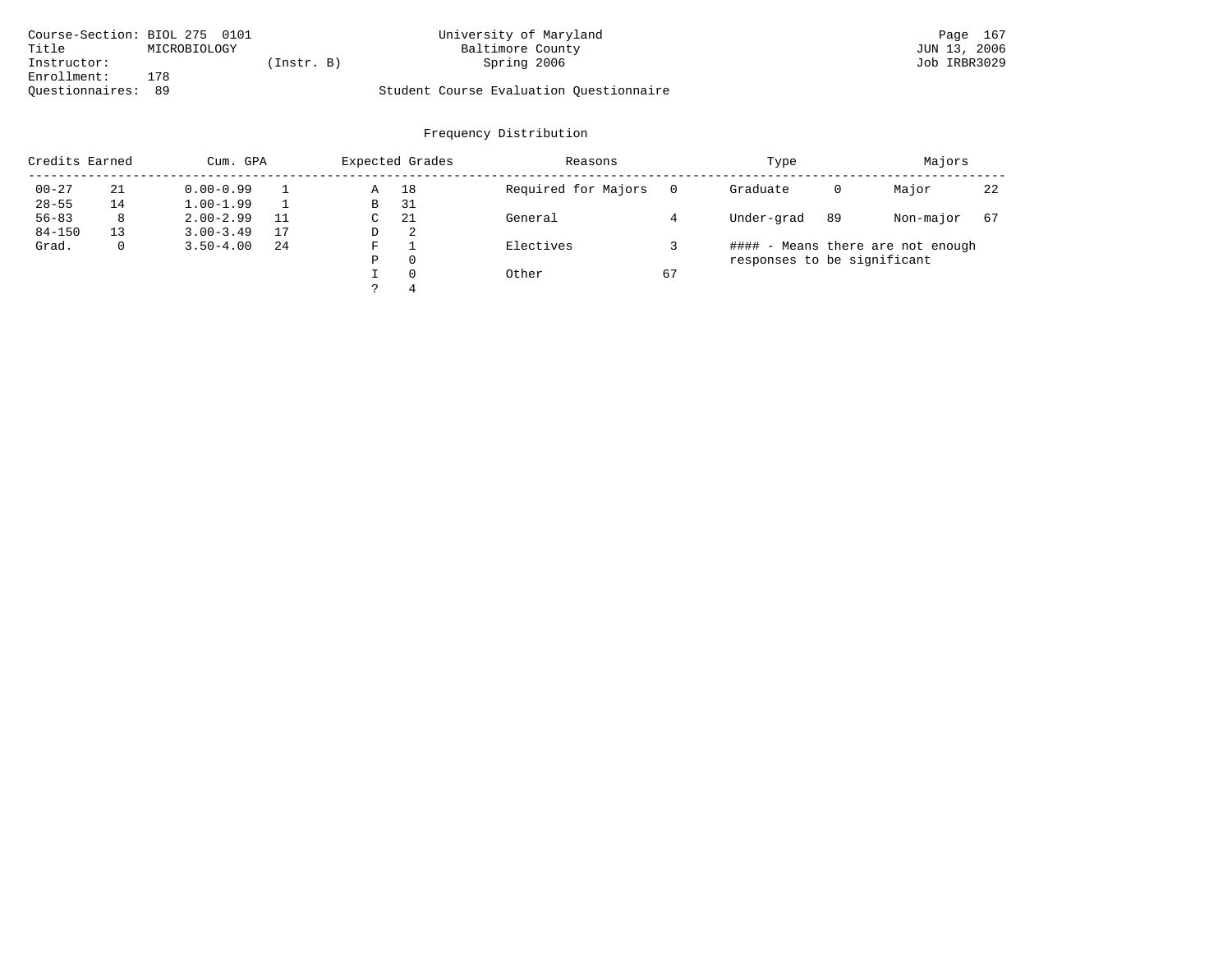## Questionnaires: 21 Student Course Evaluation Questionnaire

|                                                           |                |                |              |                | Frequencies    |          |          |      | Instructor         | Course Dept |      |                     | UMBC Level | Sect      |
|-----------------------------------------------------------|----------------|----------------|--------------|----------------|----------------|----------|----------|------|--------------------|-------------|------|---------------------|------------|-----------|
| Ouestions                                                 |                | NR NA          | $\mathbf{1}$ | $\overline{2}$ | 3              | 4        | 5        | Mean | Rank               |             |      | Mean Mean Mean Mean |            | Mean      |
|                                                           |                |                |              |                |                |          |          |      |                    |             |      |                     |            |           |
| General                                                   |                |                |              |                |                |          |          |      |                    |             |      |                     |            |           |
| 1. Did you gain new insights, skills from this course     |                | <sup>0</sup>   | O            | $\Omega$       | 3              |          | 10       | 4.35 | 729/1481           | 4.52        | 4.27 | 4.29                | 4.40       | 4.35      |
| 2. Did the instructor make clear the expected goals       | 1              | 0              | $\Omega$     | 0              | $\overline{4}$ | 9        |          | 4.15 | 917/1481           | 4.24        | 4.12 | 4.23                | 4.29       | 4.15      |
| 3. Did the exam questions reflect the expected goals      |                | $\Omega$       | $\Omega$     | $\mathbf{1}$   | $\overline{a}$ |          | 10       | 4.30 | 703/1249           | 4.38        | 4.12 | 4.27                | 4.36       | 4.30      |
| 4. Did other evaluations reflect the expected goals       |                |                | 1            | $\Omega$       | $\overline{2}$ |          | 9        | 4.21 | 784/1424           | 4.38        | 4.05 | 4.21                | 4.28       | 4.21      |
| 5. Did assigned readings contribute to what you learned   | 1              | $\overline{4}$ | 1            |                | 3              | 6        | 5        | 3.81 | 869/1396           | 4.16        | 4.05 | 3.98                | 3.94       | 3.81      |
| 6. Did written assignments contribute to what you learned | 1              | $\mathfrak{D}$ | $\Omega$     | $\overline{a}$ | 3              | 6        | 7        | 4.00 | 755/1342           | 4.11        | 3.77 | 4.07                | 4.05       | 4.00      |
| 7. Was the grading system clearly explained               | 1              | $\Omega$       | $\mathbf{1}$ | $\Omega$       | 7              | 5        | 7        |      | 3.85 1086/1459     | 3.93        | 4.09 | 4.16                | 4.17       | 3.85      |
| 8. How many times was class cancelled                     | 1              |                | $\Omega$     | $\Omega$       | $\Omega$       | $\Omega$ | 19       | 5.00 | 1/1480             | 4.82        | 4.84 | 4.68                | 4.68       | 5.00      |
| 9. How would you grade the overall teaching effectiveness | $\overline{4}$ |                | $\Omega$     | $\Omega$       | $\overline{4}$ | 9        | 3        | 3.94 | 931/1450           | 4.12        | 3.87 | 4.09                | 4.15       | 3.94      |
| Lecture                                                   |                |                |              |                |                |          |          |      |                    |             |      |                     |            |           |
| 1. Were the instructor's lectures well prepared           | 2              | 0              | 0            | $\Omega$       | 3              |          |          | 4.32 | 990/1409           | 4.54        | 4.36 | 4.42                | 4.47       | 4.32      |
| 2. Did the instructor seem interested in the subject      | $\overline{2}$ | 0              | 0            | 0              | 3              | 5        | 11       |      | 4.42 1168/1407     | 4.73        | 4.54 | 4.69                | 4.78       | 4.42      |
| 3. Was lecture material presented and explained clearly   | 1              | $\Omega$       | $\mathbf 0$  | $\overline{a}$ | 3              | 9        | 6        |      | 3.95 1049/1399     | 4.15        | 4.12 | 4.26                | 4.29       | 3.95      |
| 4. Did the lectures contribute to what you learned        | $\mathbf{1}$   | $\mathbf{1}$   | $\Omega$     | $\mathbf{1}$   | 5              | 6        |          |      | 4.00 1017/1400     | 4.29        | 4.14 | 4.27                | 4.34       | 4.00      |
| 5. Did audiovisual techniques enhance your understanding  | 3              | $\overline{2}$ | 1            | $\Omega$       | $\mathsf{R}$   |          | 5.       |      | 3.63 853/1179      | 3.96        | 3.89 | 3.96                | 4.05       | 3.63      |
|                                                           |                |                |              |                |                |          |          |      |                    |             |      |                     |            |           |
| Discussion                                                |                |                |              |                |                |          |          |      |                    |             |      |                     |            |           |
| 1. Did class discussions contribute to what you learned   | 12             | 0              | 1            |                |                |          |          |      | 3.44 1018/1262     | 3.78        | 3.70 | 4.05                | 4.11       | 3.44      |
| 2. Were all students actively encouraged to participate   | 12             | $\Omega$       | $\mathbf 0$  | $\mathbf 0$    | $\mathbf{1}$   |          | 6        | 4.56 | 548/1259           | 4.35        | 4.00 | 4.29                | 4.34       | 4.56      |
| 3. Did the instructor encourage fair and open discussion  | 13             | $\Omega$       | 0            | $\mathbf 0$    | 3              | 2        | 3        | 4.00 | 901/1256           | 3.99        | 3.88 | 4.30                | 4.28       | 4.00      |
| 4. Were special techniques successful                     | 15             | ζ              | $\Omega$     | $\Omega$       | $\Omega$       | $\Omega$ | 3        |      | $5.00$ ****/ 788   | $***$ * * * | 3.82 | 4.00                | 3.98       | ****      |
| Laboratory                                                |                |                |              |                |                |          |          |      |                    |             |      |                     |            |           |
| 1. Did the lab increase understanding of the material     | 7              | $\Omega$       | O            | $\Omega$       | $\Omega$       |          |          | 4.50 | 74/246             | 4.59        | 4.43 | 4.20                | 4.51       | 4.50      |
| 2. Were you provided with adequate background information | 7              | $\Omega$       | $\Omega$     | $\mathbf 0$    | $\mathbf{1}$   | 8        |          | 4.29 | 122/ 249           | 4.46        | 4.45 | 4.11                | 4.32       | 4.29      |
| 3. Were necessary materials available for lab activities  | 7              | $\Omega$       | $\Omega$     | $\mathbf{1}$   | $\mathbf{1}$   | 6        | 6        | 4.21 | 170/ 242           | 4.55        | 4.54 | 4.40                | 4.63       | 4.21      |
| 4. Did the lab instructor provide assistance              | 7              | 0              | $\Omega$     | 0              | $\overline{2}$ | 3        | 9        | 4.50 | 103/240            | 4.57        | 4.53 | 4.20                | 4.58       | 4.50      |
| 5. Were requirements for lab reports clearly specified    | 7              | $\Omega$       | 1            | $\Omega$       | $\overline{4}$ | 5        | 4        | 3.79 | 149/ 217           | 4.27        | 4.29 | 4.04                | 4.28       | 3.79      |
|                                                           |                |                |              |                |                |          |          |      |                    |             |      |                     |            |           |
| Seminar                                                   |                |                |              |                |                |          |          |      | ****/              | ****        |      |                     |            | ****      |
| 1. Were assigned topics relevant to the announced theme   | 20             | O              | 0            | $\Omega$       | $\Omega$       |          |          | 400  | 68                 | ****        | **** | 4.49<br>4.53        | 5.00       | ****      |
| 2. Was the instructor available for individual attention  | 20             | 0              | $\Omega$     | $\mathbf 0$    | $\mathbf 0$    | $\Omega$ | 1        |      | $5.00$ ****/<br>69 | ****        |      |                     | 4.83       | $* * * *$ |
| 3. Did research projects contribute to what you learned   | 20             |                | $\cap$       | $\cap$         | $\cap$         |          | $\Omega$ |      | 63<br>$4.00$ ****/ |             | **** | 4.44                | 4.00       |           |

| Credits Earned |   | Cum. GPA      |   | Expected Grades |          | Reasons             |    | Type                        |    | Majors                            |    |
|----------------|---|---------------|---|-----------------|----------|---------------------|----|-----------------------------|----|-----------------------------------|----|
| $00 - 27$      |   | $0.00 - 0.99$ |   | Α               |          | Required for Majors |    | Graduate                    | O  | Major                             |    |
| $28 - 55$      |   | $1.00 - 1.99$ |   | B               | 6        |                     |    |                             |    |                                   |    |
| $56 - 83$      |   | $2.00 - 2.99$ |   | C               | 2        | General             |    | Under-grad                  | 21 | Non-major                         | 16 |
| $84 - 150$     |   | $3.00 - 3.49$ | 2 | D               | 0        |                     |    |                             |    |                                   |    |
| Grad.          | 0 | $3.50 - 4.00$ | 4 | F               | $\Omega$ | Electives           |    |                             |    | #### - Means there are not enough |    |
|                |   |               |   | Ρ               | 0        |                     |    | responses to be significant |    |                                   |    |
|                |   |               |   |                 | $\Omega$ | Other               | ᆂᆂ |                             |    |                                   |    |
|                |   |               |   |                 |          |                     |    |                             |    |                                   |    |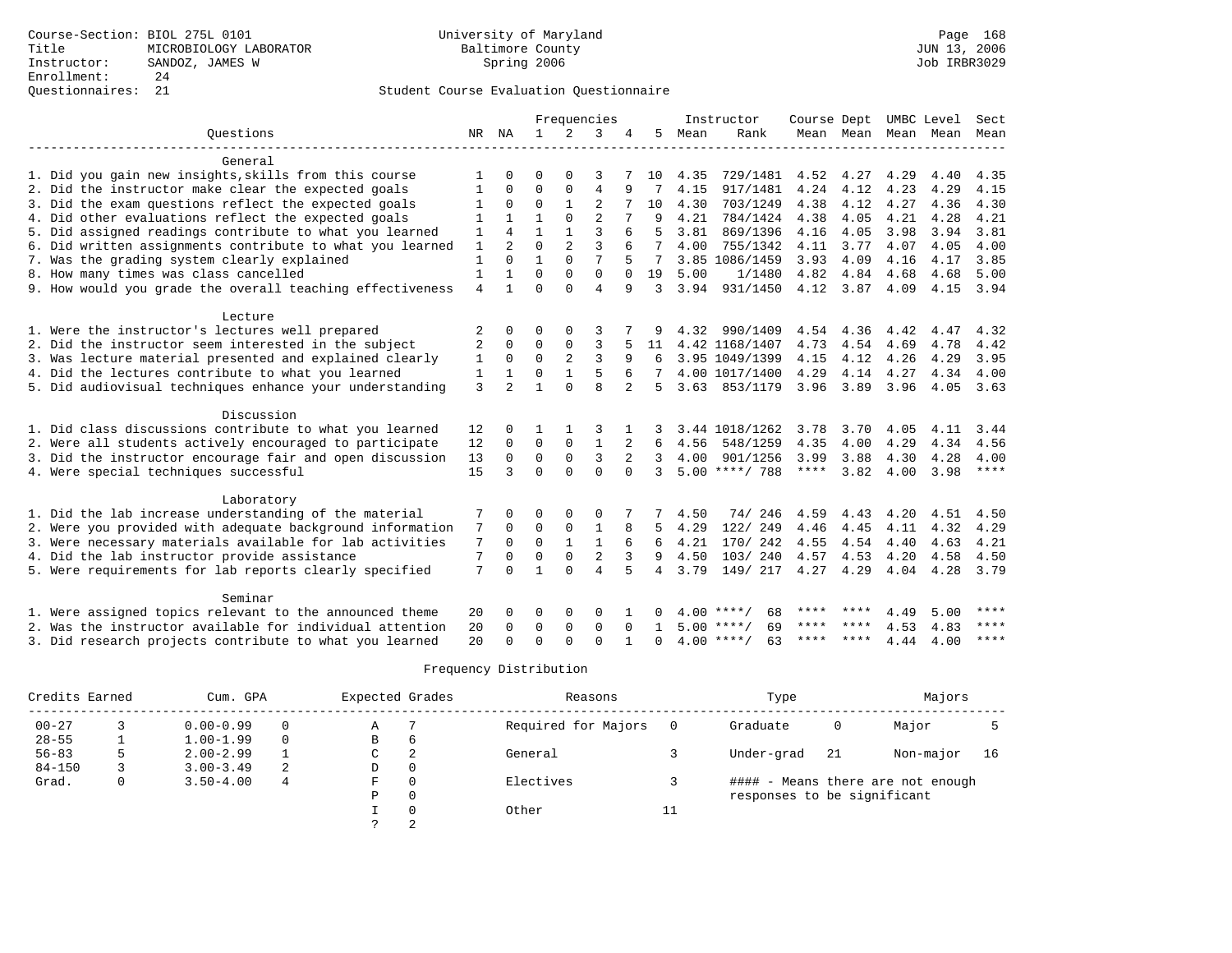|                                                           |                |                |             |                | Frequencies    |              |                |      | Instructor         | Course Dept UMBC Level |           |      |           | Sect  |
|-----------------------------------------------------------|----------------|----------------|-------------|----------------|----------------|--------------|----------------|------|--------------------|------------------------|-----------|------|-----------|-------|
| Questions                                                 |                | NR NA          | 1           | 2              | 3              | 4            | 5              | Mean | Rank               |                        | Mean Mean |      | Mean Mean | Mean  |
|                                                           |                |                |             |                |                |              |                |      |                    |                        |           |      |           |       |
| General                                                   |                |                |             |                |                |              |                |      |                    |                        |           |      |           |       |
| 1. Did you gain new insights, skills from this course     | 0              | $\Omega$       | $\Omega$    | 0              | 2              |              | 13             | 4.50 | 549/1481           | 4.52                   | 4.27      | 4.29 | 4.40      | 4.50  |
| 2. Did the instructor make clear the expected goals       | 0              | $\mathbf 0$    | $\mathbf 0$ | $\mathbf{1}$   | $\overline{2}$ | 8            | 11             | 4.32 | 758/1481           | 4.24                   | 4.12      | 4.23 | 4.29      | 4.32  |
| 3. Did the exam questions reflect the expected goals      | $\Omega$       | $\mathbf 0$    | $\Omega$    | $\Omega$       | 3              | 8            | 11             | 4.36 | 655/1249           | 4.38                   | 4.12      | 4.27 | 4.36      | 4.36  |
| 4. Did other evaluations reflect the expected goals       | $\mathbf 0$    | 1              | $\mathbf 0$ | $\mathbf{0}$   | 2              | 7            | 12             | 4.48 | 473/1424           | 4.38                   | 4.05      | 4.21 | 4.28      | 4.48  |
| 5. Did assigned readings contribute to what you learned   | 1              | 3              | $\Omega$    | 2              | 1              | 10           | 5              | 4.00 | 707/1396           | 4.16                   | 4.05      | 3.98 | 3.94      | 4.00  |
| 6. Did written assignments contribute to what you learned | $\mathbf 0$    | $\overline{c}$ | $\mathbf 0$ | $\mathbf{1}$   | $\overline{2}$ | 11           | 6              | 4.10 | 695/1342           | 4.11                   | 3.77      | 4.07 | 4.05      | 4.10  |
| 7. Was the grading system clearly explained               | $\mathbf{0}$   | $\Omega$       | $\Omega$    | $\mathbf{1}$   | 10             | 6            | 5              |      | 3.68 1192/1459     | 3.93                   | 4.09      | 4.16 | 4.17      | 3.68  |
| 8. How many times was class cancelled                     | $\mathbf 0$    | $\mathbf{0}$   | $\mathbf 0$ | $\mathbf 0$    | $\mathbf 0$    | 1            | 21             | 4.95 | 351/1480           | 4.82                   | 4.84      | 4.68 | 4.68      | 4.95  |
| 9. How would you grade the overall teaching effectiveness | 3              | 0              | $\Omega$    | $\Omega$       | $\overline{4}$ | 11           | $\overline{4}$ | 4.00 | 836/1450           | 4.12                   | 3.87      | 4.09 | 4.15      | 4.00  |
| Lecture                                                   |                |                |             |                |                |              |                |      |                    |                        |           |      |           |       |
| 1. Were the instructor's lectures well prepared           | $\mathbf 0$    | $\mathbf 0$    | 0           | 0              | 1              | 9            | 12             | 4.50 | 762/1409           | 4.54                   | 4.36      | 4.42 | 4.47      | 4.50  |
| 2. Did the instructor seem interested in the subject      | 0              | $\mathbf 0$    | $\mathbf 0$ | 0              | $1\,$          | 1            | 20             | 4.86 | 591/1407           | 4.73                   | 4.54      | 4.69 | 4.78      | 4.86  |
| 3. Was lecture material presented and explained clearly   | $\mathbf{0}$   | $\mathbf 0$    | $\mathbf 0$ | $\mathbf{1}$   | 3              | 12           | 6              | 4.05 | 987/1399           | 4.15                   | 4.12      | 4.26 | 4.29      | 4.05  |
| 4. Did the lectures contribute to what you learned        | $\mathbf 0$    | $\mathbf 0$    | $\mathbf 0$ | $\mathbf{1}$   | 2              | 8            | 11             | 4.32 | 816/1400           | 4.29                   | 4.14      | 4.27 | 4.34      | 4.32  |
| 5. Did audiovisual techniques enhance your understanding  | $\mathbf{0}$   | 4              | $\Omega$    | $\overline{4}$ | 3              | 5            | 6              | 3.72 | 813/1179           | 3.96                   | 3.89      | 3.96 | 4.05      | 3.72  |
|                                                           |                |                |             |                |                |              |                |      |                    |                        |           |      |           |       |
| Discussion                                                |                |                |             |                |                |              |                |      |                    |                        |           |      |           |       |
| 1. Did class discussions contribute to what you learned   | 14             | 0              | 0           | 1              | 2              | 3            | 2              | 3.75 | 887/1262           | 3.78                   | 3.70      | 4.05 | 4.11      | 3.75  |
| 2. Were all students actively encouraged to participate   | 14             | $\Omega$       | $\Omega$    | $\Omega$       | 1              | 3            | 4              | 4.38 | 701/1259           | 4.35                   | 4.00      | 4.29 | 4.34      | 4.38  |
| 3. Did the instructor encourage fair and open discussion  | 14             | $\mathbf 0$    | $\Omega$    | $\Omega$       | $\Omega$       | 3            | $5^{\circ}$    | 4.63 | 496/1256           | 3.99                   | 3.88      | 4.30 | 4.28      | 4.63  |
| 4. Were special techniques successful                     | 14             | 3              | $\Omega$    | $\Omega$       | $\mathbf{0}$   | 4            | $\mathbf{1}$   |      | 4.20 ****/ 788     | ****                   | 3.82      | 4.00 | 3.98      | $***$ |
| Laboratory                                                |                |                |             |                |                |              |                |      |                    |                        |           |      |           |       |
| 1. Did the lab increase understanding of the material     | 4              | $\mathbf 0$    | 0           | 0              | 2              | 9            | 7              | 4.28 | 127/ 246           | 4.59                   | 4.43      | 4.20 | 4.51      | 4.28  |
| 2. Were you provided with adequate background information | 4              | $\mathbf 0$    | $\mathbf 0$ | $\mathbf 0$    | 2              | 4            | 12             | 4.56 | 69/ 249            | 4.46                   | 4.45      | 4.11 | 4.32      | 4.56  |
| 3. Were necessary materials available for lab activities  | $\overline{4}$ | $\mathbf 0$    | 0           | 0              | $\mathbf{1}$   | 5            | 12             | 4.61 | 96/242             | 4.55                   | 4.54      | 4.40 | 4.63      | 4.61  |
| 4. Did the lab instructor provide assistance              | $\overline{4}$ | $\mathbf 0$    | $\mathbf 0$ | $\mathbf{0}$   | $\mathbf{1}$   | 5            | 12             | 4.61 | 89/ 240            | 4.57                   | 4.53      | 4.20 | 4.58      | 4.61  |
| 5. Were requirements for lab reports clearly specified    | $\overline{4}$ | $\mathbf{0}$   | $\mathbf 0$ | $\Omega$       | 3              | 7            | 8              | 4.28 | 103/ 217           | 4.27                   | 4.29      | 4.04 | 4.28      | 4.28  |
|                                                           |                |                |             |                |                |              |                |      |                    |                        |           |      |           |       |
| Seminar                                                   |                |                |             |                |                |              |                |      |                    |                        |           |      |           |       |
| 1. Were assigned topics relevant to the announced theme   | 20             | 1              | $\mathbf 0$ | $\mathbf{0}$   | $\Omega$       | 1            | $\Omega$       | 4.00 | $***/$<br>68       | ****                   | ****      | 4.49 | 5.00      | ****  |
| 2. Was the instructor available for individual attention  | 20             | $\mathbf 0$    | 0           | $\mathsf 0$    | $\mathbf 0$    | 1            | 1              | 4.50 | 69<br>$***$ /      | ****                   |           | 4.53 | 4.83      | ****  |
| 3. Did research projects contribute to what you learned   | 20             | $\mathbf 0$    | $\mathbf 0$ | $\mathsf 0$    | $\mathbf{1}$   | $\mathbf 0$  | 1              | 4.00 | $***$ /<br>63      | $***$ * *              | ****      | 4.44 | 4.00      | ****  |
| 4. Did presentations contribute to what you learned       | 20             | $\mathsf 0$    | $\mathbf 0$ | $\mathsf 0$    | $\mathbf 0$    | $\mathbf{1}$ | $\mathbf{1}$   |      | $4.50$ ****/<br>69 | $***$ * * *            | $***$ *   | 4.35 | 4.72      | $***$ |
| 5. Were criteria for grading made clear                   | 20             | $\Omega$       | $\Omega$    | $\Omega$       | $\Omega$       | $\Omega$     | $\overline{2}$ |      | $5.00$ ****/<br>68 | ****                   | $***$ *   | 3.92 | 3.55      | $***$ |
| Field Work                                                |                |                |             |                |                |              |                |      |                    |                        |           |      |           |       |
| 1. Did field experience contribute to what you learned    | 20             | $\mathbf 0$    | 0           | $\mathbf 0$    | 1              | 1            | 0              | 3.50 | $***$ /<br>59      | ****                   | ****      | 4.30 | 4.67      | ****  |
| 2. Did you clearly understand your evaluation criteria    | 20             | $\mathbf 0$    | $\mathbf 0$ | $\mathbf{0}$   | $\mathbf{1}$   | $\Omega$     | $\mathbf{1}$   | 4.00 | $***/$<br>51       | ****                   | ****      | 4.00 | 4.07      | $***$ |
| 3. Was the instructor available for consultation          | 20             | $\mathbf{1}$   | $\mathbf 0$ | $\mathbf 0$    | $\mathbf{1}$   | $\mathbf 0$  | $\Omega$       | 3.00 | $***/$<br>36       | ****                   | $***$ *   | 4.60 | 4.64      | ****  |
| 4. To what degree could you discuss your evaluations      | 20             | $\mathbf{1}$   | $\Omega$    | $\Omega$       | $\mathbf{1}$   | $\Omega$     | $\Omega$       | 3.00 | 41<br>$***/$       | $***$ * *              | $***$ *   | 4.26 | 4.69      | $***$ |
|                                                           |                |                |             |                |                |              |                |      |                    |                        |           |      |           |       |
| Self Paced                                                |                |                |             |                |                |              |                |      |                    |                        |           |      |           |       |
| 1. Did self-paced system contribute to what you learned   | 21             | 0              | 0           | $\mathbf 0$    | 0              | 0            | 1              | 5.00 | 55<br>$***$ /      | ****                   |           | 4.55 | 4.44      | ****  |
| 2. Did study questions make clear the expected goal       | 21             | $\Omega$       | $\mathbf 0$ | $\mathbf 0$    | $\mathbf 0$    | $\mathbf{1}$ | $\Omega$       | 4.00 | $***/$<br>31       | ****                   | ****      | 4.75 | 4.50      | ****  |
| 3. Were your contacts with the instructor helpful         | 21             | $\mathbf 0$    | $\mathbf 0$ | $\mathbf{0}$   | $\mathbf{1}$   | $\Omega$     | $\Omega$       | 3.00 | 51<br>$***$ /      | ****                   | ****      | 4.65 | 4.66      | ****  |
| 4. Was the feedback/tutoring by proctors helpful          | 21             | $\mathbf 0$    | 0           | $\mathbf 0$    | $\mathbf 0$    | $\mathbf{1}$ | $\Omega$       | 4.00 | 34<br>$***/$       | ***                    | ****      | 4.83 | 4.43      | ****  |
| 5. Were there enough proctors for all the students        | 21             | $\Omega$       | 1           | $\mathbf 0$    | $\mathbf 0$    | $\Omega$     | 0              |      | $1.00$ ****/<br>24 | ****                   | ****      | 4.82 | 5.00      | $***$ |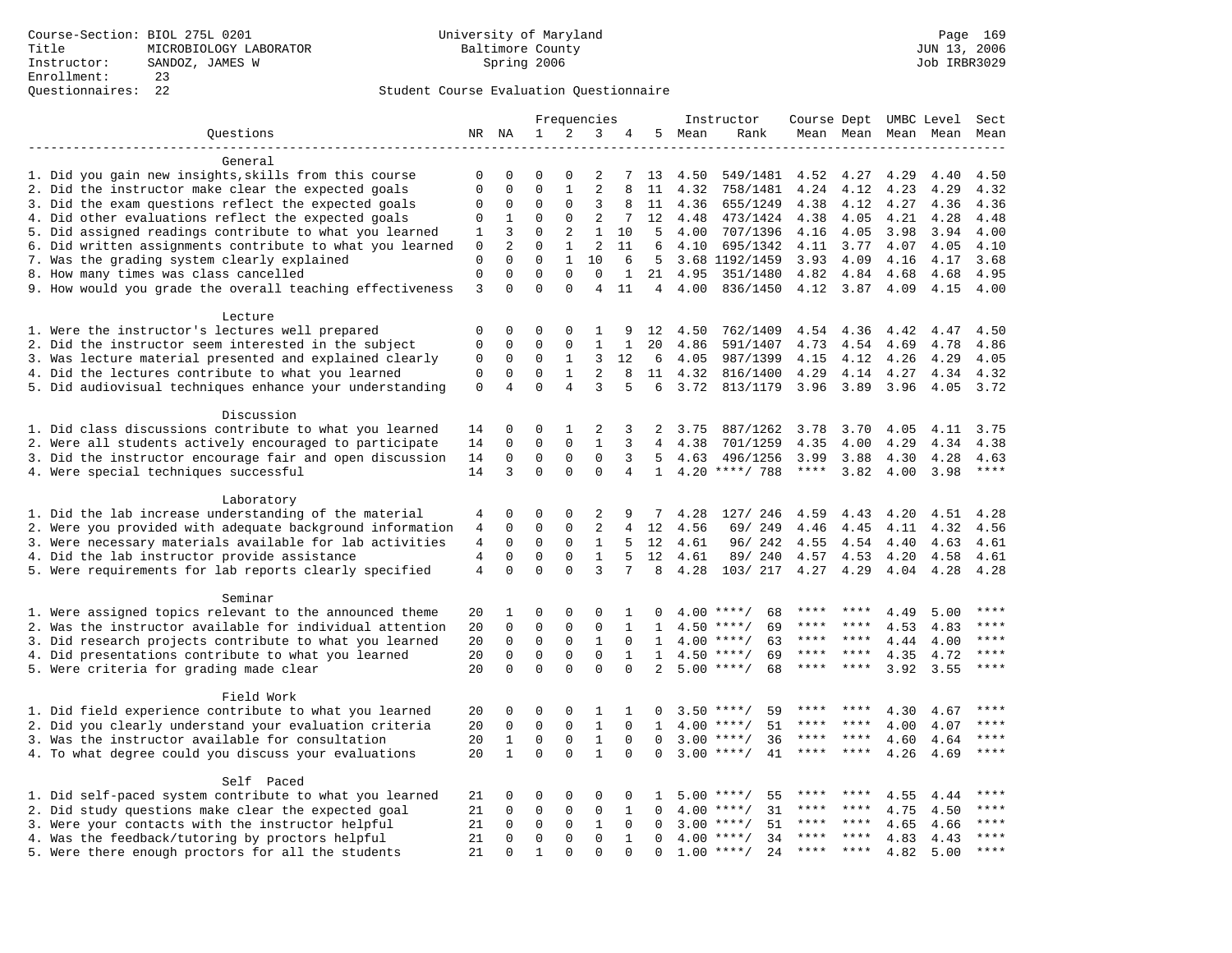|                    | Course-Section: BIOL 275L 0201 | University of Maryland                  | Page 169     |
|--------------------|--------------------------------|-----------------------------------------|--------------|
| Title              | MICROBIOLOGY LABORATOR         | Baltimore County                        | JUN 13, 2006 |
| Instructor:        | SANDOZ, JAMES W                | Spring 2006                             | Job IRBR3029 |
| Enrollment:        | 23                             |                                         |              |
| Ouestionnaires: 22 |                                | Student Course Evaluation Questionnaire |              |

| Credits Earned |              | Cum. GPA      |   | Expected Grades |          | Reasons             |    | Type                        |    | Majors                            |    |
|----------------|--------------|---------------|---|-----------------|----------|---------------------|----|-----------------------------|----|-----------------------------------|----|
| $00 - 27$      |              | $0.00 - 0.99$ |   | Α               | 6        | Required for Majors |    | Graduate                    | 0  | Major                             |    |
| $28 - 55$      |              | $1.00 - 1.99$ |   | В               | 11       |                     |    |                             |    |                                   |    |
| $56 - 83$      |              | $2.00 - 2.99$ | 4 | C               |          | General             |    | Under-grad                  | 22 | Non-major                         | 16 |
| $84 - 150$     | 2            | $3.00 - 3.49$ | 6 | D               | $\Omega$ |                     |    |                             |    |                                   |    |
| Grad.          | $\mathbf{0}$ | $3.50 - 4.00$ |   | F               | $\Omega$ | Electives           |    |                             |    | #### - Means there are not enough |    |
|                |              |               |   | Ρ               | $\Omega$ |                     |    | responses to be significant |    |                                   |    |
|                |              |               |   |                 | $\Omega$ | Other               | 20 |                             |    |                                   |    |
|                |              |               |   |                 | 2        |                     |    |                             |    |                                   |    |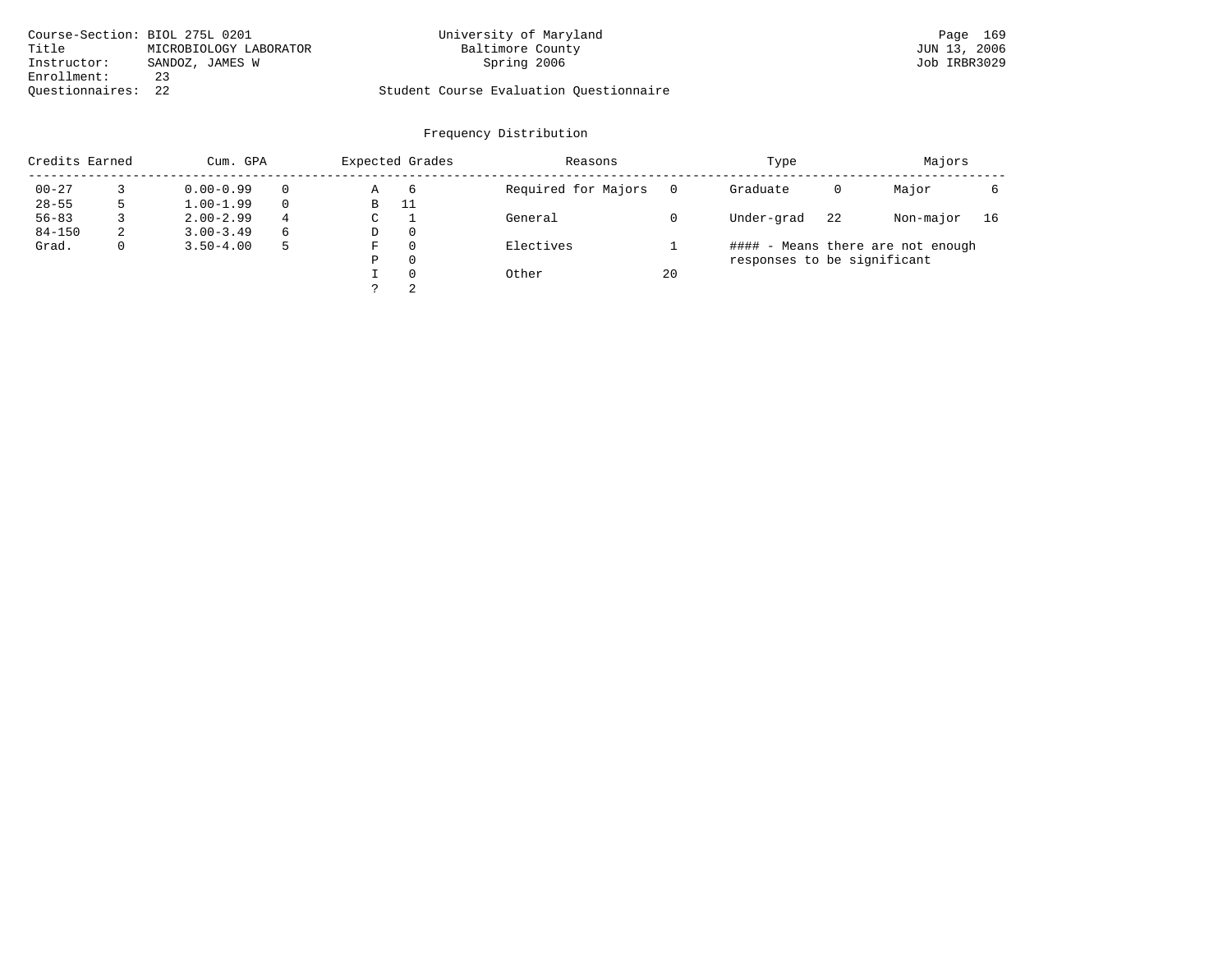## Questionnaires: 21 Student Course Evaluation Questionnaire

|                                                           |                |                |              | Frequencies  |                |                |              |      | Instructor       | Course Dept |      |                     | UMBC Level | Sect |
|-----------------------------------------------------------|----------------|----------------|--------------|--------------|----------------|----------------|--------------|------|------------------|-------------|------|---------------------|------------|------|
| Ouestions                                                 | NR             | ΝA             | $\mathbf{1}$ | 2            | 3              |                | 5            | Mean | Rank             |             |      | Mean Mean Mean Mean |            | Mean |
| General                                                   |                |                |              |              |                |                |              |      |                  |             |      |                     |            |      |
| 1. Did you gain new insights, skills from this course     | $\Omega$       | O              | O            | $\Omega$     | 0              | 10             | 11           | 4.52 | 531/1481         | 4.52        | 4.27 | 4.29                | 4.40       | 4.52 |
| 2. Did the instructor make clear the expected goals       | 0              | 0              | 0            | $\mathbf 0$  | $\overline{4}$ | 8              | 9            | 4.24 | 843/1481         | 4.24        | 4.12 | 4.23                | 4.29       | 4.24 |
| 3. Did the exam questions reflect the expected goals      | $\Omega$       | $\Omega$       | $\Omega$     | $\Omega$     | $\mathbf 0$    |                | 13           | 4.62 | 393/1249         | 4.38        | 4.12 | 4.27                | 4.36       | 4.62 |
| 4. Did other evaluations reflect the expected goals       | O              | $\Omega$       | $\Omega$     | $\Omega$     | $\Omega$       |                | 14           | 4.67 | 287/1424         | 4.38        | 4.05 | 4.21                | 4.28       | 4.67 |
| 5. Did assigned readings contribute to what you learned   |                | 4              |              | $\Omega$     | $\overline{a}$ |                | 10           | 4.31 | 451/1396         | 4.16        | 4.05 | 3.98                | 3.94       | 4.31 |
| 6. Did written assignments contribute to what you learned | 1              | $\mathfrak{D}$ | $\Omega$     | $\Omega$     | $\mathbf{1}$   | 11             |              | 4.28 | 527/1342         | 4.11        | 3.77 | 4.07                | 4.05       | 4.28 |
| 7. Was the grading system clearly explained               | $\mathbf{1}$   | $\Omega$       | $\mathbf{1}$ | 1            | 2              | 10             | 6            |      | 3.95 1004/1459   | 3.93        | 4.09 | 4.16                | 4.17       | 3.95 |
| 8. How many times was class cancelled                     | 1              | $\Omega$       | $\Omega$     | $\Omega$     | $\Omega$       | 14             | 6            |      | 4.30 1178/1480   | 4.82        | 4.84 | 4.68                | 4.68       | 4.30 |
| 9. How would you grade the overall teaching effectiveness | $\overline{4}$ | $\Omega$       | $\Omega$     | $\mathbf{1}$ | 3              | 5              | 8            | 4.18 | 712/1450         | 4.12        | 3.87 | 4.09                | 4.15       | 4.18 |
| Lecture                                                   |                |                |              |              |                |                |              |      |                  |             |      |                     |            |      |
| 1. Were the instructor's lectures well prepared           | 0              | $\Omega$       | U            |              |                |                |              | 4.76 | 400/1409         | 4.54        | 4.36 | 4.42                | 4.47       | 4.76 |
| 2. Did the instructor seem interested in the subject      | 0              | 0              | 0            | $\mathbf 0$  | 1              |                | 17           | 4.76 | 804/1407         | 4.73        | 4.54 | 4.69                | 4.78       | 4.76 |
| 3. Was lecture material presented and explained clearly   | 1              | $\Omega$       | $\Omega$     | $\Omega$     | 4              |                | 10           | 4.30 | 783/1399         | 4.15        | 4.12 | 4.26                | 4.29       | 4.30 |
| 4. Did the lectures contribute to what you learned        | 0              | 0              | $\Omega$     | 1            | $\Omega$       | 11             | 9            | 4.33 | 791/1400         | 4.29        | 4.14 | 4.27                | 4.34       | 4.33 |
| 5. Did audiovisual techniques enhance your understanding  | $\mathbf 0$    | 8              | $\Omega$     | $\mathbf{1}$ | ς              | $\overline{4}$ | 5            | 4.00 | 590/1179         | 3.96        | 3.89 | 3.96                | 4.05       | 4.00 |
| Discussion                                                |                |                |              |              |                |                |              |      |                  |             |      |                     |            |      |
| 1. Did class discussions contribute to what you learned   | 15             |                |              |              |                |                |              | 3.67 | 931/1262         | 3.78        | 3.70 | 4.05                | 4.11       | 3.67 |
| 2. Were all students actively encouraged to participate   | 15             | $\Omega$       | $\Omega$     | $\mathbf{1}$ | $\mathbf{1}$   | 1              | 3            | 4.00 | 895/1259         | 4.35        | 4.00 | 4.29                | 4.34       | 4.00 |
| 3. Did the instructor encourage fair and open discussion  | 15             | $\Omega$       | $\Omega$     | $\mathbf 1$  | 1              |                | 3            | 4.00 | 901/1256         | 3.99        | 3.88 | 4.30                | 4.28       | 4.00 |
| 4. Were special techniques successful                     | 15             | ζ              | $\mathbf{1}$ | 1            | $\Omega$       | $\cap$         | $\mathbf{1}$ |      | $2.67$ ****/ 788 | ****        | 3.82 | 4.00                | 3.98       | **** |
| Laboratory                                                |                |                |              |              |                |                |              |      |                  |             |      |                     |            |      |
| 1. Did the lab increase understanding of the material     | 4              | 0              | 0            | 0            |                |                | 13           | 4.71 | 246<br>53/       | 4.59        | 4.43 | 4.20                | 4.51       | 4.71 |
| 2. Were you provided with adequate background information | 4              | $\Omega$       | 0            | $\mathbf 0$  | 2              | 6              | 9            | 4.41 | 99/ 249          | 4.46        | 4.45 | 4.11                | 4.32       | 4.41 |
| 3. Were necessary materials available for lab activities  | 5              | $\Omega$       | $\Omega$     | $\Omega$     | $\mathbf{1}$   |                | 13           | 4.75 | 63/ 242          | 4.55        | 4.54 | 4.40                | 4.63       | 4.75 |
| 4. Did the lab instructor provide assistance              | 4              | $\Omega$       | $\Omega$     | $\Omega$     | $\Omega$       |                | 12           | 4.71 | 76/240           | 4.57        | 4.53 | 4.20                | 4.58       | 4.71 |
| 5. Were requirements for lab reports clearly specified    | $\overline{4}$ | $\Omega$       | $\cap$       | $\cap$       |                |                | 11           | 4.59 | 58/ 217          | 4.27        | 4.29 | 4.04                | 4.28       | 4.59 |

| Credits Earned |   | Cum. GPA      |          | Expected Grades |    | Reasons             |    | Type                        |     | Majors                            |    |
|----------------|---|---------------|----------|-----------------|----|---------------------|----|-----------------------------|-----|-----------------------------------|----|
| $00 - 27$      |   | $0.00 - 0.99$ | $\Omega$ | Α               | -8 | Required for Majors |    | Graduate                    | 0   | Major                             |    |
| $28 - 55$      |   | $1.00 - 1.99$ | $\Omega$ | В               | 8  |                     |    |                             |     |                                   |    |
| $56 - 83$      |   | $2.00 - 2.99$ |          | C               |    | General             |    | Under-grad                  | -21 | Non-major                         | 17 |
| $84 - 150$     | 0 | $3.00 - 3.49$ | 8        | D               |    |                     |    |                             |     |                                   |    |
| Grad.          | 0 | $3.50 - 4.00$ | 4        | F               |    | Electives           |    |                             |     | #### - Means there are not enough |    |
|                |   |               |          | P               |    |                     |    | responses to be significant |     |                                   |    |
|                |   |               |          |                 |    | Other               | 19 |                             |     |                                   |    |
|                |   |               |          |                 |    |                     |    |                             |     |                                   |    |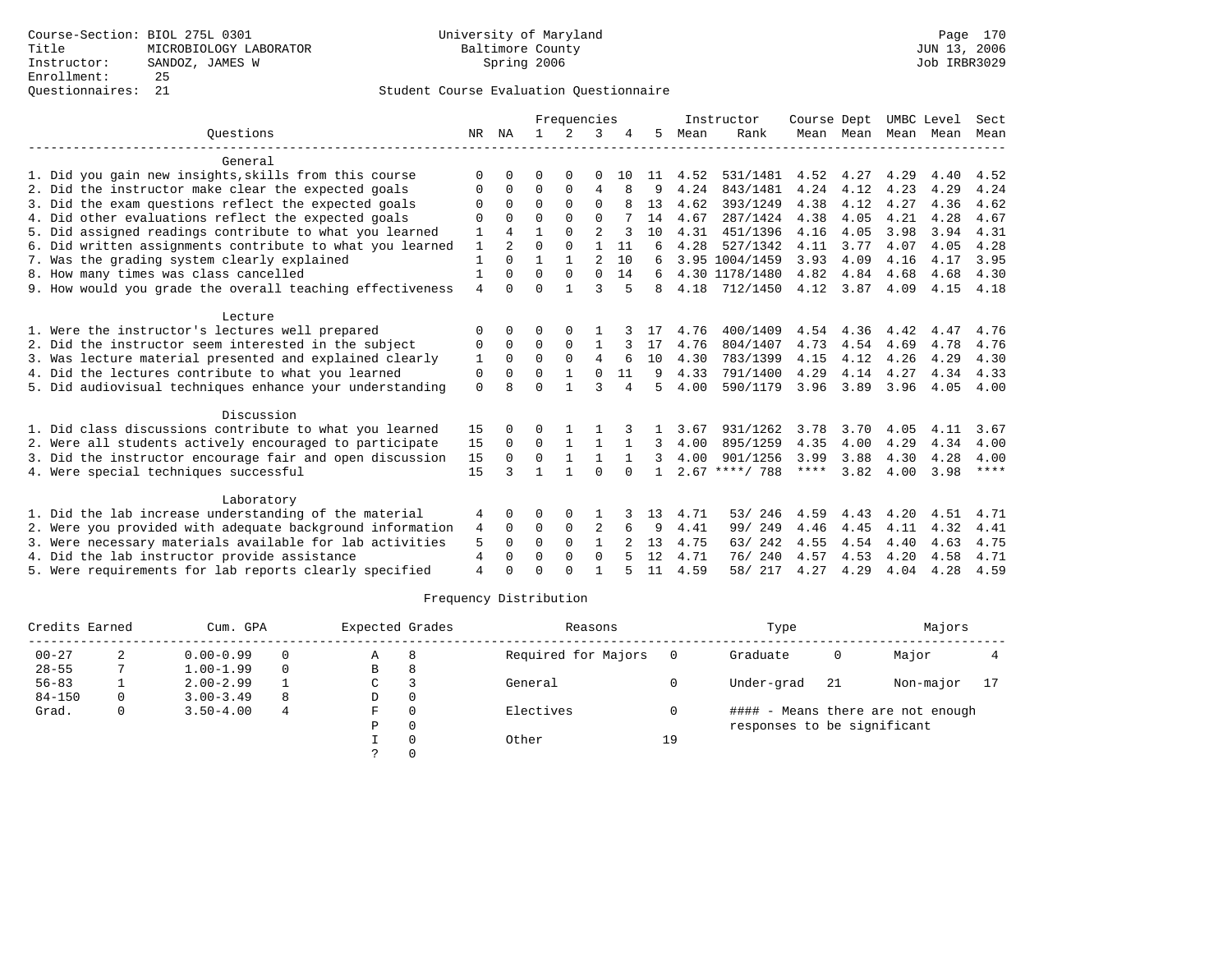|                                                           |                               |                         |                          |                             | Frequencies             |                  |              |              | Instructor         | Course Dept UMBC Level |                 |              |              | Sect          |
|-----------------------------------------------------------|-------------------------------|-------------------------|--------------------------|-----------------------------|-------------------------|------------------|--------------|--------------|--------------------|------------------------|-----------------|--------------|--------------|---------------|
| Questions                                                 |                               | NR NA                   | $\mathbf{1}$             | 2                           | 3                       | 4                | 5            | Mean         | Rank               |                        | Mean Mean       |              | Mean Mean    | Mean          |
|                                                           |                               |                         |                          |                             |                         |                  |              |              |                    |                        |                 |              |              |               |
| General                                                   |                               |                         |                          |                             |                         |                  |              |              |                    |                        |                 |              |              |               |
| 1. Did you gain new insights, skills from this course     | 0                             | 0                       | 1                        | O                           | 2                       | 5                | 13           | 4.38         | 698/1481           | 4.52                   | 4.27            | 4.29         | 4.40         | 4.38          |
| 2. Did the instructor make clear the expected goals       | $\mathbf{0}$                  | $\mathbf 0$             | $\mathbf 0$              | $\mathbf{0}$                | $\overline{3}$          | 7                | 11           | 4.38         | 682/1481           | 4.24                   | 4.12            | 4.23         | 4.29         | 4.38          |
| 3. Did the exam questions reflect the expected goals      | 0                             | $\mathbf 0$             | 1                        | 1                           | $\Omega$                | 4                | 15           | 4.48         | 535/1249           | 4.38                   | 4.12            | 4.27         | 4.36         | 4.48          |
| 4. Did other evaluations reflect the expected goals       | 1                             | $\mathbf 0$             | $\mathbf{1}$             | $\mathbf{1}$                | $\mathbf{1}$            | 6                | 11           | 4.25         | 740/1424           | 4.38                   | 4.05            | 4.21         | 4.28         | 4.25          |
| 5. Did assigned readings contribute to what you learned   | $\mathbf{0}$                  | 1                       | $\mathbf{1}$             | $\overline{2}$              | $\overline{2}$          | 3                | 12           | 4.15         | 594/1396           | 4.16                   | 4.05            | 3.98         | 3.94         | 4.15          |
| 6. Did written assignments contribute to what you learned | $\mathbf{0}$                  | $\mathbf{1}$            | $\mathbf{1}$<br>$\Omega$ | $\mathbf 0$                 | 3                       | 8                | 8            | 4.10         | 695/1342           | 4.11                   | 3.77            | 4.07         | 4.05         | 4.10          |
| 7. Was the grading system clearly explained               | $\Omega$                      | $\Omega$<br>$\mathbf 0$ | $\mathbf 0$              | $\mathbf{1}$<br>$\mathbf 0$ | 5<br>$\mathbf 0$        | 6                | 9            | 4.10         | 914/1459           | 3.93                   | 4.09            | 4.16         | 4.17         | 4.10          |
| 8. How many times was class cancelled                     | $\mathbf 0$<br>$\overline{2}$ | $\Omega$                | $\Omega$                 | $\Omega$                    | 6                       | $\mathbf 0$<br>5 | 21<br>8      | 5.00<br>4.11 | 1/1480<br>781/1450 | 4.82<br>4.12           | 4.84            | 4.68<br>4.09 | 4.68<br>4.15 | 5.00          |
| 9. How would you grade the overall teaching effectiveness |                               |                         |                          |                             |                         |                  |              |              |                    |                        | 3.87            |              |              | 4.11          |
| Lecture                                                   |                               |                         |                          |                             |                         |                  |              |              |                    |                        |                 |              |              |               |
| 1. Were the instructor's lectures well prepared           | 1                             | $\mathbf 0$             | 0                        | 1                           | 1                       | 5                | 13           | 4.50         | 762/1409           | 4.54                   | 4.36            | 4.42         | 4.47         | 4.50          |
| 2. Did the instructor seem interested in the subject      | 1                             | $\mathbf 0$             | $\mathbf 0$              | $\mathbf{0}$                | $\mathbf{1}$            | $\mathbf{1}$     | 18           | 4.85         | 614/1407           | 4.73                   | 4.54            | 4.69         | 4.78         | 4.85          |
| 3. Was lecture material presented and explained clearly   | 1                             | $\mathbf 0$             | $\mathbf 0$              | $\mathbf{1}$                | 3                       | 3                | 13           | 4.40         | 683/1399           | 4.15                   | 4.12            | 4.26         | 4.29         | 4.40          |
| 4. Did the lectures contribute to what you learned        | 1                             | $\Omega$                | $\Omega$                 | $\overline{2}$              | $\mathbf{1}$            | 5                | 12           | 4.35         | 766/1400           | 4.29                   | 4.14            | 4.27         | 4.34         | 4.35          |
| 5. Did audiovisual techniques enhance your understanding  | $\mathbf{1}$                  | $\mathbf{1}$            | $\mathbf{1}$             | $\Omega$                    | 3                       | 6                | 9            | 4.16         | 518/1179           | 3.96                   | 3.89            | 3.96         | 4.05         | 4.16          |
|                                                           |                               |                         |                          |                             |                         |                  |              |              |                    |                        |                 |              |              |               |
| Discussion                                                |                               |                         |                          |                             |                         |                  |              |              |                    |                        |                 |              |              |               |
| 1. Did class discussions contribute to what you learned   | 13                            | 0                       | 1                        | 0                           | 3                       | 1                | 3            | 3.63         | 949/1262           | 3.78                   | 3.70            | 4.05         | 4.11         | 3.63          |
| 2. Were all students actively encouraged to participate   | 13                            | $\mathbf 0$             | $\mathbf{1}$             | $\mathbf 0$                 | $\mathbf{1}$            | 2                | 4            | 4.00         | 895/1259           | 4.35                   | 4.00            | 4.29         | 4.34         | 4.00          |
| 3. Did the instructor encourage fair and open discussion  | 13                            | $\mathbf 0$             | 2                        | 0                           | $\mathbf{1}$            | 2                | 3            |              | 3.50 1106/1256     | 3.99                   | 3.88            | 4.30         | 4.28         | 3.50          |
| 4. Were special techniques successful                     | 13                            | $\overline{4}$          | $\Omega$                 | $\mathbf{1}$                | $\mathbf{1}$            | $\Omega$         | 2            |              | $3.75$ ****/ 788   | $***$ * * *            | 3.82            | 4.00         | 3.98         | $***$         |
|                                                           |                               |                         |                          |                             |                         |                  |              |              |                    |                        |                 |              |              |               |
| Laboratory                                                |                               |                         |                          |                             |                         |                  |              |              |                    |                        |                 |              |              |               |
| 1. Did the lab increase understanding of the material     | 3                             | 0                       | 0                        | 0                           | 1                       | 3                | 14           | 4.72         | 49/ 246            | 4.59                   | 4.43            | 4.20         | 4.51         | 4.72          |
| 2. Were you provided with adequate background information | 3                             | 0                       | 0                        | $\mathbf{0}$                | 3                       |                  | 10           | 4.39         | 105/ 249           | 4.46                   | 4.45            | 4.11         | 4.32         | 4.39          |
| 3. Were necessary materials available for lab activities  | 3                             | $\mathbf 0$             | $\mathbf 0$              | $\mathbf 0$                 | $\mathbf 0$             | 6                | 12           | 4.67         | 84/242             | 4.55                   | 4.54            | 4.40         | 4.63         | 4.67          |
| 4. Did the lab instructor provide assistance              | 3                             | $\mathbf 0$             | 1                        | 1                           | 1                       | $\mathbf{1}$     | 14           | 4.44         | 115/ 240           | 4.57                   | 4.53            | 4.20         | 4.58         | 4.44          |
| 5. Were requirements for lab reports clearly specified    | 3                             | $\Omega$                | $\Omega$                 | $\mathbf{1}$                | $\Omega$                | $\overline{4}$   | 13           | 4.61         | 55/ 217            | 4.27                   | 4.29            | 4.04         | 4.28         | 4.61          |
|                                                           |                               |                         |                          |                             |                         |                  |              |              |                    |                        |                 |              |              |               |
| Seminar                                                   |                               |                         |                          |                             |                         |                  |              |              |                    |                        |                 |              |              |               |
| 1. Were assigned topics relevant to the announced theme   | 20                            | $\mathbf 0$             | 0                        | $\Omega$                    | 0                       | $\Omega$         | -1           |              | $5.00$ ****/<br>68 | ****                   |                 | 4.49         | 5.00         | ****<br>****  |
| 2. Was the instructor available for individual attention  | 20                            | $\mathbf 0$             | $\mathbf 0$              | $\mathbf 0$                 | $\mathbf{1}$            | 0                | $\Omega$     |              | 69<br>$3.00$ ****/ | ****                   | ****            | 4.53         | 4.83         |               |
| 3. Did research projects contribute to what you learned   | 20                            | $\mathbf 0$             | $\mathbf 0$              | $\mathsf 0$                 | $\mathbf 0$             | $\mathbf 0$      | 1            | 5.00         | $***$ /<br>63      | ****<br>$***$ * * *    | ****<br>$***$ * | 4.44         | 4.00         | ****<br>$***$ |
| 4. Did presentations contribute to what you learned       | 20                            | $\mathbf 0$<br>$\Omega$ | $\mathbf 0$<br>$\Omega$  | $\mathsf 0$<br>$\Omega$     | $\mathbf 0$<br>$\Omega$ | $\mathbf 0$      | 1            |              | $5.00$ ****/<br>69 | ****                   | $***$ *         | 4.35         | 4.72         | ****          |
| 5. Were criteria for grading made clear                   | 20                            |                         |                          |                             |                         | $\Omega$         | 1            |              | $5.00$ ****/<br>68 |                        |                 | 3.92         | 3.55         |               |
| Field Work                                                |                               |                         |                          |                             |                         |                  |              |              |                    |                        |                 |              |              |               |
| 1. Did field experience contribute to what you learned    | 20                            | $\mathbf 0$             | 0                        | 0                           | 0                       | 0                | 1            |              | $5.00$ ****/<br>59 |                        |                 | 4.30         | 4.67         | ****          |
| 2. Did you clearly understand your evaluation criteria    | 20                            | $\Omega$                | $\mathbf 0$              | $\mathbf 0$                 | $\mathbf 0$             | $\Omega$         | $\mathbf{1}$ | 5.00         | 51<br>$***$ /      | ****                   | ****            | 4.00         | 4.07         | ****          |
| 3. Was the instructor available for consultation          | 20                            | $\mathbf 0$             | $\mathbf 0$              | $\mathbf 0$                 | $\mathbf 0$             | $\Omega$         | $\mathbf{1}$ |              | $5.00$ ****/<br>36 | ****                   | ****            | 4.60         | 4.64         | ****          |
| 4. To what degree could you discuss your evaluations      | 20                            | $\mathbf{0}$            | $\mathbf 0$              | $\mathbf 0$                 | $\mathbf{1}$            | $\Omega$         | $\Omega$     | 3.00         | $***$ /<br>41      |                        | ****            | 4.26         | 4.69         | ****          |
| 5. Did conferences help you carry out field activities    | 20                            | $\Omega$                | $\Omega$                 | $\mathbf{1}$                | $\Omega$                | $\Omega$         | $\Omega$     | 2.00         | $***$ /<br>31      | ****                   | ****            | 4.42         | 4.80         | ****          |
|                                                           |                               |                         |                          |                             |                         |                  |              |              |                    |                        |                 |              |              |               |
| Self Paced                                                |                               |                         |                          |                             |                         |                  |              |              |                    |                        |                 |              |              |               |
| 1. Did self-paced system contribute to what you learned   | 20                            | 0                       | 0                        | 0                           | 0                       | 1                | 0            | 4.00         | 55<br>$***$ /      |                        |                 | 4.55         | 4.44         |               |
| 2. Did study questions make clear the expected goal       | 20                            | $\mathbf 0$             | $\mathbf 0$              | $\mathbf 0$                 | $\mathbf 0$             | 0                | 1            | 5.00         | 31<br>$***/$       | ****                   | ****            | 4.75         | 4.50         | ****          |
| 3. Were your contacts with the instructor helpful         | 20                            | $\Omega$                | $\mathbf 0$              | $\mathbf 0$                 | 0                       | $\Omega$         | 1            | 5.00         | $***$ /<br>51      | ****                   | ****            | 4.65         | 4.66         | $***$ * * *   |
| 4. Was the feedback/tutoring by proctors helpful          | 20                            | $\mathbf 0$             | $\mathbf 0$              | $\mathbf 0$                 | $\Omega$                | $\Omega$         | $\mathbf{1}$ | 5.00         | 34<br>$***/$       | ****                   | ****            | 4.83         | 4.43         | $***$         |
| 5. Were there enough proctors for all the students        | 20                            | 0                       | $\Omega$                 | $\Omega$                    | $\Omega$                | $\Omega$         | $\mathbf{1}$ |              | $5.00$ ****/<br>24 | ****                   |                 | 4.82         | 5.00         | $***$         |
|                                                           |                               |                         |                          |                             |                         |                  |              |              |                    |                        |                 |              |              |               |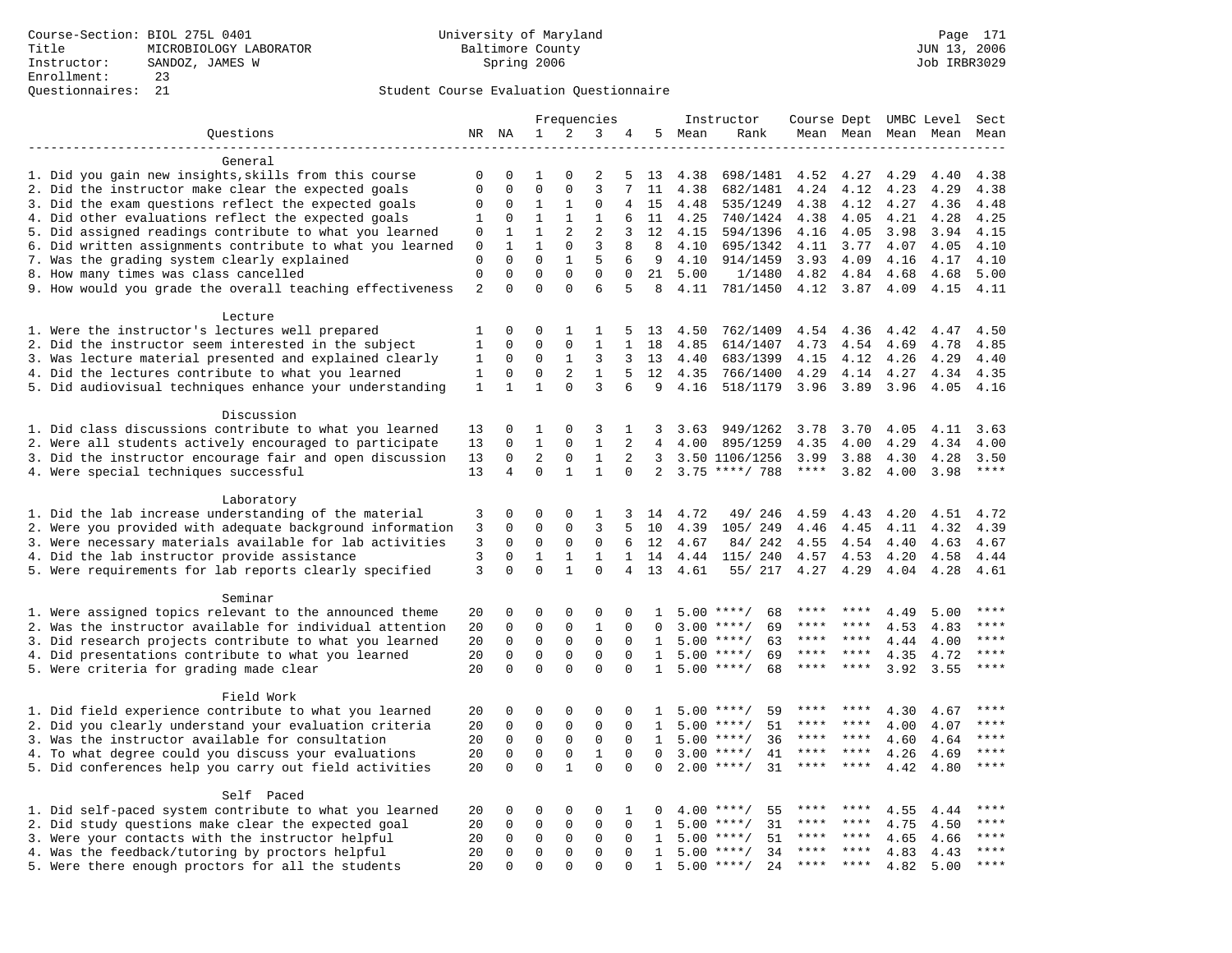|                    | Course-Section: BIOL 275L 0401 | University of Maryland                  | Page 171     |
|--------------------|--------------------------------|-----------------------------------------|--------------|
| Title              | MICROBIOLOGY LABORATOR         | Baltimore County                        | JUN 13, 2006 |
| Instructor:        | SANDOZ, JAMES W                | Spring 2006                             | Job IRBR3029 |
| Enrollment:        | 23                             |                                         |              |
| Ouestionnaires: 21 |                                | Student Course Evaluation Ouestionnaire |              |

| Credits Earned | Cum. GPA      |          | Expected Grades |          | Reasons             |    | Type                        |    | Majors                            |    |
|----------------|---------------|----------|-----------------|----------|---------------------|----|-----------------------------|----|-----------------------------------|----|
| $00 - 27$      | $0.00 - 0.99$ | $\Omega$ | А               |          | Required for Majors |    | Graduate                    | 0  | Major                             |    |
| $28 - 55$      | $1.00 - 1.99$ | $\Omega$ | B               | 9        |                     |    |                             |    |                                   |    |
| $56 - 83$      | $2.00 - 2.99$ |          | C               |          | General             |    | Under-grad                  | 21 | Non-major                         | 18 |
| $84 - 150$     | $3.00 - 3.49$ |          | D               |          |                     |    |                             |    |                                   |    |
| Grad.          | $3.50 - 4.00$ | 4        | F               | $\Omega$ | Electives           |    |                             |    | #### - Means there are not enough |    |
|                |               |          | Ρ               | 0        |                     |    | responses to be significant |    |                                   |    |
|                |               |          |                 | $\Omega$ | Other               | 18 |                             |    |                                   |    |
|                |               |          |                 | $\Omega$ |                     |    |                             |    |                                   |    |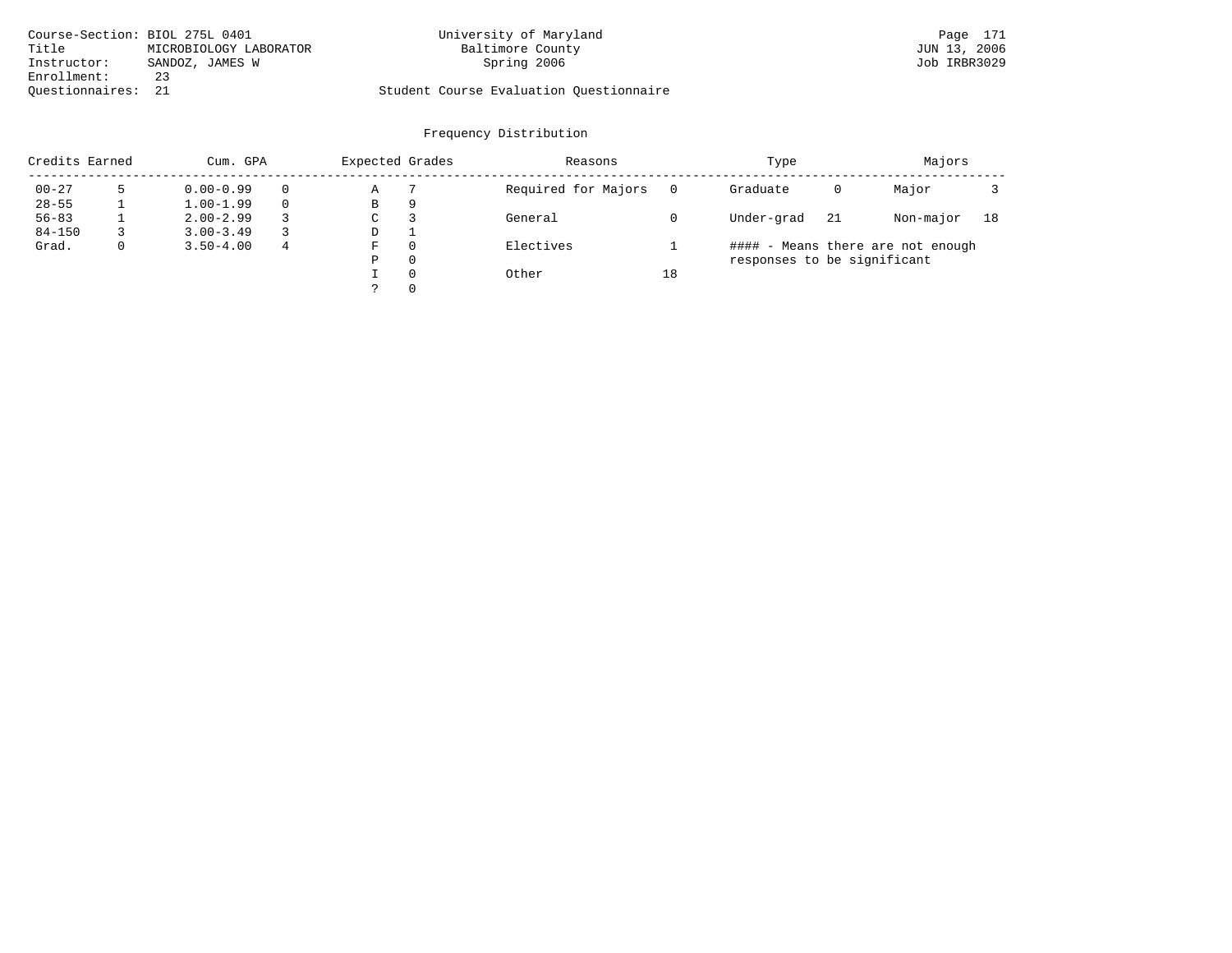|                                                           |             |                |              |              | Frequencies    |              |                |      | Instructor         | Course Dept UMBC Level |           |      |      | Sect  |
|-----------------------------------------------------------|-------------|----------------|--------------|--------------|----------------|--------------|----------------|------|--------------------|------------------------|-----------|------|------|-------|
| Ouestions                                                 |             | NR NA          | $\mathbf{1}$ | 2            | 3              | 4            | 5              | Mean | Rank               |                        | Mean Mean | Mean | Mean | Mean  |
| General                                                   |             |                |              |              |                |              |                |      |                    |                        |           |      |      |       |
| 1. Did you gain new insights, skills from this course     | $\Omega$    | $\Omega$       | $\Omega$     | $\Omega$     | $\Omega$       | 2            | 13             | 4.87 | 188/1481           | 4.52                   | 4.27      | 4.29 | 4.40 | 4.87  |
| 2. Did the instructor make clear the expected goals       | $\Omega$    | $\Omega$       | $\Omega$     | $\Omega$     | 5              | 3            |                | 4.13 | 934/1481           | 4.24                   | 4.12      | 4.23 | 4.29 | 4.13  |
| 3. Did the exam questions reflect the expected goals      | 0           | 0              | 0            | 1            | 2              |              | 6              | 4.13 | 832/1249           | 4.38                   | 4.12      | 4.27 | 4.36 | 4.13  |
| 4. Did other evaluations reflect the expected goals       | 0           | $\overline{2}$ | $\Omega$     | $\mathbf{1}$ | $\mathbf{1}$   | 4            |                | 4.31 | 684/1424           | 4.38                   | 4.05      | 4.21 | 4.28 | 4.31  |
| 5. Did assigned readings contribute to what you learned   | $\mathbf 0$ | 4              | $\Omega$     | $\Omega$     | $\mathbf{1}$   | 3            | 7              | 4.55 | 274/1396           | 4.16                   | 4.05      | 3.98 | 3.94 | 4.55  |
| 6. Did written assignments contribute to what you learned | $\mathbf 0$ | 2              | $\mathbf{1}$ | $\Omega$     | $\mathbf{1}$   | 6            | 5              | 4.08 | 713/1342           | 4.11                   | 3.77      | 4.07 | 4.05 | 4.08  |
| 7. Was the grading system clearly explained               | 0           | $\Omega$       | $\Omega$     | $\Omega$     | $\overline{4}$ | 6            | 5              | 4.07 | 929/1459           | 3.93                   | 4.09      | 4.16 | 4.17 | 4.07  |
| 8. How many times was class cancelled                     | $\mathbf 0$ | $\Omega$       | $\Omega$     | $\Omega$     | $\Omega$       | 2            | 13             | 4.87 | 756/1480           | 4.82                   | 4.84      | 4.68 | 4.68 | 4.87  |
| 9. How would you grade the overall teaching effectiveness | $\mathbf 0$ | $\Omega$       | $\Omega$     | $\Omega$     | $\mathbf{1}$   | 7            | 7              | 4.40 | 473/1450           | 4.12                   | 3.87      | 4.09 | 4.15 | 4.40  |
| Lecture                                                   |             |                |              |              |                |              |                |      |                    |                        |           |      |      |       |
| 1. Were the instructor's lectures well prepared           | 0           | $\Omega$       | 0            | 1            | $\Omega$       |              | -11            | 4.60 | 648/1409           | 4.54                   | 4.36      | 4.42 | 4.47 | 4.60  |
| 2. Did the instructor seem interested in the subject      | 0           | 0              | $\mathbf 0$  | $\mathbf{0}$ | 1              | 2            | 12             | 4.73 | 861/1407           | 4.73                   | 4.54      | 4.69 | 4.78 | 4.73  |
| 3. Was lecture material presented and explained clearly   | $\mathbf 0$ | $\Omega$       | $\Omega$     | $\Omega$     | 6              |              | 7              | 4.07 | 980/1399           | 4.15                   | 4.12      | 4.26 | 4.29 | 4.07  |
| 4. Did the lectures contribute to what you learned        | 0           | $\mathbf 0$    | $\mathbf 0$  | $\mathbf 0$  | $\mathbf{1}$   | 6            | 8              | 4.47 | 636/1400           | 4.29                   | 4.14      | 4.27 | 4.34 | 4.47  |
| 5. Did audiovisual techniques enhance your understanding  | $\Omega$    | $\mathbf{1}$   | $\Omega$     | $\Omega$     | 3              | 4            | $7^{\circ}$    | 4.29 | 419/1179           | 3.96                   | 3.89      | 3.96 | 4.05 | 4.29  |
| Discussion                                                |             |                |              |              |                |              |                |      |                    |                        |           |      |      |       |
| 1. Did class discussions contribute to what you learned   | 10          | 0              | 0            | 0            |                |              |                | 4.40 | 437/1262           | 3.78                   | 3.70      | 4.05 | 4.11 | 4.40  |
| 2. Were all students actively encouraged to participate   | 10          | $\mathbf 0$    | $\Omega$     | $\Omega$     | $\Omega$       | $\mathbf{1}$ | $\overline{4}$ | 4.80 | 304/1259           | 4.35                   | 4.00      | 4.29 | 4.34 | 4.80  |
| 3. Did the instructor encourage fair and open discussion  | 10          | 0              | $\mathbf 0$  | $\mathbf 1$  | 0              | 3            | $\mathbf{1}$   |      | 3.80 1025/1256     | 3.99                   | 3.88      | 4.30 | 4.28 | 3.80  |
| 4. Were special techniques successful                     | 10          | $\overline{2}$ | $\Omega$     | $\Omega$     | $\Omega$       | $\Omega$     | 3              |      | $5.00$ ****/ 788   | $***$ * * *            | 3.82      | 4.00 | 3.98 | $***$ |
| Laboratory                                                |             |                |              |              |                |              |                |      |                    |                        |           |      |      |       |
| 1. Did the lab increase understanding of the material     | 3           | 0              | $\Omega$     | $\Omega$     | 0              |              | 9              | 4.75 | 44/246             | 4.59                   | 4.43      | 4.20 | 4.51 | 4.75  |
| 2. Were you provided with adequate background information | 3           | $\Omega$       | 0            | 0            | 0              | 4            | 8              | 4.67 | 53/249             | 4.46                   | 4.45      | 4.11 | 4.32 | 4.67  |
| 3. Were necessary materials available for lab activities  | 3           | $\mathbf 0$    | $\Omega$     | $\mathbf 0$  | $\mathbf{1}$   | 4            | 7              | 4.50 | 113/ 242           | 4.55                   | 4.54      | 4.40 | 4.63 | 4.50  |
| 4. Did the lab instructor provide assistance              | 3           | $\mathbf 0$    | $\mathbf 0$  | $\Omega$     | $\mathbf{1}$   | 3            | 8              | 4.58 | 93/240             | 4.57 4.53              |           | 4.20 | 4.58 | 4.58  |
| 5. Were requirements for lab reports clearly specified    | 3           | $\mathbf{1}$   | $\Omega$     | $\Omega$     | $\overline{2}$ | 6            | 3              | 4.09 | 126/ 217           | 4.27                   | 4.29      | 4.04 | 4.28 | 4.09  |
|                                                           |             |                |              |              |                |              |                |      |                    |                        |           |      |      |       |
| Seminar                                                   |             |                |              |              |                |              |                |      |                    |                        |           |      |      |       |
| 1. Were assigned topics relevant to the announced theme   | 14          | $\Omega$       | 0            | $\Omega$     | $\Omega$       | $\Omega$     | $\mathbf{1}$   |      | $5.00$ ****/<br>68 | ****                   | $***$ *   | 4.49 | 5.00 | ****  |
| Field Work                                                |             |                |              |              |                |              |                |      |                    |                        |           |      |      |       |
| 1. Did field experience contribute to what you learned    | 13          | $\Omega$       | $\Omega$     | $\Omega$     | $\Omega$       |              |                |      | $4.50$ ****/<br>59 | ****                   | ****      | 4.30 | 4.67 | ****  |
| 2. Did you clearly understand your evaluation criteria    | 13          | 0              | 0            | 0            | 0              | 0            | 2              |      | $5.00$ ****/<br>51 | ****                   | ****      | 4.00 | 4.07 | ****  |
| 3. Was the instructor available for consultation          | 13          | $\Omega$       | $\mathbf 0$  | $\Omega$     | $\Omega$       | $\mathbf{1}$ | $\mathbf{1}$   |      | $4.50$ ****/<br>36 | ****                   | ****      | 4.60 | 4.64 | ****  |
| 4. To what degree could you discuss your evaluations      | 13          | $\Omega$       | $\mathbf 0$  | $\mathbf 0$  | $\mathbf{1}$   | $\Omega$     | $\mathbf{1}$   |      | $4.00$ ****/<br>41 | ****                   | ****      | 4.26 | 4.69 | ****  |
| 5. Did conferences help you carry out field activities    | 13          | $\Omega$       | $\Omega$     | $\cap$       | 1              |              | $\mathbf{1}$   |      | $4.00$ ****/<br>31 | ****                   | ****      | 4.42 | 4.80 | ****  |

| Credits Earned |    | Cum. GPA      |   | Expected Grades |          | Reasons             |    | Type                        |    | Majors                            |    |
|----------------|----|---------------|---|-----------------|----------|---------------------|----|-----------------------------|----|-----------------------------------|----|
| $00 - 27$      | 6. | $0.00 - 0.99$ |   | Α               | -2       | Required for Majors |    | Graduate                    | 0  | Major                             |    |
| $28 - 55$      | 2  | $1.00 - 1.99$ |   | B               | 8        |                     |    |                             |    |                                   |    |
| $56 - 83$      | 0  | $2.00 - 2.99$ |   | C               |          | General             |    | Under-grad                  | 15 | Non-major                         | 12 |
| $84 - 150$     |    | $3.00 - 3.49$ |   | D               |          |                     |    |                             |    |                                   |    |
| Grad.          | 0  | $3.50 - 4.00$ | 4 | F               | $\Omega$ | Electives           |    |                             |    | #### - Means there are not enough |    |
|                |    |               |   | Ρ               | 0        |                     |    | responses to be significant |    |                                   |    |
|                |    |               |   |                 | $\Omega$ | Other               | 14 |                             |    |                                   |    |
|                |    |               |   | $\mathcal{P}$   |          |                     |    |                             |    |                                   |    |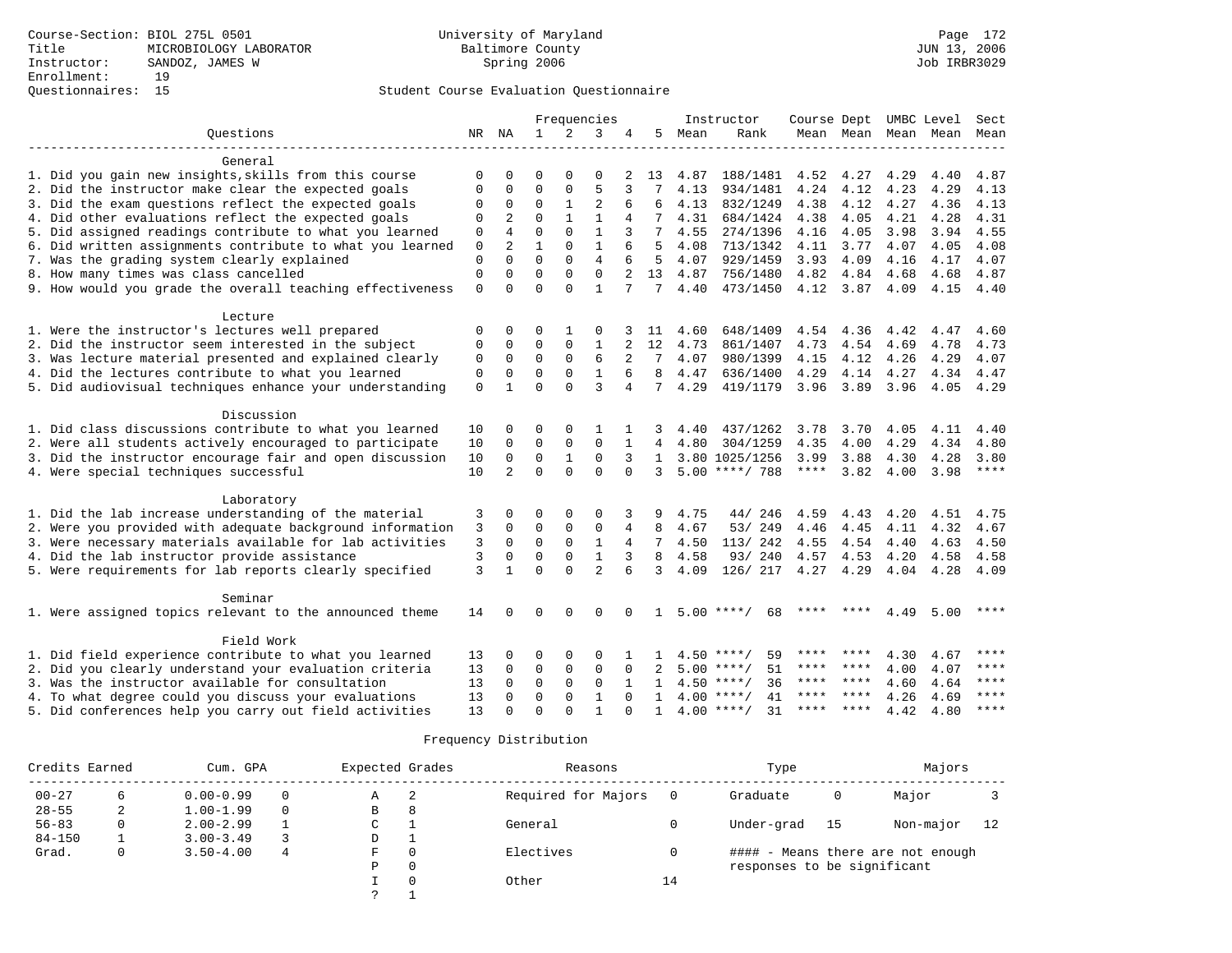|                                                                                                         |                |                |                |                | Frequencies    |             |                |        | Instructor           | Course Dept UMBC Level |             |      |           | Sect        |
|---------------------------------------------------------------------------------------------------------|----------------|----------------|----------------|----------------|----------------|-------------|----------------|--------|----------------------|------------------------|-------------|------|-----------|-------------|
| Questions                                                                                               | NR NA          |                | $\mathbf{1}$   | 2              | 3              | 4           |                | 5 Mean | Rank                 |                        | Mean Mean   |      | Mean Mean | Mean        |
|                                                                                                         |                |                |                |                |                |             |                |        |                      |                        |             |      |           |             |
| General                                                                                                 |                |                |                |                |                |             |                |        |                      |                        |             |      |           |             |
| 1. Did you gain new insights, skills from this course                                                   | 4              | 0              | 2              | 4              | 15             | 34          | 41             | 4.13   | 986/1481             | 4.13                   | 4.27        | 4.29 | 4.29      | 4.13        |
| 2. Did the instructor make clear the expected goals                                                     | $\overline{4}$ | $\Omega$       | $\Omega$       | 7              | 22             | 31          | 36             |        | 4.00 1000/1481       | 4.00                   | 4.12        | 4.23 | 4.23      | 4.00        |
| 3. Did the exam questions reflect the expected goals                                                    | 4              | $\Omega$       | ς              | 4              | 21             | 30          | 38             | 4.00   | 893/1249             | 4.00                   | 4.12        | 4.27 | 4.28      | 4.00        |
| 4. Did other evaluations reflect the expected goals                                                     | 4              | 47             | $\overline{c}$ | 4              | 14             |             | 14 15          |        | 3.73 1197/1424       | 3.73                   | 4.05        | 4.21 | 4.27      | 3.73        |
| 5. Did assigned readings contribute to what you learned                                                 | 5              | 3              | 10             | 9              | 27             | 25          | 21             |        | 3.41 1130/1396       | 3.41                   | 4.05        | 3.98 | 4.00      | 3.41        |
| 6. Did written assignments contribute to what you learned                                               | 6              | 42             | 10             | 5              | 13             | 10          | 14             |        | 3.25 1207/1342       | 3.25                   | 3.77        | 4.07 | 4.12      | 3.25        |
| 7. Was the grading system clearly explained                                                             | 6              | $\Omega$       | $\mathbf{1}$   | 3              | 16             | 29          | 45             | 4.21   | 809/1459             | 4.21                   | 4.09        | 4.16 | 4.17      | 4.21        |
| 8. How many times was class cancelled                                                                   | 6              | $\mathbf{1}$   | $\Omega$       | $\Omega$       | $\mathbf 0$    | 2           | 91             | 4.98   | 211/1480             | 4.98                   | 4.84        | 4.68 | 4.65      | 4.98        |
| 9. How would you grade the overall teaching effectiveness                                               | 16             | $\mathbf{1}$   | $\Omega$       | $\overline{2}$ | 15             | 35          | 31             |        | 4.14 741/1450        | 3.90                   | 3.87        | 4.09 | 4.10      | 3.90        |
|                                                                                                         |                |                |                |                |                |             |                |        |                      |                        |             |      |           |             |
| Lecture                                                                                                 | 7              | 0              | 0              | 1              | 6              | 18          | 68             | 4.65   |                      | 4.57 4.36              |             | 4.42 | 4.43      | 4.57        |
| 1. Were the instructor's lectures well prepared<br>2. Did the instructor seem interested in the subject | 7              | 0              | $\Omega$       | $\Omega$       | $\mathbf 0$    | 12          | 81             | 4.87   | 588/1409<br>568/1407 | 4.83                   | 4.54        | 4.69 | 4.67      | 4.83        |
| 3. Was lecture material presented and explained clearly                                                 | 8              | 0              | 1              | 4              | 13             | 30          | 44             | 4.22   | 864/1399             | 4.24                   | 4.12        | 4.26 | 4.27      | 4.24        |
|                                                                                                         | 7              | $\Omega$       | $\overline{2}$ | 4              | 6              | 20          | 61             | 4.44   |                      |                        |             |      | 4.28      | 4.40        |
| 4. Did the lectures contribute to what you learned                                                      | 8              | 6              | 6              | 2              | 3              |             | 59             |        | 658/1400             | 4.40                   | 4.14        | 4.27 |           |             |
| 5. Did audiovisual techniques enhance your understanding                                                |                |                |                |                |                | 16          |                | 4.40   | 346/1179             | 4.13                   | 3.89        | 3.96 | 4.02      | 4.13        |
| Discussion                                                                                              |                |                |                |                |                |             |                |        |                      |                        |             |      |           |             |
| 1. Did class discussions contribute to what you learned                                                 | 77             | 0              | 5              | $\Omega$       | 4              | 8           | 6              |        | $3.43$ ****/1262     | ****                   | 3.70        | 4.05 | 4.14      | ****        |
| 2. Were all students actively encouraged to participate                                                 | 77             | 0              | 3              | 0              | 4              | 5           | 11             |        | $3.91$ ****/1259     | ****                   | 4.00        | 4.29 | 4.34      | ****        |
| 3. Did the instructor encourage fair and open discussion                                                | 77             | 0              | $\overline{2}$ | $\Omega$       | 3              | 3           | 15             |        | $4.26$ ****/1256     | ****                   | 3.88        | 4.30 | 4.34      | ****        |
| 4. Were special techniques successful                                                                   | 77             | 5              | 3              | $\Omega$       | $\overline{4}$ | 6           | 5              |        | $3.56$ ****/ 788     | $***$ * * *            | 3.82        | 4.00 | 4.07      | ****        |
|                                                                                                         |                |                |                |                |                |             |                |        |                      |                        |             |      |           |             |
| Laboratory                                                                                              |                |                |                |                |                |             |                |        |                      |                        |             |      |           |             |
| 1. Did the lab increase understanding of the material                                                   | 97             | 2              | $\Omega$       | 0              | $\mathbf 0$    | $\Omega$    | 1              |        | $5.00$ ****/ 246     |                        | 4.43        | 4.20 | 4.20      |             |
| 2. Were you provided with adequate background information                                               | 97             | 0              | $\mathbf{1}$   | 0              | $\mathbf 0$    | $\Omega$    | $\mathfrak{D}$ |        | $3.67$ ****/ 249     | ****                   | 4.45        | 4.11 | 4.23      | ****        |
| 3. Were necessary materials available for lab activities                                                | 97             | 2              | $\Omega$       | $\Omega$       | $\mathbf 0$    | $\Omega$    | $\mathbf{1}$   |        | $5.00$ ****/ 242     | ****                   | 4.54        | 4.40 | 4.36      | $***$       |
| 4. Did the lab instructor provide assistance                                                            | 97             | $\overline{2}$ | $\Omega$       | $\mathbf 0$    | $\mathbf 0$    | $\mathbf 0$ | $\mathbf{1}$   |        | $5.00$ ****/ 240     | $***$ * * *            | 4.53        | 4.20 | 3.96      | ****        |
| 5. Were requirements for lab reports clearly specified                                                  | 97             | $\overline{a}$ | $\mathbf 0$    | $\Omega$       | $\mathbf 0$    | $\Omega$    | $\mathbf{1}$   |        | $5.00$ ****/ 217     | $***$ * *              | 4.29        | 4.04 | 4.11      | $* * * *$   |
|                                                                                                         |                |                |                |                |                |             |                |        |                      |                        |             |      |           |             |
| Seminar                                                                                                 |                |                |                |                |                |             |                |        |                      |                        |             |      |           |             |
| 1. Were assigned topics relevant to the announced theme                                                 | 98             | 0              | 1              | $\mathbf 0$    | $\mathbf 0$    | $\Omega$    | -1.            |        | 68<br>$3.00$ ****/   | ****                   | ****        | 4.49 | 4.70      | ****        |
| 2. Was the instructor available for individual attention                                                | 98             | 1              | $\Omega$       | 0              | $\mathbf 0$    | $\Omega$    | $\mathbf{1}$   |        | 69<br>$5.00$ ****/   | ****                   | ****        | 4.53 | 4.66      | * * * *     |
| 3. Did research projects contribute to what you learned                                                 | 98             | $\mathbf{1}$   | $\mathbf 0$    | $\mathsf 0$    | $\mathbf 0$    | $\mathbf 0$ | 1              |        | $5.00$ ****/<br>63   | ****                   | $***$ *     | 4.44 | 4.56      | $***$ * * * |
| 4. Did presentations contribute to what you learned                                                     | 98             | $\mathbf{1}$   | $\mathbf 0$    | $\mathbf 0$    | $\mathbf 0$    | $\Omega$    | 1              |        | $5.00$ ****/<br>69   | $***$ * * *            | $* * * *$   | 4.35 | 4.48      | $***$       |
| 5. Were criteria for grading made clear                                                                 | 98             | $\mathbf 0$    | $\Omega$       | $\mathbf{1}$   | $\Omega$       | $\Omega$    | $\mathbf{1}$   |        | $3.50$ ****/<br>68   | ****                   | ****        | 3.92 | 4.43      | ****        |
|                                                                                                         |                |                |                |                |                |             |                |        |                      |                        |             |      |           |             |
| Field Work                                                                                              |                |                |                |                |                |             |                |        |                      |                        |             |      |           |             |
| 1. Did field experience contribute to what you learned                                                  | 98             | 0              | 1              | 0              | $\mathbf 0$    | $\Omega$    | 1              |        | $3.00$ ****/<br>59   |                        |             | 4.30 | 4.48      | ****        |
| 2. Did you clearly understand your evaluation criteria                                                  | 98             | $\Omega$       | $\mathbf{1}$   | $\Omega$       | $\Omega$       | $\Omega$    | $\mathbf{1}$   | 3.00   | 51<br>$***$ /        | ****                   | ****        | 4.00 | 4.13      | $***$       |
| 3. Was the instructor available for consultation                                                        | 98             | $\mathbf{1}$   | $\mathbf 0$    | 0              | $\mathsf 0$    | $\mathbf 0$ | 1              | 5.00   | $***/$<br>36         | ****                   | $* * * * *$ | 4.60 | 4.33      | ****        |
| 4. To what degree could you discuss your evaluations                                                    | 98             | $\mathbf{1}$   | $\Omega$       | 0              | $\mathbf 0$    | $\mathbf 0$ | 1              |        | $5.00$ ****/<br>41   | $***$ * * *            | ****        | 4.26 | 3.90      | $***$       |
| 5. Did conferences help you carry out field activities                                                  | 98             | $\mathbf{1}$   | $\Omega$       | $\Omega$       | $\Omega$       | $\Omega$    | $\mathbf{1}$   | 5.00   | 31<br>$* * * * /$    | ****                   | ****        | 4.42 | 4.00      | $***$       |
|                                                                                                         |                |                |                |                |                |             |                |        |                      |                        |             |      |           |             |
| Self Paced                                                                                              |                |                |                |                |                |             |                |        |                      |                        |             |      |           |             |
| 1. Did self-paced system contribute to what you learned                                                 | 98             | 0              | 1              | $\Omega$       | $\mathbf 0$    | $\Omega$    | $\mathbf{1}$   |        | $3.00$ ****/<br>55   | ****                   | ****        | 4.55 | 4.88      | ****        |
| 2. Did study questions make clear the expected goal                                                     | 98             | $\mathbf 0$    | $\mathbf{1}$   | 0              | $\mathbf 0$    | $\mathbf 0$ | 1              | 3.00   | $***/$<br>31         | ****                   | ****        | 4.75 | 4.67      | ****        |
| 3. Were your contacts with the instructor helpful                                                       | 98             | 1              | 0              | $\mathbf 0$    | $\mathbf 0$    | 0           | 1              | 5.00   | 51<br>$***$ /        | ****                   | ****        | 4.65 | 4.88      | ****        |
| 4. Was the feedback/tutoring by proctors helpful                                                        | 98             | 0              | $\mathbf 0$    | 0              | $\mathbf{1}$   | $\Omega$    | $\mathbf{1}$   | 4.00   | 34<br>$***/$         |                        |             | 4.83 | 4.67      | ****        |
| 5. Were there enough proctors for all the students                                                      | 98             | $\Omega$       | $\Omega$       | $\Omega$       | $\mathbf{1}$   | $\Omega$    | 1              |        | $4.00$ ****/<br>24   | ****                   | $***$       | 4.82 | 4.67      | ****        |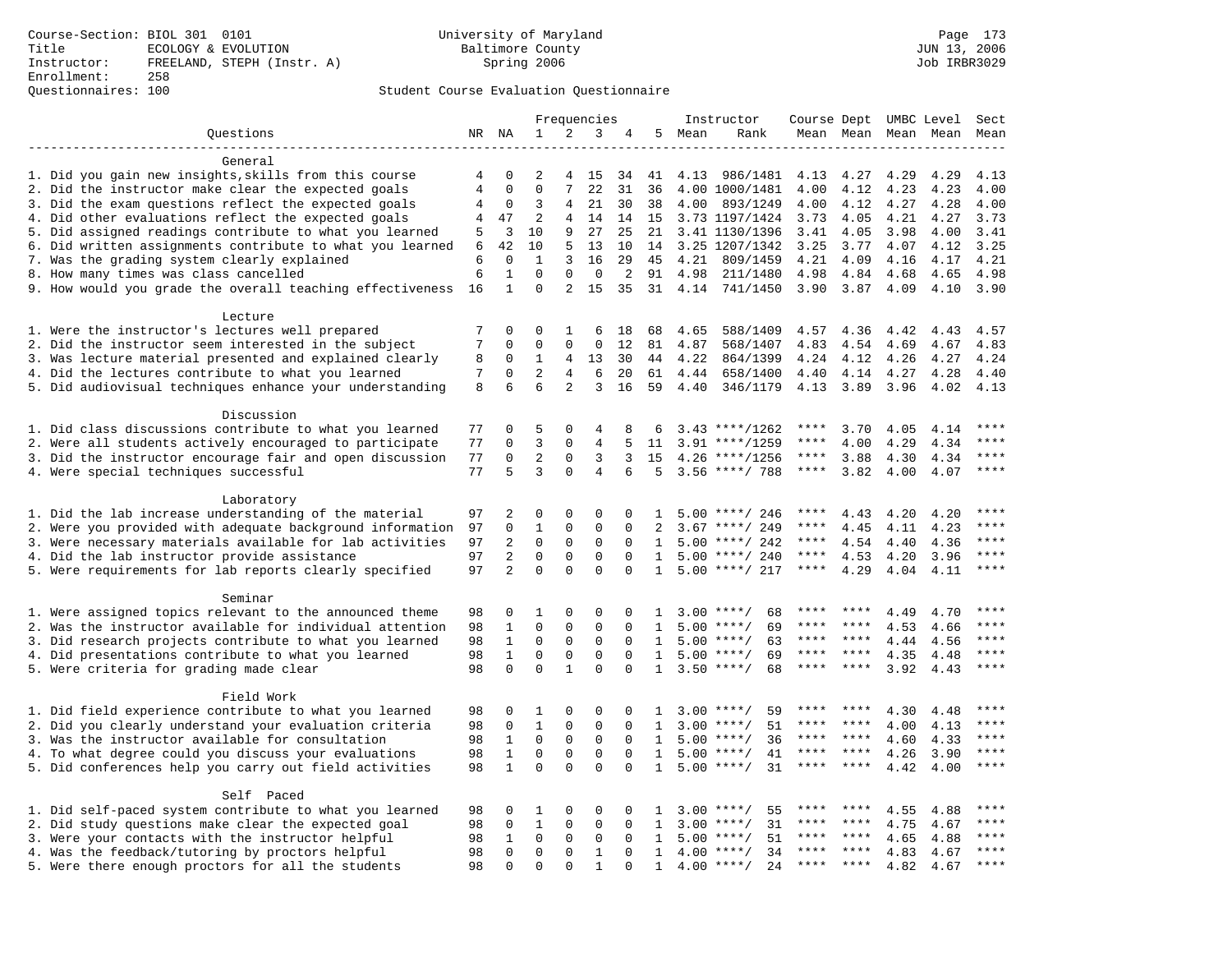| Course-Section: BIOL 301 0101 |     |                            | University of Maryland                  | Page 173     |
|-------------------------------|-----|----------------------------|-----------------------------------------|--------------|
| Title                         |     | ECOLOGY & EVOLUTION        | Baltimore County                        | JUN 13, 2006 |
| Instructor:                   |     | FREELAND, STEPH (Instr. A) | Spring 2006                             | Job IRBR3029 |
| Enrollment:                   | 258 |                            |                                         |              |
| Ouestionnaires: 100           |     |                            | Student Course Evaluation Ouestionnaire |              |

| Credits Earned |    | Cum. GPA      |          |   | Expected Grades | Reasons             |    | Type                        |     | Majors                            |    |
|----------------|----|---------------|----------|---|-----------------|---------------------|----|-----------------------------|-----|-----------------------------------|----|
| $00 - 27$      | 4  | $0.00 - 0.99$ |          | Α | 32              | Required for Majors | 6  | Graduate                    | 0   | Major                             | 46 |
| $28 - 55$      | 11 | $1.00 - 1.99$ | $\Omega$ | B | 37              |                     |    |                             |     |                                   |    |
| $56 - 83$      | 19 | $2.00 - 2.99$ |          | C | 12              | General             |    | Under-grad                  | 100 | Non-major                         | 54 |
| $84 - 150$     | 17 | $3.00 - 3.49$ | 18       | D | $\mathbf 0$     |                     |    |                             |     |                                   |    |
| Grad.          | 0  | $3.50 - 4.00$ | 27       | F | 0               | Electives           |    |                             |     | #### - Means there are not enough |    |
|                |    |               |          | Ρ | 0               |                     |    | responses to be significant |     |                                   |    |
|                |    |               |          |   | $\Omega$        | Other               | 61 |                             |     |                                   |    |
|                |    |               |          |   |                 |                     |    |                             |     |                                   |    |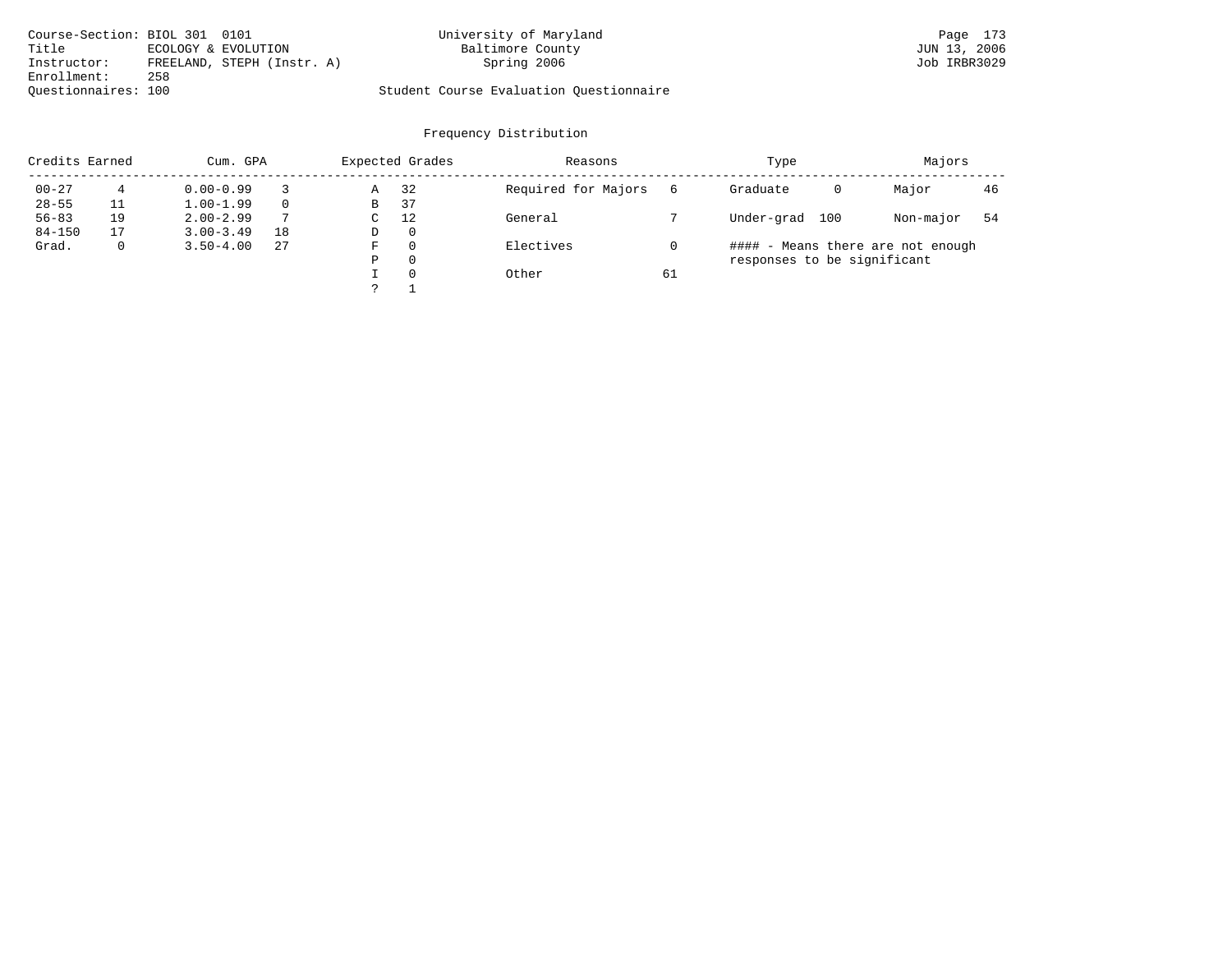|                                                           |                |                          |                            |                | Frequencies    |             |              |        | Instructor         | Course Dept UMBC Level |           |                     |      | Sect      |
|-----------------------------------------------------------|----------------|--------------------------|----------------------------|----------------|----------------|-------------|--------------|--------|--------------------|------------------------|-----------|---------------------|------|-----------|
| Questions                                                 |                | NR NA                    | 1                          | 2              | 3              | 4           |              | 5 Mean | Rank               |                        |           | Mean Mean Mean Mean |      | Mean      |
|                                                           |                |                          |                            |                |                |             |              |        |                    |                        |           |                     |      |           |
| General                                                   |                |                          |                            |                |                |             |              |        |                    |                        |           |                     |      |           |
| 1. Did you gain new insights, skills from this course     | 4              | 0                        | $\overline{2}$             | 4              | 15             | 34          | 41           | 4.13   | 986/1481           | 4.13                   | 4.27      | 4.29                | 4.29 | 4.13      |
| 2. Did the instructor make clear the expected goals       | $\overline{4}$ | $\Omega$                 | $\Omega$                   | 7              | 22             | 31          | 36           |        | 4.00 1000/1481     | 4.00                   | 4.12      | 4.23                | 4.23 | 4.00      |
| 3. Did the exam questions reflect the expected goals      | 4              | $\mathbf 0$              | 3                          | 4              | 21             | 30          | 38           | 4.00   | 893/1249           | 4.00                   | 4.12      | 4.27                | 4.28 | 4.00      |
| 4. Did other evaluations reflect the expected goals       | 4              | 47                       | $\overline{2}$             | 4              | 14             |             | 14 15        |        | 3.73 1197/1424     | 3.73                   | 4.05      | 4.21                | 4.27 | 3.73      |
| 5. Did assigned readings contribute to what you learned   | 5              | 3                        | 10                         | 9              | 27             | 25          | 21           |        | 3.41 1130/1396     | 3.41                   | 4.05      | 3.98                | 4.00 | 3.41      |
| 6. Did written assignments contribute to what you learned | 6              | 42                       | 10                         | 5              | 13             | 10          | 14           |        | 3.25 1207/1342     | 3.25                   | 3.77      | 4.07                | 4.12 | 3.25      |
| 7. Was the grading system clearly explained               | 6              | $\Omega$                 | $\mathbf{1}$               | 3              | 16             | 29          | 45           | 4.21   | 809/1459           | 4.21                   | 4.09      | 4.16                | 4.17 | 4.21      |
| 8. How many times was class cancelled                     | 6              | $\mathbf{1}$<br>$\Omega$ | $\Omega$<br>$\overline{2}$ | $\Omega$       | $\Omega$       | 2           | 91           | 4.98   | 211/1480           | 4.98                   | 4.84      | 4.68                | 4.65 | 4.98      |
| 9. How would you grade the overall teaching effectiveness | 29             |                          |                            | 3              | 20             | 37          | 9            |        | 3.68 1156/1450     | 3.90                   | 3.87      | 4.09                | 4.10 | 3.90      |
| Lecture                                                   |                |                          |                            |                |                |             |              |        |                    |                        |           |                     |      |           |
| 1. Were the instructor's lectures well prepared           | 29             | $\Omega$                 | $\Omega$                   | 2              | 7              | 19          | 43           | 4.45   | 826/1409           | 4.57 4.36              |           | 4.42                | 4.43 | 4.57      |
| 2. Did the instructor seem interested in the subject      | 30             | 0                        | $\Omega$                   | $\Omega$       | $\mathbf{1}$   | 11          | 58           | 4.81   | 705/1407           | 4.83                   | 4.54      | 4.69                | 4.67 | 4.83      |
| 3. Was lecture material presented and explained clearly   | 30             | 0                        | $\mathbf 0$                | 6              | 9              | 20          | 35           | 4.20   | 883/1399           | 4.24                   | 4.12      | 4.26                | 4.27 | 4.24      |
| 4. Did the lectures contribute to what you learned        | 30             | 0                        | $\mathbf{0}$               | $\overline{4}$ | 6              | 18          | 42           | 4.40   | 704/1400           | 4.40                   | 4.14      | 4.27                | 4.28 | 4.40      |
| 5. Did audiovisual techniques enhance your understanding  | 32             | 6                        | 6                          | 4              | 15             | 11          | 26           | 3.76   | 793/1179           | 4.13                   | 3.89      | 3.96                | 4.02 | 4.13      |
|                                                           |                |                          |                            |                |                |             |              |        |                    |                        |           |                     |      |           |
| Discussion                                                |                |                          |                            |                |                |             |              |        |                    |                        |           |                     |      |           |
| 1. Did class discussions contribute to what you learned   | 77             | $\Omega$                 | 5                          | $\Omega$       | $\overline{4}$ | 8           | 6            |        | $3.43$ ****/1262   | ****                   | 3.70      | 4.05                | 4.14 | $* * * *$ |
| 2. Were all students actively encouraged to participate   | 77             | 0                        | 3                          | 0              | 4              | 5           | 11           |        | $3.91$ ****/1259   | ****                   | 4.00      | 4.29                | 4.34 | ****      |
| 3. Did the instructor encourage fair and open discussion  | 77             | 0                        | $\overline{2}$             | $\mathbf 0$    | 3              | 3           | 15           |        | $4.26$ ****/1256   | ****                   | 3.88      | 4.30                | 4.34 | ****      |
| 4. Were special techniques successful                     | 77             | 5                        | 3                          | $\Omega$       | 4              | 6           | 5            |        | $3.56$ ****/ 788   | $***$ * * *            | 3.82      | 4.00                | 4.07 | $***$     |
|                                                           |                |                          |                            |                |                |             |              |        |                    |                        |           |                     |      |           |
| Laboratory                                                |                |                          |                            |                |                |             |              |        |                    |                        |           |                     |      |           |
| 1. Did the lab increase understanding of the material     | 97             | 2                        | $\mathbf 0$                | 0              | $\mathbf 0$    | 0           | 1            |        | $5.00$ ****/ 246   | ****                   | 4.43      | 4.20                | 4.20 |           |
| 2. Were you provided with adequate background information | 97             | 0                        | $\mathbf{1}$               | 0              | $\mathbf 0$    | 0           | 2            | 3.67   | ****/ 249          | ****                   | 4.45      | 4.11                | 4.23 | ****      |
| 3. Were necessary materials available for lab activities  | 97             | 2                        | $\mathbf 0$                | $\mathbf 0$    | $\mathbf 0$    | $\Omega$    | 1            |        | $5.00$ ****/ 242   | ****                   | 4.54      | 4.40                | 4.36 | $***$     |
| 4. Did the lab instructor provide assistance              | 97             | $\overline{2}$           | $\Omega$                   | $\Omega$       | $\Omega$       | $\Omega$    | $\mathbf{1}$ |        | $5.00$ ****/ 240   | $***$ * * *            | 4.53      | 4.20                | 3.96 | $***$     |
| 5. Were requirements for lab reports clearly specified    | 97             | $\overline{a}$           | $\Omega$                   | $\Omega$       | $\Omega$       | $\Omega$    | $\mathbf{1}$ |        | $5.00$ ****/ 217   | $***$ * * *            | 4.29      | 4.04                | 4.11 | $* * * *$ |
| Seminar                                                   |                |                          |                            |                |                |             |              |        |                    |                        |           |                     |      |           |
| 1. Were assigned topics relevant to the announced theme   | 98             | 0                        | 1                          | $\mathbf 0$    | $\mathbf 0$    | $\mathbf 0$ | 1            |        | $3.00$ ****/<br>68 | ****                   | ****      | 4.49                | 4.70 | ****      |
| 2. Was the instructor available for individual attention  | 98             | 1                        | $\mathbf 0$                | $\mathbf 0$    | $\mathbf 0$    | $\mathbf 0$ | 1            |        | $5.00$ ****/<br>69 | ****                   | ****      | 4.53                | 4.66 |           |
| 3. Did research projects contribute to what you learned   | 98             | $\mathbf{1}$             | $\mathbf{0}$               | $\mathbf 0$    | $\mathbf 0$    | $\Omega$    | $\mathbf{1}$ |        | 63<br>$5.00$ ****/ | $***$ * *              | ****      | 4.44                | 4.56 | ****      |
| 4. Did presentations contribute to what you learned       | 98             | $\mathbf{1}$             | $\mathbf 0$                | $\mathbf 0$    | $\mathbf 0$    | $\Omega$    | $\mathbf{1}$ |        | $5.00$ ****/<br>69 | ****                   | $* * * *$ | 4.35                | 4.48 | $***$     |
| 5. Were criteria for grading made clear                   | 98             | 0                        | 0                          | $\mathbf{1}$   | $\Omega$       | $\Omega$    | 1            |        | $3.50$ ****/<br>68 | ****                   | ****      | 3.92                | 4.43 | ****      |
|                                                           |                |                          |                            |                |                |             |              |        |                    |                        |           |                     |      |           |
| Field Work                                                |                |                          |                            |                |                |             |              |        |                    |                        |           |                     |      |           |
| 1. Did field experience contribute to what you learned    | 98             | 0                        | 1                          | 0              | $\mathbf 0$    | $\Omega$    | -1.          |        | $3.00$ ****/<br>59 |                        |           | 4.30                | 4.48 | * * * *   |
| 2. Did you clearly understand your evaluation criteria    | 98             | $\mathbf 0$              | $\mathbf{1}$               | $\Omega$       | $\Omega$       | $\Omega$    | $\mathbf{1}$ | 3.00   | 51<br>$***/$       | ****                   | ****      | 4.00                | 4.13 | ****      |
| 3. Was the instructor available for consultation          | 98             | $\mathbf{1}$             | $\mathbf 0$                | $\mathsf 0$    | $\mathsf 0$    | $\Omega$    | $\mathbf{1}$ |        | $5.00$ ****/<br>36 | ****                   | ****      | 4.60                | 4.33 | ****      |
| 4. To what degree could you discuss your evaluations      | 98             | $\mathbf{1}$             | $\Omega$                   | 0              | $\mathbf 0$    | $\mathbf 0$ | 1            |        | $5.00$ ****/<br>41 | ****                   | $* * * *$ | 4.26                | 3.90 | $***$     |
| 5. Did conferences help you carry out field activities    | 98             | $\mathbf{1}$             | $\Omega$                   | $\Omega$       | $\Omega$       | $\Omega$    | 1            | 5.00   | 31<br>$***/$       | ****                   | ****      | 4.42                | 4.00 | ****      |
|                                                           |                |                          |                            |                |                |             |              |        |                    |                        |           |                     |      |           |
| Self Paced                                                |                |                          |                            |                |                |             |              |        |                    |                        |           |                     |      |           |
| 1. Did self-paced system contribute to what you learned   | 98             | 0                        | 1                          | $\Omega$       | $\mathbf 0$    | $\Omega$    | 1            |        | 55<br>$3.00$ ****/ | ****                   | ****      | 4.55                | 4.88 | ****      |
| 2. Did study questions make clear the expected goal       | 98             | $\mathbf 0$              | $\mathbf{1}$               | $\mathbf 0$    | $\mathbf 0$    | $\mathbf 0$ | 1            | 3.00   | $***$ /<br>31      | ****                   | ****      | 4.75                | 4.67 | ****      |
| 3. Were your contacts with the instructor helpful         | 98             | $\mathbf{1}$             | $\mathbf 0$                | $\mathbf 0$    | $\mathbf 0$    | 0           | 1            | 5.00   | 51<br>$***/$       | ****                   | ****      | 4.65                | 4.88 | ****      |
| 4. Was the feedback/tutoring by proctors helpful          | 98             | 0                        | $\mathbf 0$                | $\mathbf 0$    | $\mathbf{1}$   | $\Omega$    | $\mathbf{1}$ | 4.00   | $***/$<br>34       |                        |           | 4.83                | 4.67 | ****      |
| 5. Were there enough proctors for all the students        | 98             | $\Omega$                 | $\Omega$                   | $\Omega$       | $\mathbf{1}$   | $\Omega$    | $\mathbf{1}$ |        | $4.00$ ****/<br>24 | ****                   | $***$ *   | 4.82                | 4.67 | ****      |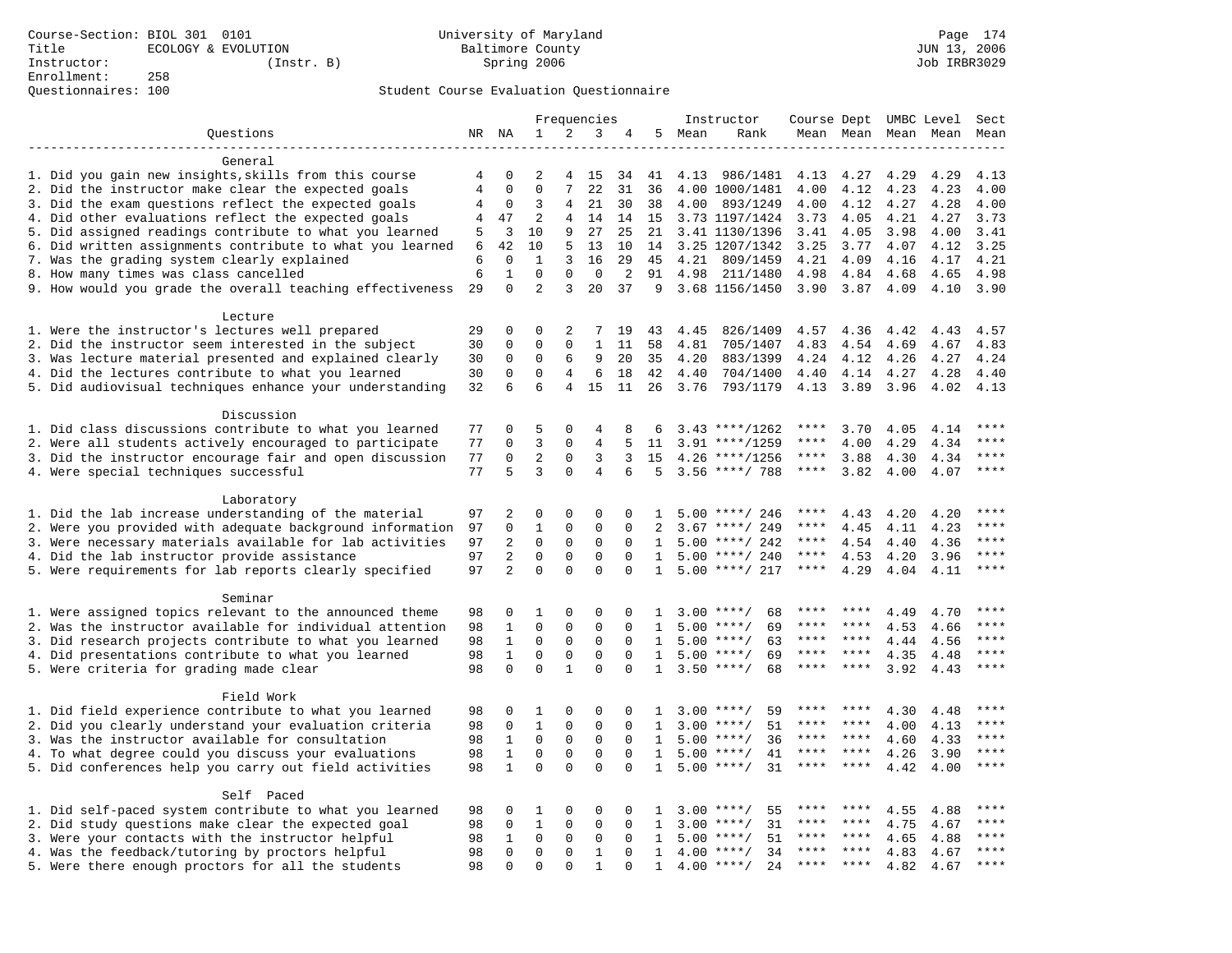| Course-Section: BIOL 301 0101 |     |                     | University of Maryland                  | Page 174     |
|-------------------------------|-----|---------------------|-----------------------------------------|--------------|
| Title                         |     | ECOLOGY & EVOLUTION | Baltimore County                        | JUN 13, 2006 |
| Instructor:                   |     | (Instr. B)          | Spring 2006                             | Job IRBR3029 |
| Enrollment:                   | 258 |                     |                                         |              |
| Ouestionnaires: 100           |     |                     | Student Course Evaluation Ouestionnaire |              |

| Credits Earned |    | Cum. GPA      |          |   | Expected Grades | Reasons             |    | Type                              |   | Majors    |    |
|----------------|----|---------------|----------|---|-----------------|---------------------|----|-----------------------------------|---|-----------|----|
| $00 - 27$      | 4  | $0.00 - 0.99$ |          | Α | 32              | Required for Majors | 6  | Graduate                          | 0 | Major     | 46 |
| $28 - 55$      |    | $1.00 - 1.99$ | $\Omega$ | В | 37              |                     |    |                                   |   |           |    |
| $56 - 83$      | 19 | $2.00 - 2.99$ | 7        | C | 12              | General             |    | Under-grad<br>100                 |   | Non-major | 54 |
| $84 - 150$     | 17 | $3.00 - 3.49$ | 18       | D | $\mathbf 0$     |                     |    |                                   |   |           |    |
| Grad.          | 0  | $3.50 - 4.00$ | 27       | F | 0               | Electives           |    | #### - Means there are not enough |   |           |    |
|                |    |               |          | Ρ | 0               |                     |    | responses to be significant       |   |           |    |
|                |    |               |          |   | 0               | Other               | 61 |                                   |   |           |    |
|                |    |               |          |   |                 |                     |    |                                   |   |           |    |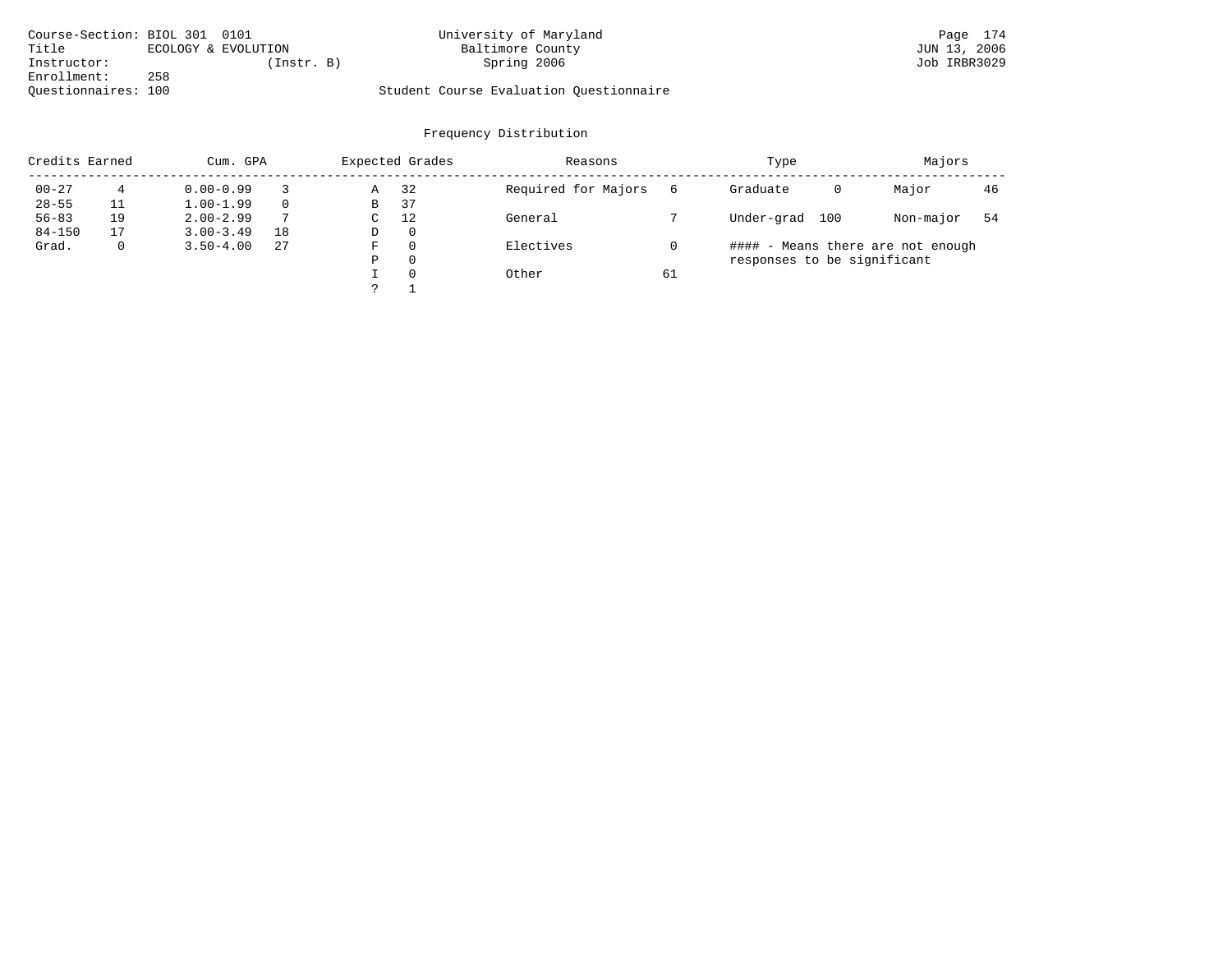|                                                                                                         |                |                |                |              | Frequencies  |             |              |              | Instructor           | Course Dept UMBC Level |              |              |              | Sect    |
|---------------------------------------------------------------------------------------------------------|----------------|----------------|----------------|--------------|--------------|-------------|--------------|--------------|----------------------|------------------------|--------------|--------------|--------------|---------|
| Questions                                                                                               |                | NR NA          | 1              | 2            | 3            | 4           | 5            | Mean         | Rank                 |                        | Mean Mean    |              | Mean Mean    | Mean    |
|                                                                                                         |                |                |                |              |              |             |              |              |                      |                        |              |              |              |         |
| General                                                                                                 |                |                |                |              |              |             |              |              |                      |                        |              |              |              |         |
| 1. Did you gain new insights, skills from this course                                                   | 4              | $\Omega$       | $\mathfrak{D}$ | 4            | 15           | 34          | 41           | 4.13         | 986/1481             | 4.13                   | 4.27         | 4.29         | 4.29         | 4.13    |
| 2. Did the instructor make clear the expected goals                                                     | $\overline{4}$ | $\mathbf 0$    | $\mathbf 0$    | 7            | 22           | 31          | 36           |              | 4.00 1000/1481       | 4.00                   | 4.12         | 4.23         | 4.23         | 4.00    |
| 3. Did the exam questions reflect the expected goals                                                    | 4              | 0              | 3              | 4            | 21           | 30          | 38           | 4.00         | 893/1249             | 4.00                   | 4.12         | 4.27         | 4.28         | 4.00    |
| 4. Did other evaluations reflect the expected goals                                                     | 4              | 47             | $\overline{2}$ | 4            | 14           | 14          | 15           |              | 3.73 1197/1424       | 3.73                   | 4.05         | 4.21         | 4.27         | 3.73    |
| 5. Did assigned readings contribute to what you learned                                                 | 5              | 3              | 10             | 9            | 27           | 25          | 21           |              | 3.41 1130/1396       | 3.41                   | 4.05         | 3.98         | 4.00         | 3.41    |
| 6. Did written assignments contribute to what you learned                                               | 6              | 42             | 10             | 5            | 13           | 10          | 14           |              | 3.25 1207/1342       | 3.25                   | 3.77         | 4.07         | 4.12         | 3.25    |
| 7. Was the grading system clearly explained                                                             | 6              | $\mathbf 0$    | $\mathbf{1}$   | 3            | 16           | 29          | 45           | 4.21         | 809/1459             | 4.21                   | 4.09         | 4.16         | 4.17         | 4.21    |
| 8. How many times was class cancelled                                                                   | 6              | 1              | 0              | $\Omega$     | 0            | 2           | 91           | 4.98         | 211/1480             | 4.98                   | 4.84         | 4.68         | 4.65         | 4.98    |
| 9. How would you grade the overall teaching effectiveness                                               | 28             | $\mathbf{1}$   | $\mathbf{1}$   | 1            | 15           | 43          | 11           | 3.87         | 997/1450             | 3.90                   | 3.87         | 4.09         | 4.10         | 3.90    |
|                                                                                                         |                |                |                |              |              |             |              |              |                      |                        |              |              |              |         |
| Lecture                                                                                                 |                | $\mathbf 0$    | 0              | $\Omega$     | 4            |             |              |              |                      |                        |              |              |              | 4.57    |
| 1. Were the instructor's lectures well prepared<br>2. Did the instructor seem interested in the subject | 29             | 0              | 0              | $\mathbf 0$  | $\mathbf{1}$ | 19          | 48           | 4.62         | 633/1409             | 4.57                   | 4.36         | 4.42         | 4.43         | 4.83    |
| 3. Was lecture material presented and explained clearly                                                 | 30<br>30       | 0              | 0              | 1            | 11           | 12<br>24    | 57<br>34     | 4.80<br>4.30 | 728/1407<br>783/1399 | 4.83<br>4.24           | 4.54<br>4.12 | 4.69<br>4.26 | 4.67<br>4.27 | 4.24    |
|                                                                                                         | 30             | $\mathbf 0$    | $\mathbf 0$    | 3            | 8            | 19          | 40           |              |                      |                        |              |              |              | 4.40    |
| 4. Did the lectures contribute to what you learned                                                      |                | 5              | $\overline{a}$ | 3            | 7            | 17          |              | 4.37         | 741/1400             | 4.40                   | 4.14         | 4.27         | 4.28         |         |
| 5. Did audiovisual techniques enhance your understanding                                                | 32             |                |                |              |              |             | 34           | 4.24         | 457/1179             | 4.13                   | 3.89         | 3.96         | 4.02         | 4.13    |
| Discussion                                                                                              |                |                |                |              |              |             |              |              |                      |                        |              |              |              |         |
| 1. Did class discussions contribute to what you learned                                                 | 77             | 0              | 5              | 0            | 4            | 8           | 6            |              | $3.43$ ****/1262     | ****                   | 3.70         | 4.05         | 4.14         | ****    |
| 2. Were all students actively encouraged to participate                                                 | 77             | $\Omega$       | $\overline{3}$ | $\Omega$     | 4            | 5           | 11           |              | $3.91$ ****/1259     | ****                   | 4.00         | 4.29         | 4.34         | ****    |
| 3. Did the instructor encourage fair and open discussion                                                | 77             | $\mathbf 0$    | $\overline{a}$ | $\mathbf 0$  | 3            | 3           | 15           |              | $4.26$ ****/1256     | $***$ * *              | 3.88         | 4.30         | 4.34         | ****    |
| 4. Were special techniques successful                                                                   | 77             | 5              | $\overline{3}$ | $\Omega$     | 4            | 6           | 5            |              | $3.56$ ****/ 788     | $***$ * * *            | 3.82         | 4.00         | 4.07         | $***$   |
|                                                                                                         |                |                |                |              |              |             |              |              |                      |                        |              |              |              |         |
| Laboratory                                                                                              |                |                |                |              |              |             |              |              |                      |                        |              |              |              |         |
| 1. Did the lab increase understanding of the material                                                   | 97             | $\overline{a}$ | 0              | 0            | 0            | $\mathbf 0$ | $\mathbf{1}$ |              | $5.00$ ****/ 246     | ****                   | 4.43         | 4.20         | 4.20         | ****    |
| 2. Were you provided with adequate background information                                               | 97             | 0              | $\mathbf{1}$   | 0            | $\mathbf{0}$ | $\Omega$    | 2            | 3.67         | ****/ 249            | ****                   | 4.45         | 4.11         | 4.23         | ****    |
| 3. Were necessary materials available for lab activities                                                | 97             | 2              | $\mathbf 0$    | $\mathsf 0$  | $\mathsf 0$  | $\mathbf 0$ | $\mathbf{1}$ |              | $5.00$ ****/ 242     | ****                   | 4.54         | 4.40         | 4.36         | $***$   |
| 4. Did the lab instructor provide assistance                                                            | 97             | 2              | $\Omega$       | 0            | $\mathbf 0$  | $\Omega$    | 1            |              | $5.00$ ****/ 240     | ****                   | 4.53         | 4.20         | 3.96         | ****    |
| 5. Were requirements for lab reports clearly specified                                                  | 97             | $\overline{a}$ | $\mathbf 0$    | $\Omega$     | $\mathbf{0}$ | $\Omega$    | $\mathbf{1}$ |              | $5.00$ ****/ 217     | ****                   | 4.29         | 4.04         | 4.11         | ****    |
|                                                                                                         |                |                |                |              |              |             |              |              |                      |                        |              |              |              |         |
| Seminar                                                                                                 |                |                |                |              |              |             |              |              |                      |                        |              |              |              |         |
| 1. Were assigned topics relevant to the announced theme                                                 | 98             | 0              | 1              | $\mathbf{0}$ | $\mathbf{0}$ | $\mathbf 0$ | 1            |              | 68<br>$3.00$ ****/   | ****                   | ****         | 4.49         | 4.70         | ****    |
| 2. Was the instructor available for individual attention                                                | 98             | $\mathbf{1}$   | 0              | $\mathsf 0$  | $\mathsf 0$  | $\mathbf 0$ | 1            |              | $5.00$ ****/<br>69   | ****                   | ****         | 4.53         | 4.66         | * * * * |
| 3. Did research projects contribute to what you learned                                                 | 98             | $\mathbf{1}$   | 0              | 0            | $\mathsf 0$  | $\mathbf 0$ | 1            |              | $5.00$ ****/<br>63   | ****                   | ****         | 4.44         | 4.56         | ****    |
| 4. Did presentations contribute to what you learned                                                     | 98             | $\mathbf{1}$   | $\mathbf 0$    | $\mathbf 0$  | $\mathbf 0$  | $\Omega$    | 1            |              | $5.00$ ****/<br>69   | $***$ * *              | $***$ *      | 4.35         | 4.48         | $***$   |
| 5. Were criteria for grading made clear                                                                 | 98             | $\Omega$       | $\Omega$       | $\mathbf{1}$ | $\Omega$     | $\Omega$    | $\mathbf{1}$ |              | $3.50$ ****/<br>68   | ****                   | ****         | 3.92         | 4.43         | ****    |
|                                                                                                         |                |                |                |              |              |             |              |              |                      |                        |              |              |              |         |
| Field Work                                                                                              |                |                |                |              |              |             |              |              |                      |                        |              |              |              |         |
| 1. Did field experience contribute to what you learned                                                  | 98             | 0              | 1              | $\mathbf 0$  | $\mathbf 0$  | $\mathbf 0$ | 1            |              | $3.00$ ****/<br>59   |                        |              | 4.30         | 4.48         | * * * * |
| 2. Did you clearly understand your evaluation criteria                                                  | 98             | $\mathbf 0$    | $\mathbf{1}$   | $\mathbf 0$  | $\mathbf{0}$ | $\Omega$    | $\mathbf{1}$ | 3.00         | $***/$<br>51         | ****                   | ****         | 4.00         | 4.13         | ****    |
| 3. Was the instructor available for consultation                                                        | 98             | $\mathbf{1}$   | $\mathbf 0$    | $\mathbf 0$  | $\mathbf{0}$ | $\mathbf 0$ | $\mathbf{1}$ |              | 36<br>$5.00$ ****/   | $***$ * *              | ****         | 4.60         | 4.33         | ****    |
| 4. To what degree could you discuss your evaluations                                                    | 98             | $1\,$          | $\mathbf 0$    | $\mathbf{0}$ | $\mathsf 0$  | $\mathbf 0$ | $\mathbf{1}$ |              | $5.00$ ****/<br>41   | ****                   | $* * * *$    | 4.26         | 3.90         | ****    |
| 5. Did conferences help you carry out field activities                                                  | 98             | $\mathbf{1}$   | $\mathbf 0$    | $\Omega$     | $\Omega$     | $\Omega$    | 1            | 5.00         | 31<br>$***$ /        | ****                   | $* * * *$    | 4.42         | 4.00         | ****    |
|                                                                                                         |                |                |                |              |              |             |              |              |                      |                        |              |              |              |         |
| Self Paced                                                                                              |                |                |                |              |              |             |              |              |                      |                        |              |              |              |         |
| 1. Did self-paced system contribute to what you learned                                                 | 98             | 0              | 1              | $\mathbf 0$  | 0            | $\Omega$    | $\mathbf{1}$ |              | 55<br>$3.00$ ****/   | ****                   |              | 4.55         | 4.88         | ****    |
| 2. Did study questions make clear the expected goal                                                     | 98             | $\mathbf 0$    | $\mathbf{1}$   | $\mathsf 0$  | $\mathsf 0$  | $\mathbf 0$ | 1            |              | $3.00$ ****/<br>31   | ****                   | ****         | 4.75         | 4.67         | ****    |
| 3. Were your contacts with the instructor helpful                                                       | 98             | $\mathbf{1}$   | $\mathbf 0$    | $\mathbf 0$  | $\mathbf{0}$ | 0           | 1            | 5.00         | 51<br>$***/$         | ****                   | ****         | 4.65         | 4.88         | ****    |
| 4. Was the feedback/tutoring by proctors helpful                                                        | 98             | 0              | 0              | $\mathbf 0$  | 1            | $\mathbf 0$ | 1            | 4.00         | $***$ /<br>34        |                        |              | 4.83         | 4.67         | ****    |
| 5. Were there enough proctors for all the students                                                      | 98             | $\Omega$       | $\mathbf 0$    | $\Omega$     | $\mathbf{1}$ | $\Omega$    | 1            |              | $4.00$ ****/<br>24   | ****                   | $***$        | 4.82         | 4.67         | ****    |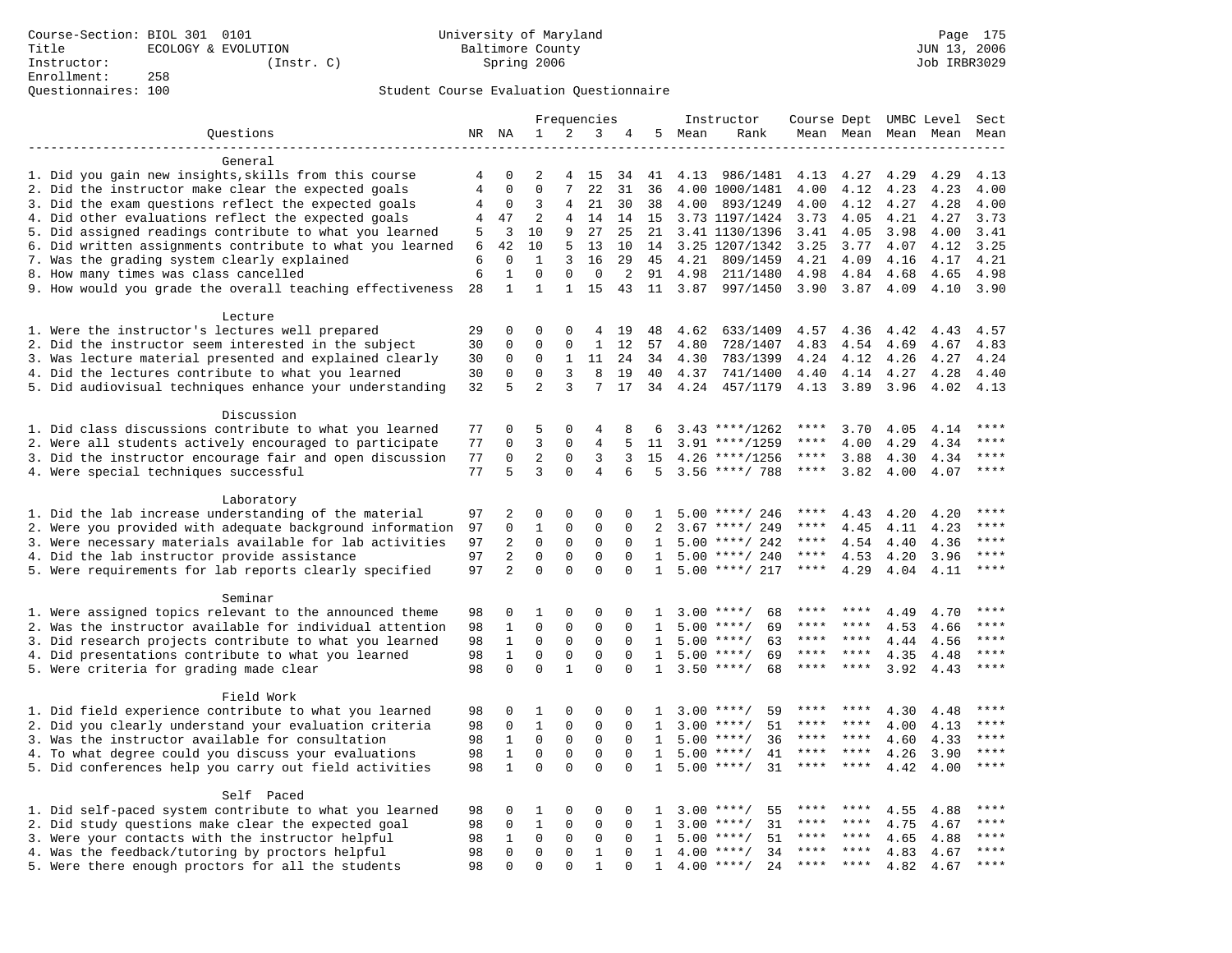| Course-Section: BIOL 301 0101 |     |                     | University of Maryland                  | Page 175     |
|-------------------------------|-----|---------------------|-----------------------------------------|--------------|
| Title                         |     | ECOLOGY & EVOLUTION | Baltimore County                        | JUN 13, 2006 |
| Instructor:                   |     | (Instr. C)          | Spring 2006                             | Job IRBR3029 |
| Enrollment:                   | 258 |                     |                                         |              |
| Ouestionnaires: 100           |     |                     | Student Course Evaluation Ouestionnaire |              |

| Credits Earned |    | Cum. GPA      |          |   | Expected Grades | Reasons             |    | Type                              |   | Majors    |    |
|----------------|----|---------------|----------|---|-----------------|---------------------|----|-----------------------------------|---|-----------|----|
| $00 - 27$      | 4  | $0.00 - 0.99$ |          | Α | 32              | Required for Majors | 6  | Graduate                          | 0 | Major     | 46 |
| $28 - 55$      |    | $1.00 - 1.99$ | $\Omega$ | В | 37              |                     |    |                                   |   |           |    |
| $56 - 83$      | 19 | $2.00 - 2.99$ | 7        | C | 12              | General             |    | Under-grad<br>100                 |   | Non-major | 54 |
| $84 - 150$     | 17 | $3.00 - 3.49$ | 18       | D | $\mathbf 0$     |                     |    |                                   |   |           |    |
| Grad.          | 0  | $3.50 - 4.00$ | 27       | F | 0               | Electives           |    | #### - Means there are not enough |   |           |    |
|                |    |               |          | Ρ | 0               |                     |    | responses to be significant       |   |           |    |
|                |    |               |          |   | 0               | Other               | 61 |                                   |   |           |    |
|                |    |               |          |   |                 |                     |    |                                   |   |           |    |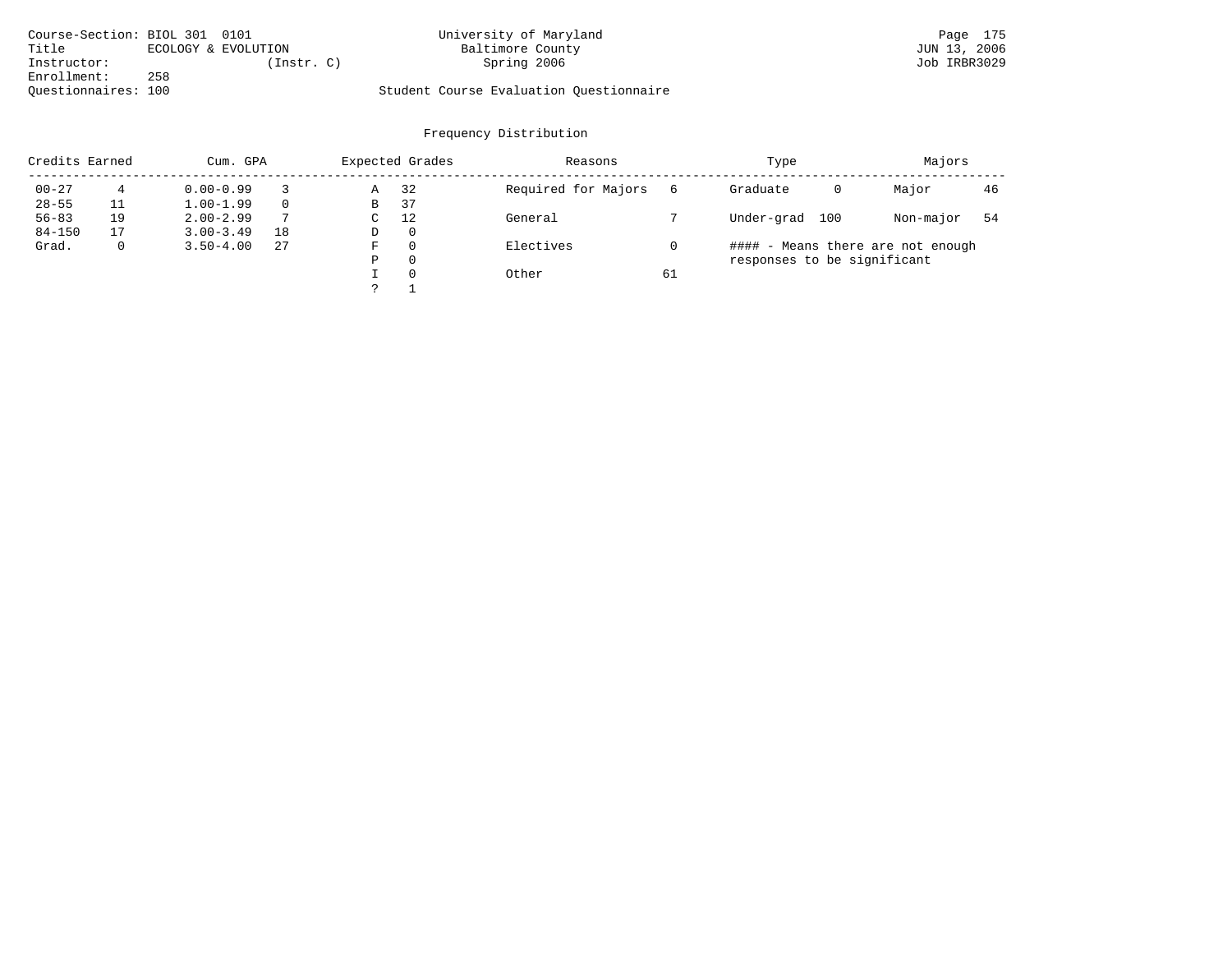## Questionnaires: 59 Student Course Evaluation Questionnaire

|                                                                                                         |                |                  |                            |                            | Frequencies             |                            |                 |      | Instructor                               | Course Dept UMBC Level |              |              |              | Sect        |
|---------------------------------------------------------------------------------------------------------|----------------|------------------|----------------------------|----------------------------|-------------------------|----------------------------|-----------------|------|------------------------------------------|------------------------|--------------|--------------|--------------|-------------|
| Ouestions                                                                                               |                | NR NA            | 1                          | 2                          | 3                       | 4                          | 5               | Mean | Rank                                     |                        | Mean Mean    |              | Mean Mean    | Mean        |
|                                                                                                         |                |                  |                            |                            |                         |                            |                 |      |                                          |                        |              |              |              |             |
| General                                                                                                 |                |                  |                            |                            |                         |                            |                 |      |                                          |                        |              |              |              |             |
| 1. Did you gain new insights, skills from this course                                                   | 3              | 0                | 9                          | 7                          | 14                      | 15                         | 11              |      | 3.21 1425/1481                           | 3.21                   | 4.27         | 4.29         | 4.29         | 3.21        |
| 2. Did the instructor make clear the expected goals                                                     | $\overline{4}$ | $\mathbf 0$      | 9                          | 13                         | 17                      | 9                          | 7               |      | 2.85 1448/1481                           | 2.85                   | 4.12         | 4.23         | 4.23         | 2.85        |
| 3. Did the exam questions reflect the expected goals                                                    | 4              | 0                | 6                          | 9                          | 13                      | 18                         | 9               |      | 3.27 1159/1249                           | 3.27                   | 4.12         | 4.27         | 4.28         | 3.27        |
| 4. Did other evaluations reflect the expected goals                                                     | 4              | 43               | 5                          | 3                          | 2                       | $\mathbf{1}$               | $\mathbf{1}$    |      | $2.17$ ****/1424                         | $***$ * * *            | 4.05         | 4.21         | 4.27         | $***$       |
| 5. Did assigned readings contribute to what you learned                                                 | 6              | 3                | 5                          | 4                          | 10                      | 11                         | 20              | 3.74 | 926/1396                                 | 3.74                   | 4.05         | 3.98         | 4.00         | 3.74        |
| 6. Did written assignments contribute to what you learned                                               | 7              | 42               | $\overline{4}$             | 3                          | $\mathbf{1}$            | 2                          | $\mathbf 0$     |      | $2.10$ ****/1342                         | $***$ * * *            | 3.77         | 4.07         | 4.12         | $***$       |
| 7. Was the grading system clearly explained                                                             | 6              | $\Omega$         | 6                          | 7                          | 17                      | 11                         | 12              |      | 3.30 1327/1459                           | 3.30                   | 4.09         | 4.16         | 4.17         | 3.30        |
| 8. How many times was class cancelled                                                                   | $\overline{4}$ | $\Omega$         | $\Omega$                   | 4                          | 26                      | 23                         | 2               |      | 3.42 1460/1480                           | 3.42                   | 4.84         | 4.68         | 4.65         | 3.42        |
| 9. How would you grade the overall teaching effectiveness                                               | 14             | $\mathbf{1}$     | 11                         | $7\overline{ }$            | 17                      | 8                          | 1               |      | 2.57 1424/1450                           | 2.94 3.87              |              | 4.09         | 4.10         | 2.94        |
|                                                                                                         |                |                  |                            |                            |                         |                            |                 |      |                                          |                        |              |              |              |             |
| Lecture                                                                                                 | 5              | $\Omega$         | 13                         | 7                          | 16                      |                            | 10              |      | 2.91 1377/1409                           | 3.35                   | 4.36         |              | 4.43         | 3.35        |
| 1. Were the instructor's lectures well prepared<br>2. Did the instructor seem interested in the subject | 5              | $\Omega$         | 11                         | 3                          | 12                      | 8<br>15                    | 13              |      | 3.30 1384/1407                           | 3.57                   | 4.54         | 4.42<br>4.69 | 4.67         | 3.57        |
| 3. Was lecture material presented and explained clearly                                                 | 6              | 0                | 19                         | 9                          | 14                      | 8                          | 3               |      | 2.38 1390/1399                           | 2.66                   | 4.12         | 4.26         | 4.27         | 2.66        |
| 4. Did the lectures contribute to what you learned                                                      | 5              | 2                | 19                         | 8                          | 11                      | 8                          | 6               |      | 2.50 1364/1400                           | 2.85                   | 4.14         | 4.27         | 4.28         | 2.85        |
| 5. Did audiovisual techniques enhance your understanding                                                | 6              | 14               | 18                         | 7                          | 6                       | 4                          | $4\overline{ }$ |      | 2.21 1150/1179                           | 2.80                   | 3.89         | 3.96         | 4.02         | 2.80        |
|                                                                                                         |                |                  |                            |                            |                         |                            |                 |      |                                          |                        |              |              |              |             |
| Discussion                                                                                              |                |                  |                            |                            |                         |                            |                 |      |                                          |                        |              |              |              |             |
| 1. Did class discussions contribute to what you learned                                                 | 41             | 0                | 7                          | 3                          | 2                       | 5                          | $\mathbf{1}$    |      | 2.44 1229/1262                           | 2.44                   | 3.70         | 4.05         | 4.14         | 2.44        |
| 2. Were all students actively encouraged to participate                                                 | 41             | $\mathbf 0$      | 6                          | 2                          | 4                       | 2                          | $\overline{4}$  |      | 2.78 1205/1259                           | 2.78                   | 4.00         | 4.29         | 4.34         | 2.78        |
| 3. Did the instructor encourage fair and open discussion                                                | 41             | 0                | 7                          | $\overline{a}$             | 3                       | $\overline{2}$             | 4               |      | 2.67 1212/1256                           | 2.67                   | 3.88         | 4.30         | 4.34         | 2.67        |
| 4. Were special techniques successful                                                                   | 40             | 13               | 3                          | $\Omega$                   | 2                       | $\mathbf{1}$               | $\Omega$        |      | $2.17$ ****/ 788                         | ****                   | 3.82         | 4.00         | 4.07         | ****        |
|                                                                                                         |                |                  |                            |                            |                         |                            |                 |      |                                          |                        |              |              |              |             |
| Laboratory                                                                                              |                |                  |                            |                            |                         |                            |                 |      |                                          |                        |              |              |              |             |
| 1. Did the lab increase understanding of the material                                                   | 58             | 0                | $\Omega$                   | 0                          | $\mathbf{1}$            | 0                          | 0               |      | $3.00$ ****/ 246                         | ****                   | 4.43         | 4.20         | 4.20         | $***$ * * * |
| 2. Were you provided with adequate background information                                               | 58             | 0                | $\mathbf 0$                | 0                          | $\mathbf{1}$            | $\Omega$                   | 0               | 3.00 | ****/ 249                                | ****                   | 4.45         | 4.11         | 4.23         | * * * *     |
| 3. Were necessary materials available for lab activities                                                | 58             | 0                | $\mathbf 0$                | $\mathbf 0$                | $\mathbf{1}$            | $\Omega$                   | $\Omega$        |      | $3.00$ ****/ 242                         | ****                   | 4.54         | 4.40         | 4.36         | ****        |
| 4. Did the lab instructor provide assistance                                                            | 58             | $\Omega$         | $\Omega$                   | $\Omega$                   | $\mathbf{1}$            | $\Omega$                   | $\Omega$        |      | $3.00$ ****/ 240                         | $***$ * * *            | 4.53         | 4.20         | 3.96         | ****        |
| 5. Were requirements for lab reports clearly specified                                                  | 58             | 0                | $\mathbf 0$                | 0                          | $\mathbf{1}$            | $\mathbf 0$                | 0               |      | $3.00$ ****/ 217                         | ****                   | 4.29         | 4.04         | 4.11         | ****        |
|                                                                                                         |                |                  |                            |                            |                         |                            |                 |      |                                          |                        |              |              |              |             |
| Seminar                                                                                                 |                |                  |                            |                            |                         |                            |                 |      |                                          |                        |              |              |              | ****        |
| 1. Were assigned topics relevant to the announced theme                                                 | 58             | 0                | 0                          | $\Omega$                   | 1                       | $\Omega$                   | O<br>$\Omega$   |      | 68<br>$3.00$ ****/                       | ****<br>****           | ****<br>**** | 4.49         | 4.70         | ****        |
| 2. Was the instructor available for individual attention                                                | 58             | 0                | $\mathbf 0$                | 0                          | $\mathbf{1}$            | $\Omega$                   |                 |      | 69<br>$3.00$ ****/                       | ****                   | ****         | 4.53         | 4.66         | ****        |
| 3. Did research projects contribute to what you learned                                                 | 58             | $\mathbf 0$<br>0 | $\mathbf 0$<br>$\mathbf 0$ | $\mathsf 0$<br>$\mathbf 0$ | $\,1\,$<br>$\mathbf{1}$ | $\mathbf 0$<br>$\mathbf 0$ | 0<br>$\Omega$   |      | $3.00$ ****/<br>63<br>$3.00$ ****/<br>69 | ****                   | $***$ *      | 4.44         | 4.56         | $***$       |
| 4. Did presentations contribute to what you learned<br>5. Were criteria for grading made clear          | 58<br>58       | $\Omega$         | $\Omega$                   | $\Omega$                   | $\mathbf{1}$            | $\Omega$                   | $\Omega$        |      | $3.00$ ****/<br>68                       | ****                   | ****         | 4.35<br>3.92 | 4.48<br>4.43 | ****        |
|                                                                                                         |                |                  |                            |                            |                         |                            |                 |      |                                          |                        |              |              |              |             |
| Field Work                                                                                              |                |                  |                            |                            |                         |                            |                 |      |                                          |                        |              |              |              |             |
| 1. Did field experience contribute to what you learned                                                  | 57             | 0                | 1                          | 0                          | 1                       | 0                          | 0               |      | $2.00$ ****/<br>59                       |                        |              | 4.30         | 4.48         | ****        |
| 2. Did you clearly understand your evaluation criteria                                                  | 57             | 0                | $\mathbf{1}$               | 0                          | $\mathbf{1}$            | $\Omega$                   | $\Omega$        | 2.00 | $***/$<br>51                             | ****                   | ****         | 4.00         | 4.13         | ****        |
| 3. Was the instructor available for consultation                                                        | 57             | $\mathbf{1}$     | $\mathbf 0$                | $\mathbf 0$                | $\mathbf{1}$            | $\mathbf 0$                | $\Omega$        |      | 36<br>$3.00$ ****/                       | $***$ * *              | ****         | 4.60         | 4.33         | ****        |
| 4. To what degree could you discuss your evaluations                                                    | 57             | $\mathbf{1}$     | $\Omega$                   | $\mathbf 0$                | $\mathbf 1$             | $\Omega$                   | $\Omega$        |      | $3.00$ ****/<br>41                       | $***$ * * *            | $* * * *$    | 4.26         | 3.90         | ****        |
| 5. Did conferences help you carry out field activities                                                  | 57             | $\mathbf{1}$     | $\mathbf 0$                | $\mathbf{1}$               | $\Omega$                | $\Omega$                   | 0               | 2.00 | $***/$<br>31                             | ****                   | $***$ *      | 4.42         | 4.00         | ****        |
|                                                                                                         |                |                  |                            |                            |                         |                            |                 |      |                                          |                        |              |              |              |             |
| Self Paced                                                                                              |                |                  |                            |                            |                         |                            |                 |      |                                          |                        |              |              |              |             |
| 1. Did self-paced system contribute to what you learned                                                 | 57             | 0                | $\mathbf 0$                | 0                          | 1                       | $\Omega$                   | 1               |      | 55<br>$4.00$ ****/                       | ****                   | ****         | 4.55         | 4.88         | ****        |
| 2. Did study questions make clear the expected goal                                                     | 57             | $\Omega$         | $\Omega$                   | $\mathbf{1}$               | $\mathbf{1}$            | $\Omega$                   | $\Omega$        | 2.50 | $***$ /<br>31                            | ****                   | $***$ *      | 4.75         | 4.67         | ****        |
| 3. Were your contacts with the instructor helpful                                                       | 57             | 1                | $\Omega$                   | $\mathbf 0$                | $\mathbf{1}$            | $\mathbf 0$                | $\Omega$        | 3.00 | 51<br>$***/$                             | ****                   | ****         | 4.65         | 4.88         | ****        |
| 4. Was the feedback/tutoring by proctors helpful                                                        | 57             | 1                | $\Omega$                   | 0                          | $\mathbf{1}$            | $\mathbf 0$                | $\Omega$        | 3.00 | $***/$<br>34                             |                        |              | 4.83         | 4.67         | ****        |
| 5. Were there enough proctors for all the students                                                      | 57             | $\mathbf{1}$     | $\Omega$                   | 1                          | $\Omega$                | $\Omega$                   | $\Omega$        |      | $2.00$ ****/<br>24                       | ****                   | $***$        | 4.82         | 4.67         | ****        |
|                                                                                                         |                |                  |                            |                            |                         |                            |                 |      |                                          |                        |              |              |              |             |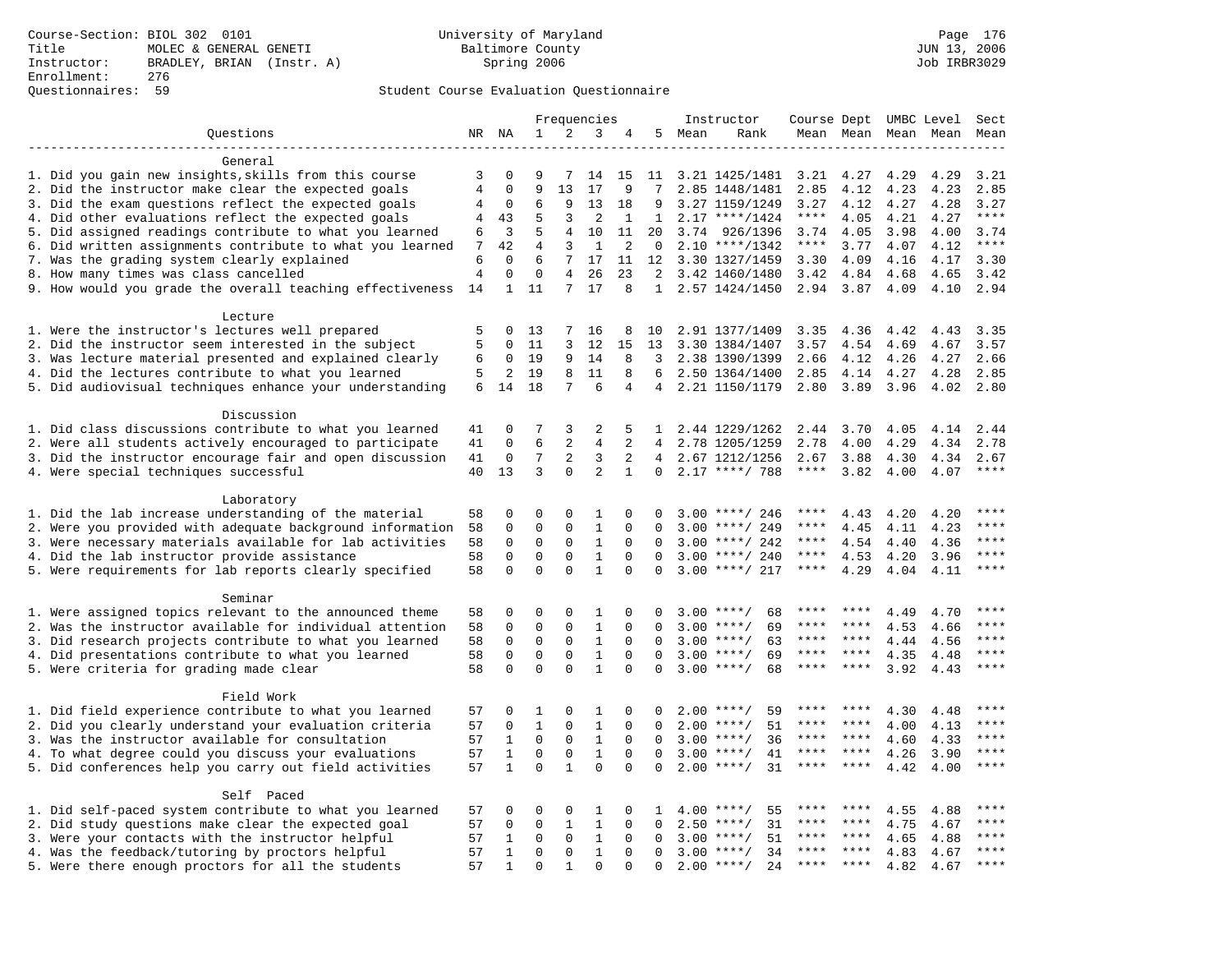| Course-Section: BIOL 302 0101 |                        |            | University of Maryland                  | Page 176     |
|-------------------------------|------------------------|------------|-----------------------------------------|--------------|
| Title                         | MOLEC & GENERAL GENETI |            | Baltimore County                        | JUN 13, 2006 |
| Instructor:                   | BRADLEY, BRIAN         | (Instr. A) | Spring 2006                             | Job IRBR3029 |
| Enrollment:                   | 276                    |            |                                         |              |
| Ouestionnaires: 59            |                        |            | Student Course Evaluation Questionnaire |              |

| Credits Earned |    | Cum. GPA      |          |   | Expected Grades | Reasons             |    | Type                        |    | Majors                            |     |
|----------------|----|---------------|----------|---|-----------------|---------------------|----|-----------------------------|----|-----------------------------------|-----|
| $00 - 27$      |    | $0.00 - 0.99$ | $\Omega$ | Α | 22              | Required for Majors |    | Graduate                    |    | Major                             | 11  |
| $28 - 55$      |    | $1.00 - 1.99$ | $\Omega$ | В | 23              |                     |    |                             |    |                                   |     |
| $56 - 83$      | 12 | $2.00 - 2.99$ | 4        | С | 2               | General             |    | Under-grad                  | 56 | Non-major                         | -48 |
| $84 - 150$     | 6  | $3.00 - 3.49$ | -9       | D | $\mathbf{0}$    |                     |    |                             |    |                                   |     |
| Grad.          | 3  | $3.50 - 4.00$ | 13       | F | 0               | Electives           |    |                             |    | #### - Means there are not enough |     |
|                |    |               |          | Ρ | 0               |                     |    | responses to be significant |    |                                   |     |
|                |    |               |          |   | 0               | Other               | 43 |                             |    |                                   |     |
|                |    |               |          |   |                 |                     |    |                             |    |                                   |     |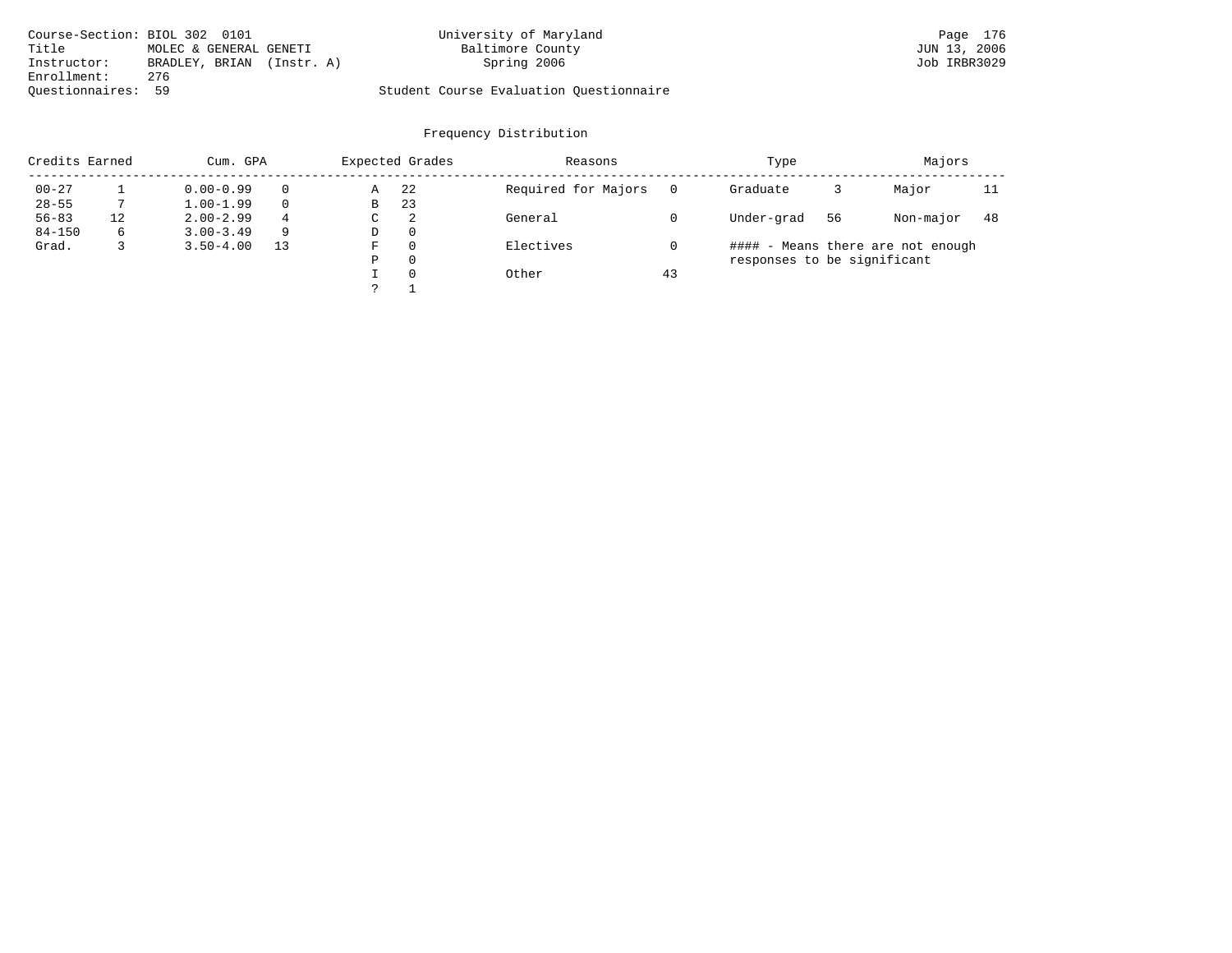# Questionnaires: 59 Student Course Evaluation Questionnaire

|                                                           |                |                |                |                 | Frequencies    |              |              |      | Instructor          | Course Dept UMBC Level |         |                     |              | Sect                |
|-----------------------------------------------------------|----------------|----------------|----------------|-----------------|----------------|--------------|--------------|------|---------------------|------------------------|---------|---------------------|--------------|---------------------|
| Questions                                                 |                | NR NA          | $\mathbf{1}$   | 2               | 3              | 4            | 5            | Mean | Rank                |                        |         | Mean Mean Mean Mean |              | Mean                |
|                                                           |                |                |                |                 |                |              |              |      |                     |                        |         |                     |              |                     |
| General                                                   |                |                |                |                 |                |              |              |      |                     |                        |         |                     |              |                     |
| 1. Did you gain new insights, skills from this course     | 3              | 0              | 9              | 7               | 14             | 15           | 11           |      | 3.21 1425/1481      | 3.21                   | 4.27    | 4.29                | 4.29         | 3.21                |
| 2. Did the instructor make clear the expected goals       | 4              | $\mathbf 0$    | 9              | 13              | 17             | 9            | 7            |      | 2.85 1448/1481      | 2.85                   | 4.12    | 4.23                | 4.23         | 2.85                |
| 3. Did the exam questions reflect the expected goals      | 4              | $\mathbf 0$    | 6              | 9               | 13             | 18           | 9            |      | 3.27 1159/1249      | 3.27                   | 4.12    | 4.27                | 4.28         | 3.27                |
| 4. Did other evaluations reflect the expected goals       | 4              | 43             | 5              | 3               | $\overline{2}$ | $\mathbf{1}$ | $\mathbf{1}$ |      | $2.17$ ****/1424    | $***$ * *              | 4.05    | 4.21                | 4.27         | $***$               |
| 5. Did assigned readings contribute to what you learned   | 6              | 3              | 5              | 4               | 10             | 11           | 20           | 3.74 | 926/1396            | 3.74                   | 4.05    | 3.98                | 4.00         | 3.74                |
| 6. Did written assignments contribute to what you learned | 7              | 42             | $\overline{4}$ | 3               | $\mathbf{1}$   | 2            | $\mathbf 0$  |      | $2.10$ ****/1342    | $***$ * * *            | 3.77    | 4.07                | 4.12         | $***$               |
| 7. Was the grading system clearly explained               | 6              | $\mathbf 0$    | 6              | 7               | 17             | 11           | 12           |      | 3.30 1327/1459      | 3.30                   | 4.09    | 4.16                | 4.17         | 3.30                |
| 8. How many times was class cancelled                     | $\overline{4}$ | $\mathbf 0$    | $\Omega$       | 4               | 26             | 23           | 2            |      | 3.42 1460/1480      | 3.42                   | 4.84    | 4.68                | 4.65         | 3.42                |
| 9. How would you grade the overall teaching effectiveness | 18             | $\mathbf 0$    | $\overline{a}$ | 7               | 13             | 14           | 5            |      | 3.32 1291/1450      | 2.94 3.87              |         | 4.09                | 4.10         | 2.94                |
| Lecture                                                   |                |                |                |                 |                |              |              |      |                     |                        |         |                     |              |                     |
| 1. Were the instructor's lectures well prepared           | 12             | $\Omega$       | 4              | 1               | 12             | 14           | 16           |      | 3.79 1243/1409      | 3.35                   | 4.36    | 4.42                | 4.43         | 3.35                |
| 2. Did the instructor seem interested in the subject      | 12             | $\Omega$       | ζ              | $\overline{2}$  | 8              | 20           | 14           |      | 3.85 1331/1407      | 3.57                   | 4.54    | 4.69                | 4.67         | 3.57                |
| 3. Was lecture material presented and explained clearly   | 13             | 0              | 8              | $7\overline{ }$ | 15             | 12           | 4            |      | 2.93 1341/1399      | 2.66                   | 4.12    | 4.26                | 4.27         | 2.66                |
|                                                           | 12             | 2              | 5              | 11              | 8              | 12           | 9            |      |                     | 2.85                   |         |                     |              | 2.85                |
| 4. Did the lectures contribute to what you learned        |                |                | 4              |                 |                |              |              |      | 3.20 1291/1400      |                        | 4.14    | 4.27                | 4.28         |                     |
| 5. Did audiovisual techniques enhance your understanding  | 12             | $\overline{a}$ |                | 8               | 10             | 12           |              |      | 11 3.40 945/1179    | 2.80                   | 3.89    | 3.96                | 4.02         | 2.80                |
| Discussion                                                |                |                |                |                 |                |              |              |      |                     |                        |         |                     |              |                     |
| 1. Did class discussions contribute to what you learned   | 41             | 0              | 7              | 3               | $\overline{2}$ | 5            | $\mathbf{1}$ |      | 2.44 1229/1262      | 2.44                   | 3.70    | 4.05                | 4.14         | 2.44                |
| 2. Were all students actively encouraged to participate   | 41             | 0              | 6              | 2               | 4              | 2            | 4            |      | 2.78 1205/1259      | 2.78                   | 4.00    | 4.29                | 4.34         | 2.78                |
| 3. Did the instructor encourage fair and open discussion  | 41             | $\mathbf 0$    | 7              | 2               | 3              | 2            | 4            |      | 2.67 1212/1256      | 2.67                   | 3.88    | 4.30                | 4.34         | 2.67                |
| 4. Were special techniques successful                     | 40             | 13             | 3              | $\Omega$        | $\overline{a}$ | $\mathbf{1}$ | $\Omega$     |      | $2.17$ ****/ 788    | $***$ * * *            | 3.82    | 4.00                | 4.07         | ****                |
|                                                           |                |                |                |                 |                |              |              |      |                     |                        |         |                     |              |                     |
| Laboratory                                                |                |                |                |                 |                |              |              |      |                     |                        |         |                     |              |                     |
| 1. Did the lab increase understanding of the material     | 58             | $\mathbf 0$    | $\mathbf 0$    | $\mathbf{0}$    | $\mathbf 1$    | $\mathbf 0$  | $\Omega$     |      | $3.00$ ****/ 246    | ****                   | 4.43    | 4.20                | 4.20         | $***$               |
| 2. Were you provided with adequate background information | 58             | 0              | 0              | 0               | $\mathbf{1}$   | $\mathbf 0$  | $\mathbf 0$  | 3.00 | ****/ 249           | ****                   | 4.45    | 4.11                | 4.23         |                     |
| 3. Were necessary materials available for lab activities  | 58             | 0              | 0              | $\mathbf 0$     | $\mathbf{1}$   | $\mathbf 0$  | $\Omega$     |      | $3.00$ ****/ 242    | ****                   | 4.54    | 4.40                | 4.36         | $***$ * * *         |
| 4. Did the lab instructor provide assistance              | 58             | $\mathbf 0$    | $\mathbf 0$    | $\mathbf 0$     | $\mathbf{1}$   | $\Omega$     | $\Omega$     |      | $3.00$ ****/ 240    | $***$ * * *            | 4.53    | 4.20                | 3.96         | ****                |
| 5. Were requirements for lab reports clearly specified    | 58             | $\Omega$       | $\Omega$       | $\Omega$        | $\mathbf{1}$   | $\Omega$     | $\Omega$     |      | $3.00$ ****/ 217    | $***$ * *              | 4.29    | 4.04                | 4.11         | $***$               |
| Seminar                                                   |                |                |                |                 |                |              |              |      |                     |                        |         |                     |              |                     |
| 1. Were assigned topics relevant to the announced theme   | 58             | 0              | $\mathbf 0$    | $\mathbf{0}$    | 1              | $\Omega$     | $\Omega$     |      | $3.00$ ****/<br>68  |                        | ****    | 4.49                | 4.70         | $* * * *$           |
| 2. Was the instructor available for individual attention  | 58             | 0              | $\mathbf 0$    | $\mathbf 0$     | $\mathbf{1}$   | $\mathbf 0$  | $\Omega$     |      | 69<br>$3.00$ ****/  | ****                   | ****    | 4.53                | 4.66         | ****                |
| 3. Did research projects contribute to what you learned   | 58             | $\mathbf 0$    | $\mathbf 0$    | $\mathsf 0$     | $\mathbf{1}$   | $\mathbf 0$  | $\mathbf 0$  |      | $3.00$ ****/<br>63  | ****                   | ****    | 4.44                |              | ****                |
| 4. Did presentations contribute to what you learned       | 58             | 0              | $\mathbf 0$    | 0               | $\mathbf{1}$   | $\mathbf 0$  | $\Omega$     | 3.00 | $***/$<br>69        | ****                   | ****    |                     | 4.56<br>4.48 | $***$               |
|                                                           | 58             | $\mathbf 0$    | $\mathbf 0$    | $\Omega$        | $\mathbf{1}$   | $\Omega$     | $\mathbf 0$  |      | $3.00$ ****/<br>68  | $***$ * *              | $***$ * | 4.35<br>3.92        | 4.43         | $***$ * * *         |
| 5. Were criteria for grading made clear                   |                |                |                |                 |                |              |              |      |                     |                        |         |                     |              |                     |
| Field Work                                                |                |                |                |                 |                |              |              |      |                     |                        |         |                     |              |                     |
| 1. Did field experience contribute to what you learned    | 57             | 0              | 1              | 0               | 1              | $\mathbf 0$  | 0            |      | $2.00$ ****/<br>59  | ****                   |         | 4.30                | 4.48         | * * * *             |
| 2. Did you clearly understand your evaluation criteria    | 57             | $\mathbf 0$    | $\mathbf{1}$   | $\Omega$        | $\mathbf{1}$   | $\Omega$     | $\Omega$     |      | 51<br>$2.00$ ****/  | ****                   | ****    | 4.00                | 4.13         | ****                |
| 3. Was the instructor available for consultation          | 57             | $\mathbf{1}$   | $\Omega$       | $\Omega$        | $\mathbf{1}$   | $\Omega$     | $\Omega$     |      | $3.00$ ****/<br>36  | ****                   | ****    | 4.60                | 4.33         | ****                |
| 4. To what degree could you discuss your evaluations      | 57             | $\mathbf{1}$   | $\mathsf 0$    | $\mathsf 0$     | $\mathbf{1}$   | $\mathbf 0$  | $\mathbf 0$  | 3.00 | 41<br>$***$ /       | ****                   | ****    | 4.26                | 3.90         | ****                |
| 5. Did conferences help you carry out field activities    |                | $\mathbf{1}$   | $\mathbf 0$    | $\mathbf{1}$    | $\mathbf 0$    | $\Omega$     | $\Omega$     | 2.00 | $***/$<br>31        | ****                   |         | 4.42                | 4.00         | $***$               |
|                                                           |                |                |                |                 |                |              |              |      |                     |                        |         |                     |              |                     |
| Self Paced                                                |                |                |                |                 |                |              |              |      |                     | ****                   |         |                     |              | * * * *             |
| 1. Did self-paced system contribute to what you learned   | 57             | 0              | 0              | $\mathbf 0$     | $\mathbf{1}$   | $\mathbf 0$  | 1            |      | 55<br>$4.00$ ****/  | ****                   | ****    | 4.55                | 4.88         | * * * *             |
| 2. Did study questions make clear the expected goal       | 57             | 0              | $\mathbf 0$    | $\mathbf{1}$    | $\mathbf{1}$   | $\mathbf 0$  | $\mathbf 0$  | 2.50 | 31<br>$***/$        | ****                   | ****    | 4.75                | 4.67         | ****                |
| 3. Were your contacts with the instructor helpful         | 57             | $\mathbf{1}$   | $\mathbf 0$    | $\mathbf 0$     | $\mathbf{1}$   | $\Omega$     | $\Omega$     | 3.00 | $***$ /<br>51       |                        |         | 4.65                | 4.88         |                     |
| 4. Was the feedback/tutoring by proctors helpful          | 57             | $\mathbf{1}$   | $\Omega$       | $\Omega$        | $\mathbf{1}$   | $\Omega$     | $\Omega$     |      | $3.00$ ****/<br>34  | ****<br>****           | ****    | 4.83                | 4.67         | ****<br>$* * * * *$ |
| 5. Were there enough proctors for all the students        | 57             | $\mathbf{1}$   | $\Omega$       | $\mathbf{1}$    | $\Omega$       | $\Omega$     | $\Omega$     |      | 2.4<br>$2.00$ ****/ |                        | ****    | 4.82                | 4.67         |                     |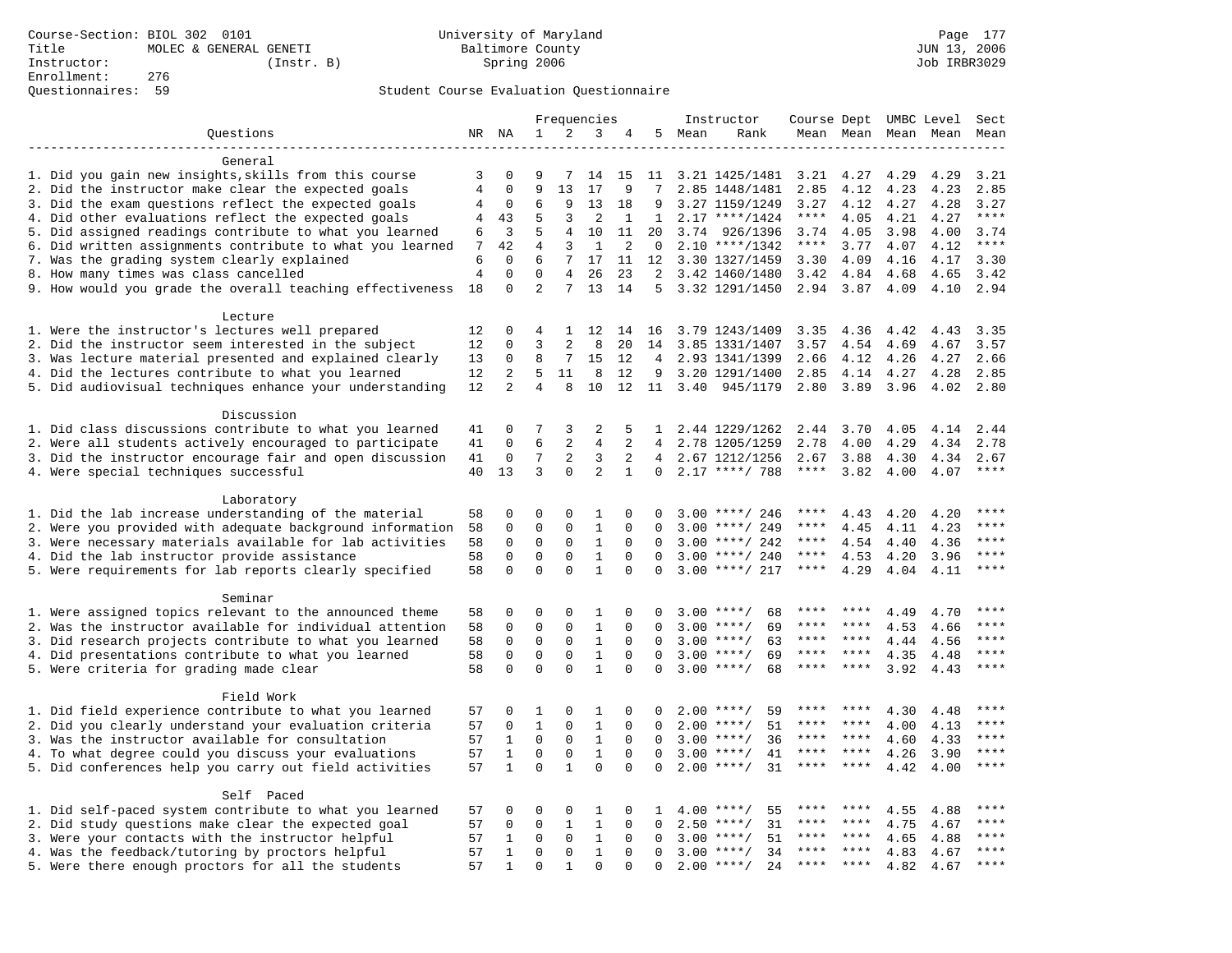| Course-Section: BIOL 302 0101 |                        |            | University of Maryland                  | Page 177     |
|-------------------------------|------------------------|------------|-----------------------------------------|--------------|
| Title                         | MOLEC & GENERAL GENETI |            | Baltimore County                        | JUN 13, 2006 |
| Instructor:                   |                        | (Instr. B) | Spring 2006                             | Job IRBR3029 |
| Enrollment:                   | 276                    |            |                                         |              |
| Ouestionnaires: 59            |                        |            | Student Course Evaluation Ouestionnaire |              |

| Credits Earned |    | Cum. GPA      |          |   | Expected Grades | Reasons             |    | Type                        |    | Majors                            |     |
|----------------|----|---------------|----------|---|-----------------|---------------------|----|-----------------------------|----|-----------------------------------|-----|
| $00 - 27$      |    | $0.00 - 0.99$ | $\Omega$ | Α | 22              | Required for Majors |    | Graduate                    |    | Major                             | 11  |
| $28 - 55$      |    | $1.00 - 1.99$ | $\Omega$ | В | 23              |                     |    |                             |    |                                   |     |
| $56 - 83$      | 12 | $2.00 - 2.99$ | 4        | С | 2               | General             |    | Under-grad                  | 56 | Non-major                         | -48 |
| $84 - 150$     | 6  | $3.00 - 3.49$ | -9       | D | $\mathbf{0}$    |                     |    |                             |    |                                   |     |
| Grad.          | 3  | $3.50 - 4.00$ | 13       | F | 0               | Electives           |    |                             |    | #### - Means there are not enough |     |
|                |    |               |          | Ρ | 0               |                     |    | responses to be significant |    |                                   |     |
|                |    |               |          |   | 0               | Other               | 43 |                             |    |                                   |     |
|                |    |               |          |   |                 |                     |    |                             |    |                                   |     |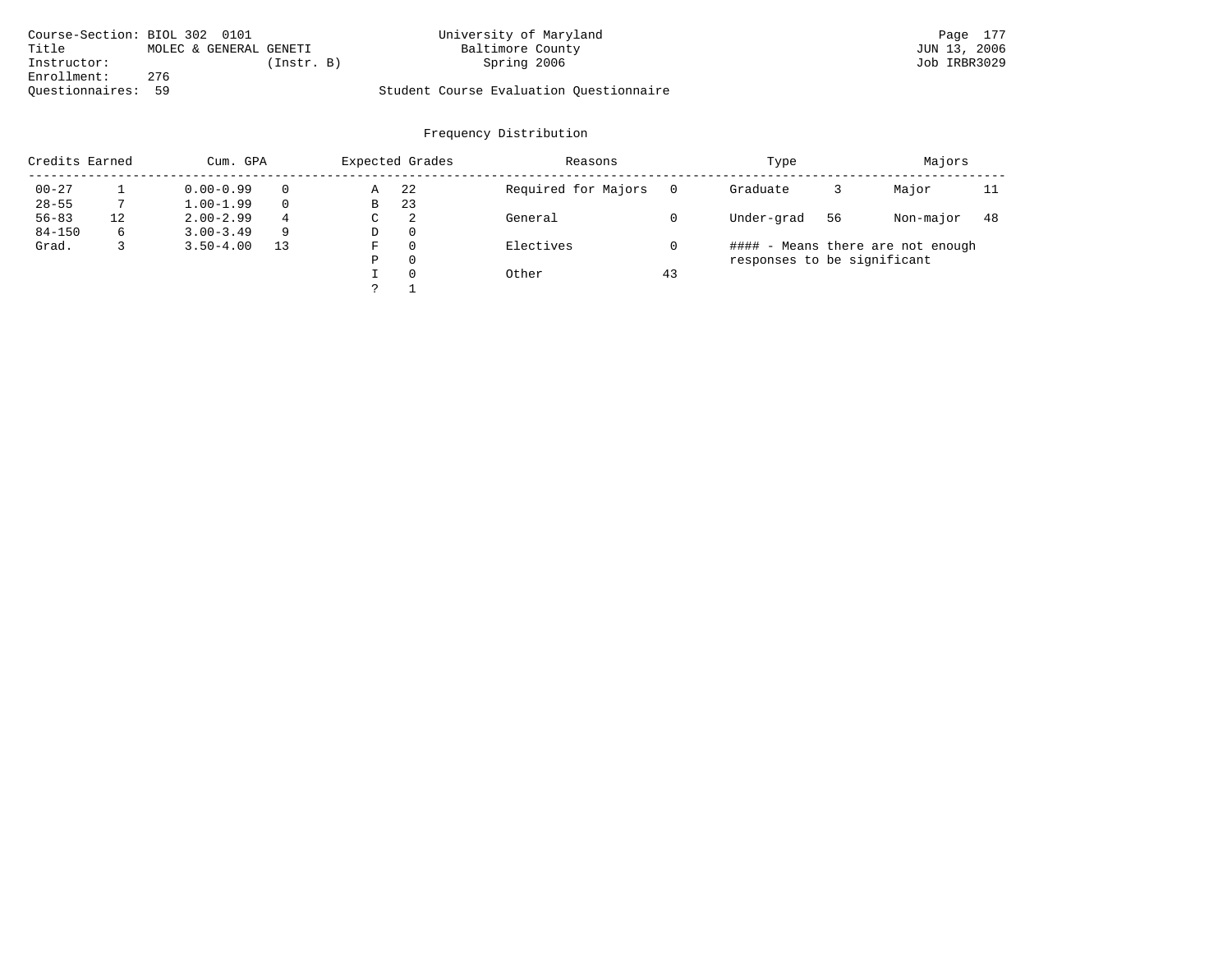|                                                           | Frequencies    |                |                |             | Instructor     |          |          | Course Dept |                  | UMBC Level |                | Sect |      |      |
|-----------------------------------------------------------|----------------|----------------|----------------|-------------|----------------|----------|----------|-------------|------------------|------------|----------------|------|------|------|
| Ouestions                                                 | NR             | ΝA             |                | 2           | 3              |          | 5        | Mean        | Rank             |            | Mean Mean Mean |      | Mean | Mean |
| General                                                   |                |                |                |             |                |          |          |             |                  |            |                |      |      |      |
| 1. Did you gain new insights, skills from this course     |                |                |                |             |                |          |          | 4.36        | 729/1481         | 4.24       | 4.27           | 4.29 | 4.29 | 4.36 |
| 2. Did the instructor make clear the expected goals       |                | $\Omega$       | 0              |             | $\Omega$       | 4        | 9        | 4.50        | 517/1481         | 4.34       | 4.12           | 4.23 | 4.23 | 4.50 |
| 3. Did the exam questions reflect the expected goals      |                | $\Omega$       | $\overline{a}$ | $\Omega$    | $\Omega$       | 6        |          | 4.00        | 893/1249         | 4.16       | 4.12           | 4.27 | 4.28 | 4.00 |
| 4. Did other evaluations reflect the expected goals       | 2              | $\overline{a}$ | $\Omega$       | $\Omega$    | $\mathfrak{D}$ | 4        |          | 4.27        | 717/1424         | 4.20       | 4.05           | 4.21 | 4.27 | 4.27 |
| 5. Did assigned readings contribute to what you learned   | 2              |                |                |             | 3              | 4        | 3        | 3.58        | 1036/1396        | 3.78       | 4.05           | 3.98 | 4.00 | 3.58 |
| 6. Did written assignments contribute to what you learned | 2              | $\Omega$       |                | $\Omega$    | $\overline{4}$ | 4        | 4        | 3.77        | 980/1342         | 4.02       | 3.77           | 4.07 | 4.12 | 3.77 |
| 7. Was the grading system clearly explained               | $\overline{2}$ |                | $\Omega$       | $\Omega$    | ζ              |          | R        | 4.38        | 635/1459         | 4.16       | 4.09           | 4.16 | 4.17 | 4.38 |
| 8. How many times was class cancelled                     | 2              | $\Omega$       | $\Omega$       | $\Omega$    | $\Omega$       |          | 12       | 4.92        | 561/1480         | 4.93       | 4.84           | 4.68 | 4.65 | 4.92 |
| 9. How would you grade the overall teaching effectiveness | 6              | $\Omega$       | $\Omega$       |             | $\Omega$       |          | 7        | 4.56        | 296/1450         | 4.35       | 3.87           | 4.09 | 4.10 | 4.56 |
| Lecture                                                   |                |                |                |             |                |          |          |             |                  |            |                |      |      |      |
| 1. Were the instructor's lectures well prepared           | 2              |                |                |             |                |          |          | 4.69        | 514/1409         | 4.67       | 4.36           | 4.42 | 4.43 | 4.69 |
| 2. Did the instructor seem interested in the subject      | 2              | $\Omega$       | 0              | $\mathbf 0$ | 0              |          | 11       | 4.85        | 636/1407         | 4.77       | 4.54           | 4.69 | 4.67 | 4.85 |
| 3. Was lecture material presented and explained clearly   | 2              | $\Omega$       | $\Omega$       | $\Omega$    | $\Omega$       |          | 10       | 4.77        | 256/1399         | 4.52       | 4.12           | 4.26 | 4.27 | 4.77 |
| 4. Did the lectures contribute to what you learned        | 2              | $\Omega$       | $\Omega$       | $\Omega$    |                |          | 8        | 4.54        | 561/1400         | 4.56       | 4.14           | 4.27 | 4.28 | 4.54 |
| 5. Did audiovisual techniques enhance your understanding  | $\overline{2}$ |                | $\mathfrak{D}$ | $\cap$      | ζ              |          | २        | 3.25        | 997/1179         | 3.93       | 3.89           | 3.96 | 4.02 | 3.25 |
| Discussion                                                |                |                |                |             |                |          |          |             |                  |            |                |      |      |      |
| 1. Did class discussions contribute to what you learned   | 9              |                |                |             |                |          |          | 4.33        | 507/1262         | 3.78       | 3.70           | 4.05 | 4.14 | 4.33 |
| 2. Were all students actively encouraged to participate   | 9              | $\Omega$       | $\Omega$       | $\Omega$    | $\mathbf{1}$   | 3        | 2        | 4.17        | 836/1259         | 4.01       | 4.00           | 4.29 | 4.34 | 4.17 |
| 3. Did the instructor encourage fair and open discussion  | 9              | $\Omega$       | $\Omega$       | $\mathbf 0$ | $\overline{2}$ |          |          | 4.00        | 901/1256         | 3.91       | 3.88           | 4.30 | 4.34 | 4.00 |
| 4. Were special techniques successful                     | 10             | $2^{1}$        | $\overline{a}$ | $\Omega$    |                | $\Omega$ | $\Omega$ |             | $1.67$ ****/ 788 | 2.67       | 3.82           | 4.00 | 4.07 | **** |
| Laboratory                                                |                |                |                |             |                |          |          |             |                  |            |                |      |      |      |
| 1. Did the lab increase understanding of the material     | 6              | $\Omega$       | ∩              | 0           |                |          |          | 4.44        | 89/ 246          | 4.34       | 4.43           | 4.20 | 4.20 | 4.44 |
| 2. Were you provided with adequate background information | 6              | $\Omega$       | $\Omega$       | $\mathbf 0$ | 2              |          |          | 4.33        | 114/249          | 4.55       | 4.45           | 4.11 | 4.23 | 4.33 |
| 3. Were necessary materials available for lab activities  | 6              | $\Omega$       | $\Omega$       | $\Omega$    |                |          |          | 4.56        | 106/ 242         | 4.51       | 4.54           | 4.40 | 4.36 | 4.56 |
| 4. Did the lab instructor provide assistance              | 6              | $\Omega$       | $\Omega$       | $\Omega$    | $\mathbf{1}$   |          |          | 4.44        | 115/240          | 4.48       | 4.53           | 4.20 | 3.96 | 4.44 |
| 5. Were requirements for lab reports clearly specified    | 6              |                | $\cap$         |             | $\mathfrak{D}$ |          | 4        | 4.22        | 110/ 217         | 4.58       | 4.29           | 4.04 | 4.11 | 4.22 |

|            | Credits Earned<br>Cum. GPA |               |          | Expected Grades |              | Reasons             |    | Type                        |     | Majors                            |  |
|------------|----------------------------|---------------|----------|-----------------|--------------|---------------------|----|-----------------------------|-----|-----------------------------------|--|
| $00 - 27$  |                            | $0.00 - 0.99$ | $\Omega$ | Α               | 2            | Required for Majors |    | Graduate                    | 0   | Major                             |  |
| $28 - 55$  | 0                          | $1.00 - 1.99$ | $\Omega$ | в               | <sub>6</sub> |                     |    |                             |     |                                   |  |
| $56 - 83$  |                            | $2.00 - 2.99$ |          | C               |              | General             |    | Under-grad                  | -15 | Non-major                         |  |
| $84 - 150$ |                            | $3.00 - 3.49$ | 4        | D               |              |                     |    |                             |     |                                   |  |
| Grad.      | 0                          | $3.50 - 4.00$ | 2        | F               |              | Electives           |    |                             |     | #### - Means there are not enough |  |
|            |                            |               |          | P               |              |                     |    | responses to be significant |     |                                   |  |
|            |                            |               |          |                 |              | Other               | ŦΤ |                             |     |                                   |  |
|            |                            |               |          |                 |              |                     |    |                             |     |                                   |  |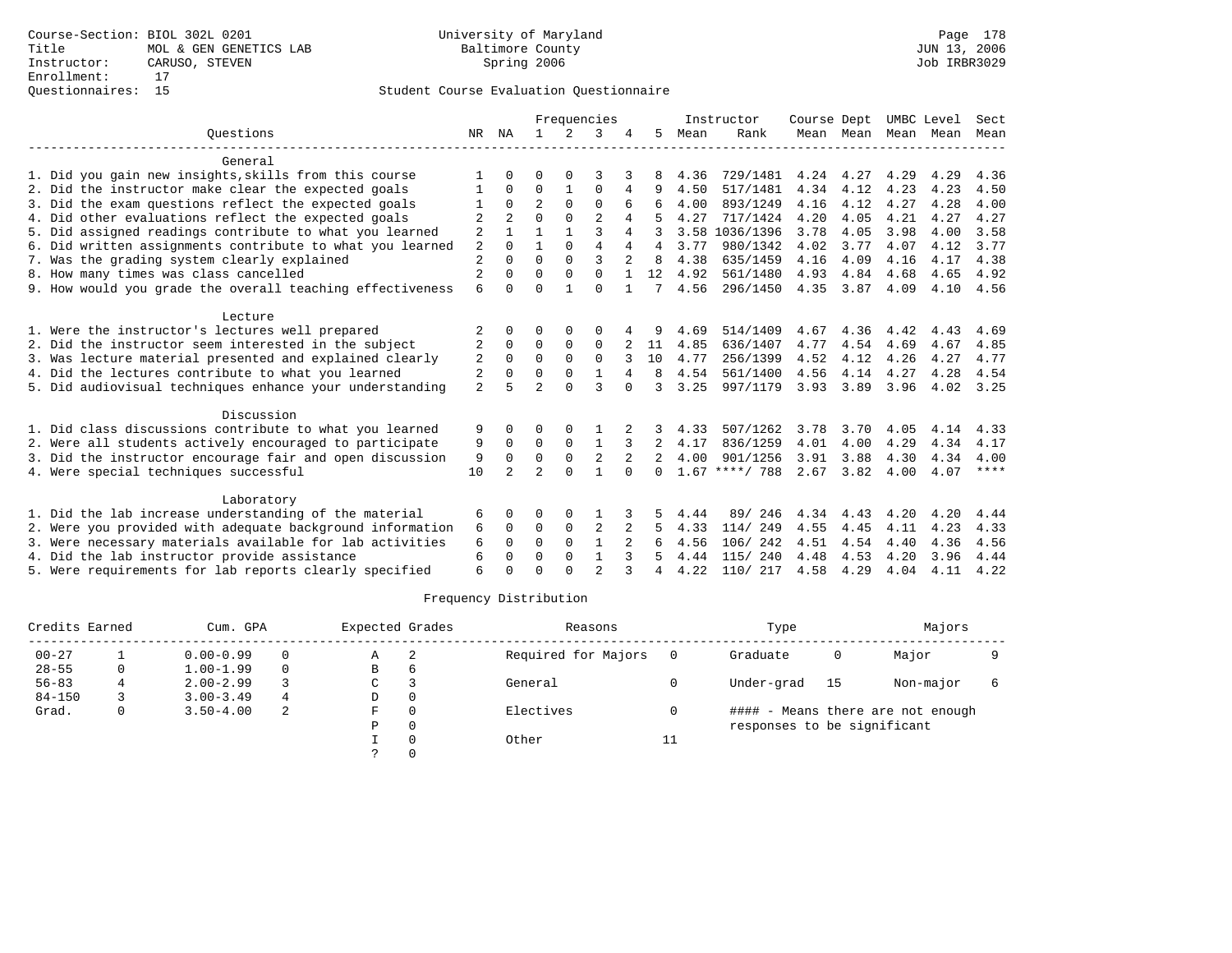## Questionnaires: 11 Student Course Evaluation Questionnaire

|                                                           |                | Frequencies |              |               | Instructor     |              |          | Course Dept |                | UMBC Level |               | Sect |      |      |
|-----------------------------------------------------------|----------------|-------------|--------------|---------------|----------------|--------------|----------|-------------|----------------|------------|---------------|------|------|------|
| Ouestions                                                 |                | NR NA       | $\mathbf{1}$ | $\mathcal{L}$ | 3              |              | 5        | Mean        | Rank           |            | Mean Mean     | Mean | Mean | Mean |
| General                                                   |                |             |              |               |                |              |          |             |                |            |               |      |      |      |
| 1. Did you gain new insights, skills from this course     | O              | 0           | 0            | $\Omega$      |                |              | 3        | 4.18        | 928/1481       | 4.24       | 4.27          | 4.29 | 4.29 | 4.18 |
| 2. Did the instructor make clear the expected goals       |                | $\Omega$    | 0            | $\Omega$      | 1              | 4            | 4        | 4.33        | 736/1481       | 4.34       | 4.12          | 4.23 | 4.23 | 4.33 |
| 3. Did the exam questions reflect the expected goals      |                | 0           | $\Omega$     | $\Omega$      | $\overline{2}$ |              | 3        | 4.10        | 854/1249       | 4.16       | 4.12          | 4.27 | 4.28 | 4.10 |
| 4. Did other evaluations reflect the expected goals       |                | $\Omega$    | $\Omega$     | $\Omega$      | $\overline{a}$ |              | 3        | 4.10        | 908/1424       | 4.20       | 4.05          | 4.21 | 4.27 | 4.10 |
| 5. Did assigned readings contribute to what you learned   | $\Omega$       | 0           | $\Omega$     | $\Omega$      | $\overline{4}$ | 4            | २        | 3.91        | 801/1396       | 3.78       | 4.05          | 3.98 | 4.00 | 3.91 |
| 6. Did written assignments contribute to what you learned | $\mathbf{1}$   | $\Omega$    | $\Omega$     | $\Omega$      | $\overline{a}$ | 4            | 4        | 4.20        | 592/1342       | 4.02       | 3.77          | 4.07 | 4.12 | 4.20 |
| 7. Was the grading system clearly explained               |                | $\Omega$    | $\Omega$     |               | $\overline{2}$ | 4            |          |             | 3.90 1048/1459 | 4.16       | 4.09          | 4.16 | 4.17 | 3.90 |
| 8. How many times was class cancelled                     | $\mathbf{1}$   | 0           | $\Omega$     | $\Omega$      | $\Omega$       | $\Omega$     | 10       | 5.00        | 1/1480         | 4.93       | 4.84          | 4.68 | 4.65 | 5.00 |
| 9. How would you grade the overall teaching effectiveness | 5              | 0           | $\Omega$     | $\cap$        | 1              | 3            | 2        | 4.17        | 722/1450       | 4.35       | 3.87          | 4.09 | 4.10 | 4.37 |
| Lecture                                                   |                |             |              |               |                |              |          |             |                |            |               |      |      |      |
| 1. Were the instructor's lectures well prepared           |                |             | 0            | $\Omega$      |                |              |          | 4.67        | 559/1409       | 4.67       | 4.36          | 4.42 | 4.43 | 4.55 |
| 2. Did the instructor seem interested in the subject      | 2              | 0           | $\Omega$     | 0             | $\Omega$       |              | 8        | 4.89        | 545/1407       | 4.77       | 4.54          | 4.69 | 4.67 | 4.82 |
| 3. Was lecture material presented and explained clearly   | 1              | $\Omega$    | $\Omega$     | $\Omega$      | $\Omega$       |              | 5        | 4.50        | 567/1399       | 4.52       | 4.12          | 4.26 | 4.27 | 4.50 |
| 4. Did the lectures contribute to what you learned        | 1              | 0           | $\Omega$     | $\Omega$      |                |              |          | 4.60        | 492/1400       | 4.56       | 4.14          | 4.27 | 4.28 | 4.61 |
| 5. Did audiovisual techniques enhance your understanding  | 3              |             | $\Omega$     | $\cap$        | $\mathbf{1}$   |              | 3        | 4.40        | 340/1179       | 3.93       | 3.89          | 3.96 | 4.02 | 4.37 |
| Discussion                                                |                |             |              |               |                |              |          |             |                |            |               |      |      |      |
| 1. Did class discussions contribute to what you learned   | 5              | 0           |              |               |                |              |          |             | 3.17 1108/1262 | 3.78       | 3.70          | 4.05 | 4.14 | 3.17 |
| 2. Were all students actively encouraged to participate   | 5              | $\Omega$    | $\Omega$     | $\mathbf{1}$  | $\mathbf{1}$   |              |          |             | 3.67 1067/1259 | 4.01       | 4.00          | 4.29 | 4.34 | 3.67 |
| 3. Did the instructor encourage fair and open discussion  | 6              | 0           | 0            |               | $\mathbf 0$    | 4            | $\Omega$ |             | 3.60 1084/1256 | 3.91       | 3.88          | 4.30 | 4.34 | 3.60 |
| 4. Were special techniques successful                     | 7              |             | 1            | $\Omega$      | 1              | $\mathbf{1}$ | 0        |             | 2.67 749/788   |            | $2.67$ $3.82$ | 4.00 | 4.07 | 2.67 |
| Laboratory                                                |                |             |              |               |                |              |          |             |                |            |               |      |      |      |
| 1. Did the lab increase understanding of the material     | 3              | 0           | O            | 0             |                | 3            | 4        | 4.38        | 106/<br>246    | 4.34       | 4.43          | 4.20 | 4.20 | 4.38 |
| 2. Were you provided with adequate background information | 4              | $\Omega$    | 0            | $\mathbf 0$   | $\mathbf 0$    |              | 6        | 4.86        | 23/ 249        | 4.55       | 4.45          | 4.11 | 4.23 | 4.86 |
| 3. Were necessary materials available for lab activities  | 4              | 0           | $\Omega$     | $\Omega$      | $\Omega$       |              |          | 4.71        | 71/ 242        | 4.51       | 4.54          | 4.40 | 4.36 | 4.71 |
| 4. Did the lab instructor provide assistance              | 4              | 0           | $\Omega$     | 0             | 2              | $\Omega$     |          | 4.43        | 119/ 240       | 4.48       | 4.53          | 4.20 | 3.96 | 4.43 |
| 5. Were requirements for lab reports clearly specified    | $\overline{4}$ |             | $\cap$       |               | $\Omega$       |              |          | 4.86        | 27/ 217        | 4.58       | 4.29          | 4.04 | 4.11 | 4.86 |

|            | Credits Earned<br>Cum. GPA |               |          | Expected Grades |    | Reasons             | Type                        |    | Majors                            |  |
|------------|----------------------------|---------------|----------|-----------------|----|---------------------|-----------------------------|----|-----------------------------------|--|
| $00 - 27$  |                            | $0.00 - 0.99$ | $\Omega$ | Α               | -6 | Required for Majors | Graduate                    | 0  | Major                             |  |
| $28 - 55$  |                            | $1.00 - 1.99$ | $\Omega$ | В               |    |                     |                             |    |                                   |  |
| $56 - 83$  |                            | $2.00 - 2.99$ | $\Omega$ | C               |    | General             | Under-grad                  | 11 | Non-major                         |  |
| $84 - 150$ | 0                          | $3.00 - 3.49$ |          | D               |    |                     |                             |    |                                   |  |
| Grad.      | 0                          | $3.50 - 4.00$ |          | F               |    | Electives           |                             |    | #### - Means there are not enough |  |
|            |                            |               |          | P               |    |                     | responses to be significant |    |                                   |  |
|            |                            |               |          |                 |    | Other               |                             |    |                                   |  |
|            |                            |               |          |                 |    |                     |                             |    |                                   |  |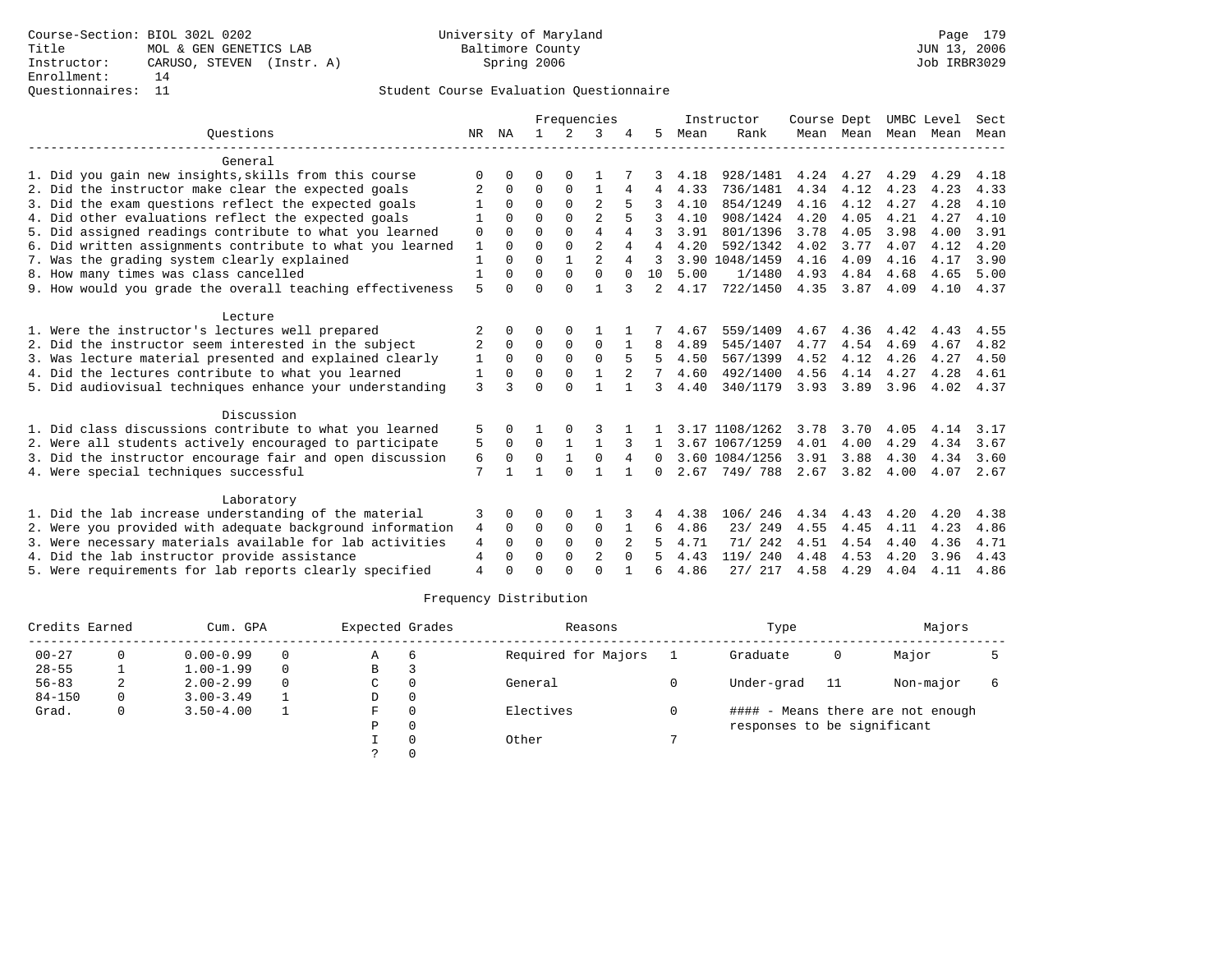|                                                           |                |              |              |              | Frequencies    |              |              |      | Instructor     | Course Dept |               |                     | UMBC Level | Sect |
|-----------------------------------------------------------|----------------|--------------|--------------|--------------|----------------|--------------|--------------|------|----------------|-------------|---------------|---------------------|------------|------|
| Ouestions                                                 | NR.            | ΝA           |              | 2            | 3              |              | 5.           | Mean | Rank           |             |               | Mean Mean Mean Mean |            | Mean |
| General                                                   |                |              |              |              |                |              |              |      |                |             |               |                     |            |      |
| 1. Did you gain new insights, skills from this course     | O              | O            | 0            |              |                |              |              | 4.18 | 928/1481       | 4.24        | 4.27          | 4.29                | 4.29       | 4.18 |
| 2. Did the instructor make clear the expected goals       | 2              | $\Omega$     | 0            | $\mathbf 0$  |                | 4            | 4            | 4.33 | 736/1481       | 4.34        | 4.12          | 4.23                | 4.23       | 4.33 |
| 3. Did the exam questions reflect the expected goals      |                | $\Omega$     | 0            | $\Omega$     | 2              |              |              | 4.10 | 854/1249       | 4.16        | 4.12          | 4.27                | 4.28       | 4.10 |
| 4. Did other evaluations reflect the expected goals       |                | $\Omega$     | $\Omega$     | $\Omega$     | 2              | 5            |              | 4.10 | 908/1424       | 4.20        | 4.05          | 4.21                | 4.27       | 4.10 |
| 5. Did assigned readings contribute to what you learned   | 0              | $\Omega$     | $\Omega$     | $\Omega$     | 4              | 4            | 3            | 3.91 | 801/1396       | 3.78        | 4.05          | 3.98                | 4.00       | 3.91 |
| 6. Did written assignments contribute to what you learned | 1              | $\Omega$     | $\Omega$     | $\Omega$     | $\overline{a}$ | 4            | 4            | 4.20 | 592/1342       | 4.02        | 3.77          | 4.07                | 4.12       | 4.20 |
| 7. Was the grading system clearly explained               | $\mathbf{1}$   | $\Omega$     | $\Omega$     | $\mathbf{1}$ | $\mathfrak{D}$ | 4            | 3            |      | 3.90 1048/1459 | 4.16        | 4.09          | 4.16                | 4.17       | 3.90 |
| 8. How many times was class cancelled                     | 1              | $\Omega$     | 0            | $\Omega$     | $\Omega$       | $\Omega$     | 10           | 5.00 | 1/1480         | 4.93        | 4.84          | 4.68                | 4.65       | 5.00 |
| 9. How would you grade the overall teaching effectiveness | 4              | $\Omega$     | $\Omega$     | $\Omega$     | $\Omega$       | 3            | 4            | 4.57 | 281/1450       | 4.35        | 3.87          | 4.09                | 4.10       | 4.37 |
| Lecture                                                   |                |              |              |              |                |              |              |      |                |             |               |                     |            |      |
| 1. Were the instructor's lectures well prepared           | 4              | 0            | 0            |              | $\Omega$       |              |              | 4.43 | 865/1409       | 4.67        | 4.36          | 4.42                | 4.43       | 4.55 |
| 2. Did the instructor seem interested in the subject      | 3              | $\Omega$     | 0            | $\mathbf 0$  | 1              | $\Omega$     |              | 4.75 | 823/1407       | 4.77        | 4.54          | 4.69                | 4.67       | 4.82 |
| 3. Was lecture material presented and explained clearly   | 3              | $\Omega$     | $\Omega$     | $\Omega$     | $\Omega$       | 4            | 4            | 4.50 | 567/1399       | 4.52        | 4.12          | 4.26                | 4.27       | 4.50 |
| 4. Did the lectures contribute to what you learned        | 3              | $\Omega$     | 0            | $\Omega$     | $\Omega$       | 3            | 5.           | 4.63 | 468/1400       | 4.56        | 4.14          | 4.27                | 4.28       | 4.61 |
| 5. Did audiovisual techniques enhance your understanding  | $\overline{4}$ |              | <sup>n</sup> | $\cap$       |                | $\cap$       | 2            | 4.33 | 384/1179       | 3.93        | 3.89          | 3.96                | 4.02       | 4.37 |
| Discussion                                                |                |              |              |              |                |              |              |      |                |             |               |                     |            |      |
| 1. Did class discussions contribute to what you learned   | 5              | 0            |              |              | 3              |              |              |      | 3.17 1108/1262 | 3.78        | 3.70          | 4.05                | 4.14       | 3.17 |
| 2. Were all students actively encouraged to participate   | 5              | $\Omega$     | $\Omega$     | 1            | $\mathbf{1}$   | 3            | $\mathbf{1}$ |      | 3.67 1067/1259 | 4.01        | 4.00          | 4.29                | 4.34       | 3.67 |
| 3. Did the instructor encourage fair and open discussion  | 6              | $\mathbf 0$  | 0            | $\mathbf{1}$ | $\mathbf 0$    | 4            | 0            |      | 3.60 1084/1256 | 3.91        | 3.88          | 4.30                | 4.34       | 3.60 |
| 4. Were special techniques successful                     | 7              | $\mathbf{1}$ |              | $\Omega$     | $\mathbf{1}$   | $\mathbf{1}$ | 0            | 2.67 | 749/788        |             | $2.67$ $3.82$ | 4.00                | 4.07       | 2.67 |
| Laboratory                                                |                |              |              |              |                |              |              |      |                |             |               |                     |            |      |
| 1. Did the lab increase understanding of the material     | 3              | $\Omega$     | 0            | 0            |                |              | 4            | 4.38 | 106/ 246       | 4.34        | 4.43          | 4.20                | 4.20       | 4.38 |
| 2. Were you provided with adequate background information | 4              | $\Omega$     | 0            | $\mathbf 0$  | $\mathbf 0$    | 1            | 6            | 4.86 | 23/ 249        | 4.55        | 4.45          | 4.11                | 4.23       | 4.86 |
| 3. Were necessary materials available for lab activities  | 4              | $\Omega$     | 0            | $\Omega$     | $\Omega$       |              | 5            | 4.71 | 71/ 242        | 4.51        | 4.54          | 4.40                | 4.36       | 4.71 |
| 4. Did the lab instructor provide assistance              | 4              | $\Omega$     | 0            | $\Omega$     | 2              | $\Omega$     | 5            | 4.43 | 119/ 240       | 4.48        | 4.53          | 4.20                | 3.96       | 4.43 |
| 5. Were requirements for lab reports clearly specified    | 4              | $\Omega$     | U            | U            | $\cap$         |              | б            | 4.86 | 27/ 217        | 4.58        | 4.29          | 4.04                | 4.11       | 4.86 |

|            | Credits Earned<br>Cum. GPA |               |          | Expected Grades |          | Reasons             | Type                        |      | Majors                            |  |
|------------|----------------------------|---------------|----------|-----------------|----------|---------------------|-----------------------------|------|-----------------------------------|--|
| $00 - 27$  | 0                          | $0.00 - 0.99$ | $\Omega$ | A               | b        | Required for Majors | Graduate                    | 0    | Major                             |  |
| $28 - 55$  |                            | $1.00 - 1.99$ | $\Omega$ | В               |          |                     |                             |      |                                   |  |
| $56 - 83$  | 2                          | $2.00 - 2.99$ | $\Omega$ | $\mathsf{C}$    | $\Omega$ | General             | Under-grad                  | - 11 | Non-major                         |  |
| $84 - 150$ | $\Omega$                   | $3.00 - 3.49$ |          | D               | $\Omega$ |                     |                             |      |                                   |  |
| Grad.      | 0                          | $3.50 - 4.00$ |          | F.              | $\Omega$ | Electives           |                             |      | #### - Means there are not enough |  |
|            |                            |               |          | P               | $\Omega$ |                     | responses to be significant |      |                                   |  |
|            |                            |               |          |                 |          | Other               |                             |      |                                   |  |
|            |                            |               |          |                 |          |                     |                             |      |                                   |  |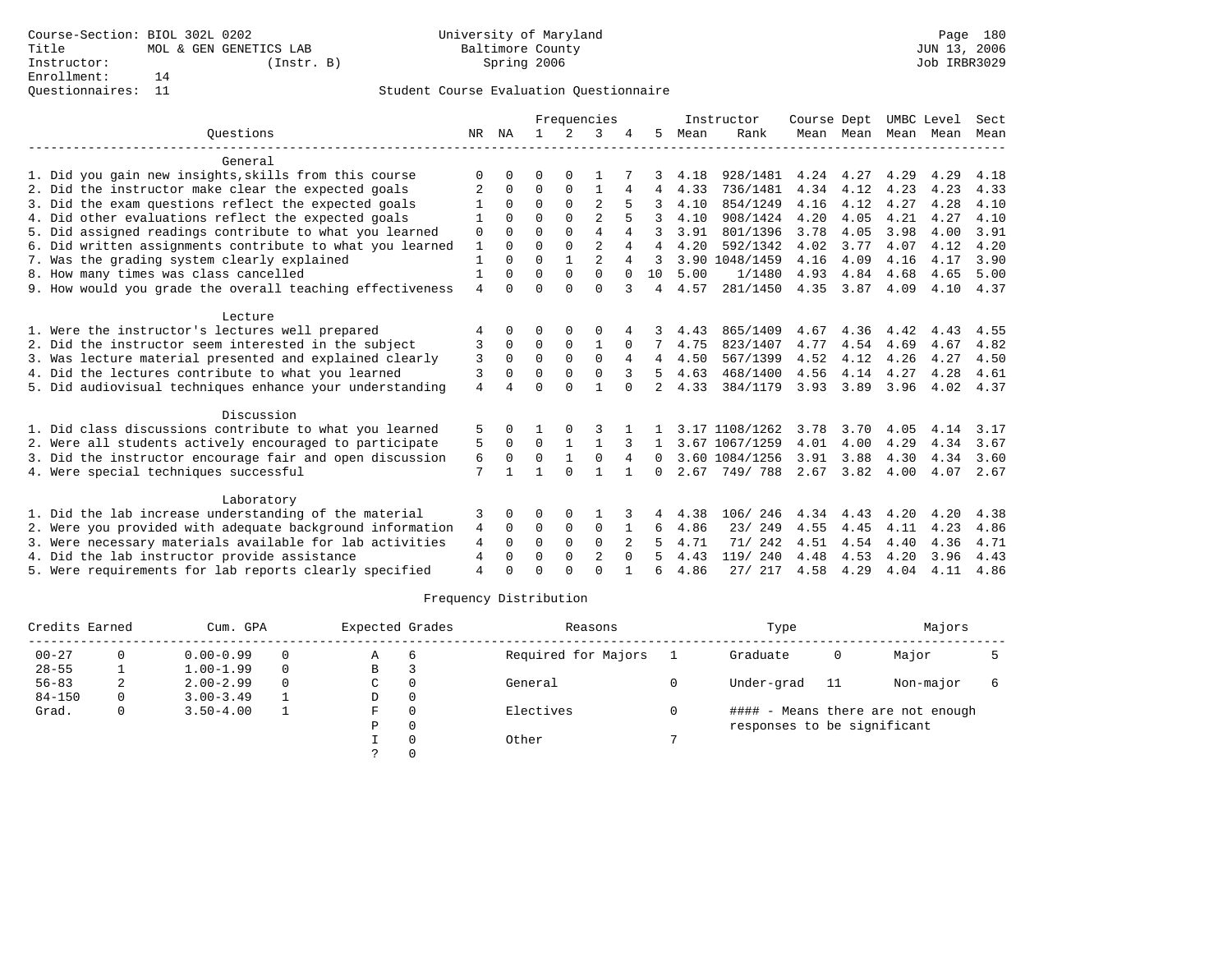|                                                                     |                |              |              |              | Frequencies    |                |                |      | Instructor         | Course Dept |         |      | UMBC Level | Sect        |
|---------------------------------------------------------------------|----------------|--------------|--------------|--------------|----------------|----------------|----------------|------|--------------------|-------------|---------|------|------------|-------------|
| Questions                                                           | NR             | ΝA           | $\mathbf{1}$ | 2            | 3              |                | 5              | Mean | Rank               | Mean Mean   |         | Mean | Mean       | Mean        |
|                                                                     |                |              |              |              |                |                |                |      |                    |             |         |      |            |             |
| General                                                             |                |              |              |              |                |                |                |      |                    |             |         |      |            |             |
| 1. Did you gain new insights, skills from this course               | 0              | 0            | $\Omega$     | 0            | 5              | 3              | 9              | 4.24 | 870/1481           | 4.24        | 4.27    | 4.29 | 4.29       | 4.24        |
| 2. Did the instructor make clear the expected goals                 | $\mathbf 0$    | $\mathbf 0$  | $\mathbf 0$  | $\mathbf{0}$ | $\mathbf{1}$   | 8              | 8              | 4.41 | 646/1481           | 4.34        | 4.12    | 4.23 | 4.23       | 4.41        |
| 3. Did the exam questions reflect the expected goals                | $\mathbf 0$    | $\mathbf 0$  | $\Omega$     | $\mathbf 0$  | 1              | 8              | 8              | 4.41 | 611/1249           | 4.16        | 4.12    | 4.27 | 4.28       | 4.41        |
| 4. Did other evaluations reflect the expected goals                 | $\mathbf 0$    | $\mathbf 0$  | $\mathbf 0$  | $\mathbf{0}$ | $\overline{3}$ | 9              | 5              | 4.12 | 896/1424           | 4.20        | 4.05    | 4.21 | 4.27       | 4.12        |
| 5. Did assigned readings contribute to what you learned             | 0              | 2            | $\mathbf{1}$ | $\mathbf{0}$ | 6              | 4              | $\overline{4}$ | 3.67 | 985/1396           | 3.78        | 4.05    | 3.98 | 4.00       | 3.67        |
| 6. Did written assignments contribute to what you learned           | $\mathbf{0}$   | $\mathbf{1}$ | $\mathbf{1}$ | $\Omega$     | 3              | 6              | 6              | 4.00 | 755/1342           | 4.02        | 3.77    | 4.07 | 4.12       | 4.00        |
| 7. Was the grading system clearly explained                         | $\mathbf{0}$   | $\mathbf 0$  | $\mathbf 0$  | 3            | $\overline{2}$ | 5              | 7 <sup>7</sup> |      | 3.94 1013/1459     | 4.16        | 4.09    | 4.16 | 4.17       | 3.94        |
| 8. How many times was class cancelled                               | $\mathbf{1}$   | $\mathbf{0}$ | $\mathbf 0$  | $\mathbf 0$  | $\mathbf 0$    | 3              | 13             | 4.81 | 825/1480           | 4.93        | 4.84    | 4.68 | 4.65       | 4.81        |
| 9. How would you grade the overall teaching effectiveness           | 5              | $\Omega$     | $\mathbf 0$  | $\Omega$     | $\mathbf{1}$   | 5              | 6              | 4.42 | 459/1450           | 4.35        | 3.87    | 4.09 | 4.10       | 4.42        |
| Lecture                                                             |                |              |              |              |                |                |                |      |                    |             |         |      |            |             |
| 1. Were the instructor's lectures well prepared                     | $\mathbf 0$    | 0            | 0            | $\mathbf 0$  | 2              | 4              | 11             |      | 4.53 739/1409      | 4.67        | 4.36    | 4.42 | 4.43       | 4.53        |
| 2. Did the instructor seem interested in the subject                | $\mathbf 0$    | $\mathbf 0$  | 0            | $\mathbf 0$  | $\mathbf{1}$   | 6              | 10             |      | 4.53 1091/1407     | 4.77        | 4.54    | 4.69 | 4.67       | 4.53        |
| 3. Was lecture material presented and explained clearly             | $\mathbf 0$    | $\mathbf 0$  | $\mathbf 0$  | $\Omega$     | 2              | 7              | 8              | 4.35 | 733/1399           | 4.52        | 4.12    | 4.26 | 4.27       | 4.35        |
| 4. Did the lectures contribute to what you learned                  | $\mathbf 0$    | $\mathbf 0$  | 0            | $\mathsf 0$  | $\mathbf{1}$   | $\overline{4}$ | 12             | 4.65 | 444/1400           | 4.56        | 4.14    | 4.27 | 4.28       | 4.65        |
| 5. Did audiovisual techniques enhance your understanding            | $\mathsf 0$    | $\mathbf{1}$ | $\Omega$     | $\mathbf{1}$ | 6              | 3              | 6              | 3.88 | 712/1179           | 3.93        | 3.89    | 3.96 | 4.02       | 3.88        |
|                                                                     |                |              |              |              |                |                |                |      |                    |             |         |      |            |             |
| Discussion                                                          |                |              |              |              |                |                |                |      |                    |             |         |      |            |             |
| 1. Did class discussions contribute to what you learned             | 14             | 0            | 0            | $\Omega$     | $\Omega$       | 1              | 2              |      | $4.67$ ****/1262   | 3.78        | 3.70    | 4.05 | 4.14       | * * * *     |
| 2. Were all students actively encouraged to participate             | 14             | $\mathbf 0$  | $\mathbf 0$  | $\mathbf 0$  | $\mathbf 0$    | $\mathbf{1}$   | $\overline{2}$ |      | $4.67$ ****/1259   | 4.01        | 4.00    | 4.29 | 4.34       | ****        |
| 3. Did the instructor encourage fair and open discussion            | 14             | $\mathbf 0$  | $\mathbf 0$  | $\mathbf{0}$ | $\mathbf{1}$   | $\Omega$       | 2              |      | $4.33$ ****/1256   | 3.91        | 3.88    | 4.30 | 4.34       | $***$ * * * |
| 4. Were special techniques successful                               | 14             | $\Omega$     | $\Omega$     | $\Omega$     | $\Omega$       | $\mathbf{1}$   | 2              |      | $4.67$ ****/ 788   | 2.67        | 3.82    | 4.00 | 4.07       | $***$       |
|                                                                     |                |              |              |              |                |                |                |      |                    |             |         |      |            |             |
| Laboratory<br>1. Did the lab increase understanding of the material | 2              | 0            | 0            | 1            | 1              | 7              | 6              | 4.20 | 138/ 246           | 4.34        | 4.43    | 4.20 | 4.20       | 4.20        |
| 2. Were you provided with adequate background information           | 2              | $\mathbf 0$  | $\mathbf 0$  | $\mathbf 0$  | 2              | 3              | 10             | 4.53 | 72/ 249            | 4.55        | 4.45    | 4.11 | 4.23       | 4.53        |
| 3. Were necessary materials available for lab activities            | 2              | $\mathbf 0$  | $\mathbf 0$  | $\mathbf 0$  | 4              | $\overline{4}$ | 7              | 4.20 | 172/ 242           | 4.51        | 4.54    | 4.40 | 4.36       | 4.20        |
| 4. Did the lab instructor provide assistance                        | $\overline{2}$ | $\mathbf 0$  | $\mathbf 0$  | $\mathbf{0}$ | 3              | 3              | 9              | 4.40 | 124/ 240           | 4.48        | 4.53    | 4.20 | 3.96       | 4.40        |
| 5. Were requirements for lab reports clearly specified              | 2              | $\Omega$     | $\Omega$     | $\Omega$     | 3              | $\overline{4}$ | 8              | 4.33 | 94/ 217            | 4.58        | 4.29    | 4.04 | 4.11       | 4.33        |
|                                                                     |                |              |              |              |                |                |                |      |                    |             |         |      |            |             |
| Seminar                                                             |                |              |              |              |                |                |                |      |                    |             |         |      |            |             |
| 1. Were assigned topics relevant to the announced theme             | 16             | 0            | 0            | $\mathbf 0$  | 1              | 0              |                |      | $3.00$ ****/<br>68 | ****        | ****    | 4.49 | 4.70       | ****        |
| 2. Was the instructor available for individual attention            | 16             | $\mathbf 0$  | 0            | $\mathbf 0$  | $\mathbf 0$    | 1              | 0              | 4.00 | $***/$<br>69       | ****        | ****    | 4.53 | 4.66       | * * * *     |
| 3. Did research projects contribute to what you learned             | 16             | $\mathbf 0$  | $\mathbf 0$  | $\mathbf{0}$ | $\mathbf 0$    | $\mathbf 0$    | 1              |      | $5.00$ ****/<br>63 | $***$ * *   | ****    | 4.44 | 4.56       | ****        |
| 4. Did presentations contribute to what you learned                 | 16             | $\Omega$     | $\mathbf 0$  | $\mathbf 0$  | $\mathbf 0$    | $\mathbf{1}$   | $\Omega$       | 4.00 | $***$ /<br>69      | $***$ * *   | $***$ * | 4.35 | 4.48       | $***$       |
| 5. Were criteria for grading made clear                             | 16             | $\Omega$     | $\Omega$     | $\Omega$     | $\mathbf{1}$   | $\Omega$       | $\Omega$       |      | $3.00$ ****/<br>68 | ****        | ****    | 3.92 | 4.43       | ****        |
| Field Work                                                          |                |              |              |              |                |                |                |      |                    |             |         |      |            |             |
| 1. Did field experience contribute to what you learned              | 16             | $\mathbf 0$  | 0            | $\mathbf 0$  | $\mathbf 0$    | 1              | n              |      | $4.00$ ****/<br>59 |             |         | 4.30 | 4.48       | ****        |
| 2. Did you clearly understand your evaluation criteria              | 16             | $\mathbf 0$  | $\mathbf 0$  | $\mathbf 0$  | $\mathbf{0}$   | $\mathbf 0$    | 1              | 5.00 | 51<br>$***/$       | ****        | ****    | 4.00 | 4.13       | ****        |
| 3. Was the instructor available for consultation                    | 16             | $\mathbf 0$  | $\mathbf 0$  | $\mathbf 0$  | $\mathbf 0$    | 1              | $\Omega$       | 4.00 | $***/$<br>36       | ****        | ****    | 4.60 | 4.33       | ****        |
| 4. To what degree could you discuss your evaluations                | 16             | $\mathbf 0$  | $\mathbf 0$  | $\mathbf{0}$ | $\mathbf{1}$   | $\Omega$       | $\Omega$       |      | $3.00$ ****/<br>41 | ****        | ****    | 4.26 | 3.90       | $***$       |
| 5. Did conferences help you carry out field activities              | 16             | $\Omega$     | $\Omega$     | $\Omega$     | $\Omega$       | $\Omega$       | $\mathbf{1}$   | 5.00 | 31<br>$* * * * /$  | ****        | ****    | 4.42 | 4.00       | $***$       |
|                                                                     |                |              |              |              |                |                |                |      |                    |             |         |      |            |             |
| Self Paced                                                          |                |              |              |              |                |                |                |      |                    |             |         |      |            |             |
| 1. Did self-paced system contribute to what you learned             | 16             | 0            | 0            | $\mathsf 0$  | 0              | 1              | 0              | 4.00 | $***$ /<br>55      | ****        |         | 4.55 | 4.88       | $***$ * * * |
| 2. Did study questions make clear the expected goal                 | 16             | 0            | 0            | $\mathbf 0$  | 1              | $\mathbf 0$    | $\Omega$       | 3.00 | $***/$<br>31       | ****        | ****    | 4.75 | 4.67       | ****        |
| 3. Were your contacts with the instructor helpful                   | 16             | 0            | $\mathbf 0$  | $\mathbf 0$  | $\mathbf 0$    | 1              | $\Omega$       | 4.00 | 51<br>$***$ /      | ****        | ****    | 4.65 | 4.88       | ****        |
| 4. Was the feedback/tutoring by proctors helpful                    | 16             | $\mathbf 0$  | $\mathbf 0$  | $\mathbf 0$  | $\mathbf 0$    | $\mathbf{0}$   | $\mathbf{1}$   | 5.00 | 34<br>$***$ /      |             |         | 4.83 | 4.67       | * * * *     |
| 5. Were there enough proctors for all the students                  | 16             | $\mathbf 0$  | $\Omega$     | $\Omega$     | $\Omega$       | 1              | $\Omega$       |      | $4.00$ ****/<br>24 | ****        | $***$   | 4.82 | 4.67       | ****        |
|                                                                     |                |              |              |              |                |                |                |      |                    |             |         |      |            |             |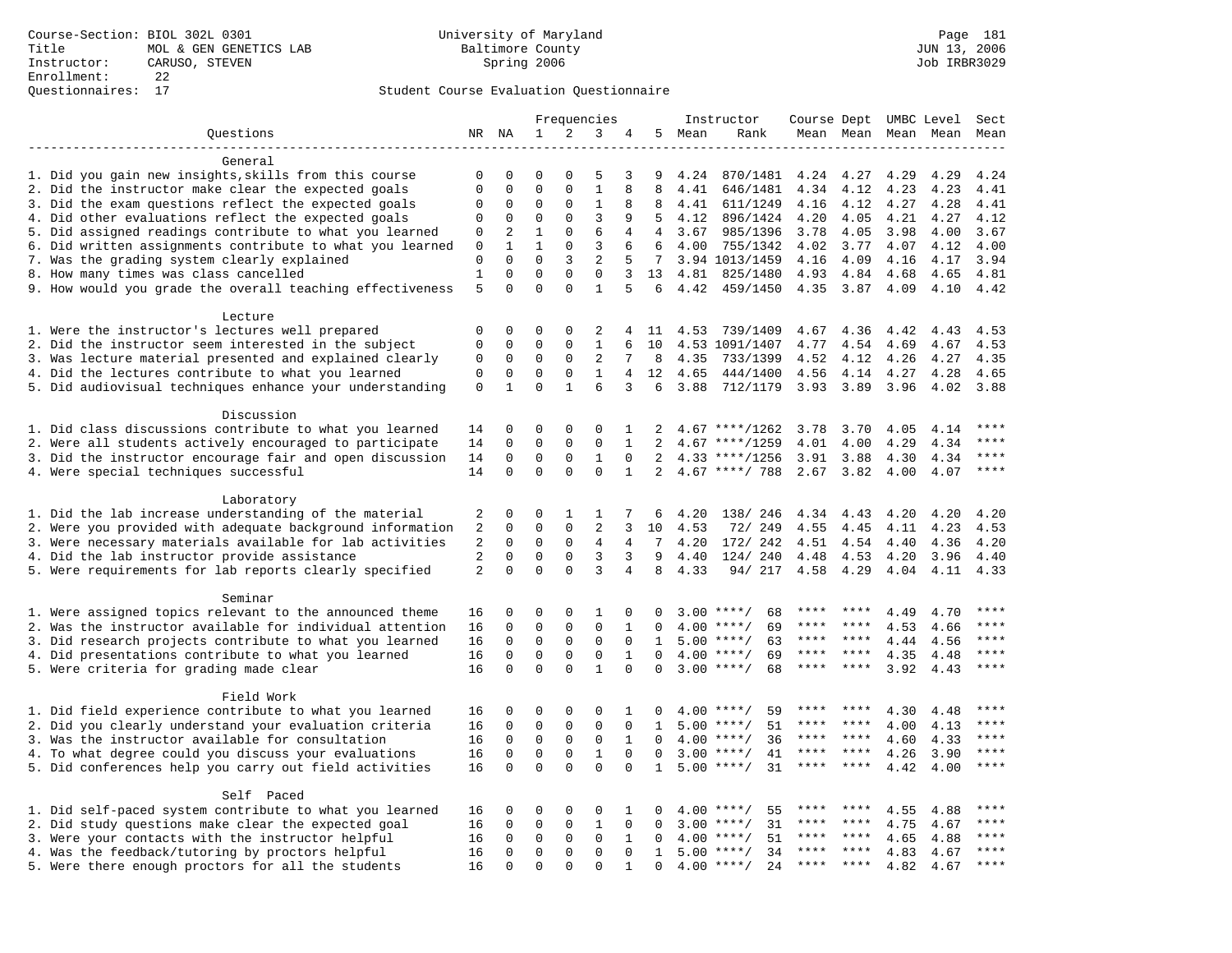| Course-Section: BIOL 302L 0301 |                        | University of Maryland                  | Page 181     |
|--------------------------------|------------------------|-----------------------------------------|--------------|
| Title                          | MOL & GEN GENETICS LAB | Baltimore County                        | JUN 13, 2006 |
| Instructor:                    | CARUSO, STEVEN         | Spring 2006                             | Job IRBR3029 |
| Enrollment:                    |                        |                                         |              |
| Ouestionnaires: 17             |                        | Student Course Evaluation Questionnaire |              |

| Credits Earned |   | Cum. GPA      |   | Expected Grades |          | Reasons             |    | Type                        |    | Majors                            |     |
|----------------|---|---------------|---|-----------------|----------|---------------------|----|-----------------------------|----|-----------------------------------|-----|
| $00 - 27$      | 0 | $0.00 - 0.99$ |   | Α               | 8        | Required for Majors |    | Graduate                    | 0  | Major                             |     |
| $28 - 55$      |   | $1.00 - 1.99$ |   | В               | 6        |                     |    |                             |    |                                   |     |
| $56 - 83$      | 8 | $2.00 - 2.99$ |   | $\sim$<br>◡     | 0        | General             |    | Under-grad                  | 17 | Non-major                         | -11 |
| $84 - 150$     | 5 | $3.00 - 3.49$ | 5 | D               | 0        |                     |    |                             |    |                                   |     |
| Grad.          | 0 | $3.50 - 4.00$ | 4 | F               | 0        | Electives           |    |                             |    | #### - Means there are not enough |     |
|                |   |               |   | Ρ               | 0        |                     |    | responses to be significant |    |                                   |     |
|                |   |               |   |                 | $\Omega$ | Other               | 13 |                             |    |                                   |     |
|                |   |               |   | $\mathcal{L}$   |          |                     |    |                             |    |                                   |     |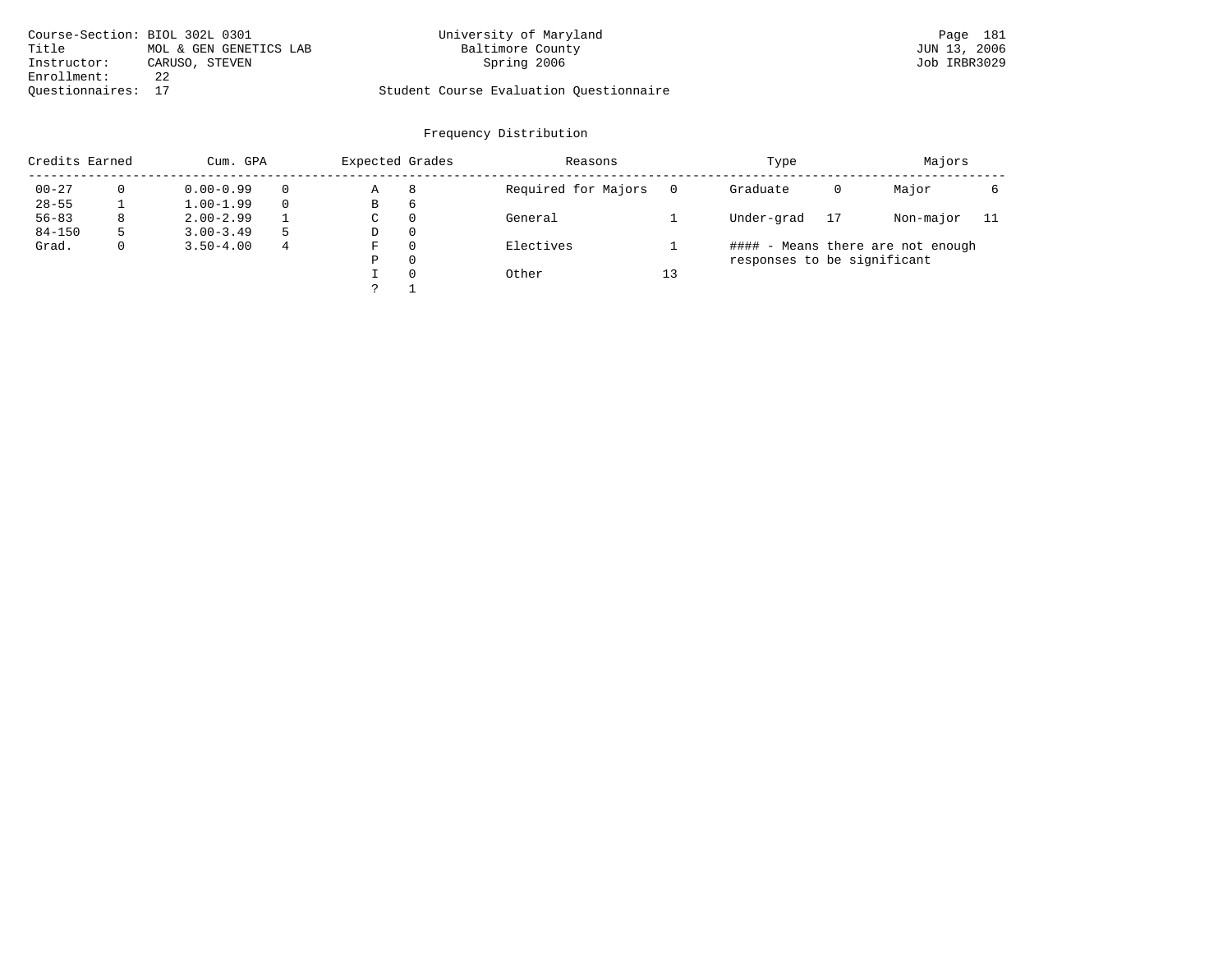## Questionnaires: 18 Student Course Evaluation Questionnaire

|                                                           |                |          |          | Frequencies    |                |    |               |      | Instructor       | Course Dept |                |      | UMBC Level | Sect |
|-----------------------------------------------------------|----------------|----------|----------|----------------|----------------|----|---------------|------|------------------|-------------|----------------|------|------------|------|
| Ouestions                                                 | NR             | ΝA       | 1.       | 2              | 3              |    | 5             | Mean | Rank             |             | Mean Mean Mean |      | Mean       | Mean |
| General                                                   |                |          |          |                |                |    |               |      |                  |             |                |      |            |      |
| 1. Did you gain new insights, skills from this course     | $\Omega$       |          | 0        |                | 4              |    |               |      | 4.00 1069/1481   | 4.24        | 4.27           | 4.29 | 4.29       | 4.00 |
| 2. Did the instructor make clear the expected goals       | $\Omega$       | 0        | $\Omega$ | 0              | 3              | 9  | 6             | 4.17 | 909/1481         | 4.34        | 4.12           | 4.23 | 4.23       | 4.17 |
| 3. Did the exam questions reflect the expected goals      | $\Omega$       | $\Omega$ | $\Omega$ | $\Omega$       | 3              |    |               | 4.22 | 765/1249         | 4.16        | 4.12           | 4.27 | 4.28       | 4.22 |
| 4. Did other evaluations reflect the expected goals       | $\Omega$       | U        | $\Omega$ | $\Omega$       | ঽ              | q  | 6             | 4.17 | 840/1424         | 4.20        | 4.05           | 4.21 | 4.27       | 4.17 |
| 5. Did assigned readings contribute to what you learned   | 0              |          |          |                | 8              |    | 4             | 3.47 | 1098/1396        | 3.78        | 4.05           | 3.98 | 4.00       | 3.47 |
| 6. Did written assignments contribute to what you learned | $\mathbf 0$    | $\Omega$ | $\Omega$ | $\mathbf{1}$   | $\overline{4}$ | 4  | 9             | 4.17 | 626/1342         | 4.02        | 3.77           | 4.07 | 4.12       | 4.17 |
| 7. Was the grading system clearly explained               | 0              | $\Omega$ | 1        | $\Omega$       | $\mathbf{3}$   |    | 11            | 4.28 | 757/1459         | 4.16        | 4.09           | 4.16 | 4.17       | 4.28 |
| 8. How many times was class cancelled                     | $\Omega$       | 0        | $\Omega$ | $\Omega$       | $\Omega$       | 2  | 16            | 4.89 | 729/1480         | 4.93        | 4.84           | 4.68 | 4.65       | 4.89 |
| 9. How would you grade the overall teaching effectiveness | $\overline{2}$ | U        | $\Omega$ | $\Omega$       |                | 11 | 4             | 4.19 | 702/1450         | 4.35        | 3.87           | 4.09 | 4.10       | 4.19 |
| Lecture                                                   |                |          |          |                |                |    |               |      |                  |             |                |      |            |      |
| 1. Were the instructor's lectures well prepared           | $\Omega$       |          | 0        |                |                |    | 15            | 4.78 | 383/1409         | 4.67        | 4.36           | 4.42 | 4.43       | 4.78 |
| 2. Did the instructor seem interested in the subject      | 0              | $\Omega$ | 0        | 0              | 1              | 4  | 13            | 4.67 | 963/1407         | 4.77        | 4.54           | 4.69 | 4.67       | 4.67 |
| 3. Was lecture material presented and explained clearly   | 0              | $\Omega$ | $\Omega$ | $\Omega$       | 2              |    | 12            | 4.56 | 513/1399         | 4.52        | 4.12           | 4.26 | 4.27       | 4.56 |
| 4. Did the lectures contribute to what you learned        | $\Omega$       | $\Omega$ | $\Omega$ | $\Omega$       | ς              |    | 11            | 4.44 | 658/1400         | 4.56        | 4.14           | 4.27 | 4.28       | 4.44 |
| 5. Did audiovisual techniques enhance your understanding  | $\Omega$       |          | 1        | $\mathfrak{D}$ | ζ              |    |               | 3.83 | 739/1179         | 3.93        | 3.89           | 3.96 | 4.02       | 3.83 |
| Discussion                                                |                |          |          |                |                |    |               |      |                  |             |                |      |            |      |
| 1. Did class discussions contribute to what you learned   | 11             |          | 0        | $\Omega$       |                |    |               | 4.43 | 418/1262         | 3.78        | 3.70           | 4.05 | 4.14       | 4.43 |
| 2. Were all students actively encouraged to participate   | 11             | $\Omega$ | $\Omega$ | $\Omega$       | $\Omega$       | 2  | 5             | 4.71 | 402/1259         | 4.01        | 4.00           | 4.29 | 4.34       | 4.71 |
| 3. Did the instructor encourage fair and open discussion  | 11             | $\Omega$ | 0        | $\mathbf 0$    | $\mathbf{1}$   |    | 5             | 4.57 | 532/1256         | 3.91        | 3.88           | 4.30 | 4.34       | 4.57 |
| 4. Were special techniques successful                     | 11             | 3        | 1        | $\Omega$       | $\Omega$       |    | $\mathcal{L}$ |      | $3.75$ ****/ 788 | 2.67        | 3.82           | 4.00 | 4.07       | **** |
| Laboratory                                                |                |          |          |                |                |    |               |      |                  |             |                |      |            |      |
| 1. Did the lab increase understanding of the material     |                | 0        | 0        |                |                | 2  |               | 4.36 | 109/ 246         | 4.34        | 4.43           | 4.20 | 4.20       | 4.36 |
| 2. Were you provided with adequate background information | 7              | $\Omega$ | $\Omega$ | $\mathbf 0$    | $\mathbf 0$    |    | 9             | 4.82 | 31/ 249          | 4.55        | 4.45           | 4.11 | 4.23       | 4.82 |
| 3. Were necessary materials available for lab activities  | 7              | $\Omega$ | $\Omega$ | $\Omega$       | 1              |    |               | 4.55 | 107/ 242         | 4.51        | 4.54           | 4.40 | 4.36       | 4.55 |
| 4. Did the lab instructor provide assistance              | 7              | 0        | $\Omega$ | 0              | $\mathbf 0$    |    | 8             | 4.73 | 71/ 240          | 4.48        | 4.53           | 4.20 | 3.96       | 4.73 |
| 5. Were requirements for lab reports clearly specified    | 7              |          | $\cap$   | $\cap$         | $\Omega$       |    |               | 4.73 | 41/ 217          | 4.58        | 4.29           | 4.04 | 4.11       | 4.73 |

| Credits Earned |   | Cum. GPA      |          |   | Expected Grades<br>Reasons |                     | Type |                             | Majors |                                   |    |
|----------------|---|---------------|----------|---|----------------------------|---------------------|------|-----------------------------|--------|-----------------------------------|----|
| $00 - 27$      |   | $0.00 - 0.99$ | $\Omega$ | Α |                            | Required for Majors |      | Graduate                    | 0      | Major                             | 14 |
| $28 - 55$      |   | $1.00 - 1.99$ | $\Omega$ | В | 10                         |                     |      |                             |        |                                   |    |
| $56 - 83$      |   | $2.00 - 2.99$ | 2        | C |                            | General             |      | Under-grad                  | 18     | Non-major                         |    |
| $84 - 150$     |   | $3.00 - 3.49$ | 6        | D |                            |                     |      |                             |        |                                   |    |
| Grad.          | 0 | $3.50 - 4.00$ |          | F |                            | Electives           |      |                             |        | #### - Means there are not enough |    |
|                |   |               |          | P |                            |                     |      | responses to be significant |        |                                   |    |
|                |   |               |          |   |                            | Other               | 16   |                             |        |                                   |    |
|                |   |               |          |   |                            |                     |      |                             |        |                                   |    |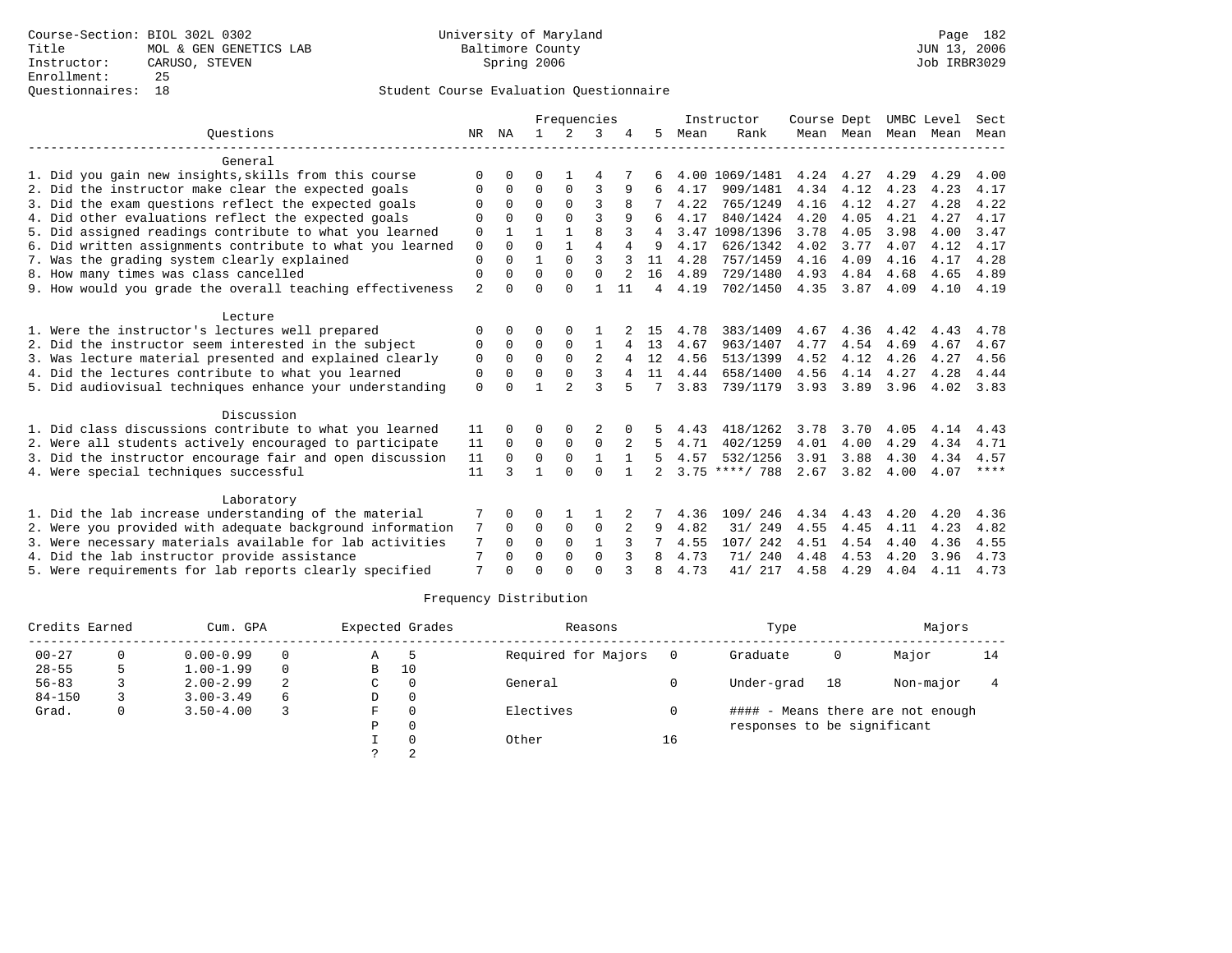## Questionnaires: 16 Student Course Evaluation Questionnaire

| Ouestions<br>2<br>ΝA<br>$\mathbf{1}$<br>3<br>4<br>5<br>Rank<br>NR<br>Mean<br>Mean Mean Mean Mean<br>Mean<br>General<br>1. Did you gain new insights, skills from this course<br>496/1481<br>4.24<br>4.27<br>$\Omega$<br>4.56<br>4.29<br>4.29<br>$\Omega$<br>4.56<br>10<br>2. Did the instructor make clear the expected goals<br>$\mathbf 0$<br>$\overline{2}$<br>4.38<br>693/1481<br>4.34<br>4.12<br>4.23<br>4.23<br>$\Omega$<br>10<br>4.38<br>3<br>0<br>$\overline{a}$<br>3. Did the exam questions reflect the expected goals<br>$\Omega$<br>695/1249<br>4.16<br>4.12<br>4.27<br>$\Omega$<br>4<br>4.31<br>4.28<br>4.31<br>9<br>$\Omega$<br>4. Did other evaluations reflect the expected goals<br>$\Omega$<br>3<br>4.05<br>$\Omega$<br>10<br>521/1424<br>4.20<br>4.21<br>4.27<br>4.44<br>$\Omega$<br>4.44<br>0<br>$\overline{4}$<br>5. Did assigned readings contribute to what you learned<br>$\Omega$<br>4.05<br>4.00<br>4.21<br>$\Omega$<br>3<br>4.21<br>536/1396<br>3.78<br>3.98<br>7<br>1<br>$\overline{4}$<br>6. Did written assignments contribute to what you learned<br>$\Omega$<br>3.93<br>845/1342<br>4.02<br>3.77<br>4.07<br>4.12<br>3.93<br>1<br>$\Omega$<br>4<br>6<br>$\Omega$<br>$\overline{2}$<br>4.09<br>7. Was the grading system clearly explained<br>4.47<br>520/1459<br>4.16<br>4.16<br>4.17<br>4.47<br>1<br>$\Omega$<br>11<br>$\Omega$<br>$\Omega$<br>$\Omega$<br>8. How many times was class cancelled<br>$\Omega$<br>14<br>4.88<br>743/1480<br>4.93<br>4.84<br>4.65<br>4.88<br>$\Omega$<br>4.68<br>9. How would you grade the overall teaching effectiveness<br>$\overline{2}$<br>$\Omega$<br>$\Omega$<br>$\Omega$<br>6<br>445/1450<br>4.35<br>3.87<br>4.10<br>4.43<br>$\Omega$<br>8<br>4.43<br>4.09<br>Lecture<br>1. Were the instructor's lectures well prepared<br>4.88<br>231/1409<br>4.36<br>$\Omega$<br>$\Omega$<br>$\Omega$<br>4.67<br>4.42<br>4.43<br>4.88<br>∩<br>14<br>2. Did the instructor seem interested in the subject<br>$\Omega$<br>$\Omega$<br>4.77<br>4.54<br>$\Omega$<br>$\Omega$<br>15<br>4.94<br>350/1407<br>4.69<br>4.67<br>4.94<br>$\Omega$<br>3. Was lecture material presented and explained clearly<br>$\Omega$<br>$\Omega$<br>$\Omega$<br>$\mathbf{1}$<br>11<br>4.67<br>376/1399<br>4.52<br>4.12<br>4.26<br>4.27<br>4.67<br>1<br>$\Omega$<br>4. Did the lectures contribute to what you learned<br>$\Omega$<br>$\Omega$<br>1<br>11<br>4.63<br>468/1400<br>4.56<br>4.14<br>4.27<br>4.28<br>0<br>4.63<br>4<br>5. Did audiovisual techniques enhance your understanding<br>$\cap$<br>$\Omega$<br>9<br>4.42<br>331/1179<br>3.93<br>3.89<br>3.96<br>4.02<br>4.42<br>Discussion<br>1. Did class discussions contribute to what you learned<br>887/1262<br>8<br>2<br>3.75<br>3.78<br>3.70<br>4.05<br>4.14<br>3.75<br>$\Omega$<br>$\Omega$<br>4<br>2. Were all students actively encouraged to participate<br>$\Omega$<br>4.00<br>895/1259<br>4.01<br>4.00<br>8<br>$\mathbf 0$<br>4.29<br>4.34<br>4.00<br>4<br>$\overline{2}$<br>3. Did the instructor encourage fair and open discussion<br>$\Omega$<br>3.88<br>3.91<br>8<br>$\Omega$<br>$\Omega$<br>.5<br>996/1256<br>3.88<br>4.30<br>3.88<br>4.34<br>$\Omega$<br>4. Were special techniques successful<br>$\Omega$<br>$5.00$ ****/ 788<br>2.67<br>3.82<br>$***$ * * *<br>8<br>$\Omega$<br>2<br>4.00<br>4.07<br>$\Omega$ |
|---------------------------------------------------------------------------------------------------------------------------------------------------------------------------------------------------------------------------------------------------------------------------------------------------------------------------------------------------------------------------------------------------------------------------------------------------------------------------------------------------------------------------------------------------------------------------------------------------------------------------------------------------------------------------------------------------------------------------------------------------------------------------------------------------------------------------------------------------------------------------------------------------------------------------------------------------------------------------------------------------------------------------------------------------------------------------------------------------------------------------------------------------------------------------------------------------------------------------------------------------------------------------------------------------------------------------------------------------------------------------------------------------------------------------------------------------------------------------------------------------------------------------------------------------------------------------------------------------------------------------------------------------------------------------------------------------------------------------------------------------------------------------------------------------------------------------------------------------------------------------------------------------------------------------------------------------------------------------------------------------------------------------------------------------------------------------------------------------------------------------------------------------------------------------------------------------------------------------------------------------------------------------------------------------------------------------------------------------------------------------------------------------------------------------------------------------------------------------------------------------------------------------------------------------------------------------------------------------------------------------------------------------------------------------------------------------------------------------------------------------------------------------------------------------------------------------------------------------------------------------------------------------------------------------------------------------------------------------------------------------------------------------------------------------------------------------------------------------------------------------------------------------------------------------------------------------------------------------------------------------------------------------------------------------------------------------|
|                                                                                                                                                                                                                                                                                                                                                                                                                                                                                                                                                                                                                                                                                                                                                                                                                                                                                                                                                                                                                                                                                                                                                                                                                                                                                                                                                                                                                                                                                                                                                                                                                                                                                                                                                                                                                                                                                                                                                                                                                                                                                                                                                                                                                                                                                                                                                                                                                                                                                                                                                                                                                                                                                                                                                                                                                                                                                                                                                                                                                                                                                                                                                                                                                                                                                                                           |
|                                                                                                                                                                                                                                                                                                                                                                                                                                                                                                                                                                                                                                                                                                                                                                                                                                                                                                                                                                                                                                                                                                                                                                                                                                                                                                                                                                                                                                                                                                                                                                                                                                                                                                                                                                                                                                                                                                                                                                                                                                                                                                                                                                                                                                                                                                                                                                                                                                                                                                                                                                                                                                                                                                                                                                                                                                                                                                                                                                                                                                                                                                                                                                                                                                                                                                                           |
|                                                                                                                                                                                                                                                                                                                                                                                                                                                                                                                                                                                                                                                                                                                                                                                                                                                                                                                                                                                                                                                                                                                                                                                                                                                                                                                                                                                                                                                                                                                                                                                                                                                                                                                                                                                                                                                                                                                                                                                                                                                                                                                                                                                                                                                                                                                                                                                                                                                                                                                                                                                                                                                                                                                                                                                                                                                                                                                                                                                                                                                                                                                                                                                                                                                                                                                           |
|                                                                                                                                                                                                                                                                                                                                                                                                                                                                                                                                                                                                                                                                                                                                                                                                                                                                                                                                                                                                                                                                                                                                                                                                                                                                                                                                                                                                                                                                                                                                                                                                                                                                                                                                                                                                                                                                                                                                                                                                                                                                                                                                                                                                                                                                                                                                                                                                                                                                                                                                                                                                                                                                                                                                                                                                                                                                                                                                                                                                                                                                                                                                                                                                                                                                                                                           |
|                                                                                                                                                                                                                                                                                                                                                                                                                                                                                                                                                                                                                                                                                                                                                                                                                                                                                                                                                                                                                                                                                                                                                                                                                                                                                                                                                                                                                                                                                                                                                                                                                                                                                                                                                                                                                                                                                                                                                                                                                                                                                                                                                                                                                                                                                                                                                                                                                                                                                                                                                                                                                                                                                                                                                                                                                                                                                                                                                                                                                                                                                                                                                                                                                                                                                                                           |
|                                                                                                                                                                                                                                                                                                                                                                                                                                                                                                                                                                                                                                                                                                                                                                                                                                                                                                                                                                                                                                                                                                                                                                                                                                                                                                                                                                                                                                                                                                                                                                                                                                                                                                                                                                                                                                                                                                                                                                                                                                                                                                                                                                                                                                                                                                                                                                                                                                                                                                                                                                                                                                                                                                                                                                                                                                                                                                                                                                                                                                                                                                                                                                                                                                                                                                                           |
|                                                                                                                                                                                                                                                                                                                                                                                                                                                                                                                                                                                                                                                                                                                                                                                                                                                                                                                                                                                                                                                                                                                                                                                                                                                                                                                                                                                                                                                                                                                                                                                                                                                                                                                                                                                                                                                                                                                                                                                                                                                                                                                                                                                                                                                                                                                                                                                                                                                                                                                                                                                                                                                                                                                                                                                                                                                                                                                                                                                                                                                                                                                                                                                                                                                                                                                           |
|                                                                                                                                                                                                                                                                                                                                                                                                                                                                                                                                                                                                                                                                                                                                                                                                                                                                                                                                                                                                                                                                                                                                                                                                                                                                                                                                                                                                                                                                                                                                                                                                                                                                                                                                                                                                                                                                                                                                                                                                                                                                                                                                                                                                                                                                                                                                                                                                                                                                                                                                                                                                                                                                                                                                                                                                                                                                                                                                                                                                                                                                                                                                                                                                                                                                                                                           |
|                                                                                                                                                                                                                                                                                                                                                                                                                                                                                                                                                                                                                                                                                                                                                                                                                                                                                                                                                                                                                                                                                                                                                                                                                                                                                                                                                                                                                                                                                                                                                                                                                                                                                                                                                                                                                                                                                                                                                                                                                                                                                                                                                                                                                                                                                                                                                                                                                                                                                                                                                                                                                                                                                                                                                                                                                                                                                                                                                                                                                                                                                                                                                                                                                                                                                                                           |
|                                                                                                                                                                                                                                                                                                                                                                                                                                                                                                                                                                                                                                                                                                                                                                                                                                                                                                                                                                                                                                                                                                                                                                                                                                                                                                                                                                                                                                                                                                                                                                                                                                                                                                                                                                                                                                                                                                                                                                                                                                                                                                                                                                                                                                                                                                                                                                                                                                                                                                                                                                                                                                                                                                                                                                                                                                                                                                                                                                                                                                                                                                                                                                                                                                                                                                                           |
|                                                                                                                                                                                                                                                                                                                                                                                                                                                                                                                                                                                                                                                                                                                                                                                                                                                                                                                                                                                                                                                                                                                                                                                                                                                                                                                                                                                                                                                                                                                                                                                                                                                                                                                                                                                                                                                                                                                                                                                                                                                                                                                                                                                                                                                                                                                                                                                                                                                                                                                                                                                                                                                                                                                                                                                                                                                                                                                                                                                                                                                                                                                                                                                                                                                                                                                           |
|                                                                                                                                                                                                                                                                                                                                                                                                                                                                                                                                                                                                                                                                                                                                                                                                                                                                                                                                                                                                                                                                                                                                                                                                                                                                                                                                                                                                                                                                                                                                                                                                                                                                                                                                                                                                                                                                                                                                                                                                                                                                                                                                                                                                                                                                                                                                                                                                                                                                                                                                                                                                                                                                                                                                                                                                                                                                                                                                                                                                                                                                                                                                                                                                                                                                                                                           |
|                                                                                                                                                                                                                                                                                                                                                                                                                                                                                                                                                                                                                                                                                                                                                                                                                                                                                                                                                                                                                                                                                                                                                                                                                                                                                                                                                                                                                                                                                                                                                                                                                                                                                                                                                                                                                                                                                                                                                                                                                                                                                                                                                                                                                                                                                                                                                                                                                                                                                                                                                                                                                                                                                                                                                                                                                                                                                                                                                                                                                                                                                                                                                                                                                                                                                                                           |
|                                                                                                                                                                                                                                                                                                                                                                                                                                                                                                                                                                                                                                                                                                                                                                                                                                                                                                                                                                                                                                                                                                                                                                                                                                                                                                                                                                                                                                                                                                                                                                                                                                                                                                                                                                                                                                                                                                                                                                                                                                                                                                                                                                                                                                                                                                                                                                                                                                                                                                                                                                                                                                                                                                                                                                                                                                                                                                                                                                                                                                                                                                                                                                                                                                                                                                                           |
|                                                                                                                                                                                                                                                                                                                                                                                                                                                                                                                                                                                                                                                                                                                                                                                                                                                                                                                                                                                                                                                                                                                                                                                                                                                                                                                                                                                                                                                                                                                                                                                                                                                                                                                                                                                                                                                                                                                                                                                                                                                                                                                                                                                                                                                                                                                                                                                                                                                                                                                                                                                                                                                                                                                                                                                                                                                                                                                                                                                                                                                                                                                                                                                                                                                                                                                           |
|                                                                                                                                                                                                                                                                                                                                                                                                                                                                                                                                                                                                                                                                                                                                                                                                                                                                                                                                                                                                                                                                                                                                                                                                                                                                                                                                                                                                                                                                                                                                                                                                                                                                                                                                                                                                                                                                                                                                                                                                                                                                                                                                                                                                                                                                                                                                                                                                                                                                                                                                                                                                                                                                                                                                                                                                                                                                                                                                                                                                                                                                                                                                                                                                                                                                                                                           |
|                                                                                                                                                                                                                                                                                                                                                                                                                                                                                                                                                                                                                                                                                                                                                                                                                                                                                                                                                                                                                                                                                                                                                                                                                                                                                                                                                                                                                                                                                                                                                                                                                                                                                                                                                                                                                                                                                                                                                                                                                                                                                                                                                                                                                                                                                                                                                                                                                                                                                                                                                                                                                                                                                                                                                                                                                                                                                                                                                                                                                                                                                                                                                                                                                                                                                                                           |
|                                                                                                                                                                                                                                                                                                                                                                                                                                                                                                                                                                                                                                                                                                                                                                                                                                                                                                                                                                                                                                                                                                                                                                                                                                                                                                                                                                                                                                                                                                                                                                                                                                                                                                                                                                                                                                                                                                                                                                                                                                                                                                                                                                                                                                                                                                                                                                                                                                                                                                                                                                                                                                                                                                                                                                                                                                                                                                                                                                                                                                                                                                                                                                                                                                                                                                                           |
|                                                                                                                                                                                                                                                                                                                                                                                                                                                                                                                                                                                                                                                                                                                                                                                                                                                                                                                                                                                                                                                                                                                                                                                                                                                                                                                                                                                                                                                                                                                                                                                                                                                                                                                                                                                                                                                                                                                                                                                                                                                                                                                                                                                                                                                                                                                                                                                                                                                                                                                                                                                                                                                                                                                                                                                                                                                                                                                                                                                                                                                                                                                                                                                                                                                                                                                           |
|                                                                                                                                                                                                                                                                                                                                                                                                                                                                                                                                                                                                                                                                                                                                                                                                                                                                                                                                                                                                                                                                                                                                                                                                                                                                                                                                                                                                                                                                                                                                                                                                                                                                                                                                                                                                                                                                                                                                                                                                                                                                                                                                                                                                                                                                                                                                                                                                                                                                                                                                                                                                                                                                                                                                                                                                                                                                                                                                                                                                                                                                                                                                                                                                                                                                                                                           |
|                                                                                                                                                                                                                                                                                                                                                                                                                                                                                                                                                                                                                                                                                                                                                                                                                                                                                                                                                                                                                                                                                                                                                                                                                                                                                                                                                                                                                                                                                                                                                                                                                                                                                                                                                                                                                                                                                                                                                                                                                                                                                                                                                                                                                                                                                                                                                                                                                                                                                                                                                                                                                                                                                                                                                                                                                                                                                                                                                                                                                                                                                                                                                                                                                                                                                                                           |
|                                                                                                                                                                                                                                                                                                                                                                                                                                                                                                                                                                                                                                                                                                                                                                                                                                                                                                                                                                                                                                                                                                                                                                                                                                                                                                                                                                                                                                                                                                                                                                                                                                                                                                                                                                                                                                                                                                                                                                                                                                                                                                                                                                                                                                                                                                                                                                                                                                                                                                                                                                                                                                                                                                                                                                                                                                                                                                                                                                                                                                                                                                                                                                                                                                                                                                                           |
|                                                                                                                                                                                                                                                                                                                                                                                                                                                                                                                                                                                                                                                                                                                                                                                                                                                                                                                                                                                                                                                                                                                                                                                                                                                                                                                                                                                                                                                                                                                                                                                                                                                                                                                                                                                                                                                                                                                                                                                                                                                                                                                                                                                                                                                                                                                                                                                                                                                                                                                                                                                                                                                                                                                                                                                                                                                                                                                                                                                                                                                                                                                                                                                                                                                                                                                           |
|                                                                                                                                                                                                                                                                                                                                                                                                                                                                                                                                                                                                                                                                                                                                                                                                                                                                                                                                                                                                                                                                                                                                                                                                                                                                                                                                                                                                                                                                                                                                                                                                                                                                                                                                                                                                                                                                                                                                                                                                                                                                                                                                                                                                                                                                                                                                                                                                                                                                                                                                                                                                                                                                                                                                                                                                                                                                                                                                                                                                                                                                                                                                                                                                                                                                                                                           |
| Laboratory                                                                                                                                                                                                                                                                                                                                                                                                                                                                                                                                                                                                                                                                                                                                                                                                                                                                                                                                                                                                                                                                                                                                                                                                                                                                                                                                                                                                                                                                                                                                                                                                                                                                                                                                                                                                                                                                                                                                                                                                                                                                                                                                                                                                                                                                                                                                                                                                                                                                                                                                                                                                                                                                                                                                                                                                                                                                                                                                                                                                                                                                                                                                                                                                                                                                                                                |
| 1. Did the lab increase understanding of the material<br>3<br>104/246<br>4.34<br>4.20<br>4.20<br>$\Omega$<br>$\Omega$<br>8<br>4.38<br>4.43<br>4.38                                                                                                                                                                                                                                                                                                                                                                                                                                                                                                                                                                                                                                                                                                                                                                                                                                                                                                                                                                                                                                                                                                                                                                                                                                                                                                                                                                                                                                                                                                                                                                                                                                                                                                                                                                                                                                                                                                                                                                                                                                                                                                                                                                                                                                                                                                                                                                                                                                                                                                                                                                                                                                                                                                                                                                                                                                                                                                                                                                                                                                                                                                                                                                        |
| 2. Were you provided with adequate background information<br>$\Omega$<br>$\Omega$<br>$\mathbf{1}$<br>86/249<br>4.55<br>3<br>$\Omega$<br>7<br>4.46<br>4.45<br>4.11<br>4.23<br>4.46                                                                                                                                                                                                                                                                                                                                                                                                                                                                                                                                                                                                                                                                                                                                                                                                                                                                                                                                                                                                                                                                                                                                                                                                                                                                                                                                                                                                                                                                                                                                                                                                                                                                                                                                                                                                                                                                                                                                                                                                                                                                                                                                                                                                                                                                                                                                                                                                                                                                                                                                                                                                                                                                                                                                                                                                                                                                                                                                                                                                                                                                                                                                         |
| $\Omega$<br>$\mathbf{1}$<br>96/242<br>3. Were necessary materials available for lab activities<br>3<br>$\Omega$<br>9<br>4.62<br>4.51<br>4.54<br>4.36<br>4.62<br>$\Omega$<br>4.40                                                                                                                                                                                                                                                                                                                                                                                                                                                                                                                                                                                                                                                                                                                                                                                                                                                                                                                                                                                                                                                                                                                                                                                                                                                                                                                                                                                                                                                                                                                                                                                                                                                                                                                                                                                                                                                                                                                                                                                                                                                                                                                                                                                                                                                                                                                                                                                                                                                                                                                                                                                                                                                                                                                                                                                                                                                                                                                                                                                                                                                                                                                                          |
| $\mathbf{0}$<br>$\mathbf 0$<br>240<br>4. Did the lab instructor provide assistance<br>3<br>$\mathbf 0$<br>10<br>4.77<br>62/<br>4.48<br>4.53<br>4.20<br>3.96<br>0<br>4.77                                                                                                                                                                                                                                                                                                                                                                                                                                                                                                                                                                                                                                                                                                                                                                                                                                                                                                                                                                                                                                                                                                                                                                                                                                                                                                                                                                                                                                                                                                                                                                                                                                                                                                                                                                                                                                                                                                                                                                                                                                                                                                                                                                                                                                                                                                                                                                                                                                                                                                                                                                                                                                                                                                                                                                                                                                                                                                                                                                                                                                                                                                                                                  |
| $\overline{2}$<br>5. Were requirements for lab reports clearly specified<br>$\Omega$<br>$\Omega$<br>$\mathfrak{D}$<br>11<br>4.64<br>51/ 217<br>4.58<br>4.29<br>$\Omega$<br>4.04<br>4.11<br>4.64                                                                                                                                                                                                                                                                                                                                                                                                                                                                                                                                                                                                                                                                                                                                                                                                                                                                                                                                                                                                                                                                                                                                                                                                                                                                                                                                                                                                                                                                                                                                                                                                                                                                                                                                                                                                                                                                                                                                                                                                                                                                                                                                                                                                                                                                                                                                                                                                                                                                                                                                                                                                                                                                                                                                                                                                                                                                                                                                                                                                                                                                                                                           |
| Seminar                                                                                                                                                                                                                                                                                                                                                                                                                                                                                                                                                                                                                                                                                                                                                                                                                                                                                                                                                                                                                                                                                                                                                                                                                                                                                                                                                                                                                                                                                                                                                                                                                                                                                                                                                                                                                                                                                                                                                                                                                                                                                                                                                                                                                                                                                                                                                                                                                                                                                                                                                                                                                                                                                                                                                                                                                                                                                                                                                                                                                                                                                                                                                                                                                                                                                                                   |
| 1. Were assigned topics relevant to the announced theme<br>****<br>15<br>****,<br>68<br>4.49<br>4.70<br>$\Omega$<br>$\Omega$<br>$\Omega$<br>5.00                                                                                                                                                                                                                                                                                                                                                                                                                                                                                                                                                                                                                                                                                                                                                                                                                                                                                                                                                                                                                                                                                                                                                                                                                                                                                                                                                                                                                                                                                                                                                                                                                                                                                                                                                                                                                                                                                                                                                                                                                                                                                                                                                                                                                                                                                                                                                                                                                                                                                                                                                                                                                                                                                                                                                                                                                                                                                                                                                                                                                                                                                                                                                                          |
| 4.35<br>$* * * * *$<br>4. Did presentations contribute to what you learned<br>15<br>$\Omega$<br>$5.00$ ****/<br>69<br>****<br>4.48<br>$\Omega$<br>$\Omega$<br>$\Omega$<br>****                                                                                                                                                                                                                                                                                                                                                                                                                                                                                                                                                                                                                                                                                                                                                                                                                                                                                                                                                                                                                                                                                                                                                                                                                                                                                                                                                                                                                                                                                                                                                                                                                                                                                                                                                                                                                                                                                                                                                                                                                                                                                                                                                                                                                                                                                                                                                                                                                                                                                                                                                                                                                                                                                                                                                                                                                                                                                                                                                                                                                                                                                                                                            |

| Credits Earned |   | Cum. GPA      |          | Expected Grades |          | Reasons             |     | Type                        |    | Majors                            |    |
|----------------|---|---------------|----------|-----------------|----------|---------------------|-----|-----------------------------|----|-----------------------------------|----|
| $00 - 27$      | 0 | $0.00 - 0.99$ |          | Α               | 9        | Required for Majors | - 0 | Graduate                    | 0  | Major                             | 14 |
| $28 - 55$      |   | $1.00 - 1.99$ | $\Omega$ | В               | b        |                     |     |                             |    |                                   |    |
| $56 - 83$      | 8 | $2.00 - 2.99$ |          | C               | $\Omega$ | General             |     | Under-grad                  | 16 | Non-major                         |    |
| $84 - 150$     |   | $3.00 - 3.49$ |          | D               | 0        |                     |     |                             |    |                                   |    |
| Grad.          | 0 | $3.50 - 4.00$ | 4        | F               | $\Omega$ | Electives           |     |                             |    | #### - Means there are not enough |    |
|                |   |               |          | Ρ               | 0        |                     |     | responses to be significant |    |                                   |    |
|                |   |               |          |                 | $\Omega$ | Other               | 15  |                             |    |                                   |    |
|                |   |               |          |                 |          |                     |     |                             |    |                                   |    |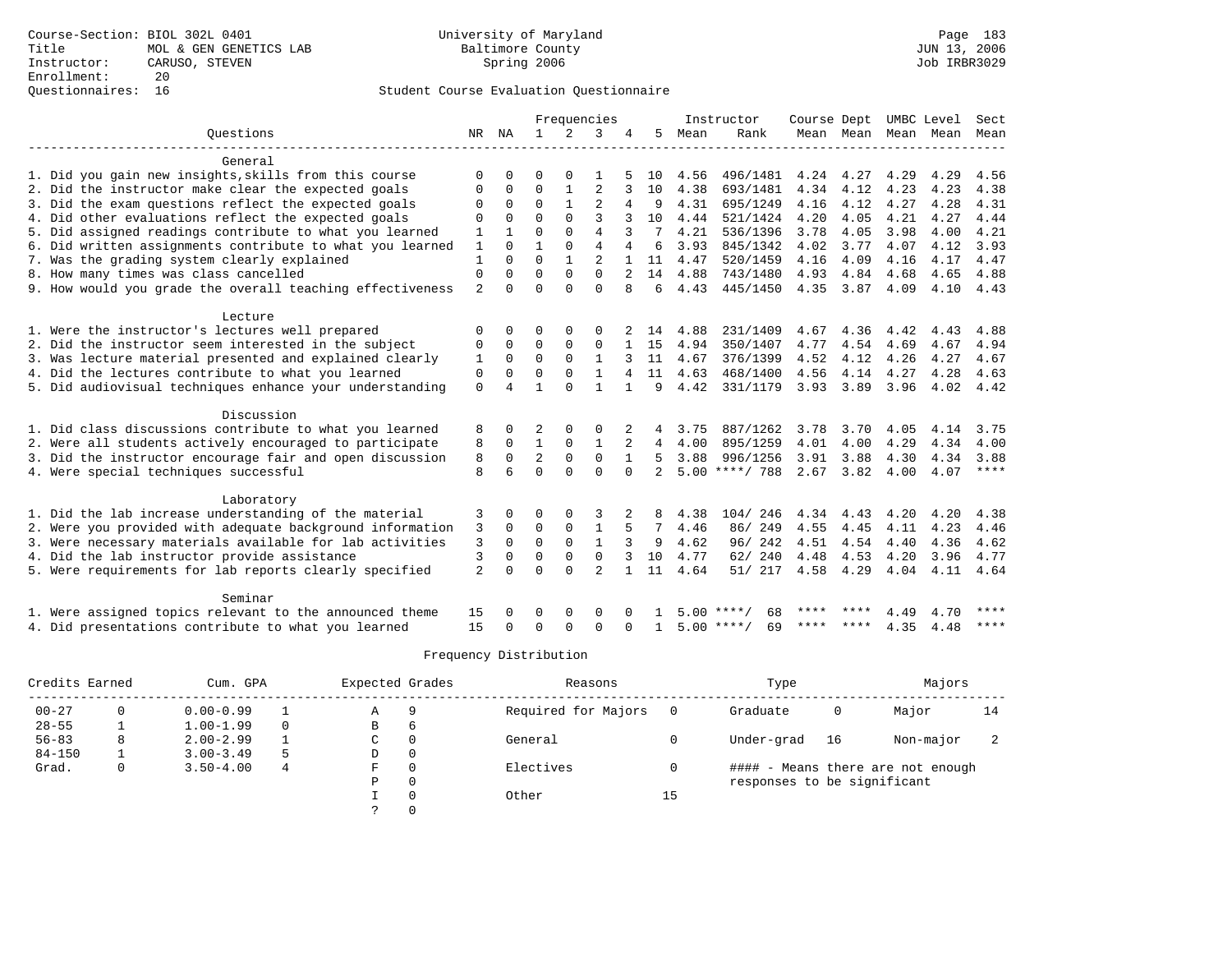## Questionnaires: 17 Student Course Evaluation Questionnaire

|                                                           |                |          |                |              | Frequencies    |              |                |      | Instructor         | Course Dept   |      | UMBC Level          |      | Sect        |
|-----------------------------------------------------------|----------------|----------|----------------|--------------|----------------|--------------|----------------|------|--------------------|---------------|------|---------------------|------|-------------|
| Ouestions                                                 |                | NR NA    | 1              |              | 3              |              | 5              | Mean | Rank               |               |      | Mean Mean Mean Mean |      | Mean        |
|                                                           |                |          |                |              |                |              |                |      |                    |               |      |                     |      |             |
| General                                                   |                |          |                |              |                |              |                |      |                    |               |      |                     |      |             |
| 1. Did you gain new insights, skills from this course     | $\Omega$       | 0        |                |              |                |              |                | 4.18 | 938/1481           | 4.24          | 4.27 | 4.29                | 4.29 | 4.18        |
| 2. Did the instructor make clear the expected goals       | $\Omega$       | 0        | $\Omega$       | $\Omega$     | 3              |              |                | 4.24 | 843/1481           | 4.34          | 4.12 | 4.23                | 4.23 | 4.24        |
| 3. Did the exam questions reflect the expected goals      | $\Omega$       | 0        | $\Omega$       |              | 5              |              | 6              | 3.94 | 945/1249           | 4.16          | 4.12 | 4.27                | 4.28 | 3.94        |
| 4. Did other evaluations reflect the expected goals       | $\Omega$       | $\Omega$ | $\Omega$       | $\Omega$     | $\overline{4}$ |              |                | 4.18 | 829/1424           | 4.20          | 4.05 | 4.21                | 4.27 | 4.18        |
| 5. Did assigned readings contribute to what you learned   | 0              | 4        | $\overline{2}$ | $\Omega$     | $\overline{a}$ |              | $\overline{4}$ | 3.69 | 965/1396           | 3.78          | 4.05 | 3.98                | 4.00 | 3.69        |
| 6. Did written assignments contribute to what you learned | $\mathbf 0$    | $\Omega$ | $\Omega$       | $\mathbf{1}$ | 5              |              | 5              | 3.88 | 898/1342           | 4.02          | 3.77 | 4.07                | 4.12 | 3.88        |
| 7. Was the grading system clearly explained               | 0              | $\Omega$ | $\Omega$       | $\mathbf{1}$ | $\overline{4}$ |              | 10             | 4.24 | 792/1459           | 4.16          | 4.09 | 4.16                | 4.17 | 4.24        |
| 8. How many times was class cancelled                     | 0              | $\Omega$ | $\Omega$       | $\Omega$     | $\Omega$       | $\Omega$     | 17             | 5.00 | 1/1480             | 4.93          | 4.84 | 4.68                | 4.65 | 5.00        |
| 9. How would you grade the overall teaching effectiveness | 3              | $\Omega$ | $\Omega$       | $\mathbf{1}$ | 1              |              | 5              | 4.14 | 741/1450           | 4.35          | 3.87 | 4.09                | 4.10 | 4.14        |
|                                                           |                |          |                |              |                |              |                |      |                    |               |      |                     |      |             |
| Lecture                                                   |                |          |                |              |                |              |                |      |                    |               |      |                     |      |             |
| 1. Were the instructor's lectures well prepared           |                | 0        | 0              | $\Omega$     |                |              | 13             | 4.69 | 529/1409           | 4.67          | 4.36 | 4.42                | 4.43 | 4.69        |
| 2. Did the instructor seem interested in the subject      | 1              | $\Omega$ | $\Omega$       | $\Omega$     | 1              |              | 13             | 4.75 | 823/1407           | 4.77          | 4.54 | 4.69                | 4.67 | 4.75        |
| 3. Was lecture material presented and explained clearly   | 1              | $\Omega$ | $\Omega$       | $\mathbf{1}$ | 2              | 4            | 9              | 4.31 | 773/1399           | 4.52          | 4.12 | 4.26                | 4.27 | 4.31        |
| 4. Did the lectures contribute to what you learned        | 2              | $\Omega$ | $\Omega$       | $\mathbf{1}$ |                |              | 11             | 4.47 | 636/1400           | 4.56          | 4.14 | 4.27                | 4.28 | 4.47        |
| 5. Did audiovisual techniques enhance your understanding  | $\overline{2}$ | 5        | $\mathbf{1}$   | $\Omega$     | $\overline{4}$ | 4            | $\mathbf{1}$   | 3.40 | 945/1179           | $3.93$ $3.89$ |      | 3.96                | 4.02 | 3.40        |
|                                                           |                |          |                |              |                |              |                |      |                    |               |      |                     |      |             |
| Discussion                                                |                |          |                |              |                |              |                |      |                    |               |      |                     |      |             |
| 1. Did class discussions contribute to what you learned   | 10             | 0        | O              |              |                |              |                | 3.86 | 829/1262           | 3.78          | 3.70 | 4.05                | 4.14 | 3.86        |
| 2. Were all students actively encouraged to participate   | 11             | $\Omega$ | 0              | 0            | 3              |              |                |      | 3.83 1012/1259     | 4.01          | 4.00 | 4.29                | 4.34 | 3.83        |
| 3. Did the instructor encourage fair and open discussion  | 11             | $\Omega$ | $\Omega$       | $\mathbf 0$  | 3              | 1            |                |      | 3.83 1012/1256     | 3.91          | 3.88 | 4.30                | 4.34 | 3.83        |
| 4. Were special techniques successful                     | 11             | 4        | $\Omega$       | $\Omega$     | $\overline{a}$ | $\Omega$     | 0              |      | $3.00$ ****/ 788   | 2.67          | 3.82 | 4.00                | 4.07 | ****        |
|                                                           |                |          |                |              |                |              |                |      |                    |               |      |                     |      |             |
| Laboratory                                                |                |          |                |              |                |              |                |      |                    |               |      |                     |      |             |
| 1. Did the lab increase understanding of the material     | 5              | 0        | O              | $\Omega$     | 3              |              | 6              | 4.25 | 130/246            | 4.34          | 4.43 | 4.20                | 4.20 | 4.25        |
| 2. Were you provided with adequate background information | 5              | $\Omega$ | $\Omega$       | 1            | 2              | 5            | 4              | 4.00 | 145/249            | 4.55          | 4.45 | 4.11                | 4.23 | 4.00        |
| 3. Were necessary materials available for lab activities  | 5              | 0        | 0              | $\mathbf{1}$ | $\overline{2}$ | 2            | 7              | 4.25 | 168/ 242           | 4.51          | 4.54 | 4.40                | 4.36 | 4.25        |
| 4. Did the lab instructor provide assistance              | 5              |          | 1              | $\mathbf 0$  | 2              | $\mathbf{1}$ |                | 4.18 | 153/240            | 4.48          | 4.53 | 4.20                | 3.96 | 4.18        |
| 5. Were requirements for lab reports clearly specified    | 5              | $\Omega$ | $\Omega$       | $\Omega$     | $\mathbf{3}$   | $\mathbf{1}$ | 8              | 4.42 | 79/ 217            | 4.58          | 4.29 | 4.04                | 4.11 | 4.42        |
|                                                           |                |          |                |              |                |              |                |      |                    |               |      |                     |      |             |
| Seminar                                                   |                |          |                |              |                |              |                |      |                    |               |      |                     |      |             |
| 1. Were assigned topics relevant to the announced theme   | 16             |          | 0              | 0            | O              |              |                | 500  | ****/<br>68        | ****          |      | 4.49                | 4.70 | ****        |
| 2. Was the instructor available for individual attention  | 16             | 0        | $\Omega$       | $\mathbf 0$  | $\mathbf 0$    | $\Omega$     | -1.            |      | 69<br>$5.00$ ****/ | ****          |      | 4.53                | 4.66 | $***$ * * * |
| 3. Did research projects contribute to what you learned   | 16             |          | ∩              | ∩            | $\cap$         |              |                |      | $5.00$ ****/<br>63 | ****          | **** | 4.44                | 4.56 | $* * * * *$ |

| Credits Earned |   | Cum. GPA      |   | Expected Grades |          | Reasons             |    | Type                        | Majors                            |    |
|----------------|---|---------------|---|-----------------|----------|---------------------|----|-----------------------------|-----------------------------------|----|
| $00 - 27$      |   | $0.00 - 0.99$ |   | A               |          | Required for Majors |    | Graduate                    | Major                             | 11 |
| $28 - 55$      |   | $1.00 - 1.99$ |   | B               | 6        |                     |    |                             |                                   |    |
| $56 - 83$      |   | $2.00 - 2.99$ |   | C               |          | General             |    | Under-grad                  | Non-major                         |    |
| $84 - 150$     | 8 | $3.00 - 3.49$ | 6 | D               | 0        |                     |    |                             |                                   |    |
| Grad.          | 0 | $3.50 - 4.00$ | 6 | F               | $\Omega$ | Electives           |    |                             | #### - Means there are not enough |    |
|                |   |               |   | Ρ               | 0        |                     |    | responses to be significant |                                   |    |
|                |   |               |   |                 | $\Omega$ | Other               | ∸. |                             |                                   |    |
|                |   |               |   |                 |          |                     |    |                             |                                   |    |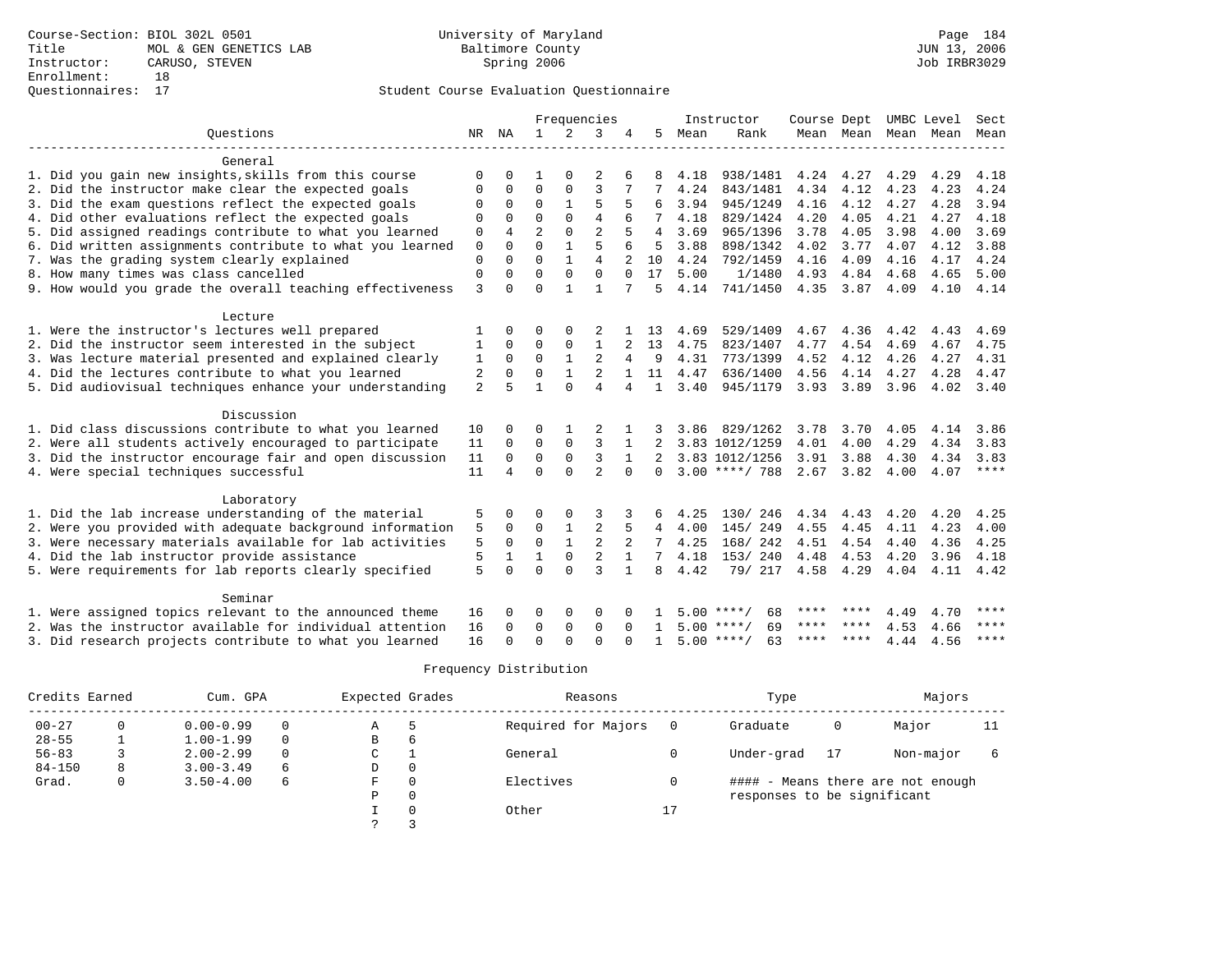## Questionnaires: 99 Student Course Evaluation Questionnaire

|                                                           |                |              |                |                | Frequencies    |                |                |      | Instructor         |             |                     |      | Course Dept UMBC Level | Sect        |
|-----------------------------------------------------------|----------------|--------------|----------------|----------------|----------------|----------------|----------------|------|--------------------|-------------|---------------------|------|------------------------|-------------|
| Ouestions                                                 |                | NR NA        | $\mathbf{1}$   | $\overline{2}$ | 3              | 4              | 5              | Mean | Rank               |             |                     |      | Mean Mean Mean Mean    | Mean        |
| General                                                   |                |              |                |                |                |                |                |      |                    |             |                     |      |                        |             |
| 1. Did you gain new insights, skills from this course     | $\mathbf 0$    |              | $\mathbf{1}$   | 3              | 15             | 27             | 53             |      | 4.29 792/1481      | 4.29        | 4.27                | 4.29 | 4.29                   | 4.29        |
| 2. Did the instructor make clear the expected goals       | $\mathbf 0$    | $\Omega$     | $\mathbf{1}$   | 8              | 22             | 32             | 36             |      | 3.95 1070/1481     | 3.95        | 4.12                | 4.23 | 4.23                   | 3.95        |
| 3. Did the exam questions reflect the expected goals      | $\mathbf{1}$   | $\mathbf 0$  | $\mathbf{1}$   | 13             | 23             | 31             | 30             |      | 3.78 1036/1249     | 3.78        | 4.12                | 4.27 | 4.28                   | 3.78        |
| 4. Did other evaluations reflect the expected goals       | $\mathbf 0$    | 75           | 3              | $\mathbf{1}$   | 6              | 5              | 9              |      | $3.67$ ****/1424   | $***$ * * * | 4.05                | 4.21 | 4.27                   | $***$       |
| 5. Did assigned readings contribute to what you learned   | 1              | $\mathbf{1}$ | 8              | 10             | 20             | 28             | 31             | 3.66 | 992/1396           | 3.66        | 4.05                | 3.98 | 4.00                   | 3.66        |
| 6. Did written assignments contribute to what you learned | $\mathbf{1}$   | 87           | $\mathbf{1}$   | $\mathbf{1}$   | 3              | 2              | $\overline{4}$ |      | $3.64$ ****/1342   | $***$ * * * | 3.77                | 4.07 | 4.12                   | $***$       |
| 7. Was the grading system clearly explained               | $\overline{2}$ | $\mathbf{1}$ | 6              | 7              | 21             | 20             | 42             |      | 3.89 1063/1459     | 3.89        | 4.09                | 4.16 | 4.17                   | 3.89        |
| 8. How many times was class cancelled                     | $\mathbf{1}$   | 3            | $\mathbf{1}$   | $\Omega$       | $\Omega$       | $\mathbf 0$    | 94             |      | 4.96 351/1480      | 4.96        | 4.84                | 4.68 | 4.65                   | 4.96        |
| 9. How would you grade the overall teaching effectiveness | 14             | $\mathbf{1}$ | 3              | 5              | 31             | 33             | 12             |      | 3.55 1209/1450     | 3.58        | 3.87                | 4.09 | 4.10                   | 3.58        |
| Lecture                                                   |                |              |                |                |                |                |                |      |                    |             |                     |      |                        |             |
| 1. Were the instructor's lectures well prepared           | 0              | 0            | 2              | 2              | 3              | 21             | 71             | 4.59 | 670/1409           |             | 4.55 4.36 4.42      |      | 4.43                   | 4.55        |
| 2. Did the instructor seem interested in the subject      | 1              | $\Omega$     | $\mathbf{1}$   | $\mathbf{1}$   | 3              | 12             | 81             | 4.74 | 842/1407           | 4.60        | 4.54                | 4.69 | 4.67                   | 4.60        |
| 3. Was lecture material presented and explained clearly   | 2              | $\mathbf 0$  | 4              | 3              | 13             | 41             | 36             | 4.05 | 984/1399           | 4.00        | 4.12                | 4.26 | 4.27                   | 4.00        |
| 4. Did the lectures contribute to what you learned        | $\mathbf 0$    | $\Omega$     | 4              | $\overline{4}$ | 13             | 31             | 47             |      | 4.14 953/1400      | 4.09        | 4.14                | 4.27 | 4.28                   | 4.09        |
| 5. Did audiovisual techniques enhance your understanding  | $\mathbf{1}$   | 1            | $\overline{4}$ | $\mathbf{1}$   | $\overline{4}$ | 24             | 64             | 4.47 | 283/1179           | 4.10        | 3.89                | 3.96 | 4.02                   | 4.10        |
| Discussion                                                |                |              |                |                |                |                |                |      |                    |             |                     |      |                        |             |
| 1. Did class discussions contribute to what you learned   | 74             | $\Omega$     | 8              | 1              |                |                |                |      | 2.84 1184/1262     |             | 2.84 3.70 4.05 4.14 |      |                        | 2.84        |
| 2. Were all students actively encouraged to participate   | 73             | $\mathbf 0$  | 7              | $\overline{2}$ | 6              |                |                |      | 3.04 1160/1259     | 3.04        | 4.00                | 4.29 | 4.34                   | 3.04        |
| 3. Did the instructor encourage fair and open discussion  | 74             | $\mathbf 0$  | 7              | $\overline{2}$ | 5              | 7              |                |      | 4 2.96 1177/1256   | 2.96        | 3.88                | 4.30 | 4.34                   | 2.96        |
| 4. Were special techniques successful                     | 74             | 21           | $\Omega$       | $\Omega$       | $\mathbf{1}$   | $\overline{a}$ | $\mathbf{1}$   |      | $4.00$ ****/ 788   | $***$ * * * | 3.82                | 4.00 | 4.07                   | $***$       |
| Laboratory                                                |                |              |                |                |                |                |                |      |                    |             |                     |      |                        |             |
| 1. Did the lab increase understanding of the material     | 98             | $\Omega$     | 1              | $\Omega$       | $\Omega$       | U              |                |      | $1.00$ ****/ 246   | ****        | 4.43                | 4.20 | 4.20                   | ****        |
| 2. Were you provided with adequate background information | 98             | $\Omega$     | $\mathbf{1}$   | $\Omega$       | $\Omega$       | $\Omega$       | $\Omega$       |      | $1.00$ ****/ 249   | ****        | 4.45                |      | 4.11 4.23              | ****        |
| Seminar                                                   |                |              |                |                |                |                |                |      |                    |             |                     |      |                        |             |
| 1. Were assigned topics relevant to the announced theme   | 97             | 1            | 0              | 0              | 0              | $\Omega$       | 1              |      | $5.00$ ****/<br>68 | ****        |                     | 4.49 | 4.70                   | ****        |
| 2. Was the instructor available for individual attention  | 97             | $\mathbf{1}$ | $\mathbf 0$    | $\mathbf 0$    | $\mathbf{1}$   | $\mathbf 0$    | $\Omega$       |      | $3.00$ ****/<br>69 | ****        |                     | 4.53 | 4.66                   | ****        |
| 3. Did research projects contribute to what you learned   | 97             | $\mathbf{1}$ | $\Omega$       | $\Omega$       | $\Omega$       | $\cap$         | $\mathbf{1}$   |      | $5.00$ ****/<br>63 | ****        | ****                | 4.44 | 4.56                   | $***$ * * * |
| Field Work                                                |                |              |                |                |                |                |                |      |                    |             |                     |      |                        |             |
| 1. Did field experience contribute to what you learned    | 98             | 0            | 0              | 0              | 1              | O              |                |      | 59<br>$3.00$ ****/ | ****        | ****                | 4.30 | 4.48                   | ****        |
| 3. Was the instructor available for consultation          | 98             | $\mathbf 0$  | $\mathbf 0$    | $\mathbf 0$    | $\mathbf 0$    | $\Omega$       | $\mathbf{1}$   |      | $5.00$ ****/<br>36 |             | **** ****           | 4.60 | 4.33                   | $***$       |
| 4. To what degree could you discuss your evaluations      | 98             | $\mathbf 0$  | $\mathbf{1}$   | $\mathbf 0$    | $\mathbf 0$    | $\Omega$       | $\Omega$       |      | $1.00$ ****/<br>41 | ****        | ****                | 4.26 | 3.90                   | ****        |
| 5. Did conferences help you carry out field activities    | 98             | $\Omega$     | $\Omega$       | $\cap$         | $\cap$         | $\cap$         | $\mathbf{1}$   |      | $5.00$ ****/<br>31 | ****        | ****                | 4.42 | 4.00                   | ****        |
| Self Paced                                                |                |              |                |                |                |                |                |      |                    |             |                     |      |                        |             |
| 1. Did self-paced system contribute to what you learned   | 98             |              | 1              | 0              | $\Omega$       |                |                | 1.00 | 55<br>****/        |             |                     | 4.55 | 4.88                   | ****        |
| 3. Were your contacts with the instructor helpful         | 98             | $\Omega$     | $\mathbf{1}$   | $\Omega$       | $\Omega$       | $\Omega$       | $\Omega$       |      | $1.00$ ****/<br>51 |             | **** ****           | 4.65 | 4.88                   | $***$ * * * |

| Credits Earned |    | Cum. GPA      |          |    | Expected Grades | Reasons             |    | Type                        |    | Majors                       |    |
|----------------|----|---------------|----------|----|-----------------|---------------------|----|-----------------------------|----|------------------------------|----|
| $00 - 27$      |    | $0.00 - 0.99$ |          | А  | 39              | Required for Majors |    | Graduate                    |    | Major                        | 52 |
| $28 - 55$      | 6  | $1.00 - 1.99$ | $\Omega$ | в  | 30              |                     |    |                             |    |                              |    |
| $56 - 83$      | 27 | $2.00 - 2.99$ |          | C. | 16              | General             |    | Under-grad                  | 98 | Non-major                    | 47 |
| $84 - 150$     | 21 | $3.00 - 3.49$ | 22       | D  |                 |                     |    |                             |    |                              |    |
| Grad.          | ᆠ  | $3.50 - 4.00$ | 28       |    |                 | Electives           |    | ####                        |    | - Means there are not enough |    |
|                |    |               |          |    | $\Omega$        |                     |    | responses to be significant |    |                              |    |
|                |    |               |          |    |                 | Other               | 92 |                             |    |                              |    |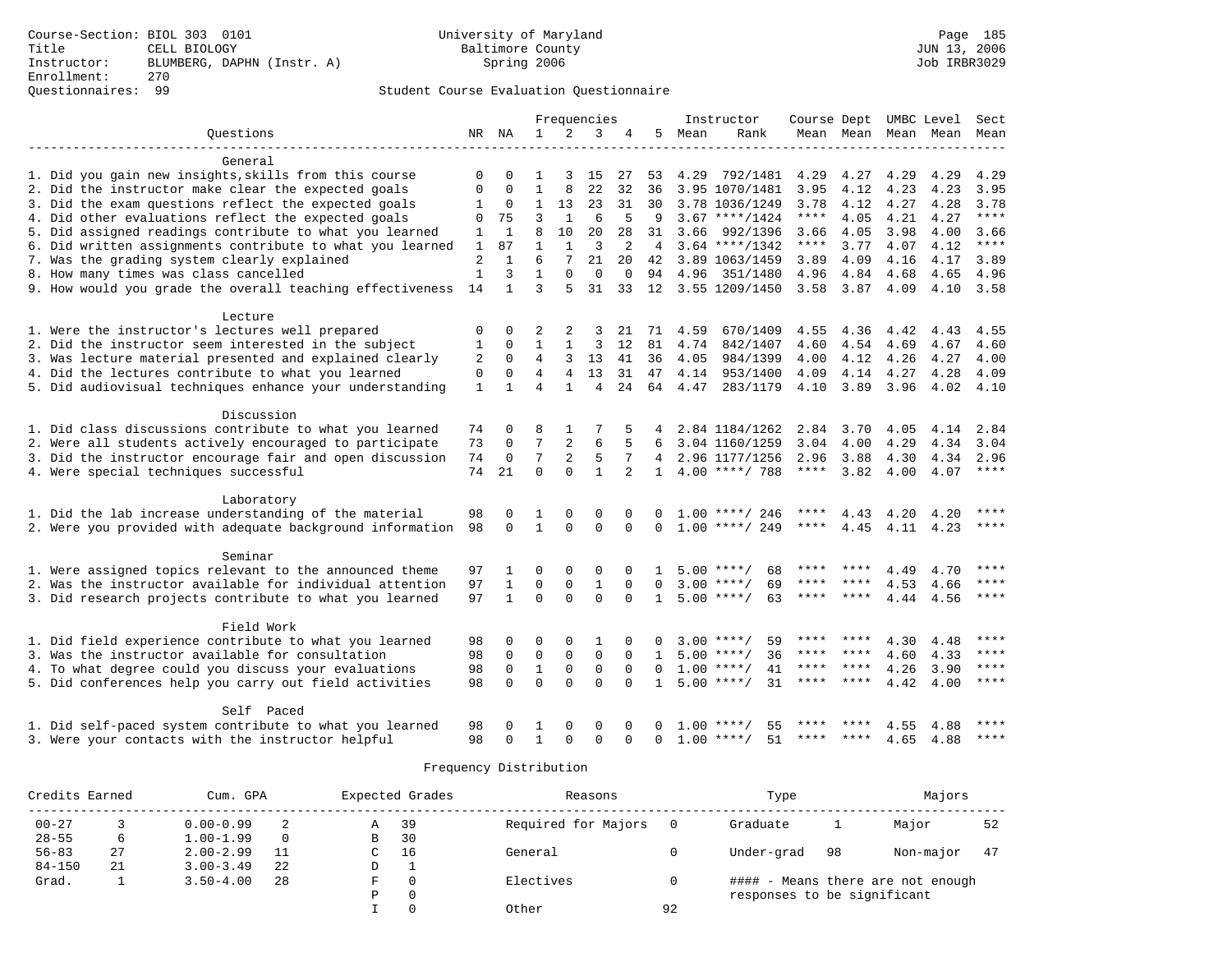# Questionnaires: 99 Student Course Evaluation Questionnaire

|                                                           |                |              |                |                | Frequencies  |                |              |      | Instructor         | Course Dept UMBC Level |           |      |           | Sect        |
|-----------------------------------------------------------|----------------|--------------|----------------|----------------|--------------|----------------|--------------|------|--------------------|------------------------|-----------|------|-----------|-------------|
| Ouestions                                                 |                | NR NA        | $\mathbf{1}$   | 2              | 3            | 4              | 5            | Mean | Rank               |                        | Mean Mean |      | Mean Mean | Mean        |
| General                                                   |                |              |                |                |              |                |              |      |                    |                        |           |      |           |             |
| 1. Did you gain new insights, skills from this course     | 0              | $\Omega$     | $\mathbf{1}$   | 3              | 15           | 27             | 53           | 4.29 | 792/1481           | 4.29                   | 4.27      | 4.29 | 4.29      | 4.29        |
| 2. Did the instructor make clear the expected goals       | 0              | $\Omega$     | $\mathbf{1}$   | 8              | 22           | 32             | 36           |      | 3.95 1070/1481     | 3.95                   | 4.12      | 4.23 | 4.23      | 3.95        |
| 3. Did the exam questions reflect the expected goals      | 1              | 0            | $\mathbf{1}$   | 13             | 23           | 31             | 30           |      | 3.78 1036/1249     | 3.78                   | 4.12      | 4.27 | 4.28      | 3.78        |
| 4. Did other evaluations reflect the expected goals       | $\Omega$       | 75           | 3              | $\mathbf{1}$   | 6            | 5              | 9            |      | $3.67$ ****/1424   | ****                   | 4.05      | 4.21 | 4.27      | ****        |
| 5. Did assigned readings contribute to what you learned   | 1              | $\mathbf{1}$ | 8              | 10             | 20           | 28             | 31           | 3.66 | 992/1396           | 3.66                   | 4.05      | 3.98 | 4.00      | 3.66        |
| 6. Did written assignments contribute to what you learned | $\mathbf{1}$   | 87           | $\mathbf{1}$   | 1              | 3            | 2              | 4            |      | $3.64$ ****/1342   | ****                   | 3.77      | 4.07 | 4.12      | $***$       |
| 7. Was the grading system clearly explained               | $\overline{2}$ | $\mathbf{1}$ | 6              | 7              | 21           | 20             | 42           |      | 3.89 1063/1459     | 3.89                   | 4.09      | 4.16 | 4.17      | 3.89        |
| 8. How many times was class cancelled                     | $\mathbf{1}$   | 3            | $\mathbf{1}$   | $\Omega$       | $\Omega$     | $\mathbf 0$    | 94           | 4.96 | 351/1480           | 4.96                   | 4.84      | 4.68 | 4.65      | 4.96        |
| 9. How would you grade the overall teaching effectiveness | 20             | $\Omega$     | 3              | 4              | 22           | 42             | 8            |      | 3.61 1189/1450     |                        | 3.58 3.87 | 4.09 | 4.10      | 3.58        |
| Lecture                                                   |                |              |                |                |              |                |              |      |                    |                        |           |      |           |             |
| 1. Were the instructor's lectures well prepared           | 11             | $\Omega$     | 1              | 4              | 4            | 19             | 60           |      | 4.51 750/1409      | 4.55                   | 4.36      | 4.42 | 4.43      | 4.55        |
| 2. Did the instructor seem interested in the subject      | 12             | 0            | $\overline{4}$ | $\mathbf 0$    | 7            | 18             | 58           |      | 4.45 1153/1407     | 4.60                   | 4.54      | 4.69 | 4.67      | 4.60        |
| 3. Was lecture material presented and explained clearly   | 13             | $\mathbf 0$  | 4              | 7              | 12           | 29             | 34           |      | 3.95 1049/1399     | 4.00                   | 4.12      | 4.26 | 4.27      | 4.00        |
| 4. Did the lectures contribute to what you learned        | 12             | $\mathbf 0$  | 4              | 5              | 15           | 22             | 41           |      | 4.05 1004/1400     | 4.09                   | 4.14      | 4.27 | 4.28      | 4.09        |
| 5. Did audiovisual techniques enhance your understanding  | 9              | 10           | 6              | 8              | 18           | 18             | 30           |      | 3.72 813/1179      | 4.10                   | 3.89      | 3.96 | 4.02      | 4.10        |
| Discussion                                                |                |              |                |                |              |                |              |      |                    |                        |           |      |           |             |
| 1. Did class discussions contribute to what you learned   | 74             | $\Omega$     | 8              | 1              | 7            |                |              |      | 2.84 1184/1262     | 2.84                   | 3.70      | 4.05 | 4.14      | 2.84        |
| 2. Were all students actively encouraged to participate   | 73             | $\mathbf 0$  | 7              | $\overline{2}$ | 6            |                | 6            |      | 3.04 1160/1259     | 3.04                   | 4.00      | 4.29 | 4.34      | 3.04        |
| 3. Did the instructor encourage fair and open discussion  | 74             | $\mathbf 0$  | 7              | 2              | 5            | 7              | 4            |      | 2.96 1177/1256     | 2.96                   | 3.88      | 4.30 | 4.34      | 2.96        |
| 4. Were special techniques successful                     | 74             | 21           | $\Omega$       | $\Omega$       | $\mathbf{1}$ | $\overline{a}$ | $\mathbf{1}$ |      | $4.00$ ****/ 788   | $***$ * * *            | 3.82      | 4.00 | 4.07      | ****        |
| Laboratory                                                |                |              |                |                |              |                |              |      |                    |                        |           |      |           |             |
| 1. Did the lab increase understanding of the material     | 98             | $\Omega$     | 1              | $\Omega$       | $\Omega$     | $\Omega$       |              |      | $1.00$ ****/ 246   | ****                   | 4.43      | 4.20 | 4.20      |             |
| 2. Were you provided with adequate background information | 98             | $\Omega$     | $\mathbf{1}$   | $\Omega$       | $\Omega$     | $\Omega$       | $\Omega$     |      | $1.00$ ****/ 249   | ****                   | 4.45      |      | 4.11 4.23 | $***$ * * * |
| Seminar                                                   |                |              |                |                |              |                |              |      |                    |                        |           |      |           |             |
| 1. Were assigned topics relevant to the announced theme   | 97             | 1            | $\Omega$       | $\Omega$       | 0            | $\Omega$       | -1.          |      | 68<br>$5.00$ ****/ | ****                   |           | 4.49 | 4.70      | ****        |
| 2. Was the instructor available for individual attention  | 97             | $\mathbf{1}$ | $\mathbf 0$    | $\mathbf{0}$   | $\mathbf{1}$ | $\mathbf 0$    | $\mathbf 0$  |      | $3.00$ ****/<br>69 | $***$ * *              | ****      | 4.53 | 4.66      | ****        |
| 3. Did research projects contribute to what you learned   | 97             | $\mathbf{1}$ | $\Omega$       | $\Omega$       | $\Omega$     | $\Omega$       | 1            |      | $5.00$ ****/<br>63 | ****                   | ****      | 4.44 | 4.56      | ****        |
| Field Work                                                |                |              |                |                |              |                |              |      |                    |                        |           |      |           |             |
| 1. Did field experience contribute to what you learned    | 98             | 0            | 0              | $\mathbf 0$    | 1            | $\Omega$       | U            |      | 59<br>$3.00$ ****/ | ****                   |           | 4.30 | 4.48      | ****        |
| 3. Was the instructor available for consultation          | 98             | $\Omega$     | $\Omega$       | $\Omega$       | $\mathbf 0$  | $\Omega$       | 1            |      | $5.00$ ****/<br>36 | ****                   | ****      | 4.60 | 4.33      | ****        |
| 4. To what degree could you discuss your evaluations      | 98             | $\mathbf 0$  | $\mathbf{1}$   | $\mathbf 0$    | $\mathbf 0$  | $\mathbf 0$    | $\mathbf 0$  |      | $1.00$ ****/<br>41 | ****                   | $***$ *   | 4.26 | 3.90      | $***$       |
| 5. Did conferences help you carry out field activities    | 98             | $\Omega$     | $\Omega$       | $\Omega$       | $\Omega$     | $\Omega$       | $\mathbf{1}$ |      | $5.00$ ****/<br>31 | ****                   | ****      | 4.42 | 4.00      | $***$ * * * |
| Self Paced                                                |                |              |                |                |              |                |              |      |                    |                        |           |      |           |             |
| 1. Did self-paced system contribute to what you learned   | 98             | U            | 1              | O              | 0            |                |              | 1.00 | ****/<br>55        |                        |           | 4.55 | 4.88      | ****        |
| 3. Were your contacts with the instructor helpful         | 98             | $\Omega$     | $\mathbf{1}$   | $\Omega$       | $\Omega$     | $\Omega$       | $\Omega$     |      | 51<br>$1.00$ ****/ | ****                   | ****      | 4.65 | 4.88      | ****        |

| Credits Earned |    | Cum. GPA      |    |   | Expected Grades | Reasons             |    | Type                        |    | Majors                            |    |
|----------------|----|---------------|----|---|-----------------|---------------------|----|-----------------------------|----|-----------------------------------|----|
| $00 - 27$      |    | $0.00 - 0.99$ | 2  | Α | 39              | Required for Majors |    | Graduate                    |    | Major                             | 52 |
| $28 - 55$      | 6  | $1.00 - 1.99$ |    | В | 30              |                     |    |                             |    |                                   |    |
| $56 - 83$      | 27 | $2.00 - 2.99$ | 11 | C | 16              | General             |    | Under-grad                  | 98 | Non-major                         | 47 |
| $84 - 150$     | 21 | $3.00 - 3.49$ | 22 | D |                 |                     |    |                             |    |                                   |    |
| Grad.          | ┻  | $3.50 - 4.00$ | 28 | F | 0               | Electives           | 0  |                             |    | #### - Means there are not enough |    |
|                |    |               |    | Ρ | 0               |                     |    | responses to be significant |    |                                   |    |
|                |    |               |    |   | $\Omega$        | Other               | 92 |                             |    |                                   |    |
|                |    |               |    |   | ь               |                     |    |                             |    |                                   |    |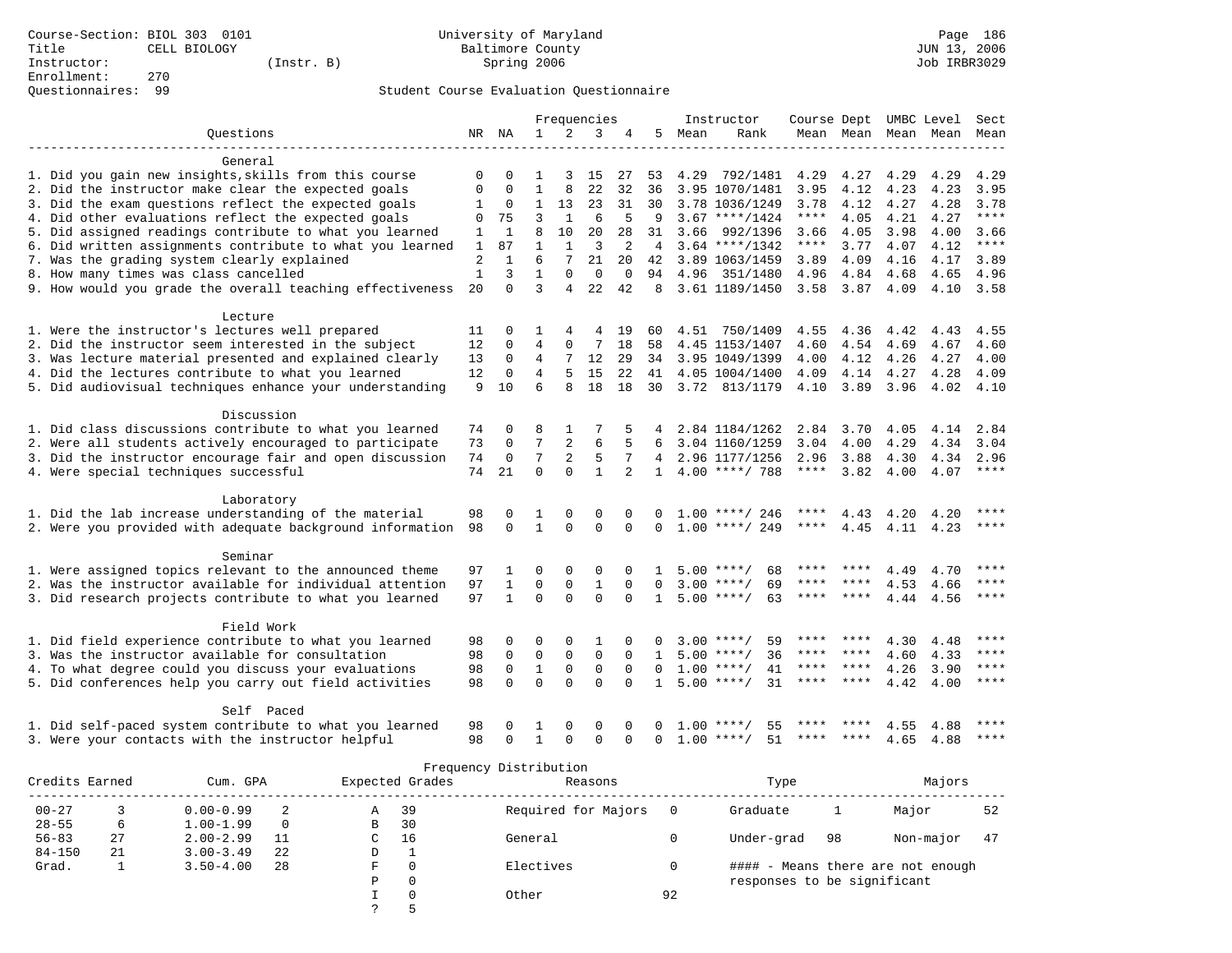|                                                           |                |              |                |                | Frequencies    |     |    |      | Instructor     | Course Dept |               | UMBC Level |      | Sect      |
|-----------------------------------------------------------|----------------|--------------|----------------|----------------|----------------|-----|----|------|----------------|-------------|---------------|------------|------|-----------|
| Ouestions                                                 |                | NR NA        | $\mathbf{1}$   | $\overline{2}$ | 3              |     | 5  | Mean | Rank           |             | Mean Mean     | Mean       | Mean | Mean      |
| General                                                   |                |              |                |                |                |     |    |      |                |             |               |            |      |           |
| 1. Did you gain new insights, skills from this course     | 1              | 0            | U              | 2              | 12             | 21  | 34 | 4.26 | 831/1481       | 4.26        | 4.27          | 4.29       | 4.29 | 4.26      |
| 2. Did the instructor make clear the expected goals       | 3              | $\Omega$     | O              |                | 4              | 19  | 43 | 4.55 | 458/1481       | 4.55        | 4.12          | 4.23       | 4.23 | 4.55      |
| 3. Did the exam questions reflect the expected goals      |                |              |                |                | 6              | 17  | 42 | 4.46 | 548/1249       | 4.46        | 4.12          | 4.27       | 4.28 | 4.46      |
| 4. Did other evaluations reflect the expected goals       | 2              |              |                |                | 5              | 26  | 30 | 4.18 | 829/1424       | 4.18        | 4.05          | 4.21       | 4.27 | 4.18      |
| 5. Did assigned readings contribute to what you learned   | 5              |              |                | ς              | 10             | 2.0 | 26 | 4.12 | 633/1396       | 4.12        | 4.05          | 3.98       | 4.00 | 4.12      |
| 6. Did written assignments contribute to what you learned | $\overline{4}$ | $\cap$       | 5              | 1              | 11             | 20  | 29 | 4.02 | 749/1342       | 4.02        | 3.77          | 4.07       | 4.12 | 4.02      |
| 7. Was the grading system clearly explained               | $\overline{4}$ |              |                | 3              | 6              | 11  | 45 | 4.45 | 535/1459       | 4.45        | 4.09          | 4.16       | 4.17 | 4.45      |
| 8. How many times was class cancelled                     | 5              | 0            | $\Omega$       | 1              | $\Omega$       |     | 61 | 4.91 | 702/1480       | 4.91        | 4.84          | 4.68       | 4.65 | 4.91      |
| 9. How would you grade the overall teaching effectiveness | 9              |              | $\Omega$       |                | $\overline{4}$ | 24  | 31 | 4.42 | 459/1450       | 4.42        | 3.87          | 4.09       | 4.10 | 4.42      |
| Lecture                                                   |                |              |                |                |                |     |    |      |                |             |               |            |      |           |
| 1. Were the instructor's lectures well prepared           | 13             | <sup>0</sup> | 0              |                |                | 10  | 45 | 4.75 | 417/1409       | 4.75        | 4.36          | 4.42       | 4.43 | 4.75      |
| 2. Did the instructor seem interested in the subject      | 13             | 0            | 0              |                | 5              | 13  | 38 |      | 4.54 1076/1407 | 4.54        | 4.54          | 4.69       | 4.67 | 4.54      |
| 3. Was lecture material presented and explained clearly   | 13             | $\Omega$     | $\Omega$       | $\Omega$       | $\overline{4}$ | 14  | 39 | 4.61 | 445/1399       | 4.61        | 4.12          | 4.26       | 4.27 | 4.61      |
| 4. Did the lectures contribute to what you learned        | 12             | $\Omega$     | $\mathfrak{D}$ | 2              | 5              | 16  | 33 | 4.31 | 816/1400       | 4.31        | 4.14          | 4.27       | 4.28 | 4.31      |
| 5. Did audiovisual techniques enhance your understanding  | 17             | 20           | $\mathfrak{D}$ | $\mathfrak{D}$ |                | 11  | 11 | 3.82 | 753/1179       | 3.82        | 3.89          | 3.96       | 4.02 | 3.82      |
| Discussion                                                |                |              |                |                |                |     |    |      |                |             |               |            |      |           |
| 1. Did class discussions contribute to what you learned   | 42             |              | 0              |                |                | 10  | 13 | 4.25 | 570/1262       | 4.25        | 3.70          | 4.05       | 4.14 | 4.25      |
| 2. Were all students actively encouraged to participate   | 42             | 0            | 1              | 0              | 4              | 9   | 14 | 4.25 | 783/1259       | 4.25        | 4.00          | 4.29       | 4.34 | 4.25      |
| 3. Did the instructor encourage fair and open discussion  | 42             | $\Omega$     | 1              | $\mathbf{1}$   | $\overline{4}$ | 9   | 13 | 4.14 | 837/1256       | 4.14        | 3.88          | 4.30       | 4.34 | 4.14      |
| 4. Were special techniques successful                     | 42             | 10           | 5              |                | $\Omega$       |     |    | 3.44 | 631/ 788       |             | $3.44$ $3.82$ | 4.00       |      | 4.07 3.44 |
| Laboratory                                                |                |              |                |                |                |     |    |      |                |             |               |            |      |           |
| 1. Did the lab increase understanding of the material     | 33             |              | 0              | 2              | 3              |     | 25 | 4.49 | 79/<br>246     | 4.49        | 4.43          | 4.20       | 4.20 | 4.49      |
| 2. Were you provided with adequate background information | 34             | $\Omega$     | 0              | 0              | 2              | 5   | 29 | 4.75 | 40/249         | 4.75        | 4.45          | 4.11       | 4.23 | 4.75      |
| 3. Were necessary materials available for lab activities  | 33             | 0            | $\Omega$       | $\Omega$       | $\mathbf{1}$   |     | 28 | 4.73 | 69/ 242        | 4.73        | 4.54          | 4.40       | 4.36 | 4.73      |
| 4. Did the lab instructor provide assistance              | 33             | $\Omega$     | $\Omega$       | $\Omega$       | 3              | 5   | 29 | 4.70 | 76/240         | 4.70        | 4.53          | 4.20       | 3.96 | 4.70      |
| 5. Were requirements for lab reports clearly specified    | 33             |              | $\mathfrak{D}$ | ς              | $\overline{4}$ |     | 20 | 4.11 | 126/ 217       | 4.11        | 4.29          | 4.04       | 4.11 | 4.11      |

| Credits Earned |    | Cum. GPA      |          |   | Expected Grades | Reasons             |    | Type                        |    | Majors                            |    |
|----------------|----|---------------|----------|---|-----------------|---------------------|----|-----------------------------|----|-----------------------------------|----|
| $00 - 27$      |    | $0.00 - 0.99$ |          | Α | -20             | Required for Majors |    | Graduate                    | 0  | Major                             | 40 |
| $28 - 55$      | 0  | $1.00 - 1.99$ | $\Omega$ | В | 18              |                     |    |                             |    |                                   |    |
| $56 - 83$      | 8  | $2.00 - 2.99$ | 5        | C | -6              | General             |    | Under-grad                  | 70 | Non-major                         | 30 |
| $84 - 150$     | 16 | $3.00 - 3.49$ | 12       | D |                 |                     |    |                             |    |                                   |    |
| Grad.          | 0  | $3.50 - 4.00$ | 10       | F |                 | Electives           |    |                             |    | #### - Means there are not enough |    |
|                |    |               |          | P |                 |                     |    | responses to be significant |    |                                   |    |
|                |    |               |          |   |                 | Other               | 51 |                             |    |                                   |    |
|                |    |               |          |   |                 |                     |    |                             |    |                                   |    |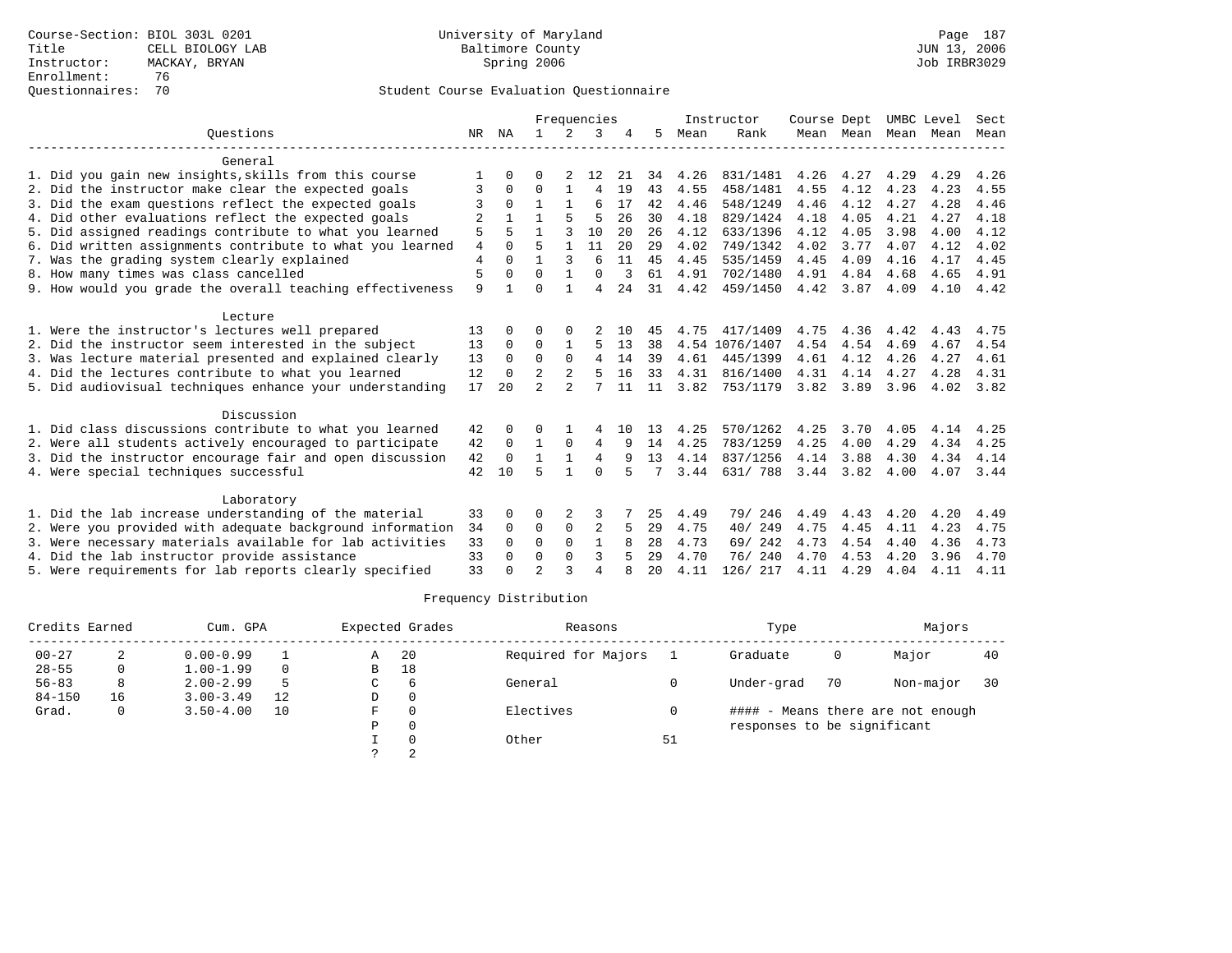|                                                               |     |              |              |          | Frequencies    |              |     |      | Instructor       | Course Dept |           |           | UMBC Level | Sect        |
|---------------------------------------------------------------|-----|--------------|--------------|----------|----------------|--------------|-----|------|------------------|-------------|-----------|-----------|------------|-------------|
| Ouestions                                                     |     | NR NA        | $\mathbf{1}$ | 2        | 3              |              | 5   | Mean | Rank             |             | Mean Mean | Mean Mean |            | Mean        |
| General                                                       |     |              |              |          |                |              |     |      |                  |             |           |           |            |             |
| 1. Did you gain new insights, skills from this course         | 3   | 0            | 0            |          | 10             | 25           | 77  | 4.58 | 487/1481         | 4.58        | 4.27      | 4.29      | 4.29       | 4.58        |
| 2. Did the instructor make clear the expected goals           | 3   | 0            | $\Omega$     | 4        | 17             | 36           | 56  | 4.27 | 801/1481         | 4.27        | 4.12      | 4.23      | 4.23       | 4.27        |
| 3. Did the exam questions reflect the expected goals          |     | $\Omega$     |              | 8        | 14             | 33           | 57  | 4.21 | 773/1249         | 4.21        | 4.12      | 4.27      | 4.28       | 4.21        |
| 4. Did other evaluations reflect the expected goals           | 3   | 86           |              |          |                |              | 11  |      | $3.96$ ****/1424 | ****        | 4.05      | 4.21      | 4.27       | ****        |
| 5. Did assigned readings contribute to what you learned       | 3   |              | 10           | 12       | 26             | 27           | 31  |      | 3.54 1065/1396   | 3.54        | 4.05      | 3.98      | 4.00       | 3.54        |
| 6. Did written assignments contribute to what you learned     | 3   | 82           |              |          | 5              |              | 13  | 3.84 | 934/1342         | 3.84        | 3.77      | 4.07      | 4.12       | 3.84        |
| 7. Was the grading system clearly explained                   | 3   |              |              |          | 25             | 28           | 48  |      | 3.96 1004/1459   | 3.96        | 4.09      | 4.16      | 4.17       | 3.96        |
| 8. How many times was class cancelled                         | 3   |              | O            |          | $\mathbf 0$    | $\Omega$     | 111 | 4.97 | 211/1480         | 4.97        | 4.84      | 4.68      | 4.65       | 4.97        |
| 9. How would you grade the overall teaching effectiveness     | 17  |              | ς            |          | 12             | 47           | 31  | 4.04 | 814/1450         | 4.04        | 3.87      | 4.09      | 4.10       | 4.04        |
| Lecture                                                       |     |              |              |          |                |              |     |      |                  |             |           |           |            |             |
| 1. Were the instructor's lectures well prepared               | 5   |              | O            |          |                | 27           | 81  | 4.70 | 500/1409         | 4.70        | 4.36      | 4.42      | 4.43       | 4.70        |
| 2. Did the instructor seem interested in the subject          | 5   | 0            | 0            |          | $\overline{2}$ | 18           | 90  | 4.77 | 785/1407         | 4.77        | 4.54      | 4.69      | 4.67       | 4.77        |
| 3. Was lecture material presented and explained clearly       | 5   | $\Omega$     | $\Omega$     | 6        | 9              | 46           | 50  | 4.26 | 819/1399         | 4.26        | 4.12      | 4.26      | 4.27       | 4.26        |
| 4. Did the lectures contribute to what you learned            | 6   | $\Omega$     | $\Omega$     | $\Omega$ | 14             | 22           | 74  | 4.55 | 551/1400         | 4.55        | 4.14      | 4.27      | 4.28       | 4.55        |
| 5. Did audiovisual techniques enhance your understanding      | 11  |              | $\Omega$     |          | 9              | 25           | 68  | 4.55 | 233/1179         | 4.55        | 3.89      | 3.96      | 4.02       | 4.55        |
| Discussion                                                    |     |              |              |          |                |              |     |      |                  |             |           |           |            |             |
| 1. Did class discussions contribute to what you learned       | 85  | 0            |              |          |                | 14           | -11 | 4.10 | 677/1262         | 4.10        | 3.70      | 4.05      | 4.14       | 4.10        |
| 2. Were all students actively encouraged to participate       | 85  | $\Omega$     | $\Omega$     |          | $\mathbf{1}$   | 10           | 19  | 4.52 | 580/1259         | 4.52        | 4.00      | 4.29      | 4.34       | 4.52        |
| 3. Did the instructor encourage fair and open discussion      | 86  | $\Omega$     | 1            |          | 3              | 10           | 14  | 4.13 | 843/1256         | 4.13        | 3.88      | 4.30      | 4.34       | 4.13        |
| 4. Were special techniques successful                         | 85  | 18           |              |          | 1              | 3            | 7   |      | $4.08$ ****/ 788 | $***$ * * * | 3.82      | 4.00      | 4.07       | $***$ * * * |
| Laboratory                                                    |     |              |              |          |                |              |     |      |                  |             |           |           |            |             |
| 1. Did the lab increase understanding of the material         | 115 | 0            | 0            | $\Omega$ | $\Omega$       | <sup>0</sup> |     |      | $5.00$ ****/ 246 | ****        | 4.43      | 4.20      | 4.20       | ****        |
| 2. Were you provided with adequate background information 115 |     | 0            | 0            | 0        | $\mathbf 0$    | $\Omega$     |     |      | $5.00$ ****/ 249 | ****        | 4.45      | 4.11      | 4.23       | ****        |
| 3. Were necessary materials available for lab activities      | 115 | 0            | $\Omega$     | $\Omega$ | $\Omega$       | $\Omega$     | 1.  |      | $5.00$ ****/ 242 | ****        | 4.54      | 4.40      | 4.36       | ****        |
| 4. Did the lab instructor provide assistance                  | 115 | 0            | $\Omega$     | 0        | $\Omega$       |              |     |      | $5.00$ ****/ 240 | ****        | 4.53      | 4.20      | 3.96       | ****        |
| 5. Were requirements for lab reports clearly specified        | 115 | <sup>n</sup> | $\cap$       | $\cap$   | $\cap$         |              |     |      | $5.00$ ****/ 217 | ****        | 4.29      | 4.04      | 4.11       | ****        |

| Credits Earned |    | Cum. GPA      |          |   | Expected Grades | Reasons             |    | Type                              | Majors    |    |
|----------------|----|---------------|----------|---|-----------------|---------------------|----|-----------------------------------|-----------|----|
| $00 - 27$      |    | $0.00 - 0.99$ | $\Omega$ | Α | -26             | Required for Majors |    | Graduate                          | Major     | 88 |
| $28 - 55$      | 0  | $1.00 - 1.99$ | $\Omega$ | В | 33              |                     |    |                                   |           |    |
| $56 - 83$      |    | $2.00 - 2.99$ | 14       | C | -24             | General             |    | Under-grad<br>115                 | Non-major | 28 |
| $84 - 150$     | 49 | $3.00 - 3.49$ | 21       | D |                 |                     |    |                                   |           |    |
| Grad.          |    | $3.50 - 4.00$ | 27       | F |                 | Electives           |    | #### - Means there are not enough |           |    |
|                |    |               |          | P |                 |                     |    | responses to be significant       |           |    |
|                |    |               |          |   |                 | Other               | 92 |                                   |           |    |
|                |    |               |          |   | 12              |                     |    |                                   |           |    |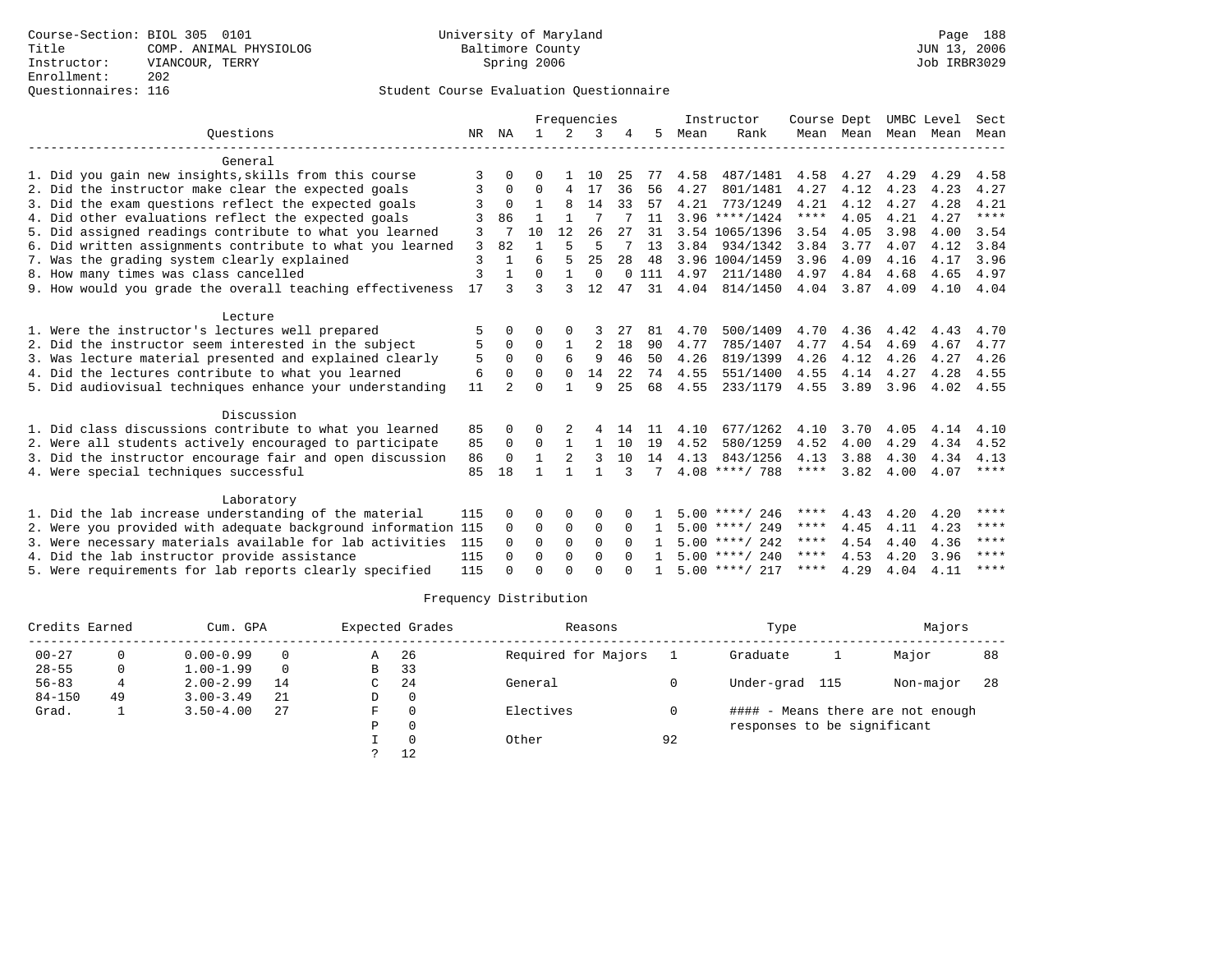## Questionnaires: 61 Student Course Evaluation Questionnaire

|                                                           |                |                |                |              | Frequencies    |          |    |      | Instructor | Course Dept |                |      | UMBC Level | Sect        |
|-----------------------------------------------------------|----------------|----------------|----------------|--------------|----------------|----------|----|------|------------|-------------|----------------|------|------------|-------------|
| Ouestions                                                 | NR             | ΝA             | 1.             | 2            | 3              |          | 5  | Mean | Rank       |             | Mean Mean Mean |      | Mean       | Mean        |
| General                                                   |                |                |                |              |                |          |    |      |            |             |                |      |            |             |
| 1. Did you gain new insights, skills from this course     | $\overline{2}$ | O              | 0              |              |                |          | 43 | 4.59 | 469/1481   | 4.59        | 4.27           | 4.29 | 4.29       | 4.59        |
| 2. Did the instructor make clear the expected goals       | 2              | 0              | $\Omega$       | 1            | 3              | 12       | 43 | 4.64 | 349/1481   | 4.64        | 4.12           | 4.23 | 4.23       | 4.64        |
| 3. Did the exam questions reflect the expected goals      |                | $\Omega$       | $\Omega$       | $\mathbf{1}$ | 3              | 10       | 45 | 4.68 | 322/1249   | 4.68        | 4.12           | 4.27 | 4.28       | 4.68        |
| 4. Did other evaluations reflect the expected goals       |                | $\Omega$       | $\mathcal{D}$  | $\cap$       | 4              | 18       | 35 | 4.42 | 533/1424   | 4.42        | 4.05           | 4.21 | 4.27       | 4.42        |
| 5. Did assigned readings contribute to what you learned   | 2              | 13             | 2              |              | 8              | 12       | 23 | 4.15 | 594/1396   | 4.15        | 4.05           | 3.98 | 4.00       | 4.15        |
| 6. Did written assignments contribute to what you learned | 2              |                |                | 3            | 7              | 19       | 28 | 4.21 | 581/1342   | 4.21        | 3.77           | 4.07 | 4.12       | 4.21        |
| 7. Was the grading system clearly explained               | $\overline{4}$ |                | $\Omega$       | $\mathbf{1}$ | 3              | 13       | 39 | 4.61 | 344/1459   | 4.61        | 4.09           | 4.16 | 4.17       | 4.61        |
| 8. How many times was class cancelled                     | $\overline{c}$ | $\Omega$       | $\Omega$       | $\Omega$     | $\Omega$       | $\Omega$ | 59 | 5.00 | 1/1480     | 5.00        | 4.84           | 4.68 | 4.65       | 5.00        |
| 9. How would you grade the overall teaching effectiveness | 15             | $\mathfrak{D}$ | $\overline{a}$ | $\cap$       | ζ              | 2.0      | 19 | 4.23 | 662/1450   | 4.23        | 3.87           | 4.09 | 4.10       | 4.23        |
| Lecture                                                   |                |                |                |              |                |          |    |      |            |             |                |      |            |             |
| 1. Were the instructor's lectures well prepared           | 6              | 0              | U              |              |                |          | 48 | 4.78 | 367/1409   | 4.78        | 4.36           | 4.42 | 4.43       | 4.78        |
| 2. Did the instructor seem interested in the subject      | 6              | 0              | $\Omega$       | $\Omega$     | $\mathbf{1}$   |          | 49 | 4.87 | 568/1407   | 4.87        | 4.54           | 4.69 | 4.67       | 4.87        |
| 3. Was lecture material presented and explained clearly   | 7              | $\Omega$       | $\Omega$       |              | $\overline{2}$ | 10       | 41 | 4.69 | 349/1399   | 4.69        | 4.12           | 4.26 | 4.27       | 4.69        |
| 4. Did the lectures contribute to what you learned        | 6              | $\Omega$       | $\Omega$       | $\Omega$     | 6              | 10       | 39 | 4.60 | 492/1400   | 4.60        | 4.14           | 4.27 | 4.28       | 4.60        |
| 5. Did audiovisual techniques enhance your understanding  | 10             |                | $\cap$         | <sup>n</sup> | 10             |          | 30 | 4.43 | 323/1179   | 4.43        | 3.89           | 3.96 | 4.02       | 4.43        |
| Discussion                                                |                |                |                |              |                |          |    |      |            |             |                |      |            |             |
| 1. Did class discussions contribute to what you learned   | 40             | <sup>0</sup>   | U              |              | 3              |          | 14 | 4.52 | 335/1262   | 4.52        | 3.70           | 4.05 | 4.14       | 4.52        |
| 2. Were all students actively encouraged to participate   | 40             | $\Omega$       | 1              |              |                |          | 13 | 4.33 | 729/1259   | 4.33        | 4.00           | 4.29 | 4.34       | 4.33        |
| 3. Did the instructor encourage fair and open discussion  | 42             | $\Omega$       | 1              | $\Omega$     | $\overline{4}$ | 5        | 9  | 4.11 | 860/1256   | 4.11        | 3.88           | 4.30 | 4.34       | 4.11        |
| 4. Were special techniques successful                     | 43             | 11             | $\Omega$       | $\Omega$     | 1              | 3        | 3  | 4.29 | ****/ 788  | ****        | 3.82           | 4.00 | 4.07       | $***$ * * * |
| Laboratory                                                |                |                |                |              |                |          |    |      |            |             |                |      |            |             |
| 1. Did the lab increase understanding of the material     | 28             | <sup>0</sup>   | O              | 0            |                |          | 26 | 4.73 | 246<br>49/ | 4.73        | 4.43           | 4.20 | 4.20       | 4.73        |
| 2. Were you provided with adequate background information | 28             | 0              | 0              | $\mathbf 0$  | $\mathbf 0$    |          | 26 | 4.79 | 35/ 249    | 4.79        | 4.45           | 4.11 | 4.23       | 4.79        |
| 3. Were necessary materials available for lab activities  | 28             | $\Omega$       | $\Omega$       | $\Omega$     | $\Omega$       |          | 28 | 4.85 | 47/ 242    | 4.85        | 4.54           | 4.40 | 4.36       | 4.85        |
| 4. Did the lab instructor provide assistance              | 28             | <sup>0</sup>   | $\Omega$       | $\Omega$     | 1              | 4        | 28 | 4.82 | 240<br>51/ | 4.82        | 4.53           | 4.20 | 3.96       | 4.82        |
| 5. Were requirements for lab reports clearly specified    | 28             |                | $\Omega$       | $\cap$       | $\mathfrak{D}$ | б        | 25 | 4.70 | 45/ 217    | 4.70        | 4.29           | 4.04 | 4.11       | 4.70        |

| Credits Earned |    | Cum. GPA      |    |    | Expected Grades | Reasons             |    | Type                        |    | Majors                            |    |
|----------------|----|---------------|----|----|-----------------|---------------------|----|-----------------------------|----|-----------------------------------|----|
| $00 - 27$      |    | $0.00 - 0.99$ |    | Α  | -27             | Required for Majors |    | Graduate                    | 0  | Major                             | 56 |
| $28 - 55$      |    | $1.00 - 1.99$ |    | B  | 18              |                     |    |                             |    |                                   |    |
| $56 - 83$      |    | $2.00 - 2.99$ |    | C. |                 | General             |    | Under-grad                  | 61 | Non-major                         |    |
| $84 - 150$     | 39 | $3.00 - 3.49$ | 10 | D  | 0               |                     |    |                             |    |                                   |    |
| Grad.          | 0  | $3.50 - 4.00$ | 20 | F  |                 | Electives           |    |                             |    | #### - Means there are not enough |    |
|                |    |               |    | Ρ  |                 |                     |    | responses to be significant |    |                                   |    |
|                |    |               |    |    |                 | Other               | 53 |                             |    |                                   |    |
|                |    |               |    |    |                 |                     |    |                             |    |                                   |    |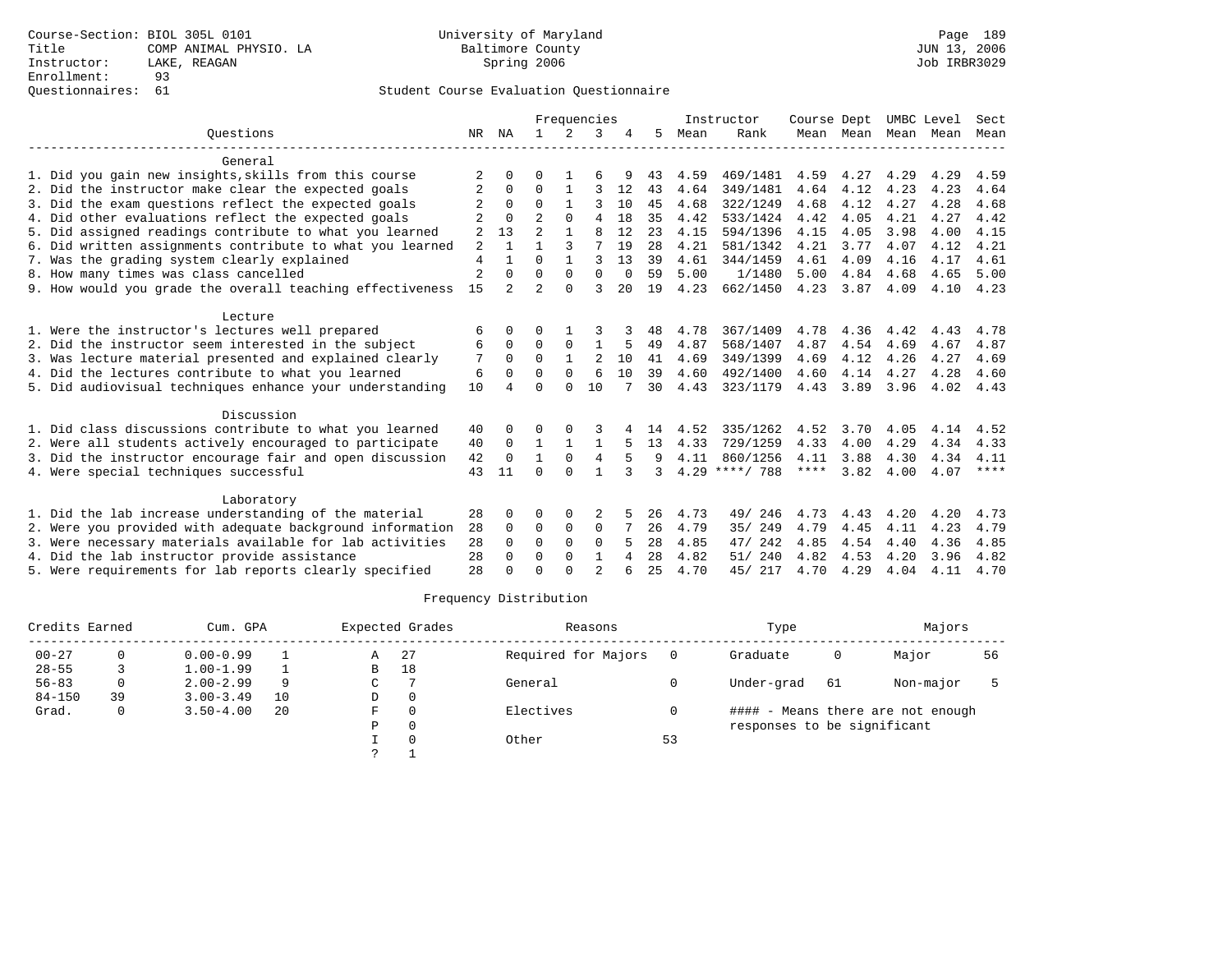|                                                           |                |                |                |                | Frequencies  |          |               |      | Instructor         | Course Dept |           | UMBC Level |      | Sect        |
|-----------------------------------------------------------|----------------|----------------|----------------|----------------|--------------|----------|---------------|------|--------------------|-------------|-----------|------------|------|-------------|
| Ouestions                                                 | NR             | ΝA             | $\mathbf{1}$   | $2^{\circ}$    | 3            |          | 5             | Mean | Rank               |             | Mean Mean | Mean       | Mean | Mean        |
| General                                                   |                |                |                |                |              |          |               |      |                    |             |           |            |      |             |
| 1. Did you gain new insights, skills from this course     |                | <sup>n</sup>   |                |                |              |          | 12            |      | 3.80 1225/1481     | 3.80        | 4.27      | 4.29       | 4.29 | 3.80        |
| 2. Did the instructor make clear the expected goals       | 0              | $\Omega$       | 5              | 3              | 9            | 4        | 10            |      | 3.35 1369/1481     | 3.35        | 4.12      | 4.23       | 4.23 | 3.35        |
| 3. Did the exam questions reflect the expected goals      | O              | 21             |                | $\Omega$       | 5            | 0        | 4             |      | 3.60 1096/1249     | 3.60        | 4.12      | 4.27       | 4.28 | 3.60        |
| 4. Did other evaluations reflect the expected goals       | $\Omega$       | $\overline{4}$ | 4              |                | 6            |          |               |      | 3.44 1288/1424     | 3.44        | 4.05      | 4.21       | 4.27 | 3.44        |
| 5. Did assigned readings contribute to what you learned   | 2              | $\Omega$       | $\overline{4}$ | 6              | 8            | 4        |               |      | 3.14 1255/1396     | 3.14        | 4.05      | 3.98       | 4.00 | 3.14        |
| 6. Did written assignments contribute to what you learned | 2              | $\Omega$       | 6              | $\overline{2}$ | 6            |          |               |      | 3.28 1202/1342     | 3.28        | 3.77      | 4.07       | 4.12 | 3.28        |
| 7. Was the grading system clearly explained               | $\overline{a}$ | 9              | $\overline{4}$ | 1              | 1            |          | 11            |      | 3.80 1125/1459     | 3.80        | 4.09      | 4.16       | 4.17 | 3.80        |
| 8. How many times was class cancelled                     | $\overline{2}$ | <sup>0</sup>   | $\Omega$       | $\Omega$       | $\Omega$     | $\Omega$ | 29            | 5.00 | 1/1480             | 5.00        | 4.84      | 4.68       | 4.65 | 5.00        |
| 9. How would you grade the overall teaching effectiveness | $\overline{4}$ | 6              |                | 3              | 10           | 6        |               |      | 3.14 1333/1450     | 3.14        | 3.87      | 4.09       | 4.10 | 3.14        |
| Lecture                                                   |                |                |                |                |              |          |               |      |                    |             |           |            |      |             |
| 1. Were the instructor's lectures well prepared           | 4              | $\Omega$       |                |                |              | 13       | 10            |      | 4.15 1098/1409     | 4.15        | 4.36      | 4.42       | 4.43 | 4.15        |
| 2. Did the instructor seem interested in the subject      | 4              | $\Omega$       | 2              | 0              | 6            |          | 11            |      | 3.96 1307/1407     | 3.96        | 4.54      | 4.69       | 4.67 | 3.96        |
| 3. Was lecture material presented and explained clearly   | 4              | $\Omega$       | ζ              |                |              |          | 11            |      | 3.81 1140/1399     | 3.81        | 4.12      | 4.26       | 4.27 | 3.81        |
| 4. Did the lectures contribute to what you learned        | 4              | $\Omega$       | $\overline{2}$ | 6              | 5            |          |               |      | 3.48 1235/1400     | 3.48        | 4.14      | 4.27       | 4.28 | 3.48        |
| 5. Did audiovisual techniques enhance your understanding  | 5              |                | 5              | $\Omega$       | $\mathsf{R}$ | 7        | 5             |      | 3.28 989/1179      | 3.28        | 3.89      | 3.96       | 4.02 | 3.28        |
|                                                           |                |                |                |                |              |          |               |      |                    |             |           |            |      |             |
| Discussion                                                |                |                |                |                |              |          |               |      |                    |             |           |            |      |             |
| 1. Did class discussions contribute to what you learned   | 17             | 0              |                | $\Omega$       |              |          | 8             | 4.21 | 596/1262           | 4.21        | 3.70      | 4.05       | 4.14 | 4.21        |
| 2. Were all students actively encouraged to participate   | 17             | $\Omega$       | $\mathbf{1}$   | $\Omega$       | $\mathbf 0$  |          | 11            | 4.57 | 532/1259           | 4.57        | 4.00      | 4.29       | 4.34 | 4.57        |
| 3. Did the instructor encourage fair and open discussion  | 17             | $\Omega$       | 0              | $\Omega$       | 3            | 2        | 9             | 4.43 | 658/1256           | 4.43        | 3.88      | 4.30       | 4.34 | 4.43        |
| 4. Were special techniques successful                     | 18             | 9              | $\Omega$       | $\cap$         |              |          | $\mathcal{L}$ |      | $4.25$ ****/ 788   | ****        | 3.82      | 4.00       | 4.07 | $***$ * * * |
| Seminar                                                   |                |                |                |                |              |          |               |      |                    |             |           |            |      |             |
| 1. Were assigned topics relevant to the announced theme   | 28             | 0              | 0              | 0              | O            |          |               |      | $4.67$ ****/<br>68 | ****        | ****      | 4.49       | 4.70 | ****        |
| 2. Was the instructor available for individual attention  | 29             | 0              | $\Omega$       | 1              | $\Omega$     | $\Omega$ |               |      | $3.50$ ****/<br>69 | ****        | ****      | 4.53       | 4.66 | ****        |
| 4. Did presentations contribute to what you learned       | 30             | $\Omega$       | $\Omega$       | $\Omega$       | $\Omega$     | $\cap$   |               |      | $5.00$ ****/<br>69 | ****        | ****      | 4.35       | 4.48 | ****        |
| 5. Were criteria for grading made clear                   | 30             | <sup>n</sup>   | $\Omega$       | $\cap$         | $\cap$       |          |               |      | $5.00$ ****/<br>68 |             | **** **** | 3.92       | 4.43 | ****        |

| Credits Earned |    | Cum. GPA      |          |    | Expected Grades | Reasons             |     | Type                        |     | Majors                            |     |
|----------------|----|---------------|----------|----|-----------------|---------------------|-----|-----------------------------|-----|-----------------------------------|-----|
| $00 - 27$      | 0  | $0.00 - 0.99$ | $\Omega$ | Α  |                 | Required for Majors | - 0 | Graduate                    | 0   | Major                             |     |
| $28 - 55$      | 0  | $1.00 - 1.99$ | $\Omega$ | в  |                 |                     |     |                             |     |                                   |     |
| $56 - 83$      |    | $2.00 - 2.99$ | $\Omega$ | C  | $\Omega$        | General             |     | Under-grad                  | -31 | Non-major                         | -22 |
| $84 - 150$     | 18 | $3.00 - 3.49$ | 8        | D  | 0               |                     |     |                             |     |                                   |     |
| Grad.          | 0  | $3.50 - 4.00$ | 15       | F. | $\Omega$        | Electives           |     |                             |     | #### - Means there are not enough |     |
|                |    |               |          | P  | -25             |                     |     | responses to be significant |     |                                   |     |
|                |    |               |          |    |                 | Other               | 23  |                             |     |                                   |     |
|                |    |               |          |    |                 |                     |     |                             |     |                                   |     |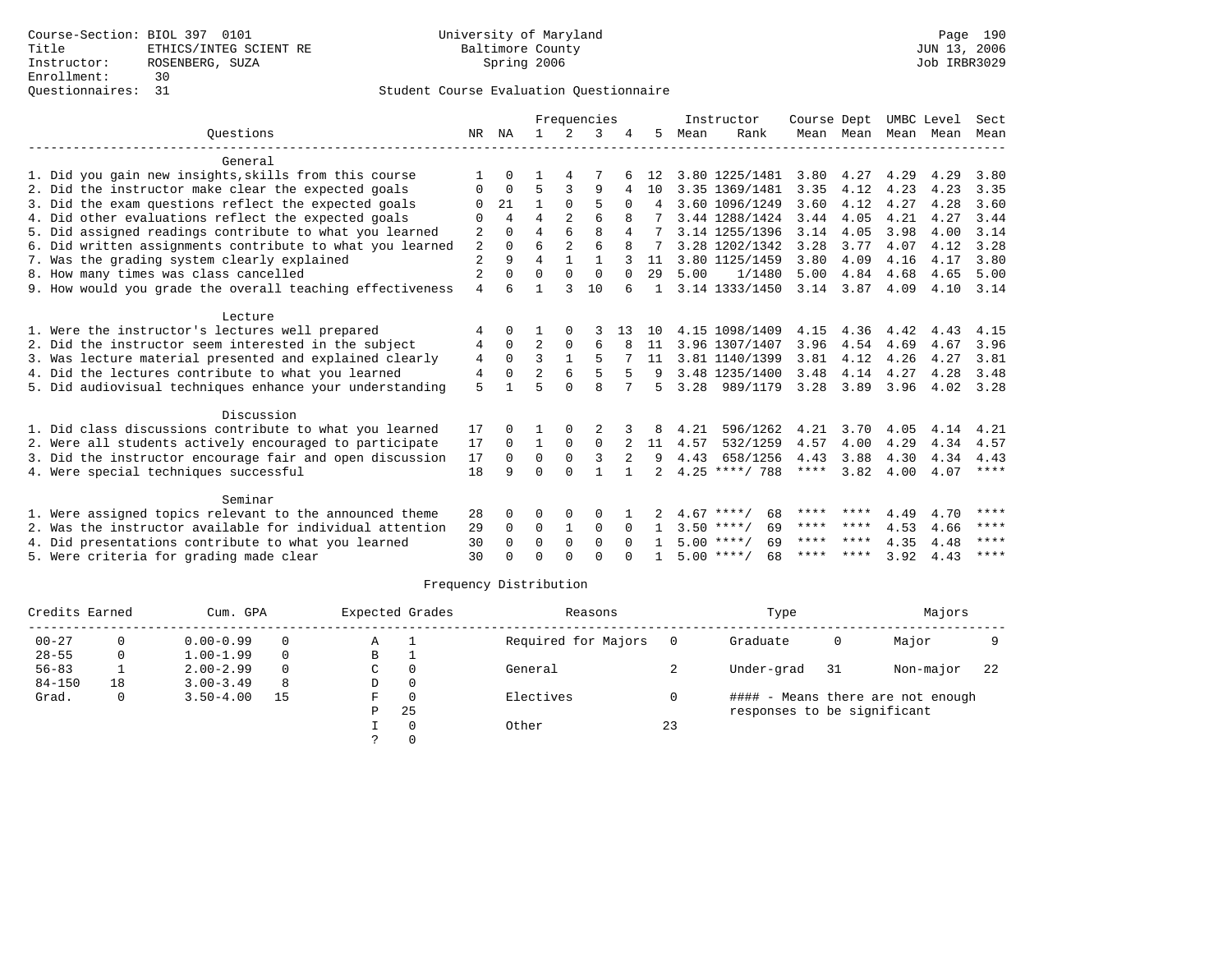|                                                           |          |          |          |          | Frequencies |              |    | Instructor |        | Course Dept |           |      | UMBC Level | Sect |
|-----------------------------------------------------------|----------|----------|----------|----------|-------------|--------------|----|------------|--------|-------------|-----------|------|------------|------|
| Ouestions                                                 | NR.      | ΝA       |          |          | 3           | 4            | 5. | Mean       | Rank   |             | Mean Mean | Mean | Mean       | Mean |
| General                                                   |          |          |          |          |             |              |    |            |        |             |           |      |            |      |
| 1. Did you gain new insights, skills from this course     | $\Omega$ | $\Omega$ | $\Omega$ | $\Omega$ | $\Omega$    | $\Omega$     |    | 5.00       | 1/1481 | 5.00        | 4.27      | 4.29 | 4.29       | 5.00 |
| 2. Did the instructor make clear the expected goals       | $\Omega$ | $\Omega$ | $\Omega$ | $\Omega$ | $\Omega$    | $\Omega$     |    | 5.00       | 1/1481 | 5.00        | 4.12      | 4.23 | 4.23       | 5.00 |
| 4. Did other evaluations reflect the expected goals       | $\Omega$ | $\Omega$ | $\Omega$ | $\Omega$ | $\Omega$    | $\Omega$     |    | 5.00       | 1/1424 | 5.00        | 4.05      | 4.21 | 4.27       | 5.00 |
| 5. Did assigned readings contribute to what you learned   | $\Omega$ |          | $\Omega$ | $\Omega$ | $\Omega$    |              |    | 5.00       | 1/1396 | 5.00        | 4.05      | 3.98 | 4.00       | 5.00 |
| 6. Did written assignments contribute to what you learned | 0        | $\Omega$ | 0        | 0        | $\Omega$    |              |    | 5.00       | 1/1342 | 5.00        | 3.77      | 4.07 | 4.12       | 5.00 |
| 8. How many times was class cancelled                     | $\Omega$ | $\Omega$ | 0        | $\Omega$ | 0           | $\Omega$     |    | 5.00       | 1/1480 | 5.00        | 4.84      | 4.68 | 4.65       | 5.00 |
| Lecture                                                   |          |          |          |          |             |              |    |            |        |             |           |      |            |      |
| 1. Were the instructor's lectures well prepared           | $\Omega$ |          | 0        | $\Omega$ | $\Omega$    | <sup>0</sup> |    | 5.00       | 1/1409 | 5.00        | 4.36      | 4.42 | 4.43       | 5.00 |
| 2. Did the instructor seem interested in the subject      | $\Omega$ | $\Omega$ | $\Omega$ | $\Omega$ | 0           | $\Omega$     |    | 5.00       | 1/1407 | 5.00        | 4.54      | 4.69 | 4.67       | 5.00 |
| 3. Was lecture material presented and explained clearly   | $\Omega$ | $\Omega$ | $\Omega$ | $\Omega$ | $\Omega$    | $\Omega$     |    | 5.00       | 1/1399 | 5.00        | 4.12      | 4.26 | 4.27       | 5.00 |
| 4. Did the lectures contribute to what you learned        | $\Omega$ | $\Omega$ | 0        | $\Omega$ | $\Omega$    |              |    | 5.00       | 1/1400 | 5.00        | 4.14      | 4.27 | 4.28       | 5.00 |
| 5. Did audiovisual techniques enhance your understanding  | $\Omega$ |          |          | $\Omega$ | 0           |              |    | 5.00       | 1/1179 | 5.00        | 3.89      | 3.96 | 4.02       | 5.00 |
| Discussion                                                |          |          |          |          |             |              |    |            |        |             |           |      |            |      |
| 1. Did class discussions contribute to what you learned   | $\Omega$ |          | 0        | 0        | $\Omega$    | 0            |    | 5.00       | 1/1262 | 5.00        | 3.70      | 4.05 | 4.14       | 5.00 |
| 2. Were all students actively encouraged to participate   | $\Omega$ | $\Omega$ | $\Omega$ | $\Omega$ | $\Omega$    | $\Omega$     |    | 5.00       | 1/1259 | 5.00        | 4.00      | 4.29 | 4.34       | 5.00 |
| 3. Did the instructor encourage fair and open discussion  | $\Omega$ |          |          |          |             |              |    | 5.00       | 1/1256 | 5.00        | 3.88      | 4.30 | 4.34       | 5.00 |

| Credits Earned |   | Cum. GPA      |          | Expected Grades |          | Reasons             |                | Type                        |   | Majors                            |  |
|----------------|---|---------------|----------|-----------------|----------|---------------------|----------------|-----------------------------|---|-----------------------------------|--|
| $00 - 27$      | 0 | $0.00 - 0.99$ | 0        | Α               |          | Required for Majors | $\overline{0}$ | Graduate                    | 0 | Major                             |  |
| $28 - 55$      | 0 | $1.00 - 1.99$ | $\Omega$ | В               | 0        |                     |                |                             |   |                                   |  |
| $56 - 83$      | 0 | $2.00 - 2.99$ | $\Omega$ | C               | $\Omega$ | General             |                | Under-grad                  |   | Non-major                         |  |
| $84 - 150$     |   | $3.00 - 3.49$ |          | D               | 0        |                     |                |                             |   |                                   |  |
| Grad.          | 0 | $3.50 - 4.00$ | 0        | F               | $\Omega$ | Electives           |                |                             |   | #### - Means there are not enough |  |
|                |   |               |          | Ρ               | $\Omega$ |                     |                | responses to be significant |   |                                   |  |
|                |   |               |          |                 | $\Omega$ | Other               |                |                             |   |                                   |  |
|                |   |               |          |                 | $\Omega$ |                     |                |                             |   |                                   |  |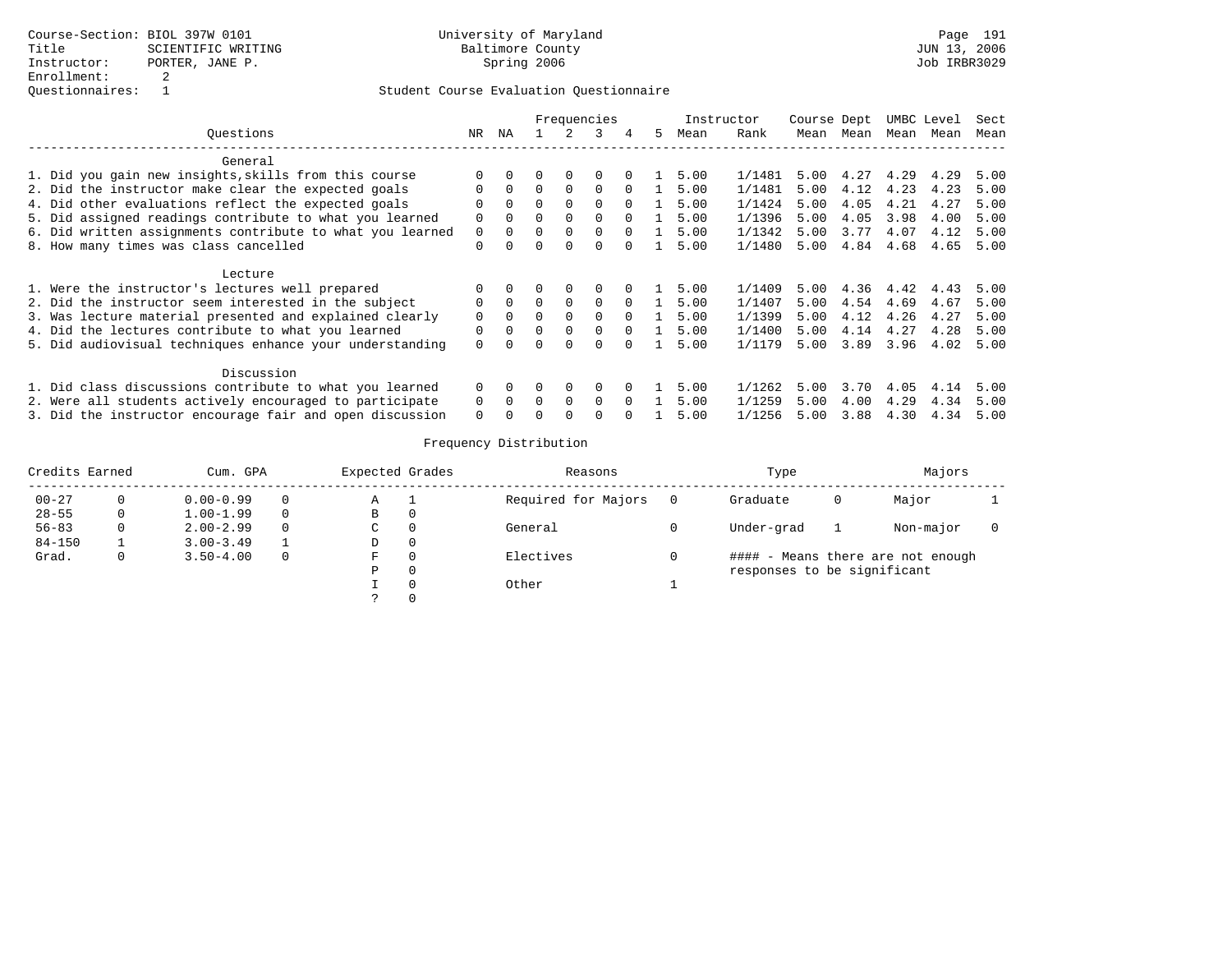|                                                           |             |          |                |                | Frequencies    |          |      |      | Instructor     | Course Dept |           | UMBC Level |      | Sect |
|-----------------------------------------------------------|-------------|----------|----------------|----------------|----------------|----------|------|------|----------------|-------------|-----------|------------|------|------|
| Ouestions                                                 | NR.         | ΝA       |                |                | κ              |          | 5.   | Mean | Rank           |             | Mean Mean | Mean       | Mean | Mean |
| General                                                   |             |          |                |                |                |          |      |      |                |             |           |            |      |      |
| 1. Did you gain new insights, skills from this course     |             |          |                |                |                |          |      |      | 3.87 1187/1481 | 3.87        | 4.27      | 4.29       | 4.45 | 3.87 |
| 2. Did the instructor make clear the expected goals       | 0           | $\Omega$ | 3              | 2              | 2              |          |      |      | 3.70 1237/1481 | 3.70        | 4.12      | 4.23       | 4.32 | 3.70 |
| 3. Did the exam questions reflect the expected goals      | U           | $\Omega$ | $\Omega$       | $\Omega$       | 5              | 9        |      | 4.17 | 802/1249       | 4.17        | 4.12      | 4.27       | 4.44 | 4.17 |
| 4. Did other evaluations reflect the expected goals       |             | $\Omega$ | $\Omega$       |                | 5              |          |      |      | 3.96 1023/1424 | 3.96        | 4.05      | 4.21       | 4.35 | 3.96 |
| 5. Did assigned readings contribute to what you learned   | $\Omega$    | $\Omega$ |                | $\overline{2}$ |                |          | 10   | 3.91 | 791/1396       | 3.91        | 4.05      | 3.98       | 4.09 | 3.91 |
| 6. Did written assignments contribute to what you learned | $\mathbf 0$ | $\Omega$ | $\overline{2}$ | 1              | 4              | 9        |      | 3.78 | 968/1342       | 3.78        | 3.77      | 4.07       | 4.21 | 3.78 |
| 7. Was the grading system clearly explained               | $\Omega$    | $\Omega$ | $\Omega$       | 2              | ς              |          | 11   | 4.17 | 845/1459       | 4.17        | 4.09      | 4.16       | 4.25 | 4.17 |
| 8. How many times was class cancelled                     |             | $\Omega$ | $\Omega$       | $\Omega$       | $\Omega$       | $\Omega$ | 2.2. | 5.00 | 1/1480         | 5.00        | 4.84      | 4.68       | 4.74 | 5.00 |
| 9. How would you grade the overall teaching effectiveness | 5           |          |                |                | $\mathfrak{D}$ | 8        | 5    | 3.88 | 989/1450       | 3.88        | 3.87      | 4.09       | 4.28 | 3.88 |
| Lecture                                                   |             |          |                |                |                |          |      |      |                |             |           |            |      |      |
| 1. Were the instructor's lectures well prepared           |             | $\Omega$ |                |                |                |          | 10   |      | 3.96 1185/1409 | 3.96        | 4.36      | 4.42       | 4.51 | 3.96 |
| 2. Did the instructor seem interested in the subject      | 0           | $\Omega$ | $\Omega$       |                | $\overline{c}$ | 4        | 15   |      | 4.39 1189/1407 | 4.39        | 4.54      | 4.69       | 4.79 | 4.39 |
| 3. Was lecture material presented and explained clearly   | $\Omega$    | $\Omega$ | 4              |                | 4              | 4        | 9    |      | 3.52 1233/1399 | 3.52        | 4.12      | 4.26       | 4.36 | 3.52 |
| 4. Did the lectures contribute to what you learned        | 0           | $\Omega$ |                |                | 5              | 4        | 10   |      | 3.74 1155/1400 | 3.74        | 4.14      | 4.27       | 4.38 | 3.74 |
| 5. Did audiovisual techniques enhance your understanding  | 1           |          | $\mathcal{D}$  | 3              | $\mathfrak{D}$ |          |      | 3.67 | 840/1179       | 3.67        | 3.89      | 3.96       | 4.07 | 3.67 |
| Discussion                                                |             |          |                |                |                |          |      |      |                |             |           |            |      |      |
| 1. Did class discussions contribute to what you learned   | 6           |          |                |                |                |          |      | 3.53 | 987/1262       | 3.53        | 3.70      | 4.05       | 4.33 | 3.53 |
| 2. Were all students actively encouraged to participate   | 6           | $\Omega$ | $\Omega$       |                |                |          | 9    | 4.35 | 715/1259       | 4.35        | 4.00      | 4.29       | 4.57 | 4.35 |
| 3. Did the instructor encourage fair and open discussion  | 6           | $\Omega$ | $\Omega$       |                |                |          | 8    | 4.18 | 820/1256       | 4.18        | 3.88      | 4.30       | 4.60 | 4.18 |
| 4. Were special techniques successful                     | 6           |          | ∩              |                | $\mathbf{1}$   |          | б.   | 3.94 | 459/788        | 3.94        | 3.82      | 4.00       | 4.26 | 3.94 |
| Seminar                                                   |             |          |                |                |                |          |      |      |                |             |           |            |      |      |
| 5. Were criteria for grading made clear                   | 22          |          |                |                | O              |          |      | 4.00 | ****<br>68     | ****        | ****      | 3.92       | 4.10 | **** |

| Credits Earned |  | Cum. GPA      | Expected Grades |         | Reasons |                     | Type | Majors                      |    |                                   |      |
|----------------|--|---------------|-----------------|---------|---------|---------------------|------|-----------------------------|----|-----------------------------------|------|
| $00 - 27$      |  | $0.00 - 0.99$ | $\Omega$        | 12<br>Α |         | Required for Majors |      | Graduate                    | 6  | Major                             |      |
| $28 - 55$      |  | $1.00 - 1.99$ | $\Omega$        | В       |         |                     |      |                             |    |                                   |      |
| $56 - 83$      |  | $2.00 - 2.99$ |                 | C       |         | General             |      | Under-grad                  | 17 | Non-major                         | - 15 |
| $84 - 150$     |  | $3.00 - 3.49$ |                 | D       | 0       |                     |      |                             |    |                                   |      |
| Grad.          |  | $3.50 - 4.00$ | 9               | F       | 0       | Electives           |      |                             |    | #### - Means there are not enough |      |
|                |  |               |                 | Р       | 0       |                     |      | responses to be significant |    |                                   |      |
|                |  |               |                 |         | 0       | Other               | 17   |                             |    |                                   |      |
|                |  |               |                 |         |         |                     |      |                             |    |                                   |      |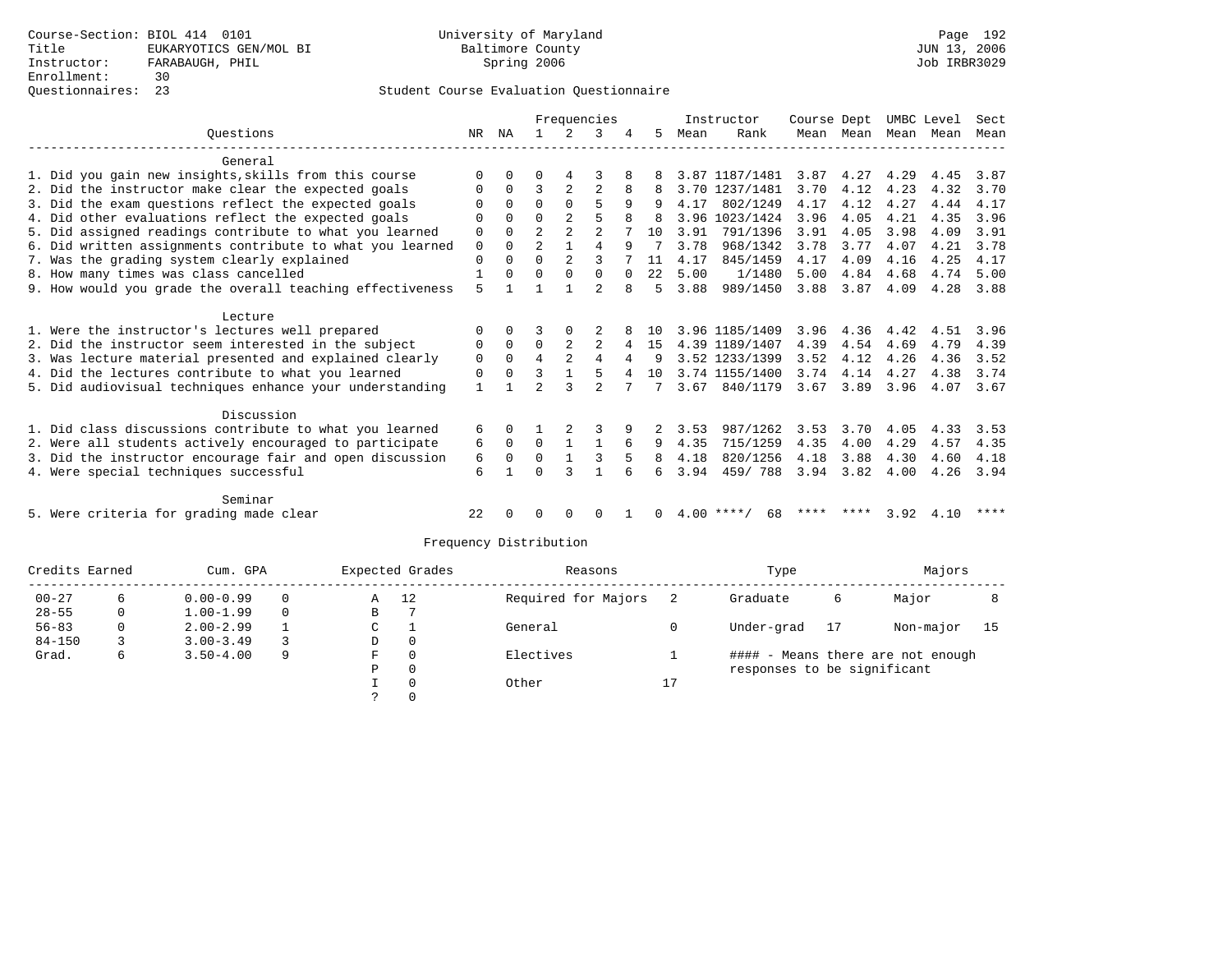|                                                           |          |              | Frequencies |             |                |    |          | Instructor |                  | Course Dept |      | UMBC Level |      | Sect |
|-----------------------------------------------------------|----------|--------------|-------------|-------------|----------------|----|----------|------------|------------------|-------------|------|------------|------|------|
| Questions<br>NR                                           |          |              |             |             | २              | 4  | 5.       | Mean       | Rank             | Mean        | Mean | Mean Mean  |      | Mean |
| General                                                   |          |              |             |             |                |    |          |            |                  |             |      |            |      |      |
| 1. Did you gain new insights, skills from this course     |          |              |             |             |                |    |          | 4.15       | 957/1481         | 4.15        | 4.27 | 4.29       | 4.45 | 4.15 |
| 2. Did the instructor make clear the expected goals       |          | $\Omega$     | $\Omega$    | $\Omega$    |                |    | 4        | 4.07       | 971/1481         | 4.07        | 4.12 | 4.23       | 4.32 | 4.07 |
| 3. Did the exam questions reflect the expected goals      |          | $\Omega$     | 0           |             | $\mathfrak{D}$ | 9  |          | 4.07       | 865/1249         | 4.07        | 4.12 | 4.27       | 4.44 | 4.07 |
| 4. Did other evaluations reflect the expected goals       | $\Omega$ | $\Omega$     | $\Omega$    |             |                |    | б.       | 4.21       | 784/1424         | 4.21        | 4.05 | 4.21       | 4.35 | 4.21 |
| 5. Did assigned readings contribute to what you learned   | 0        | $\Omega$     |             |             |                |    |          | 4.21       | 536/1396         | 4.21        | 4.05 | 3.98       | 4.09 | 4.21 |
| 6. Did written assignments contribute to what you learned | 0        | $\Omega$     | 0           |             |                |    | 4        | 3.93       | 858/1342         | 3.93        | 3.77 | 4.07       | 4.21 | 3.93 |
| 7. Was the grading system clearly explained               | $\Omega$ | 4            | $\Omega$    |             | 4              |    |          |            | 3.50 1256/1459   | 3.50        | 4.09 | 4.16       | 4.25 | 3.50 |
| 8. How many times was class cancelled                     |          | $\Omega$     | $\Omega$    | $\Omega$    | $\Omega$       | 11 |          |            | 4.15 1288/1480   | 4.15        | 4.84 | 4.68       | 4.74 | 4.15 |
| 9. How would you grade the overall teaching effectiveness |          | <sup>n</sup> | ∩           |             |                |    | б.       | 4.38       | 494/1450         | 4.38        | 3.87 | 4.09       | 4.28 | 4.38 |
| Lecture                                                   |          |              |             |             |                |    |          |            |                  |             |      |            |      |      |
| 1. Were the instructor's lectures well prepared           |          |              |             |             |                |    |          | 4.54       | 727/1409         | 4.54        | 4.36 | 4.42       | 4.51 | 4.54 |
| 2. Did the instructor seem interested in the subject      |          | $\Omega$     | $\Omega$    | $\mathbf 0$ | $\Omega$       |    | 13       | 5.00       | 1/1407           | 5.00        | 4.54 | 4.69       | 4.79 | 5.00 |
| 3. Was lecture material presented and explained clearly   | 2        | $\Omega$     | $\Omega$    |             | 2              |    | 6        | 4.33       | 753/1399         | 4.33        | 4.12 | 4.26       | 4.36 | 4.33 |
| 4. Did the lectures contribute to what you learned        |          | $\Omega$     | $\Omega$    | $\Omega$    |                | 6  |          | 4.54       | 561/1400         | 4.54        | 4.14 | 4.27       | 4.38 | 4.54 |
| 5. Did audiovisual techniques enhance your understanding  |          |              |             |             | 4              |    | 5        | 3.85       | 732/1179         | 3.85        | 3.89 | 3.96       | 4.07 | 3.85 |
| Discussion                                                |          |              |             |             |                |    |          |            |                  |             |      |            |      |      |
| 1. Did class discussions contribute to what you learned   | 12       | 0            | 0           | $\Omega$    | O              |    |          |            | $4.00$ ****/1262 | ****        | 3.70 | 4.05       | 4.33 | **** |
| 2. Were all students actively encouraged to participate   | 12       | $\Omega$     | $\Omega$    | $\Omega$    | $\Omega$       |    | $\Omega$ |            | $4.00$ ****/1259 | ****        | 4.00 | 4.29       | 4.57 | **** |
| 3. Did the instructor encourage fair and open discussion  | 12       |              | 0           | $\Omega$    | $\Omega$       |    |          |            | $4.00$ ****/1256 | ****        | 3.88 | 4.30       | 4.60 | **** |
| 4. Were special techniques successful                     | 12       |              |             |             |                |    |          |            | $4.00$ ****/ 788 | ****        | 3.82 | 4.00       | 4.26 | **** |

| Credits Earned |   | Cum. GPA      |  | Expected Grades |          | Reasons             | Type                        |    | Majors                            |  |  |
|----------------|---|---------------|--|-----------------|----------|---------------------|-----------------------------|----|-----------------------------------|--|--|
| $00 - 27$      |   | $0.00 - 0.99$ |  | Α               | 5        | Required for Majors | Graduate                    | 0  | Major                             |  |  |
| $28 - 55$      | 0 | $1.00 - 1.99$ |  | B               | 6        |                     |                             |    |                                   |  |  |
| $56 - 83$      |   | $2.00 - 2.99$ |  | C               | 0        | General             | Under-grad                  | 14 | Non-major                         |  |  |
| $84 - 150$     | 4 | $3.00 - 3.49$ |  | D               | 0        |                     |                             |    |                                   |  |  |
| Grad.          | 0 | $3.50 - 4.00$ |  | F               | 0        | Electives           |                             |    | #### - Means there are not enough |  |  |
|                |   |               |  | Ρ               |          |                     | responses to be significant |    |                                   |  |  |
|                |   |               |  |                 | $\Omega$ | Other               |                             |    |                                   |  |  |
|                |   |               |  | っ               |          |                     |                             |    |                                   |  |  |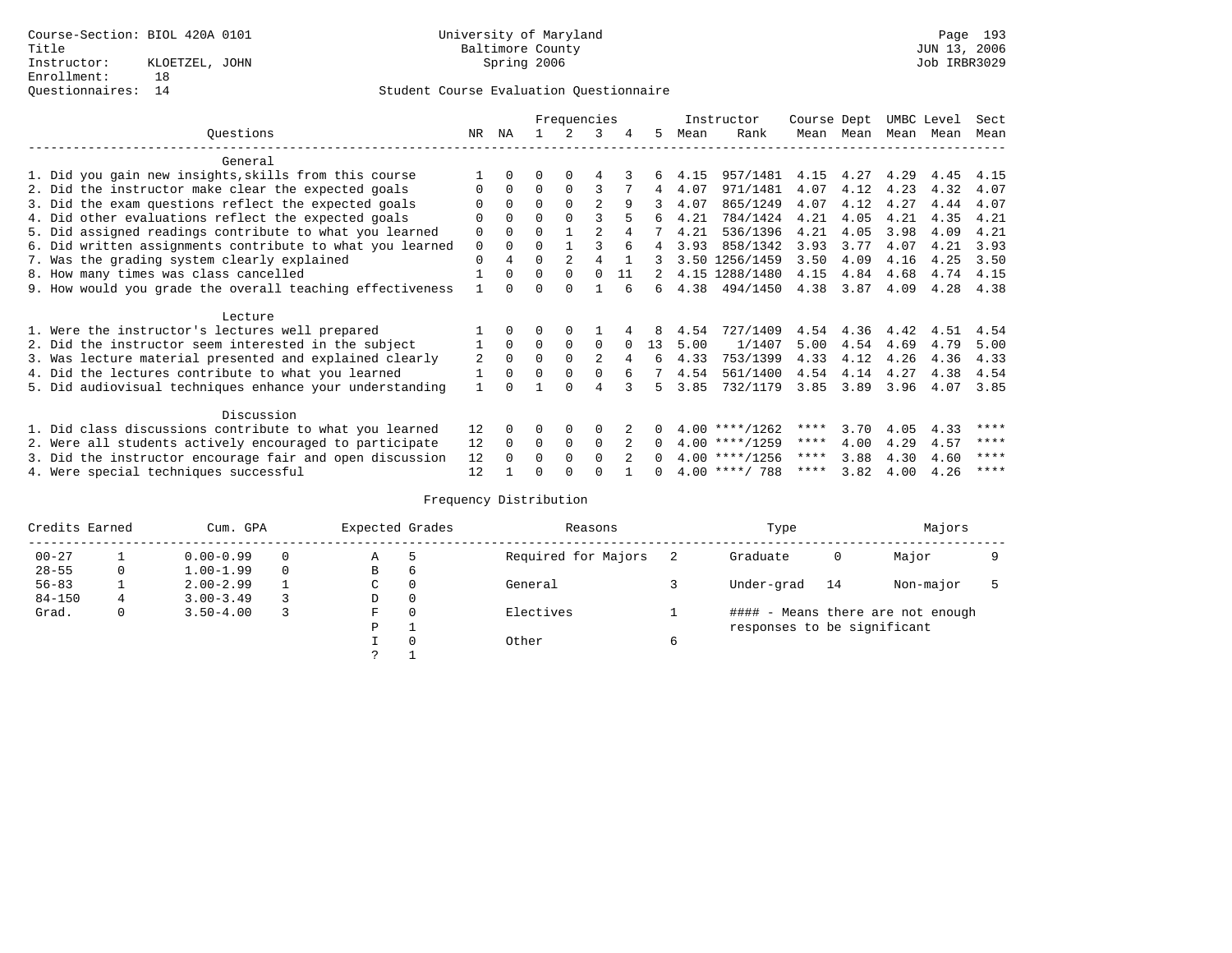|                                                           |             |          |          |          | Frequencies    |   |    |      | Instructor     | Course Dept |      | UMBC Level |      | Sect |
|-----------------------------------------------------------|-------------|----------|----------|----------|----------------|---|----|------|----------------|-------------|------|------------|------|------|
| Questions                                                 | NR          | ΝA       |          |          |                | 4 | 5  | Mean | Rank           | Mean        | Mean | Mean       | Mean | Mean |
| General                                                   |             |          |          |          |                |   |    |      |                |             |      |            |      |      |
| 1. Did you gain new insights, skills from this course     |             |          |          |          |                |   |    |      | 4.00 1069/1481 | 4.00        | 4.27 | 4.29       | 4.45 | 4.00 |
| 2. Did the instructor make clear the expected goals       |             | $\Omega$ | $\Omega$ |          |                |   |    |      | 3.86 1148/1481 | 3.86        | 4.12 | 4.23       | 4.32 | 3.86 |
| 3. Did the exam questions reflect the expected goals      |             | $\Omega$ | $\Omega$ |          | $\mathfrak{D}$ | 8 | 4  | 4.14 | 824/1249       | 4.14        | 4.12 | 4.27       | 4.44 | 4.14 |
| 4. Did other evaluations reflect the expected goals       | $\Omega$    |          |          | $\Omega$ |                |   | б. | 4.00 | 959/1424       | 4.00        | 4.05 | 4.21       | 4.35 | 4.00 |
| 5. Did assigned readings contribute to what you learned   | $\mathbf 0$ | $\Omega$ | $\Omega$ |          |                |   |    | 4.00 | 707/1396       | 4.00        | 4.05 | 3.98       | 4.09 | 4.00 |
| 6. Did written assignments contribute to what you learned | 0           | $\Omega$ | U        | $\Omega$ | 4              |   | б. | 4.14 | 649/1342       | 4.14        | 3.77 | 4.07       | 4.21 | 4.14 |
| 7. Was the grading system clearly explained               | $\Omega$    |          |          |          |                |   |    |      | 3.54 1247/1459 | 3.54        | 4.09 | 4.16       | 4.25 | 3.54 |
| 8. How many times was class cancelled                     | $\Omega$    | $\Omega$ |          | 3        |                |   |    |      | 3.07 1466/1480 | 3.07        | 4.84 | 4.68       | 4.74 | 3.07 |
| 9. How would you grade the overall teaching effectiveness | 5           |          |          |          |                |   |    |      | 3.75 1098/1450 | 3.75        | 3.87 | 4.09       | 4.28 | 3.75 |
| Lecture                                                   |             |          |          |          |                |   |    |      |                |             |      |            |      |      |
| 1. Were the instructor's lectures well prepared           |             |          |          |          |                |   |    |      | 3.69 1265/1409 | 3.69        | 4.36 | 4.42       | 4.51 | 3.69 |
| 2. Did the instructor seem interested in the subject      | 0           | $\Omega$ | $\Omega$ | $\Omega$ |                |   |    |      | 4.50 1107/1407 | 4.50        | 4.54 | 4.69       | 4.79 | 4.50 |
| 3. Was lecture material presented and explained clearly   | 0           | $\Omega$ |          |          |                |   |    |      | 3.57 1223/1399 | 3.57        | 4.12 | 4.26       | 4.36 | 3.57 |
| 4. Did the lectures contribute to what you learned        | 0           | $\Omega$ |          |          |                |   |    |      | 3.57 1211/1400 | 3.57        | 4.14 | 4.27       | 4.38 | 3.57 |
| 5. Did audiovisual techniques enhance your understanding  | $\Omega$    |          |          |          | $\mathcal{D}$  |   |    | 3.64 | 850/1179       | 3.64        | 3.89 | 3.96       | 4.07 | 3.64 |
| Discussion                                                |             |          |          |          |                |   |    |      |                |             |      |            |      |      |
| 1. Did class discussions contribute to what you learned   | 6           | 0        | 0        |          |                |   |    | 3.88 | 816/1262       | 3.88        | 3.70 | 4.05       | 4.33 | 3.88 |
| 2. Were all students actively encouraged to participate   | 6           | $\Omega$ | $\Omega$ | $\Omega$ |                |   | 3  | 4.25 | 783/1259       | 4.25        | 4.00 | 4.29       | 4.57 | 4.25 |
| 3. Did the instructor encourage fair and open discussion  | 6           |          | O        | $\Omega$ |                |   |    | 4.38 | 698/1256       | 4.38        | 3.88 | 4.30       | 4.60 | 4.38 |
| 4. Were special techniques successful                     | 6           |          |          |          |                |   | 3  | 3.71 | 548/788        | 3.71        | 3.82 | 4.00       | 4.26 | 3.71 |

| Credits Earned |   | Cum. GPA      |   | Expected Grades |          | Reasons             |   | Type                        |    | Majors                            |  |
|----------------|---|---------------|---|-----------------|----------|---------------------|---|-----------------------------|----|-----------------------------------|--|
| $00 - 27$      | 0 | $0.00 - 0.99$ |   | Α               | 8        | Required for Majors |   | Graduate                    | 0  | Major                             |  |
| $28 - 55$      | 0 | $1.00 - 1.99$ |   | B               | 3        |                     |   |                             |    |                                   |  |
| $56 - 83$      |   | $2.00 - 2.99$ |   | C               | 0        | General             |   | Under-grad                  | 14 | Non-major                         |  |
| $84 - 150$     | 8 | $3.00 - 3.49$ | 4 | D               | 0        |                     |   |                             |    |                                   |  |
| Grad.          | 0 | $3.50 - 4.00$ |   | F               | 0        | Electives           |   |                             |    | #### - Means there are not enough |  |
|                |   |               |   | Ρ               | 0        |                     |   | responses to be significant |    |                                   |  |
|                |   |               |   |                 | $\Omega$ | Other               | 8 |                             |    |                                   |  |
|                |   |               |   |                 |          |                     |   |                             |    |                                   |  |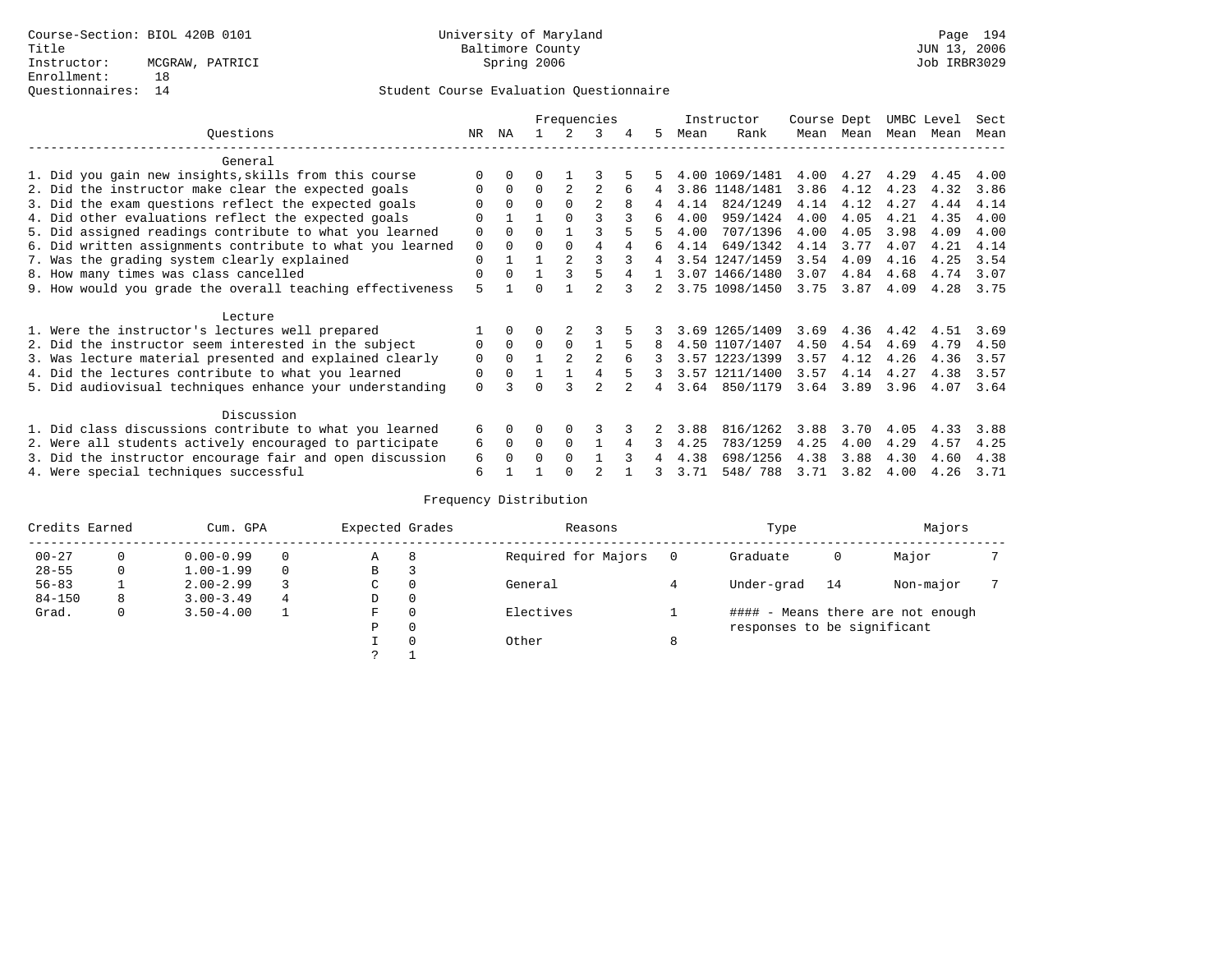|                                                           |             |              |          |          | Frequencies |        |              |      | Instructor     | Course Dept |      | UMBC Level |      | Sect |
|-----------------------------------------------------------|-------------|--------------|----------|----------|-------------|--------|--------------|------|----------------|-------------|------|------------|------|------|
| Ouestions                                                 | NR.         | ΝA           |          |          | 3           |        | 5.           | Mean | Rank           | Mean        | Mean | Mean       | Mean | Mean |
| General                                                   |             |              |          |          |             |        |              |      |                |             |      |            |      |      |
| 1. Did you gain new insights, skills from this course     |             | $\Omega$     | O        | $\Omega$ |             |        |              | 4.29 | 805/1481       | 4.29        | 4.27 | 4.29       | 4.45 | 4.29 |
| 2. Did the instructor make clear the expected goals       | O           | $\Omega$     |          | $\Omega$ |             |        |              |      | 3.43 1355/1481 | 3.43        | 4.12 | 4.23       | 4.32 | 3.43 |
| 3. Did the exam questions reflect the expected goals      |             | 3            | $\Omega$ | $\Omega$ | $\Omega$    |        |              | 4.25 | 742/1249       | 4.25        | 4.12 | 4.27       | 4.44 | 4.25 |
| 4. Did other evaluations reflect the expected goals       | O           | $\Omega$     | $\Omega$ | $\Omega$ |             |        |              | 4.00 | 959/1424       | 4.00        | 4.05 | 4.21       | 4.35 | 4.00 |
| 5. Did assigned readings contribute to what you learned   | $\mathbf 0$ |              | 0        |          |             |        |              |      | 3.60 1025/1396 | 3.60        | 4.05 | 3.98       | 4.09 | 3.60 |
| 6. Did written assignments contribute to what you learned | $\mathbf 0$ | $\Omega$     |          | $\cap$   |             |        | 4            | 4.14 | 649/1342       | 4.14        | 3.77 | 4.07       | 4.21 | 4.14 |
| 7. Was the grading system clearly explained               | $\Omega$    | $\Omega$     |          |          |             |        |              |      | 3.43 1288/1459 | 3.43        | 4.09 | 4.16       | 4.25 | 3.43 |
| 8. How many times was class cancelled                     | $\Omega$    | $\Omega$     | $\Omega$ | $\Omega$ | $\Omega$    | $\cap$ |              | 5.00 | 1/1480         | 5.00        | 4.84 | 4.68       | 4.74 | 5.00 |
| 9. How would you grade the overall teaching effectiveness |             | <sup>n</sup> | U        | ∩        | U           |        |              | 4.17 | 722/1450       | 4.17        | 3.87 | 4.09       | 4.28 | 4.17 |
| Lecture                                                   |             |              |          |          |             |        |              |      |                |             |      |            |      |      |
| 1. Were the instructor's lectures well prepared           | 0           |              |          |          |             |        |              |      | 3.71 1261/1409 | 3.71        | 4.36 | 4.42       | 4.51 | 3.71 |
| 2. Did the instructor seem interested in the subject      | 0           | $\Omega$     | $\Omega$ | $\Omega$ | $\Omega$    |        | 3            |      | 4.43 1168/1407 | 4.43        | 4.54 | 4.69       | 4.79 | 4.43 |
| 3. Was lecture material presented and explained clearly   | $\mathbf 0$ | $\Omega$     | $\Omega$ |          |             |        |              |      | 3.71 1178/1399 | 3.71        | 4.12 | 4.26       | 4.36 | 3.71 |
| 4. Did the lectures contribute to what you learned        | 0           | $\Omega$     | $\Omega$ | $\Omega$ |             |        | 3            | 4.29 | 844/1400       | 4.29        | 4.14 | 4.27       | 4.38 | 4.29 |
| 5. Did audiovisual techniques enhance your understanding  | $\Omega$    |              |          | ∩        |             |        |              | 3.80 | 760/1179       | 3.80        | 3.89 | 3.96       | 4.07 | 3.80 |
|                                                           |             |              |          |          |             |        |              |      |                |             |      |            |      |      |
| Discussion                                                |             |              |          |          |             |        |              |      |                |             |      |            |      |      |
| 1. Did class discussions contribute to what you learned   | 4           | $\Omega$     | O        | $\Omega$ |             |        |              |      | 3.33 1059/1262 | 3.33        | 3.70 | 4.05       | 4.33 | 3.33 |
| 2. Were all students actively encouraged to participate   | 4           | $\Omega$     | $\Omega$ | $\Omega$ |             |        | $\Omega$     | 3.67 | 1067/1259      | 3.67        | 4.00 | 4.29       | 4.57 | 3.67 |
| 3. Did the instructor encourage fair and open discussion  | 4           | $\Omega$     | 0        | $\Omega$ |             |        | $\Omega$     |      | 3.67 1069/1256 | 3.67        | 3.88 | 4.30       | 4.60 | 3.67 |
| 4. Were special techniques successful                     | 4           |              |          |          |             |        | <sup>n</sup> | 4.00 | 394/788        | 4.00        | 3.82 | 4.00       | 4.26 | 4.00 |

| Credits Earned |   | Cum. GPA      |   | Expected Grades |          | Reasons             |        | Type                        |   | Majors                            |  |
|----------------|---|---------------|---|-----------------|----------|---------------------|--------|-----------------------------|---|-----------------------------------|--|
| $00 - 27$      | 2 | $0.00 - 0.99$ |   | А               | 4        | Required for Majors | 0      | Graduate                    |   | Major                             |  |
| $28 - 55$      | 0 | $1.00 - 1.99$ |   | В               | 2        |                     |        |                             |   |                                   |  |
| $56 - 83$      | 0 | $2.00 - 2.99$ | 2 | $\sim$<br>◡     | 0        | General             |        | Under-grad                  | 6 | Non-major                         |  |
| $84 - 150$     | 2 | $3.00 - 3.49$ |   | D               | 0        |                     |        |                             |   |                                   |  |
| Grad.          |   | $3.50 - 4.00$ |   | F               | 0        | Electives           |        |                             |   | #### - Means there are not enough |  |
|                |   |               |   | Ρ               | 0        |                     |        | responses to be significant |   |                                   |  |
|                |   |               |   |                 | $\Omega$ | Other               | $\sim$ |                             |   |                                   |  |
|                |   |               |   |                 |          |                     |        |                             |   |                                   |  |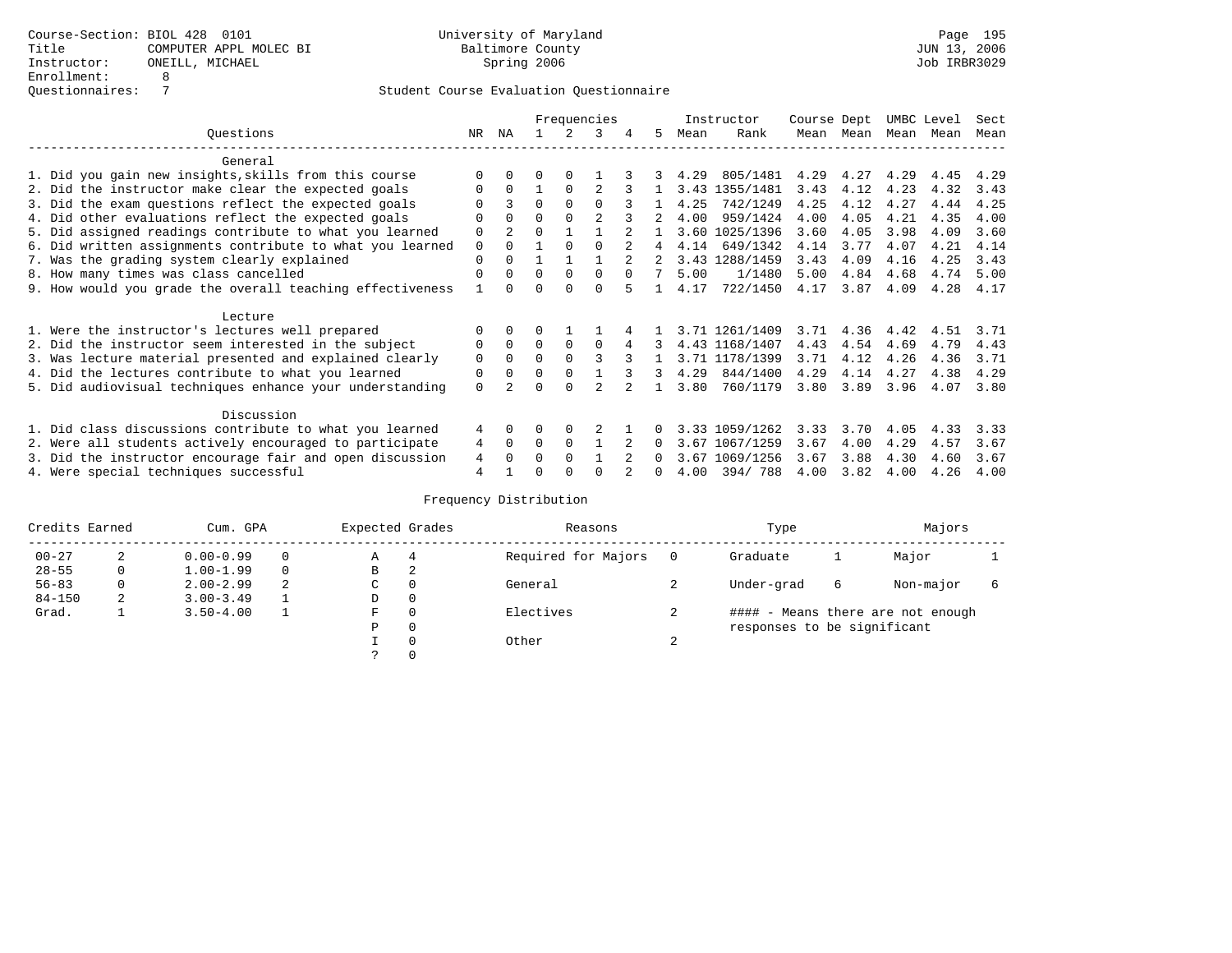|                                                                                                                     |                      |                         |                   |                              | Frequencies              |                      |                |      | Instructor                            |                     |              |              | Course Dept UMBC Level Sect |               |
|---------------------------------------------------------------------------------------------------------------------|----------------------|-------------------------|-------------------|------------------------------|--------------------------|----------------------|----------------|------|---------------------------------------|---------------------|--------------|--------------|-----------------------------|---------------|
| Questions                                                                                                           |                      | NR NA                   | $\mathbf{1}$      | 2                            | 3                        |                      | 5              | Mean | Rank                                  |                     |              |              | Mean Mean Mean Mean         | Mean          |
|                                                                                                                     |                      |                         |                   |                              |                          |                      |                |      |                                       |                     |              |              |                             |               |
| General                                                                                                             |                      |                         |                   |                              |                          |                      |                |      |                                       |                     |              |              |                             |               |
| 1. Did you gain new insights, skills from this course                                                               | $\Omega$<br>$\Omega$ | $\Omega$<br>$\Omega$    | 2<br>$\mathbf{1}$ | $\mathbf{1}$<br>$\mathbf{1}$ | 2<br>3                   | 5<br>5               | 6              |      | 3.75 1254/1481                        | 3.75                | 4.27         | 4.29         | 4.45                        | 3.75          |
| 2. Did the instructor make clear the expected goals<br>3. Did the exam questions reflect the expected goals         |                      | 0                       | $\mathbf 0$       | $\overline{4}$               | 3                        | 3                    |                |      | 3.88 1136/1481                        | 3.88                | 4.12         | 4.23         | 4.32<br>4.44                | 3.88          |
| 4. Did other evaluations reflect the expected goals                                                                 | 0<br>$\mathbf 0$     | 10                      | 0                 | 2                            | $\mathbf 0$              | 2                    | 2              |      | 3.69 1076/1249<br>3.67 1224/1424      | 3.69<br>3.67        | 4.12<br>4.05 | 4.27<br>4.21 | 4.35                        | 3.69<br>3.67  |
| 5. Did assigned readings contribute to what you learned                                                             | 0                    | $\mathbf 0$             | $\mathbf{1}$      | $\mathbf{1}$                 | $\overline{4}$           | 6                    | $\overline{4}$ |      | 3.69 972/1396                         | 3.69                | 4.05         | 3.98         | 4.09                        | 3.69          |
| 6. Did written assignments contribute to what you learned                                                           | $\mathbf{0}$         | 12                      | $\mathbf 0$       | 2                            | $\mathbf{1}$             | $\Omega$             |                |      | 1 3.00 1269/1342                      | 3.00                | 3.77         | 4.07         | 4.21                        | 3.00          |
| 7. Was the grading system clearly explained                                                                         | $\mathbf 0$          | $\Omega$                | $\mathbf{1}$      | 2                            | $\overline{4}$           | $\overline{4}$       |                |      | 5 3.63 1219/1459                      | 3.63                | 4.09         | 4.16         | 4.25                        | 3.63          |
| 8. How many times was class cancelled                                                                               | $\mathbf{1}$         | $\Omega$                | $\Omega$          | $\Omega$                     | $\Omega$                 | $\mathbf{1}$         |                |      | 14 4.93 491/1480                      | 4.93 4.84           |              | 4.68         | 4.74                        | 4.93          |
| 9. How would you grade the overall teaching effectiveness                                                           | $\overline{2}$       | $\Omega$                | $\Omega$          | $\mathfrak{D}$               | $\overline{5}$           | 3                    |                |      | 4 3.64 1170/1450                      | 3.64 3.87           |              | 4.09         | 4.28 3.64                   |               |
|                                                                                                                     |                      |                         |                   |                              |                          |                      |                |      |                                       |                     |              |              |                             |               |
| Lecture                                                                                                             |                      |                         |                   |                              |                          |                      |                |      |                                       |                     |              |              |                             |               |
| 1. Were the instructor's lectures well prepared                                                                     | 0                    | 0                       | 1                 | 2                            | -1                       |                      | 5              |      | 3.81 1236/1409                        | 3.81                | 4.36         | 4.42         | 4.51                        | 3.81          |
| 2. Did the instructor seem interested in the subject                                                                | $\mathbf{1}$         | $\mathbf 0$             | $\mathbf 0$       | $\mathbf 0$                  | $\mathbf{1}$             | 3                    | 11             | 4.67 | 963/1407                              | 4.67                | 4.54         | 4.69         | 4.79                        | 4.67          |
| 3. Was lecture material presented and explained clearly                                                             | 1                    | $\mathbf 0$             | $\mathbf{1}$      | $\mathbf{1}$                 | 5                        | 3                    | 5              |      | 3.67 1196/1399                        | 3.67                | 4.12         | 4.26         | 4.36                        | 3.67          |
| 4. Did the lectures contribute to what you learned                                                                  | $\mathbf 0$          | 0                       | $\mathbf{1}$      | 3                            | 3                        | $\mathbf{1}$         | 8              |      | 3.75 1145/1400                        | 3.75                | 4.14         | 4.27         | 4.38                        | 3.75          |
| 5. Did audiovisual techniques enhance your understanding                                                            | $\Omega$             | $\overline{a}$          | $\Omega$          | $\overline{a}$               | $\mathfrak{D}$           | 4                    | 6              | 4.00 | 590/1179                              | 4.00                | 3.89         | 3.96         | 4.07                        | 4.00          |
| Discussion                                                                                                          |                      |                         |                   |                              |                          |                      |                |      |                                       |                     |              |              |                             |               |
|                                                                                                                     |                      |                         |                   | 3                            |                          |                      |                |      |                                       |                     |              |              |                             |               |
| 1. Did class discussions contribute to what you learned                                                             | 10                   | 0<br>$\mathbf 0$        | 1<br>$\mathbf 1$  | $\mathbf 1$                  | -1<br>$\mathbf{1}$       | 0                    | 1.             |      | 2.50 1223/1262                        | 2.50<br>3.00        | 3.70         | 4.05         | 4.33                        | 2.50          |
| 2. Were all students actively encouraged to participate<br>3. Did the instructor encourage fair and open discussion | 11                   | $\mathbf 0$             | $\mathbf 0$       | $\mathbf{1}$                 |                          | 1<br>$\Omega$        | 1              |      | 3.00 1162/1259                        |                     | 4.00         | 4.29         | 4.57                        | 3.00          |
| 4. Were special techniques successful                                                                               | 11<br>11             | 2                       | $\Omega$          | $\overline{2}$               | 3<br>$\Omega$            | $\Omega$             | $\mathbf{1}$   |      | 3.20 1151/1256<br>$1, 3.00$ ****/ 788 | 3.20<br>$***$ * * * | 3.88<br>3.82 | 4.30<br>4.00 | 4.60<br>4.26                | 3.20<br>$***$ |
|                                                                                                                     |                      |                         |                   |                              |                          |                      |                |      |                                       |                     |              |              |                             |               |
| Laboratory                                                                                                          |                      |                         |                   |                              |                          |                      |                |      |                                       |                     |              |              |                             |               |
| 1. Did the lab increase understanding of the material                                                               | 14                   |                         | 1                 | $\cap$                       | $\Omega$                 |                      |                |      | $1.00$ ****/ 246                      | ****                | 4.43         | 4.20         | 4.45                        | ****          |
| 2. Were you provided with adequate background information                                                           | 15                   | $\Omega$                | $\mathbf{1}$      | $\Omega$                     | $\Omega$                 | $\Omega$             |                |      | $1.00$ ****/ 249                      | ****                | 4.45         | 4.11         | 3.87                        | $***$         |
| 4. Did the lab instructor provide assistance                                                                        | 15                   | $\mathbf 0$             | $\mathbf{1}$      | $\mathsf 0$                  | $\mathbf 0$              | 0                    | $\Omega$       |      | $1.00$ ****/ 240                      | ****                | 4.53         | 4.20         | 4.43                        | ****          |
| 5. Were requirements for lab reports clearly specified                                                              | 15                   | $\Omega$                | $\Omega$          | $\mathbf{1}$                 | $\Omega$                 | $\Omega$             | $\Omega$       |      | $2.00$ ****/ 217                      | $***$ * * *         | 4.29         |              | 4.04 3.86                   | $***$ *       |
|                                                                                                                     |                      |                         |                   |                              |                          |                      |                |      |                                       |                     |              |              |                             |               |
| Seminar                                                                                                             |                      |                         |                   |                              |                          |                      |                |      |                                       |                     |              |              |                             |               |
| 1. Were assigned topics relevant to the announced theme                                                             | 14                   | 1                       | 0                 | 1                            | 0                        | 0                    | <sup>0</sup>   |      | $2.00$ ****/<br>68                    | ****                | ****         | 4.49         | 4.68                        | ****          |
| 2. Was the instructor available for individual attention                                                            | 15                   | $\Omega$                | $\Omega$          | $\mathbf 0$                  | $\mathbf{1}$             | $\Omega$             | $\Omega$       |      | $3.00$ ****/<br>69                    | ****                | ****         | 4.53         | 4.64                        | $***$         |
| 3. Did research projects contribute to what you learned                                                             | 15                   | $\Omega$                | $\Omega$          | $\mathbf{1}$<br>$\Omega$     | $\Omega$                 | $\Omega$             | $\Omega$       | 2.00 | 63<br>$***/$                          |                     |              | 4.44         | 4.49                        | ****          |
| 4. Did presentations contribute to what you learned                                                                 | 15                   | $\Omega$                | $\mathbf{1}$      |                              | $\Omega$                 | $\Omega$             | $\Omega$       |      | $1.00$ ****/<br>69                    | ****                | ****         | 4.35         | 4.53                        |               |
| Field Work                                                                                                          |                      |                         |                   |                              |                          |                      |                |      |                                       |                     |              |              |                             |               |
| 1. Did field experience contribute to what you learned                                                              | 15                   | $\mathbf 0$             | 0                 | 0                            | 1                        | 0                    | $\Omega$       | 3.00 | 59                                    |                     |              | 4.30         | 4.93                        |               |
| 2. Did you clearly understand your evaluation criteria                                                              | 15                   | $\Omega$                | $\Omega$          | $\mathbf{1}$                 | $\Omega$                 | $\mathbf{0}$         | $\Omega$       |      | 51<br>$2.00$ ****/                    | ****                | ****         | 4.00         | 4.56                        | $* * * * *$   |
|                                                                                                                     |                      |                         |                   |                              |                          |                      |                |      |                                       |                     |              |              |                             |               |
| Self Paced                                                                                                          |                      |                         |                   |                              |                          |                      |                |      | $***/$                                | ****                |              |              |                             | ****          |
| 1. Did self-paced system contribute to what you learned                                                             | 15                   | O                       | 0                 | $\Omega$                     | 1                        | 0                    |                | 3.00 | 55<br>31<br>$***$ /                   | ****                |              | 4.55         | 4.86                        | ****          |
| 2. Did study questions make clear the expected goal<br>3. Were your contacts with the instructor helpful            | 15<br>15             | $\Omega$<br>$\mathbf 0$ | 1<br>$\mathbf 0$  | $\mathbf 0$                  | $\Omega$<br>$\mathbf{0}$ | $\Omega$<br>$\Omega$ | $\Omega$       | 1.00 | $2.00$ ****/<br>51                    | ****                | $***$ *      | 4.75<br>4.65 | 5.00                        | $***$         |
|                                                                                                                     | 15                   | $\Omega$                | $\mathbf{1}$      | 1<br>$\Omega$                | $\Omega$                 | $\Omega$             | $\Omega$       |      | $1.00$ ****/<br>34                    | $***$ * * *         | $***$ *      | 4.83         | 4.71<br>5.00                | $***$         |
| 4. Was the feedback/tutoring by proctors helpful                                                                    |                      |                         |                   |                              |                          |                      |                |      |                                       |                     |              |              |                             |               |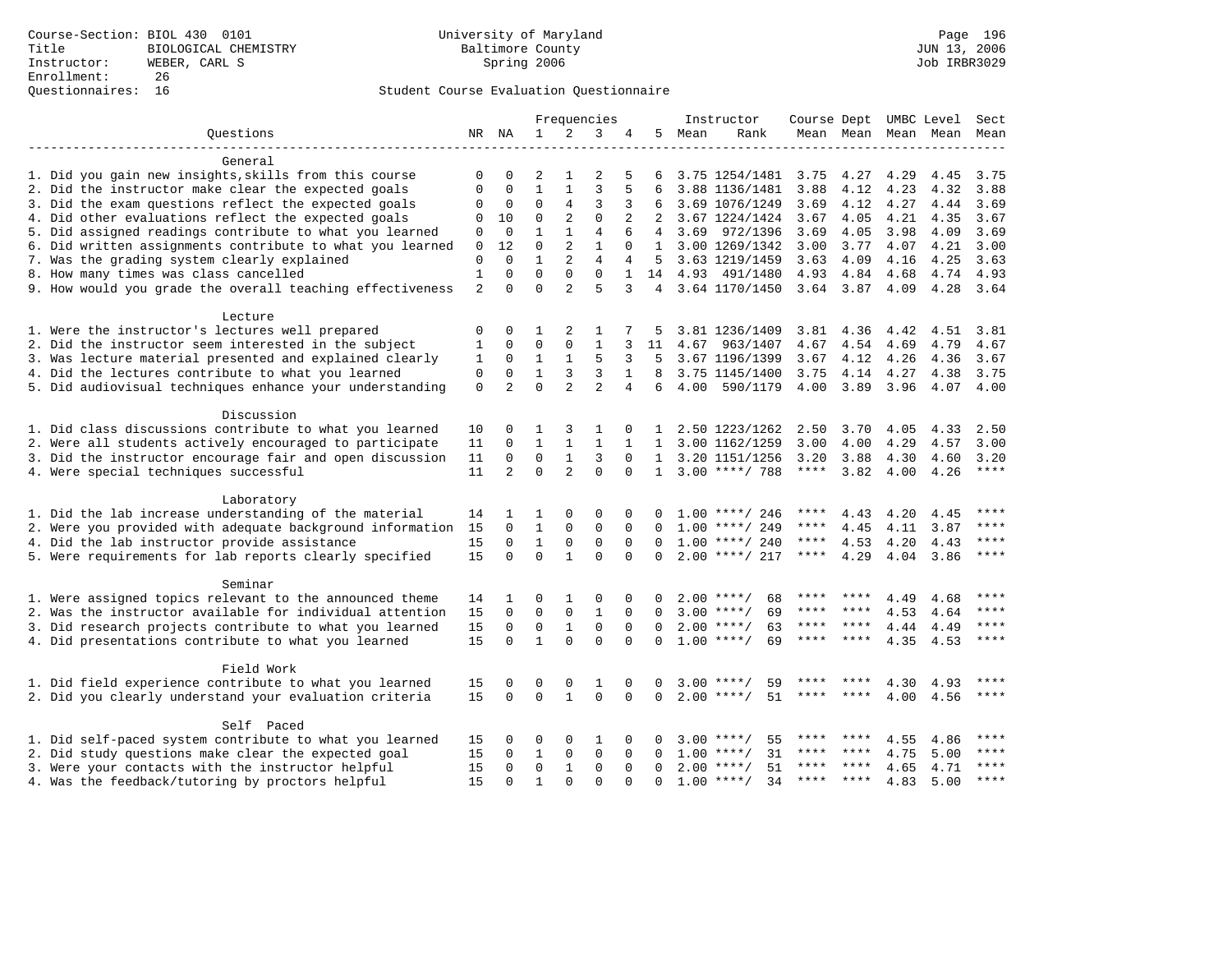| Course-Section: BIOL 430 0101 |                      | University of Maryland                  | Page 196     |
|-------------------------------|----------------------|-----------------------------------------|--------------|
| Title                         | BIOLOGICAL CHEMISTRY | Baltimore County                        | JUN 13, 2006 |
| Instructor:                   | WEBER, CARL S        | Spring 2006                             | Job IRBR3029 |
| Enrollment:                   | 26                   |                                         |              |
| Ouestionnaires: 16            |                      | Student Course Evaluation Ouestionnaire |              |

| Credits Earned |          | Cum. GPA      |   | Expected Grades |          | Reasons             |    | Type                        |    | Majors                            |    |
|----------------|----------|---------------|---|-----------------|----------|---------------------|----|-----------------------------|----|-----------------------------------|----|
| $00 - 27$      |          | $0.00 - 0.99$ |   | Α               | 2        | Required for Majors |    | Graduate                    | 0  | Major                             | 13 |
| $28 - 55$      | 0        | $1.00 - 1.99$ |   | В               | 5        |                     |    |                             |    |                                   |    |
| $56 - 83$      | $\Omega$ | $2.00 - 2.99$ |   | C               | $\Omega$ | General             |    | Under-grad                  | 16 | Non-major                         |    |
| $84 - 150$     |          | $3.00 - 3.49$ |   | D               | $\Omega$ |                     |    |                             |    |                                   |    |
| Grad.          | 0        | $3.50 - 4.00$ | 6 | F               | $\Omega$ | Electives           |    |                             |    | #### - Means there are not enough |    |
|                |          |               |   | Ρ               | $\Omega$ |                     |    | responses to be significant |    |                                   |    |
|                |          |               |   |                 | $\Omega$ | Other               | 11 |                             |    |                                   |    |
|                |          |               |   |                 | $\sigma$ |                     |    |                             |    |                                   |    |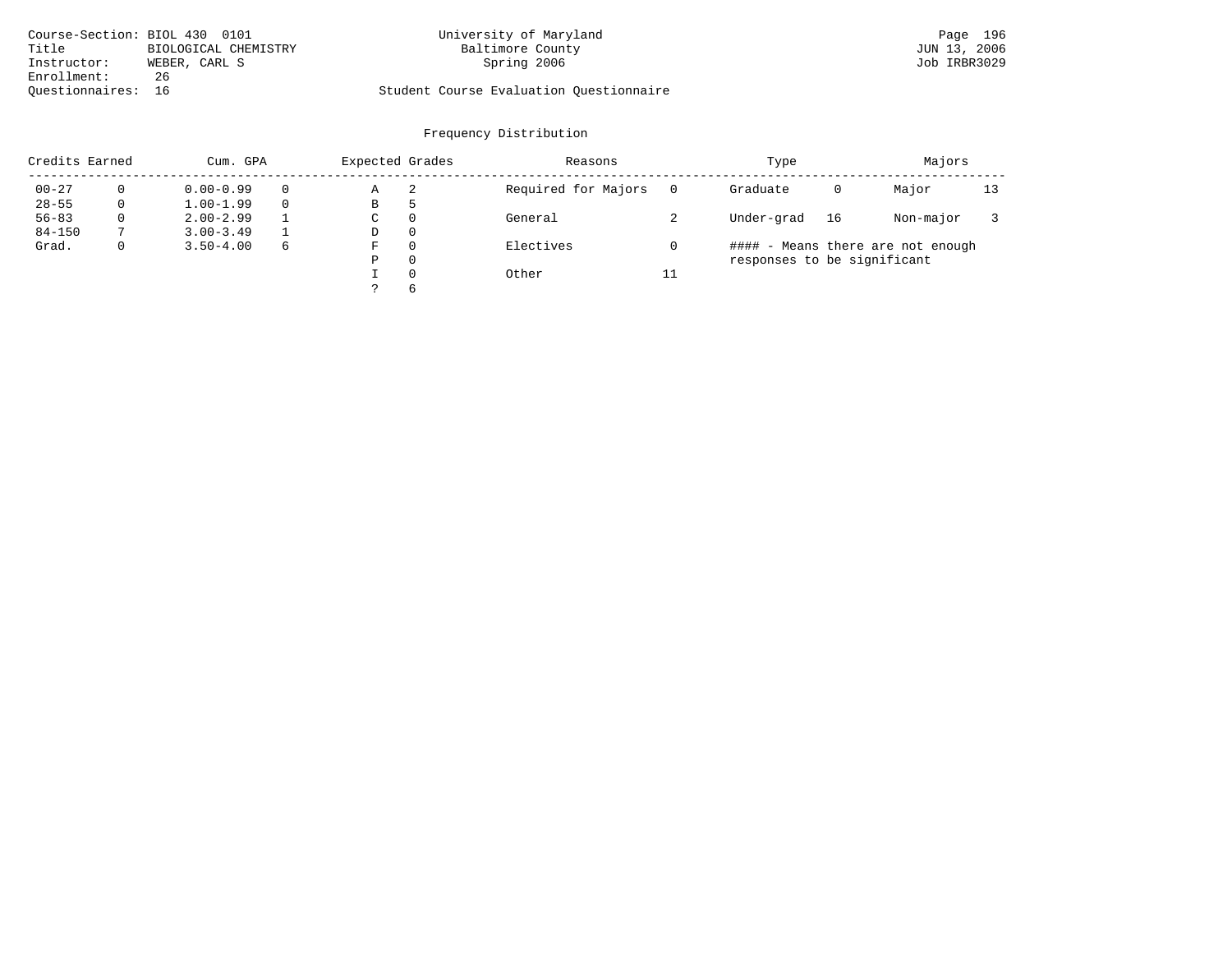|                                                           |               |                |          |          | Frequencies  |          |      |      | Instructor       | Course Dept |      | UMBC Level |      | Sect |
|-----------------------------------------------------------|---------------|----------------|----------|----------|--------------|----------|------|------|------------------|-------------|------|------------|------|------|
| Questions                                                 | NR.           | ΝA             |          |          | 3            | 4        | 5.   | Mean | Rank             | Mean        | Mean | Mean       | Mean | Mean |
| General                                                   |               |                |          |          |              |          |      |      |                  |             |      |            |      |      |
| 1. Did you gain new insights, skills from this course     |               | $\Omega$       | 0        |          |              |          |      | 4.61 | 461/1481         | 4.61        | 4.27 | 4.29       | 4.45 | 4.61 |
| 2. Did the instructor make clear the expected goals       | 0             | $\Omega$       | $\Omega$ | $\Omega$ |              |          | 18   | 4.70 | 286/1481         | 4.70        | 4.12 | 4.23       | 4.32 | 4.70 |
| 3. Did the exam questions reflect the expected goals      |               | $\Omega$       | $\Omega$ | $\Omega$ |              |          | 21   | 4.87 | 166/1249         | 4.87        | 4.12 | 4.27       | 4.44 | 4.87 |
| 4. Did other evaluations reflect the expected goals       |               | 8              | O        | $\Omega$ |              |          | 14   | 4.87 | 152/1424         | 4.87        | 4.05 | 4.21       | 4.35 | 4.87 |
| 5. Did assigned readings contribute to what you learned   |               | $\Omega$       |          |          |              |          | 18   | 4.68 | 177/1396         | 4.68        | 4.05 | 3.98       | 4.09 | 4.68 |
| 6. Did written assignments contribute to what you learned |               | 13             |          |          |              |          | 4    | 4.00 | 755/1342         | 4.00        | 3.77 | 4.07       | 4.21 | 4.00 |
| 7. Was the grading system clearly explained               |               | $\Omega$       | U        | $\Omega$ |              |          | 18   | 4.82 | 155/1459         | 4.82        | 4.09 | 4.16       | 4.25 | 4.82 |
| 8. How many times was class cancelled                     |               | $\Omega$       | $\Omega$ | $\Omega$ | 0            | $\Omega$ | 2.2  | 5.00 | 1/1480           | 5.00        | 4.84 | 4.68       | 4.74 | 5.00 |
| 9. How would you grade the overall teaching effectiveness | $\mathcal{L}$ | $\overline{2}$ |          | $\cap$   | U            |          | 11   | 4.61 | 252/1450         | 4.61        | 3.87 | 4.09       | 4.28 | 4.61 |
| Lecture                                                   |               |                |          |          |              |          |      |      |                  |             |      |            |      |      |
| 1. Were the instructor's lectures well prepared           |               |                |          | $\Omega$ |              |          |      | 4.87 | 246/1409         | 4.87        | 4.36 | 4.42       | 4.51 | 4.87 |
| 2. Did the instructor seem interested in the subject      | 0             | $\Omega$       | $\Omega$ | $\Omega$ | $\Omega$     |          | 2.2. | 4.96 | 250/1407         | 4.96        | 4.54 | 4.69       | 4.79 | 4.96 |
| 3. Was lecture material presented and explained clearly   | 0             | $\Omega$       | 0        | $\Omega$ | 0            |          | 19   | 4.83 | 195/1399         | 4.83        | 4.12 | 4.26       | 4.36 | 4.83 |
| 4. Did the lectures contribute to what you learned        | 0             | $\Omega$       | O        | $\Omega$ | <sup>0</sup> |          | 20   | 4.87 | 187/1400         | 4.87        | 4.14 | 4.27       | 4.38 | 4.87 |
| 5. Did audiovisual techniques enhance your understanding  |               |                |          |          |              |          | 8    | 4.07 | 570/1179         | 4.07        | 3.89 | 3.96       | 4.07 | 4.07 |
| Discussion                                                |               |                |          |          |              |          |      |      |                  |             |      |            |      |      |
| 1. Did class discussions contribute to what you learned   | 6             | $\Omega$       | U        | $\Omega$ |              |          |      | 4.59 | 305/1262         | 4.59        | 3.70 | 4.05       | 4.33 | 4.59 |
| 2. Were all students actively encouraged to participate   | 6             | 0              | $\Omega$ | $\Omega$ |              |          | 13   | 4.71 | 413/1259         | 4.71        | 4.00 | 4.29       | 4.57 | 4.71 |
| 3. Did the instructor encourage fair and open discussion  | 6             | $\Omega$       | U        | $\Omega$ | <sup>0</sup> |          | 13   | 4.76 | 345/1256         | 4.76        | 3.88 | 4.30       | 4.60 | 4.76 |
| 4. Were special techniques successful                     | 8             | 11             |          |          |              |          |      |      | $4.25$ ****/ 788 | ****        | 3.82 | 4.00       | 4.26 | **** |

| Credits Earned |   | Cum. GPA      |   |   | Expected Grades | Reasons             |    | Type                        |     | Majors                            |    |
|----------------|---|---------------|---|---|-----------------|---------------------|----|-----------------------------|-----|-----------------------------------|----|
| $00 - 27$      | 2 | $0.00 - 0.99$ |   | Α | - 11            | Required for Majors |    | Graduate                    | 3   | Major                             | 12 |
| $28 - 55$      | 0 | $1.00 - 1.99$ |   | В | 5               |                     |    |                             |     |                                   |    |
| $56 - 83$      | 0 | $2.00 - 2.99$ |   | C | 2               | General             |    | Under-grad                  | -20 | Non-major                         |    |
| $84 - 150$     | 8 | $3.00 - 3.49$ | 7 | D | 0               |                     |    |                             |     |                                   |    |
| Grad.          |   | $3.50 - 4.00$ | 5 | F | 0               | Electives           | 0  |                             |     | #### - Means there are not enough |    |
|                |   |               |   | Ρ | 0               |                     |    | responses to be significant |     |                                   |    |
|                |   |               |   |   | $\Omega$        | Other               | 18 |                             |     |                                   |    |
|                |   |               |   | C |                 |                     |    |                             |     |                                   |    |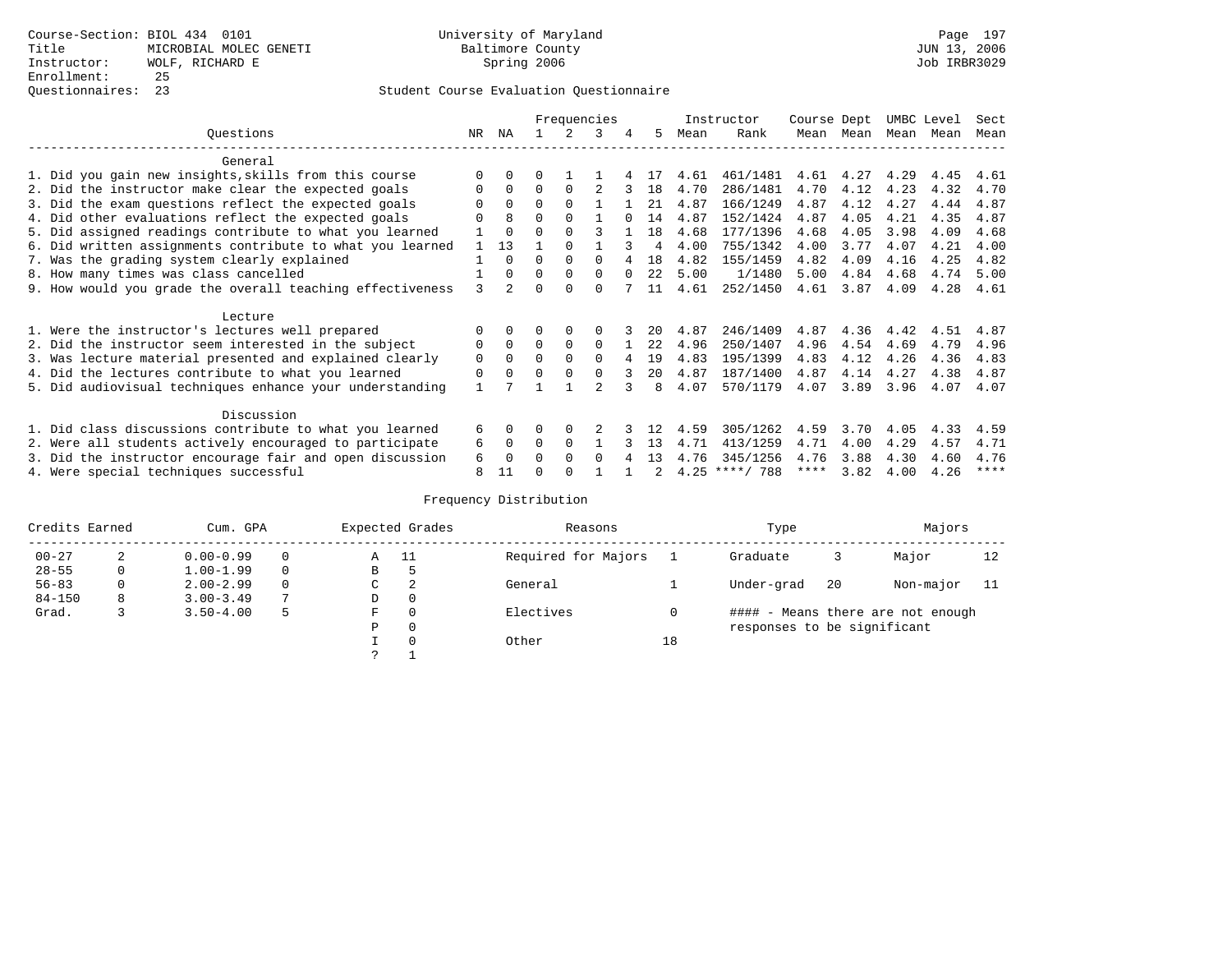### Questionnaires: 18 Student Course Evaluation Questionnaire

|                                                           |               |          |          |             | Frequencies  |          |    |      | Instructor       | Course Dept |           | UMBC Level |      | Sect        |
|-----------------------------------------------------------|---------------|----------|----------|-------------|--------------|----------|----|------|------------------|-------------|-----------|------------|------|-------------|
| Ouestions                                                 | NR.           | ΝA       |          | 2           | 3            | 4        | 5. | Mean | Rank             |             | Mean Mean | Mean       | Mean | Mean        |
| General                                                   |               |          |          |             |              |          |    |      |                  |             |           |            |      |             |
| 1. Did you gain new insights, skills from this course     |               |          | 0        | $\Omega$    |              |          | 13 | 4.80 | 233/1481         | 4.80        | 4.27      | 4.29       | 4.45 | 4.80        |
| 2. Did the instructor make clear the expected goals       |               | $\Omega$ | $\Omega$ | $\Omega$    | <sup>0</sup> |          | 11 | 4.73 | 246/1481         | 4.73        | 4.12      | 4.23       | 4.32 | 4.73        |
| 3. Did the exam questions reflect the expected goals      |               |          | 0        | $\Omega$    | $\Omega$     |          | 12 | 4.86 | 172/1249         | 4.86        | 4.12      | 4.27       | 4.44 | 4.86        |
| 4. Did other evaluations reflect the expected goals       |               | $\Omega$ | O        | $\Omega$    |              |          | 9  | 4.53 | 406/1424         | 4.53        | 4.05      | 4.21       | 4.35 | 4.53        |
| 5. Did assigned readings contribute to what you learned   | 3             | $\Omega$ | O        | $\Omega$    |              |          | 13 | 4.80 | 111/1396         | 4.80        | 4.05      | 3.98       | 4.09 | 4.80        |
| 6. Did written assignments contribute to what you learned | 3             | $\Omega$ | O        | $\Omega$    |              |          | 12 | 4.73 | 144/1342         | 4.73        | 3.77      | 4.07       | 4.21 | 4.73        |
| 7. Was the grading system clearly explained               | 3             | $\Omega$ | U        |             |              |          | 10 | 4.47 | 520/1459         | 4.47        | 4.09      | 4.16       | 4.25 | 4.47        |
| 8. How many times was class cancelled                     |               | $\Omega$ | 0        | $\Omega$    | $\Omega$     |          | 15 | 5.00 | 1/1480           | 5.00        | 4.84      | 4.68       | 4.74 | 5.00        |
| 9. How would you grade the overall teaching effectiveness | 5             |          |          | $\cap$      | 0            |          | 10 | 4.77 | 159/1450         | 4.77        | 3.87      | 4.09       | 4.28 | 4.77        |
| Lecture                                                   |               |          |          |             |              |          |    |      |                  |             |           |            |      |             |
| 1. Were the instructor's lectures well prepared           |               |          |          | $\Omega$    |              |          |    | 4.73 | 450/1409         | 4.73        | 4.36      | 4.42       | 4.51 | 4.73        |
| 2. Did the instructor seem interested in the subject      | 3             | $\Omega$ | $\Omega$ | $\Omega$    | $\Omega$     |          | 14 | 4.93 | 350/1407         | 4.93        | 4.54      | 4.69       | 4.79 | 4.93        |
| 3. Was lecture material presented and explained clearly   | 3             | $\Omega$ | 0        | $\Omega$    |              |          |    | 4.40 | 683/1399         | 4.40        | 4.12      | 4.26       | 4.36 | 4.40        |
| 4. Did the lectures contribute to what you learned        | 3             | $\Omega$ |          | $\Omega$    |              |          | 10 | 4.47 | 636/1400         | 4.47        | 4.14      | 4.27       | 4.38 | 4.47        |
| 5. Did audiovisual techniques enhance your understanding  | $\mathcal{L}$ |          |          | $\cap$      |              |          | q  | 4.54 | 243/1179         | 4.54        | 3.89      | 3.96       | 4.07 | 4.54        |
| Discussion                                                |               |          |          |             |              |          |    |      |                  |             |           |            |      |             |
| 1. Did class discussions contribute to what you learned   | 9             | $\Omega$ | O        | $\Omega$    | O            |          | 6  | 4.67 | 264/1262         | 4.67        | 3.70      | 4.05       | 4.33 | 4.67        |
| 2. Were all students actively encouraged to participate   | 9             | $\Omega$ | $\Omega$ | $\mathbf 0$ | 0            | $\Omega$ | 9  | 5.00 | 1/1259           | 5.00        | 4.00      | 4.29       | 4.57 | 5.00        |
| 3. Did the instructor encourage fair and open discussion  | 9             |          | U        | $\Omega$    | <sup>0</sup> | $\cap$   | q  | 5.00 | 1/1256           | 5.00        | 3.88      | 4.30       | 4.60 | 5.00        |
| 4. Were special techniques successful                     | 9             |          |          |             |              |          |    |      | $4.00$ ****/ 788 | ****        | 3.82      | 4.00       | 4.26 | $***$ * * * |

| Credits Earned |   | Cum. GPA      |   | Expected Grades |    | Reasons             | Type                        |    | Majors                            |    |
|----------------|---|---------------|---|-----------------|----|---------------------|-----------------------------|----|-----------------------------------|----|
| $00 - 27$      | 0 | $0.00 - 0.99$ |   | Α               | -9 | Required for Majors | Graduate                    |    | Major                             | 11 |
| $28 - 55$      | 0 | $1.00 - 1.99$ |   | B               | 4  |                     |                             |    |                                   |    |
| $56 - 83$      | 0 | $2.00 - 2.99$ | 2 | $\sim$<br>◡     | 0  | General             | Under-grad                  | 15 | Non-major                         |    |
| $84 - 150$     | 5 | $3.00 - 3.49$ |   | D               | 0  |                     |                             |    |                                   |    |
| Grad.          |   | $3.50 - 4.00$ | 4 | F               | 0  | Electives           |                             |    | #### - Means there are not enough |    |
|                |   |               |   | Ρ               | 0  |                     | responses to be significant |    |                                   |    |
|                |   |               |   |                 | 0  | Other               |                             |    |                                   |    |
|                |   |               |   | C.              |    |                     |                             |    |                                   |    |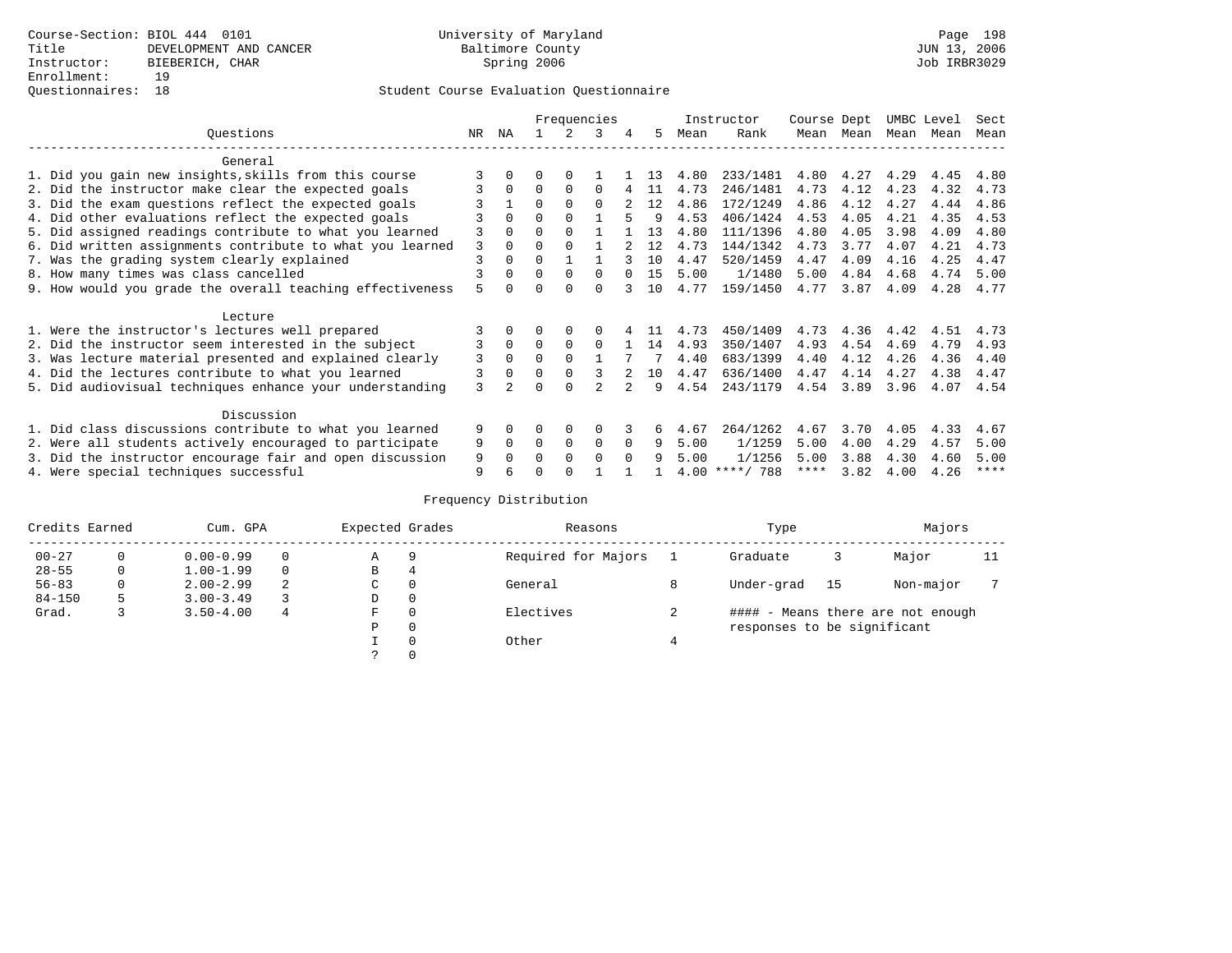### Questionnaires: 21 Student Course Evaluation Questionnaire

|                                                           |     |              |          | Frequencies |              |          |    |      | Instructor     | Course Dept |      | UMBC Level |      | Sect |
|-----------------------------------------------------------|-----|--------------|----------|-------------|--------------|----------|----|------|----------------|-------------|------|------------|------|------|
| Ouestions                                                 | NR. | ΝA           |          |             | 3            | 4        | 5  | Mean | Rank           | Mean        | Mean | Mean       | Mean | Mean |
| General                                                   |     |              |          |             |              |          |    |      |                |             |      |            |      |      |
| 1. Did you gain new insights, skills from this course     |     |              | U        | $\Omega$    | $\Omega$     |          | 13 | 4.93 | 127/1481       | 4.93        | 4.27 | 4.29       | 4.45 | 4.93 |
| 2. Did the instructor make clear the expected goals       |     | $\Omega$     | $\Omega$ | $\Omega$    | $\Omega$     |          | 12 | 4.86 | 149/1481       | 4.86        | 4.12 | 4.23       | 4.32 | 4.86 |
| 3. Did the exam questions reflect the expected goals      |     | 7            | $\Omega$ | $\Omega$    | $\Omega$     | $\Omega$ |    | 5.00 | 1/1249         | 5.00        | 4.12 | 4.27       | 4.44 | 5.00 |
| 4. Did other evaluations reflect the expected goals       |     | $\Omega$     | O        | $\Omega$    | <sup>0</sup> |          | 13 | 4.93 | 109/1424       | 4.93        | 4.05 | 4.21       | 4.35 | 4.93 |
| 5. Did assigned readings contribute to what you learned   |     |              | O        | $\Omega$    | $\Omega$     |          | 12 | 4.92 | 65/1396        | 4.92        | 4.05 | 3.98       | 4.09 | 4.92 |
| 6. Did written assignments contribute to what you learned | 7   | $\Omega$     |          |             |              | 4        | 9  | 4.57 | 257/1342       | 4.57        | 3.77 | 4.07       | 4.21 | 4.57 |
| 7. Was the grading system clearly explained               | 7   | $\Omega$     | O        | $\Omega$    | $\cap$       |          | 12 | 4.86 | 131/1459       | 4.86        | 4.09 | 4.16       | 4.25 | 4.86 |
| 8. How many times was class cancelled                     |     | $\Omega$     | $\Omega$ | $\Omega$    | $\Omega$     | 11       | 3  |      | 4.21 1245/1480 | 4.21        | 4.84 | 4.68       | 4.74 | 4.21 |
| 9. How would you grade the overall teaching effectiveness | 9   | <sup>n</sup> | U        | $\Omega$    | $\Omega$     |          | 11 | 4.92 | 89/1450        | 4.92        | 3.87 | 4.09       | 4.28 | 4.92 |
| Lecture                                                   |     |              |          |             |              |          |    |      |                |             |      |            |      |      |
| 1. Were the instructor's lectures well prepared           | 8   |              |          | 0           | $\Omega$     |          | 13 | 5.00 | 1/1409         | 5.00        | 4.36 | 4.42       | 4.51 | 5.00 |
| 2. Did the instructor seem interested in the subject      | 8   | 0            | $\Omega$ | $\mathbf 0$ | $\Omega$     | $\Omega$ | 13 | 5.00 | 1/1407         | 5.00        | 4.54 | 4.69       | 4.79 | 5.00 |
| 3. Was lecture material presented and explained clearly   | 8   | $\Omega$     |          | $\Omega$    | $\Omega$     |          | 11 | 4.85 | 178/1399       | 4.85        | 4.12 | 4.26       | 4.36 | 4.85 |
| 4. Did the lectures contribute to what you learned        | 8   | $\Omega$     | $\Omega$ | $\Omega$    | $\Omega$     | 4        | 9  | 4.69 | 385/1400       | 4.69        | 4.14 | 4.27       | 4.38 | 4.69 |
| 5. Did audiovisual techniques enhance your understanding  | 8   |              | U        | $\cap$      |              |          | 10 | 4.82 | 108/1179       | 4.82        | 3.89 | 3.96       | 4.07 | 4.82 |
| Discussion                                                |     |              |          |             |              |          |    |      |                |             |      |            |      |      |
| 1. Did class discussions contribute to what you learned   | 11  | $\Omega$     |          | 0           | $\Omega$     |          |    | 4.70 | 249/1262       | 4.70        | 3.70 | 4.05       | 4.33 | 4.70 |
| 2. Were all students actively encouraged to participate   | 11  | $\Omega$     | $\Omega$ | $\Omega$    | $\Omega$     | $\Omega$ | 10 | 5.00 | 1/1259         | 5.00        | 4.00 | 4.29       | 4.57 | 5.00 |
| 3. Did the instructor encourage fair and open discussion  | 11  | $\cap$       | U        | $\Omega$    | $\Omega$     | $\cap$   | 10 | 5.00 | 1/1256         | 5.00        | 3.88 | 4.30       | 4.60 | 5.00 |
| 4. Were special techniques successful                     | 11  |              |          |             |              |          |    | 4.25 | 291/ 788       | 4.25        | 3.82 | 4.00       | 4.26 | 4.25 |

| Credits Earned        |   | Cum. GPA      |   |                     | Expected Grades | Reasons             |                                        | Type                        | Majors |           |    |  |  |
|-----------------------|---|---------------|---|---------------------|-----------------|---------------------|----------------------------------------|-----------------------------|--------|-----------|----|--|--|
| $00 - 27$<br>$\Omega$ |   | $0.00 - 0.99$ |   | Α                   | - 11            | Required for Majors | $\Omega$                               | Graduate                    | 0      | Major     | 12 |  |  |
| $28 - 55$             | ᅩ | $1.00 - 1.99$ |   | В                   | 0               |                     |                                        |                             |        |           |    |  |  |
| $56 - 83$             | 0 | $2.00 - 2.99$ |   | $\sim$<br>◡         | 0               | General             |                                        | Under-grad                  | -21    | Non-major |    |  |  |
| $84 - 150$            |   | $3.00 - 3.49$ | 4 | D                   | 0               |                     |                                        |                             |        |           |    |  |  |
| Grad.                 | 0 | $3.50 - 4.00$ | 2 | Electives<br>0<br>F |                 |                     | #### - Means there are not enough<br>0 |                             |        |           |    |  |  |
|                       |   |               |   | Ρ                   | 0               |                     |                                        | responses to be significant |        |           |    |  |  |
|                       |   |               |   |                     | $\Omega$        | Other               | Q                                      |                             |        |           |    |  |  |
|                       |   |               |   | C                   | 2               |                     |                                        |                             |        |           |    |  |  |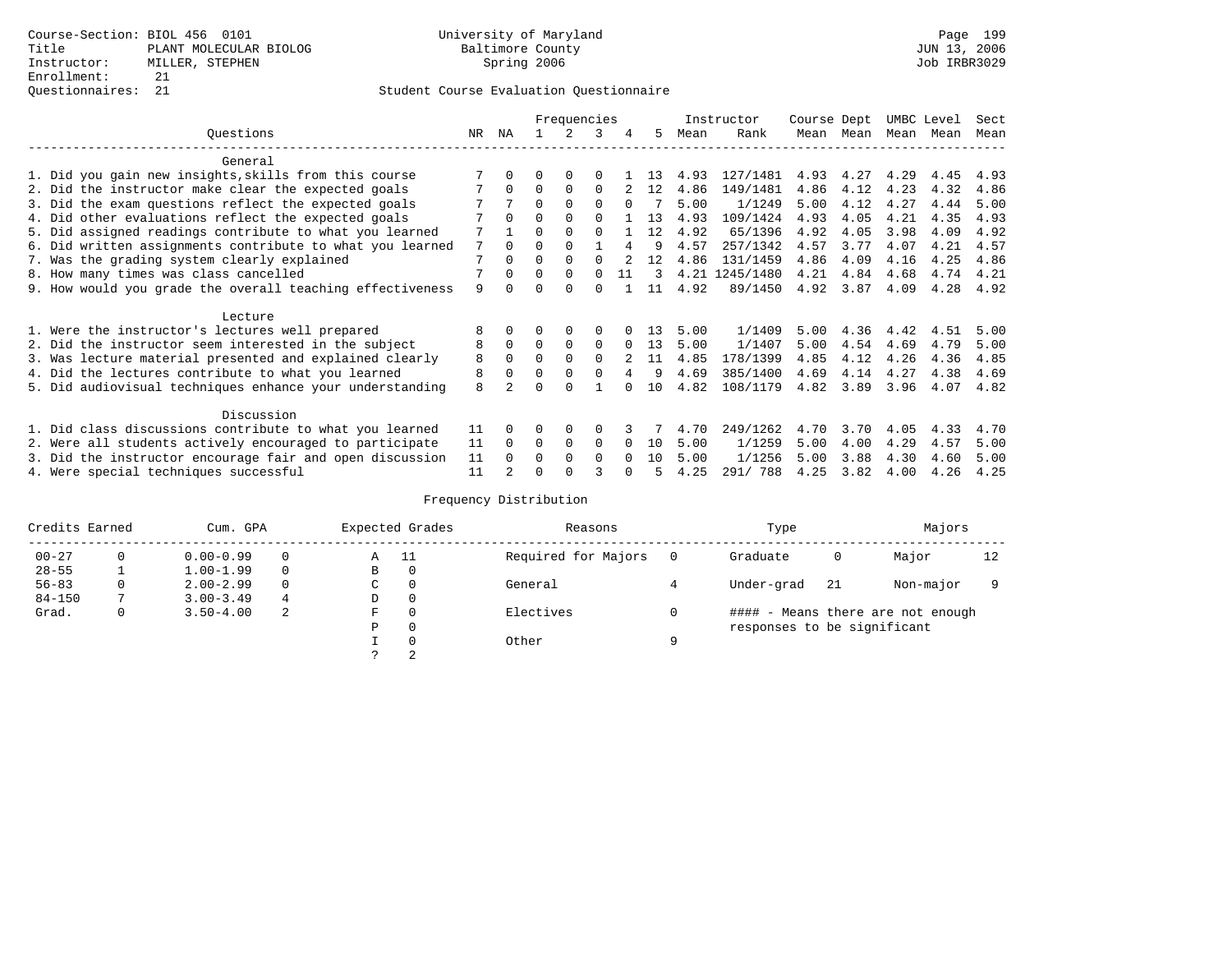|                                                           |                |          |          |          | Frequencies |          |    |      | Instructor | Course Dept |           | UMBC Level |      | Sect |
|-----------------------------------------------------------|----------------|----------|----------|----------|-------------|----------|----|------|------------|-------------|-----------|------------|------|------|
| Ouestions                                                 | NR.            | ΝA       |          |          | ર           | 4        | 5. | Mean | Rank       |             | Mean Mean | Mean       | Mean | Mean |
| General                                                   |                |          |          |          |             |          |    |      |            |             |           |            |      |      |
| 1. Did you gain new insights, skills from this course     |                |          |          | $\Omega$ |             |          | 6  | 5.00 | 1/1481     | 5.00        | 4.27      | 4.29       | 4.45 | 5.00 |
| 2. Did the instructor make clear the expected goals       |                | $\Omega$ | $\Omega$ |          |             |          | 2  | 4.40 | 661/1481   | 4.40        | 4.12      | 4.23       | 4.32 | 4.40 |
| 3. Did the exam questions reflect the expected goals      |                | $\Omega$ | $\Omega$ |          |             |          |    | 4.17 | 810/1249   | 4.17        | 4.12      | 4.27       | 4.44 | 4.17 |
| 4. Did other evaluations reflect the expected goals       | O              | $\Omega$ | $\Omega$ | $\Omega$ | $\Omega$    |          | 5  | 4.83 | 165/1424   | 4.83        | 4.05      | 4.21       | 4.35 | 4.83 |
| 5. Did assigned readings contribute to what you learned   | $\Omega$       |          | $\cap$   |          | $\cap$      |          | २  | 4.20 | 554/1396   | 4.20        | 4.05      | 3.98       | 4.09 | 4.20 |
| 6. Did written assignments contribute to what you learned | $\Omega$       | $\Omega$ |          |          |             |          |    | 3.83 | 934/1342   | 3.83        | 3.77      | 4.07       | 4.21 | 3.83 |
| 7. Was the grading system clearly explained               | 0              | $\Omega$ | $\Omega$ |          |             |          |    | 3.83 | 1101/1459  | 3.83        | 4.09      | 4.16       | 4.25 | 3.83 |
| 8. How many times was class cancelled                     | $\Omega$       | $\Omega$ | $\Omega$ | $\Omega$ | $\Omega$    | $\Omega$ | 6  | 5.00 | 1/1480     | 5.00        | 4.84      | 4.68       | 4.74 | 5.00 |
| 9. How would you grade the overall teaching effectiveness | $\mathfrak{D}$ |          | O        | $\Omega$ |             |          |    | 4.00 | 836/1450   | 4.00        | 3.87      | 4.09       | 4.28 | 4.00 |
| Lecture                                                   |                |          |          |          |             |          |    |      |            |             |           |            |      |      |
| 1. Were the instructor's lectures well prepared           | 0              |          |          | 0        | 0           |          | б. | 5.00 | 1/1409     | 5.00        | 4.36      | 4.42       | 4.51 | 5.00 |
| 2. Did the instructor seem interested in the subject      | $\Omega$       | $\Omega$ | $\Omega$ | $\Omega$ | $\Omega$    | $\Omega$ | б. | 5.00 | 1/1407     | 5.00        | 4.54      | 4.69       | 4.79 | 5.00 |
| 3. Was lecture material presented and explained clearly   | $\Omega$       | $\Omega$ | $\Omega$ | $\Omega$ |             | 3        |    | 4.17 | 910/1399   | 4.17        | 4.12      | 4.26       | 4.36 | 4.17 |
| 4. Did the lectures contribute to what you learned        | 0              | $\Omega$ | $\Omega$ | $\Omega$ | $\Omega$    | $\Omega$ | б. | 5.00 | 1/1400     | 5.00        | 4.14      | 4.27       | 4.38 | 5.00 |
| 5. Did audiovisual techniques enhance your understanding  | $\Omega$       |          |          |          |             |          |    | 4.50 | 259/1179   | 4.50        | 3.89      | 3.96       | 4.07 | 4.50 |
| Discussion                                                |                |          |          |          |             |          |    |      |            |             |           |            |      |      |
| 1. Did class discussions contribute to what you learned   | 5              |          |          |          |             |          |    | 5.00 | $***/1262$ | ****        | 3.70      | 4.05       | 4.33 | **** |

| Credits Earned |   | Cum. GPA                       |          | Expected Grades     |          | Reasons   |   | Type                        | Majors |                              |  |
|----------------|---|--------------------------------|----------|---------------------|----------|-----------|---|-----------------------------|--------|------------------------------|--|
| $00 - 27$      | 0 | $0.00 - 0.99$<br>$\Omega$<br>А |          | Required for Majors |          | Graduate  | 2 | Major                       |        |                              |  |
| $28 - 55$      | 0 | $1.00 - 1.99$                  | $\Omega$ | В                   | 2        |           |   |                             |        |                              |  |
| $56 - 83$      | 0 | $2.00 - 2.99$                  |          | $\sim$<br>◡         | 3        | General   |   | Under-grad                  | 4      | Non-major                    |  |
| $84 - 150$     |   | $3.00 - 3.49$                  | $\Omega$ | D                   | 0        |           |   |                             |        |                              |  |
| Grad.          | 2 | $3.50 - 4.00$                  |          | F.                  | 0        | Electives |   | ####                        |        | - Means there are not enough |  |
|                |   |                                |          | Ρ                   | 0        |           |   | responses to be significant |        |                              |  |
|                |   |                                |          |                     | 0        | Other     | 4 |                             |        |                              |  |
|                |   |                                |          |                     | $\Omega$ |           |   |                             |        |                              |  |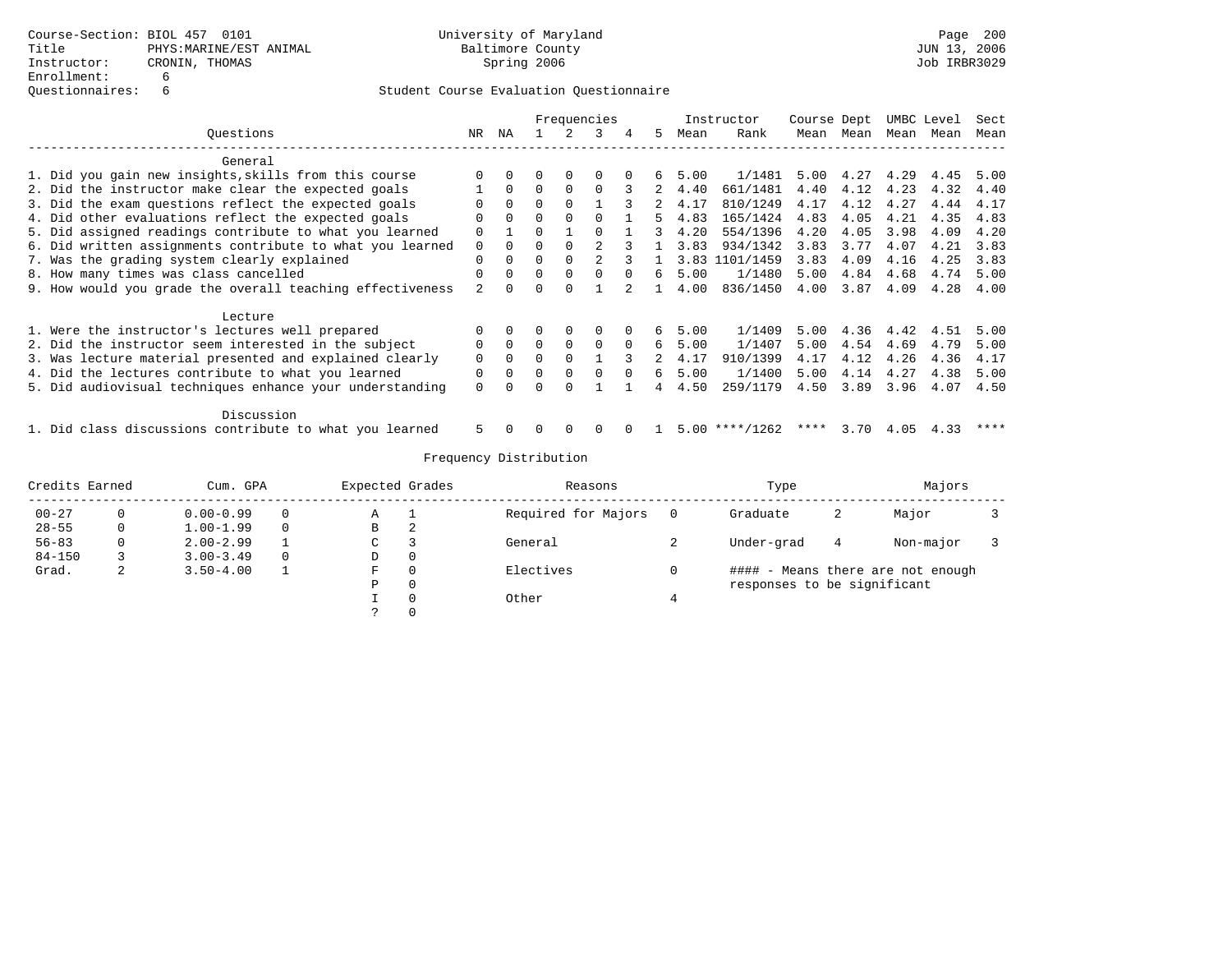|                                                           |     | Frequencies    |          |          |          |          |                   | Instructor | Course Dept      |      | UMBC Level |      | Sect |             |
|-----------------------------------------------------------|-----|----------------|----------|----------|----------|----------|-------------------|------------|------------------|------|------------|------|------|-------------|
| Ouestions                                                 | NR. | ΝA             |          |          | 3        | 4        | 5.                | Mean       | Rank             | Mean | Mean       | Mean | Mean | Mean        |
| General                                                   |     |                |          |          |          |          |                   |            |                  |      |            |      |      |             |
| 1. Did you gain new insights, skills from this course     |     | 0              | O        | $\Omega$ | $\Omega$ |          | 15                | 4.75       | 292/1481         | 4.75 | 4.27       | 4.29 | 4.45 | 4.75        |
| 2. Did the instructor make clear the expected goals       | 3   | $\Omega$       | $\Omega$ | $\Omega$ | ς        |          | 12                | 4.45       | 603/1481         | 4.45 | 4.12       | 4.23 | 4.32 | 4.45        |
| 3. Did the exam questions reflect the expected goals      |     | $\Omega$       | $\Omega$ |          |          |          | 11                | 4.30       | 703/1249         | 4.30 | 4.12       | 4.27 | 4.44 | 4.30        |
| 4. Did other evaluations reflect the expected goals       |     | $\Omega$       | $\Omega$ | $\Omega$ |          | 10       |                   | 4.20       | 807/1424         | 4.20 | 4.05       | 4.21 | 4.35 | 4.20        |
| 5. Did assigned readings contribute to what you learned   | 3   |                | $\Omega$ | $\Omega$ | 4        |          | 11                | 4.35       | 419/1396         | 4.35 | 4.05       | 3.98 | 4.09 | 4.35        |
| 6. Did written assignments contribute to what you learned | 3   | $\mathfrak{D}$ | $\Omega$ |          |          |          | 6                 | 4.06       | 725/1342         | 4.06 | 3.77       | 4.07 | 4.21 | 4.06        |
| 7. Was the grading system clearly explained               | 3   | $\Omega$       | $\Omega$ |          | 4        |          | 10                | 4.20       | 827/1459         | 4.20 | 4.09       | 4.16 | 4.25 | 4.20        |
| 8. How many times was class cancelled                     |     | $\Omega$       | $\Omega$ | $\Omega$ | $\Omega$ | $\Omega$ | $20 \overline{0}$ | 5.00       | 1/1480           | 5.00 | 4.84       | 4.68 | 4.74 | 5.00        |
| 9. How would you grade the overall teaching effectiveness | 7   | <sup>n</sup>   | U        | ∩        |          |          | २                 |            | 3.75 1098/1450   | 3.75 | 3.87       | 4.09 | 4.28 | 3.75        |
| Lecture                                                   |     |                |          |          |          |          |                   |            |                  |      |            |      |      |             |
| 1. Were the instructor's lectures well prepared           |     |                |          |          |          |          | 12                | 4.55       | 705/1409         | 4.55 | 4.36       | 4.42 | 4.51 | 4.55        |
| 2. Did the instructor seem interested in the subject      | 3   | $\Omega$       | $\Omega$ | $\Omega$ |          |          | 16                | 4.75       | 823/1407         | 4.75 | 4.54       | 4.69 | 4.79 | 4.75        |
| 3. Was lecture material presented and explained clearly   | 3   | $\Omega$       | $\Omega$ |          |          |          | 11                | 4.30       | 783/1399         | 4.30 | 4.12       | 4.26 | 4.36 | 4.30        |
| 4. Did the lectures contribute to what you learned        | 3   | $\Omega$       | $\Omega$ | $\Omega$ | 4        |          | 13                | 4.45       | 658/1400         | 4.45 | 4.14       | 4.27 | 4.38 | 4.45        |
| 5. Did audiovisual techniques enhance your understanding  | 4   |                |          |          |          |          | 4                 | 3.60       | 860/1179         | 3.60 | 3.89       | 3.96 | 4.07 | 3.60        |
|                                                           |     |                |          |          |          |          |                   |            |                  |      |            |      |      |             |
| Discussion                                                |     |                |          |          |          |          |                   |            |                  |      |            |      |      |             |
| 1. Did class discussions contribute to what you learned   | 15  | 0              | U        | $\Omega$ |          |          |                   | 4.63       | 284/1262         | 4.63 | 3.70       | 4.05 | 4.33 | 4.63        |
| 2. Were all students actively encouraged to participate   | 15  | $\Omega$       |          | $\Omega$ | $\Omega$ |          |                   | 4.50       | 588/1259         | 4.50 | 4.00       | 4.29 | 4.57 | 4.50        |
| 3. Did the instructor encourage fair and open discussion  | 15  | $\Omega$       | $\Omega$ | $\Omega$ |          |          | 6                 | 4.63       | 496/1256         | 4.63 | 3.88       | 4.30 | 4.60 | 4.63        |
| 4. Were special techniques successful                     | 15  |                |          |          |          |          |                   |            | $3.33$ ****/ 788 | **** | 3.82       | 4.00 | 4.26 | $***$ * * * |

| Credits Earned |    | Cum. GPA      |          | Expected Grades            |          | Reasons             |                                   | Type                        | Majors |           |    |  |
|----------------|----|---------------|----------|----------------------------|----------|---------------------|-----------------------------------|-----------------------------|--------|-----------|----|--|
| $00 - 27$      |    | $0.00 - 0.99$ |          | Α                          | 6        | Required for Majors |                                   | Graduate                    | 0      | Major     | 16 |  |
| $28 - 55$      | 0  | $1.00 - 1.99$ | $\Omega$ | В                          | 8        |                     |                                   |                             |        |           |    |  |
| $56 - 83$      | 0  | $2.00 - 2.99$ | 4        | C.                         | 2        | General             |                                   | Under-grad                  | 23     | Non-major |    |  |
| $84 - 150$     | 10 | $3.00 - 3.49$ |          | D                          | 0        |                     |                                   |                             |        |           |    |  |
| Grad.          | 0  | $3.50 - 4.00$ | -2       | Electives<br>$\Omega$<br>F |          |                     | #### - Means there are not enough |                             |        |           |    |  |
|                |    |               |          | Ρ                          | 0        |                     |                                   | responses to be significant |        |           |    |  |
|                |    |               |          |                            | $\Omega$ | Other               | 12                                |                             |        |           |    |  |
|                |    |               |          |                            |          |                     |                                   |                             |        |           |    |  |